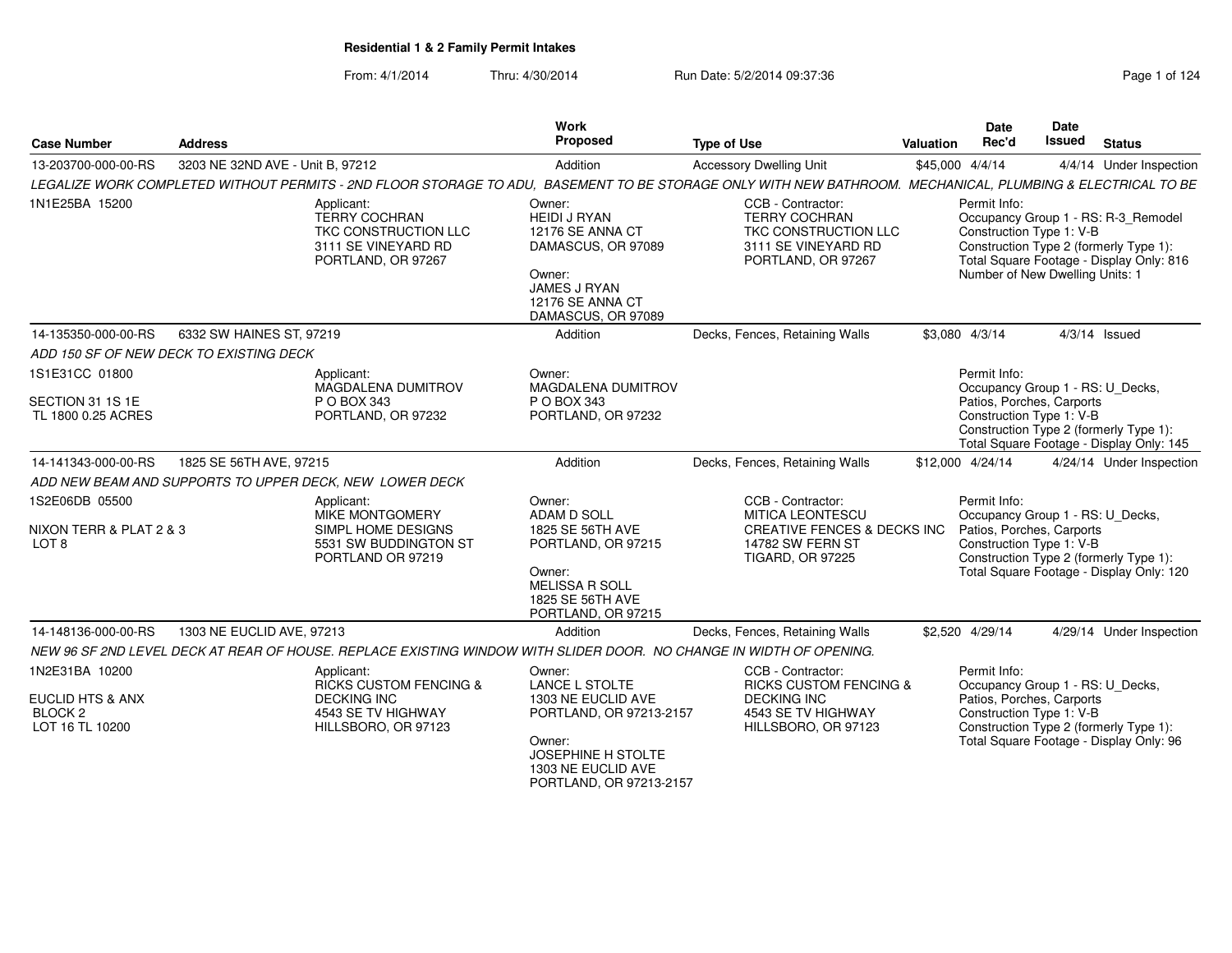From: 4/1/2014Thru: 4/30/2014 Run Date: 5/2/2014 09:37:36 Research 2010 124

| <b>Case Number</b>                                                          | <b>Address</b>                                                                                                                                                  | Work<br><b>Proposed</b>                                                                                                                               | <b>Type of Use</b>                                                                                                                                | <b>Valuation</b> | Date<br>Rec'd                        | Date<br>Issued                                                                                        | <b>Status</b>                                                                          |
|-----------------------------------------------------------------------------|-----------------------------------------------------------------------------------------------------------------------------------------------------------------|-------------------------------------------------------------------------------------------------------------------------------------------------------|---------------------------------------------------------------------------------------------------------------------------------------------------|------------------|--------------------------------------|-------------------------------------------------------------------------------------------------------|----------------------------------------------------------------------------------------|
| 14-149392-000-00-RS                                                         | 4428 SE HENDERSON ST, 97206                                                                                                                                     | Addition                                                                                                                                              | Decks, Fences, Retaining Walls                                                                                                                    | \$20,000         | 4/29/14                              | 4/29/14 Issued                                                                                        |                                                                                        |
|                                                                             | NEW UPPER LEVEL DECK WITH LANDING AND STAIRS AT REAR OF HOUSE                                                                                                   |                                                                                                                                                       |                                                                                                                                                   |                  |                                      |                                                                                                       |                                                                                        |
| 1S2E19BC 12800                                                              | Applicant:<br><b>BEN LOGOS</b>                                                                                                                                  | Owner:<br><b>KATHERINE L KNAPP</b>                                                                                                                    | CCB - Contractor:<br><b>BEN LOGOS</b>                                                                                                             |                  | Permit Info:                         | Occupancy Group 1 - RS: U Decks,                                                                      |                                                                                        |
| EAST MORELAND HTS<br>BLOCK <sub>9</sub><br><b>LOT 14</b>                    | ABOVE ALL FENCES DECKS &<br><b>CONSTRUCTION LLC</b><br>7424 SW FIR ST<br><b>TIGARD, OR 97223</b>                                                                | 4428 SE HENDERSON ST<br>PORTLAND, OR 97206-8434<br>Owner:<br><b>BRANDY L KNIGHTLY</b><br>4428 SE HENDERSON ST<br>PORTLAND, OR 97206-8434              | ABOVE ALL FENCES DECKS &<br>CONSTRUCTION LLC<br><b>7424 SW FIR ST</b><br><b>TIGARD, OR 97223</b>                                                  |                  |                                      | Patios, Porches, Carports<br>Construction Type 1: V-B<br>Construction Type 2 (formerly Type 1):       | Total Square Footage - Display Only: 512                                               |
| 14-138629-000-00-RS                                                         | 7005 N OLIN AVE, 97203                                                                                                                                          | Addition                                                                                                                                              | <b>Duplex</b>                                                                                                                                     |                  | \$200.728 4/10/14                    | $4/10/14$ Issued                                                                                      |                                                                                        |
|                                                                             | 2 STORY ADDITION TO SINGLE FAMILY RESIDENCE TO CREATE DUPLEX; DEMO ATTACHED GARAGE TO CREATE AREA FOR ADDITION, NEW DRIVEWAY (4 BATHROOMS TOTAL FOR BOTH UNITS) |                                                                                                                                                       |                                                                                                                                                   |                  |                                      |                                                                                                       |                                                                                        |
| 1N1E17BB 11600                                                              | Applicant:<br>ROBERT K KESSI<br>PO BOX 83131<br>PORTLAND, OR 97283-0131                                                                                         | Owner:<br>ROBERT K KESSI<br>PO BOX 83131<br>PORTLAND, OR 97283-0131                                                                                   | CCB - Contractor:<br><b>BOB KESSI</b><br><b>KESSI CONSTRUCTION INC</b><br>PO BOX 83131<br>PORTLAND, OR 97283                                      |                  | Permit Info:<br>One and Two Family   | Construction Type 1: V-B<br>Construction Type 2 (formerly Type 1):<br>Number of New Dwelling Units: 1 | Occupancy Group 1 - RS: R-3_Residential<br>Total Square Footage - Display Only: 1820   |
| 14-146827-000-00-RS                                                         | 3219 NE RODNEY AVE, 97212                                                                                                                                       | Addition                                                                                                                                              | Duplex                                                                                                                                            |                  | \$50,000 4/23/14                     |                                                                                                       | <b>Under Review</b>                                                                    |
|                                                                             | ADD NEW BATHROOM ON SECOND FLOOR; NEW CLOSET IN EXISTING BEDROOM; INFILLING DOOR AND ADDING NEW IN CLOSET; LEGALIZE BATHROOM ON ON MAIN FLOOR; LIFT HOUSE TO PI |                                                                                                                                                       |                                                                                                                                                   |                  |                                      |                                                                                                       |                                                                                        |
| 1N1E27AA 12800<br>WILLIAMS AVE ADD<br>BLOCK <sub>8</sub><br>N 42' OF LOT 14 | Applicant:<br><b>TERRY HELLEM</b><br>PROJECTIVE BUILDING DESIGNS<br>PO BOX 6542<br>BEAVERTON OR 97007                                                           | Owner:<br>RHETT BUTLER<br>3306 NE 49TH AVE<br>PORTLAND, OR 97213-1851                                                                                 | CCB - Contractor:<br><b>SSB ENTERPRISES LLC</b><br>20390 SE TILLSTROM<br>BORING, OR 970090000                                                     |                  | Permit Info:                         | Construction Type 1: V-B<br>Construction Type 2 (formerly Type 1):                                    | Occupancy Group 1 - RS: R-3_Remodel<br>Total Square Footage - Display Only: 955        |
| 14-111202-REV-01-RS                                                         | 6843 SE WOODSTOCK BLVD, 97206                                                                                                                                   | Addition                                                                                                                                              | Garage/Carport                                                                                                                                    |                  | \$4/9/14                             |                                                                                                       | $4/9/14$ Issued                                                                        |
|                                                                             | REVISION - CLARIFY LENGTH OF SHOP IS 30' NOT 29'                                                                                                                |                                                                                                                                                       |                                                                                                                                                   |                  |                                      |                                                                                                       |                                                                                        |
| 1S2E17CD 23600<br><b>TREMONT</b><br>BLOCK 41<br><b>LOT 17</b>               | Applicant:<br><b>DONNA M MINTON</b><br>6843 SE WOODSTOCK BLVD<br>PORTLAND, OR 97206                                                                             | Owner:<br><b>DONNA M MINTON</b><br>6843 SE WOODSTOCK BLVD<br>PORTLAND, OR 97206                                                                       | CCB - Contractor:<br><b>SEAN MONROE</b><br>SKYLINE CONTRACTING LLC<br>4315 SE CRYSTAL SPRINGS BLVD Construction Type 1: V-B<br>PORTLAND, OR 97206 |                  | Permit Info:<br>Garage\Utility Misc. | Occupancy Group 1 - RS: U_Private                                                                     | Construction Type 2 (formerly Type 1):                                                 |
| 14-129139-000-00-RS                                                         | 3614 NE 15TH AVE, 97212                                                                                                                                         | Addition                                                                                                                                              | Garage/Carport                                                                                                                                    |                  | \$12,000 4/16/14                     | 4/16/14 Final                                                                                         |                                                                                        |
|                                                                             | ADDITION TO ADD 200 SQ FT TO THE NORTH SIDE OF THE GARAGE; ALSO REMOVE NORTH, EAST, AND WEST WALLS ON THE EXISTING GARAGE AND REBUILT; INSTALL UNITILITY SINK   |                                                                                                                                                       |                                                                                                                                                   |                  |                                      |                                                                                                       |                                                                                        |
| 1N1E23DC 19400<br><b>DIXON PL</b><br>BLOCK 14<br><b>LOT 14</b>              | Applicant:<br><b>BRIAN M BIEGER</b><br>1426 NE SKIDMORE ST<br>PORTLAND, OR 97211                                                                                | Owner:<br>ANDRIA L JACOB<br>1426 NE SKIDMORE ST<br>PORTLAND, OR 97211<br>Owner:<br><b>BRIAN M BIEGER</b><br>1426 NE SKIDMORE ST<br>PORTLAND, OR 97211 |                                                                                                                                                   |                  | Permit Info:<br>Garage\Utility Misc. | Occupancy Group 1 - RS: U_Private<br>Construction Type 1: V-B                                         | Construction Type 2 (formerly Type 1): V-B<br>Total Square Footage - Display Only: 200 |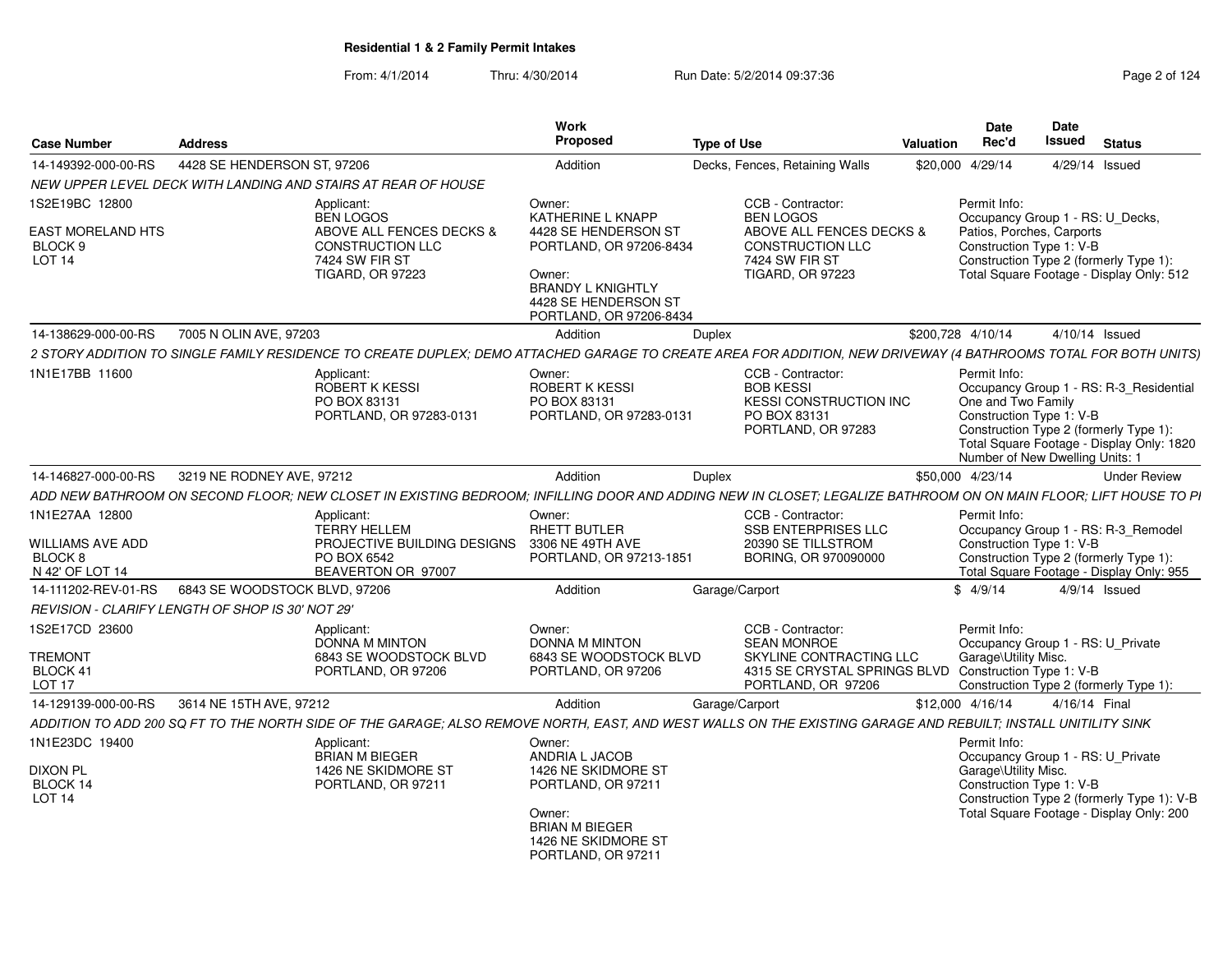From: 4/1/2014Thru: 4/30/2014 Run Date: 5/2/2014 09:37:36 Research 2010 124

| <b>Case Number</b>                                                      | <b>Address</b>               |                                                                                                                                                               | Work<br>Proposed                                                                                                                                                         | <b>Type of Use</b> |                                                                                                                                                                                                                                                                                                                          | Valuation | <b>Date</b><br>Rec'd                                             | Date<br>Issued | <b>Status</b>                                                                                                                      |
|-------------------------------------------------------------------------|------------------------------|---------------------------------------------------------------------------------------------------------------------------------------------------------------|--------------------------------------------------------------------------------------------------------------------------------------------------------------------------|--------------------|--------------------------------------------------------------------------------------------------------------------------------------------------------------------------------------------------------------------------------------------------------------------------------------------------------------------------|-----------|------------------------------------------------------------------|----------------|------------------------------------------------------------------------------------------------------------------------------------|
| 14-150273-000-00-RS                                                     | 4627 SW CONDOR AVE, 97201    |                                                                                                                                                               | Addition                                                                                                                                                                 |                    | Garage/Carport                                                                                                                                                                                                                                                                                                           |           | \$22,217 4/29/14                                                 |                | $5/2/14$ Issued                                                                                                                    |
|                                                                         |                              | DEMOLISH EXISTING ATTATCHED BASEMENT LAVEL ONE CAR GARAGE AND FRONT PORCH AND REBUILD FRONT PORCH AND TWO CAR BASEMENT LEVEL GARAGE                           |                                                                                                                                                                          |                    |                                                                                                                                                                                                                                                                                                                          |           |                                                                  |                |                                                                                                                                    |
| 1S1E15BB 04000<br>PORTLAND HMSTD<br>SUB OF LOT 2<br>BLOCK 10<br>LOT E&F |                              | Applicant:<br><b>HAMISH MURRAY</b><br><b>HAMISH MURRAY</b><br><b>CONSTRUCTION INC</b><br>4627 SW CONDOR AVE<br>PORTLAND OR 97239                              | Owner:<br><b>KARA L MURRAY</b><br>4627 SW CONDOR AVE UNIT B<br>PORTLAND, OR 97239<br>Owner:<br><b>HAMISH I MURRAY</b><br>4627 SW CONDOR AVE UNIT B<br>PORTLAND, OR 97239 |                    | CCB - Contractor:<br><b>HAMISH MURRAY</b><br><b>HAMISH MURRAY</b><br><b>CONSTRUCTION INC</b><br>4627 SW CONDOR AVE<br>PORTLAND OR 97239                                                                                                                                                                                  |           | Permit Info:<br>Garage\Utility Misc.<br>Construction Type 1: V-B |                | Occupancy Group 1 - RS: U_Private<br>Construction Type 2 (formerly Type 1): V-B<br>Total Square Footage - Display Only: 619        |
| 13-162171-REV-01-RS                                                     | 7516 SW 32ND AVE, 97219      |                                                                                                                                                               | Addition                                                                                                                                                                 |                    | <b>Single Family Dwelling</b>                                                                                                                                                                                                                                                                                            |           | \$4/28/14                                                        |                | 4/28/14 Issued                                                                                                                     |
|                                                                         |                              | REVISED STRUCTURAL DRAWINGS TO REFLECT FIELD DIRECTION BY ENGINEER TO ADDRESS FIELD CONDITIONS AND INSPECTOR CORRECTIONS; STAIRS ROTATED 90 DEGREES TO ENSURI |                                                                                                                                                                          |                    |                                                                                                                                                                                                                                                                                                                          |           |                                                                  |                |                                                                                                                                    |
| 1S1E20AC 15400                                                          |                              | Applicant:                                                                                                                                                    | Owner:                                                                                                                                                                   |                    | CCB - Contractor:                                                                                                                                                                                                                                                                                                        |           | Permit Info:                                                     |                |                                                                                                                                    |
| <b>BUCKINGHAM HTS</b><br><b>BLOCK 5</b><br>LOT <sub>22</sub>            |                              | SETH WALKER HENDERSON<br>11525 SW OAK CREEK DR<br>PORTLAND, OR 97219                                                                                          | SETH W HENDERSON<br>11525 SW OAK CREEK DR<br>PORTLAND, OR 97219                                                                                                          |                    | <b>ANDREW HART</b><br>A ABSOLUTE COMFORT HEATING<br>& COOLI*<br>15886 PARK PLACE CT<br>OREGON CITY, OR 97045<br>CCB - Contractor:<br>WEST SIDE ELECTRIC COMPANY<br><b>INC</b><br>1834 SE 8TH AVE<br>PORTLAND, OR 97214-3532<br>CCB - Contractor:<br>SETH WALKER HENDERSON<br>11525 SW OAK CREEK DR<br>PORTLAND, OR 97219 |           | One and Two Family<br>Construction Type 1: V-B                   |                | Occupancy Group 1 - RS: R-3 Residential<br>Construction Type 2 (formerly Type 1): V-B<br>Total Square Footage - Display Only: 1585 |
| 13-186677-DFS-01-RS                                                     | 4332 NE SKIDMORE ST, 97218   |                                                                                                                                                               | Addition                                                                                                                                                                 |                    | <b>Single Family Dwelling</b>                                                                                                                                                                                                                                                                                            |           | \$1,200 4/24/14                                                  |                | 4/24/14 Final                                                                                                                      |
| <b>DFS-TRUSSES</b>                                                      |                              |                                                                                                                                                               |                                                                                                                                                                          |                    |                                                                                                                                                                                                                                                                                                                          |           |                                                                  |                |                                                                                                                                    |
| 1N2E19CB 10800<br><b>FOREST GLEN</b><br>LOT <sub>8</sub>                |                              | Applicant:<br><b>MICHAEL LEWALLEN</b><br>LEWALLEN ARCHITECTURE<br>820 N RIVER ST<br>PORTLAND, OR 97227                                                        | Owner:<br><b>RYAN S CESLA</b><br>4332 NE SKIDMORE ST<br>PORTLAND, OR 97218<br>Owner:<br>JILL M CESLA<br>4332 NE SKIDMORE ST<br>PORTLAND, OR 97218                        |                    | CCB - Contractor:<br><b>TIM TROFFER</b><br>TROFFER CONTRACTING INC<br>PO BOX 1145<br>CAMAS, WA 98607                                                                                                                                                                                                                     |           | Permit Info:<br>One and Two Family<br>Construction Type 1: V-B   |                | Occupancy Group 1 - RS: R-3 Residential<br>Construction Type 2 (formerly Type 1): V-B<br>Total Square Footage - Display Only: 625  |
| 13-193030-DFS-02-RS                                                     | 3428 N GANTENBEIN AVE, 97227 |                                                                                                                                                               | Addition                                                                                                                                                                 |                    | <b>Single Family Dwelling</b>                                                                                                                                                                                                                                                                                            |           | \$5,000 4/22/14                                                  |                | $5/1/14$ Issued                                                                                                                    |
| <b>DFS - FIRE SPRINKLERS</b>                                            |                              |                                                                                                                                                               |                                                                                                                                                                          |                    |                                                                                                                                                                                                                                                                                                                          |           |                                                                  |                |                                                                                                                                    |
| 1N1E27AB 02300<br>SECTION 27 1N 1E<br>TL 2300 0.08 ACRES                |                              | Applicant:<br>ALEMSEGED A GEBREHIWOT<br>3428 N GANTENBEIN AVE<br>PORTLAND, OR 97227                                                                           | Owner:<br>ALEMSEGED A GEBREHIWOT<br>3428 N GANTENBEIN AVE<br>PORTLAND, OR 97227                                                                                          |                    |                                                                                                                                                                                                                                                                                                                          |           | Permit Info:<br>One and Two Family<br>Construction Type 1: V-B   |                | Occupancy Group 1 - RS: R-3_Residential<br>Construction Type 2 (formerly Type 1):<br>Total Square Footage - Display Only: 2605     |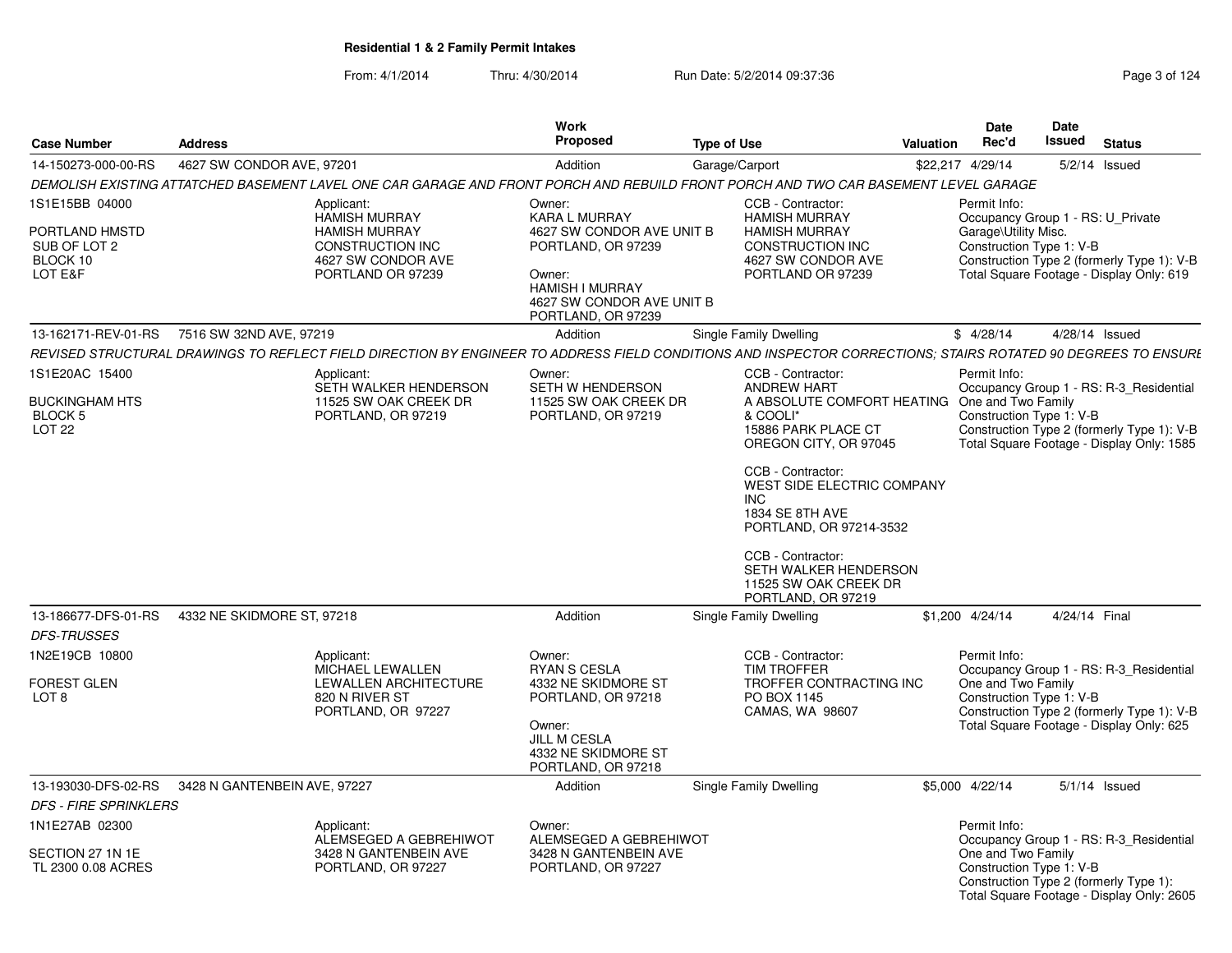| <b>Case Number</b>                                                             | <b>Address</b>             |                                                                                                                                 | <b>Work</b><br>Proposed                                                          | <b>Type of Use</b> |                                                                                                                                             | <b>Valuation</b> | <b>Date</b><br>Rec'd                                           | <b>Date</b><br><b>Issued</b> | <b>Status</b>                                                                                                                |
|--------------------------------------------------------------------------------|----------------------------|---------------------------------------------------------------------------------------------------------------------------------|----------------------------------------------------------------------------------|--------------------|---------------------------------------------------------------------------------------------------------------------------------------------|------------------|----------------------------------------------------------------|------------------------------|------------------------------------------------------------------------------------------------------------------------------|
|                                                                                |                            |                                                                                                                                 |                                                                                  |                    |                                                                                                                                             |                  |                                                                |                              |                                                                                                                              |
| 13-225687-REV-01-RS                                                            | 5134 SW LOWELL ST, 97221   |                                                                                                                                 | Addition                                                                         |                    | Single Family Dwelling                                                                                                                      |                  | \$4/25/14                                                      | 4/25/14                      | Issued                                                                                                                       |
| <b>REVISION TO CLARIFY TRUSSES</b>                                             |                            |                                                                                                                                 |                                                                                  |                    |                                                                                                                                             |                  |                                                                |                              |                                                                                                                              |
| 1S1E07DC 01700                                                                 |                            | Applicant:<br>JAMES MCGHEE                                                                                                      | Owner:<br><b>BGP VENTURES LLC</b>                                                |                    | CCB - Contractor:<br>JW MCGHEE CONSTRUCTION LLC Occupancy Group 1 - RS: R-3_Residential                                                     |                  | Permit Info:                                                   |                              |                                                                                                                              |
| <b>ORCHARD PK</b><br>BLOCK <sub>2</sub><br>LOT <sub>8</sub>                    |                            | 8105 SW SPRUCE ST<br><b>TIGARD, OR 97223</b>                                                                                    | 949 NW OVERTON ST #906<br>PORTLAND, OR 97209                                     |                    | 8105 SW SPRUCE ST<br>PORTLAND OR 97223                                                                                                      |                  | One and Two Family<br>Construction Type 1: V-B                 |                              | Construction Type 2 (formerly Type 1):<br>Total Square Footage - Display Only: 952                                           |
| 13-231029-REV-01-RS 1115 NW 24TH AVE, 97210                                    |                            |                                                                                                                                 | Addition                                                                         |                    | <b>Single Family Dwelling</b>                                                                                                               |                  | \$4/3/14                                                       |                              | $4/3/14$ Issued                                                                                                              |
|                                                                                |                            | REVISION TO REMOVE SPECIAL INSPECTION REQUIREMENT DUE TO CHANGE FROM HOLD DOWN IN EXISTING CONCRETE TO HOLDOWN IN NEW CONCRETE. |                                                                                  |                    |                                                                                                                                             |                  |                                                                |                              |                                                                                                                              |
| 1N1E33BB 15000                                                                 |                            | Applicant:<br>MARK V. KOVALEV                                                                                                   | Owner:<br><b>MARK KOVALEV</b>                                                    |                    | CCB - Contractor:<br><b>MARK V. KOVALEV</b>                                                                                                 |                  | Permit Info:                                                   |                              | Occupancy Group 1 - RS: R-3 Residential                                                                                      |
| <b>GOLDSMITHS ADD</b><br>BLOCK 13<br>LOT <sub>2</sub>                          |                            | <b>GLOBAL HOUSING INC</b><br>6663 SW BEAVERTON HILLSDALE PORTLAND, OR 97221<br>HWY PMB 193<br>BEAVERTON OR 97225                | 4111 SW 52ND AVE                                                                 |                    | <b>GLOBAL HOUSING INC</b><br>6663 SW BEAVERTON HILLSDALE<br>HWY PMB 193<br>BEAVERTON OR 97225                                               |                  | One and Two Family<br>Construction Type 1: V-B                 |                              | Construction Type 2 (formerly Type 1): V-B<br>Total Square Footage - Display Only: 2278                                      |
| 13-243241-REV-01-RS                                                            | 2313 SE SHERMAN ST, 97214  |                                                                                                                                 | Addition                                                                         |                    | Single Family Dwelling                                                                                                                      |                  | \$4/2/14                                                       |                              | $4/2/14$ Issued                                                                                                              |
|                                                                                |                            | REVISION TO CANTELEVER 2ND FLOOR JOISTS AT REAR ELEVATION TO ACCOMODATE CORRECTED FIELD MEASUREMENTS ON EXISTING FIRST FLOOR.   |                                                                                  |                    |                                                                                                                                             |                  |                                                                |                              |                                                                                                                              |
| 1S1E02DD 05100                                                                 |                            | Applicant:<br><b>TERRY HELLEM</b>                                                                                               | Owner:<br>CKW CONSTRUCTION LLC                                                   |                    | CCB - Contractor:<br>A1 AMERICAN CONTRACTORS INC Occupancy Group 1 - RS: R-3_Residential                                                    |                  | Permit Info:                                                   |                              |                                                                                                                              |
| MAYHEU PK<br><b>BLOCK 5</b><br>LOT <sub>13</sub>                               |                            | PROJECTIVE BUILDING DESIGNS<br>PO BOX 6542<br>BEAVERTON OR 97007                                                                | 8725 SE SPENCER DR<br>HAPPY VALLEY, OR 97086-7417                                |                    | 9715 SE RAMONA ST<br>PORTLAND, OR 97266<br>CCB - Contractor:<br><b>CKW CONSTRUCTION LLC</b><br>8725 SE SPENCER DR<br>HAPPY VALLEY, OR 97086 |                  | One and Two Family<br>Construction Type 1: V-B                 |                              | Construction Type 2 (formerly Type 1):<br>Total Square Footage - Display Only: 1460                                          |
| 14-102357-REV-01-RS                                                            | 3776 SE 8TH AVE, 97202     |                                                                                                                                 | Addition                                                                         |                    | Single Family Dwelling                                                                                                                      |                  | \$1,000 4/15/14                                                | 4/15/14 Issued               |                                                                                                                              |
| REVISION - REBUILD STAIRS TO 2ND FLOOR - NO EXTERIOR WORK                      |                            |                                                                                                                                 |                                                                                  |                    |                                                                                                                                             |                  |                                                                |                              |                                                                                                                              |
| 1S1E11CB 05300<br><b>BENEDICTINE HTS</b><br><b>BLOCK A</b><br>LOT <sub>2</sub> |                            | Applicant:<br><b>BRUCE MONTGOMERY</b><br>2435 SE 10TH AVE<br>PORTLAND, OR 9721                                                  | Owner:<br>BEVERLY M PETERSON<br>3180 SW VISTA DR<br>PORTLAND, OR 97225-3560      |                    | CCB - Contractor:<br><b>STUART BABICKY</b><br>SYNERGY RESTORATION<br>PO BOX 42442<br>PORTLAND OR 97242                                      |                  | Permit Info:<br>One and Two Family<br>Construction Type 1: V-B |                              | Occupancy Group 1 - RS: R-3_Residential<br>Construction Type 2 (formerly Type 1):<br>Total Square Footage - Display Only: 57 |
| 14-112223-REV-01-RS                                                            | 4146 NE FLANDERS ST, 97232 |                                                                                                                                 | Addition                                                                         |                    | <b>Single Family Dwelling</b>                                                                                                               |                  | \$4/9/14                                                       |                              | $4/9/14$ Issued                                                                                                              |
|                                                                                |                            | REVISION - REDUCE SCOPE OF WORK TO ELIMINATE BATHROOM IN BASEMENT - REMAINS NON-HABITABLE - NO EXTERIOR CHANGES                 |                                                                                  |                    |                                                                                                                                             |                  |                                                                |                              |                                                                                                                              |
| 1N1E36DA 02500<br>LAURELHURST<br>BLOCK 113<br>LOT <sub>4</sub>                 |                            | Applicant:<br><b>ARAM IRWIN</b><br>ARAM IRWIN DESIGN<br>8 NE ROSA PARKS WAY<br>PORTLAND OR 97211                                | Owner:<br><b>JEFF F HANSON</b><br>4146 NE FLANDERS ST<br>PORTLAND, OR 97232-3326 |                    | CCB - Contractor:<br>VAN ASSELT CONSTRUCTION INC Occupancy Group 1 - RS: R-3 Residential<br>4200 NE FLANDERS ST<br>PORTLAND, OR 97213       |                  | Permit Info:<br>One and Two Family<br>Construction Type 1: V-B |                              | Construction Type 2 (formerly Type 1):                                                                                       |
|                                                                                |                            |                                                                                                                                 | Owner:<br>KATHLEEN M HANSON<br>4146 NE FLANDERS ST<br>PORTLAND, OR 97232-3326    |                    |                                                                                                                                             |                  |                                                                |                              | Total Square Footage - Display Only: 175                                                                                     |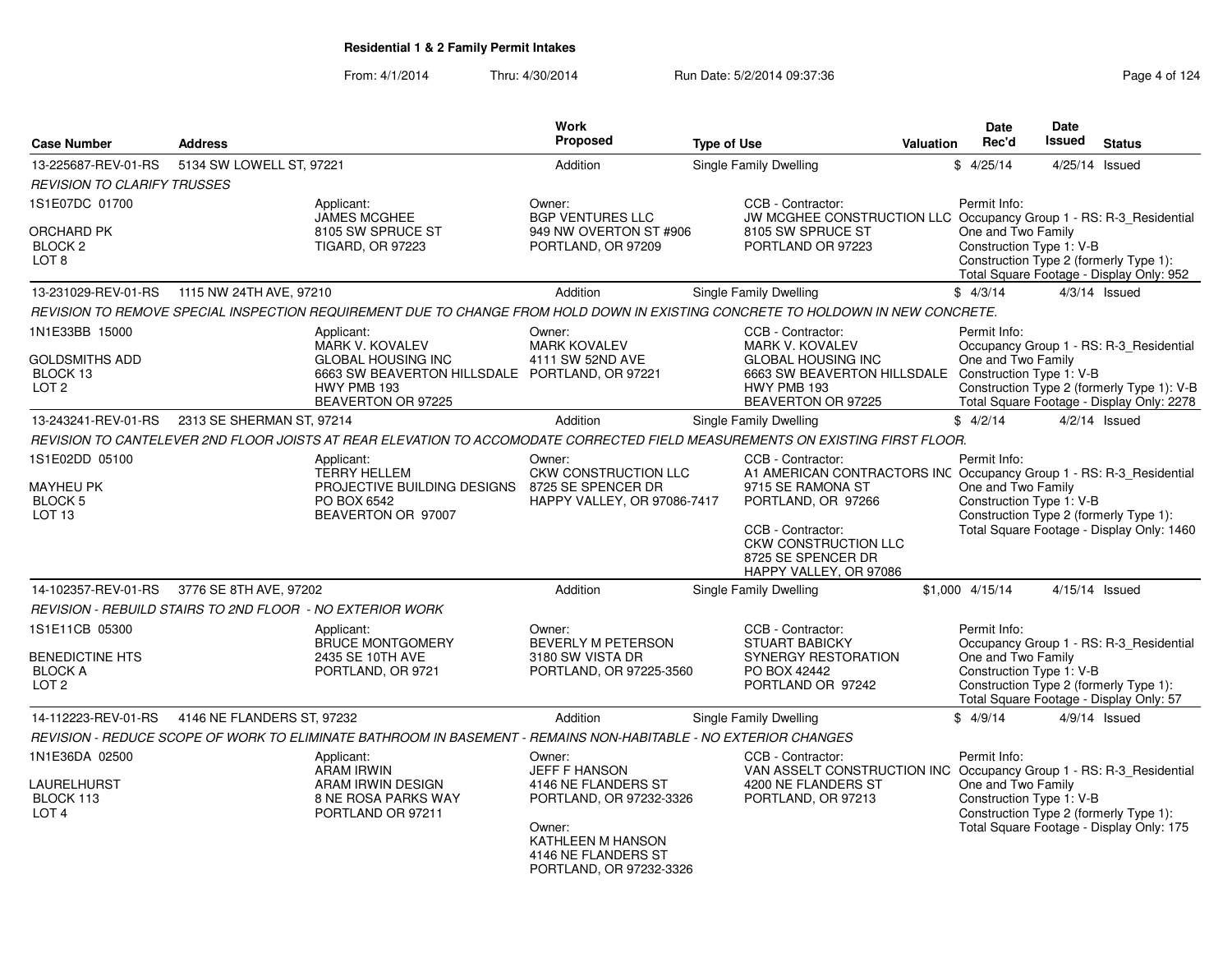From: 4/1/2014Thru: 4/30/2014 Run Date: 5/2/2014 09:37:36 Research 24

| 6730 SW 11TH DR, 97219<br>14-114088-DFS-01-RS<br>Addition<br>Single Family Dwelling<br>\$2,000 4/4/14<br>$4/4/14$ Issued<br><b>DFS-TRUSSES</b><br>1S1E21AB 06600<br>CCB - Contractor:<br>Permit Info:<br>Applicant:<br>Owner:<br>SHANNON ACQUISITION LLC<br>Occupancy Group 1 - RS: R-3_Residential<br><b>TERRY HELLEM</b><br><b>ADAM JACK HUSKEY</b><br>7256 SW NEVADA TER<br>One and Two Family<br>Woodrow Wilson PK<br>PROJECTIVE BUILDING DESIGNS<br>PO BOX 10051<br>Construction Type 1: V-B<br>BLOCK <sub>8</sub><br>PO BOX 6542<br>PORTLAND, OR 97219<br>PORTLAND, OR 97296<br>LOT <sub>3</sub><br>BEAVERTON OR 97007<br>Construction Type 2 (formerly Type 1): V-B<br>Total Square Footage - Display Only: 2311<br>4/15/14 Issued<br>Addition<br>Single Family Dwelling<br>\$4/15/14<br>REVISION - MODIFICATIONS TO FRAMING DETAILS FOR FLOOR JOISTS. NO EXTERIOR WORK<br>1S1E24AB 14800<br>CCB - Contractor:<br>Applicant:<br>Permit Info:<br>Owner:<br>TIM BEALS CONSTRUCTION INC<br>TIM BEALS CONSTRUCTION INC<br><b>ELIZABETH SUPER</b><br>Occupancy Group 1 - RS: R-3_Residential<br>5188 MADRONA<br>7100 SE REED COLLEGE PL<br>5188 MADRONA<br>One and Two Family<br>Construction Type 1: V-B<br>BLOCK 74<br>LAKE OSWEGO, OR 97035<br>LAKE OSWEGO, OR 97035<br>PORTLAND, OR 97202-8355<br>Construction Type 2 (formerly Type 1):<br>S 65' OF LOT 2<br>Total Square Footage - Display Only: 530<br>Owner:<br>SHANE O ROGOSIN<br>7100 SE REED COLLEGE PL<br>PORTLAND, OR 97202-8355<br>Single Family Dwelling<br>\$500 4/9/14<br>3707 NE FAILING ST, 97212<br>Addition<br>Approved to Issue<br><b>DFS-TRUSSES</b><br>Owner:<br>CCB - Contractor:<br>Permit Info:<br>Applicant:<br><b>GEOFF WRIGHT</b><br>COLUMBIA REDEVELOPMENT LLC FLORIN LACATUS<br>Occupancy Group 1 - RS: R-3_Residential<br>One and Two Family<br>UTF CONSULTING<br>FRL CONSTRUCTION LLC<br>2235 NE 46TH AVE<br>Construction Type 1: V-B<br>17740 SW FLORENCE ST<br>PORTLAND, OR 97213-1903<br>3409 SW 30TH ST<br>GRESHAM, OR 97080<br>Construction Type 2 (formerly Type 1): V-B<br>BEAVERTON, OR 97007<br>Total Square Footage - Display Only: 3322<br>14-119011-000-00-RS<br>4028 E BURNSIDE ST, 97214<br>Addition<br>Single Family Dwelling<br>\$9,637 4/1/14<br>4/1/14 Under Inspection<br>Permit Info:<br>Applicant:<br>Owner:<br><b>MARK STREK</b><br>EDEN PROPERTIES LLC<br>Occupancy Group 1 - RS: R-3 Residential<br>2305 SE 47TH AVE<br>2305 SE 47TH AVE<br>One and Two Family<br>LAURELHURST<br>Construction Type 1: V-B<br>BLOCK 104<br>PORTLAND, OR 97215<br>PORTLAND, OR 97215<br>Construction Type 2 (formerly Type 1):<br>LOT <sub>10</sub><br>Total Square Footage - Display Only: 90<br>Single Family Dwelling<br>14-120406-REV-01-RS<br>7256 SW NEVADA TER, 97219<br>Addition<br>\$4/1/14<br>$4/1/14$ Issued<br>1S1E21BD 01200<br>Permit Info:<br>Applicant:<br>Owner:<br><b>JOHN P FRIEH</b><br><b>JOHN P FRIEH</b><br>Occupancy Group 1 - RS: R-3_Residential<br>One and Two Family<br>7256 SW NEVADA TER<br>7256 SW NEVADA TER<br>Construction Type 1: V-B<br>BLOCK <sub>2</sub><br>PORTLAND, OR 97219-2062<br>PORTLAND, OR 97219-2062<br>Construction Type 2 (formerly Type 1):<br>LOT 10&12 TL 1200<br>Total Square Footage - Display Only: 766<br>Applicant:<br><b>SHANNON FRIEH</b><br>7256 SW NEVADA TER<br>PORTLAND, OR 97219 | <b>Case Number</b><br><b>Address</b> |  | <b>Work</b><br><b>Proposed</b> | <b>Type of Use</b> | <b>Valuation</b> | <b>Date</b><br>Rec'd | Date<br>Issued | <b>Status</b> |  |
|---------------------------------------------------------------------------------------------------------------------------------------------------------------------------------------------------------------------------------------------------------------------------------------------------------------------------------------------------------------------------------------------------------------------------------------------------------------------------------------------------------------------------------------------------------------------------------------------------------------------------------------------------------------------------------------------------------------------------------------------------------------------------------------------------------------------------------------------------------------------------------------------------------------------------------------------------------------------------------------------------------------------------------------------------------------------------------------------------------------------------------------------------------------------------------------------------------------------------------------------------------------------------------------------------------------------------------------------------------------------------------------------------------------------------------------------------------------------------------------------------------------------------------------------------------------------------------------------------------------------------------------------------------------------------------------------------------------------------------------------------------------------------------------------------------------------------------------------------------------------------------------------------------------------------------------------------------------------------------------------------------------------------------------------------------------------------------------------------------------------------------------------------------------------------------------------------------------------------------------------------------------------------------------------------------------------------------------------------------------------------------------------------------------------------------------------------------------------------------------------------------------------------------------------------------------------------------------------------------------------------------------------------------------------------------------------------------------------------------------------------------------------------------------------------------------------------------------------------------------------------------------------------------------------------------------------------------------------------------------------------------------------------------------------------------------------------------------------------------------------------------------------------------------------------------------------------------------------------------------------------------------------------------------------------------------------------------------------|--------------------------------------|--|--------------------------------|--------------------|------------------|----------------------|----------------|---------------|--|
| 14-115615-REV-01-RS 7100 SE REED COLLEGE PL, 97202<br>NEW DORMER TO EXPAND EXISTING BATHROOM DORMER ON SOUTH SIDE OF 2ND FLOOR TO INCLUDE ADDITIONAL SINK AND SHOWER, BUILD UP WALL AT STAIRS - TRADE PERMITS TO BE C<br>REVISION TO CHANGE THE FOUNDATION WALL DIMENSIONS ON THE PLANS. UNBALANCED BACKFILL FOR FND WALL NOT TO EXCEED 4 FT. CHANGE NE CORNER SET BACK. see inspector con                                                                                                                                                                                                                                                                                                                                                                                                                                                                                                                                                                                                                                                                                                                                                                                                                                                                                                                                                                                                                                                                                                                                                                                                                                                                                                                                                                                                                                                                                                                                                                                                                                                                                                                                                                                                                                                                                                                                                                                                                                                                                                                                                                                                                                                                                                                                                                                                                                                                                                                                                                                                                                                                                                                                                                                                                                                                                                                                                  |                                      |  |                                |                    |                  |                      |                |               |  |
|                                                                                                                                                                                                                                                                                                                                                                                                                                                                                                                                                                                                                                                                                                                                                                                                                                                                                                                                                                                                                                                                                                                                                                                                                                                                                                                                                                                                                                                                                                                                                                                                                                                                                                                                                                                                                                                                                                                                                                                                                                                                                                                                                                                                                                                                                                                                                                                                                                                                                                                                                                                                                                                                                                                                                                                                                                                                                                                                                                                                                                                                                                                                                                                                                                                                                                                                             |                                      |  |                                |                    |                  |                      |                |               |  |
|                                                                                                                                                                                                                                                                                                                                                                                                                                                                                                                                                                                                                                                                                                                                                                                                                                                                                                                                                                                                                                                                                                                                                                                                                                                                                                                                                                                                                                                                                                                                                                                                                                                                                                                                                                                                                                                                                                                                                                                                                                                                                                                                                                                                                                                                                                                                                                                                                                                                                                                                                                                                                                                                                                                                                                                                                                                                                                                                                                                                                                                                                                                                                                                                                                                                                                                                             |                                      |  |                                |                    |                  |                      |                |               |  |
|                                                                                                                                                                                                                                                                                                                                                                                                                                                                                                                                                                                                                                                                                                                                                                                                                                                                                                                                                                                                                                                                                                                                                                                                                                                                                                                                                                                                                                                                                                                                                                                                                                                                                                                                                                                                                                                                                                                                                                                                                                                                                                                                                                                                                                                                                                                                                                                                                                                                                                                                                                                                                                                                                                                                                                                                                                                                                                                                                                                                                                                                                                                                                                                                                                                                                                                                             |                                      |  |                                |                    |                  |                      |                |               |  |
|                                                                                                                                                                                                                                                                                                                                                                                                                                                                                                                                                                                                                                                                                                                                                                                                                                                                                                                                                                                                                                                                                                                                                                                                                                                                                                                                                                                                                                                                                                                                                                                                                                                                                                                                                                                                                                                                                                                                                                                                                                                                                                                                                                                                                                                                                                                                                                                                                                                                                                                                                                                                                                                                                                                                                                                                                                                                                                                                                                                                                                                                                                                                                                                                                                                                                                                                             |                                      |  |                                |                    |                  |                      |                |               |  |
|                                                                                                                                                                                                                                                                                                                                                                                                                                                                                                                                                                                                                                                                                                                                                                                                                                                                                                                                                                                                                                                                                                                                                                                                                                                                                                                                                                                                                                                                                                                                                                                                                                                                                                                                                                                                                                                                                                                                                                                                                                                                                                                                                                                                                                                                                                                                                                                                                                                                                                                                                                                                                                                                                                                                                                                                                                                                                                                                                                                                                                                                                                                                                                                                                                                                                                                                             | <b>EASTMORELAND</b>                  |  |                                |                    |                  |                      |                |               |  |
|                                                                                                                                                                                                                                                                                                                                                                                                                                                                                                                                                                                                                                                                                                                                                                                                                                                                                                                                                                                                                                                                                                                                                                                                                                                                                                                                                                                                                                                                                                                                                                                                                                                                                                                                                                                                                                                                                                                                                                                                                                                                                                                                                                                                                                                                                                                                                                                                                                                                                                                                                                                                                                                                                                                                                                                                                                                                                                                                                                                                                                                                                                                                                                                                                                                                                                                                             | 14-118777-DFS-01-RS                  |  |                                |                    |                  |                      |                |               |  |
|                                                                                                                                                                                                                                                                                                                                                                                                                                                                                                                                                                                                                                                                                                                                                                                                                                                                                                                                                                                                                                                                                                                                                                                                                                                                                                                                                                                                                                                                                                                                                                                                                                                                                                                                                                                                                                                                                                                                                                                                                                                                                                                                                                                                                                                                                                                                                                                                                                                                                                                                                                                                                                                                                                                                                                                                                                                                                                                                                                                                                                                                                                                                                                                                                                                                                                                                             |                                      |  |                                |                    |                  |                      |                |               |  |
|                                                                                                                                                                                                                                                                                                                                                                                                                                                                                                                                                                                                                                                                                                                                                                                                                                                                                                                                                                                                                                                                                                                                                                                                                                                                                                                                                                                                                                                                                                                                                                                                                                                                                                                                                                                                                                                                                                                                                                                                                                                                                                                                                                                                                                                                                                                                                                                                                                                                                                                                                                                                                                                                                                                                                                                                                                                                                                                                                                                                                                                                                                                                                                                                                                                                                                                                             | 1N1E24DD 08000                       |  |                                |                    |                  |                      |                |               |  |
|                                                                                                                                                                                                                                                                                                                                                                                                                                                                                                                                                                                                                                                                                                                                                                                                                                                                                                                                                                                                                                                                                                                                                                                                                                                                                                                                                                                                                                                                                                                                                                                                                                                                                                                                                                                                                                                                                                                                                                                                                                                                                                                                                                                                                                                                                                                                                                                                                                                                                                                                                                                                                                                                                                                                                                                                                                                                                                                                                                                                                                                                                                                                                                                                                                                                                                                                             |                                      |  |                                |                    |                  |                      |                |               |  |
|                                                                                                                                                                                                                                                                                                                                                                                                                                                                                                                                                                                                                                                                                                                                                                                                                                                                                                                                                                                                                                                                                                                                                                                                                                                                                                                                                                                                                                                                                                                                                                                                                                                                                                                                                                                                                                                                                                                                                                                                                                                                                                                                                                                                                                                                                                                                                                                                                                                                                                                                                                                                                                                                                                                                                                                                                                                                                                                                                                                                                                                                                                                                                                                                                                                                                                                                             |                                      |  |                                |                    |                  |                      |                |               |  |
|                                                                                                                                                                                                                                                                                                                                                                                                                                                                                                                                                                                                                                                                                                                                                                                                                                                                                                                                                                                                                                                                                                                                                                                                                                                                                                                                                                                                                                                                                                                                                                                                                                                                                                                                                                                                                                                                                                                                                                                                                                                                                                                                                                                                                                                                                                                                                                                                                                                                                                                                                                                                                                                                                                                                                                                                                                                                                                                                                                                                                                                                                                                                                                                                                                                                                                                                             | 1N1E36DA 09600                       |  |                                |                    |                  |                      |                |               |  |
|                                                                                                                                                                                                                                                                                                                                                                                                                                                                                                                                                                                                                                                                                                                                                                                                                                                                                                                                                                                                                                                                                                                                                                                                                                                                                                                                                                                                                                                                                                                                                                                                                                                                                                                                                                                                                                                                                                                                                                                                                                                                                                                                                                                                                                                                                                                                                                                                                                                                                                                                                                                                                                                                                                                                                                                                                                                                                                                                                                                                                                                                                                                                                                                                                                                                                                                                             |                                      |  |                                |                    |                  |                      |                |               |  |
|                                                                                                                                                                                                                                                                                                                                                                                                                                                                                                                                                                                                                                                                                                                                                                                                                                                                                                                                                                                                                                                                                                                                                                                                                                                                                                                                                                                                                                                                                                                                                                                                                                                                                                                                                                                                                                                                                                                                                                                                                                                                                                                                                                                                                                                                                                                                                                                                                                                                                                                                                                                                                                                                                                                                                                                                                                                                                                                                                                                                                                                                                                                                                                                                                                                                                                                                             |                                      |  |                                |                    |                  |                      |                |               |  |
|                                                                                                                                                                                                                                                                                                                                                                                                                                                                                                                                                                                                                                                                                                                                                                                                                                                                                                                                                                                                                                                                                                                                                                                                                                                                                                                                                                                                                                                                                                                                                                                                                                                                                                                                                                                                                                                                                                                                                                                                                                                                                                                                                                                                                                                                                                                                                                                                                                                                                                                                                                                                                                                                                                                                                                                                                                                                                                                                                                                                                                                                                                                                                                                                                                                                                                                                             | <b>BARBUR HTS</b>                    |  |                                |                    |                  |                      |                |               |  |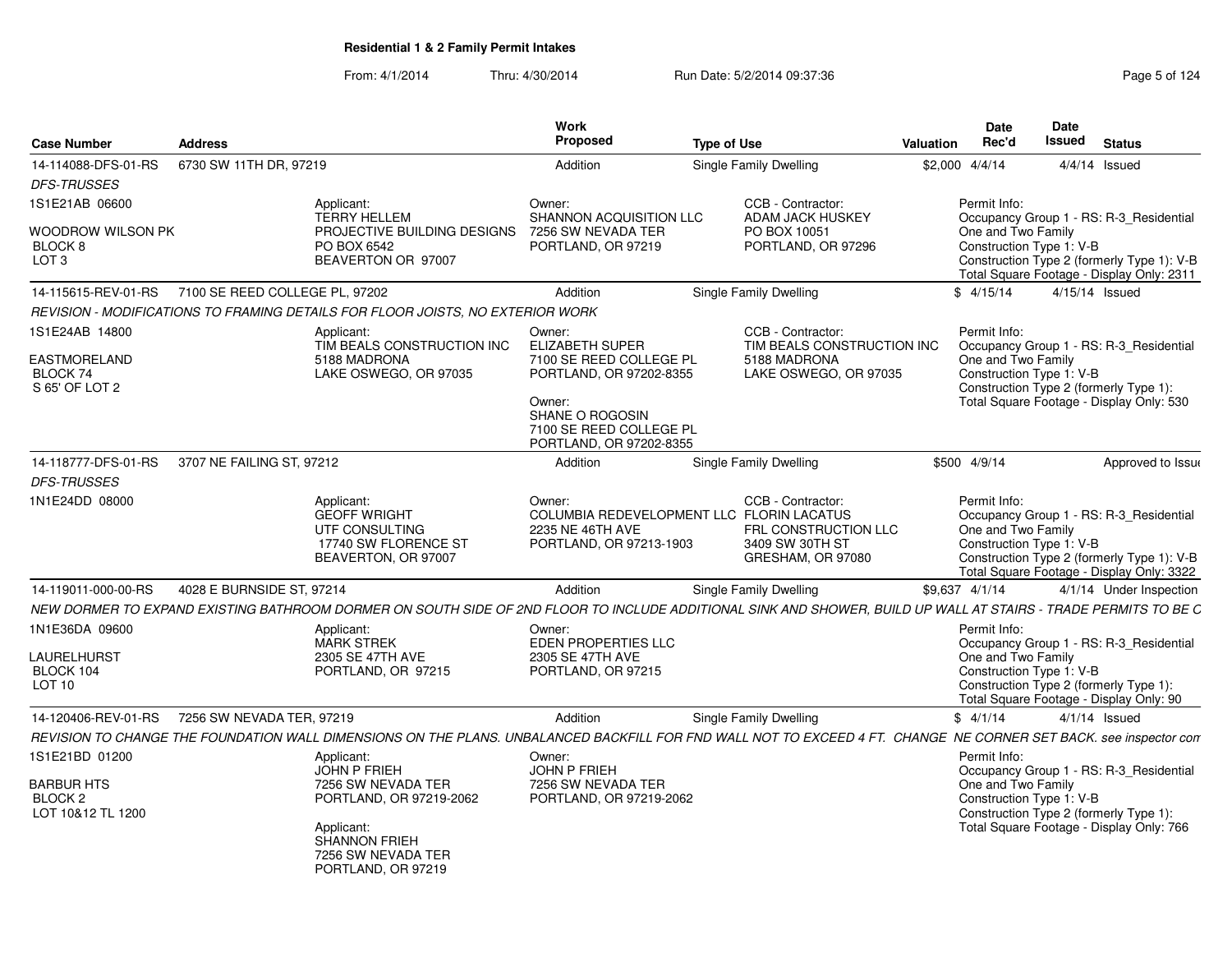From: 4/1/2014Thru: 4/30/2014 **Run Date: 5/2/2014 09:37:36** Page 6 of 1244 09:37:36

| Page 6 of 124 |  |  |
|---------------|--|--|
|---------------|--|--|

| <b>Case Number</b>                                       | <b>Address</b>            |                                                                                                                                                       | Work<br>Proposed                                                       | <b>Type of Use</b>                                                   | Valuation | <b>Date</b><br>Rec'd                           | <b>Date</b><br>Issued | <b>Status</b>                                                                           |
|----------------------------------------------------------|---------------------------|-------------------------------------------------------------------------------------------------------------------------------------------------------|------------------------------------------------------------------------|----------------------------------------------------------------------|-----------|------------------------------------------------|-----------------------|-----------------------------------------------------------------------------------------|
| 14-120584-000-00-RS                                      | 2219 SE 34TH AVE, 97214   |                                                                                                                                                       | Addition                                                               | <b>Single Family Dwelling</b>                                        |           | \$20,000 4/30/14                               | 4/30/14 Issued        |                                                                                         |
|                                                          |                           | DORMER ADDITION AT 2ND FLOOR FOR NEW BATHROOM, REMOVE WALL (2 BATHROOMS TOTAL) (TRADE PERMITS TO BE OBTAINED SEPARATELY)                              |                                                                        |                                                                      |           |                                                |                       |                                                                                         |
| 1S1E01DC 22800                                           |                           | Applicant:<br>FAZE 1 CONSTRUCTION                                                                                                                     | Owner:<br><b>JONATHAN KING</b>                                         | CCB - Contractor:<br><b>FAZE 1 CONSTRUCTION</b>                      |           | Permit Info:                                   |                       | Occupancy Group 1 - RS: R-3 Residential                                                 |
| <b>ERNESTINE</b><br><b>BLOCK1</b><br>LOT <sub>3</sub>    |                           | 430 NE 66TH AVE<br>PORTLAND, OR 97213                                                                                                                 | 2219 SE 34TH AVE<br>PORTLAND, OR 97214                                 | 430 NE 66TH AVE<br>PORTLAND, OR 97213                                |           | One and Two Family<br>Construction Type 1: V-B |                       | Construction Type 2 (formerly Type 1):                                                  |
|                                                          |                           |                                                                                                                                                       | Owner:<br><b>BARBRA KING</b><br>2219 SE 34TH AVE<br>PORTLAND, OR 97214 |                                                                      |           |                                                |                       | Total Square Footage - Display Only: 72                                                 |
| 14-121323-000-00-RS                                      | 2344 SE 143RD AVE, 97233  |                                                                                                                                                       | Addition                                                               | <b>Single Family Dwelling</b>                                        |           | \$80,417 4/30/14                               | 4/30/14 Issued        |                                                                                         |
|                                                          |                           | SINGLE STORY ADDITION FOR 2 BEDROOMS, 1 BATHROOM, LIVING ROOM, UTILITY AND LAUNDRY AT NORTH SIDE OF PROPERTY (2 BATHROOMS TOTAL)                      |                                                                        |                                                                      |           |                                                |                       |                                                                                         |
| 1S2E01CC 09500                                           |                           | Applicant:                                                                                                                                            | Owner:                                                                 |                                                                      |           | Permit Info:                                   |                       |                                                                                         |
| PARKTOWN ADD                                             |                           | <b>TERRY HELLEM</b><br>PROJECTIVE BUILDING DESIGNS                                                                                                    | <b>JORGE MACIAS</b><br>PO BOX 33120                                    |                                                                      |           | One and Two Family                             |                       | Occupancy Group 1 - RS: R-3_Residential                                                 |
| BLOCK 4                                                  |                           | PO BOX 6542                                                                                                                                           | PORTLAND, OR 97292-3120                                                |                                                                      |           | Construction Type 1: V-B                       |                       |                                                                                         |
| LOT 12 EXC N 80' OF W 90'                                |                           | BEAVERTON OR 97007                                                                                                                                    |                                                                        |                                                                      |           |                                                |                       | Construction Type 2 (formerly Type 1):<br>Total Square Footage - Display Only: 751      |
| 14-121949-REV-01-RS                                      | 3811 NW DEVOTO LN         |                                                                                                                                                       | Addition                                                               | <b>Single Family Dwelling</b>                                        |           | \$2,000 4/25/14                                | 4/25/14 Issued        |                                                                                         |
|                                                          |                           | VALUE ADDED REVISION TO CONVERT LOWER ENCLOSED DECK TO CONDITIONED LIVING SPACE                                                                       |                                                                        |                                                                      |           |                                                |                       |                                                                                         |
| 1N1W23DC 05000                                           |                           | Applicant:<br>MEYER CONSTRUCTION LLC                                                                                                                  | Owner:<br>JEANETTE E HEINZ                                             | CCB - Contractor:<br>MEYER CONSTRUCTION LLC                          |           | Permit Info:                                   |                       | Occupancy Group 1 - RS: R-3_Remodel                                                     |
| <b>FOREST HEIGHTS ESTATES NO 6</b><br>LOT 319            |                           | 2241 B STREET<br>FOREST GROVE, OR 97116                                                                                                               | 3811 NW DEVOTO LN<br>PORTLAND, OR 97229                                | 2241 B STREET<br>FOREST GROVE, OR 97116                              |           | Construction Type 1: V-B                       |                       | Construction Type 2 (formerly Type 1):<br>Total Square Footage - Display Only: 220      |
| 14-126210-DFS-01-RS                                      | 2314 NE 46TH AVE, 97213   |                                                                                                                                                       | Addition                                                               | Single Family Dwelling                                               |           | \$500 4/3/14                                   | 4/17/14 Issued        |                                                                                         |
| <b>DFS - TRUSSES</b>                                     |                           |                                                                                                                                                       |                                                                        |                                                                      |           |                                                |                       |                                                                                         |
| 1N2E30CB 11800                                           |                           | Applicant:<br><b>GEOFF WRIGHT</b>                                                                                                                     | Owner:                                                                 | CCB - Contractor:<br>COLUMBIA REDEVELOPMENT LLC FLORIN LACATUS       |           | Permit Info:                                   |                       | Occupancy Group 1 - RS: R-3_Residential                                                 |
| ROSE CITY PK<br>BLOCK <sub>27</sub><br>LOT <sub>12</sub> |                           | UTF CONSULTING<br>17740 SW FLORENCE ST<br>BEAVERTON, OR 97007                                                                                         | 2314 NE 46TH AVE<br>PORTLAND, OR 97213                                 | FRL CONSTRUCTION LLC<br>3409 SW 30TH ST<br>GRESHAM, OR 97080         |           | One and Two Family<br>Construction Type 1: V-B |                       | Construction Type 2 (formerly Type 1): V-B<br>Total Square Footage - Display Only: 3320 |
| 14-126778-000-00-RS                                      | 7824 N BRANDON AVE, 97217 |                                                                                                                                                       | Addition                                                               | Single Family Dwelling                                               |           | \$48,000 4/3/14                                |                       | 4/3/14 Under Inspection                                                                 |
|                                                          |                           | SINGLE STORY 152 NOOK ADDITION TO ADD TO KITCHEN AND NEW EXTERIOR STAIR; CONVERT BASEMENT TO HABITABLE SPACE FOR 2 BEDROOMS, BATHROOM AND FAMILY ROOM |                                                                        |                                                                      |           |                                                |                       |                                                                                         |
| 1N1E09DC 06000                                           |                           | Applicant:<br><b>JACK LOBACK</b>                                                                                                                      | Owner:<br><b>LOGAN GRAY</b>                                            | CCB - Contractor:<br><b>LOGAN JOHN GRAY</b>                          |           | Permit Info:                                   |                       | Occupancy Group 1 - RS: R-3_Residential                                                 |
| <b>KENTON</b><br>BLOCK <sub>26</sub><br>S 1/2 OF LOT 1-3 |                           | 4594 NE 35TH PLACE<br>PORTLAND OR 97211                                                                                                               | 9577 SE OTTY PL<br>HAPPY VALLEY, OR 97086                              | <b>LOGAN GRAY CONSTRUCTION</b><br>18060 TUPPER RD<br>SANDY, OR 97055 |           | One and Two Family<br>Construction Type 1: V-B |                       | Construction Type 2 (formerly Type 1): V-B<br>Total Square Footage - Display Only: 935  |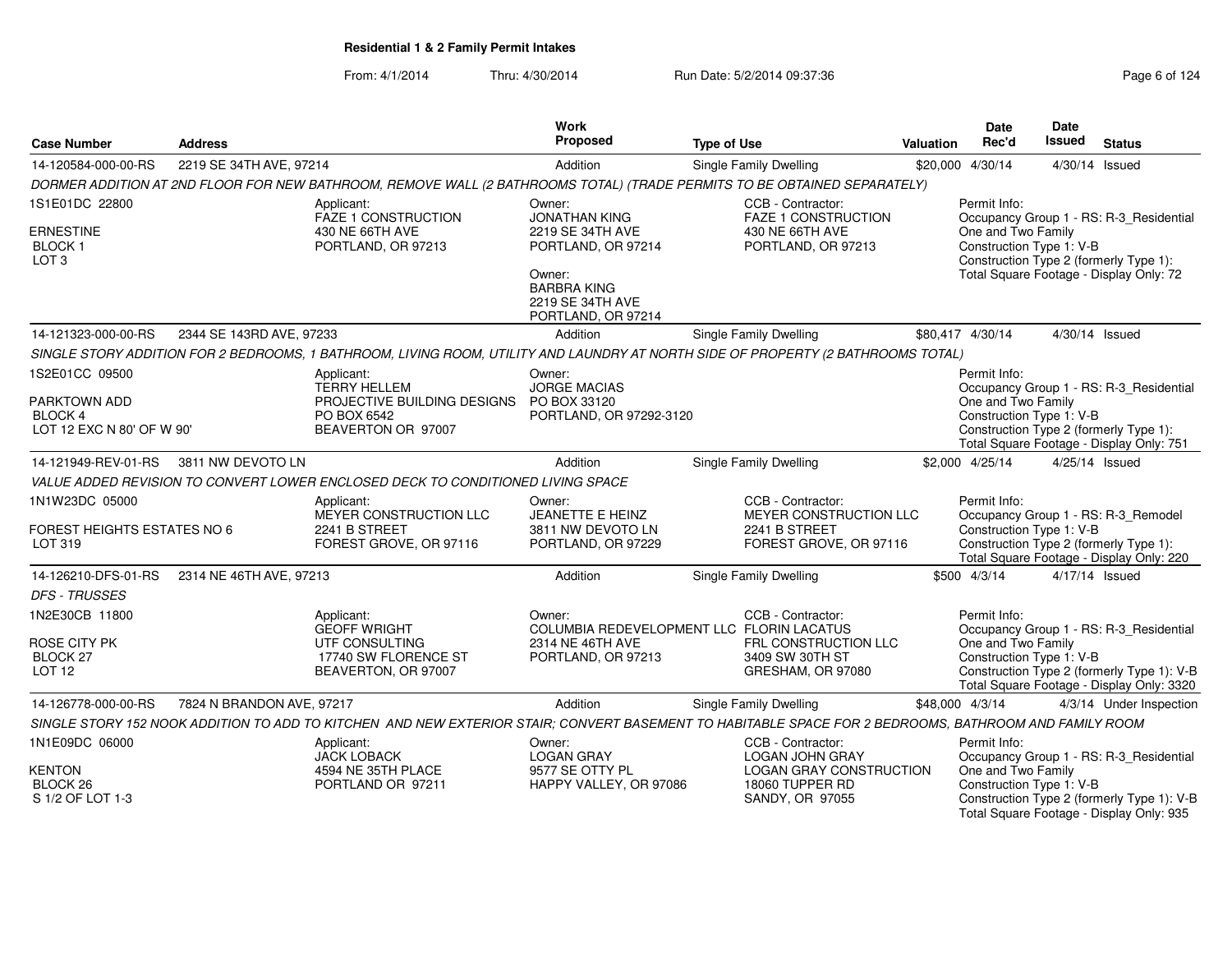| <b>Case Number</b>                                                   | <b>Address</b>                |                                                                                                                                                              | Work<br>Proposed                                                                                                      | <b>Type of Use</b>                                             | <b>Valuation</b>                                                                                                   | Date<br>Rec'd                                                  | Date<br><b>Issued</b> | <b>Status</b>                                                                                                                      |  |  |
|----------------------------------------------------------------------|-------------------------------|--------------------------------------------------------------------------------------------------------------------------------------------------------------|-----------------------------------------------------------------------------------------------------------------------|----------------------------------------------------------------|--------------------------------------------------------------------------------------------------------------------|----------------------------------------------------------------|-----------------------|------------------------------------------------------------------------------------------------------------------------------------|--|--|
| 14-126778-REV-01-RS                                                  | 7824 N BRANDON AVE, 97217     |                                                                                                                                                              | Addition                                                                                                              | Single Family Dwelling                                         |                                                                                                                    |                                                                |                       | <b>Under Review</b>                                                                                                                |  |  |
|                                                                      |                               | ADDED VALUE REVISION - ADD DORMER FOR BEDROOM AND BATHROOM AND REMODEL EXISTING BEDROOM ON 2ND FLOOR                                                         |                                                                                                                       |                                                                |                                                                                                                    |                                                                |                       |                                                                                                                                    |  |  |
| 1N1E09DC 06000<br><b>KENTON</b>                                      |                               | Applicant:<br><b>JACK LOBACK</b><br>4594 NE 35TH PLACE                                                                                                       | Owner:<br><b>LOGAN GRAY</b><br>9577 SE OTTY PL                                                                        | CCB - Contractor:<br><b>LOGAN JOHN GRAY</b><br>18060 TUPPER RD | LOGAN GRAY CONSTRUCTION                                                                                            | Permit Info:<br>One and Two Family                             |                       | Occupancy Group 1 - RS: R-3_Residential                                                                                            |  |  |
| BLOCK 26<br>PORTLAND OR 97211<br>S 1/2 OF LOT 1-3                    |                               |                                                                                                                                                              | HAPPY VALLEY, OR 97086                                                                                                | SANDY, OR 97055                                                | Construction Type 1: V-B<br>Construction Type 2 (formerly Type 1): V-B<br>Total Square Footage - Display Only: 935 |                                                                |                       |                                                                                                                                    |  |  |
| 14-127080-000-00-RS                                                  | 2514 SE ASH ST, 97214         |                                                                                                                                                              | Addition                                                                                                              | <b>Single Family Dwelling</b>                                  | \$20,000 4/1/14                                                                                                    |                                                                |                       | 4/1/14 Under Inspection                                                                                                            |  |  |
|                                                                      |                               | DORMER ADDITION FOR NEW BEDROOM AND BATHROOM; RELOCATE INTERIOR STAIRS AND REMOVE INTERIOR WALL SEPARATE PERMITS REQUIRED FRO PLUMBING, MECHANICAL AND ELE   |                                                                                                                       |                                                                |                                                                                                                    |                                                                |                       |                                                                                                                                    |  |  |
| 1N1E36CC 12200<br><b>DALTONS ADD</b><br>BLOCK 6<br>LOT <sub>15</sub> |                               | Applicant:<br>FRED HAHN<br><b>HAHN BUILDING DESIGN</b><br>18190 S SILVERWOOD DR<br>OREGON CITY, OR 97045                                                     | Owner:<br>AIM INVESTMENT SOLUTIONS INC LAKE RIDGE EXTERIORS LLC<br>20495 S DRIFTWOOD DR<br>OREGON CITY, OR 97045-7359 | CCB - Contractor:                                              | 16921 SE TRISTIN LANE<br>HAPPY VALLEY, OR 97086                                                                    | Permit Info:<br>One and Two Family<br>Construction Type 1: V-B |                       | Occupancy Group 1 - RS: R-3 Residential<br>Construction Type 2 (formerly Type 1):<br>Total Square Footage - Display Only: 348      |  |  |
| 14-127808-000-00-RS                                                  | 3127 SE 23RD AVE, 97202       |                                                                                                                                                              | Addition                                                                                                              | <b>Single Family Dwelling</b>                                  |                                                                                                                    | \$67.461 4/10/14                                               |                       | 4/10/14 Under Inspection                                                                                                           |  |  |
|                                                                      |                               | SECOND FLOOR ADDITION TO RAISE THE ROOF TO CREATE TWO NEW BEDROOMS, MASTER SUITE, AND NEW BATHROOM                                                           |                                                                                                                       |                                                                |                                                                                                                    |                                                                |                       |                                                                                                                                    |  |  |
| 1S1E11AD 09800                                                       |                               | Applicant:                                                                                                                                                   | Owner:                                                                                                                | CCB - Contractor:                                              |                                                                                                                    | Permit Info:                                                   |                       |                                                                                                                                    |  |  |
| <b>MOULTON &amp; SCOBEYS SUB</b><br>BLOCK 3<br>LOT <sub>9</sub>      |                               | <b>MIKE MONTGOMERY</b><br>5531 SW BUDDINGTON ST<br>PORTLAND, OR 97219                                                                                        | <b>KIP RICHARDSON</b><br>3127 SE 23RD AVE<br>PORTLAND, OR 97202-2105<br>Owner:                                        | ALTEC ELECTRIC LLC<br>6613 NE 166TH AVE<br>CCB - Contractor:   | BRUSH PRAIRIE WA 98682                                                                                             | One and Two Family<br>Construction Type 1: V-B                 |                       | Occupancy Group 1 - RS: R-3_Residential<br>Construction Type 2 (formerly Type 1): V-B<br>Total Square Footage - Display Only: 1419 |  |  |
|                                                                      |                               |                                                                                                                                                              | <b>COLLEEN RICHARDSON</b><br>3127 SE 23RD AVE                                                                         |                                                                | <b>M5 PLUMBING SERVCIES LLC</b>                                                                                    |                                                                |                       |                                                                                                                                    |  |  |
|                                                                      |                               |                                                                                                                                                              | PORTLAND, OR 97202-2105                                                                                               | CCB - Contractor:<br><b>LLC</b>                                | BEISAS LEGACY CONSTRUCTION                                                                                         |                                                                |                       |                                                                                                                                    |  |  |
|                                                                      |                               |                                                                                                                                                              |                                                                                                                       | 54162 PARADISE LN                                              | SCAPPOOSE, OR 97056                                                                                                |                                                                |                       |                                                                                                                                    |  |  |
| 14-130431-000-00-RS                                                  | 6413 N MISSISSIPPI AVE, 97217 |                                                                                                                                                              | Addition                                                                                                              | Single Family Dwelling                                         | \$15,000 4/9/14                                                                                                    |                                                                |                       | 4/9/14 Under Inspection                                                                                                            |  |  |
|                                                                      |                               | DORMER ADDITION TO CREATE NEW BATHROOM; REMOVE WALL ON THE MAIN LEVEL IN THE KITCHEN; CONVERT BASEMENT TO LIVING SPACE TO INCLUDE; BEDROOM, BATHROOM, LAUNDR |                                                                                                                       |                                                                |                                                                                                                    |                                                                |                       |                                                                                                                                    |  |  |
| 1N1E15CA 08200                                                       |                               | Applicant:                                                                                                                                                   | Owner:                                                                                                                | CCB - Contractor:                                              |                                                                                                                    | Permit Info:                                                   |                       |                                                                                                                                    |  |  |
| GAINSBOROUGH & PLAT 2<br>BLOCK <sub>2</sub><br>LOT <sub>3</sub>      |                               | <b>JACOB CHAVEZ</b><br>J CHAVEZ DESIGN BUILD<br>1327 SE TACOMA ST<br>PORTLAND, OR 97702                                                                      | DOZER CONSTRUCTION LLC<br>5324 NE 28TH AVE<br>PORTLAND, OR 97211-6234                                                 | <b>AIR TECH</b><br>po box 7251<br>ALOHA OR 97007               |                                                                                                                    | One and Two Family<br>Construction Type 1: V-B                 |                       | Occupancy Group 1 - RS: R-3_Residential<br>Construction Type 2 (formerly Type 1):                                                  |  |  |
|                                                                      |                               |                                                                                                                                                              |                                                                                                                       | CCB - Contractor:                                              | FOSTER PLUMBING INC<br>10100 SW EVERGREEN COURT<br>WILSONVILLE, OR 97070                                           |                                                                |                       |                                                                                                                                    |  |  |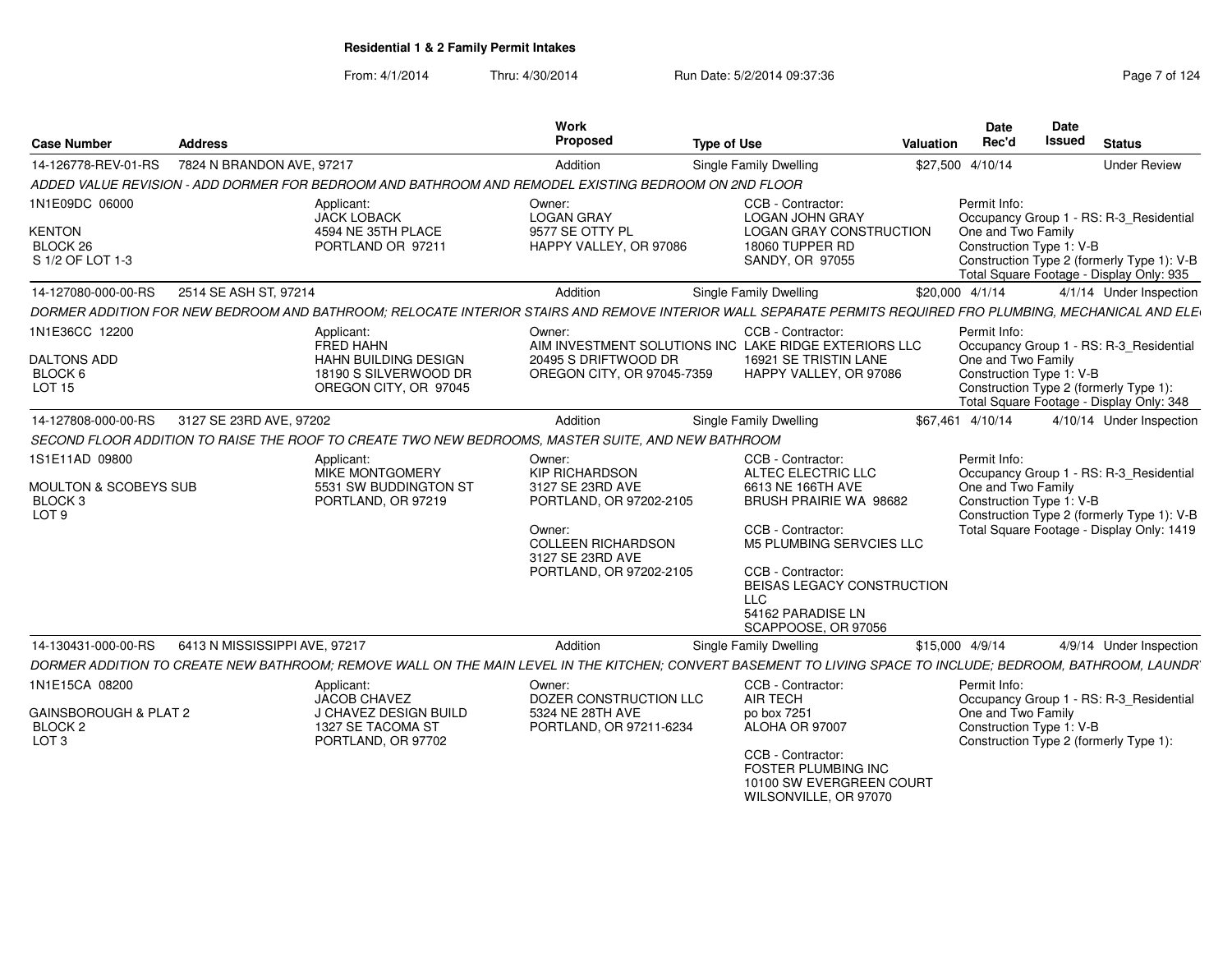| <b>Case Number</b>                                        | Address                         |                                                                                                                                                                  | Work<br><b>Proposed</b>                                                                   | <b>Type of Use</b>                                                                       | Valuation        | <b>Date</b><br>Rec'd | <b>Date</b><br><b>Issued</b>                                | <b>Status</b>                                                                                                             |
|-----------------------------------------------------------|---------------------------------|------------------------------------------------------------------------------------------------------------------------------------------------------------------|-------------------------------------------------------------------------------------------|------------------------------------------------------------------------------------------|------------------|----------------------|-------------------------------------------------------------|---------------------------------------------------------------------------------------------------------------------------|
| 14-131110-000-00-RS                                       | 0324 SW DAKOTA ST, 97201        |                                                                                                                                                                  | Addition                                                                                  | Single Family Dwelling                                                                   | \$71,958 4/9/14  |                      |                                                             | <b>Under Review</b>                                                                                                       |
|                                                           |                                 | NEW 672 SF ADDITION FOR TWO NEW BEDROOMS AND 2 BATHROOMS (3 TOTAL)                                                                                               |                                                                                           |                                                                                          |                  |                      |                                                             |                                                                                                                           |
| 1S1E15CD 07100                                            |                                 | Applicant:<br>DAVID E KOCH                                                                                                                                       | Owner:<br>DAVID E KOCH                                                                    |                                                                                          |                  | Permit Info:         |                                                             | Occupancy Group 1 - RS: R-3_Residential                                                                                   |
| SOUTHERN PORTLAND<br>BLOCK <sub>23</sub><br><b>LOT 15</b> |                                 | 0324 SW DAKOTA ST<br>PORTLAND, OR 97239-3547                                                                                                                     | 0324 SW DAKOTA ST<br>PORTLAND, OR 97239-3547                                              |                                                                                          |                  | One and Two Family   | Construction Type 1: V-B                                    | Construction Type 2 (formerly Type 1):<br>Total Square Footage - Display Only: 672                                        |
| 14-132338-000-00-RS                                       | 3726 N KERBY AVE, 97227         |                                                                                                                                                                  | Addition                                                                                  | Single Family Dwelling                                                                   | \$55,789 4/22/14 |                      | 4/22/14 Issued                                              |                                                                                                                           |
|                                                           |                                 | DORMER ADDITION TO CONVERT ATTIC TO LIVING SPACE WITH NEW MASTER BEDROOM AND BATH; RECONFIGURE SECOND LEVEL TO CREATE SPACE FOR NEW STAIRS LEADING TO ATTIC      |                                                                                           |                                                                                          |                  |                      |                                                             |                                                                                                                           |
| 1N1E22DC 05300                                            |                                 | Applicant:<br>AARON M WIGOD                                                                                                                                      | Owner:<br>AARON M WIGOD                                                                   | CCB - Contractor:<br>RITE SIDE CORP                                                      |                  | Permit Info:         |                                                             | Occupancy Group 1 - RS: R-3_Residential                                                                                   |
| <b>CENTRAL ALBINA</b><br>BLOCK 28                         |                                 | 3726 N KERBY AVE<br>PORTLAND, OR 97227-1240                                                                                                                      | 3726 N KERBY AVE<br>PORTLAND, OR 97227-1240                                               | 6776 SETNESS ST<br>SILVERTON, OR 97381                                                   |                  | One and Two Family   | Construction Type 1: V-B                                    |                                                                                                                           |
| <b>LOT 11</b>                                             |                                 |                                                                                                                                                                  |                                                                                           |                                                                                          |                  |                      |                                                             | Construction Type 2 (formerly Type 1):<br>Total Square Footage - Display Only: 521                                        |
| 14-132369-000-00-RS                                       | 1540 SE 35TH AVE, 97214         |                                                                                                                                                                  | Addition                                                                                  | Single Family Dwelling                                                                   | \$31,872 4/1/14  |                      | $4/1/14$ Issued                                             |                                                                                                                           |
|                                                           |                                 | ADDITION TO NORTH SIDE OF BUILDING TO CREATE NEW HALF BATH IN PORCH AREA: CONVERTING BASEMENT TO LIVING SPACE WITH NEW BATHROOM. FAMILY ROOM, AND KITCHEN AREA - |                                                                                           |                                                                                          |                  |                      |                                                             |                                                                                                                           |
| 1S1E01DB 12600                                            |                                 | Applicant:<br>MICHAEL NEWMAN                                                                                                                                     | Owner:<br><b>DAVID S FINKEL</b>                                                           | CCB - Contractor:<br><b>MICHAEL NEWMAN</b>                                               |                  | Permit Info:         |                                                             | Occupancy Group 1 - RS: R-3_Residential                                                                                   |
| <b>ROCHELLE</b><br>BLOCK 4                                |                                 | WOODCHUCK CONSTRUCTION<br>PO BOX 12206                                                                                                                           | 1540 SE 35TH AVE<br>PORTLAND, OR 97214                                                    | WOODCHUCK CONSTRUCTION<br>PO BOX 12206                                                   |                  | One and Two Family   | Construction Type 1: V-B                                    |                                                                                                                           |
| LOT <sub>5</sub>                                          |                                 | PORTLAND, OR 97212                                                                                                                                               |                                                                                           | PORTLAND, OR 97212                                                                       |                  |                      |                                                             | Construction Type 2 (formerly Type 1): V-B<br>Total Square Footage - Display Only: 781                                    |
| 14-133288-000-00-RS                                       | 4306 NE FLANDERS ST, 97213      |                                                                                                                                                                  | Addition                                                                                  | Single Family Dwelling                                                                   | \$50,000 4/1/14  |                      | $4/1/14$ Issued                                             |                                                                                                                           |
|                                                           |                                 | DIG OUT BASEMENT TO CREATE MORE HEAD ROOM. ADDITIONAL STEPS ADDED TO STAIRS. REINFORCE FOUNDATION. REMOVE FOOTING AND ADD BEAM. NEW HALF BATHROOM: MAIN FLOO     |                                                                                           |                                                                                          |                  |                      |                                                             |                                                                                                                           |
| 1N2E31CB 08200                                            |                                 | Applicant:<br>TIERNEY CORTESE-TORREY                                                                                                                             | Owner:<br><b>SCOT TORREY</b>                                                              | CCB - Contractor:<br>VAN ASSELT CONSTRUCTION INC Occupancy Group 1 - RS: R-3_Residential |                  | Permit Info:         |                                                             |                                                                                                                           |
| LAURELHURST                                               |                                 | 4306 NE FLANDERS ST                                                                                                                                              | 4306 NE FLANDERS ST                                                                       | 4200 NE FLANDERS ST                                                                      |                  | One and Two Family   |                                                             |                                                                                                                           |
| BLOCK 114<br>LOT <sub>1</sub>                             |                                 | PORTLAND, OR 97213-1638                                                                                                                                          | PORTLAND, OR 97213-1638                                                                   | PORTLAND, OR 97213                                                                       |                  |                      | Construction Type 1: V-B                                    | Construction Type 2 (formerly Type 1):                                                                                    |
|                                                           |                                 |                                                                                                                                                                  | Owner:<br><b>TIERNEY CORTESE-TORREY</b><br>4306 NE FLANDERS ST<br>PORTLAND, OR 97213-1638 |                                                                                          |                  |                      |                                                             |                                                                                                                           |
| 14-133297-000-00-RS                                       | 807 SE 28TH AVE - Unit B. 97214 |                                                                                                                                                                  | Addition                                                                                  | Single Family Dwelling                                                                   | \$28,232 4/1/14  |                      |                                                             | 4/1/14 Under Inspection                                                                                                   |
|                                                           |                                 | CONVERT EXISTING PARTIALLY FINISHED BASEMENT TO ACCESSORY DWELLING UNIT. EXISTING BEDROOM. RECONFIGURE BATHROOM. ADD LAUNDRY AND NEW KITCHEN AREA. NEW EXTEF     |                                                                                           |                                                                                          |                  |                      |                                                             |                                                                                                                           |
| 1S1E01BB 06800                                            |                                 | Applicant:<br>RORY GREEN<br>807 SE 28TH AVE<br>PORTLAND, OR 97214-2911                                                                                           | Owner:<br><b>RORY GREEN</b><br>807 SE 28TH AVE<br>PORTLAND, OR 97214-2911                 |                                                                                          |                  | Permit Info:         | Construction Type 1: V-B<br>Number of New Dwelling Units: 1 | Occupancy Group 1 - RS: R-3_Remodel<br>Construction Type 2 (formerly Type 1):<br>Total Square Footage - Display Only: 768 |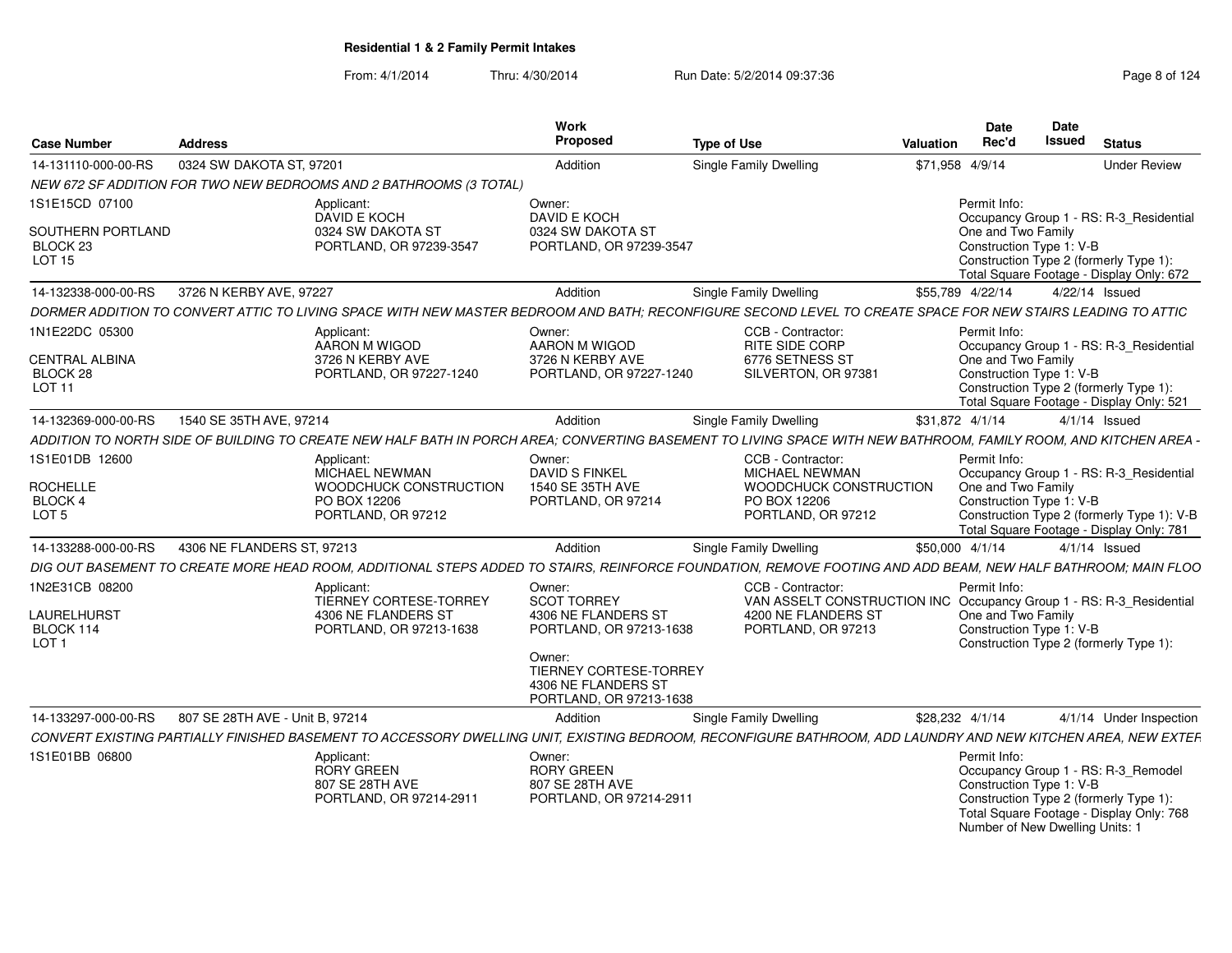| <b>Case Number</b>                                                                               | <b>Address</b>           |                                                                                                                                                                                              | Work<br>Proposed                                                                                                      | <b>Type of Use</b>                                                                                                                                                                                                      | Valuation | <b>Date</b><br>Rec'd                                                                              | <b>Date</b><br>Issued | <b>Status</b>                                                                                                                 |
|--------------------------------------------------------------------------------------------------|--------------------------|----------------------------------------------------------------------------------------------------------------------------------------------------------------------------------------------|-----------------------------------------------------------------------------------------------------------------------|-------------------------------------------------------------------------------------------------------------------------------------------------------------------------------------------------------------------------|-----------|---------------------------------------------------------------------------------------------------|-----------------------|-------------------------------------------------------------------------------------------------------------------------------|
| 14-133316-000-00-RS                                                                              | 4045 SW JERALD CT, 97221 |                                                                                                                                                                                              | Addition                                                                                                              | Single Family Dwelling                                                                                                                                                                                                  |           | \$50,000 4/18/14                                                                                  |                       | 4/18/14 Issued                                                                                                                |
|                                                                                                  |                          | REMODEL MAIN FLOOR, DEMO WALL AND ADD BEAM, ENCLOSE 80 SF OF EXISTING COVERED PORCH TO CREATE MORE SPACE FOR FAMILY ROOM, NEW WALL FOR CABINETS IN KITCHEN, NE                               |                                                                                                                       |                                                                                                                                                                                                                         |           |                                                                                                   |                       |                                                                                                                               |
| 1S1E08CB 09600                                                                                   |                          | Applicant:<br><b>JEFF BURNS</b>                                                                                                                                                              | Owner:<br><b>DOUGLAS HAUGHTON</b>                                                                                     | CCB - Contractor:<br>YAKER RENOVATIONS LLC DBA                                                                                                                                                                          |           | Permit Info:                                                                                      |                       |                                                                                                                               |
| <b>BRIDLEMILE</b><br>BLOCK 8<br>LOT 6 EXC ELY 4'<br>ELY 9' OF LOT 5                              |                          | <b>BURNS ORGANIC MODERN</b><br>1336 SE 20TH AVE<br>PORTLAND, OR 97214                                                                                                                        | 4045 SW JERALD CT<br>PORTLAND, OR 97221<br>Owner:<br><b>DIANE HAUGHTON</b><br>4045 SW JERALD CT<br>PORTLAND, OR 97221 | VANILLAWOOD PROPERTIES<br>6663 SW BVRTN HLSDL HWY, #296 Construction Type 2 (formerly Type 1):<br>PORTLAND OR 97225<br>CCB - Contractor:<br><b>MARK S ELECTRIC</b><br>PO BX 616<br>AURORA OR 97002<br>CCB - Contractor: |           | Construction Type 1: V-B                                                                          |                       | Occupancy Group 1 - RS: R-3_Remodel<br>Total Square Footage - Display Only: 760                                               |
|                                                                                                  |                          |                                                                                                                                                                                              |                                                                                                                       | <b>B AYRES PLUMBING &amp;</b><br>CONTRACTING INC<br>PO BOX 149<br>CANBY, OR 97013                                                                                                                                       |           |                                                                                                   |                       |                                                                                                                               |
| 14-133782-000-00-RS                                                                              | 7110 SW LAVIEW DR, 97219 |                                                                                                                                                                                              | Addition                                                                                                              | Single Family Dwelling                                                                                                                                                                                                  |           | \$24.374 4/1/14                                                                                   |                       | <b>Under Review</b>                                                                                                           |
|                                                                                                  |                          | SECOND STORY ADDITION - REMOVE PART OF FIRST FLOOR. NEW STAIRCASES, WINDOWS, RADIANT HEAT, RELOCATE KITCHEN, ADD BATHROOM. INTERIOR FINISHES TO BE COMPLETED BY                              |                                                                                                                       |                                                                                                                                                                                                                         |           |                                                                                                   |                       |                                                                                                                               |
| 1S1E22BA 11600<br>SOUTHERN PORTLAND<br>BLOCK 17<br>LOT <sub>4</sub><br>W <sub>5</sub> ' OF LOT 6 |                          | Applicant:<br>STEPHEN S AIGUIER<br><b>GREEN HAMMER INC</b><br>1323 SE 6TH AVE<br>PORTLAND OR 97214                                                                                           | Owner:<br><b>LISA A PETTERSON</b><br>7110 SW LAVIEW DR<br>PORTLAND, OR 97219<br>Owner:<br>EDWARD SULLIVAN             | CCB - Contractor:<br><b>STEPHEN S AIGUIER</b><br><b>GREEN HAMMER INC</b><br>1323 SE 6TH AVE<br>PORTLAND OR 97214                                                                                                        |           | Permit Info:<br>One and Two Family<br>Construction Type 1: V-B                                    |                       | Occupancy Group 1 - RS: R-3_Residential<br>Construction Type 2 (formerly Type 1):<br>Total Square Footage - Display Only: 221 |
|                                                                                                  |                          |                                                                                                                                                                                              | 7110 SW LAVIEW DR<br>PORTLAND, OR 97219                                                                               |                                                                                                                                                                                                                         |           |                                                                                                   |                       |                                                                                                                               |
| 14-134204-000-00-RS                                                                              | 1838 SE OAK ST, 97214    |                                                                                                                                                                                              | Addition                                                                                                              | Single Family Dwelling                                                                                                                                                                                                  |           | \$8,200 4/2/14                                                                                    |                       | 4/2/14 Under Inspection                                                                                                       |
|                                                                                                  |                          | REMOVE OLD BASEMENT SLAB; EXCAVATE 6 INCHES AND POUR NEW SLAB+++This permit does not include the addition of wood framed walls to create habitable rooms nor does this permit convert the ba |                                                                                                                       |                                                                                                                                                                                                                         |           |                                                                                                   |                       |                                                                                                                               |
| 1N1E35DC 17600<br><b>HARTS ADD</b><br>BLOCK 2<br>E 26.5' OF LOT 1&2                              |                          | Applicant:<br>KERRY BECKER CONCRETE CO<br>PO BOX 82154<br>PORTLAND, OR 97282                                                                                                                 | Owner:<br>SACHA F WHITE<br>1838 SE OAK ST<br>PORTLAND, OR 97214                                                       | CCB - Contractor:<br>KERRY BECKER CONCRETE CO<br>PO BOX 82154<br>PORTLAND, OR 97282                                                                                                                                     |           | Permit Info:<br>One and Two Family<br>Construction Type 1: V-B<br>Number of New Dwelling Units: 1 |                       | Occupancy Group 1 - RS: R-3_Residential<br>Construction Type 2 (formerly Type 1):<br>Total Square Footage - Display Only: 428 |
| 14-134247-000-00-RS                                                                              | 5350 SE JENNE RD, 97236  |                                                                                                                                                                                              | Addition                                                                                                              | Single Family Dwelling                                                                                                                                                                                                  |           | \$103,273 4/24/14                                                                                 |                       | <b>Under Review</b>                                                                                                           |
|                                                                                                  |                          | 2 STORY ADDITION - REMOVE EXISTING ATTACHED GARAGE, REPLACE WITH NEW 2 CAR GARAGE WITH LIVING SPACE ABOVE; SEE COMMENTS IN 14-105547-AL                                                      |                                                                                                                       |                                                                                                                                                                                                                         |           |                                                                                                   |                       |                                                                                                                               |
| 1S3E18B 05100<br>JENNELYND AC<br>LOT <sub>69</sub>                                               |                          | Applicant:<br>JARED M JUDSON<br>5350 SE JENNE RD<br>PORTLAND, OR 97236                                                                                                                       | Owner:<br>JARED M JUDSON<br>5350 SE JENNE RD<br>PORTLAND, OR 97236                                                    |                                                                                                                                                                                                                         |           | Permit Info:<br>One and Two Family<br>Construction Type 1: V-B                                    |                       | Occupancy Group 1 - RS: R-3 Residential                                                                                       |
|                                                                                                  |                          |                                                                                                                                                                                              |                                                                                                                       |                                                                                                                                                                                                                         |           |                                                                                                   |                       | Construction Type 2 (formerly Type 1): V-B<br>Total Square Footage - Display Only: 1352                                       |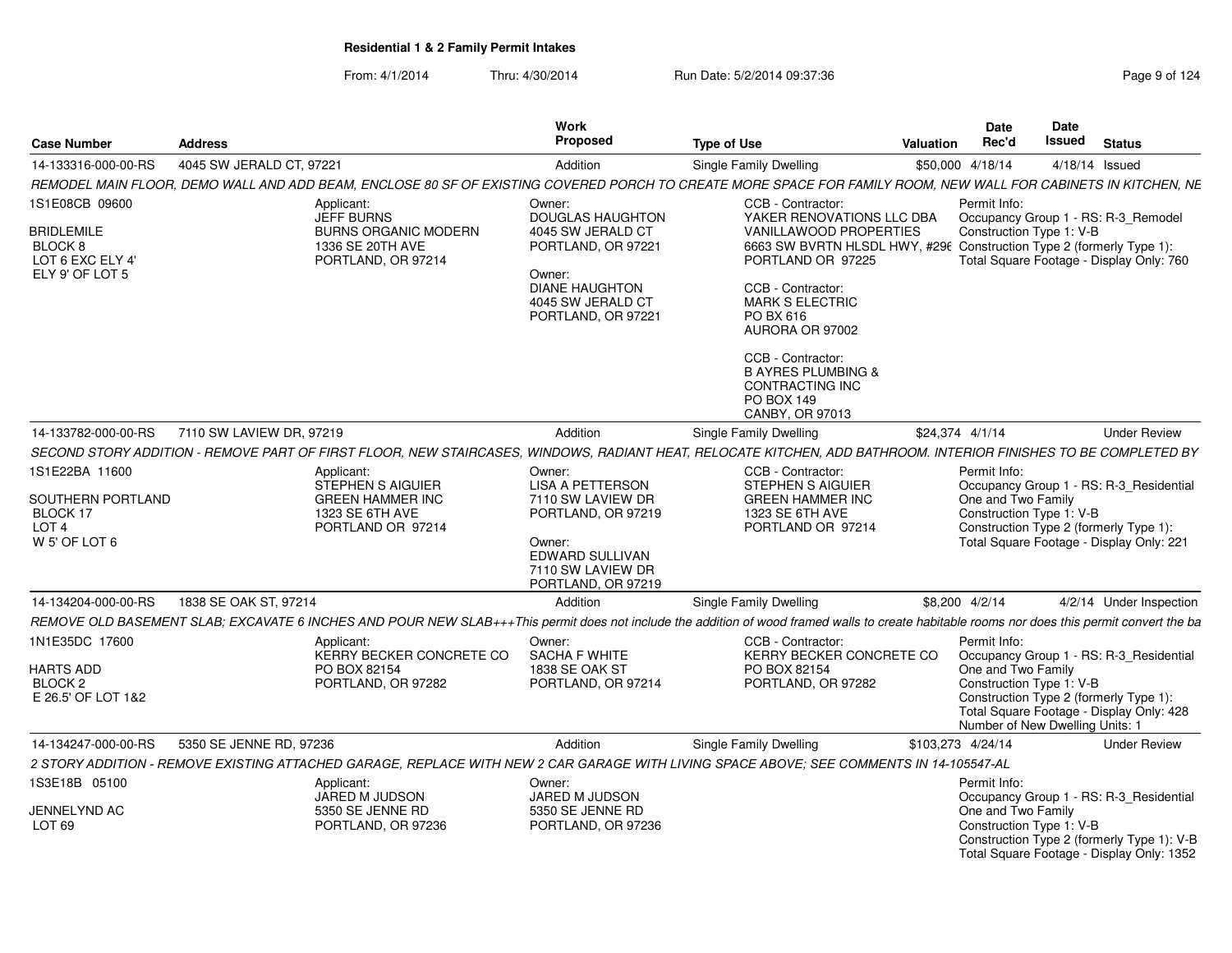From: 4/1/2014

| <b>Case Number</b>                                                                             | <b>Address</b>                                                                                           |                                                                                                                                                                        | <b>Work</b><br>Proposed                                                                                                                                   | <b>Type of Use</b> |                                                                                                                                                                | Valuation    | <b>Date</b><br>Rec'd                                                                              | <b>Date</b><br><b>Issued</b>                                                                                                  | <b>Status</b>                                                                                                                      |
|------------------------------------------------------------------------------------------------|----------------------------------------------------------------------------------------------------------|------------------------------------------------------------------------------------------------------------------------------------------------------------------------|-----------------------------------------------------------------------------------------------------------------------------------------------------------|--------------------|----------------------------------------------------------------------------------------------------------------------------------------------------------------|--------------|---------------------------------------------------------------------------------------------------|-------------------------------------------------------------------------------------------------------------------------------|------------------------------------------------------------------------------------------------------------------------------------|
| 14-134670-000-00-RS                                                                            | 8220 SW 3RD AVE, 97219                                                                                   |                                                                                                                                                                        | Addition                                                                                                                                                  |                    | Single Family Dwelling                                                                                                                                         | \$33,087     | 4/18/14                                                                                           |                                                                                                                               | $4/18/14$ Issued                                                                                                                   |
|                                                                                                |                                                                                                          | SINGLE STORY ADDITION TO RELOCATE LAUNDRY ROOM, ADD STUDY AND REMODEL KITCHEN                                                                                          |                                                                                                                                                           |                    |                                                                                                                                                                |              |                                                                                                   |                                                                                                                               |                                                                                                                                    |
| 1S1E22CC 02800<br><b>CARSON HTS</b><br>BLOCK 35<br>LOT 14&15                                   | Applicant:<br><b>JEFF BURNS</b><br><b>BURNS ORGANIC MODERN</b><br>1336 SE 20TH AVE<br>PORTLAND, OR 97214 |                                                                                                                                                                        | Owner:<br><b>JENNIFER A MURPHY</b><br>8220 SW 3RD AVE<br>PORTLAND, OR 97219-4608                                                                          |                    | CCB - Contractor:<br>YAKER RENOVATIONS LLC DBA<br><b>VANILLAWOOD PROPERTIES</b><br>6663 SW BVRTN HLSDL HWY, #296 Construction Type 1: V-B<br>PORTLAND OR 97225 | Permit Info: | One and Two Family                                                                                | Occupancy Group 1 - RS: R-3 Residential<br>Construction Type 2 (formerly Type 1):<br>Total Square Footage - Display Only: 300 |                                                                                                                                    |
| 14-135344-000-00-RS                                                                            | 3115 SE 20TH AVE, 97202                                                                                  |                                                                                                                                                                        | Addition                                                                                                                                                  |                    | Single Family Dwelling                                                                                                                                         |              | \$12,000 4/28/14                                                                                  |                                                                                                                               | 4/28/14 Issued                                                                                                                     |
|                                                                                                |                                                                                                          | NEW 460 SF SINGLE LEVEL ADDITION TO REAR OF HOUSE TO INCLUDE COMMON BATHROOM AND MASTER SUITE, OPEN DOORWAY FROM KITCHEN TO NEW ADDITION                               |                                                                                                                                                           |                    |                                                                                                                                                                |              |                                                                                                   |                                                                                                                               |                                                                                                                                    |
| 1S1E11AC 04800<br><b>TIBBETTS ADD</b><br>BLOCK 50<br>S 33 1/3' OF LOT 6                        |                                                                                                          | Applicant:<br><b>SUZANN CHAN</b><br>7327 SW BARNES RD PMB 801<br>PORTLAND, OR 97225-6119                                                                               | Owner:<br><b>SUZANN CHAN</b><br>7327 SW BARNES RD PMB 801<br>PORTLAND, OR 97225-6119                                                                      |                    | CCB - Contractor:<br><b>GENERAL CONTRACTOR</b><br>SERVICES NORTHWEST LLC<br>21380 SE COOP RD<br>EAGLE CREEK, OR 97022                                          |              | Permit Info:<br>One and Two Family<br>Construction Type 1: V-B<br>Number of New Dwelling Units: 1 |                                                                                                                               | Occupancy Group 1 - RS: R-3 Residential<br>Construction Type 2 (formerly Type 1):<br>Total Square Footage - Display Only: 483      |
| 14-135452-000-00-RS                                                                            | 2039 NE HOLMAN ST, 97211                                                                                 |                                                                                                                                                                        | Addition                                                                                                                                                  |                    | <b>Single Family Dwelling</b>                                                                                                                                  |              | \$21,837 4/24/14                                                                                  |                                                                                                                               | 4/24/14 Under Inspection                                                                                                           |
|                                                                                                |                                                                                                          | ADDITION TO THE NORTH SIDE OF THE HOUSE TO REMOVE BEARING WALL AND EXTEND KITCHEN***TRADE PERMITS TO BE OBTAINED SEPARATELY***                                         |                                                                                                                                                           |                    |                                                                                                                                                                |              |                                                                                                   |                                                                                                                               |                                                                                                                                    |
| 1N1E14DA 06300<br><b>COLUMBIA HTS</b><br>BLOCK 7<br>LOT <sub>23</sub>                          |                                                                                                          | Applicant:<br>COMPOUND CONSTRUCTION LLC LAURA B WESTWOOD<br>6204 NE 35TH AVE<br>PORTLAND, OR 97211                                                                     | Owner:<br>2039 NE HOLMAN ST<br>PORTLAND, OR 97211-5478                                                                                                    |                    | CCB - Contractor:<br>COMPOUND CONSTRUCTION LLC<br>6204 NE 35TH AVE<br>PORTLAND, OR 97211                                                                       |              | Permit Info:<br>One and Two Family<br>Construction Type 1: V-B                                    |                                                                                                                               | Occupancy Group 1 - RS: R-3 Residential<br>Construction Type 2 (formerly Type 1):<br>Total Square Footage - Display Only: 198      |
| 14-135832-000-00-RS                                                                            | 4231 N WINCHELL ST - Unit B, 97203                                                                       |                                                                                                                                                                        | Addition                                                                                                                                                  |                    | Single Family Dwelling                                                                                                                                         |              | \$120,899 4/23/14                                                                                 |                                                                                                                               | 4/23/14 Under Inspection                                                                                                           |
|                                                                                                |                                                                                                          | REMODEL OF EXISTING SINGLE FAMILY RESIDENCE RECONFIGURE EXISTING BEDROOM SPACE AND TWO STORY ADDITION FOR ADU ON EAST ELEVATION. Plumbing, elec, and HVac to be pulled |                                                                                                                                                           |                    |                                                                                                                                                                |              |                                                                                                   |                                                                                                                               |                                                                                                                                    |
| 1N1E08DB 13900                                                                                 |                                                                                                          | Applicant:<br><b>PAT SAUER</b><br>THE DESIGN DEPARTEMENT<br>PO BOX 80065<br>PORTLAND OR 97280                                                                          | Owner:<br>PAUL SEER<br>4231 N WINCHELL ST<br>PORTLAND, OR 97203-5832<br>Owner:<br><b>OCEANA SEER</b><br>4231 N WINCHELL ST<br>PORTLAND, OR 97203-5832     |                    | CCB - Contractor:<br>ROSECITY MAINTENANCE AND<br><b>REMODELING</b><br>1104 SE 148TH AVE<br>PORTLAND, OR 97233                                                  |              | Permit Info:<br>One and Two Family<br>Construction Type 1: V-B<br>Number of New Dwelling Units: 1 |                                                                                                                               | Occupancy Group 1 - RS: R-3_Residential<br>Construction Type 2 (formerly Type 1): V-B<br>Total Square Footage - Display Only: 1312 |
| 14-136994-000-00-RS                                                                            | 2315 SE 57TH AVE, 97215                                                                                  |                                                                                                                                                                        | Addition                                                                                                                                                  |                    | Single Family Dwelling                                                                                                                                         |              | \$5,515 4/7/14                                                                                    |                                                                                                                               | 4/18/14 Under Inspection                                                                                                           |
|                                                                                                |                                                                                                          | NEW SINGLE FLOOR ADDITION TO SIDE AND REAR OF EXISTING DWELLING. REMODEL KITCHEN. CONVERT BASEMENT TO HABITABLE SPACE INCLUDING TWO BEDROOMS WITH EGRESS WII           |                                                                                                                                                           |                    |                                                                                                                                                                |              |                                                                                                   |                                                                                                                               |                                                                                                                                    |
| 1S2E06DC 11400<br>WACONDA<br>BLOCK <sub>2</sub><br>S 1/2 OF LOT 1&2<br>S 1/2 OF E 1/2 OF LOT 3 |                                                                                                          | Applicant:<br><b>WADE FREITAG</b><br><b>CRAFTSMAN DESIGN AND</b><br><b>RENOVATION</b><br>1100 SE GRAND AVE #202<br>PORTLAND, OR 97214-3414                             | Owner:<br>LEE FEIDELSON<br>2315 SE 57TH AVE<br>PORTLAND, OR 97215-4005<br>Owner:<br><b>ROBIN FEIDELSON</b><br>2315 SE 57TH AVE<br>PORTLAND, OR 97215-4005 |                    | CCB - Contractor:<br><b>CRAFTSMAN DESIGN &amp;</b><br><b>RENOVATION LLC</b><br>1235 SE DIVISION ST #203 A<br>PORTLAND, OR 97202                                |              | Permit Info:<br>One and Two Family<br>Construction Type 1: V-B                                    |                                                                                                                               | Occupancy Group 1 - RS: R-3_Residential<br>Construction Type 2 (formerly Type 1):<br>Total Square Footage - Display Only: 50       |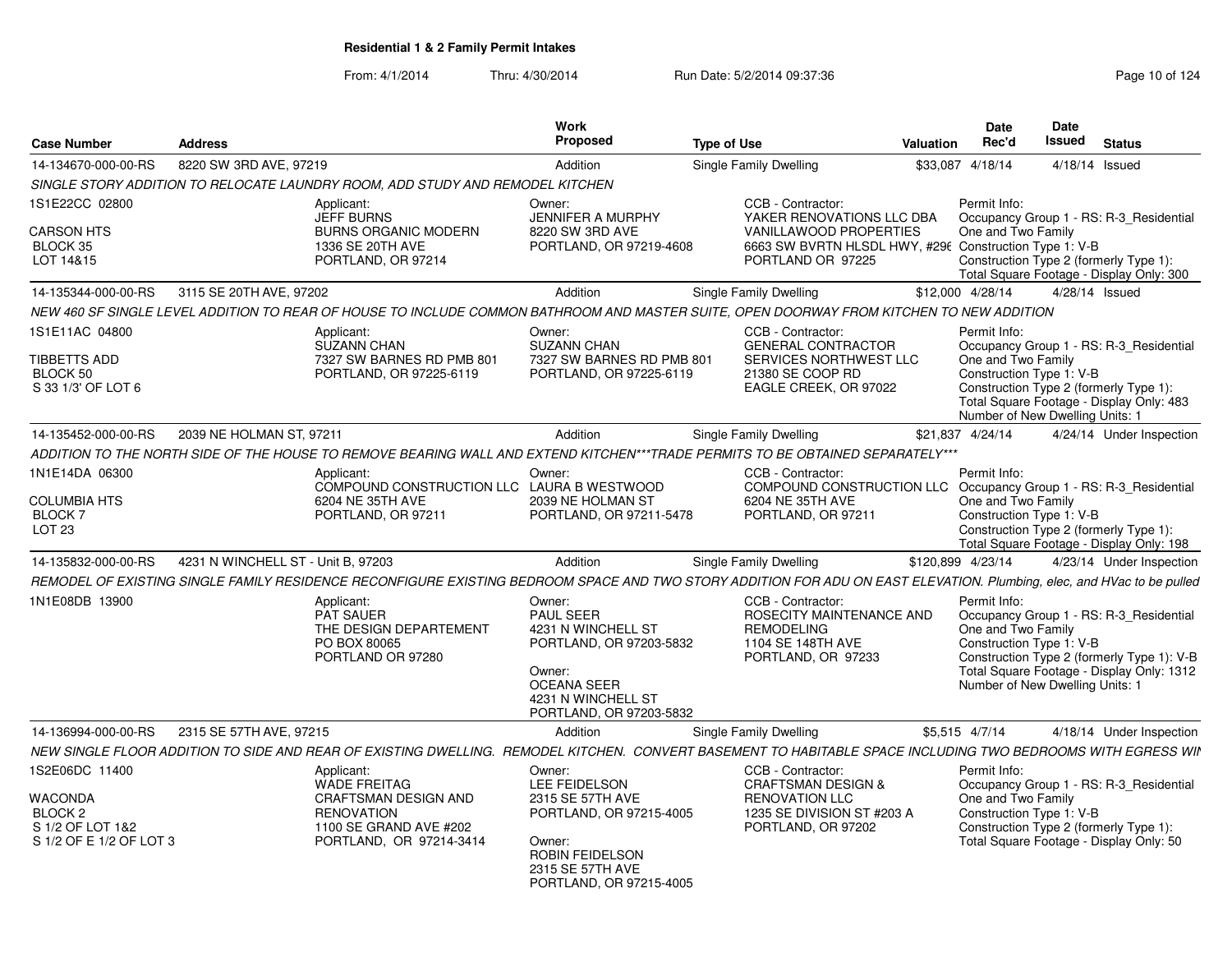| <b>Case Number</b>                                      | <b>Address</b>                     |                                                                                                                                     | <b>Work</b><br><b>Proposed</b>             | <b>Type of Use</b>                                   | Valuation        | <b>Date</b><br>Rec'd            | <b>Date</b><br><b>Issued</b> | <b>Status</b>                                                                      |
|---------------------------------------------------------|------------------------------------|-------------------------------------------------------------------------------------------------------------------------------------|--------------------------------------------|------------------------------------------------------|------------------|---------------------------------|------------------------------|------------------------------------------------------------------------------------|
|                                                         |                                    |                                                                                                                                     |                                            |                                                      |                  |                                 |                              |                                                                                    |
| 14-137527-000-00-RS                                     | 3028 NE COUCH ST, 97232            |                                                                                                                                     | Addition                                   | <b>Single Family Dwelling</b>                        | \$104,010 4/8/14 |                                 |                              | <b>Under Review</b>                                                                |
|                                                         |                                    | 2 STORY ADDITION FOR GARAGE ON MAIN AND ART STUDIO WITH BATHROOM ABOVE; EXTEND DRIVEWAY                                             |                                            |                                                      |                  |                                 |                              |                                                                                    |
| 1N1E36CA 20000                                          |                                    | Applicant:<br>CHUCK COHEN                                                                                                           | Owner:                                     | Primary Contractor:<br><b>TO BID</b>                 |                  | Permit Info:                    |                              |                                                                                    |
| HAWTHORNES 1ST ADD                                      |                                    | C <sub>2</sub> Design                                                                                                               | RONALD K BURROUGHS<br>3590 FRONT ST UNIT F |                                                      |                  | One and Two Family              |                              | Occupancy Group 1 - RS: R-3_Residential                                            |
| BLOCK 22                                                |                                    | 1332 SE 44TH AVE                                                                                                                    | SAN DIEGO, CA 92103-4850                   |                                                      |                  | Construction Type 1: V-B        |                              |                                                                                    |
| LOT <sub>3</sub>                                        |                                    | PORTLAND OR 97215                                                                                                                   |                                            |                                                      |                  |                                 |                              | Construction Type 2 (formerly Type 1): V-B                                         |
|                                                         |                                    |                                                                                                                                     | Owner:<br>LINDA L BURROUGHS                |                                                      |                  |                                 |                              | Total Square Footage - Display Only: 1313                                          |
|                                                         |                                    |                                                                                                                                     | 3590 FRONT ST UNIT F                       |                                                      |                  |                                 |                              |                                                                                    |
|                                                         |                                    |                                                                                                                                     | SAN DIEGO, CA 92103-4850                   |                                                      |                  |                                 |                              |                                                                                    |
| 14-137787-000-00-RS                                     | 5815 SE 48TH AVE, 97206            |                                                                                                                                     | Addition                                   | Single Family Dwelling                               | \$18,418 4/9/14  |                                 |                              | 4/15/14 Under Inspection                                                           |
| NEW SINGLE FLOOR ADDITION TO REAR OF EXISTING DWELLING. |                                    |                                                                                                                                     |                                            |                                                      |                  |                                 |                              |                                                                                    |
| 1S2E18CA 09400                                          |                                    | Applicant:                                                                                                                          | Owner:                                     | CCB - Contractor:                                    |                  | Permit Info:                    |                              |                                                                                    |
| WOODSTOCK                                               |                                    | Kathy Dixon<br><b>DIXON REMODELING &amp;</b>                                                                                        | CARR W GIESE<br>5815 SE 48TH AVE           | <b>MARK STEVENS</b><br><b>DIXON REMODELING &amp;</b> |                  | One and Two Family              |                              | Occupancy Group 1 - RS: R-3_Residential                                            |
| BLOCK 105                                               |                                    | <b>RESTORATION, INC.</b>                                                                                                            | PORTLAND, OR 97206                         | <b>RESTORATION</b>                                   |                  | Construction Type 1: V-B        |                              |                                                                                    |
| S 1/2 OF LOT 1                                          |                                    | 8050 SE 13TH AVE STE 104                                                                                                            |                                            | 8050 SE 13TH SUITE 104                               |                  |                                 |                              | Construction Type 2 (formerly Type 1):                                             |
|                                                         |                                    | PORTLAND OR 97202                                                                                                                   |                                            | PORTLAND OR 97202                                    |                  |                                 |                              | Total Square Footage - Display Only: 167                                           |
| 14-137798-000-00-RS                                     | 1633 SE 37TH AVE, 97214            |                                                                                                                                     | Addition                                   | <b>Single Family Dwelling</b>                        | \$87,129 4/18/14 |                                 |                              | <b>Under Review</b>                                                                |
|                                                         |                                    | 2 STORY ADDITION TO EXISTING HOUSE FOR ACCESSORY DWELLING UNIT ** TRADES PERMITS TO BE OBTAINED SEPARATELY **                       |                                            |                                                      |                  |                                 |                              |                                                                                    |
| 1S1E01DB 01900                                          |                                    | Applicant:<br><b>JOHN DAY</b>                                                                                                       | Owner:<br>PETER S MULLADY                  |                                                      |                  | Permit Info:                    |                              | Occupancy Group 1 - RS: R-3_Residential                                            |
| SECTION 01 1S 1E                                        |                                    | JOHN DAY ARCHITECT                                                                                                                  | 1633 SE 37TH AVE                           |                                                      |                  | One and Two Family              |                              |                                                                                    |
| TL 1900 0.14 ACRES                                      |                                    | 6610 SW VIEWPOINT TERRACE                                                                                                           | PORTLAND, OR 97214-5133                    |                                                      |                  | Construction Type 1: V-B        |                              |                                                                                    |
|                                                         |                                    | PORTLAND, OR 97239                                                                                                                  |                                            |                                                      |                  |                                 |                              | Construction Type 2 (formerly Type 1):<br>Total Square Footage - Display Only: 790 |
|                                                         |                                    |                                                                                                                                     |                                            |                                                      |                  | Number of New Dwelling Units: 1 |                              |                                                                                    |
| 14-137958-000-00-RS                                     | 2414 SE MADISON ST - Unit A, 97214 |                                                                                                                                     | Addition                                   | Single Family Dwelling                               | \$14,000 4/9/14  |                                 |                              | <b>Under Review</b>                                                                |
|                                                         |                                    | NEW DORMER ADDITION TO THE THIRD LEVEL OF EXISTING SINGLE FAMILY RESIDENCE                                                          |                                            |                                                      |                  |                                 |                              |                                                                                    |
| 1S1E02AD 19400                                          |                                    | Applicant:                                                                                                                          | Owner:                                     |                                                      |                  | Permit Info:                    |                              |                                                                                    |
|                                                         |                                    | <b>AMANDA PUNTON</b>                                                                                                                | <b>AMANDA PUNTON</b>                       |                                                      |                  |                                 |                              | Occupancy Group 1 - RS: R-3_Remodel                                                |
| PLEASANT VIEW ADD<br>BLOCK 6                            |                                    | 2414 SE MADISON ST<br>PORTLAND, OR 97214                                                                                            | 2414 SE MADISON ST<br>PORTLAND, OR 97214   |                                                      |                  | Construction Type 1: V-B        |                              | Construction Type 2 (formerly Type 1): V-B                                         |
| E 35' OF LOT 1                                          |                                    |                                                                                                                                     |                                            |                                                      |                  |                                 |                              | Total Square Footage - Display Only: 300                                           |
| N 5' OF E 35' OF LOT 2                                  |                                    |                                                                                                                                     |                                            |                                                      |                  |                                 |                              |                                                                                    |
| 14-138031-000-00-RS                                     | 1934 NE 49TH AVE, 97213            |                                                                                                                                     | Addition                                   | <b>Single Family Dwelling</b>                        | \$90,000 4/9/14  |                                 |                              | 4/9/14 Under Inspection                                                            |
|                                                         |                                    | ADDITION TO EXISTING BACK OF HOUSE FOR FAMILY ROOM, BATH ROOM, ENTRY AND PORCH; KITCHEN REMODEL; NEW DECK LESS THAN 30" ABOVE GRADE |                                            |                                                      |                  |                                 |                              |                                                                                    |
| 1N2E30CD 03300                                          |                                    | Applicant:                                                                                                                          | Owner:                                     | CCB - Contractor:                                    |                  | Permit Info:                    |                              |                                                                                    |
| ROSE CITY PK                                            |                                    | <b>MATT RAPHAEL</b><br>RAPHAEL DESIGN INC                                                                                           | STEPHEN M FELDMAN<br>1934 NE 49TH AVE      | <b>MATT RAPHAEL</b><br>RAPHAEL DESIGN INC            |                  | One and Two Family              |                              | Occupancy Group 1 - RS: R-3_Residential                                            |
| BLOCK 45                                                |                                    | 1333 SE 45TH AVE                                                                                                                    | PORTLAND, OR 97213-2030                    | 1333 SE 45TH AVE                                     |                  | Construction Type 1: V-B        |                              |                                                                                    |
| <b>LOT 12</b>                                           |                                    | PORTLAND OR 97215                                                                                                                   |                                            | PORTLAND OR 97215                                    |                  |                                 |                              | Construction Type 2 (formerly Type 1):                                             |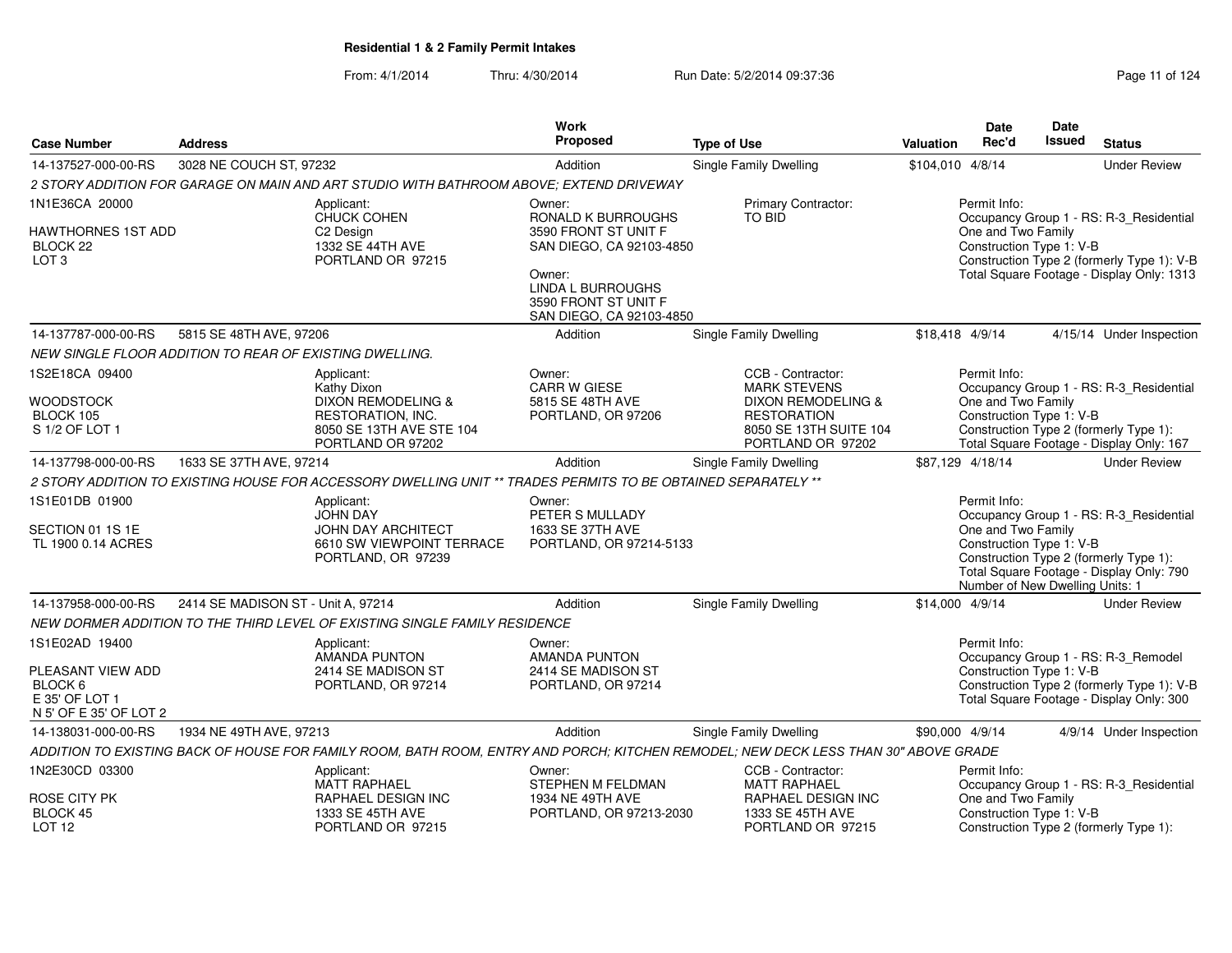From: 4/1/2014Thru: 4/30/2014 **Run Date: 5/2/2014 09:37:36** Page 12 of 124

| <b>Case Number</b>                                                                 | <b>Address</b>             |                                                                                                                                              | Work<br>Proposed                                                                                                                                          | <b>Type of Use</b>                                                                                                            | <b>Valuation</b> | <b>Date</b><br>Rec'd                                                                                      | Date<br><b>Issued</b> | <b>Status</b>                                                                                                                 |
|------------------------------------------------------------------------------------|----------------------------|----------------------------------------------------------------------------------------------------------------------------------------------|-----------------------------------------------------------------------------------------------------------------------------------------------------------|-------------------------------------------------------------------------------------------------------------------------------|------------------|-----------------------------------------------------------------------------------------------------------|-----------------------|-------------------------------------------------------------------------------------------------------------------------------|
| 14-138031-REV-01-RS                                                                | 1934 NE 49TH AVE, 97213    |                                                                                                                                              | Addition                                                                                                                                                  | Single Family Dwelling                                                                                                        |                  | \$4/23/14                                                                                                 | 4/23/14               | Issued                                                                                                                        |
| REVISION TO ADD STRUCTURAL NOTE ABOUT EPOXY ANCHORS                                |                            |                                                                                                                                              |                                                                                                                                                           |                                                                                                                               |                  |                                                                                                           |                       |                                                                                                                               |
| 1N2E30CD 03300                                                                     |                            | Applicant:                                                                                                                                   | Owner:                                                                                                                                                    | CCB - Contractor:                                                                                                             |                  | Permit Info:                                                                                              |                       |                                                                                                                               |
| ROSE CITY PK<br><b>BLOCK 45</b><br>LOT 12                                          |                            | <b>MATT RAPHAEL</b><br>RAPHAEL DESIGN INC<br>1333 SE 45TH AVE<br>PORTLAND OR 97215                                                           | STEPHEN M FELDMAN<br>1934 NE 49TH AVE<br>PORTLAND, OR 97213-2030                                                                                          | <b>MATT RAPHAEL</b><br>RAPHAEL DESIGN INC<br>1333 SE 45TH AVE<br>PORTLAND OR 97215                                            |                  | One and Two Family<br>Construction Type 1: V-B                                                            |                       | Occupancy Group 1 - RS: R-3_Residential<br>Construction Type 2 (formerly Type 1):                                             |
| 14-138038-000-00-RS                                                                | 3960 NE 6TH AVE, 97212     |                                                                                                                                              | Addition                                                                                                                                                  | Single Family Dwelling                                                                                                        |                  | \$13,897 4/9/14                                                                                           |                       | 4/29/14 Issued                                                                                                                |
|                                                                                    |                            | 126 SF BEDROOM ADDITION TO BACK OF HOUSE, RELOCATE STAIRS, REMODEL (E) BATH AND ADD 1. TOTAL 2 BATHROOMS.                                    |                                                                                                                                                           |                                                                                                                               |                  |                                                                                                           |                       |                                                                                                                               |
| 1N1E23CC 05500<br><b>NORTH IRVINGTON</b><br>BLOCK <sub>3</sub><br>S 1/2 OF LOT 2   |                            | Applicant:<br>KIM D<br><b>PDX RENOVATIONS</b><br>PO BOX 66406<br>PORTLAND, OR                                                                | Owner:<br><b>LMP ACQUISITION II LLC</b><br>183 US ROUTE 1 2ND FLOOR<br>FALMOUTH, ME 04105-1311                                                            | CCB - Contractor:<br>PDX RENOVATIONS LLC<br>PO BOX 66836<br>PORTLAND, OR 97290                                                |                  | Permit Info:<br>One and Two Family<br>Construction Type 1: V-B                                            |                       | Occupancy Group 1 - RS: R-3_Residential<br>Construction Type 2 (formerly Type 1):<br>Total Square Footage - Display Only: 126 |
| 14-138292-000-00-RS                                                                | 4211 NE SISKIYOU ST, 97213 |                                                                                                                                              | Addition                                                                                                                                                  | Single Family Dwelling                                                                                                        |                  | \$50,000 4/16/14                                                                                          |                       | 4/16/14 Under Inspection                                                                                                      |
|                                                                                    |                            | ADDITION TO MAIN FL OF NE SIDE OF THE HOUSE TO RECONFIGURE KITCHEN; SECOND FLOOR ADDITION TO NW SIDE OF THE HOUSE TO ADD NEW MASTER BATHROOM |                                                                                                                                                           |                                                                                                                               |                  |                                                                                                           |                       |                                                                                                                               |
| 1N2E30BB 09500<br><b>BEAUMONT</b>                                                  |                            | Applicant:<br>MCCULLOCH CONSTRUCTION<br>CORP                                                                                                 | Owner:<br><b>JOHN MCCULLOCH</b><br>1729 NE SISKIYOU ST                                                                                                    | CCB - Contractor:<br>ELECTRO WIRE INC.<br>18857 SE SUNNYSIDE RD                                                               |                  | Permit Info:<br>One and Two Family                                                                        |                       | Occupancy Group 1 - RS: R-3_Residential                                                                                       |
| BLOCK 10<br>S 80' OF LOT 11                                                        |                            | 1729 NE SISKIYOU ST<br>PORTLAND, OR 97212                                                                                                    | PORTLAND, OR 97212                                                                                                                                        | DAMASCUS, OR 97089<br>CCB - Contractor:<br>MCCULLOCH CONSTRUCTION<br><b>CORP</b><br>1729 NE SISKIYOU ST<br>PORTLAND, OR 97212 |                  | Construction Type 1: V-B                                                                                  |                       | Construction Type 2 (formerly Type 1):<br>Total Square Footage - Display Only: 477                                            |
| 14-138398-000-00-RS                                                                | 9202 N MCKENNA AVE, 97203  |                                                                                                                                              | Addition                                                                                                                                                  | Single Family Dwelling                                                                                                        |                  | \$4,885 4/9/14                                                                                            |                       | 4/9/14 Under Inspection                                                                                                       |
| 230 SQ FT ADDITION FOR NEW FRONT PORCH                                             |                            |                                                                                                                                              |                                                                                                                                                           |                                                                                                                               |                  |                                                                                                           |                       |                                                                                                                               |
| 1N1E07AA 07400<br>PORTSMOUTH VILLA ANX 1<br>BLOCK <sub>2</sub><br>LOT <sub>9</sub> |                            | Applicant:<br>VASILIY VERGULYANETS<br>SIGHT CONSTRUCTION LLC<br>548 FRONT STREET S<br>ISSAQUAH, WA 98027                                     | Owner:<br>LINDA J SCHUR<br>9202 N MCKENNA AVE<br>PORTLAND, OR 97203-2652                                                                                  | CCB - Contractor:<br>SIGHT CONSTRUCTION LLC<br>12517 SE 7 ST<br>VANCOUVER, WA 98683                                           |                  | Permit Info:<br>Occupancy Group 1 - RS: U_Decks,<br>Patios, Porches, Carports<br>Construction Type 1: V-B |                       | Construction Type 2 (formerly Type 1):<br>Total Square Footage - Display Only: 230                                            |
| 14-138583-000-00-RS                                                                | 2916 NE 53RD AVE, 97213    |                                                                                                                                              | Addition                                                                                                                                                  | Single Family Dwelling                                                                                                        |                  | \$25,000 4/10/14                                                                                          |                       | 4/10/14 Issued                                                                                                                |
|                                                                                    |                            | CONVERT MASTER BEDROOM CLOSET TO ACCESSIBLE BATHROOM, NEW DECK AT REAR OF HOUSE (2 BATHROOMS TOTAL)                                          |                                                                                                                                                           |                                                                                                                               |                  |                                                                                                           |                       |                                                                                                                               |
| 1N2E30AC 04400<br>ROSE CITY PK<br>BLOCK 98<br>LOT 13                               |                            | Applicant:<br><b>DAVE BEARSON</b><br><b>CONST/ENTERPRISES INC</b><br>1031 SE MILL ST<br>PORTLAND, OR 97214                                   | Owner:<br><b>JON E MANKOWSKI</b><br>2916 NE 53RD AVE<br>PORTLAND, OR 97213<br>Owner:<br><b>MARY L MANKOWSKI</b><br>2916 NE 53RD AVE<br>PORTLAND, OR 97213 | CCB - Contractor:<br>DAVE BEARSON<br><b>CONST/ENTERPRISES INC</b><br>1031 SE MILL ST<br>PORTLAND, OR 97214                    |                  | Permit Info:<br>One and Two Family<br>Construction Type 1: V-B                                            |                       | Occupancy Group 1 - RS: R-3 Residential<br>Construction Type 2 (formerly Type 1):                                             |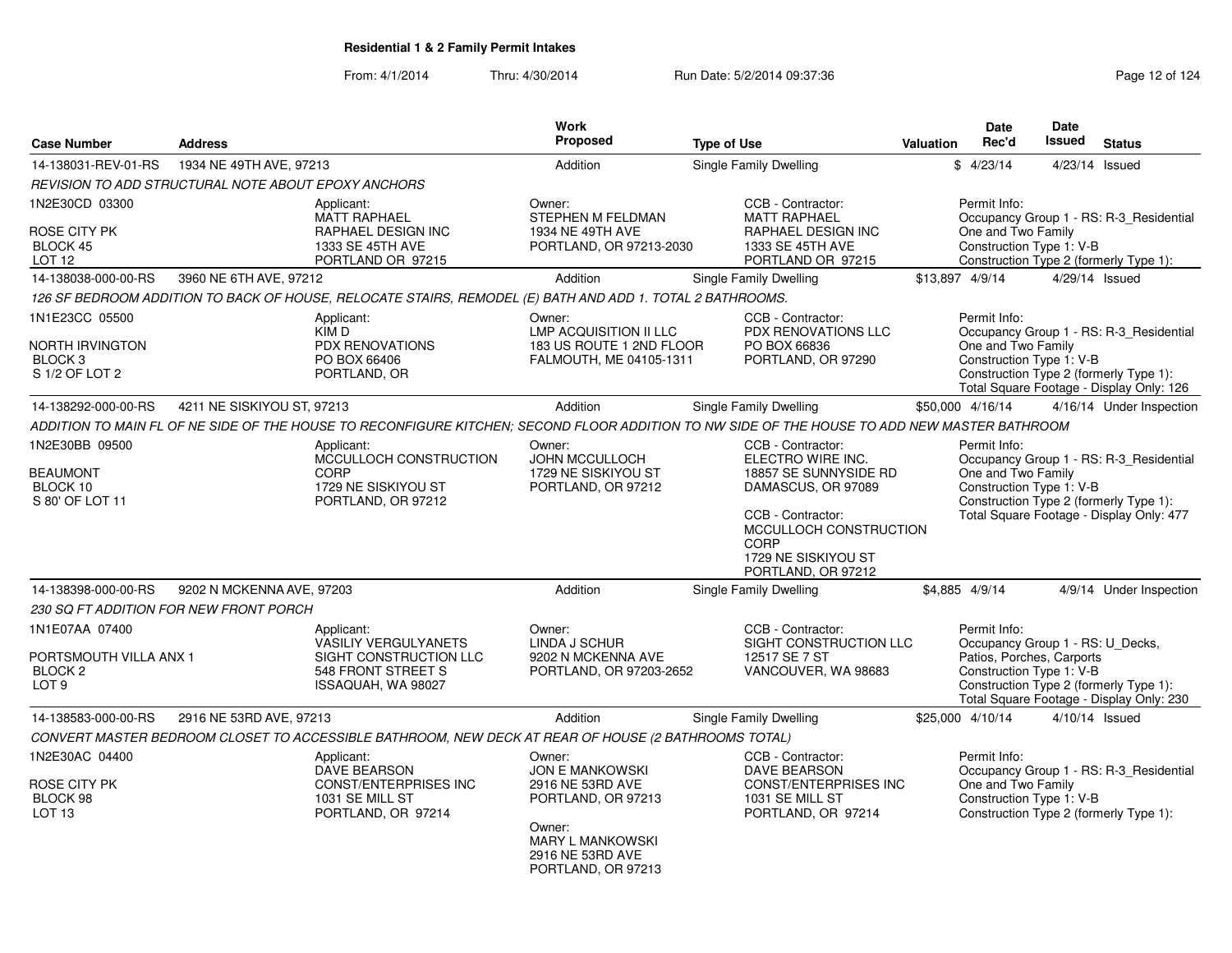| <b>Case Number</b>                                                         | <b>Address</b>                                                                                                                                              | Work<br>Proposed                                                                                                                                                  | <b>Type of Use</b>                                                                                                    | Date<br><b>Rec'd</b><br>Valuation  | <b>Date</b><br><b>Issued</b><br><b>Status</b>                                                                                                                  |
|----------------------------------------------------------------------------|-------------------------------------------------------------------------------------------------------------------------------------------------------------|-------------------------------------------------------------------------------------------------------------------------------------------------------------------|-----------------------------------------------------------------------------------------------------------------------|------------------------------------|----------------------------------------------------------------------------------------------------------------------------------------------------------------|
| 14-138678-000-00-RS                                                        | 7953 SE 9TH AVE, 97202                                                                                                                                      | Addition                                                                                                                                                          | <b>Single Family Dwelling</b>                                                                                         | \$45,000 4/10/14                   | 4/10/14 Issued                                                                                                                                                 |
|                                                                            | REMODEL KITCHEN, REMOVE WALL AND ADD BEAM ABOVE TO OPEN UP SPACE, NEW DECK AT SOUTH ELEVATION, NEW WINDOW AT EXISTING DECK, BATHROOM AND CORNER BEDROOM, NE |                                                                                                                                                                   |                                                                                                                       |                                    |                                                                                                                                                                |
| 1S1E23CB 07800<br><b>CITY VIEW PK</b><br>BLOCK 17                          | Applicant:<br>PERFECTION HOME RENOVATION GRETA J BINFORD<br>2124 SE OAK<br>PORTLAND, OR 97214                                                               | Owner:<br>7953 SE 9TH AVE<br>PORTLAND, OR 97202                                                                                                                   | CCB - Contractor:<br>2124 SE OAK<br>PORTLAND, OR 97214                                                                | Permit Info<br>One and Two Family  | PERFECTION HOME RENOVATION Occupancy Group 1 - RS: R-3_Residential<br>Construction Type 1: V-B                                                                 |
| N 40' OF LOT<br>14-138926-000-00-RS                                        | 26750 NW SAUVIE ISLAND RD                                                                                                                                   | Addition                                                                                                                                                          |                                                                                                                       | \$185,000 4/10/14                  | Construction Type 2 (formerly Type 1):<br><b>Under Review</b>                                                                                                  |
|                                                                            | COMPLETE REMODEL OF ENTIRE 1ST AND 2ND FLOORS: ADD COVERED OUTDOOR AREAS ON NE AND SE CORNERS OF HOUSE: EXPAND HABITABLE SPACE INTO GARAGE AREA FOR NEW UTI |                                                                                                                                                                   | <b>Single Family Dwelling</b>                                                                                         |                                    |                                                                                                                                                                |
| 3N1W30 00500                                                               |                                                                                                                                                             |                                                                                                                                                                   |                                                                                                                       | Permit Info                        |                                                                                                                                                                |
|                                                                            | Applicant:<br>Mike Coyle<br><b>Faster Permits</b><br>14334 NW Eagleridge<br>Portland, OR 97229                                                              | Owner:<br><b>WALTER REMMERS</b><br>26750 NW SAUVIE ISLAND RD<br>PORTLAND, OR 97231                                                                                | CCB - Contractor:<br><b>VIC REMMERS</b><br>EVERETT CUSTOM HOMES INC<br>735 SW 158TH AVE STE 180<br>BEAVERTON OR 97008 | One and Two Family                 | Occupancy Group 1 - RS: R-3_Residential<br>Construction Type 1: V-B<br>Construction Type 2 (formerly Type 1): V-B<br>Total Square Footage - Display Only: 4994 |
| 14-139270-000-00-RS                                                        | 6603 SE 31ST AVE, 97202                                                                                                                                     | Addition                                                                                                                                                          | <b>Single Family Dwelling</b>                                                                                         | \$250,000 4/11/14                  | <b>Under Review</b>                                                                                                                                            |
|                                                                            | MAJOR REMODEL; RECONFIGURE AND FINISH BASEMENT INCLUDING FAMILY ROOM WITH NEW BAR AREA. MAIN FLOOR: RECONFIGURE LAYOUT, CONVERT SUNROOM TO MUDROOM WITH D(  |                                                                                                                                                                   |                                                                                                                       |                                    |                                                                                                                                                                |
| 1S1E24BA 01300<br>EASTMORELAND<br>BLOCK 30<br>LOT 16&17<br>S 1/2 OF LOT 18 | Applicant:<br>JOSEPH KARMAN<br><b>JOSEPH A KARMAN, ARCHITECT</b><br>2892 NW UPSHUR ST<br>PORTLAND, OR 97210                                                 | Owner:<br><b>MITCHELL WRIGHT</b><br>6603 SE 31ST AVE<br>PORTLAND, OR 97202-8629<br>Owner:<br><b>BARBARA WRIGHT</b><br>6603 SE 31ST AVE<br>PORTLAND, OR 97202-8629 | CCB - Contractor:<br><b>RIVERLAND HOMES INC</b><br>PO BOX 2432<br>PORTLAND, OR 972198233                              | Permit Info:<br>One and Two Family | Occupancy Group 1 - RS: R-3_Residential<br>Construction Type 1: V-B<br>Construction Type 2 (formerly Type 1): V-B<br>Total Square Footage - Display Only: 4485 |
| 14-139993-000-00-RS                                                        | 2840 NE EDGEHILL PL. 97212                                                                                                                                  | Addition                                                                                                                                                          | Single Family Dwelling                                                                                                | \$70,586 4/14/14                   | <b>Under Review</b>                                                                                                                                            |
|                                                                            | 2 STORY 8 X 40 ADDITION TO SOUTH SIDE OF HOUSE. 3RD FLOOR LAUNDRY ROOM. KITCHEN REMODEL. 5 TOILETS TOTAL AFTER REMODEL                                      |                                                                                                                                                                   |                                                                                                                       |                                    |                                                                                                                                                                |
| 1N1E24CC 08800<br><b>ALAMEDA PARK</b><br><b>BLOCK7</b><br>LOT 8&9 TL 8800  | Applicant:<br>PETRINA CONSTRUCTION INC.<br>4505 NE TILLAMOOK ST<br>PORTLAND, OR 97213-1319                                                                  | Owner:<br><b>BROOKS T GILLEY</b><br>2840 NE EDGEHILL PL<br>PORTLAND, OR 97212<br>Owner:<br><b>KERRY F GILLEY</b><br>2840 NE EDGEHILL PL<br>PORTLAND, OR 97212     | CCB - Contractor:<br>PETRINA CONSTRUCTION INC<br>4505 NE TILLAMOOK ST<br>PORTLAND, OR 97213-1319                      | Permit Info:<br>One and Two Family | Occupancy Group 1 - RS: R-3_Residential<br>Construction Type 1: V-B<br>Construction Type 2 (formerly Type 1):<br>Total Square Footage - Display Only: 640      |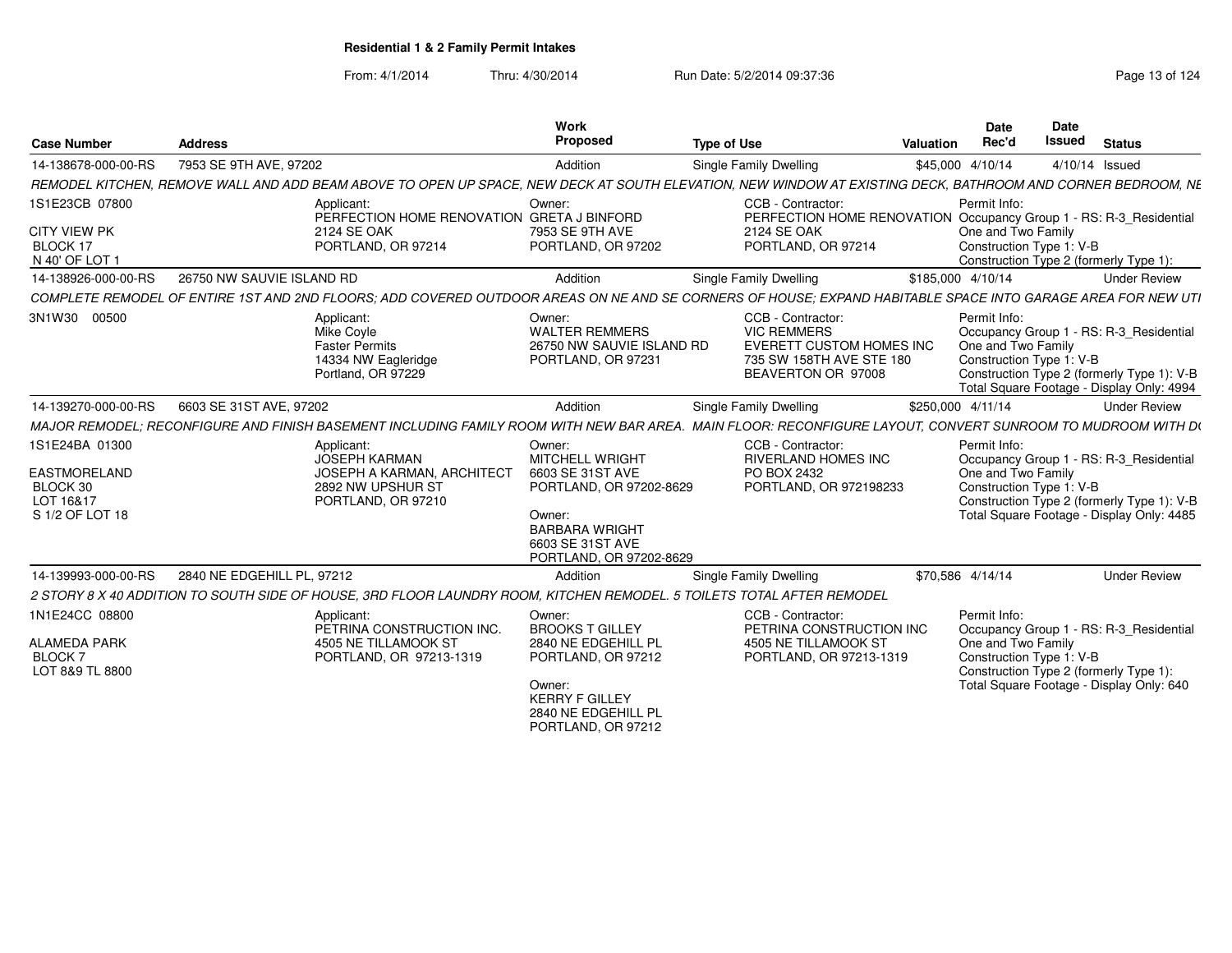| <b>Case Number</b>                                                                                | <b>Address</b>                |                                                                                                                                                           | Work<br>Proposed                                                                                                                                               | <b>Type of Use</b>                                                                                                                                                                                                                                                                                                                                                                                                                                                                       | Valuation | <b>Date</b><br>Rec'd                                           | Date<br>Issued | <b>Status</b>                                                                                                                 |
|---------------------------------------------------------------------------------------------------|-------------------------------|-----------------------------------------------------------------------------------------------------------------------------------------------------------|----------------------------------------------------------------------------------------------------------------------------------------------------------------|------------------------------------------------------------------------------------------------------------------------------------------------------------------------------------------------------------------------------------------------------------------------------------------------------------------------------------------------------------------------------------------------------------------------------------------------------------------------------------------|-----------|----------------------------------------------------------------|----------------|-------------------------------------------------------------------------------------------------------------------------------|
| 14-141437-000-00-RS                                                                               | 718 NE ROYAL CT, 97232        |                                                                                                                                                           | Addition                                                                                                                                                       | Single Family Dwelling                                                                                                                                                                                                                                                                                                                                                                                                                                                                   |           | \$8,933 4/15/14                                                |                | <b>Under Review</b>                                                                                                           |
|                                                                                                   |                               | REMOVE 32 SQUARE FOOT MUD ROOM AND CONSTRUCT 113 SQUARE FOOT ADDITION IN SAME LOCATION ON REAR OF RESIDENCE FOR KITCHEN NOOK, KITCHEN REMODEL AND MASTER  |                                                                                                                                                                |                                                                                                                                                                                                                                                                                                                                                                                                                                                                                          |           |                                                                |                |                                                                                                                               |
| 1N1E36AD 12400<br>LAURELHURST<br>BLOCK <sub>3</sub><br>LOT <sub>6</sub>                           |                               | Applicant:<br>ADAM<br>ARCIFORM LLC<br>2303 N RANDOLPH AVE<br>PORTLAND, OR 97227                                                                           | Owner:<br><b>BRIENNE D RUNYON</b><br>718 NE ROYAL CT<br>PORTLAND, OR 97232-2671<br>Owner:<br><b>BRAD A ENGLE</b><br>718 NE ROYAL CT<br>PORTLAND, OR 97232-2671 | CCB - Contractor:<br>POWER PLUMBING CO<br>PO BOX 19418<br><b>TIGARD, OR 97280</b><br>Web Page<br>Address:www.powerplumbingco.com Total Square Footage - Display Only: 81<br>CCB - Contractor:<br>ADVANCED HEATING & AIR<br><b>CONDITIONING</b><br>5825 SE FOSTER ROAD<br>PORTLAND, OR 97206<br>CCB - Contractor:<br>MASTER TECH ELECTRIC INC<br><b>PO BX 99</b><br>EAGLE CREEK OR 97022<br>CCB - Contractor:<br>ADAM<br><b>ARCIFORM LLC</b><br>2303 N RANDOLPH AVE<br>PORTLAND, OR 97227 |           | Permit Info:<br>One and Two Family<br>Construction Type 1: V-B |                | Occupancy Group 1 - RS: R-3_Residential<br>Construction Type 2 (formerly Type 1):                                             |
| 14-141447-000-00-RS                                                                               | 5635 SE LAFAYETTE ST, 97206   |                                                                                                                                                           | Addition                                                                                                                                                       | Single Family Dwelling                                                                                                                                                                                                                                                                                                                                                                                                                                                                   |           | \$18,088 4/29/14                                               |                | 4/29/14 Issued                                                                                                                |
|                                                                                                   |                               | REMODEL AND ADDITION TO REAR OF HOUSE FOR EXPANDED BATHROOM; NEW MASTER BEDROOM, AND EXTENSION OF KITCHEN; NEW HEADER BETWEEN LIVING ROOM AND DINING ROOM |                                                                                                                                                                |                                                                                                                                                                                                                                                                                                                                                                                                                                                                                          |           |                                                                |                |                                                                                                                               |
| 1S2E07DB 01500<br><b>MISTLETOE</b><br>BLOCK <sub>8</sub><br>E 37 1/2' OF LOT 8                    |                               | Applicant:<br><b>MARK URBAN</b><br><b>URBAN RESTORATION &amp;</b><br><b>CONSTRUCTION IN</b><br>4131 SW CONDOR AVE<br>PORTLAND, OR 972014010               | Owner:<br><b>LEIGH ARMSTRONG</b><br>5635 SE LAFAYETTE ST<br>PORTLAND, OR 97206-2947                                                                            | CCB - Contractor:<br><b>MARK URBAN</b><br><b>URBAN RESTORATION &amp;</b><br><b>CONSTRUCTION IN</b><br>4131 SW CONDOR AVE<br>PORTLAND, OR 972014010                                                                                                                                                                                                                                                                                                                                       |           | Permit Info:<br>One and Two Family<br>Construction Type 1: V-B |                | Occupancy Group 1 - RS: R-3_Residential<br>Construction Type 2 (formerly Type 1):<br>Total Square Footage - Display Only: 164 |
| 14-141553-000-00-RS                                                                               | 6406 SW VIEW POINT TER, 97201 |                                                                                                                                                           | Addition                                                                                                                                                       | Single Family Dwelling                                                                                                                                                                                                                                                                                                                                                                                                                                                                   |           | \$10,808 4/18/14                                               |                | 4/18/14 Under Inspection                                                                                                      |
|                                                                                                   |                               | ADDITION TO MASTER BEDROOM ON THE NE SIDE OF THE HOUSE TO INCLUDE NEW CONDITIONED SUN ROOM.                                                               |                                                                                                                                                                |                                                                                                                                                                                                                                                                                                                                                                                                                                                                                          |           |                                                                |                |                                                                                                                               |
| 1S1E15CC 02500<br>SOUTHERN PORTLAND<br>BLOCK <sub>25</sub><br>S 100' OF N 120' OF E 100' OF LOT 2 |                               | Applicant:<br>SAUCEDO CONSTRUCTION LLC<br>8458 SW MOHAWK ST<br>TUALATIN, OR 97062                                                                         | Owner:<br>LEE E SR MOORE<br>6406 SW VIEW POINT TER<br>PORTLAND, OR 97239<br>Owner:<br>PAMELA A MOORE<br>6406 SW VIEW POINT TER<br>PORTLAND, OR 97239           | CCB - Contractor:<br>SAUCEDO CONSTRUCTION LLC<br>8458 SW MOHAWK ST<br>TUALATIN, OR 97062                                                                                                                                                                                                                                                                                                                                                                                                 |           | Permit Info:<br>One and Two Family<br>Construction Type 1: V-B |                | Occupancy Group 1 - RS: R-3_Residential<br>Construction Type 2 (formerly Type 1):<br>Total Square Footage - Display Only: 98  |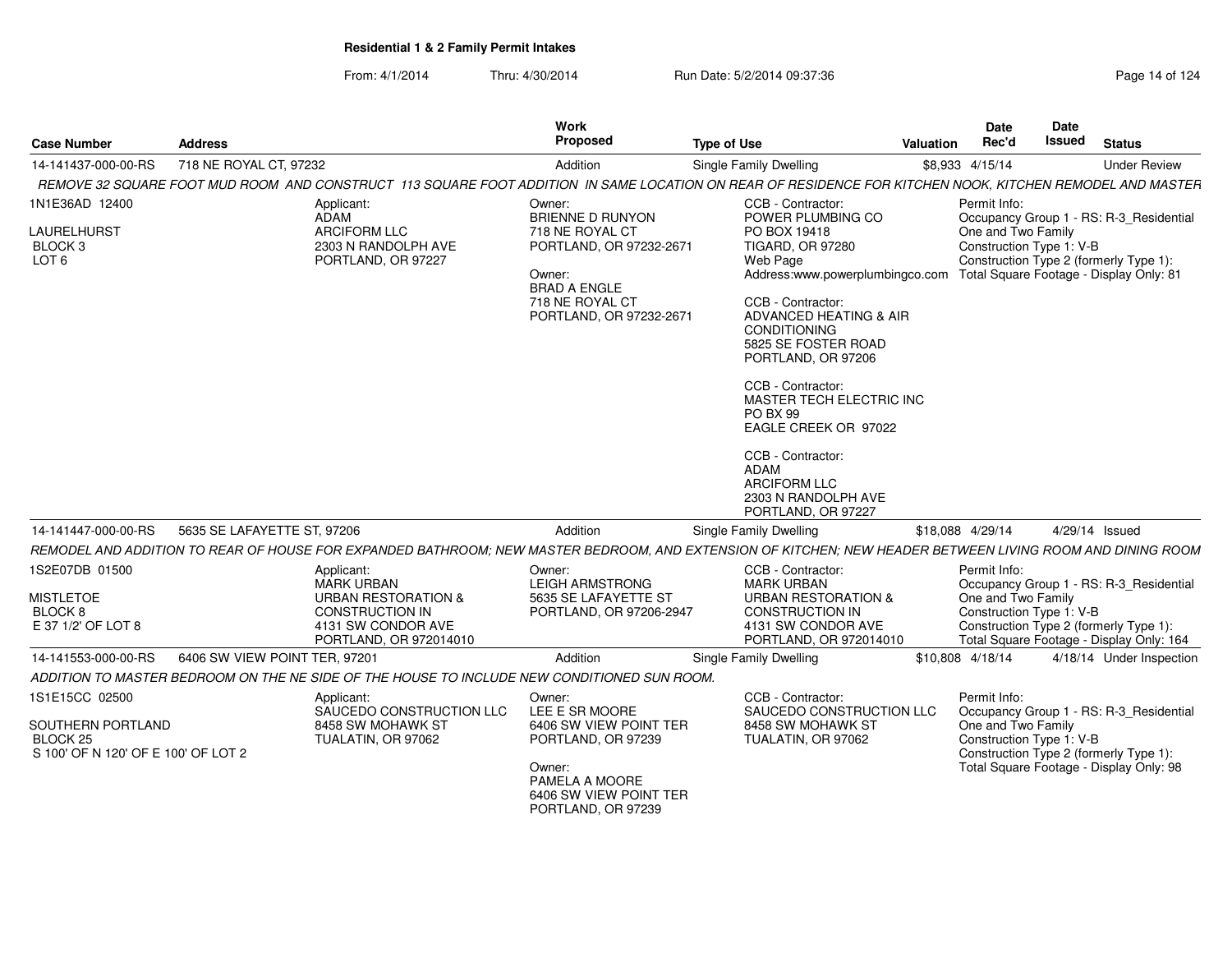| Case Number                                     | <b>Address</b>                                                                                                                                                 | Work<br>Proposed                                                                                                                           | <b>Type of Use</b>                                                                            | Date<br>Rec'd<br>Valuation                                                               | <b>Date</b><br>Issued | <b>Status</b>                                                                           |
|-------------------------------------------------|----------------------------------------------------------------------------------------------------------------------------------------------------------------|--------------------------------------------------------------------------------------------------------------------------------------------|-----------------------------------------------------------------------------------------------|------------------------------------------------------------------------------------------|-----------------------|-----------------------------------------------------------------------------------------|
| 14-141583-000-00-RS                             | 7209 SW 8TH AVE, 97219                                                                                                                                         | Addition                                                                                                                                   | Single Family Dwelling                                                                        | \$35,844 4/18/14                                                                         | 4/18/14 Issued        |                                                                                         |
|                                                 | ADDITION TO REAR OF HOUSE; REMOVE COVERED PATIO AND CONSTRUCT ART STUDIO. elec, plumb, hvac to be pulled seperatly.                                            |                                                                                                                                            |                                                                                               |                                                                                          |                       |                                                                                         |
| 1S1E21AC 00100                                  | Applicant:                                                                                                                                                     | Owner:                                                                                                                                     | CCB - Contractor:                                                                             | Permit Info:                                                                             |                       |                                                                                         |
| <b>BURLINGAME</b><br>BLOCK 24<br>LOT 4&5 TL 100 | <b>STEVEN EWOLDT</b><br>spytype:Architecture<br>421 SW 6TH AVE #1250<br>PORTLAND OR 97204                                                                      | <b>JON K WIPPICH</b><br>7209 SW 8TH AVE<br>PORTLAND, OR 97219<br>Owner:<br><b>KAREN A WIPPICH</b><br>7209 SW 8TH AVE<br>PORTLAND, OR 97219 | TRAILS END BUILDING &<br><b>REMODELING IN</b><br>20558 SW TRAILS END DR<br>SHERWOOD, OR 97140 | One and Two Family<br>Construction Type 1: V-B<br>Construction Type 2 (formerly Type 1): |                       | Occupancy Group 1 - RS: R-3 Residential<br>Total Square Footage - Display Only: 325     |
| 14-141699-000-00-RS                             | 915 NE WYGANT ST. 97211                                                                                                                                        | Addition                                                                                                                                   | <b>Single Family Dwelling</b>                                                                 | \$225,000 4/15/14                                                                        |                       | <b>Under Review</b>                                                                     |
|                                                 | 2 STORY ADDITION - MAIN FLOOR REMODEL TO INCLUDE NEW KITCHEN. REBUILD STAIRS. RECONFIGURE BATHROOM AND MUDROOM. ADD STUDY: 2ND FLOOR ADD MASTER SUIT WITH BATH |                                                                                                                                            |                                                                                               |                                                                                          |                       |                                                                                         |
| 1N1E23BD 08000                                  | Applicant:                                                                                                                                                     | Owner:                                                                                                                                     | CCB - Contractor:                                                                             | Permit Info:                                                                             |                       |                                                                                         |
|                                                 | <b>DAN MANNING</b>                                                                                                                                             | <b>GREGORY S HAINES</b>                                                                                                                    | <b>DAN MANNING</b>                                                                            |                                                                                          |                       | Occupancy Group 1 - RS: R-3_Residential                                                 |
| SECTION 23 1N 1E                                | DAN MANNING PC                                                                                                                                                 | 915 NE WYGANT ST                                                                                                                           | DAN MANNING PC                                                                                | One and Two Family                                                                       |                       |                                                                                         |
| TL 8000 0.17 ACRES                              | 2926 SW BOUNDARY<br>PORTLAND, OREGON 97239                                                                                                                     | PORTLAND, OR 97211                                                                                                                         | 2926 SW BOUNDARY<br>PORTLAND, OREGON 97239                                                    | Construction Type 1: V-B                                                                 |                       | Construction Type 2 (formerly Type 1): V-B<br>Total Square Footage - Display Only: 3451 |
| 14-142020-000-00-RS                             | 4705 SE KNAPP ST, 97206                                                                                                                                        | Addition                                                                                                                                   | Single Family Dwelling                                                                        | \$71,314 4/15/14                                                                         |                       | <b>Under Review</b>                                                                     |
|                                                 | ADDITION FOR ATTACHED GARAGE AND LIVING SPACE; WHOLE HOUSE REMODEL; DEMO AND REBUILD PORCH; LEGALIZE WORK THAT WAS ORIGINALLY DONE UNDER CANCELLED PERMIT RE   |                                                                                                                                            |                                                                                               |                                                                                          |                       |                                                                                         |
| 1S2E19BD 18700                                  | Applicant:                                                                                                                                                     | Owner:                                                                                                                                     |                                                                                               | Permit Info:                                                                             |                       |                                                                                         |
|                                                 | <b>DAN WILLIAMS</b>                                                                                                                                            | <b>DEBORAH M MYRICK</b>                                                                                                                    |                                                                                               |                                                                                          |                       | Occupancy Group 1 - RS: R-3_Remodel                                                     |
| <b>ERROL HTS</b>                                | <b>FASTER PERMITS</b>                                                                                                                                          | 4705 SE KNAPP ST                                                                                                                           |                                                                                               | Construction Type 1: V-B                                                                 |                       |                                                                                         |
| BLOCK 9                                         | 14334 NW EAGLERIDGE LANE                                                                                                                                       | PORTLAND, OR 97206                                                                                                                         |                                                                                               |                                                                                          |                       | Construction Type 2 (formerly Type 1): V-B                                              |
| LOT 33&34                                       | PORTLAND, OR 97229                                                                                                                                             |                                                                                                                                            |                                                                                               |                                                                                          |                       | Total Square Footage - Display Only: 2662                                               |
| 14-142555-000-00-RS                             | 8234 N CHAUTAUQUA BLVD, 97217                                                                                                                                  | Addition                                                                                                                                   | Single Family Dwelling                                                                        | \$56,424 4/18/14                                                                         |                       | <b>Under Review</b>                                                                     |
|                                                 | REMOVE PORTION OF HOUSE AND REBUILD IN LARGER FOOTPRINT FOR BEDROOM, FAMILY ROOM AND DINING ROOM; NEW DECK LESS THAN 30" ABOVE GRADE                           |                                                                                                                                            |                                                                                               |                                                                                          |                       |                                                                                         |
| 1N1E08DA 02300                                  | Applicant:                                                                                                                                                     | Owner:                                                                                                                                     | CCB - Contractor:                                                                             | Permit Info:                                                                             |                       |                                                                                         |
|                                                 | <b>DAVE SPITZER</b><br>2325 NE 19TH AVENUE                                                                                                                     | <b>CHRISTOPHER SANFORD</b><br>8234 N CHAUTAUQUA BLVD                                                                                       | THOMAS JAY CONSTRUCTION LL( Occupancy Group 1 - RS: R-3_Residential<br>718 NE DEKUM ST        | One and Two Family                                                                       |                       |                                                                                         |
| UNIVERSITY PK<br>BLOCK 152                      | PORTLAND, OR 97212                                                                                                                                             | PORTLAND, OR 97217                                                                                                                         | PORTLAND, OR 97211                                                                            | Construction Type 1: V-B                                                                 |                       |                                                                                         |
| LOT 33&34                                       |                                                                                                                                                                |                                                                                                                                            |                                                                                               |                                                                                          |                       | Construction Type 2 (formerly Type 1): V-B                                              |
|                                                 |                                                                                                                                                                |                                                                                                                                            |                                                                                               |                                                                                          |                       | Total Square Footage - Display Only: 807                                                |
| 14-142875-000-00-RS                             | 4035 NE 11TH AVE, 97212                                                                                                                                        | Addition                                                                                                                                   | Single Family Dwelling                                                                        | \$16,985 4/17/14                                                                         | 4/19/14 Issued        |                                                                                         |
|                                                 | ADDITION TO REAR OF HOUSE TO INCLUDE REMOVAL AND RE-BUILD OF BATH ADDITION ON MAIN LEVEL. NEW CRAWL SPACE BELOW, NEW MASTER BATH ADDITION ON SECOND FLOOR. TWC |                                                                                                                                            |                                                                                               |                                                                                          |                       |                                                                                         |
| 1N1E23CA 21300                                  | Applicant:                                                                                                                                                     | Owner:                                                                                                                                     | CCB - Contractor:                                                                             | Permit Info:                                                                             |                       |                                                                                         |
|                                                 | WES HAAS                                                                                                                                                       | JAY D SPOTTSWOOD                                                                                                                           | LANE COOPER                                                                                   |                                                                                          |                       | Occupancy Group 1 - RS: R-3_Residential                                                 |
| NORTH IRVINGTON                                 | <b>COOPER DESIGN BUILDERS</b>                                                                                                                                  | 4035 NE 11TH AVE                                                                                                                           | COOPER DESIGN BUILDERS, INC. One and Two Family                                               |                                                                                          |                       |                                                                                         |
| BLOCK 16                                        | 4076 N MISSISSIPPI AVE                                                                                                                                         | PORTLAND, OR 97212-1239                                                                                                                    | 4076 N MISSISSIPPI AVE                                                                        | Construction Type 1: V-B                                                                 |                       |                                                                                         |
| LOT 12                                          | PORTLAND OR 97227                                                                                                                                              |                                                                                                                                            | PORTLAND, OR 97227                                                                            | Construction Type 2 (formerly Type 1):                                                   |                       |                                                                                         |
|                                                 |                                                                                                                                                                | Owner:<br>ELIZABETH E SPOTTSWOOD                                                                                                           |                                                                                               |                                                                                          |                       | Total Square Footage - Display Only: 154                                                |
|                                                 |                                                                                                                                                                | 4035 NE 11TH AVE<br>PORTLAND, OR 97212-1239                                                                                                |                                                                                               |                                                                                          |                       |                                                                                         |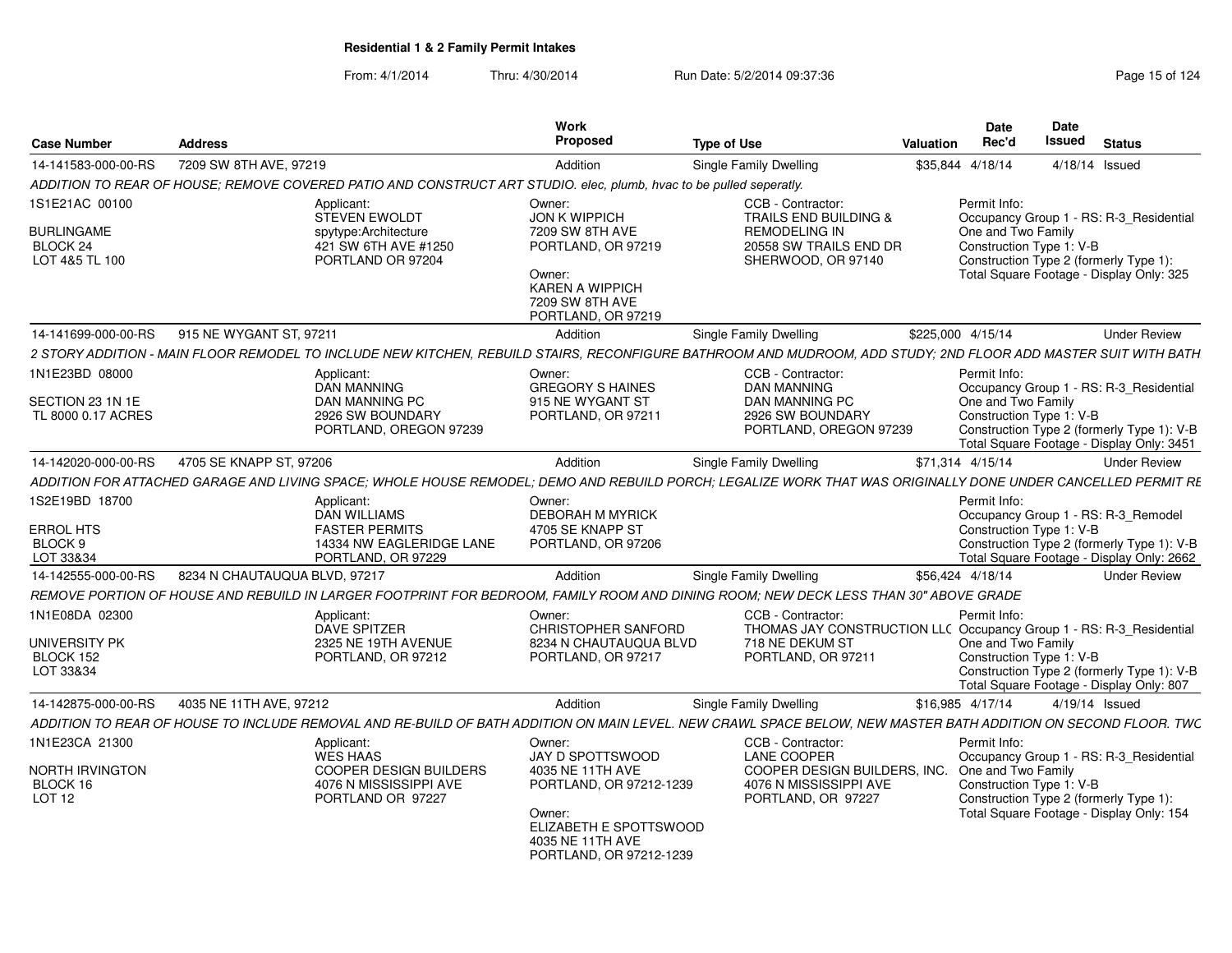| <b>Case Number</b>                                                               | <b>Address</b>                                                                                                                                               | <b>Work</b><br>Proposed                                                                                                                                             | <b>Type of Use</b>                                                                                              | Valuation        | <b>Date</b><br>Rec'd                                                  | <b>Date</b><br><b>Issued</b>                                                                                          | <b>Status</b>                                                                                                                     |
|----------------------------------------------------------------------------------|--------------------------------------------------------------------------------------------------------------------------------------------------------------|---------------------------------------------------------------------------------------------------------------------------------------------------------------------|-----------------------------------------------------------------------------------------------------------------|------------------|-----------------------------------------------------------------------|-----------------------------------------------------------------------------------------------------------------------|-----------------------------------------------------------------------------------------------------------------------------------|
| 14-144102-000-00-RS                                                              | 4313 NE 129TH PL, 97230                                                                                                                                      | Addition                                                                                                                                                            | Single Family Dwelling                                                                                          | \$765            | 4/22/14                                                               |                                                                                                                       | 4/22/14 Under Inspection                                                                                                          |
|                                                                                  | REPLACE SECOND FLOOR WINDOW WITH A SLIDING DOOR, NEW LANDING AND NEW EXTERIOR STAIRS                                                                         |                                                                                                                                                                     |                                                                                                                 |                  |                                                                       |                                                                                                                       |                                                                                                                                   |
| 1N2E23CA 00800<br>PRESTIGE PK<br>BLOCK 15<br>LOT <sub>12</sub>                   | Applicant:<br><b>KERNAN WAGNER</b><br><b>RESTORATION BY K &amp; C INC</b><br>3523 NE 119TH AVE<br>PORTLAND OR 97220                                          | Owner:<br><b>FREHIWOT H HAILE</b><br>4313 NE 129TH PL<br>PORTLAND, OR 97230                                                                                         | CCB - Contractor:<br><b>KERNAN WAGNER</b><br>RESTORATION BY K & C INC<br>3523 NE 119TH AVE<br>PORTLAND OR 97220 |                  | Permit Info:<br>Patios, Porches, Carports<br>Construction Type 1: V-B | Occupancy Group 1 - RS: U Decks,<br>Construction Type 2 (formerly Type 1):<br>Total Square Footage - Display Only: 36 |                                                                                                                                   |
| 14-144146-000-00-RS                                                              | 2404 NE 38TH AVE, 97212                                                                                                                                      | Addition                                                                                                                                                            | Single Family Dwelling                                                                                          | \$34,666 4/18/14 |                                                                       |                                                                                                                       | <b>Under Review</b>                                                                                                               |
|                                                                                  | ATTIC CONVERSION AND TWO DORMER ADDITIONS TO ADD A BATHROOM ON SOUTH SIDE AND BEDROOM ON NORTH SIDE.                                                         |                                                                                                                                                                     |                                                                                                                 |                  |                                                                       |                                                                                                                       |                                                                                                                                   |
| 1N1E25DA 06900<br><b>ROSSMERE</b><br>BLOCK 12<br>LOT <sub>16</sub>               | Applicant:<br>Hiromi Ogawa<br>Ogawa Fisher Architects<br>5541 SE Belmont Street<br>Portland, OR 97215                                                        | Owner:<br>ANDREW F RECINOS<br>2404 NE 38TH AVE<br>PORTLAND, OR 97212<br>Owner:<br>PEGGY COOPER<br>2404 NE 38TH AVE<br>PORTLAND, OR 97212                            | <b>Primary Contractor:</b><br>TO BID                                                                            |                  | Permit Info:<br>One and Two Family                                    | Construction Type 1: V-B                                                                                              | Occupancy Group 1 - RS: R-3 Residential<br>Construction Type 2 (formerly Type 1): V-B<br>Total Square Footage - Display Only: 631 |
| 14-144254-000-00-RS                                                              | 734 SE MALDEN ST, 97202                                                                                                                                      | Addition                                                                                                                                                            | Single Family Dwelling                                                                                          | \$35,000 4/18/14 |                                                                       |                                                                                                                       | 4/18/14 Issued                                                                                                                    |
|                                                                                  | DIG OUT CRAWLSPACE TO ADD SPACE TO EXISTING UNFINISHED BASEMENT, PERMIT EXISTING BATHROOM, CONVERT CRAWLSPACE TO BEDROOM WITH CLOSET, NEW EGRESS WINDOW, S   |                                                                                                                                                                     |                                                                                                                 |                  |                                                                       |                                                                                                                       |                                                                                                                                   |
| 1S1E23BC 03600<br><b>CITY VIEW PK</b><br>BLOCK <sub>21</sub><br>LOT <sub>6</sub> | Applicant:<br><b>JOHN ROBBINS</b><br>734 SE MALDEN ST<br>PORTLAND, OR 97202                                                                                  | Owner:<br><b>JOHN ROBBINS</b><br>734 SE MALDEN ST<br>PORTLAND, OR 97202                                                                                             |                                                                                                                 |                  | Permit Info:<br>One and Two Family                                    | Construction Type 1: V-B                                                                                              | Occupancy Group 1 - RS: R-3_Residential<br>Construction Type 2 (formerly Type 1):<br>Total Square Footage - Display Only: 300     |
| 14-144305-000-00-RS                                                              | 4905 NE 8TH AVE, 97211                                                                                                                                       | Addition                                                                                                                                                            | Single Family Dwelling                                                                                          | \$80,000 4/30/14 |                                                                       |                                                                                                                       | 4/30/14 Issued                                                                                                                    |
|                                                                                  | ADDITION FOR NEW BATHROOM, KITCHEN REMODEL AND ADD NEW BATHROOM IN UNFINISHED BASEMENT                                                                       |                                                                                                                                                                     |                                                                                                                 |                  |                                                                       |                                                                                                                       |                                                                                                                                   |
| 1N1E23BC 01800<br>LESHS ADD<br>BLOCK 4<br>LOT <sub>7</sub>                       | Applicant:<br>THOMAS JOHNSON<br>THOMAS JOHNSON ARCHITECT<br>821 NW FLANDERS ST SUITE 210<br>PORTLAND OR 97209                                                | Owner:<br><b>CAROL A STEWART</b><br>6572 GRETEL CT<br>LIBERTY TOWNSHIP, OH 45044<br>Owner:<br><b>GEORGE W WASLO</b><br>6572 GRETEL CT<br>LIBERTY TOWNSHIP, OH 45044 | CCB - Contractor:<br><b>RENE LEE BAGLEY</b><br>931 SE 69TH AVE<br>PORTLAND, OR 97215                            |                  | Permit Info:<br>One and Two Family                                    | Construction Type 1: V-B                                                                                              | Occupancy Group 1 - RS: R-3_Residential<br>Construction Type 2 (formerly Type 1):<br>Total Square Footage - Display Only: 90      |
| 14-145818-000-00-RS                                                              | 2323 SE STARK ST, 97214                                                                                                                                      | Addition                                                                                                                                                            | Single Family Dwelling                                                                                          | \$11,691 4/21/14 |                                                                       |                                                                                                                       | Approved to Issue                                                                                                                 |
|                                                                                  | NEW SINGLE STORY ADDITION WITH BASEMENT TO REAR OF DWELLING. CONVERT BASEMENT TO HABITABLE SPACE, INCLUDING NEW LIVING AREA, BATHROOM, AND TWO BEDROOMS WITH |                                                                                                                                                                     |                                                                                                                 |                  |                                                                       |                                                                                                                       |                                                                                                                                   |
| 1N1E35DD 19500<br><b>DALTONS ADD</b><br><b>BLOCK1</b><br>LOT 3                   | Applicant:<br><b>VLADISLAV RUDNITSKY</b><br><b>DILUSSO HOMES LLC</b><br>PO BOX 1251<br>CLACKAMAS OR 97015                                                    | Owner:<br><b>THOMAS MOSICH</b><br>2323 SE STARK ST<br>PORTLAND, OR 97214-1644<br>Owner:<br><b>CATHERINE MOSICH</b><br>2323 SE STARK ST<br>PORTLAND, OR 97214-1644   |                                                                                                                 |                  | Permit Info:<br>One and Two Family                                    | Construction Type 1: V-B                                                                                              | Occupancy Group 1 - RS: R-3_Residential<br>Construction Type 2 (formerly Type 1):<br>Total Square Footage - Display Only: 106     |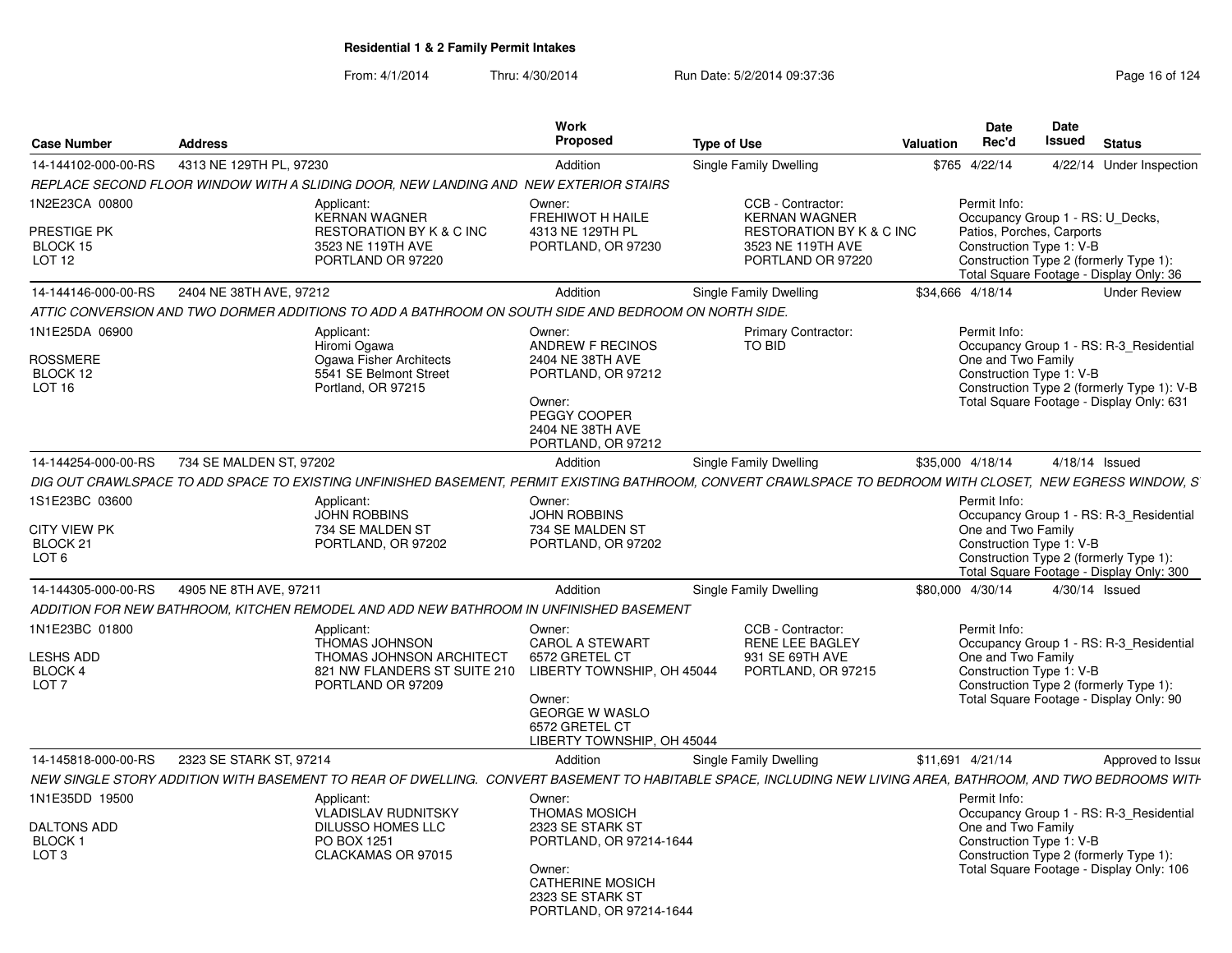| <b>Case Number</b>                                           | <b>Address</b>                                                                                                                                                       | Work<br>Proposed                                                                                                                                                | <b>Type of Use</b>                                                                                                      | <b>Date</b><br>Rec'd<br>Valuation  | Date<br>Issued<br><b>Status</b>                                                                                                                         |  |
|--------------------------------------------------------------|----------------------------------------------------------------------------------------------------------------------------------------------------------------------|-----------------------------------------------------------------------------------------------------------------------------------------------------------------|-------------------------------------------------------------------------------------------------------------------------|------------------------------------|---------------------------------------------------------------------------------------------------------------------------------------------------------|--|
| 14-145927-000-00-RS                                          | 8409 SW 57TH AVE, 97219                                                                                                                                              | Addition                                                                                                                                                        | <b>Single Family Dwelling</b>                                                                                           | \$110 4/21/14                      | 4/29/14 Issued                                                                                                                                          |  |
|                                                              | NEW SINGLE STORY ADDITION TO FRONT OF EXISTING SINGLE FAMILY DWELLING. REMODEL KITCHEN.                                                                              |                                                                                                                                                                 |                                                                                                                         |                                    |                                                                                                                                                         |  |
| 1S1E19CD 06000<br>SECTION 19 1S 1E<br>TL 6000 0.23 ACRES     | Applicant:<br><b>BILL FLETCHER</b><br><b>GARDEN HOME INTERIORS LLC</b><br>8409 SW 57TH AVE<br>PORTLAND, OR 97219                                                     | Owner:<br><b>MORRIS L FLETCHER</b><br>8409 SW 57TH AVE<br>PORTLAND, OR 97219-3270<br>Owner:<br>PAMELA J FLETCHER<br>8409 SW 57TH AVE<br>PORTLAND, OR 97219-3270 | CCB - Contractor:<br><b>BILL FLETCHER</b><br><b>GARDEN HOME INTERIORS LLC</b><br>8409 SW 57TH AVE<br>PORTLAND, OR 97219 | Permit Info:<br>One and Two Family | Occupancy Group 1 - RS: R-3_Residential<br>Construction Type 1: V-B<br>Construction Type 2 (formerly Type 1):<br>Total Square Footage - Display Only: 1 |  |
| 14-145991-000-00-RS                                          | 3363 SE 14TH AVE, 97202                                                                                                                                              | Addition                                                                                                                                                        | <b>Single Family Dwelling</b>                                                                                           | \$85,000 4/22/14                   | 4/22/14 Under Inspection                                                                                                                                |  |
|                                                              | ADDITION OF NEW PORCH ON THE BACK OF THE HOUSE(130 SF); REMOVE EXISTING CHIMNEY AND DEMO INTERIOR WALLS IN THE KITCHEN; NEW DOOR IN THE BACK OF THE HOUSE; NEW B     |                                                                                                                                                                 |                                                                                                                         |                                    |                                                                                                                                                         |  |
| 1S1E11BD 08000                                               | Applicant:<br>ELEPHANT BUILDERS LLC                                                                                                                                  | Owner:<br>KATHLEEN T ORTON                                                                                                                                      | CCB - Contractor:<br><b>ELEPHANT BUILDERS LLC</b>                                                                       | Permit Info:                       | Occupancy Group 1 - RS: R-3_Remodel                                                                                                                     |  |
| <b>FEURERS ADD</b><br>BLOCK <sub>2</sub><br>LOT <sub>3</sub> | 6940 NW OAK CREEK DR<br>CORVALLIS, OR 97330                                                                                                                          | 3363 SE 14TH AVE<br>PORTLAND, OR 97202-2802                                                                                                                     | 6940 NW OAK CREEK DR<br>CORVALLIS, OR 97330                                                                             |                                    | Construction Type 1: V-B<br>Construction Type 2 (formerly Type 1):                                                                                      |  |
|                                                              |                                                                                                                                                                      | Owner:<br>ROLLAND L ORTON<br>3363 SE 14TH AVE<br>PORTLAND, OR 97202-2802                                                                                        |                                                                                                                         |                                    |                                                                                                                                                         |  |
| 14-146086-000-00-RS                                          | 6930 N OLIN AVE, 97203                                                                                                                                               | Addition                                                                                                                                                        | Single Family Dwelling                                                                                                  | \$93,004 4/23/14                   | <b>Under Review</b>                                                                                                                                     |  |
|                                                              | DORMER ADDITION AT THE BACK OF THE HOUSE TO CREATE NEW MASTER BEDROOM, BATHROOM, AND SITTING ROOM; RECONFIGURE WALLS ON THE MAIN FLOOR TO INCLUDE; KITCHEN, L        |                                                                                                                                                                 |                                                                                                                         |                                    |                                                                                                                                                         |  |
| 1N1E17BB 14600                                               | Applicant:<br>MIKE SMITH REMODELING INC                                                                                                                              | Owner:<br><b>SEAN M SMITH</b>                                                                                                                                   | CCB - Contractor:<br>MIKE SMITH REMODELING INC                                                                          | Permit Info:                       | Occupancy Group 1 - RS: R-3_Residential                                                                                                                 |  |
| <b>COLLEGE CREST</b><br>BLOCK 1                              | 13105 SW BURLWOOD<br>BEAVERTON, OR 97005                                                                                                                             | 6930 N OLIN AVE<br>PORTLAND, OR 97203                                                                                                                           | 13105 SW BURLWOOD<br>BEAVERTON, OR 97005                                                                                | One and Two Family                 | Construction Type 1: V-B                                                                                                                                |  |
| NELY 44' OF LOT 6                                            |                                                                                                                                                                      |                                                                                                                                                                 |                                                                                                                         |                                    | Construction Type 2 (formerly Type 1): V-B                                                                                                              |  |
| SWLY 8' OF LOT 7                                             |                                                                                                                                                                      | Owner:<br>NATALIE N SMITH<br>6930 N OLIN AVE<br>PORTLAND, OR 97203                                                                                              |                                                                                                                         |                                    | Total Square Footage - Display Only: 2242                                                                                                               |  |
| 14-146145-000-00-RS                                          | 10247 NE SACRAMENTO ST, 97220                                                                                                                                        | Addition                                                                                                                                                        | Single Family Dwelling                                                                                                  | \$86,467 4/22/14                   | 4/22/14 Issued                                                                                                                                          |  |
|                                                              | ADD 2 STORY ADDITION TO THE NW SIDE OF THE HOUSE; MAIN FLOOR TO INCLUDE MASTER BEDROOM, MASTER BATHROOM, 2 BEDROOMS, OFFICE,remodeling existing KITCHEN, DINING, AND |                                                                                                                                                                 |                                                                                                                         |                                    |                                                                                                                                                         |  |
| 1N2E27CB 05300                                               | Applicant:<br>CARLOS ORTIZ                                                                                                                                           | Owner:<br><b>CARLOS ORTIZ</b>                                                                                                                                   |                                                                                                                         | Permit Info:                       | Occupancy Group 1 - RS: R-3_Residential                                                                                                                 |  |
| SACRAMENTO ADD<br>LOT <sub>7</sub>                           | 1696 SW HEWITT AVE<br>TROUTDALE, OR 97060-1532                                                                                                                       | 1696 SW HEWITT AVE<br>TROUTDALE, OR 97060-1532                                                                                                                  |                                                                                                                         | One and Two Family                 | Construction Type 1: V-B<br>Construction Type 2 (formerly Type 1):<br>Total Square Footage - Display Only: 784                                          |  |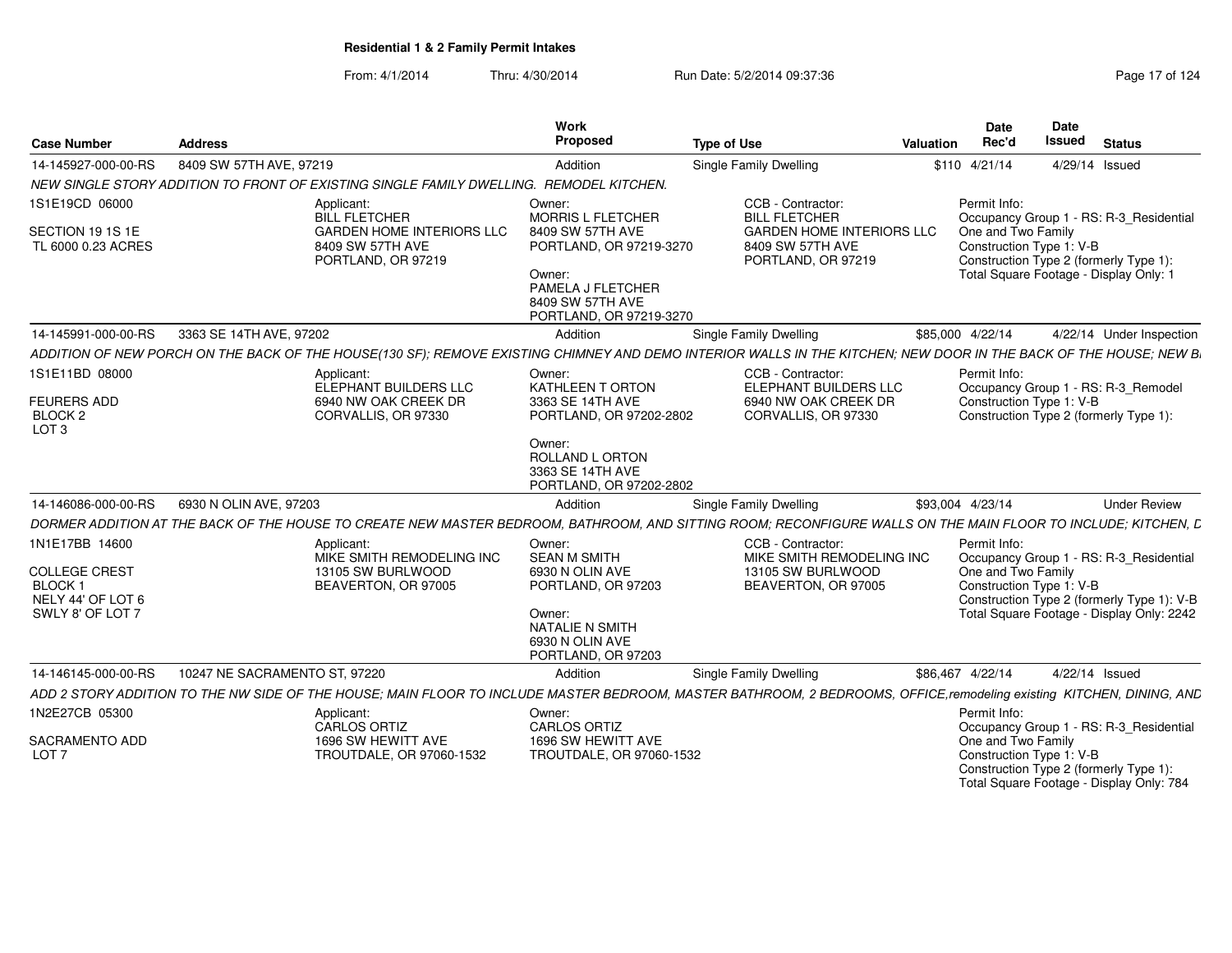| <b>Case Number</b>                                                           | <b>Address</b>                                                                                                                                                 | Work<br>Proposed                                                                                                                                                  | <b>Type of Use</b>                                                                                                  | <b>Valuation</b>  | Date<br>Rec'd                                                                                     | <b>Date</b><br><b>Issued</b> | <b>Status</b>                                                                                                                      |
|------------------------------------------------------------------------------|----------------------------------------------------------------------------------------------------------------------------------------------------------------|-------------------------------------------------------------------------------------------------------------------------------------------------------------------|---------------------------------------------------------------------------------------------------------------------|-------------------|---------------------------------------------------------------------------------------------------|------------------------------|------------------------------------------------------------------------------------------------------------------------------------|
| 14-146157-000-00-RS                                                          | 2702 NE BRYCE ST - Unit B, 97212                                                                                                                               | Addition                                                                                                                                                          | <b>Single Family Dwelling</b>                                                                                       |                   | \$140,000 4/24/14                                                                                 |                              | <b>Under Review</b>                                                                                                                |
|                                                                              | ADDITION TO BACK OF SINGLE FAMILY TO CREATE SINGLE STORY ADU WITH BASEMENT                                                                                     |                                                                                                                                                                   |                                                                                                                     |                   |                                                                                                   |                              |                                                                                                                                    |
| 1N1E24CB 20600                                                               | Applicant:<br><b>TRISHA WONDERLICK</b><br>2702 NE BRYCE ST<br>PORTLAND, OR 97212                                                                               | Owner:<br><b>BRET A WONDERLICK</b><br>2702 NE BRYCE ST<br>PORTLAND, OR 97212<br>Owner:<br><b>TRISHA WONDERLICK</b><br>2702 NE BRYCE ST<br>PORTLAND, OR 97212      | CCB - Contractor:<br>PREMIER REMODELING &<br><b>DESIGN LLC</b><br>2435 CRESTMONT CIRCLE S<br><b>SALEM, OR 97302</b> |                   | Permit Info:<br>One and Two Family<br>Construction Type 1: V-B<br>Number of New Dwelling Units: 1 |                              | Occupancy Group 1 - RS: R-3_Residential<br>Construction Type 2 (formerly Type 1): V-B<br>Total Square Footage - Display Only: 776  |
| 14-146230-000-00-RS                                                          | 4226 NE 18TH AVE, 97211                                                                                                                                        | Addition                                                                                                                                                          | Single Family Dwelling                                                                                              |                   | \$11,029 4/25/14                                                                                  |                              | 4/25/14 Under Inspection                                                                                                           |
|                                                                              | SINGLE STORY ADDITION FOR NEW BATHROOM                                                                                                                         |                                                                                                                                                                   |                                                                                                                     |                   |                                                                                                   |                              |                                                                                                                                    |
| 1N1E23DB 12700<br><b>IRVINGTON HTS</b><br>BLOCK 14<br>LOT <sub>7</sub>       | Applicant:<br>DAVID WAYNE DIDIER<br>7330 SW 64TH PLACE<br>PORTLAND, OR 97219                                                                                   | Owner:<br><b>GWENN A BALDWIN</b><br>4226 NE 18TH AVE<br>PORTLAND, OR 97211-5142<br>Owner:<br>JUDITH A GRAY<br>4226 NE 18TH AVE<br>PORTLAND, OR 97211-5142         | CCB - Contractor:<br><b>DAVID WAYNE DIDIER</b><br>7330 SW 64TH PLACE<br>PORTLAND, OR 97219                          |                   | Permit Info:<br>One and Two Family<br>Construction Type 1: V-B                                    |                              | Occupancy Group 1 - RS: R-3_Residential<br>Construction Type 2 (formerly Type 1):<br>Total Square Footage - Display Only: 100      |
| 14-146308-000-00-RS                                                          | 2920 NE US GRANT PL, 97212                                                                                                                                     | Addition                                                                                                                                                          | Single Family Dwelling                                                                                              |                   | \$24,226 4/22/14                                                                                  |                              | <b>Under Review</b>                                                                                                                |
|                                                                              | CANTILEVER ADDITION TO 2ND FLOOR TO ADD NEW BATHROOM TO MASTER SUITE AND ROOF DECK - PRESCRIPTIVE                                                              |                                                                                                                                                                   |                                                                                                                     |                   |                                                                                                   |                              |                                                                                                                                    |
| 1N1E25CA 21800<br>MENDON PK<br>BLOCK 1<br>LOT <sub>2</sub><br>E 22' OF LOT 3 | Applicant:<br><b>STEVE BARELA</b><br>3969 DAKOTA<br><b>SALEM, OR 97302</b>                                                                                     | Owner:<br>LEE W KUHL<br>2920 NE US GRANT PL<br>PORTLAND, OR 97212-5070<br>Owner:<br>PERI A KUHL<br>2920 NE US GRANT PL<br>PORTLAND, OR 97212-5070                 | CCB - Contractor:<br>SJB CONSTRUCTION LLC<br>3969 DAKOTA RD SE<br><b>SALEM, OR 97302</b>                            |                   | Permit Info:<br>One and Two Family<br>Construction Type 1: V-B                                    |                              | Occupancy Group 1 - RS: R-3_Residential<br>Construction Type 2 (formerly Type 1): V-B<br>Total Square Footage - Display Only: 338  |
| 14-146373-000-00-RS                                                          | 1905 SE 44TH AVE, 97215                                                                                                                                        | Addition                                                                                                                                                          | Single Family Dwelling                                                                                              | \$212,011 4/24/14 |                                                                                                   |                              | <b>Under Review</b>                                                                                                                |
|                                                                              | TWO STORY ADDITION AND ADDITION OF BASEMENT TO SOUTH SIDE OF HOUSE; RECONFIGURING EXISTING MAIN LEVEL FLOOR PLAN AND ADDING UNFINISHED BASEMENT, AND NEW BEDR( |                                                                                                                                                                   |                                                                                                                     |                   |                                                                                                   |                              |                                                                                                                                    |
| 1S2E06CB 11800<br>FAILING ADD<br><b>BLOCK 4 TL 11800</b>                     | Applicant:<br><b>JOSEPH KARMAN</b><br><b>JOSEPH A KARMAN, ARCHITECT</b><br>2892 NW UPSHUR ST<br>PORTLAND, OR 97210                                             | Owner:<br><b>STANLEY NOWACK</b><br>7145 N OLIN AVE<br>PORTLAND, OR 97203-4555<br>Owner:<br><b>STEPHANIE MCBRIDE</b><br>7145 N OLIN AVE<br>PORTLAND, OR 97203-4555 | <b>Primary Contractor:</b><br>TO BID                                                                                |                   | Permit Info:<br>One and Two Family<br>Construction Type 1: V-B                                    |                              | Occupancy Group 1 - RS: R-3_Residential<br>Construction Type 2 (formerly Type 1): V-B<br>Total Square Footage - Display Only: 2789 |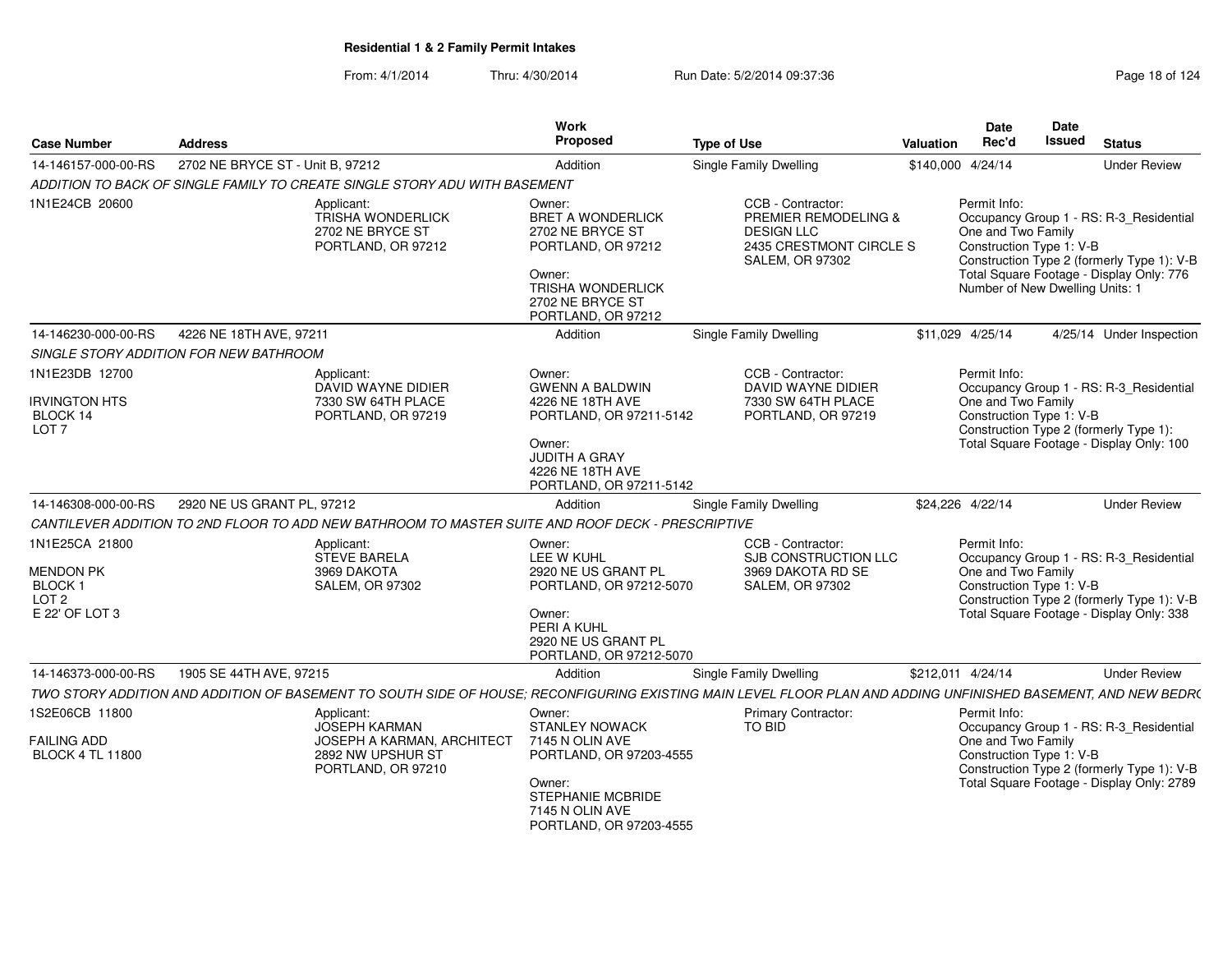| <b>Case Number</b>                                              | <b>Address</b>              |                                                                                                                                                                | Work<br>Proposed                                                                                                                                              | <b>Type of Use</b>                                                                                                                   | <b>Valuation</b> | Date<br>Rec'd                                                  | Date<br>Issued | <b>Status</b>                                                                                                                     |
|-----------------------------------------------------------------|-----------------------------|----------------------------------------------------------------------------------------------------------------------------------------------------------------|---------------------------------------------------------------------------------------------------------------------------------------------------------------|--------------------------------------------------------------------------------------------------------------------------------------|------------------|----------------------------------------------------------------|----------------|-----------------------------------------------------------------------------------------------------------------------------------|
| 14-146705-000-00-RS                                             | 2033 N HUMBOLDT ST, 97217   |                                                                                                                                                                | Addition                                                                                                                                                      | Single Family Dwelling                                                                                                               |                  | \$99,151 4/23/14                                               |                | 4/28/14 Under Inspection                                                                                                          |
|                                                                 |                             | CONSTRUCT 221 SQUARE FOOT TWO STORY ADDITION ON WEST SIDE OF HOUSE. CONVERT ATTIC TO HABITABLE SPACE. PITCH UP ROOF ON REAR OF HOUSE TO CREATE ADDITIONAL HEAD |                                                                                                                                                               |                                                                                                                                      |                  |                                                                |                |                                                                                                                                   |
| 1N1E21AC 03500<br>BRAINARD TR<br>BLOCK 1<br>LOT 16              |                             | Applicant:<br>KAYA GENERAL CONTRACTOR<br>5802 N GREELEY AVE<br>PORTLAND OR 97217                                                                               | Owner:<br><b>EMILY S ROBERTSON</b><br>2033 N HUMBOLDT ST<br>PORTLAND, OR 97217<br>Owner:<br><b>JAMES A MILLER</b><br>2033 N HUMBOLDT ST<br>PORTLAND, OR 97217 | CCB - Contractor:<br>KAYA GENERAL CONTRACTOR<br>5802 N GREELEY AVE<br>PORTLAND OR 97217                                              |                  | Permit Info:<br>One and Two Family<br>Construction Type 1: V-B |                | Occupancy Group 1 - RS: R-3 Residential<br>Construction Type 2 (formerly Type 1):<br>Total Square Footage - Display Only: 899     |
| 14-147127-000-00-RS                                             | 6230 SE 49TH AVE, 97206     |                                                                                                                                                                | Addition                                                                                                                                                      | Single Family Dwelling                                                                                                               |                  | \$17,095 4/30/14                                               |                | 4/30/14 Issued                                                                                                                    |
|                                                                 |                             | ADDITION FOR BATH AT REAR OF HOUSE: MECHANCIAL AND PLUMBING FIXTURES ADDED: PLUMBING TO BE SEPARATE TRADE PERMIT                                               |                                                                                                                                                               |                                                                                                                                      |                  |                                                                |                |                                                                                                                                   |
| 1S2E18CD 05600<br>WOODSTOCK<br>BLOCK 117<br>LOT <sub>3</sub>    |                             | Applicant:<br><b>LAURENT AVONDSTONDT</b><br>6230 SE 49TH AVE<br>PORTLAND, OR 97206                                                                             | Owner:<br><b>LAURENT AVONDSTONDT</b><br>6230 SE 49TH AVE<br>PORTLAND, OR 97206<br>Owner:<br><b>EMI AVONDSTONDT</b><br>6230 SE 49TH AVE<br>PORTLAND, OR 97206  |                                                                                                                                      |                  | Permit Info:<br>One and Two Family<br>Construction Type 1: V-B |                | Occupancy Group 1 - RS: R-3 Residential<br>Construction Type 2 (formerly Type 1):<br>Total Square Footage - Display Only: 155     |
| 14-147520-000-00-RS                                             | 5216 NE 43RD AVE, 97218     |                                                                                                                                                                | Addition                                                                                                                                                      | Single Family Dwelling                                                                                                               |                  | \$73,453 4/28/14                                               |                | 4/28/14 Issued                                                                                                                    |
|                                                                 |                             | ADDITION. TWO STORY ADDITION AT THE REAR OF SINGLE FAMILY HOME TO INCLUDE TWO BEDROOMS ON THE MAIN LEVEL AND MASTER BEDROOM AND BATHROOM ON SECOND LEVEL (TW   |                                                                                                                                                               |                                                                                                                                      |                  |                                                                |                |                                                                                                                                   |
| 1N2E19BB 05500<br><b>ALMO ACRES</b><br>S 50' OF E 107' OF LOT 8 |                             | Applicant:<br><b>JIM BAREINGER</b><br><b>B&amp;S CONSTRUCTION, LLC</b><br>22263 SW LOWER RAY STREET<br>SHERWOOD, OREGON 97140                                  | Owner:<br><b>J2S PROPERTIES LLC</b><br>1526 NE ALBERTA ST #120<br>PORTLAND, OR 97211                                                                          | CCB - Contractor:<br><b>JIM BAREINGER</b><br><b>B&amp;S CONSTRUCTION, LLC</b><br>22263 SW LOWER RAY STREET<br>SHERWOOD, OREGON 97140 |                  | Permit Info:<br>One and Two Family<br>Construction Type 1: V-B |                | Occupancy Group 1 - RS: R-3_Residential<br>Construction Type 2 (formerly Type 1):<br>Total Square Footage - Display Only: 666     |
| 14-148150-000-00-RS                                             | 5933 SE LAFAYETTE ST, 97206 |                                                                                                                                                                | Addition                                                                                                                                                      | Single Family Dwelling                                                                                                               |                  | \$10.698 4/25/14                                               |                | 4/25/14 Issued                                                                                                                    |
|                                                                 |                             | ENTEND HOUSE AT WEST SIDE FOR BATHROOM AND SITTING AREA ADDITION, NEW EXTERIOR DOOR (2 BATHROOMS TOTAL)                                                        |                                                                                                                                                               |                                                                                                                                      |                  |                                                                |                |                                                                                                                                   |
| 1S2E07DA 04200<br>STRANGS ADD<br>BLOCK 1<br>LOT 12&13           |                             | Applicant:<br><b>GUTHRIE CONSTRUCTION CO</b><br>12466 SE ASHLEY ST<br>CLACKAMAS, OR 97015                                                                      | Owner:<br>PAUL A WOODS<br>5933 SE LAFAYETTE ST<br>PORTLAND, OR 97206<br>Owner:<br><b>MARIA P WOODS</b><br>5933 SE LAFAYETTE ST<br>PORTLAND, OR 97206          | CCB - Contractor:<br>GUTHRIE CONSTRUCTION CO<br>12466 SE ASHLEY ST<br>CLACKAMAS, OR 97015                                            |                  | Permit Info:<br>One and Two Family<br>Construction Type 1: V-B |                | Occupancy Group 1 - RS: R-3 Residential<br>Construction Type 2 (formerly Type 1):<br>Total Square Footage - Display Only: 97      |
| 14-148220-000-00-RS                                             | 2804 SE 35TH PL, 97202      |                                                                                                                                                                | Addition                                                                                                                                                      | Single Family Dwelling                                                                                                               |                  | \$35,000 4/25/14                                               |                | <b>Under Review</b>                                                                                                               |
|                                                                 |                             | 194 SQ FT ADDITION FOR HALF BATH ON MAIN FLOOR: ENCLOSE EXISTING 2ND FLOOR PORCH ABOVE TO CREATE SUNROOM                                                       |                                                                                                                                                               |                                                                                                                                      |                  |                                                                |                |                                                                                                                                   |
| 1S1E12AB 18100<br>RAVENSWOOD<br><b>BLOCK7</b><br>LOT 9          |                             | Applicant:<br><b>JAMES ROBINSON</b><br>2804 SE 35TH PL<br>PORTLAND, OR 97202-1516                                                                              | Owner:<br><b>JAMES ROBINSON</b><br>2804 SE 35TH PL<br>PORTLAND, OR 97202-1516                                                                                 |                                                                                                                                      |                  | Permit Info:<br>One and Two Family<br>Construction Type 1: V-B |                | Occupancy Group 1 - RS: R-3 Residential<br>Construction Type 2 (formerly Type 1): V-B<br>Total Square Footage - Display Only: 418 |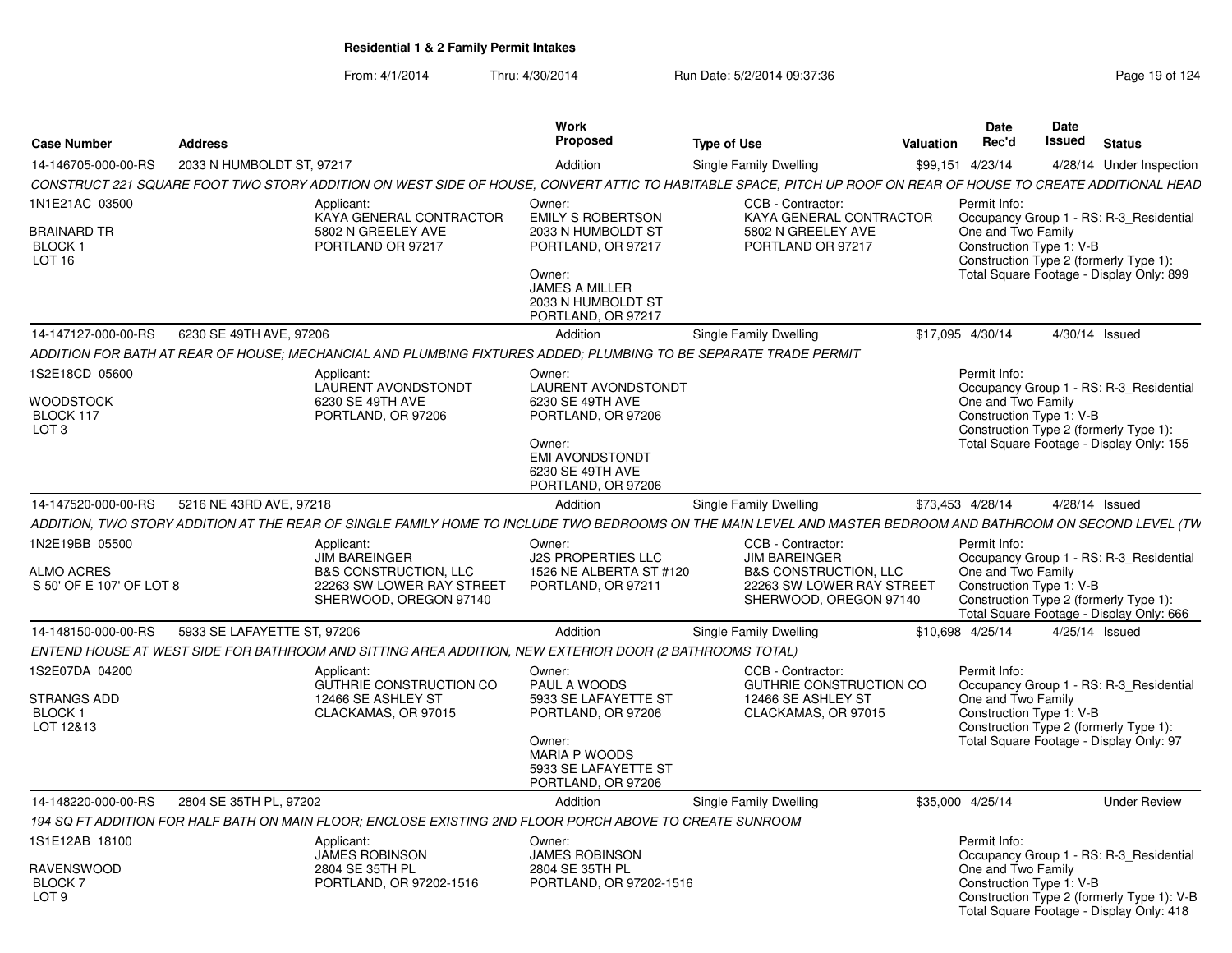| <b>Case Number</b>                     | <b>Address</b>                                                                                                                                                  | <b>Work</b><br>Proposed                                                       | <b>Type of Use</b>                                                            | <b>Valuation</b>                                                                                                                            | Date<br>Rec'd                                    | <b>Date</b><br><b>Issued</b> | <b>Status</b>                                                                          |  |  |  |
|----------------------------------------|-----------------------------------------------------------------------------------------------------------------------------------------------------------------|-------------------------------------------------------------------------------|-------------------------------------------------------------------------------|---------------------------------------------------------------------------------------------------------------------------------------------|--------------------------------------------------|------------------------------|----------------------------------------------------------------------------------------|--|--|--|
| 14-148435-000-00-RS                    | 3417 NE 43RD AVE, 97213                                                                                                                                         | Addition                                                                      | <b>Single Family Dwelling</b>                                                 |                                                                                                                                             | \$4,312 4/25/14                                  | 4/30/14 Issued               |                                                                                        |  |  |  |
|                                        | REMOVE EXISTING FRONT PORCH, AND REBUILD NEW FRONT PORCH IN SAME FOOTPRINT.                                                                                     |                                                                               |                                                                               |                                                                                                                                             |                                                  |                              |                                                                                        |  |  |  |
| 1N2E30BB 06700<br><b>BEAUMONT</b>      | Applicant:<br>NEIL KELLY CO INC<br>804 N ALBERTA ST                                                                                                             | Owner:<br><b>NEIL FALK</b><br>3417 NE 43RD AVE                                | CCB - Contractor:<br>NEIL KELLY CO INC<br>804 N ALBERTA ST                    |                                                                                                                                             | Permit Info:<br>Occupancy Group 1 - RS: U_Decks, |                              |                                                                                        |  |  |  |
| BLOCK <sub>3</sub><br>LOT <sub>3</sub> | PORTLAND, OR 97217-2693                                                                                                                                         |                                                                               | PORTLAND, OR 97213-1132<br>PORTLAND, OR 97217-2693<br>PORTLAND, OR 97213-1132 | Patios, Porches, Carports<br>Construction Type 1: V-B<br>Construction Type 2 (formerly Type 1):<br>Total Square Footage - Display Only: 203 |                                                  |                              |                                                                                        |  |  |  |
| 14-148587-000-00-RS                    | 2818 NE 31ST AVE, 97212                                                                                                                                         | Addition                                                                      | Single Family Dwelling                                                        |                                                                                                                                             | \$37,940 4/26/14                                 |                              | <b>Under Review</b>                                                                    |  |  |  |
|                                        | REMOVE APPROX 20 SQ, FT. REAR BUMP OUT AND CONSRTRUCT 14' X 26' ADDITION AT REAR OF HOUSE TO RELOCATE KITCHEN, CONVERT BASEMENT TO HABITABLE SPACE, CONSTRUCT N |                                                                               |                                                                               |                                                                                                                                             |                                                  |                              |                                                                                        |  |  |  |
| 1N1E25BD 11800                         | Applicant:<br><b>KEVIN FRANCE</b>                                                                                                                               | Owner:<br>ROBERT C MC NICHOLS                                                 | CCB - Contractor:<br><b>KEVIN FRANCE</b>                                      |                                                                                                                                             | Permit Info:                                     |                              | Occupancy Group 1 - RS: R-3_Residential                                                |  |  |  |
| WAYNEWOOD                              | HOUSE TO HOME RENOVATION.                                                                                                                                       | 13365 NE EUGENE ST                                                            | HOUSE TO HOME RENOVATION.<br>LLC.                                             |                                                                                                                                             | One and Two Family<br>Construction Type 1: V-B   |                              |                                                                                        |  |  |  |
| BLOCK 8<br>LOT 14 EXC SLY 1.36'        | LLC.<br>27 NE FLORAL PL                                                                                                                                         | PORTLAND, OR 97230-3021                                                       | 27 NE FLORAL PL                                                               |                                                                                                                                             |                                                  |                              | Construction Type 2 (formerly Type 1):                                                 |  |  |  |
|                                        | PORTLAND, OR 97232                                                                                                                                              | Owner:<br>LINDA M MC NICHOLS<br>13365 NE EUGENE ST<br>PORTLAND, OR 97230-3021 | PORTLAND, OR 97232                                                            |                                                                                                                                             | Total Square Footage - Display Only: 344         |                              |                                                                                        |  |  |  |
| 14-148710-000-00-RS                    | 6759 SW 52ND AVE, 97219                                                                                                                                         | Addition                                                                      | <b>Single Family Dwelling</b>                                                 |                                                                                                                                             | \$47,461 4/28/14                                 | 4/28/14 Issued               |                                                                                        |  |  |  |
|                                        | SINGLE STORY ADDITION TO CREATE MASTER SUITE WITH NEW BATHROOM                                                                                                  |                                                                               |                                                                               |                                                                                                                                             |                                                  |                              |                                                                                        |  |  |  |
| 1S1E19AB 01000                         | Applicant:<br>CARVER CONSTRUCTION LLC                                                                                                                           | Owner:<br><b>CYNTHIA N GEREN</b>                                              | CCB - Contractor:<br><b>CARVER CONSTRUCTION LLC</b>                           |                                                                                                                                             | Permit Info:                                     |                              | Occupancy Group 1 - RS: R-3_Residential                                                |  |  |  |
| SECTION 19 1S 1E<br>TL 1000 0.19 ACRES | 11740 SW CAMDEN LANE<br>BEAVERTON, OR 97008                                                                                                                     | 6759 SW 52ND AVE<br>PORTLAND, OR 97219                                        | 11740 SW CAMDEN LANE<br>BEAVERTON, OR 97008                                   |                                                                                                                                             | One and Two Family<br>Construction Type 1: V-B   |                              | Construction Type 2 (formerly Type 1): V-B<br>Total Square Footage - Display Only: 547 |  |  |  |
| 14-148826-000-00-RS                    | 4405 SE OGDEN ST, 97206                                                                                                                                         | Addition                                                                      | <b>Single Family Dwelling</b>                                                 | \$140,029 4/28/14                                                                                                                           |                                                  |                              | <b>Under Review</b>                                                                    |  |  |  |
|                                        | COMPLETE NEW 2ND STORY ADDITION FOR 3 BEDROOMS AND 2 BATHS; REMODEL MAIN FLOOR TO ADD INTERIOR STAIRS, KITCHEN REMODEL AND ADD DINING ROOM; NEW FRONT PORCH     |                                                                               |                                                                               |                                                                                                                                             |                                                  |                              |                                                                                        |  |  |  |
| 1S2E19BC 04100                         | Applicant:<br>MICHELLE JERESEK                                                                                                                                  | Owner:<br>MICHAEL E MCGOWAN                                                   | CCB - Contractor:<br>ROBERT JOHN LESZEWSKI                                    |                                                                                                                                             | Permit Info:                                     |                              | Occupancy Group 1 - RS: R-3_Residential                                                |  |  |  |
| <b>DOVER</b><br>BLOCK 13<br>LOT 13&14  | <b>IVON STREET STUDIO</b><br>1524 SE IVON ST<br>PORTLAND OR 97202                                                                                               | 4405 SE OGDEN ST<br>PORTLAND, OR 97206-8455                                   | 2444 NE 43RD<br>PORTLAND, OR 97213                                            |                                                                                                                                             | One and Two Family<br>Construction Type 1: V-B   |                              | Construction Type 2 (formerly Type 1): V-B                                             |  |  |  |
|                                        |                                                                                                                                                                 | Owner:<br>NICOLE D MCGOWAN<br>4405 SE OGDEN ST<br>PORTLAND, OR 97206-8455     |                                                                               |                                                                                                                                             |                                                  |                              | Total Square Footage - Display Only: 1709                                              |  |  |  |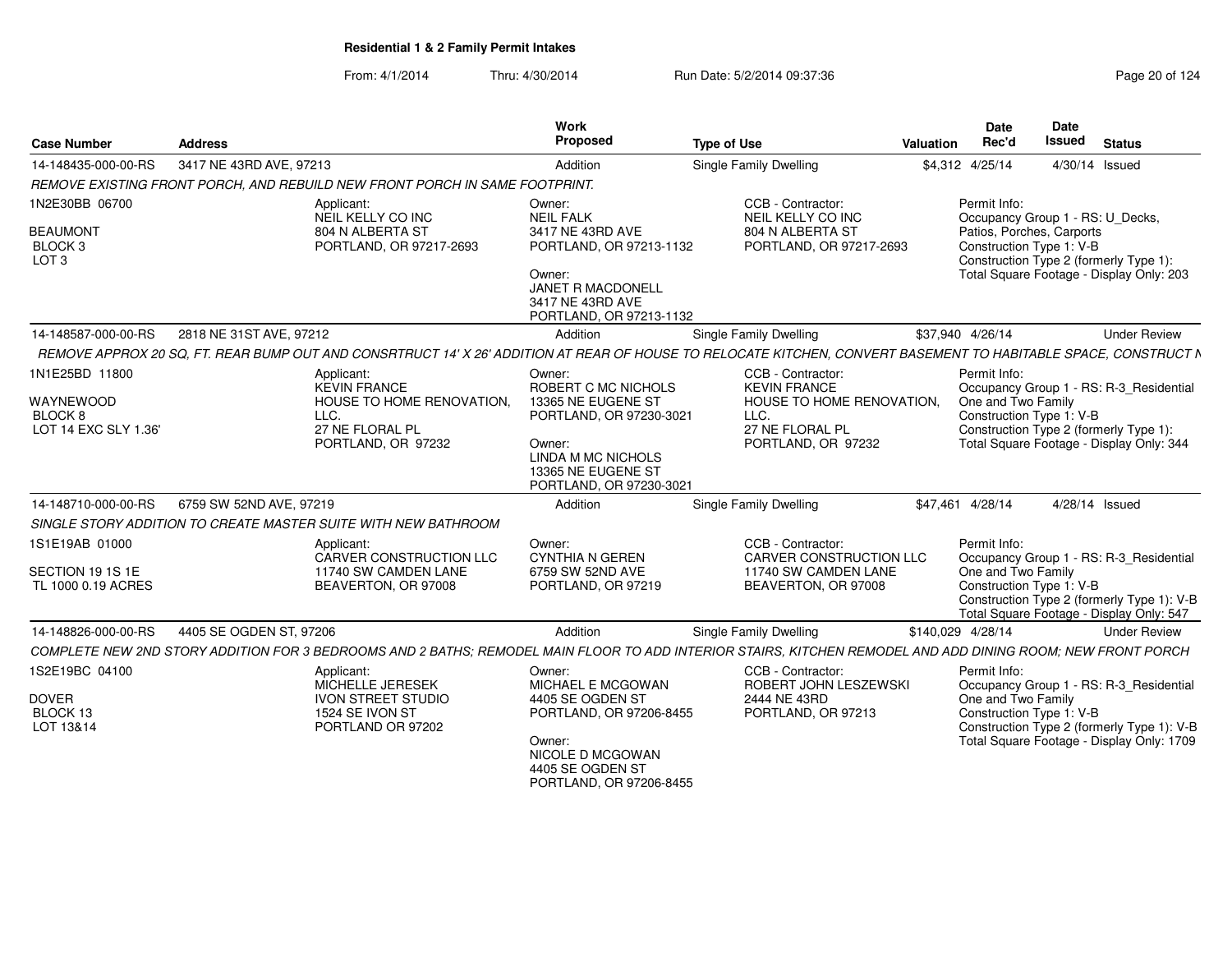|                                                                                     |                         |                                                                                                                                                                  | Work                                                                                                                                                                                                 |                                                                                                                                                                                                                                                                                                                                                                                             |                  | <b>Date</b>                                                                                                                                                                                      | Date   |                |                     |
|-------------------------------------------------------------------------------------|-------------------------|------------------------------------------------------------------------------------------------------------------------------------------------------------------|------------------------------------------------------------------------------------------------------------------------------------------------------------------------------------------------------|---------------------------------------------------------------------------------------------------------------------------------------------------------------------------------------------------------------------------------------------------------------------------------------------------------------------------------------------------------------------------------------------|------------------|--------------------------------------------------------------------------------------------------------------------------------------------------------------------------------------------------|--------|----------------|---------------------|
| <b>Case Number</b>                                                                  | <b>Address</b>          |                                                                                                                                                                  | Proposed                                                                                                                                                                                             | Type of Use                                                                                                                                                                                                                                                                                                                                                                                 | <b>Valuation</b> | Rec'd                                                                                                                                                                                            | Issued | <b>Status</b>  |                     |
| 14-149014-000-00-RS                                                                 | 3725 NE 36TH AVE, 97212 |                                                                                                                                                                  | Addition                                                                                                                                                                                             | Single Family Dwelling                                                                                                                                                                                                                                                                                                                                                                      |                  | \$172,714 4/28/14                                                                                                                                                                                |        |                | <b>Under Review</b> |
|                                                                                     |                         | REMOVE EXISTING HALF STORY FINISHED ATTIC.  NEW TWO STORY ADDITION TO REAR OF DWELLING WITH UNFINISHED ATTIC SPACE ABOVE.  NEW FULL HEIGHT SECOND FLOOR ABOVE EX |                                                                                                                                                                                                      |                                                                                                                                                                                                                                                                                                                                                                                             |                  |                                                                                                                                                                                                  |        |                |                     |
| 1N1E24DC 04200<br>WILSHIRE<br>BLOCK 5<br>S 50' OF LOT 6                             |                         | Applicant:<br><b>MIKE HUBBELL</b><br>PORTLAND DEVELOPMENT<br><b>GROUP LLC</b><br>4224 NE HALSEY ST SUITE 300<br>PORTLAND OR 97213                                | Owner:<br>PORTLAND DEVELOPMENT<br><b>GROUP</b><br>11124 NE HALSEY ST PMB 643<br>PORTLAND, OR 97220-2021<br>Owner:<br><b>INVESTMENTS LLC</b><br>11124 NE HALSEY ST PMB 643<br>PORTLAND, OR 97220-2021 | CCB - Contractor:<br><b>GVC PLUMBING LLC</b><br>3008 NE 166TH PL<br>VANCOUVER, WA 98682<br>CCB - Contractor:<br>SUNLIGHT ELECTRIC INC<br>2800 NE 65TH AVE SUITE B<br>VANCOUVER WA 98661<br>CCB - Contractor:<br>pro heating and painting IIc<br>P O Box 6151<br>Beaverton, OR 97007<br>CCB - Contractor:<br>GENE<br>PORTLAND DEVELOPMENT<br><b>GROUP LLC</b><br>11124 NE HALSEY ST. PMB 643 |                  | Permit Info:<br>Occupancy Group 1 - RS: R-3_Residential<br>One and Two Family<br>Construction Type 1: V-B<br>Construction Type 2 (formerly Type 1):<br>Total Square Footage - Display Only: 1566 |        |                |                     |
|                                                                                     |                         |                                                                                                                                                                  |                                                                                                                                                                                                      | PORTLAND, OR 97220                                                                                                                                                                                                                                                                                                                                                                          |                  |                                                                                                                                                                                                  |        |                |                     |
| 14-149482-000-00-RS                                                                 | 6210 NE 41ST AVE, 97211 |                                                                                                                                                                  | Addition                                                                                                                                                                                             | Single Family Dwelling                                                                                                                                                                                                                                                                                                                                                                      |                  | \$275,000 4/29/14                                                                                                                                                                                |        |                | <b>Under Review</b> |
|                                                                                     |                         | NEW ADDITION TO REAR OF HOUSE, RECONFIGURE KITCHEN AREA, CONVERT EXISTING BEDROOM TO SITTING AREA, NEW POWDER BATH, LAUNDRY AND MUDROOM, NEW SLIDING DOOR O      |                                                                                                                                                                                                      |                                                                                                                                                                                                                                                                                                                                                                                             |                  |                                                                                                                                                                                                  |        |                |                     |
| 1N1E13DA 02100<br>AINSWORTH PK ADD<br>BLOCK 2<br>LOT <sub>7</sub><br>S 1/2 OF LOT 9 |                         | Applicant:<br>ALPENGLOW CONSTRUCTION CO DANIEL R OUDERKIRK<br>8105 SW 71ST AVE<br>TIGARD, OR 97223-9305                                                          | Owner:<br>6210 NE 41ST AVE<br>PORTLAND, OR 97211-7939                                                                                                                                                | CCB - Contractor:<br>ALPENGLOW CONSTRUCTION CO Occupancy Group 1 - RS: R-3_Residential<br>8105 SW 71ST AVE<br>TIGARD, OR 97223-9305                                                                                                                                                                                                                                                         |                  | Permit Info:<br>One and Two Family<br>Construction Type 1: V-B<br>Construction Type 2 (formerly Type 1):<br>Total Square Footage - Display Only: 617                                             |        |                |                     |
| 14-149538-000-00-RS                                                                 | 4723 SW 50TH AVE, 97221 |                                                                                                                                                                  | Addition                                                                                                                                                                                             | Single Family Dwelling                                                                                                                                                                                                                                                                                                                                                                      |                  | \$5,515 4/29/14                                                                                                                                                                                  |        | 4/29/14 Issued |                     |
|                                                                                     |                         | ADDITION TO ADD 4'6" X 12'6" ON SOUTH ELEVATION OF SINGEL FAMILY RESIDENCE FOR KITCHEN REMODEL                                                                   |                                                                                                                                                                                                      |                                                                                                                                                                                                                                                                                                                                                                                             |                  |                                                                                                                                                                                                  |        |                |                     |
| 1S1E18AB 00500<br><b>AMY'S ADDITION</b><br>LOT <sub>15</sub>                        |                         | Applicant:<br><b>RUSS FEHRINGER</b><br>FEHRINGER CONSTRUCTION INC 4723 SW 50TH AVE<br>15857 SE HEIDI LN<br>CLACKAMAS OR 97015                                    | Owner:<br><b>KIMBERLY BURGESS</b><br>PORTLAND, OR 97221-3020                                                                                                                                         | CCB - Contractor:<br><b>RUSS FEHRINGER</b><br>FEHRINGER CONSTRUCTION INC One and Two Family<br>15857 SE HEIDI LN<br>CLACKAMAS OR 97015<br>CCB - Contractor:<br>DEVELOPMENT NORTHWEST<br><b>INC/dba Wolcott Plumbing</b><br>1075 W HISTORIC COLUMBIA<br><b>RIVER HWY</b><br>TROUTDALE OR 97060<br>CCB - Contractor:<br>TWIN ELECTRIC INC<br>14304 NE 10TH ST                                 |                  | Permit Info:<br>Occupancy Group 1 - RS: R-3_Residential<br>Construction Type 1: V-B<br>Construction Type 2 (formerly Type 1):<br>Total Square Footage - Display Only: 50                         |        |                |                     |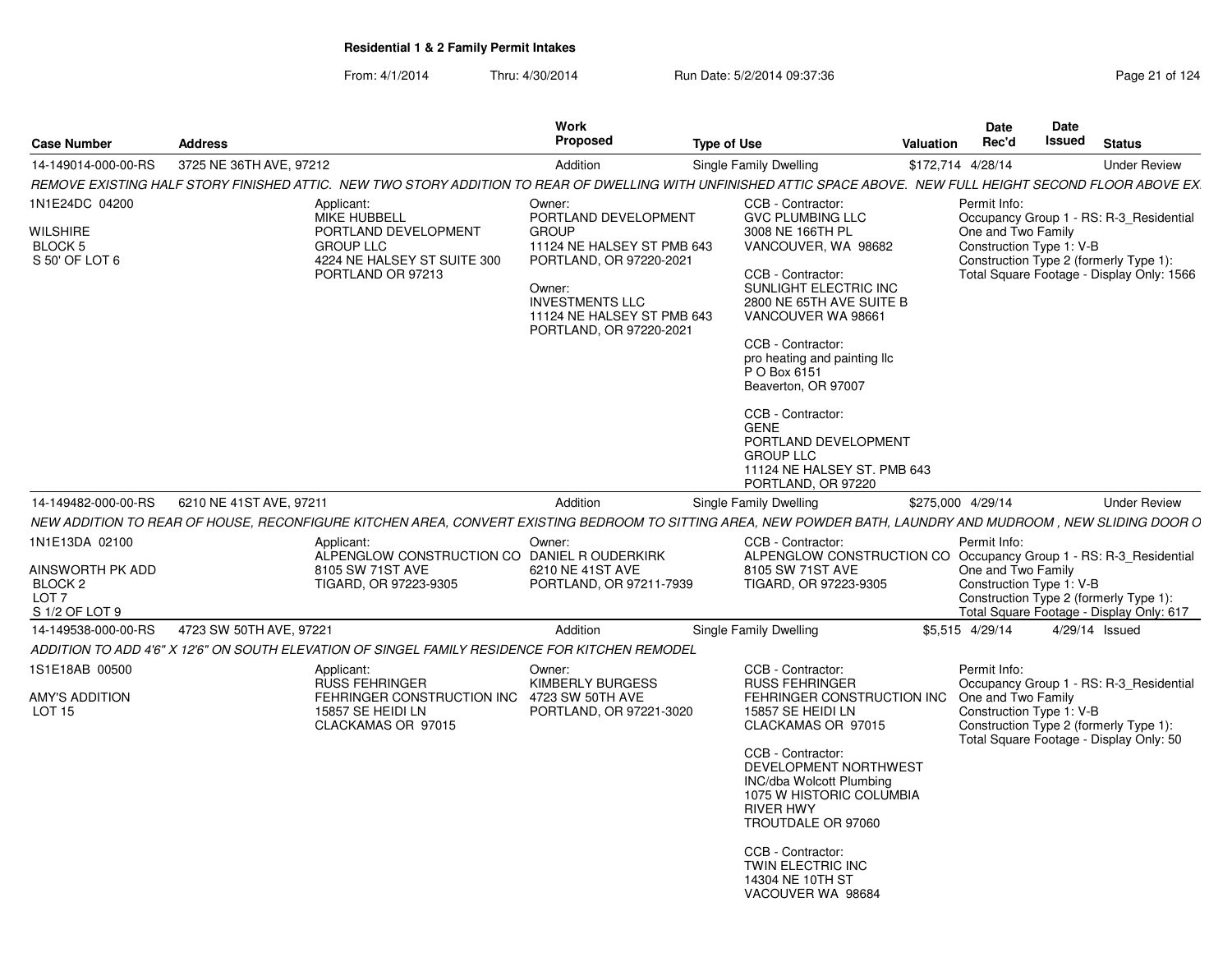| <b>Case Number</b>                                              | <b>Address</b>                                                                                                                                                | Work<br>Proposed                                                                                                                                           | <b>Type of Use</b>                                                                              | Valuation        | <b>Date</b><br>Rec'd                                                                              | Date<br><b>Issued</b> | <b>Status</b>                                                                                                                 |
|-----------------------------------------------------------------|---------------------------------------------------------------------------------------------------------------------------------------------------------------|------------------------------------------------------------------------------------------------------------------------------------------------------------|-------------------------------------------------------------------------------------------------|------------------|---------------------------------------------------------------------------------------------------|-----------------------|-------------------------------------------------------------------------------------------------------------------------------|
| 14-149547-000-00-RS                                             | 4706 NE 18TH AVE, 97211                                                                                                                                       | Addition                                                                                                                                                   | Single Family Dwelling                                                                          | \$78,857 4/29/14 |                                                                                                   |                       | <b>Under Review</b>                                                                                                           |
|                                                                 | TEAR OFF AND REBUILD NEW 2ND FLOOR WITH NEW ROOF: RECONFIGURE STAIRS FROM BASEMENT UP TO 2ND FLOOR. NEW FOOTINGS IN BASEMENT FOR SUPPORT: NEW 2ND FLOOR TO II |                                                                                                                                                            |                                                                                                 |                  |                                                                                                   |                       |                                                                                                                               |
| 1N1E23AC 18400<br><b>VERNON</b><br>BLOCK 50<br>LOT <sub>5</sub> | Applicant:<br>JOHN FOUCH<br>FOUCH BUILDING CO<br><b>PO BOX 575</b><br>TROUTDALE OR 97060                                                                      | Owner:<br>DAVID M DREHER<br>4706 NE 18TH AVE<br>PORTLAND, OR 97211-5720<br>Owner:<br>AMY T GROTTA<br>4706 NE 18TH AVE<br>PORTLAND, OR 97211-5720           | CCB - Contractor:<br>JOHN FOUCH<br>FOUCH BUILDING CO<br><b>PO BOX 575</b><br>TROUTDALE OR 97060 |                  | Permit Info:<br>One and Two Family<br>Construction Type 1: V-B                                    |                       | Occupancy Group 1 - RS: R-3_Residential<br>Construction Type 2 (formerly Type 1):<br>Total Square Footage - Display Only: 715 |
| Total # of RS Addition permit intakes: 94                       |                                                                                                                                                               |                                                                                                                                                            |                                                                                                 |                  |                                                                                                   |                       | Total valuation of RS Addition permit intakes: \$4,497,311                                                                    |
| 14-124048-000-00-RS                                             | 5856 NE 32ND PL - Unit B, 97211                                                                                                                               | Alteration                                                                                                                                                 | <b>Accessory Dwelling Unit</b>                                                                  | \$30,000 4/23/14 |                                                                                                   |                       | 4/23/14 Issued                                                                                                                |
|                                                                 | CONVERT EXISTING DETACHED GARAGE TO ACCESSORY DWELLING UNIT, INFILL OVERHEAD DOOR, NEW DOORS AND WINDOWS THROUGHOUT, NEW AT GRADE DECK AT NORTH ELEVATION.    |                                                                                                                                                            |                                                                                                 |                  |                                                                                                   |                       |                                                                                                                               |
| 1N1E13CD 01800                                                  | Applicant:<br>TREVOR M JONES<br>4844 NE 32ND AVE<br>PORTLAND, OR 97211-7022                                                                                   | Owner:<br><b>GARY E JONES</b><br>10886 LINDA VISTA DR<br>CUPERTINO, CA 95014<br>Owner:<br>BARBARA A JONES<br>10886 LINDA VISTA DR                          |                                                                                                 |                  | Permit Info:<br>Construction Type 1: V-B<br>Number of New Dwelling Units: 1                       |                       | Occupancy Group 1 - RS: R-3_Remodel<br>Construction Type 2 (formerly Type 1):<br>Total Square Footage - Display Only: 529     |
|                                                                 |                                                                                                                                                               | CUPERTINO, CA 95014                                                                                                                                        |                                                                                                 |                  |                                                                                                   |                       |                                                                                                                               |
| 14-130647-000-00-RS                                             | 10320 SE RAYMOND ST - Unit B, 97266                                                                                                                           | Alteration                                                                                                                                                 | <b>Accessory Dwelling Unit</b>                                                                  |                  | $$100$ 4/11/14                                                                                    | 4/11/14 Final         |                                                                                                                               |
|                                                                 | CONVERT EXISTING ACCESSORY STRUCTURE USED AS LIVING SPACE WITH SECOND SINK COVENANT(03-112125-RS)TO ACCESSORY DWELLING UNIT, 2 BEDROOMS, KITCHEN, BATHROOM (3 |                                                                                                                                                            |                                                                                                 |                  |                                                                                                   |                       |                                                                                                                               |
| 1S2E15BC 05900                                                  | Applicant:<br>SHANNON WEBBER<br>10320 SE RAYMOND ST<br>PORTLAND, OR 97266-3526                                                                                | Owner:<br>PRISCILLA WEBBER<br>10320 SE RAYMOND ST<br>PORTLAND, OR 97266-3526<br>Owner:<br>SHANNON WEBBER<br>10320 SE RAYMOND ST<br>PORTLAND, OR 97266-3526 |                                                                                                 |                  | Permit Info:<br>One and Two Family<br>Construction Type 1: V-B<br>Number of New Dwelling Units: 1 |                       | Occupancy Group 1 - RS: R-3 Residential<br>Construction Type 2 (formerly Type 1):                                             |
| 14-132497-000-00-RS                                             | 6342 NE 35TH AVE - Unit B. 97211                                                                                                                              | Alteration                                                                                                                                                 | <b>Accessory Dwelling Unit</b>                                                                  | \$30,000 4/9/14  |                                                                                                   |                       | $4/9/14$ Issued                                                                                                               |
|                                                                 | CONVERTING DETACHED GARAGE TO ADU; NEW BEDROOM, BATHROOM, AND LIVING ROOM; NEW SLAB AND FOOTINGS AT WEST PORTION, NEW WALL AT SOUTH WALL LINE; NEW ENTRY DO   |                                                                                                                                                            |                                                                                                 |                  |                                                                                                   |                       |                                                                                                                               |
| 1N1E13DB 05500                                                  | Applicant:<br>WILLIE B GORE<br>6342 NE 35TH AVE<br>PORTLAND, OR 97211                                                                                         | Owner:<br>WILLIE B GORE<br>6342 NE 35TH AVE<br>PORTLAND, OR 97211<br>Owner:<br>SARAH E GORE<br>6342 NE 35TH AVE<br>PORTLAND, OR 97211                      | CCB - Contractor:<br>SQUIRES ELECTRIC INC<br>1001 SE DIVISION ST; SUITE 1<br>PORTLAND, OR 97202 |                  | Permit Info:<br>One and Two Family<br>Construction Type 1: V-B                                    |                       | Occupancy Group 1 - RS: R-3_Residential<br>Construction Type 2 (formerly Type 1):                                             |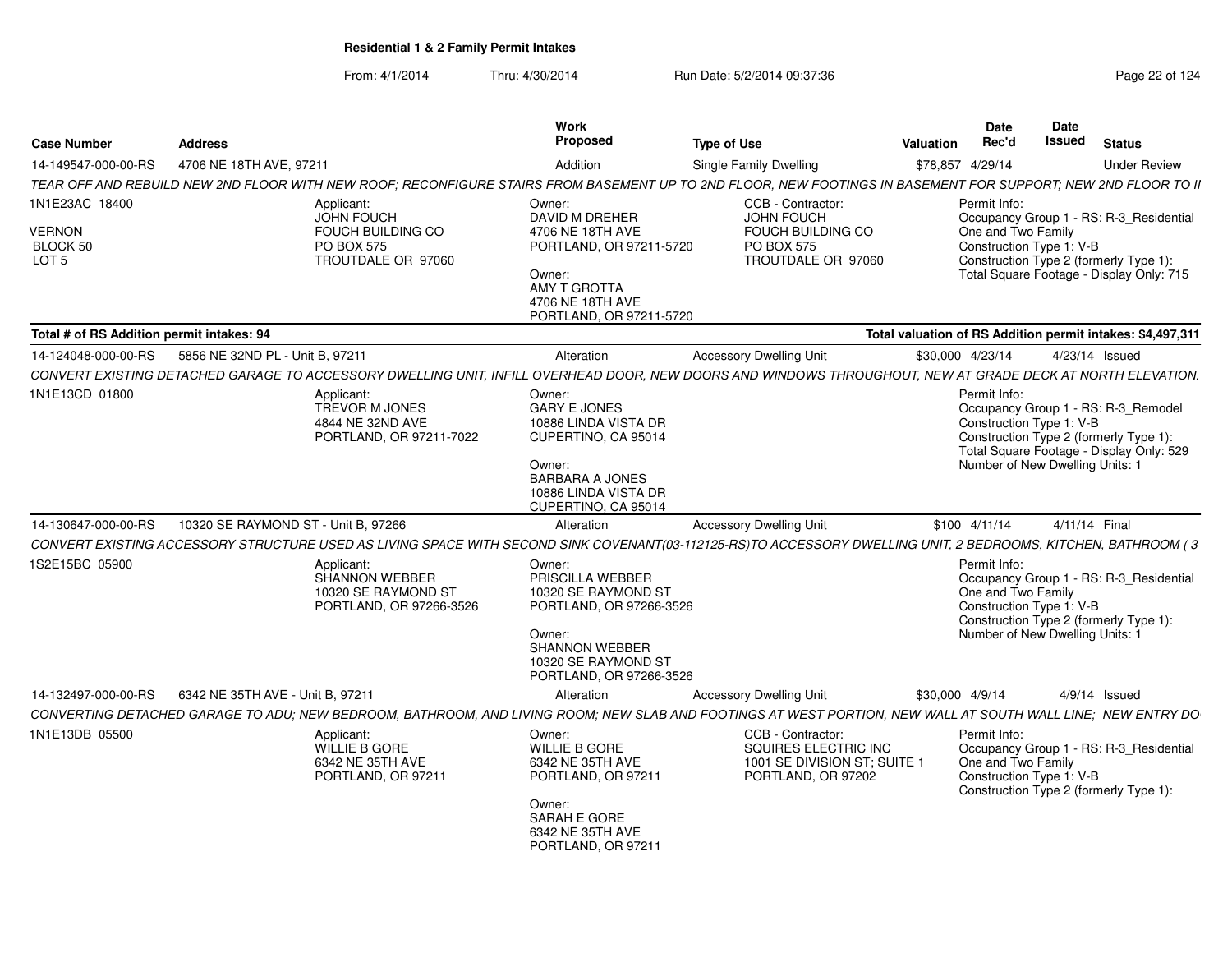|                                                                                                     |                                                                                                                                                     |                                 | <b>Work</b><br>Proposed                                                                                                                         |                                                                                       |                  | <b>Date</b><br>Rec'd                                                                                      | Date<br><b>Issued</b> |                                                                                    |
|-----------------------------------------------------------------------------------------------------|-----------------------------------------------------------------------------------------------------------------------------------------------------|---------------------------------|-------------------------------------------------------------------------------------------------------------------------------------------------|---------------------------------------------------------------------------------------|------------------|-----------------------------------------------------------------------------------------------------------|-----------------------|------------------------------------------------------------------------------------|
| <b>Case Number</b>                                                                                  | <b>Address</b>                                                                                                                                      |                                 |                                                                                                                                                 | <b>Type of Use</b>                                                                    | <b>Valuation</b> |                                                                                                           |                       | <b>Status</b>                                                                      |
| 14-150797-000-00-RS                                                                                 | 3824 N MICHIGAN AVE - Unit B, 97227                                                                                                                 |                                 | Alteration                                                                                                                                      | <b>Accessory Dwelling Unit</b>                                                        |                  | \$6,750 4/30/14                                                                                           |                       | $4/30/14$ Issued                                                                   |
| SOLAR - 3.0KW ROOF MOUNT PV SYSTEM                                                                  |                                                                                                                                                     |                                 |                                                                                                                                                 |                                                                                       |                  |                                                                                                           |                       |                                                                                    |
| 1N1E22CD 08600                                                                                      | Applicant:<br><b>KATIE MARTIN</b><br><b>NEIL KELLY COMPANY</b><br>804 N ALBERTA ST<br>PORTLAND, OR 97217                                            | Owner:                          | KAY L NEWELL PROPERTIES LLC<br>3901 N MISSISSIPPI AVE<br>PORTLAND, OR 97227                                                                     | CCB - Contractor:<br>NEIL KELLY CO INC<br>804 N ALBERTA ST<br>PORTLAND, OR 97217-2693 |                  | Permit Info:<br>One and Two Family<br>Construction Type 1: V-B                                            |                       | Occupancy Group 1 - RS: R-3_Residential<br>Construction Type 2 (formerly Type 1):  |
| 14-148706-000-00-RS                                                                                 | 11650 SW RIVERWOOD RD                                                                                                                               |                                 | Alteration                                                                                                                                      | <b>Accessory Structure</b>                                                            |                  | \$10,000 4/29/14                                                                                          |                       | 4/29/14 Issued                                                                     |
|                                                                                                     | REMODEL EXISTING ACCESSORY STRUCTURE (HABITABLE SPACE) - NOT A COMPLETE DWELLING UNIT. - REMOVING TWO CLOSETS AT NW CORNER. RELOCATE ELECTRIC PANEL |                                 |                                                                                                                                                 |                                                                                       |                  |                                                                                                           |                       |                                                                                    |
| 1S1E35AC 02700<br><b>RIVERWOOD</b><br>LOT 5&6 TL 2700                                               | Applicant:<br>MICHAEL CZYSZ<br>PORTLAND OR 97219                                                                                                    | Owner:<br>11650 SW RIVERWOOD RD | <b>MARY MOSS</b><br>2060 INDIAN TRL<br>LAKE OSWEGO, OR 97034-3602                                                                               |                                                                                       |                  | Permit Info:<br>Construction Type 1: V-B                                                                  |                       | Occupancy Group 1 - RS: R-3 Remodel<br>Construction Type 2 (formerly Type 1):      |
| 13-160140-000-00-RS                                                                                 | 1336 SE 20TH AVE, 97214                                                                                                                             |                                 | Alteration                                                                                                                                      | Decks, Fences, Retaining Walls                                                        |                  | \$3,000 4/18/14                                                                                           |                       | 4/18/14 Issued                                                                     |
|                                                                                                     | REMOVE AND REPLACE FOOTINGS AND POSTS UNDER PORCH AND ADD NEW RIM BEAM. POSTS TO EXTEND FROM TOP OF NEW FOOTING TO NEW RIM BEAM.                    |                                 |                                                                                                                                                 |                                                                                       |                  |                                                                                                           |                       |                                                                                    |
|                                                                                                     |                                                                                                                                                     |                                 |                                                                                                                                                 |                                                                                       |                  | Permit Info:                                                                                              |                       |                                                                                    |
| 1S1E02AD 17300<br><b>KENWORTHYS ADD</b><br>BLOCK 10<br>LOT <sub>4</sub>                             | Applicant:<br><b>JEFFREY C BURNS</b><br>1336 SE 20TH AVE<br>PORTLAND, OR 97214                                                                      | Owner:<br>Owner:                | JEFFREY C BURNS<br>1336 SE 20TH AVE<br>PORTLAND, OR 97214<br><b>JENNIFER C BURNS</b><br>1336 SE 20TH AVE<br>PORTLAND, OR 97214                  |                                                                                       |                  | Occupancy Group 1 - RS: U_Decks,<br>Patios, Porches, Carports<br>Construction Type 1: V-B                 |                       | Construction Type 2 (formerly Type 1):<br>Total Square Footage - Display Only: 260 |
| 14-126093-DFS-01-RS                                                                                 | 2871 SW CHAMPLAIN DR, 97201                                                                                                                         |                                 | Alteration                                                                                                                                      | Decks, Fences, Retaining Walls                                                        |                  | \$2,500 4/10/14                                                                                           |                       | 4/10/14 Issued                                                                     |
| DFS-HANDRAIL INTALLATION ON DECK                                                                    |                                                                                                                                                     |                                 |                                                                                                                                                 |                                                                                       |                  |                                                                                                           |                       |                                                                                    |
| 1N1E32DC 00900<br>ARLINGTON HTS & RPLT<br>BLOCK <sub>21</sub><br>NLY 10' OF LOT 19<br><b>LOT 20</b> | Applicant:<br>ZAC BLODGET<br>STRUCTURAL DEPT LLC<br>11505 SE SHERMAN CT<br>PORTLAND OR 97216                                                        | Owner:<br>Owner:                | <b>MATTHEW R RILEY</b><br>2871 SW CHAMPLAIN DR<br>PORTLAND, OR 97205-5833<br>A EARL JR HINES<br>2871 SW CHAMPLAIN DR<br>PORTLAND, OR 97205-5833 | CCB - Contractor:<br>A CUT ABOVE SIDING<br>12985 NW CORNELL<br>PORTLAND, OR 97229     |                  | Permit Info:<br>Occupancy Group 1 - RS: U_Decks,<br>Patios, Porches, Carports<br>Construction Type 1: V-B |                       | Construction Type 2 (formerly Type 1):                                             |
| 14-126093-REV-01-RS                                                                                 | 2871 SW CHAMPLAIN DR, 97201                                                                                                                         |                                 | Alteration                                                                                                                                      | Decks, Fences, Retaining Walls                                                        |                  | \$500 4/10/14                                                                                             | 4/10/14 Final         |                                                                                    |
|                                                                                                     | <b>REVISION - MODIFICATION TO SIZE OF BEAM</b>                                                                                                      |                                 |                                                                                                                                                 |                                                                                       |                  |                                                                                                           |                       |                                                                                    |
| 1N1E32DC 00900<br>ARLINGTON HTS & RPLT<br>BLOCK 21<br>NLY 10' OF LOT 19<br>LOT <sub>20</sub>        |                                                                                                                                                     | Owner:<br>Owner:                | <b>MATTHEW R RILEY</b><br>2871 SW CHAMPLAIN DR<br>PORTLAND, OR 97205-5833<br>A EARL JR HINES<br>2871 SW CHAMPLAIN DR<br>PORTLAND, OR 97205-5833 | CCB - Contractor:<br>A CUT ABOVE SIDING<br>12985 NW CORNELL<br>PORTLAND, OR 97229     |                  | Permit Info:<br>Occupancy Group 1 - RS: U_Decks,<br>Patios, Porches, Carports<br>Construction Type 1: V-B |                       | Construction Type 2 (formerly Type 1):                                             |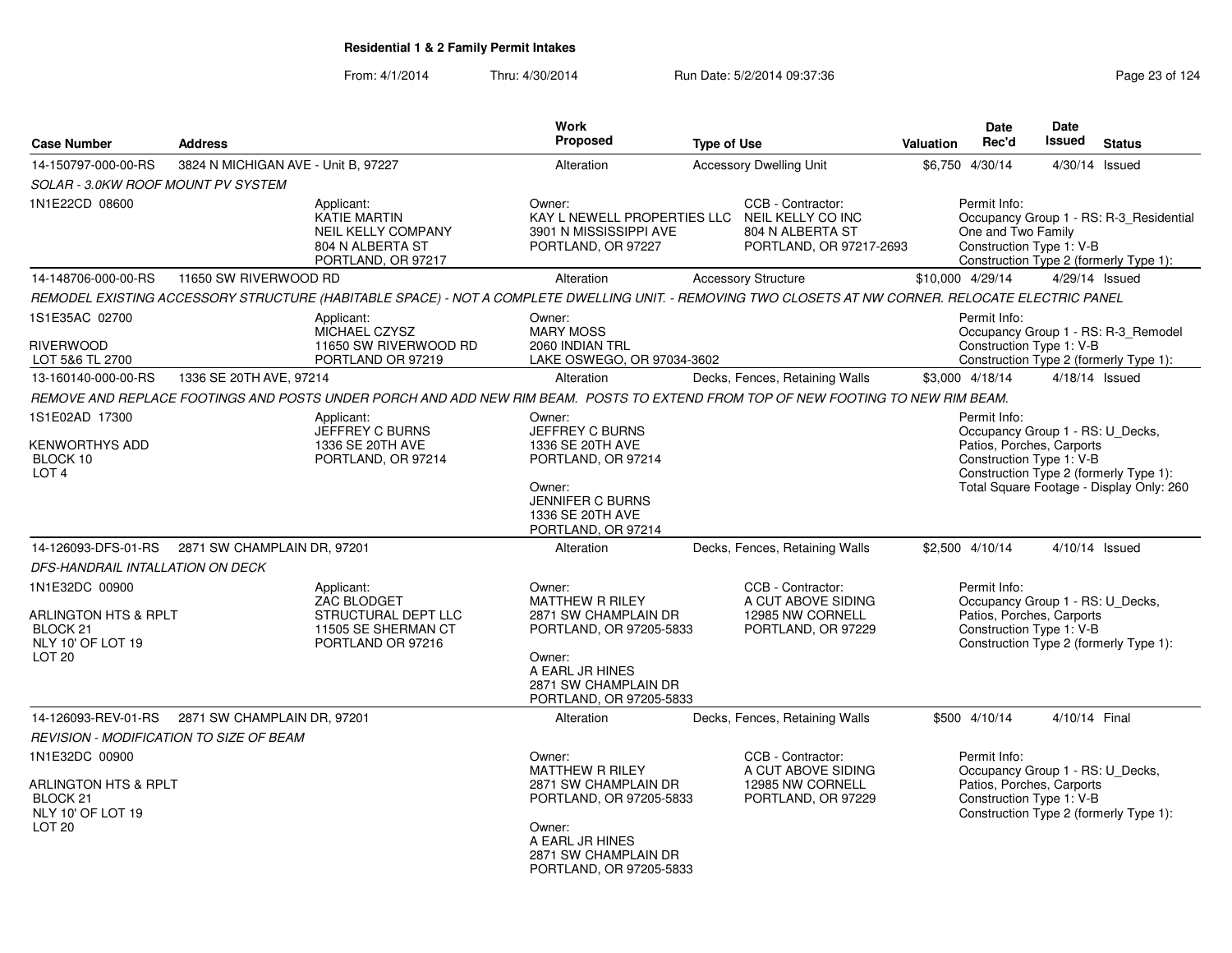| <b>Case Number</b>                                         | <b>Address</b>                         |                                                                                                           | Work<br><b>Proposed</b>                                                    | <b>Type of Use</b>                                                                                   | Valuation | <b>Date</b><br>Rec'd                                                                      | <b>Date</b><br>Issued | <b>Status</b>                                                                      |
|------------------------------------------------------------|----------------------------------------|-----------------------------------------------------------------------------------------------------------|----------------------------------------------------------------------------|------------------------------------------------------------------------------------------------------|-----------|-------------------------------------------------------------------------------------------|-----------------------|------------------------------------------------------------------------------------|
| 14-128601-000-00-RS                                        | 10231 NW 110TH AVE, 97231              |                                                                                                           | Alteration                                                                 | Decks, Fences, Retaining Walls                                                                       |           | \$8,530 4/30/14                                                                           |                       | 4/30/14 Issued                                                                     |
|                                                            | REPLACE UPPER LEVEL DECK LIKE FOR LIKE |                                                                                                           |                                                                            |                                                                                                      |           |                                                                                           |                       |                                                                                    |
| 1N1W03AD 05200                                             |                                        | Applicant:                                                                                                | Owner:                                                                     | CCB - Contractor:                                                                                    |           | Permit Info:                                                                              |                       |                                                                                    |
| TOWN OF LINNTON<br>BLOCK <sub>24</sub><br>LOT 14-16        |                                        | RICKS CUSTOM FENCING &<br><b>DECKING INC</b><br>4543 SE TV HIGHWAY<br>HILLSBORO, OR 97123                 | <b>NELSON LOWRY</b><br>10231 NW 110TH AVE<br>PORTLAND, OR 97231-1053       | <b>RICKS CUSTOM FENCING &amp;</b><br><b>DECKING INC</b><br>4543 SE TV HIGHWAY<br>HILLSBORO, OR 97123 |           | Occupancy Group 1 - RS: U_Decks,<br>Patios, Porches, Carports<br>Construction Type 1: V-B |                       | Construction Type 2 (formerly Type 1):<br>Total Square Footage - Display Only: 420 |
| 14-132120-000-00-RS                                        | 36 SE 73RD AVE, 97215                  |                                                                                                           | Alteration                                                                 | Decks, Fences, Retaining Walls                                                                       |           | \$1,900 4/22/14                                                                           |                       | 4/22/14 Issued                                                                     |
|                                                            |                                        | REMOVE CHAIN LINK FENCE AND REPLACE WITH 27 LINEAL FEET OF 8 FT TALL FENCE, 6 FT WITH 2 FT LATTICE ON TOP |                                                                            |                                                                                                      |           |                                                                                           |                       |                                                                                    |
| 1N2E32DC 06200                                             |                                        | Applicant:                                                                                                | Owner:                                                                     | CCB - Contractor:                                                                                    |           | Permit Info:                                                                              |                       |                                                                                    |
| SECTION 32 1N 2E<br>TL 6200 0.12 ACRES                     |                                        | DONALD S SORENSON<br>36 SE 73RD AVE<br>PORTLAND, OR 97215-1437                                            | PHILIP V ROMANS<br>36 SE 73RD AVE<br>PORTLAND, OR 97215-1437               | <b>MCDERMOTT FENCE &amp;</b><br><b>CONSTRUCTION INC</b><br>9940 SE OAK ST<br>PORTLAND, OR 97216      |           | Occupancy Group 1 - RS: U_Private<br>Garage\Utility Misc.<br>Construction Type 1: V-B     |                       | Construction Type 2 (formerly Type 1):                                             |
|                                                            |                                        |                                                                                                           | Owner:<br>DONALD S SORENSON<br>36 SE 73RD AVE<br>PORTLAND, OR 97215-1437   |                                                                                                      |           |                                                                                           |                       |                                                                                    |
| 14-133308-000-00-RS                                        | 3401 SW HUBER ST, 97219                |                                                                                                           | Alteration                                                                 | Decks, Fences, Retaining Walls                                                                       |           | \$5,000 4/1/14                                                                            |                       | $4/1/14$ Issued                                                                    |
| <b>REPLACE EXISTING DECK</b>                               |                                        |                                                                                                           |                                                                            |                                                                                                      |           |                                                                                           |                       |                                                                                    |
| 1S1E29DB 08700                                             |                                        | Applicant:<br><b>DUSTIN GRAY</b>                                                                          | Owner:<br><b>KAREN M KOETZ</b>                                             | CCB - Contractor:<br><b>DUSTIN GRAY</b>                                                              |           | Permit Info:<br>Occupancy Group 1 - RS: U_Decks,                                          |                       |                                                                                    |
| SECTION 29 1S 1E<br>TL 8700 0.23 ACRES                     |                                        | THREE RIVERS CUSTOM DECKS<br><b>INC</b><br>23885 S MOUNTAIN TER<br>BEAVERCREEK OR 97004                   | 3401 SW HUBER ST<br>PORTLAND, OR 97219-6918                                | THREE RIVERS CUSTOM DECKS<br>INC.<br>23885 S MOUNTAIN TER<br>BEAVERCREEK OR 97004                    |           | Patios, Porches, Carports<br>Construction Type 1: V-B                                     |                       | Construction Type 2 (formerly Type 1):                                             |
| 14-138068-000-00-RS                                        | 7815 SE ALTA VERDE DR, 97266           |                                                                                                           | Alteration                                                                 | Decks, Fences, Retaining Walls                                                                       |           | \$5,000 4/16/14                                                                           |                       | 4/16/14 Issued                                                                     |
|                                                            |                                        | NEW DECK ON THE SECOND LEVEL OF EXISTING SINGLE FAMILY HOME, ABOVE EXISTING DECK ON MAIN LEVEL            |                                                                            |                                                                                                      |           |                                                                                           |                       |                                                                                    |
| 1S2E22DB 06500                                             |                                        | Applicant:                                                                                                | Owner:                                                                     | CCB - Contractor:                                                                                    |           | Permit Info:                                                                              |                       |                                                                                    |
| ALTA VERDE TERRACE<br>LOT <sub>4</sub>                     |                                        | <b>MORGAN G KALHAR</b><br>7815 SE ALTA VERDE DR<br>PORTLAND, OR 97266-5973                                | <b>MORGAN G KALHAR</b><br>7815 SE ALTA VERDE DR<br>PORTLAND, OR 97266-5973 | <b>Travis Hopp</b><br>REALISTIC PLUMBING INC<br>2613 SE LINDEN CT<br>MILWAUKIE, OR 97267-6606        |           | Occupancy Group 1 - RS: U_Decks,<br>Patios, Porches, Carports<br>Construction Type 1: V-B |                       | Construction Type 2 (formerly Type 1):                                             |
| 14-139241-000-00-RS                                        | 6223 SW ORCHID DR, 97219               |                                                                                                           | Alteration                                                                 | Decks, Fences, Retaining Walls                                                                       |           | \$6,800 4/11/14                                                                           | 4/11/14 Final         |                                                                                    |
| REPLACE EXISTING UPPER LEVEL DECK                          |                                        |                                                                                                           |                                                                            |                                                                                                      |           |                                                                                           |                       |                                                                                    |
| 1S1E30BB 05600                                             |                                        | Applicant:                                                                                                | Owner:                                                                     | CCB - Contractor:                                                                                    |           | Permit Info:                                                                              |                       |                                                                                    |
| ASH CREEK WOODS<br>BLOCK <sub>5</sub><br>LOT <sub>28</sub> |                                        | DW HART WOODWORKING INC<br>290 NW 6TH<br>CANBY, OR 97013                                                  | JAMES L MAULE<br>6223 SW ORCHID DR<br>PORTLAND, OR 97219-4982              | DW HART WOODWORKING INC<br>290 NW 6TH<br>CANBY, OR 97013                                             |           | Occupancy Group 1 - RS: U_Decks,<br>Patios, Porches, Carports<br>Construction Type 1: V-B |                       | Construction Type 2 (formerly Type 1):                                             |
|                                                            |                                        |                                                                                                           | Owner:<br>PATRICIA A MAULE<br>6223 SW ORCHID DR<br>PORTLAND, OR 97219-4982 |                                                                                                      |           |                                                                                           |                       |                                                                                    |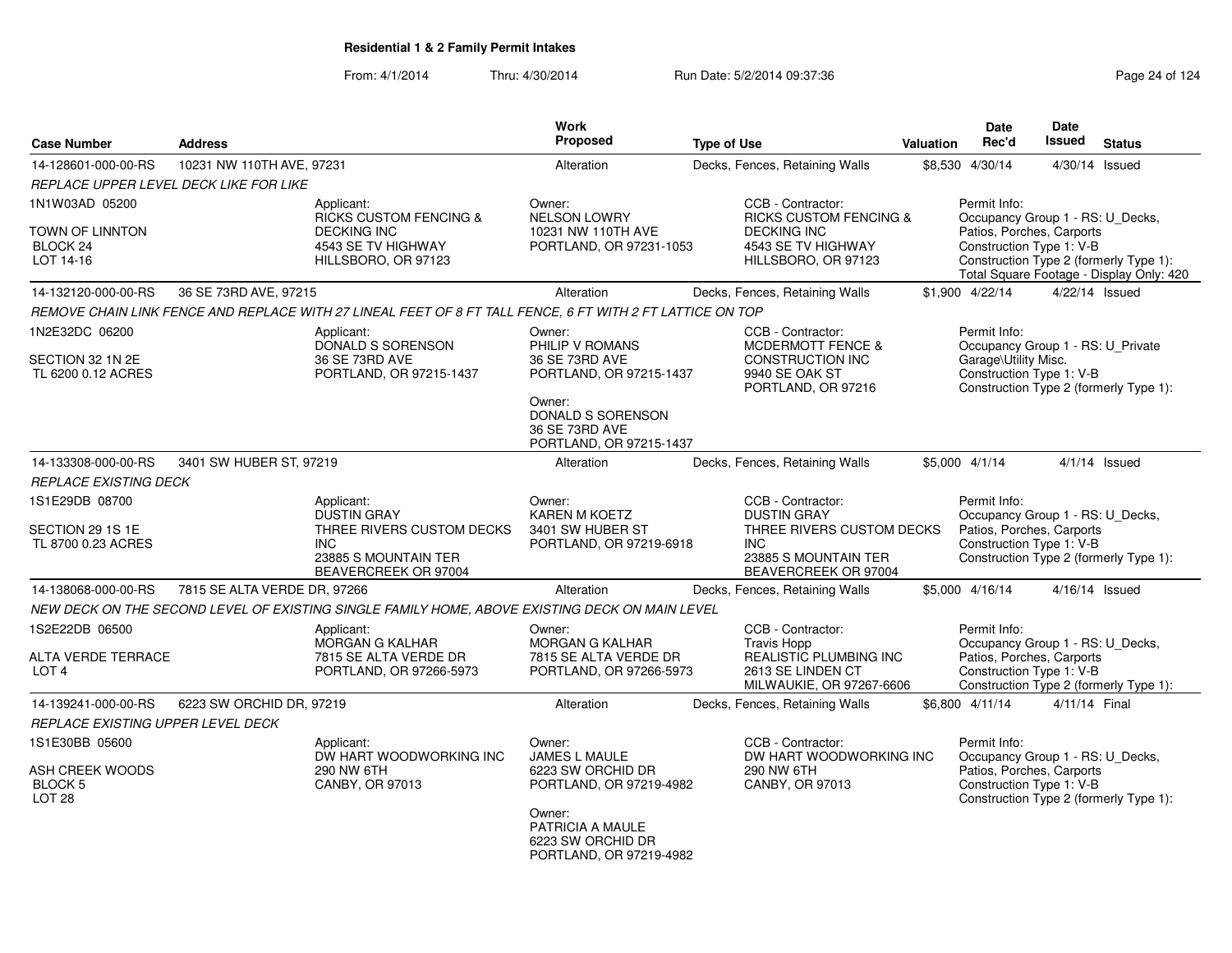| <b>Case Number</b>                                                      | <b>Address</b>                                      |                                                                                                                                                      | <b>Work</b><br>Proposed                                                                                                                                             | <b>Type of Use</b> |                                                                                                                                                                                                               | Valuation | <b>Date</b><br>Rec'd                                                                                      | <b>Date</b><br><b>Issued</b> | <b>Status</b>                                                                      |
|-------------------------------------------------------------------------|-----------------------------------------------------|------------------------------------------------------------------------------------------------------------------------------------------------------|---------------------------------------------------------------------------------------------------------------------------------------------------------------------|--------------------|---------------------------------------------------------------------------------------------------------------------------------------------------------------------------------------------------------------|-----------|-----------------------------------------------------------------------------------------------------------|------------------------------|------------------------------------------------------------------------------------|
| 14-142445-000-00-RS                                                     | 339 N SHAVER ST, 97227                              |                                                                                                                                                      | Alteration                                                                                                                                                          |                    | Decks, Fences, Retaining Walls                                                                                                                                                                                |           | \$4,300 4/16/14                                                                                           | 4/16/14                      | Under Inspection                                                                   |
|                                                                         |                                                     | REMOVE EXISTING DECK AND REPLACE IN SAME LOCATION ON FRONT ELEVATION                                                                                 |                                                                                                                                                                     |                    |                                                                                                                                                                                                               |           |                                                                                                           |                              |                                                                                    |
| 1N1E22DB 17000<br><b>CENTRAL ALBINA</b><br>BLOCK 14<br>LOT <sub>9</sub> |                                                     | Applicant:<br><b>RICKS CUSTOM FENCING &amp;</b><br><b>DECKING INC</b><br>4543 SE TV HIGHWAY<br>HILLSBORO, OR 97123                                   | Owner:<br><b>RICHARD E OBERDORFER</b><br>339 N SHAVER ST<br>PORTLAND, OR 97227-1334                                                                                 |                    | CCB - Contractor:<br><b>RICKS CUSTOM FENCING &amp;</b><br><b>DECKING INC</b><br>4543 SE TV HIGHWAY<br>HILLSBORO, OR 97123                                                                                     |           | Permit Info:<br>Occupancy Group 1 - RS: U_Decks,<br>Patios, Porches, Carports<br>Construction Type 1: V-B |                              | Construction Type 2 (formerly Type 1):<br>Total Square Footage - Display Only: 172 |
| 14-131113-000-00-RS                                                     | 5240 SE HAWTHORNE BLVD, 97215                       |                                                                                                                                                      | Alteration                                                                                                                                                          | Duplex             |                                                                                                                                                                                                               |           | \$35,000 4/8/14                                                                                           |                              | 4/8/14 Under Inspection                                                            |
|                                                                         |                                                     | CONVERTING BASEMENT TO LIVING SPACE WITH NEW HALF BATH; TANKLESS WATER HEATER AND NEW EGRESS WINDOW                                                  |                                                                                                                                                                     |                    |                                                                                                                                                                                                               |           |                                                                                                           |                              |                                                                                    |
| 1S2E06DB 13100                                                          |                                                     | Applicant:<br>MICHAEL ARRINGTON<br><b>MSA DESIGN</b><br>611 NE 43RD<br>PORTLAND OR 97213                                                             | Owner:<br><b>BIRDIE C RETTINGER</b><br>15738 NE SISKIYOU CT<br>PORTLAND, OR 97230-1845                                                                              |                    | CCB - Contractor:<br>PORTLAND PLUMBING CO<br>16260 S Hilltop Rd<br>OREGON CITY, OR 97045-9217<br>CCB - Contractor:<br><b>DARREN BARLOW</b><br><b>RAVEN BUILDERS</b><br>4120 NE 54TH AVE<br>PORTLAND, OR 97218 |           | Permit Info:<br>One and Two Family<br>Construction Type 1: V-B                                            |                              | Occupancy Group 1 - RS: R-3_Residential<br>Construction Type 2 (formerly Type 1):  |
| 14-132047-000-00-RS                                                     | 2124 SE WOODWARD ST, 97202                          |                                                                                                                                                      | Alteration                                                                                                                                                          | Duplex             |                                                                                                                                                                                                               |           | \$6,000 4/15/14                                                                                           |                              | 4/15/14 Issued                                                                     |
|                                                                         |                                                     | REMOVING EXISTING STORAGE UNIT IN CARPORT AND CONSTRUCT NEW STORAGE UNIT: NEW WINDOW ON FRONT                                                        |                                                                                                                                                                     |                    |                                                                                                                                                                                                               |           |                                                                                                           |                              |                                                                                    |
| 1S1E11AA 15900                                                          |                                                     | Applicant:<br><b>STEVEN CAHILI</b><br>2124 SE WOODWARD ST<br>PORTLAND, OR 97202-2155                                                                 | Owner:<br><b>MARIA CAHILI</b><br>2124 SE WOODWARD ST<br>PORTLAND, OR 97202-2155<br>Owner:<br><b>STEVEN CAHILI</b><br>2124 SE WOODWARD ST<br>PORTLAND, OR 97202-2155 |                    | CCB - Contractor:<br>JACOB LEE AVERY<br>4526 NE 11TH AVE<br>PORTLAND, OR 97211                                                                                                                                |           | Permit Info:<br>Occupancy Group 1 - RS: U_Private<br>Garage\Utility Misc.<br>Construction Type 1: V-B     |                              | Construction Type 2 (formerly Type 1):<br>Total Square Footage - Display Only: 300 |
| 14-134942-000-00-RS                                                     | 1328 SE BOISE ST, 97202                             |                                                                                                                                                      | Alteration                                                                                                                                                          | <b>Duplex</b>      |                                                                                                                                                                                                               |           | \$6,000 4/3/14                                                                                            |                              | $4/3/14$ Issued                                                                    |
|                                                                         |                                                     | DUPLEXREPLACE INTERIOR WALLS IN KITCHEN AREA BLDG A IN FIRST FLOOR UNIT AND SECOND FLOOR UNIT, REPLACE POSTS AND STAIR GUARDRAILS ON EXTERIOR STAIRS |                                                                                                                                                                     |                    |                                                                                                                                                                                                               |           |                                                                                                           |                              |                                                                                    |
| 1S1E11CD 00800                                                          |                                                     | Applicant:<br><b>JEREMY BRANHAM</b><br>1520 N SIMPSON<br>PORTLAND OREGON 97217                                                                       | Owner:<br><b>BOULDER COURT LLC</b><br>1328-1346 SE BOISE ST<br>PORTLAND, OR 97202                                                                                   |                    |                                                                                                                                                                                                               |           | Permit Info:<br>Construction Type 1: V-B                                                                  |                              | Occupancy Group 1 - RS: R-3_Remodel<br>Construction Type 2 (formerly Type 1):      |
| 14-138117-000-00-RS                                                     | 2625 SE 35TH PL                                     |                                                                                                                                                      | Alteration                                                                                                                                                          | <b>Duplex</b>      |                                                                                                                                                                                                               |           | \$2,000 4/9/14                                                                                            |                              | 4/9/14 Final                                                                       |
|                                                                         | <b>INTERIOR-VOLUNTARY INTERIOR SEISMIC RETROFIT</b> |                                                                                                                                                      |                                                                                                                                                                     |                    |                                                                                                                                                                                                               |           |                                                                                                           |                              |                                                                                    |
| 1S1E12AB 04901<br>PARTITION PLAT 2011-29<br>LOT <sub>1</sub>            |                                                     | Applicant:<br>MICHAEL WIEBER<br><b>ELYSIUM CONSTRUCTION LLC</b><br>PO BOX 12010<br>PORTLAND OR 97212                                                 | Owner:<br>EVA K GOLD<br><b>PO BOX 574</b><br>WEST LINN, OR 97068-0574<br>Owner:<br>STEPHEN G ZAHM<br><b>PO BOX 574</b><br>WEST LINN, OR 97068-0574                  |                    | CCB - Contractor:<br><b>MICHAEL WIEBER</b><br>ELYSIUM CONSTRUCTION LLC<br>PO BOX 12010<br>PORTLAND OR 97212                                                                                                   |           | Permit Info:<br>One and Two Family<br>Construction Type 1: V-B                                            |                              | Occupancy Group 1 - RS: R-3_Residential<br>Construction Type 2 (formerly Type 1):  |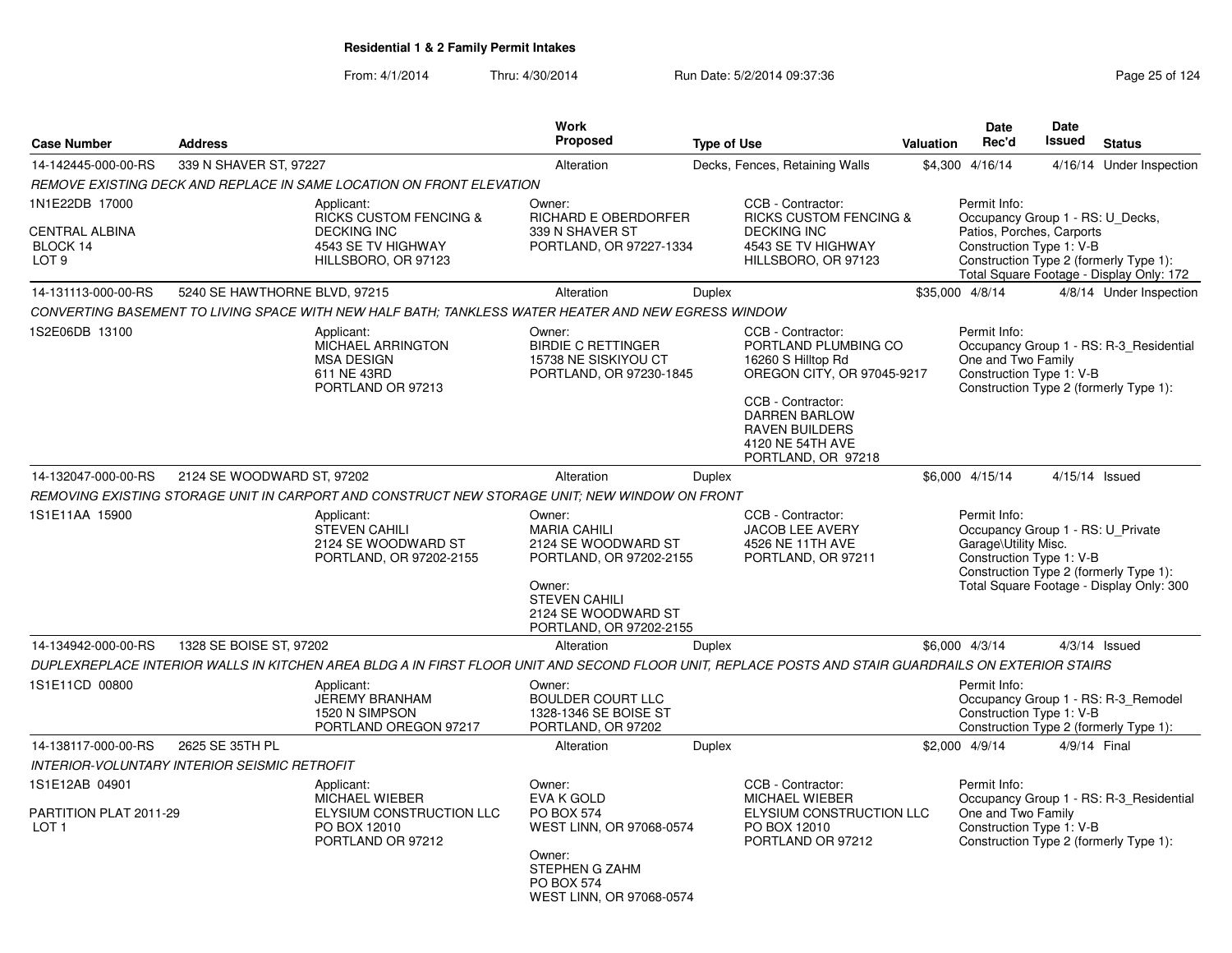| <b>Case Number</b>                                                        | <b>Address</b>            |                                                                                                                                                                 | Work<br>Proposed                                                                      | <b>Type of Use</b>   |                                                                                                           | <b>Valuation</b> | Date<br>Rec'd                                    | Date<br><b>Issued</b> | <b>Status</b>                                                                                                            |
|---------------------------------------------------------------------------|---------------------------|-----------------------------------------------------------------------------------------------------------------------------------------------------------------|---------------------------------------------------------------------------------------|----------------------|-----------------------------------------------------------------------------------------------------------|------------------|--------------------------------------------------|-----------------------|--------------------------------------------------------------------------------------------------------------------------|
| 14-146446-000-00-RS                                                       | 27 NE 50TH AVE, 97213     |                                                                                                                                                                 | Alteration                                                                            | <b>Duplex</b>        |                                                                                                           |                  | \$1,700 4/23/14                                  |                       | 4/23/14 Issued                                                                                                           |
|                                                                           |                           | LEGALIZE SHOWER ADDITION AND FRAME IN WALLS TO CREATE NEW BEDROOM                                                                                               |                                                                                       |                      |                                                                                                           |                  |                                                  |                       |                                                                                                                          |
| 1N2E31CA 09000                                                            |                           | Applicant:<br>PATRICIA BARRY                                                                                                                                    | Owner:<br>PATRICIA BARRY                                                              |                      |                                                                                                           |                  | Permit Info:<br>One and Two Family               |                       | Occupancy Group 1 - RS: R-3_Residential                                                                                  |
| <b>SUNNYSLOPE</b><br>LOT I TL 9000                                        |                           | 1410 SE 52ND AVE<br>PORTLAND, OR 97215                                                                                                                          | 1410 SE 52ND AVE<br>PORTLAND, OR 97215                                                |                      |                                                                                                           |                  | Construction Type 1: V-B                         |                       | Construction Type 2 (formerly Type 1):                                                                                   |
|                                                                           |                           |                                                                                                                                                                 | Owner:<br>ROBERT SCHWOEFFERMANN                                                       |                      |                                                                                                           |                  |                                                  |                       |                                                                                                                          |
| 14-147272-000-00-RS                                                       | 934 SE 14TH AVE, 97214    |                                                                                                                                                                 | Alteration                                                                            | Duplex               |                                                                                                           |                  | \$88,232 4/24/14                                 |                       | 4/24/14 Issued                                                                                                           |
|                                                                           |                           | CONVERT BASEMENT TO LIVING SPACE TO INCLUDE, FAMILY ROOM TWO BEDROOMS, NEW BATHROOM (TWO TOTAL)                                                                 |                                                                                       |                      |                                                                                                           |                  |                                                  |                       |                                                                                                                          |
| 1S1E02AB 16300                                                            |                           | Applicant:<br><b>ARAM IRWIN</b>                                                                                                                                 | Owner:<br>DANIEL L HOWLETT                                                            |                      | CCB - Contractor:<br>SAM CARLOS CONSTRUCTION LL( Occupancy Group 1 - RS: R-3_Residential                  |                  | Permit Info:                                     |                       |                                                                                                                          |
| <b>EAST PORTLAND</b><br>BLOCK 297<br>N 40' OF LOT 4                       |                           | ARAM IRWIN DESIGN<br>8 NE ROSA PARKS WAY<br>PORTLAND OR 97211                                                                                                   | 934 SE 14TH AVE<br>PORTLAND, OR 97214-2539                                            |                      | 8966 N BERKELEY<br>PORTLAND, OR                                                                           |                  | One and Two Family<br>Construction Type 1: V-B   |                       | Construction Type 2 (formerly Type 1):<br>Total Square Footage - Display Only: 800                                       |
| 13-220816-REV-01-RS                                                       | 540 N TOMAHAWK ISLAND DR  |                                                                                                                                                                 | Alteration                                                                            | <b>Floating Home</b> |                                                                                                           |                  | \$4/1/14                                         |                       | $4/1/14$ Issued                                                                                                          |
|                                                                           |                           | REVISION - RECONFIGURE LAYOUT OF 2ND FLOOR AND ADD WET BAR                                                                                                      |                                                                                       |                      |                                                                                                           |                  |                                                  |                       |                                                                                                                          |
| 1N1E03AB 00500                                                            |                           | Applicant:<br><b>GENA A HARDIN</b>                                                                                                                              | Owner:<br><b>GENA A HARDIN</b>                                                        |                      |                                                                                                           |                  | Permit Info:                                     |                       | Occupancy Group 1 - RS: R-3_Remodel                                                                                      |
| TOMAHAWK ISLAND FLOATING HOME<br>COMMUNITY, MB X # FH1160, FLOATING       |                           | 2211 SW 1ST AVE UNIT 1402<br>PORTLAND, OR 97201                                                                                                                 | 2211 SW 1ST AVE UNIT 1402<br>PORTLAND, OR 97201                                       |                      |                                                                                                           |                  | Construction Type 1: V-B                         |                       | Construction Type 2 (formerly Type 1):<br>Total Square Footage - Display Only: 750                                       |
|                                                                           |                           |                                                                                                                                                                 | Owner:<br><b>MARTIN WILEY</b><br>2211 SW 1ST AVE UNIT 1402<br>PORTLAND, OR 97201      |                      |                                                                                                           |                  |                                                  |                       |                                                                                                                          |
| 14-135025-000-00-RS                                                       | 5313 N MONTANA AVE, 97217 |                                                                                                                                                                 | Alteration                                                                            | Garage/Carport       |                                                                                                           |                  | \$1.029 4/3/14                                   |                       | $4/3/14$ Issued                                                                                                          |
|                                                                           |                           | FRAME IN WALLS TO ADD BATHROOM TO EXISTING DETACHED GARAGE                                                                                                      |                                                                                       |                      |                                                                                                           |                  |                                                  |                       |                                                                                                                          |
| 1N1E22BB 06900<br><b>M PATTONS &amp; SUB</b><br>SUB TRACT C LOT 9 BLOCK 2 |                           | Applicant:<br>SHANNA D DOOLITTLE<br>10117 NE 7TH ST #A103<br>VANCOUVER, WA 98664-3809                                                                           | Owner:<br><b>KERKYRA L BROCK</b><br>10117 NE 7TH ST #A103<br>VANCOUVER, WA 98664-3809 |                      | CCB - Contractor:<br><b>HOLLY HUNTLEY</b><br><b>ENVIRONS LLC</b><br>5919 NE 10TH AVE<br>PORTLAND OR 97211 |                  | Permit Info:<br>Construction Type 1: V-B         |                       | Occupancy Group 1 - RS: R-3_Remodel<br>Construction Type 2 (formerly Type 1):<br>Total Square Footage - Display Only: 28 |
|                                                                           |                           |                                                                                                                                                                 | Owner:<br>SHANNA D DOOLITTLE<br>10117 NE 7TH ST #A103<br>VANCOUVER, WA 98664-3809     |                      |                                                                                                           |                  |                                                  |                       |                                                                                                                          |
| 14-138210-000-00-RS                                                       | 2235 NE 25TH AVE, 97212   |                                                                                                                                                                 | Alteration                                                                            | Garage/Carport       |                                                                                                           |                  | \$400 4/9/14                                     |                       | $4/9/14$ Issued                                                                                                          |
|                                                                           |                           | CONSTRUCT 1 HOUR FIRE WALL ON NORTH GARAGE WALL AS PART OF SHINGLE REPLACEMENT. Balance of work outlined in 13-137482 HDZ and does not require building permit. |                                                                                       |                      |                                                                                                           |                  |                                                  |                       |                                                                                                                          |
| 1N1E25CB 19200                                                            |                           | Applicant:<br>LINDA S DODDS                                                                                                                                     | Owner:<br>LINDA S DODDS                                                               |                      | CCB - Contractor:<br>JOSEPH KETNER CONSTRUCTION Occupancy Group 1 - RS: U_Private                         |                  | Permit Info:                                     |                       |                                                                                                                          |
| <b>EAST IRVINGTON</b><br>BLOCK 1<br>INC STRIP 4' WIDE N OF & ADJ LOT 1    |                           | PO BOX 12226<br>PORTLAND, OR 97212-0226                                                                                                                         | PO BOX 12226<br>PORTLAND, OR 97212-0226                                               |                      | PO BOX 2409<br>GRESHAM, OR 97030                                                                          |                  | Garage\Utility Misc.<br>Construction Type 1: V-B |                       | Construction Type 2 (formerly Type 1):                                                                                   |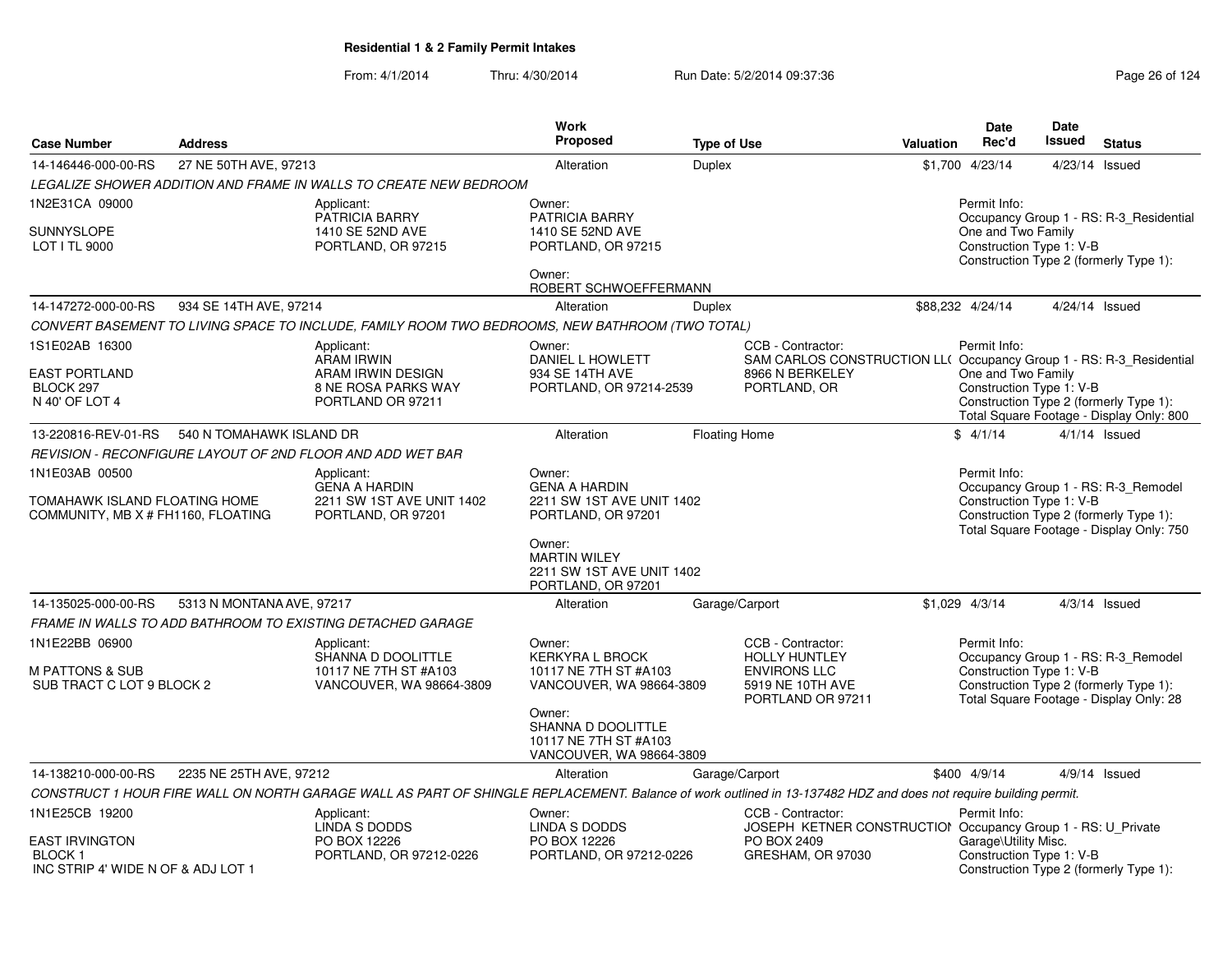| <b>Case Number</b>                                                                | <b>Address</b>                                                                                                                                                  |                                                                | Work<br>Proposed                                                                                                                                      | <b>Type of Use</b>                                                                                                                                                                                   | Valuation                   | Date<br>Rec'd | Date<br>Issued                                              | <b>Status</b>                                                                                                                 |
|-----------------------------------------------------------------------------------|-----------------------------------------------------------------------------------------------------------------------------------------------------------------|----------------------------------------------------------------|-------------------------------------------------------------------------------------------------------------------------------------------------------|------------------------------------------------------------------------------------------------------------------------------------------------------------------------------------------------------|-----------------------------|---------------|-------------------------------------------------------------|-------------------------------------------------------------------------------------------------------------------------------|
| 07-145429-REV-01-RS                                                               | 921 SW CLAY ST, 97201                                                                                                                                           |                                                                | Alteration                                                                                                                                            | Single Family Dwelling                                                                                                                                                                               |                             | \$4/17/14     | 4/17/14 Issued                                              |                                                                                                                               |
|                                                                                   | REVISION-REARRANGED BATH TO AVOID CUTTING ANY FLOOR JOISTS-MOVED PONY WALLS FOR AESTHETIC REASONS, SHORTER RAFTERS IN THOSE AREAS                               |                                                                |                                                                                                                                                       |                                                                                                                                                                                                      |                             |               |                                                             |                                                                                                                               |
| 1S1E04AD 02900<br><b>PORTLAND</b><br>BLOCK 225<br>ELY 30' OF LOT 5                | Applicant:                                                                                                                                                      | ANDREW L FERROGGIARO<br>4622 NE 16TH AVE<br>PORTLAND, OR 97211 | Owner:<br><b>NANCY A RUSH</b><br>1665 SW DAVENPORT ST<br>PORTLAND, OR 97201-2231                                                                      |                                                                                                                                                                                                      |                             | Permit Info:  | Construction Type 1: V-B                                    | Occupancy Group 1 - RS: R-3_Dwelling<br>Construction Type 2 (formerly Type 1):                                                |
| 12-169302-REV-02-RS                                                               | 1601 SE 37TH AVE - Unit A, 97214                                                                                                                                |                                                                | Alteration                                                                                                                                            | Single Family Dwelling                                                                                                                                                                               |                             | \$4/29/14     | 4/29/14 Issued                                              |                                                                                                                               |
|                                                                                   | REVISION ADD MAIN FLOOR DECK TO CREATE STACKED DECK, CHANGE STAIR DESIGN                                                                                        |                                                                |                                                                                                                                                       |                                                                                                                                                                                                      |                             |               |                                                             |                                                                                                                               |
| 1S1E01DB 02100<br>SECTION 01 1S 1E<br>TL 2100 0.10 ACRES                          | Applicant:<br>ROBERT OFF                                                                                                                                        | 1601 SE 37TH AVE<br>PORTLAND, OR 97214-5133                    | Owner:<br><b>VICTORIA BLAKE</b><br>1601 SE 37TH AVE<br>PORTLAND, OR 97214-5133<br>Owner:<br>ROBERT OFF<br>1601 SE 37TH AVE<br>PORTLAND, OR 97214-5133 |                                                                                                                                                                                                      |                             | Permit Info:  | Construction Type 1: V-B                                    | Occupancy Group 1 - RS: R-3 Remodel<br>Construction Type 2 (formerly Type 1): V-B<br>Total Square Footage - Display Only: 580 |
| 13-165280-000-00-RS                                                               | 2233 SW MARKET STREET DR, 97201                                                                                                                                 |                                                                | Alteration                                                                                                                                            | Single Family Dwelling                                                                                                                                                                               | \$120,000 4/29/14           |               |                                                             | <b>Under Review</b>                                                                                                           |
|                                                                                   | REMODEL TO SFR. +++BASEMENT: REMOVE AND REBUILD STAIRS TO FIRST FLOOR, REMOVE AND REFRAME ROOF OVER BASEMENT LOFT AT REAR OF HOME. +++FIRST FLOOR: ADD SELEC    |                                                                |                                                                                                                                                       |                                                                                                                                                                                                      |                             |               |                                                             |                                                                                                                               |
| 1S1E04BB 01900<br>CARTERS ADD TO P<br>BLOCK 56<br>LOT 10&25 TL 1900               | Applicant:<br><b>SERVICES LLC</b><br>#302                                                                                                                       | PINNACLE CONSTRUCTION<br>6663 SW Beaverton Hillsdale Hwy.      | Owner:<br><b>MARK A TAYLOR</b><br>PO BOX 8456<br>PORTLAND, OR 97207-8456                                                                              | CCB - Contractor:<br>PINNACLE CONSTRUCTION<br><b>SERVICES LLC</b><br>6663 SW Beaverton Hillsdale Hwy.<br>#302                                                                                        |                             | Permit Info:  | Construction Type 1: V-B                                    | Occupancy Group 1 - RS: R-3 Remodel<br>Construction Type 2 (formerly Type 1):<br>Total Square Footage - Display Only: 2272    |
|                                                                                   |                                                                                                                                                                 | PORTLAND, OR 97225-1403                                        |                                                                                                                                                       | PORTLAND, OR 97225-1403                                                                                                                                                                              |                             |               |                                                             |                                                                                                                               |
| 13-172561-REV-01-RS                                                               | 7306 N DELAWARE AVE - Unit B                                                                                                                                    |                                                                | Alteration                                                                                                                                            | Single Family Dwelling                                                                                                                                                                               | \$4,000 4/15/14             |               | 4/15/14 Issued                                              |                                                                                                                               |
| 1N1E16AB 09900                                                                    | VALUE ADDED REVISION TO CONVERT LEGALIZED LIVING SPACE IN BASEMENT TO ACCESSORY DWELLING UNIT, RELOCATE BATHROOM, MOVE ELECTRICAL PANEL<br>Applicant:           | ANTHONY RENE LINTZ<br>5624 N MISSOURI AV<br>PORTLAND, OR 97217 | Owner:<br>SEVERN D DURAND<br>2141 NW 25TH AVE<br>PORTLAND, OR 97210-2578                                                                              | CCB - Contractor:<br><b>ANTHONY RENE LINTZ</b><br>5624 N MISSOURI AV<br>PORTLAND, OR 97217                                                                                                           |                             | Permit Info:  | Construction Type 1: V-B<br>Number of New Dwelling Units: 1 | Occupancy Group 1 - RS: R-3 Remodel<br>Construction Type 2 (formerly Type 1):<br>Total Square Footage - Display Only: 720     |
| 13-198407-REV-01-RS                                                               | 1234 SE 20TH AVE, 97214                                                                                                                                         |                                                                | Alteration                                                                                                                                            | Single Family Dwelling                                                                                                                                                                               |                             | \$500 4/22/14 | 4/22/14 Issued                                              |                                                                                                                               |
|                                                                                   | REVISION - MAIN FLOOR -ADD NEW WINDOW IN KITCHEN. ADD WINDOW IN BEDROOM 1. ADD SUPPORT BEAM IN LIVING ROOM AND ANOTHER AT WINDOW SEAT : ENLARGE WINDOWS IN BATH |                                                                |                                                                                                                                                       |                                                                                                                                                                                                      |                             |               |                                                             |                                                                                                                               |
| 1S1E02AD 12100<br>KENWORTHYS ADD<br>BLOCK 1<br>S 10' OF LOT 3<br>LOT <sub>4</sub> | Applicant:<br>EVAN CAEL                                                                                                                                         | 1234 SE 20TH AVE<br>PORTLAND, OR 97214                         | Owner:<br><b>ROBERT P CAEL</b><br>2011 SE MAIN ST<br>PORTLAND, OR 97214-3837                                                                          | CCB - Contractor:<br><b>INC</b><br>7200 SE JOHNSON CREEK BLVD<br>PORTLAND, OR 97206-9391<br>CCB - Contractor:<br><b>CHRISTOPHER MICHAEL</b><br><b>UMEMOTO</b><br>780 NE 19TH ST<br>GRESHAM, OR 97030 | EASTSIDE HEATING & AIR COND | Permit Info:  | Construction Type 1: V-B                                    | Occupancy Group 1 - RS: R-3_Remodel<br>Construction Type 2 (formerly Type 1):<br>Total Square Footage - Display Only: 100     |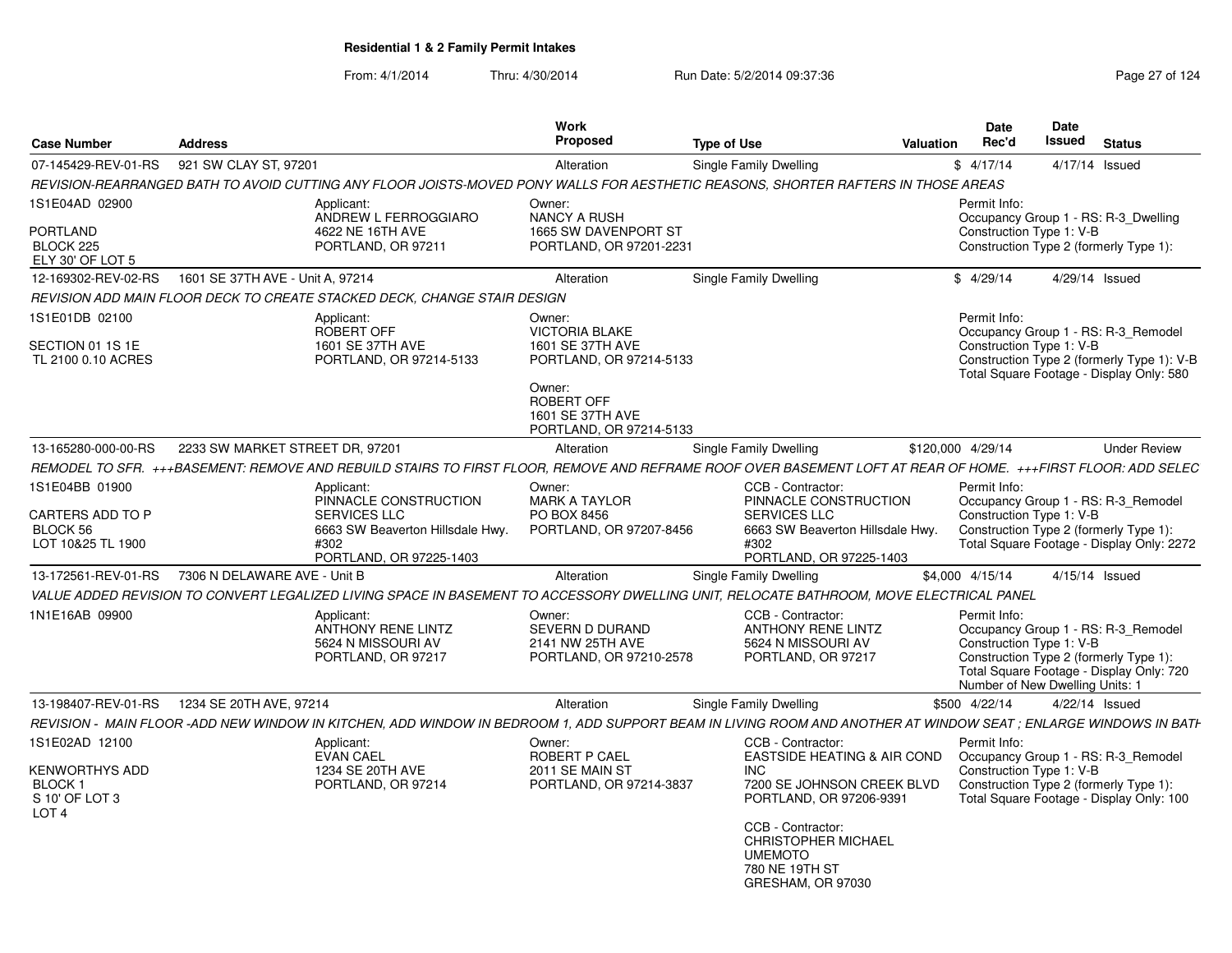| <b>Case Number</b>                                                           | <b>Address</b>                       |                                                                                                         | Work<br>Proposed                                                                  | <b>Type of Use</b>                                                                                                                                          | <b>Valuation</b> | <b>Date</b><br>Rec'd                                           | Date<br><b>Issued</b> | <b>Status</b>                                                                                                             |
|------------------------------------------------------------------------------|--------------------------------------|---------------------------------------------------------------------------------------------------------|-----------------------------------------------------------------------------------|-------------------------------------------------------------------------------------------------------------------------------------------------------------|------------------|----------------------------------------------------------------|-----------------------|---------------------------------------------------------------------------------------------------------------------------|
| 13-212468-REV-01-RS                                                          | 5712 N VANCOUVER AVE - Unit B, 97217 |                                                                                                         | Alteration                                                                        | <b>Single Family Dwelling</b>                                                                                                                               |                  | \$9,000 4/11/14                                                |                       | 4/11/14 Issued                                                                                                            |
|                                                                              |                                      | ADDED VALUE REVISION - REPLACE EXISTING WINDOW WITH FRENCH DOORS AND ADD NEW EXTERIOR STAIRS            |                                                                                   |                                                                                                                                                             |                  |                                                                |                       |                                                                                                                           |
| 1N1E15DC 10500                                                               |                                      | Applicant:<br><b>KEN WIESLER</b><br>324 NE 24TH AV<br>PORTLAND, OR 97232                                | Owner:<br><b>DAVID C COCKRELL</b><br>526 ELIZABETH ST<br>ONEIDA, NY 13421         | CCB - Contractor:<br><b>TURNKEY CONSTRUCTION LLC</b><br>4207 NE 8TH AVE<br>PORTLAND, OR 97211                                                               |                  | Permit Info:<br>One and Two Family<br>Construction Type 1: V-B |                       | Occupancy Group 1 - RS: R-3_Residential<br>Construction Type 2 (formerly Type 1):                                         |
|                                                                              |                                      |                                                                                                         | Owner:<br>SHIRLEY J COCKRELL<br>526 ELIZABETH ST<br>ONEIDA, NY 13421              |                                                                                                                                                             |                  |                                                                |                       |                                                                                                                           |
| 13-216813-REV-01-RS                                                          | 2114 NE 53RD AVE, 97213              |                                                                                                         | Alteration                                                                        | Single Family Dwelling                                                                                                                                      |                  | \$4/28/14                                                      | 4/28/14 Issued        |                                                                                                                           |
|                                                                              |                                      | REVISION TO CHANGE LOCATION OF LAUNDRY ROOM IN BASEMENT, CLARIFY LOCATIONS OF SEISMIC WALLS             |                                                                                   |                                                                                                                                                             |                  |                                                                |                       |                                                                                                                           |
| 1N2E30DB 14900                                                               |                                      | Applicant:<br>REED WALLSMITH                                                                            | Owner:<br>CHRISTIE A WALLSMITH                                                    | Primary Contractor:<br>TO BID                                                                                                                               |                  | Permit Info:                                                   |                       | Occupancy Group 1 - RS: R-3_Remodel                                                                                       |
| <b>ELMHURST</b><br>BLOCK 4<br>LOT <sub>7</sub>                               |                                      | 4417 NE GOING ST<br>PORTLAND, OR 97218-1625                                                             | 2114 NE 53RD AVE<br>PORTLAND, OR 97213-2610                                       |                                                                                                                                                             |                  | Construction Type 1: V-B                                       |                       | Construction Type 2 (formerly Type 1):<br>Total Square Footage - Display Only: 75                                         |
|                                                                              |                                      |                                                                                                         | Owner:<br><b>REED WALLSMITH</b><br>2114 NE 53RD AVE<br>PORTLAND, OR 97213-2610    |                                                                                                                                                             |                  |                                                                |                       |                                                                                                                           |
| 13-222348-REV-01-RS                                                          | 406 SE 22ND AVE, 97214               |                                                                                                         | Alteration                                                                        | Single Family Dwelling                                                                                                                                      |                  | \$1,000 4/8/14                                                 |                       | $4/8/14$ Issued                                                                                                           |
|                                                                              |                                      |                                                                                                         |                                                                                   | VALUE ADDED REVISION TO RECONFIGURE WALLS ON MAIN FLOOR, REMOVE WALL BETWEEN KITCHEN AND DINING ROOM AND ADD BEAM, EXTEND WALL FOR BATHROOMS AND CREATE CLI |                  |                                                                |                       |                                                                                                                           |
| 1N1E35DD 15500<br><b>DUNNS ADD</b><br>BLOCK 16<br>N 3' OF S 50' OF LOT 6&7   |                                      | Applicant:<br>MIKE MONTGOMERY<br>5531 SW BUDDINGTON ST<br>PORTLAND, OR 97219                            | Owner:<br><b>ALICE LIM</b><br>3255 NW YEON AVE<br>PORTLAND, OR 97210              | CCB - Contractor:<br>TOTAL QUALITY SERVICES INC<br>1129 N MERIDIAN ST<br>NEWBERG OR 97132                                                                   |                  | Permit Info:<br>Construction Type 1: V-B                       |                       | Occupancy Group 1 - RS: R-3_Remodel<br>Construction Type 2 (formerly Type 1):<br>Total Square Footage - Display Only: 500 |
| N 1/2 OF LOT 6&7 EXC PT IN ST<br>13-224733-REV-01-RS 2716 NE 10TH AVE, 97212 |                                      |                                                                                                         | Alteration                                                                        | Single Family Dwelling                                                                                                                                      |                  | $$1,800$ 4/4/14                                                |                       | $4/4/14$ Issued                                                                                                           |
|                                                                              |                                      | VALUE ADDED REVISION TO CHANGE STORAGE SPACE ON 2ND FLOOR TO BEDROOM, 2 NEW EGRESS WINDOWS ON 2ND FLOOR |                                                                                   |                                                                                                                                                             |                  |                                                                |                       |                                                                                                                           |
| 1N1E26BD 08900                                                               |                                      | Applicant:                                                                                              | Owner:                                                                            | CCB - Contractor:                                                                                                                                           |                  | Permit Info:                                                   |                       |                                                                                                                           |
| <b>IRVINGTON</b><br>BLOCK 95<br>LOT <sub>12</sub>                            |                                      | LAFERRIERE FAMILY REAL<br><b>ESTATE LLC</b><br>4515 NE ROYAL CT<br>PORTLAND, OR 97213                   | SPINEL REAL ESTATE<br>12314 SE CEDAR CT<br>HAPPY VALLEY, OR 97086-7114            | LAFERRIERE FAMILY REAL<br><b>ESTATE LLC</b><br>4515 NE ROYAL CT<br>PORTLAND, OR 97213                                                                       |                  | One and Two Family<br>Construction Type 1: V-B                 |                       | Occupancy Group 1 - RS: R-3_Residential<br>Construction Type 2 (formerly Type 1):                                         |
|                                                                              |                                      |                                                                                                         | Owner:<br><b>HOLDINGS LLC</b><br>12314 SE CEDAR CT<br>HAPPY VALLEY, OR 97086-7114 |                                                                                                                                                             |                  |                                                                |                       |                                                                                                                           |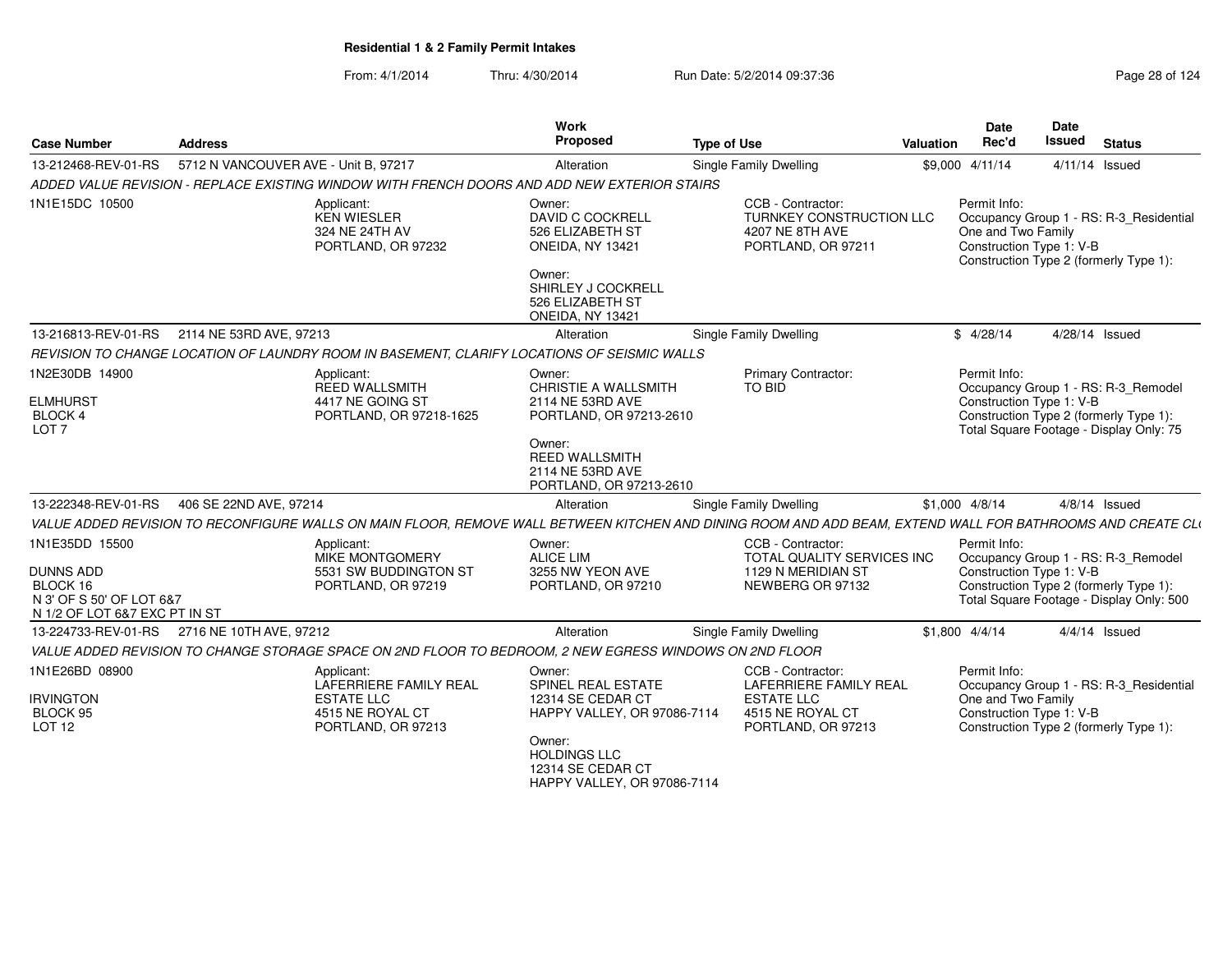| <b>Case Number</b>                                             | <b>Address</b>                                    |                                                                                                                                                                      | <b>Work</b><br>Proposed                                                         | <b>Type of Use</b>                                                                     | Valuation | <b>Date</b><br>Rec'd | <b>Date</b><br><b>Issued</b>                   | <b>Status</b>                                                                                                             |
|----------------------------------------------------------------|---------------------------------------------------|----------------------------------------------------------------------------------------------------------------------------------------------------------------------|---------------------------------------------------------------------------------|----------------------------------------------------------------------------------------|-----------|----------------------|------------------------------------------------|---------------------------------------------------------------------------------------------------------------------------|
| 13-224752-REV-02-RS                                            | 2226 SW MAIN ST, 97205                            |                                                                                                                                                                      | Alteration                                                                      | Single Family Dwelling                                                                 |           | \$4/2/14             |                                                | 4/2/14 Final                                                                                                              |
|                                                                |                                                   | REVISION TO SHOW ELECTICAL PANEL AND WATER HEATER IN STORAGE AREAS ON THIRD FLOOR (FIXTURES ON TRADE PERMITS MODIFIED/PAID                                           |                                                                                 |                                                                                        |           |                      |                                                |                                                                                                                           |
| 1N1E33CD 06200                                                 |                                                   | Applicant:<br>ART PRESTON                                                                                                                                            | Owner:<br><b>SEAN M BRUICH</b>                                                  | CCB - Contractor:<br><b>VERITAS REX INC</b>                                            |           | Permit Info:         |                                                | Occupancy Group 1 - RS: R-3_Remodel                                                                                       |
| JOHNSONS ADD<br>BLOCK <sub>2</sub><br>W 37.5' OF LOT 10        |                                                   | 24023 NE SHEA LANE #211<br>TROUTDALE OR 97060                                                                                                                        | 2226 SW MAIN ST<br>PORTLAND, OR 97205-1150                                      | 827 SE BUSINESS WAY STE A<br><b>BEND, OR 97702</b>                                     |           |                      | Construction Type 1: V-B                       | Construction Type 2 (formerly Type 1):<br>Total Square Footage - Display Only: 400                                        |
|                                                                |                                                   |                                                                                                                                                                      | Owner:<br><b>LAURENCE N MOORE</b><br>2226 SW MAIN ST<br>PORTLAND, OR 97205-1150 |                                                                                        |           |                      |                                                |                                                                                                                           |
| 13-236839-000-00-RS                                            | 5034 NE 13TH AVE - Unit B. 97211                  |                                                                                                                                                                      | Alteration                                                                      | <b>Single Family Dwelling</b>                                                          |           | \$18.987 4/16/14     |                                                | 4/16/14 Issued                                                                                                            |
|                                                                |                                                   | LEGALIZE CONVERSION OF 2ND FLOOR TO ACCESSORY DWELLING UNIT WITH NEW EXTERIOR STAIRS AND COMPLETE 2ND STORY DECK started under permit 03-178866-RS; ILLEGAL DWELLING |                                                                                 |                                                                                        |           |                      |                                                |                                                                                                                           |
| 1N1E23BA 24500                                                 |                                                   | Applicant:<br><b>SUSAN HARDIN</b><br><b>RENAISSANCE HOLDINGS</b><br>2404 N FLINT #5<br>PORTLAND, OR 97227                                                            | Owner:<br><b>JANA T ILLIG</b><br>5034 NE 13TH AVE<br>PORTLAND, OR 97211         | CCB - Contractor:<br>RENAISSANCE HOLDINGS LLC<br>2404 N FLINT #5<br>PORTLAND, OR 97227 |           | Permit Info:         | Construction Type 1: V-B                       | Occupancy Group 1 - RS: R-3_Remodel<br>Construction Type 2 (formerly Type 1):<br>Total Square Footage - Display Only: 532 |
| 13-239645-REV-01-RS                                            | 7138 N CENTRAL ST, 97203                          |                                                                                                                                                                      | Alteration                                                                      | <b>Single Family Dwelling</b>                                                          |           | \$4/8/14             |                                                | 4/8/14 Final                                                                                                              |
|                                                                |                                                   | REVISION TO CLARIFY WINDOW IN STORAGE. SAME WIDTH. ENLARGE HEIGHT. NEW WELL                                                                                          |                                                                                 |                                                                                        |           |                      |                                                |                                                                                                                           |
| 1N1E07BB 07700<br>ST CLOUD HTS ADD                             |                                                   | Applicant:<br><b>DUSTIN CAMPOS</b><br>DC CONST LLC                                                                                                                   | Owner:<br><b>LUCI CORPORATION</b><br>6740 SW RALEIGHWOOD LN                     | CCB - Contractor:<br><b>DUSTIN CAMPOS</b><br>DC CONST LLC                              |           | Permit Info:         | One and Two Family                             | Occupancy Group 1 - RS: R-3_Residential                                                                                   |
| <b>BLOCK B</b><br>LOT <sub>6</sub>                             |                                                   | PO BOX 2465<br>BATTLE GROUND, OR 98604                                                                                                                               | PORTLAND, OR 97225-1923                                                         | PO BOX 2465<br>BATTLE GROUND, OR 98604                                                 |           |                      | Construction Type 1: V-B                       | Construction Type 2 (formerly Type 1):                                                                                    |
| 13-243387-000-00-RS                                            | 5003 NE PACIFIC ST, 97213                         |                                                                                                                                                                      | Alteration                                                                      | Single Family Dwelling                                                                 |           | \$14,776 4/28/14     |                                                | 4/28/14 Issued                                                                                                            |
|                                                                |                                                   | CONVERT BASEMENT TO HABITABLE SPACE FOR NEW BEDROOM. PLUMBING AND MECHANICAL PERMITS TO BE OBTAINED SEPARATELY.                                                      |                                                                                 |                                                                                        |           |                      |                                                |                                                                                                                           |
| 1N2E31BD 00400                                                 |                                                   | Applicant:<br>CHRISTOPHER M IMONDI                                                                                                                                   | Owner:<br>CHRISTOPHER M IMONDI                                                  |                                                                                        |           | Permit Info:         |                                                | Occupancy Group 1 - RS: R-3 Remodel                                                                                       |
| <b>LAURELTON HTS</b><br>BLOCK <sub>1</sub><br>LOT <sub>8</sub> |                                                   | 5003 NE PACIFIC ST<br>PORTLAND, OR 97213                                                                                                                             | 5003 NE PACIFIC ST<br>PORTLAND, OR 97213                                        |                                                                                        |           |                      | Construction Type 1: V-B                       | Construction Type 2 (formerly Type 1):<br>Total Square Footage - Display Only: 414                                        |
| 14-104465-000-00-RS                                            | 2133 SE 47TH AVE, 97215                           |                                                                                                                                                                      | Alteration                                                                      | <b>Single Family Dwelling</b>                                                          |           | \$125,926 4/11/14    |                                                | 4/11/14 Issued                                                                                                            |
|                                                                | RECONFIGURE BASEMENT LAYOUT AND LEGALIZE BATHROOM |                                                                                                                                                                      |                                                                                 |                                                                                        |           |                      |                                                |                                                                                                                           |
| 1S2E06CD 04900                                                 |                                                   | Applicant:                                                                                                                                                           | Owner:                                                                          |                                                                                        |           | Permit Info:         |                                                |                                                                                                                           |
| <b>TABASCO ADD</b><br>BLOCK 4<br>LOT 29&30                     |                                                   | MARSHALL D JOHNSON<br>2133 SE 47TH AVE<br>PORTLAND, OR 97215                                                                                                         | MARSHALL D JOHNSON<br>2133 SE 47TH AVE<br>PORTLAND, OR 97215                    |                                                                                        |           |                      | One and Two Family<br>Construction Type 1: V-B | Occupancy Group 1 - RS: R-3 Residential<br>Construction Type 2 (formerly Type 1):                                         |
|                                                                |                                                   |                                                                                                                                                                      | Owner:<br>TIFFANY N HOLMES<br>2133 SE 47TH AVE<br>PORTLAND, OR 97215            |                                                                                        |           |                      |                                                | Total Square Footage - Display Only: 1176                                                                                 |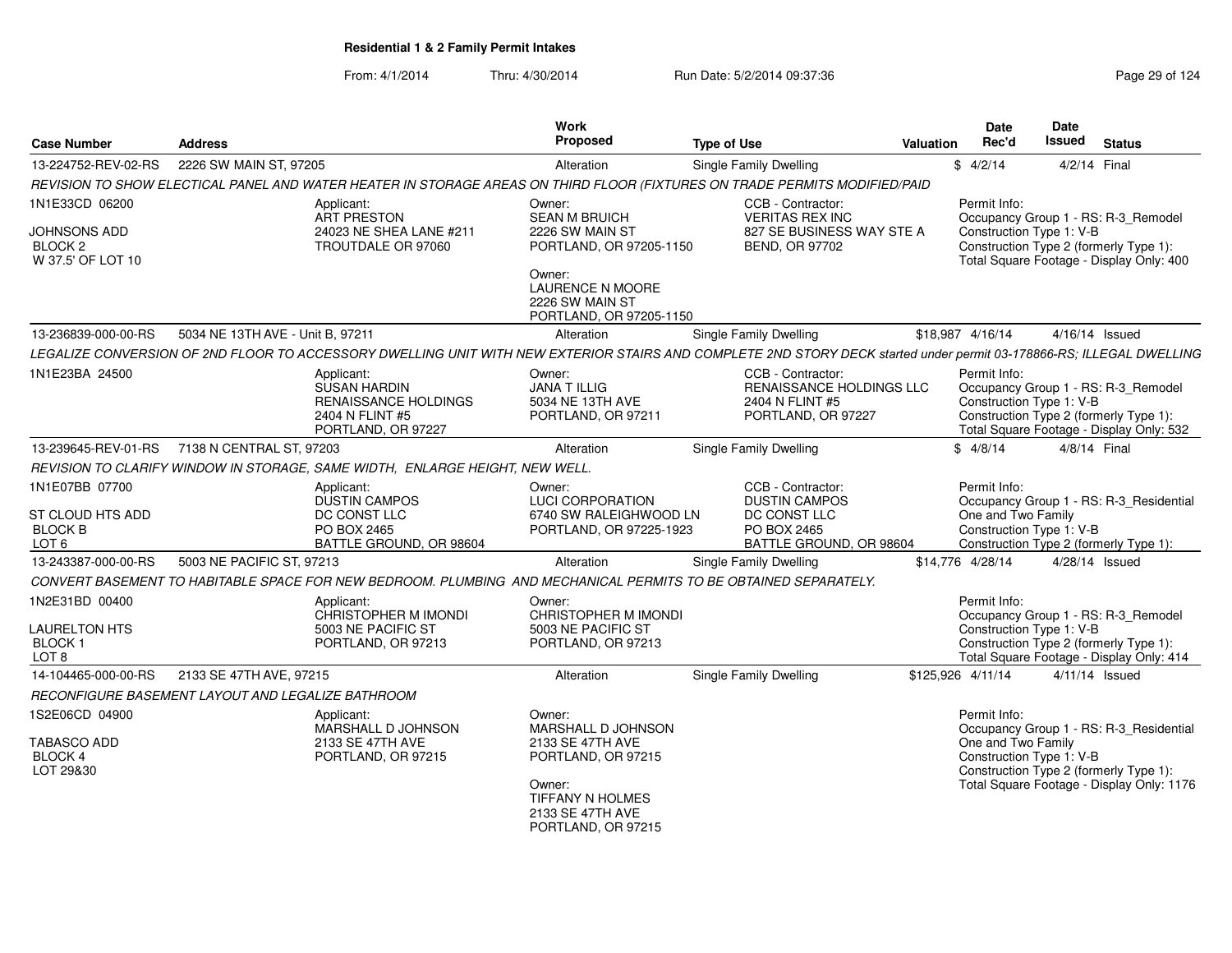| <b>Case Number</b>                                                             | <b>Address</b>              |                                                                                                                                                          | Work<br>Proposed                                                                                                                                              | <b>Type of Use</b> |                                                                                                                                                                                  | <b>Valuation</b> | Date<br>Rec'd                                                  | Date<br>Issued   | <b>Status</b>                                                                                                             |
|--------------------------------------------------------------------------------|-----------------------------|----------------------------------------------------------------------------------------------------------------------------------------------------------|---------------------------------------------------------------------------------------------------------------------------------------------------------------|--------------------|----------------------------------------------------------------------------------------------------------------------------------------------------------------------------------|------------------|----------------------------------------------------------------|------------------|---------------------------------------------------------------------------------------------------------------------------|
| 14-111889-REV-01-RS                                                            | 5824 NE GARFIELD AVE, 97211 |                                                                                                                                                          | Alteration                                                                                                                                                    |                    | Single Family Dwelling                                                                                                                                                           |                  | \$4/22/14                                                      | 4/22/14 Issued   |                                                                                                                           |
|                                                                                |                             | REVISION TO ELIMINATE PROPOSED EGRESS WINDOW IN BASEMENT LIVING AREA, EXISTING DOOR TO BE USED AS EGRESS                                                 |                                                                                                                                                               |                    |                                                                                                                                                                                  |                  |                                                                |                  |                                                                                                                           |
| 1N1E15DD 00700                                                                 |                             | Applicant:<br>ARTHUR J ETHERIDGE                                                                                                                         | Owner:<br>ARTHUR J ETHERIDGE                                                                                                                                  |                    |                                                                                                                                                                                  |                  | Permit Info:                                                   |                  | Occupancy Group 1 - RS: R-3_Residential                                                                                   |
| <b>PIEDMONT</b><br>BLOCK <sub>21</sub><br>LOT <sub>14</sub>                    |                             | 9203 NW 27TH AVE<br>VANCOUVER, WA 98665-6113                                                                                                             | 9203 NW 27TH AVE<br>VANCOUVER, WA 98665-6113                                                                                                                  |                    |                                                                                                                                                                                  |                  | One and Two Family<br>Construction Type 1: V-B                 |                  | Construction Type 2 (formerly Type 1):<br>Total Square Footage - Display Only: 572                                        |
| 14-115689-REV-01-RS                                                            | 2021 SE 161ST CT, 97233     |                                                                                                                                                          | Alteration                                                                                                                                                    |                    | Single Family Dwelling                                                                                                                                                           |                  | \$4/10/14                                                      | $4/10/14$ Issued |                                                                                                                           |
|                                                                                |                             | REV-CHANGE BEAM CALC TO ELIMINATE COLUMN AND ALLOW SINGLE OVERHEAD DOOR                                                                                  |                                                                                                                                                               |                    |                                                                                                                                                                                  |                  |                                                                |                  |                                                                                                                           |
| 1S2E01DD 00500<br>VON VIRDIE ESTATES<br>BLOCK <sub>2</sub><br>LOT <sub>9</sub> |                             | Applicant:<br>ROBERT HAYDEN<br><b>DELTA STUDIOS ARCH &amp;</b><br><b>PLANNING</b><br>3344 NE 25TH AVE<br>PORTLAND, OR 97212                              | Owner:<br><b>GLENN R HOWE</b><br>5137 SE OAKLAND AVE<br>MILWAUKIE, OR 97267<br>Owner:<br><b>FLORENCE M HOWE</b><br>5137 SE OAKLAND AVE<br>MILWAUKIE, OR 97267 |                    | CCB - Contractor:<br>RAPID INTERVENTION TEAM INC<br>PO BOX 51<br>GLADSTONE, OR 97027                                                                                             |                  | Permit Info:<br>One and Two Family<br>Construction Type 1: V-B |                  | Occupancy Group 1 - RS: R-3_Residential<br>Construction Type 2 (formerly Type 1):                                         |
| 14-123407-000-00-RS                                                            | 4127 NE 10TH AVE, 97211     |                                                                                                                                                          | Alteration                                                                                                                                                    |                    | Single Family Dwelling                                                                                                                                                           |                  | \$33,906 4/22/14                                               | 4/22/14 Issued   |                                                                                                                           |
|                                                                                |                             | CONVERT BASEMENT TO LIVING SPACE WITH NEW COMMON AREA, BEDROOM, AND BATHROOM; NEW EGRESS WINDOW AND NEW WINDOW WELL ON SOUTH SIDE - SECOND SINK COVENANT |                                                                                                                                                               |                    |                                                                                                                                                                                  |                  |                                                                |                  |                                                                                                                           |
| 1N1E23CA 08000<br><b>LINCOLN PK ANX</b><br>BLOCK 9<br>LOT <sub>11</sub>        |                             | Applicant:<br>LORAX GENERAL CONTRACTING<br><b>LLC</b><br>PO BOX 12662<br>PORTLAND OR 97212                                                               | Owner:<br><b>CHAD R CARNES</b><br>4127 NE 10TH AVE<br>PORTLAND, OR 97211-3455                                                                                 |                    | CCB - Contractor:<br>DAVID MCGEE CONTRACT<br><b>SERVICES LLC</b><br>6624 N CAMPBELL AVE<br>PORTLAND OR 97217                                                                     |                  | Permit Info:<br>Construction Type 1: V-B                       |                  | Occupancy Group 1 - RS: R-3_Remodel<br>Construction Type 2 (formerly Type 1):<br>Total Square Footage - Display Only: 950 |
|                                                                                |                             |                                                                                                                                                          | Owner:<br>SONYA SCHMICK-CARNES<br>4127 NE 10TH AVE<br>PORTLAND, OR 97211-3455                                                                                 |                    |                                                                                                                                                                                  |                  |                                                                |                  |                                                                                                                           |
| 14-123891-REV-01-RS                                                            | 7225 SE MARKET ST. 97215    |                                                                                                                                                          | Alteration                                                                                                                                                    |                    | Single Family Dwelling                                                                                                                                                           |                  | \$4/11/14                                                      |                  | 4/11/14 Issued                                                                                                            |
|                                                                                |                             | REVISION TO RELOCATE FURNACE AND WATER HEATER IN BASEMENT                                                                                                |                                                                                                                                                               |                    |                                                                                                                                                                                  |                  |                                                                |                  |                                                                                                                           |
| 1S2E05DB 12900                                                                 |                             | Applicant:<br>REF CONSTRUCTION LLC                                                                                                                       | Owner:<br>JONATHAN GRAHAM                                                                                                                                     |                    | CCB - Contractor:<br>MICHAEL MCDONALD                                                                                                                                            |                  | Permit Info:                                                   |                  | Occupancy Group 1 - RS: R-3_Residential                                                                                   |
| SECTION 05 1S 2E<br>TL 12900 0.16 ACRES                                        |                             | PO BOX 1148<br>GRESHAM, OR 97030                                                                                                                         | 7225 SE MARKET ST<br>PORTLAND, OR 97215-3534<br>Owner:<br><b>TATIANA GRAHAM</b><br>7225 SE MARKET ST<br>PORTLAND, OR 97215-3534                               |                    | PRECISION NW ELECTRICAL<br>CONTRACTORS LLC<br>12020 SE ANNA CT<br>DAMASCUS 0R 97089 8250<br>CCB - Contractor:<br><b>REF CONSTRUCTION LLC</b><br>PO BOX 1148<br>GRESHAM, OR 97030 |                  | One and Two Family<br>Construction Type 1: V-B                 |                  | Construction Type 2 (formerly Type 1):                                                                                    |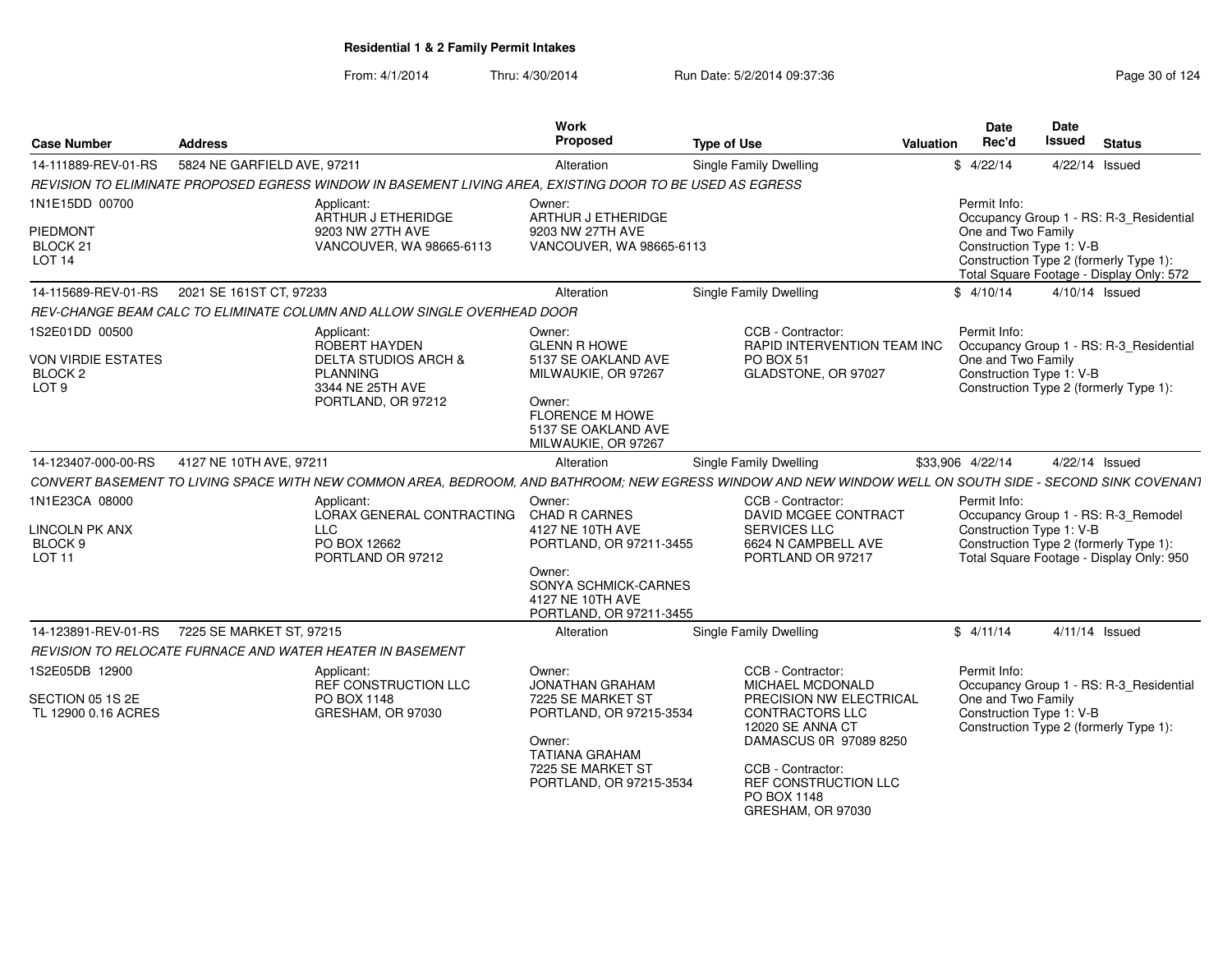|                                                                                          |                                    |                                                                                                                                                       | <b>Work</b>                                                                                                                                                             |                                                                                                                    |           | <b>Date</b>                                                    | Date          |                                                                                   |
|------------------------------------------------------------------------------------------|------------------------------------|-------------------------------------------------------------------------------------------------------------------------------------------------------|-------------------------------------------------------------------------------------------------------------------------------------------------------------------------|--------------------------------------------------------------------------------------------------------------------|-----------|----------------------------------------------------------------|---------------|-----------------------------------------------------------------------------------|
| <b>Case Number</b>                                                                       | <b>Address</b>                     |                                                                                                                                                       | <b>Proposed</b>                                                                                                                                                         | <b>Type of Use</b>                                                                                                 | Valuation | Rec'd                                                          | <b>Issued</b> | <b>Status</b>                                                                     |
| 14-123919-000-00-RS                                                                      | 4325 SE 28TH PL, 97202             |                                                                                                                                                       | Alteration                                                                                                                                                              | <b>Single Family Dwelling</b>                                                                                      |           | \$5,000 4/23/14                                                |               | 4/23/14 Issued                                                                    |
|                                                                                          |                                    | MOVE PARTITION WALL IN BASEMENT BATHROOM 10", RELOCATE FIXTURES AND ADD SHOWER (PLUMBING, ELECTRICAL, & MECHANICAL PERMITS TO BE OBTAINED SEPARATELY) |                                                                                                                                                                         |                                                                                                                    |           |                                                                |               |                                                                                   |
| 1S1E12CC 12800<br>CANONGATE<br><b>BLOCK 7</b><br>LOT <sub>3</sub>                        |                                    | Applicant:<br><b>KEITH M DAILY</b><br>4325 SE 28TH PL<br>PORTLAND, OR 97202                                                                           | Owner:<br>KEITH M DAILY<br>4325 SE 28TH PL<br>PORTLAND, OR 97202                                                                                                        |                                                                                                                    |           | Permit Info:<br>One and Two Family<br>Construction Type 1: V-B |               | Occupancy Group 1 - RS: R-3_Residential<br>Construction Type 2 (formerly Type 1): |
|                                                                                          |                                    |                                                                                                                                                       | Owner:<br>ELIZABETH G DAILY<br>4325 SE 28TH PL<br>PORTLAND, OR 97202                                                                                                    |                                                                                                                    |           |                                                                |               |                                                                                   |
| 14-125378-REV-01-RS                                                                      | 4534 NE CESAR E CHAVEZ BLVD, 97211 |                                                                                                                                                       | Alteration                                                                                                                                                              | Single Family Dwelling                                                                                             |           | \$4/8/14                                                       |               | $4/8/14$ Issued                                                                   |
| REVISION TO REMOVE BASEMENT FOOTING REQUIREMENT                                          |                                    |                                                                                                                                                       |                                                                                                                                                                         |                                                                                                                    |           |                                                                |               |                                                                                   |
| 1N1E24AD 16600<br><b>GOING ST ADD</b><br>BLOCK <sub>8</sub><br>LOT 12&13                 |                                    | Applicant:<br><b>MATT FLOOD</b><br>4534 NE CESAR CHAVEZ BLVD<br>PORTLAND OR 97211                                                                     | Owner:<br><b>BROOKE F FLOOD</b><br>4534 NE CESAR E CHAVEZ BLVD<br>PORTLAND, OR 97211-8125                                                                               |                                                                                                                    |           | Permit Info:<br>Construction Type 1: V-B                       |               | Occupancy Group 1 - RS: R-3_Remodel<br>Construction Type 2 (formerly Type 1):     |
| 14-127403-000-00-RS                                                                      | 4039 N WILLIAMS AVE, 97227         |                                                                                                                                                       | Alteration                                                                                                                                                              | Single Family Dwelling                                                                                             |           | \$6,750 4/4/14                                                 |               | 4/4/14 Final                                                                      |
| SOLAR/PV - 4.7kW ROOF MOUNTED SOLAR PV ARRAY                                             |                                    |                                                                                                                                                       |                                                                                                                                                                         |                                                                                                                    |           |                                                                |               |                                                                                   |
| 1N1E22DB 13300<br><b>ALBINA HMSTD</b><br>BLOCK 27<br>LOT <sub>5</sub>                    |                                    | Applicant:<br><b>JONATHAN COHEN</b><br><b>IMAGINE ENERGY, LLC</b><br>2409 N KERBY AVE<br>PORTLAND, OR 97227                                           | Owner:<br><b>CHRISTOPHER FRICK</b><br>223 NE GRAHAM ST<br>PORTLAND, OR 97212-3005                                                                                       | CCB - Contractor:<br><b>JONATHAN COHEN</b><br><b>IMAGINE ENERGY, LLC</b><br>2409 N KERBY AVE<br>PORTLAND, OR 97227 |           | Permit Info:<br>One and Two Family<br>Construction Type 1: V-B |               | Occupancy Group 1 - RS: R-3 Residential<br>Construction Type 2 (formerly Type 1): |
|                                                                                          |                                    |                                                                                                                                                       | Owner:<br><b>LAURA FRICK</b><br>223 NE GRAHAM ST<br>PORTLAND, OR 97212-3005                                                                                             | CCB - Contractor:<br>DUTTON ELECTRIC LLC<br>PO BOX 842<br>OREGON CITY, OR 97045                                    |           |                                                                |               |                                                                                   |
| 14-128634-REV-01-RS                                                                      | 1313 NE ALBERTA ST, 97211          |                                                                                                                                                       | Alteration                                                                                                                                                              | Single Family Dwelling                                                                                             |           | $$1,000$ 4/8/14                                                |               | $4/8/14$ Issued                                                                   |
|                                                                                          |                                    | ADDED VALUE REVISION TO REPAIR EXISTING PORCH  AND WIDENING FROM 6 FEET TO 8 FEET WIDE; ATTACH HOUSE TO EXISTING FOUNDATION                           |                                                                                                                                                                         |                                                                                                                    |           |                                                                |               |                                                                                   |
| 1N1E23BA 24900<br><b>ROSEDALE &amp; ANX</b><br>BLOCK 10<br>E 1/2 OF LOT 6&7 EXC PT IN ST |                                    | Applicant:<br>RAPHAEL GOODBLATT<br>AHHA ARCHITECTURE<br>615 SE ALDER SUITE 203<br>PORTLAND OR 97214                                                   | Owner:<br><b>URBAN FORMS LLC</b><br>335 NE BRYANT ST<br>PORTLAND, OR 97211                                                                                              |                                                                                                                    |           | Permit Info:<br>Construction Type 1: V-B                       |               | Occupancy Group 1 - RS: R-3 Remodel<br>Construction Type 2 (formerly Type 1):     |
| 14-128821-000-00-RS                                                                      | 3565 NE KLICKITAT ST, 97212        |                                                                                                                                                       | Alteration                                                                                                                                                              | Single Family Dwelling                                                                                             |           | \$2,000 4/10/14                                                | 4/10/14 Final |                                                                                   |
|                                                                                          |                                    | VOLUNTARY SEISMIC STRENGTHINING - ANCHORAGE TO FOUNDATION                                                                                             |                                                                                                                                                                         |                                                                                                                    |           |                                                                |               |                                                                                   |
| 1N1E25AB 02600<br><b>IRENE HTS</b><br><b>BLOCK1</b><br>S 74' OF LOT 10                   |                                    | Applicant:<br>ANDREW OSBORN<br><b>NW SEISMIC</b><br>2649 SE STEPHENS<br>PORTLAND OR 97214                                                             | Owner:<br><b>JACK L LANDAU</b><br>3565 NE KLICKITAT ST<br>PORTLAND, OR 97212-2762<br>Owner:<br><b>DIANE K BRIDGE</b><br>3565 NE KLICKITAT ST<br>PORTLAND, OR 97212-2762 | CCB - Contractor:<br><b>MICHAEL WIEBER</b><br>ELYSIUM CONSTRUCTION LLC<br>PO BOX 12010<br>PORTLAND OR 97212        |           | Permit Info:<br>One and Two Family<br>Construction Type 1: V-B |               | Occupancy Group 1 - RS: R-3_Residential<br>Construction Type 2 (formerly Type 1): |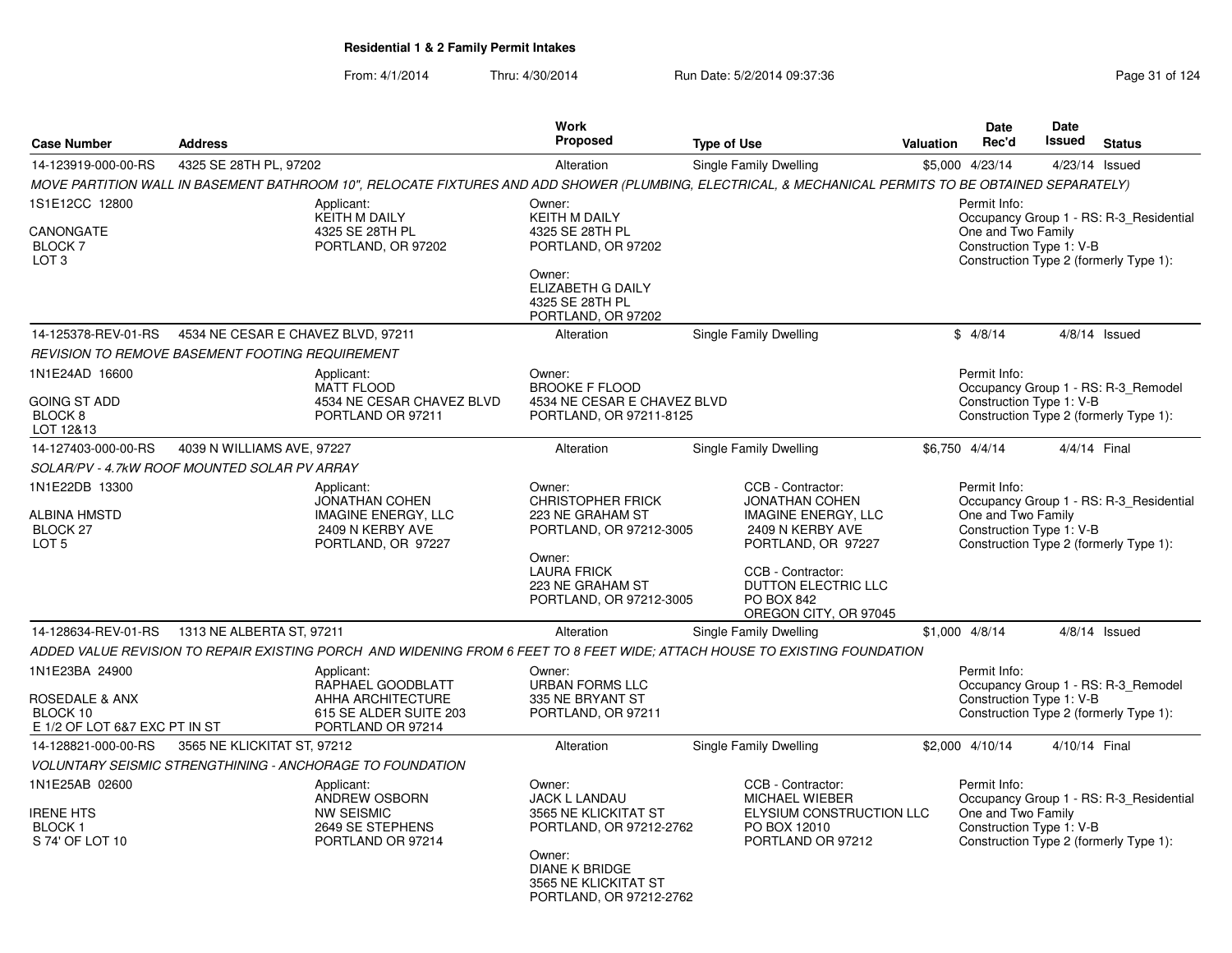| <b>Case Number</b>                                                                                    | <b>Address</b>          |                                                                                                                  | <b>Work</b><br>Proposed                                                                                                                                                | <b>Type of Use</b>                                                                                                                                                        | Valuation        | Date<br>Rec'd                      | Date<br>Issued           | <b>Status</b>                                                                       |
|-------------------------------------------------------------------------------------------------------|-------------------------|------------------------------------------------------------------------------------------------------------------|------------------------------------------------------------------------------------------------------------------------------------------------------------------------|---------------------------------------------------------------------------------------------------------------------------------------------------------------------------|------------------|------------------------------------|--------------------------|-------------------------------------------------------------------------------------|
| 14-128892-000-00-RS                                                                                   | 4225 SW AGATE LN. 97201 |                                                                                                                  | Alteration                                                                                                                                                             | <b>Single Family Dwelling</b>                                                                                                                                             |                  | \$6,750 4/11/14                    | 4/11/14 Issued           |                                                                                     |
| SOLAR INSTALLATION OF 3.3KW PHOTO VOLTAIC ARRAY                                                       |                         |                                                                                                                  |                                                                                                                                                                        |                                                                                                                                                                           |                  |                                    |                          |                                                                                     |
| 1S1E09CC 04400<br><b>COUNCIL CREST PK RPLT</b><br>WLY 12' OF LOT H EXC PT IN ST<br>LOT I EXC PT IN ST |                         | Applicant:<br><b>GREG KAMPS</b><br>SYNCHRO SOLAR<br>1339 SE 8TH AVE SUITE B<br>PORTLAND, OR 97214                | Owner:<br><b>FRANK K SELKER</b><br>4225 SW AGATE LN<br>PORTLAND, OR 97239<br>Owner:<br><b>CHRISTINE M SELKER</b><br>4225 SW AGATE LN<br>PORTLAND, OR 97239             | CCB - Contractor:<br>SYNCHRO SOLAR, LLC.<br>1111 E BURNSIDE ST. #308<br>PORTLAND, OR 97214                                                                                |                  | Permit Info:<br>One and Two Family | Construction Type 1: V-B | Occupancy Group 1 - RS: R-3 Residential<br>Construction Type 2 (formerly Type 1):   |
| 14-129215-000-00-RS                                                                                   | 2615 NE 22ND AVE, 97212 |                                                                                                                  | Alteration                                                                                                                                                             | Single Family Dwelling                                                                                                                                                    |                  | \$1,500 4/30/14                    | 4/30/14 Issued           |                                                                                     |
| <b>VOLUNTARY SEISMIC STRENGTHENING</b>                                                                |                         |                                                                                                                  |                                                                                                                                                                        |                                                                                                                                                                           |                  |                                    |                          |                                                                                     |
| 1N1E26AD 17800<br><b>IRVINGTON</b><br>BLOCK 19<br>S 2' OF LOT 3<br>LOT <sub>4</sub>                   |                         | Applicant:<br>MIKE ROSE CONTRACTING LLC<br>3543 SE FRANKLIN ST<br>PORTLAND, OR 97202                             | Owner:<br><b>MATTHEW KOEHLER</b><br>2615 NE 22ND AVE<br>PORTLAND, OR 97212<br>Owner:<br><b>ELOISE G KOEHLER</b><br>2615 NE 22ND AVE<br>PORTLAND, OR 97212              | CCB - Contractor:<br>MIKE ROSE CONTRACTING LLC<br>3543 SE FRANKLIN ST<br>PORTLAND, OR 97202                                                                               |                  | Permit Info:<br>One and Two Family | Construction Type 1: V-B | Occupancy Group 1 - RS: R-3 Residential<br>Construction Type 2 (formerly Type 1):   |
| 14-129591-000-00-RS                                                                                   | 11175 SW RIVERWOOD RD   |                                                                                                                  | Alteration                                                                                                                                                             | Single Family Dwelling                                                                                                                                                    |                  | \$10,000 4/7/14                    |                          | 4/7/14 Under Inspection                                                             |
|                                                                                                       |                         | 2ND FLOOR REMODEL MASTER BEDROOM AND BATHROOM, REMOVE BEARING WALL, ADD SUPPORT / TRADE PERMITS WILL BE SEPARATE |                                                                                                                                                                        |                                                                                                                                                                           |                  |                                    |                          |                                                                                     |
| 1S1E35BA 01600<br>ABERNETHY HTS<br>LOT 1&2 TL 1600                                                    |                         | Applicant:<br>MATT PETERSEN<br>1333 SW BARROW LANE<br>PORTLAND, OR 97221                                         | Owner:<br>PETER D NICKERSON<br>11175 SW RIVERWOOD RD<br>PORTLAND, OR 97219-8443<br>Owner:<br>CHRISTINE A NICKERSON<br>11175 SW RIVERWOOD RD<br>PORTLAND, OR 97219-8443 | CCB - Contractor:<br><b>MATT PETERSEN</b><br>1333 SW BARROW LANE<br>PORTLAND, OR 97221                                                                                    |                  | Permit Info:<br>One and Two Family | Construction Type 1: V-B | Occupancy Group 1 - RS: R-3 Residential<br>Construction Type 2 (formerly Type 1):   |
| 14-129767-000-00-RS                                                                                   | 1534 SE 34TH AVE, 97214 |                                                                                                                  | Alteration                                                                                                                                                             | Single Family Dwelling                                                                                                                                                    | \$124,748 4/3/14 |                                    |                          | 4/3/14 Under Inspection                                                             |
|                                                                                                       |                         |                                                                                                                  |                                                                                                                                                                        | CONVERT BASEMENT TO LIVING SPACE TO INCLUDE BEDROOM, FAMILY ROOM, LAUNDRY AREA; MAIN FLOOR OPEN UP WALL AT LIVING ROOM, NEW FRECH DOORS OFF DINING AREA, REMOV            |                  |                                    |                          |                                                                                     |
| 1S1E01DB 17300<br>SECTION 01 1S 1E<br>TL 17300 0.10 ACRES                                             |                         | Applicant:<br><b>MIKE NEDELISKY</b><br>770 NW TOWLE AVE<br>GRESHAM, OR 97030-5344                                | Owner:<br><b>MAURICE E WILLIS</b><br>6404 SE 23RD AVE #723<br>PORTLAND, OR 97202                                                                                       | CCB - Contractor:<br><b>FAITH ELECTRIC INC</b><br>PO BOX 20476<br>KEIZER, OR 97307                                                                                        |                  | Permit Info:<br>One and Two Family | Construction Type 1: V-B | Occupancy Group 1 - RS: R-3_Residential                                             |
|                                                                                                       |                         |                                                                                                                  |                                                                                                                                                                        | CCB - Contractor:<br><b>GARCIA PLUMBING INC</b><br>738 7TH STREET<br>INDEPENDENCE, OR 97351<br>CCB - Contractor:<br>MJN BUILDER CO<br>1220 SE 4TH ST<br>GRESHAM, OR 97080 |                  |                                    |                          | Construction Type 2 (formerly Type 1):<br>Total Square Footage - Display Only: 1165 |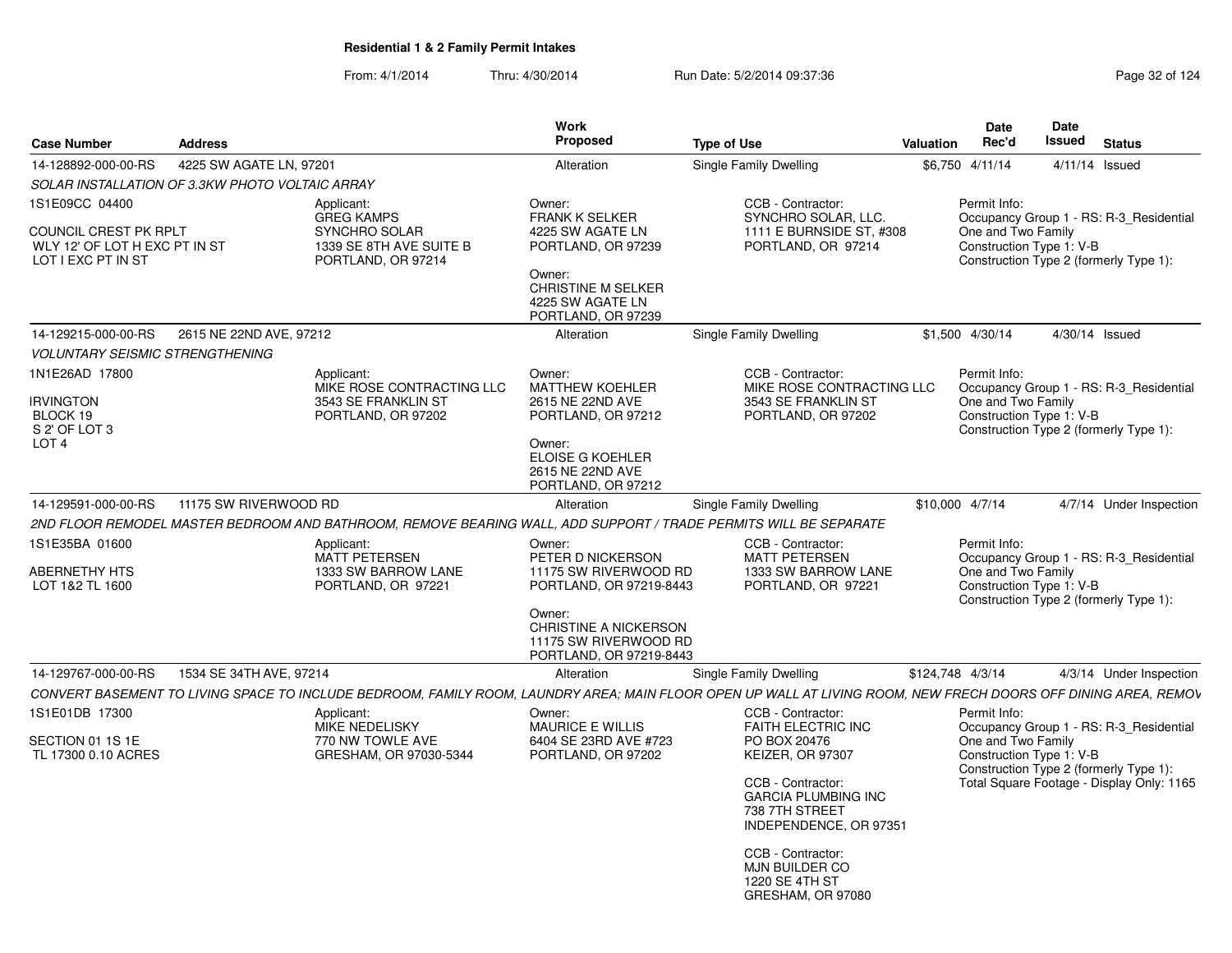| <b>Case Number</b>                                                       | <b>Address</b>                                                                      |                                                                                      | Work<br>Proposed                                                                                                                                          | <b>Type of Use</b>                                                                                                                                                                 | Valuation       | <b>Date</b><br>Rec'd                                           | Date<br><b>Issued</b><br><b>Status</b>                                                                                   |
|--------------------------------------------------------------------------|-------------------------------------------------------------------------------------|--------------------------------------------------------------------------------------|-----------------------------------------------------------------------------------------------------------------------------------------------------------|------------------------------------------------------------------------------------------------------------------------------------------------------------------------------------|-----------------|----------------------------------------------------------------|--------------------------------------------------------------------------------------------------------------------------|
| 14-130321-000-00-RS                                                      | 3842 SE 41ST AVE                                                                    |                                                                                      | Alteration                                                                                                                                                | Single Family Dwelling                                                                                                                                                             | \$6,750 4/3/14  |                                                                | 4/3/14 Final                                                                                                             |
|                                                                          | SOLAR/PV - 5kW SOLAR ROOF MOUNTED PV SYSTEM                                         |                                                                                      |                                                                                                                                                           |                                                                                                                                                                                    |                 |                                                                |                                                                                                                          |
| 1S2E07CB 10901<br><b>NAPLES HTS</b><br><b>BLOCK1</b><br>LOT <sub>8</sub> | Applicant:                                                                          | MELISSA BENTLEY<br>SOLAR CITY CORPORATION<br>6132 NE 112TH AVE<br>PORTLAND, OR 97220 | Owner:<br><b>NATHAN D SHIPMAN</b><br>3842 SE 41ST AVE<br>PORTLAND, OR 97202<br>Owner:<br><b>CURTIS E SEMANA</b><br>3842 SE 41ST AVE<br>PORTLAND, OR 97202 | CCB - Contractor:<br>SOLARCITY CORPORATION<br>6132 NE 112th AVE<br>PORTLAND, OR 97220                                                                                              |                 | Permit Info:<br>One and Two Family<br>Construction Type 1: V-B | Occupancy Group 1 - RS: R-3 Residential<br>Construction Type 2 (formerly Type 1):                                        |
| 14-130503-000-00-RS                                                      | 1735 SE 21ST AVE, 97214                                                             |                                                                                      | Alteration                                                                                                                                                | Single Family Dwelling                                                                                                                                                             | \$30,000 4/1/14 |                                                                | 4/1/14 Under Inspection                                                                                                  |
|                                                                          |                                                                                     |                                                                                      |                                                                                                                                                           | DORMER ADDITION TO REAR OF HOUSE, NEW BEDROOM AND 2 BATHROOMS ON 2ND FLOOR; WIDEN STAIRS ON MAIN FLOOR; CONVERT BASEMENT TO LIVING SPACE BEDROOM, BATH, AND L                      |                 |                                                                |                                                                                                                          |
| 1S1E02DA 07700                                                           | Applicant:                                                                          | <b>KURT LEE</b>                                                                      | Owner:<br>MICHAEL E SPINA                                                                                                                                 |                                                                                                                                                                                    |                 | Permit Info:                                                   | Occupancy Group 1 - RS: R-3 Residential                                                                                  |
| <b>COLONIAL HTS</b><br>BLOCK 8<br>LOT 13                                 |                                                                                     |                                                                                      | 1537 SE 51ST AVE<br>PORTLAND, OR 97215                                                                                                                    |                                                                                                                                                                                    |                 | One and Two Family<br>Construction Type 1: V-B                 | Construction Type 2 (formerly Type 1):                                                                                   |
| 14-130722-000-00-RS                                                      | 8536 NE PACIFIC ST, 97220                                                           |                                                                                      | Alteration                                                                                                                                                | Single Family Dwelling                                                                                                                                                             | \$3,212 4/2/14  |                                                                | $4/2/14$ Issued                                                                                                          |
|                                                                          |                                                                                     |                                                                                      |                                                                                                                                                           | NEW WALLS TO ENLARGE BATHROOM AND ADD A SHOWERNew covered front porch permit exempt (less than 200sf and less than 10ft average roof height)+++TRADE PERMITS TO BE OBTAINED SEPAR. |                 |                                                                |                                                                                                                          |
| 1N2E33BC 04600<br>PARK TERR HMS<br>BLOCK 3<br>LOT 21                     | Applicant:                                                                          | Z DESIGN BUILD LLC<br>0312 NEBRASKA ST<br>PORTLAND, OR 97239                         | Owner:<br><b>KATIE RAMSEUR</b><br>8536 NE PACIFIC ST<br>PORTLAND, OR 97220                                                                                | CCB - Contractor:<br>Z DESIGN BUILD LLC<br>0312 NEBRASKA ST<br>PORTLAND, OR 97239                                                                                                  |                 | Permit Info:<br>Construction Type 1: V-B                       | Occupancy Group 1 - RS: R-3_Remodel<br>Construction Type 2 (formerly Type 1):<br>Total Square Footage - Display Only: 90 |
|                                                                          |                                                                                     |                                                                                      | Owner:<br><b>TONY GARCIA</b><br>8536 NE PACIFIC ST<br>PORTLAND, OR 97220                                                                                  |                                                                                                                                                                                    |                 |                                                                |                                                                                                                          |
| 14-130730-000-00-RS                                                      | 8526 NE PACIFIC ST, 97220                                                           |                                                                                      | Alteration                                                                                                                                                | <b>Single Family Dwelling</b>                                                                                                                                                      |                 | \$12,000 4/16/14                                               | 4/16/14 Under Inspection                                                                                                 |
|                                                                          | FRAME IN NEW CLOSET, LINEN CLOSET AND NEW BATHROOM ON 2ND FLOOR (2 BATHROOMS TOTAL) |                                                                                      |                                                                                                                                                           |                                                                                                                                                                                    |                 |                                                                |                                                                                                                          |
| 1N2E33BC 04500                                                           | Applicant:                                                                          | Z DESIGN BUILD LLC                                                                   | Owner:<br><b>KATIE RAMSEUR</b>                                                                                                                            | CCB - Contractor:<br><b>TEDDY REYNOLDS</b>                                                                                                                                         |                 | Permit Info:                                                   | Occupancy Group 1 - RS: R-3 Residential                                                                                  |
| <b>PARK TERR HMS</b><br>BLOCK <sub>3</sub><br><b>LOT 20</b>              |                                                                                     | 0312 NEBRASKA ST<br>PORTLAND, OR 97239                                               | 8526 NE PACIFIC ST<br>PORTLAND, OR 97220                                                                                                                  | ROYAL FLUSH PLUMBING CO<br>PO BOX 507<br>BEAVERCREEK OR 97004                                                                                                                      |                 | One and Two Family<br>Construction Type 1: V-B                 | Construction Type 2 (formerly Type 1):                                                                                   |
|                                                                          |                                                                                     |                                                                                      | Owner:<br><b>TONY GARCIA</b><br>8526 NE PACIFIC ST<br>PORTLAND, OR 97220                                                                                  | CCB - Contractor:<br>Z DESIGN BUILD LLC<br>0312 NEBRASKA ST<br>PORTLAND, OR 97239                                                                                                  |                 |                                                                |                                                                                                                          |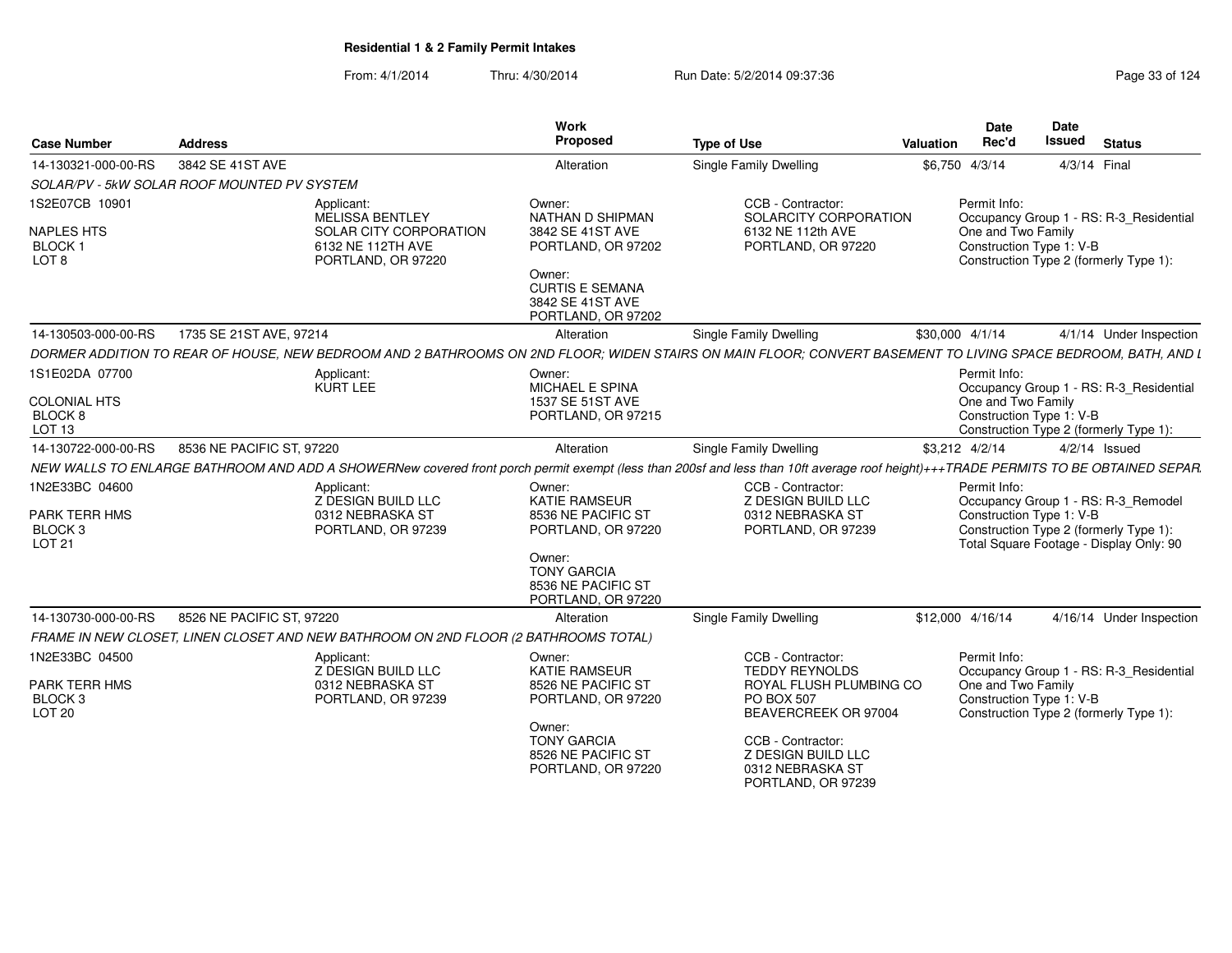|                                                          |                                                |                                                                                            | <b>Work</b>                                                                        |                                                                                                                                                              |                  | Date                                                                                                                                                                                                     | Date           |                 |                          |
|----------------------------------------------------------|------------------------------------------------|--------------------------------------------------------------------------------------------|------------------------------------------------------------------------------------|--------------------------------------------------------------------------------------------------------------------------------------------------------------|------------------|----------------------------------------------------------------------------------------------------------------------------------------------------------------------------------------------------------|----------------|-----------------|--------------------------|
| <b>Case Number</b>                                       | <b>Address</b>                                 |                                                                                            | Proposed                                                                           | <b>Type of Use</b>                                                                                                                                           | <b>Valuation</b> | Rec'd                                                                                                                                                                                                    | Issued         | <b>Status</b>   |                          |
| 14-131858-000-00-RS                                      | 3914 NE 16TH AVE, 97212                        |                                                                                            | Alteration                                                                         | <b>Single Family Dwelling</b>                                                                                                                                |                  | \$5,000 4/25/14                                                                                                                                                                                          |                |                 | 4/25/14 Under Inspection |
|                                                          | ADD BATHROOM IN ATTIC (2 BATHROOMS TOTAL)      |                                                                                            |                                                                                    |                                                                                                                                                              |                  |                                                                                                                                                                                                          |                |                 |                          |
| 1N1E23DC 02400                                           | Applicant:<br>JOHN CHU                         |                                                                                            | Owner:<br><b>ALAN PETERSEN</b>                                                     | CCB - Contractor:<br>JEFF WILLEMSEN                                                                                                                          |                  | Permit Info:<br>Occupancy Group 1 - RS: R-3_Residential                                                                                                                                                  |                |                 |                          |
| <b>DIXON PL</b><br>BLOCK 3<br>LOT <sub>9</sub>           | <b>JTC DESIGN</b>                              | 11540 SE SOUTHERN LITES DR<br>HAPPY VALLEY, OR 97086                                       | 2790 NW ROYAL OAKS PL<br>CORVALLIS, OR 97330-3176<br>Owner:                        | <b>WNB DEVELOPMENT</b><br>P0 BOX 16967<br>PORTLAND OR 97292                                                                                                  |                  | One and Two Family<br>Construction Type 1: V-B<br>Construction Type 2 (formerly Type 1):                                                                                                                 |                |                 |                          |
|                                                          |                                                |                                                                                            | SIDNEE SNELL<br>2790 NW ROYAL OAKS PL<br>CORVALLIS, OR 97330-3176                  | CCB - Contractor:<br>WIRE NUTZ ELECTRICAL<br><b>SERVICES LLC</b><br>13023 NE HWY 99 STE 7 PMB #<br>264<br>VANCOUVER WA 98686                                 |                  |                                                                                                                                                                                                          |                |                 |                          |
| 14-132319-000-00-RS                                      | 2209 SE BYBEE BLVD - Unit B, 97202             |                                                                                            | Alteration                                                                         | <b>Single Family Dwelling</b>                                                                                                                                |                  | \$30,000 4/10/14                                                                                                                                                                                         | 4/10/14 Issued |                 |                          |
|                                                          |                                                |                                                                                            |                                                                                    | LEGALIZE ADU IN BASEMENT WITH NEW BEDROOM, KITCHEN, AND BATHROOM; CONVERTING DINING ROOM TO BEDROOM ON MAIN FLOOR; CONVERTING UNFINISHED STORAGE AREA TO BA  |                  |                                                                                                                                                                                                          |                |                 |                          |
| 1S1E23AA 00400                                           | Applicant:                                     | <b>MIKE MONTGOMERY</b><br>SIMPL HOME DESIGNS<br>5531 SW BUDDINGTON ST<br>PORTLAND OR 97219 | Owner:<br><b>ALICE LIM</b><br>3255 NW YEON ST<br>PORTLAND, OR 97210                | CCB - Contractor:<br>MING FA SUPPLIES INC<br>2425 SE 8TH AVE STE B<br>PORTLAND, OR 97214                                                                     |                  | Permit Info:<br>Occupancy Group 1 - RS: R-3_Remodel<br>Construction Type 1: V-B<br>Construction Type 2 (formerly Type 1):<br>Total Square Footage - Display Only: 660<br>Number of New Dwelling Units: 1 |                |                 |                          |
| 14-132481-000-00-RS                                      | 1532 SW WESTWOOD CT, 97201                     |                                                                                            | Alteration                                                                         | <b>Single Family Dwelling</b>                                                                                                                                |                  | \$20,000 4/1/14                                                                                                                                                                                          |                | $4/1/14$ Issued |                          |
|                                                          |                                                |                                                                                            |                                                                                    | CONVERT BASEMENT TO LIVING SPACE, (SPACE WAS PREVIOUSLY FINISHED WITHOUT PERMIT) REMOVE WALL TO ENLARGE MASTER BEDRROM, FURR OUT WALL AND REPLACE WINDOW, CI |                  |                                                                                                                                                                                                          |                |                 |                          |
| 1S1E16CA 02900<br><b>DEL-MAR HTS</b><br>LOT <sub>3</sub> | Applicant:                                     | NATHAN DEMAREST<br>1532 SW WESTWOOD CT<br>PORTLAND, OR 97239-2732                          | Owner:<br>THE DEMAREST REVOCABLE<br>1532 SW WESTWOOD CT<br>PORTLAND, OR 97239-2732 |                                                                                                                                                              |                  | Permit Info:<br>Occupancy Group 1 - RS: R-3_Remodel<br>Construction Type 1: V-B<br>Construction Type 2 (formerly Type 1):<br>Total Square Footage - Display Only: 943                                    |                |                 |                          |
|                                                          |                                                |                                                                                            | Owner:<br><b>LIVING TRUST</b><br>1532 SW WESTWOOD CT<br>PORTLAND, OR 97239-2732    |                                                                                                                                                              |                  |                                                                                                                                                                                                          |                |                 |                          |
| 14-133327-000-00-RS                                      | 5526 SW HEWETT BLVD, 97221                     |                                                                                            | Alteration                                                                         | Single Family Dwelling                                                                                                                                       |                  | \$12,500 4/1/14                                                                                                                                                                                          |                | $4/1/14$ Issued |                          |
|                                                          | INSTALL 2 UNDERPININGS TO STABILIZE FOUNDATION |                                                                                            |                                                                                    |                                                                                                                                                              |                  |                                                                                                                                                                                                          |                |                 |                          |
| 1S1E07BA 00400                                           | Applicant:<br>PETER KARP                       |                                                                                            | Owner:<br><b>ELIZABETH K HIGHET</b>                                                | CCB - Contractor:<br>PETER KARP                                                                                                                              |                  | Permit Info:<br>Occupancy Group 1 - RS: R-3_Remodel                                                                                                                                                      |                |                 |                          |
| SECTION 07 1S 1E<br>TL 400 2.09 ACRES                    |                                                | <b>PLI SYSTEMS INC</b><br>3045 SE 61ST CT<br>HILLSBORO, OR 97123                           | 5526 SW HEWETT BLVD<br>PORTLAND, OR 97221-2239                                     | PLI SYSTEMS INC<br>3045 SE 61ST CT<br>HILLSBORO, OR 97123                                                                                                    |                  | Construction Type 1: V-B<br>Construction Type 2 (formerly Type 1):                                                                                                                                       |                |                 |                          |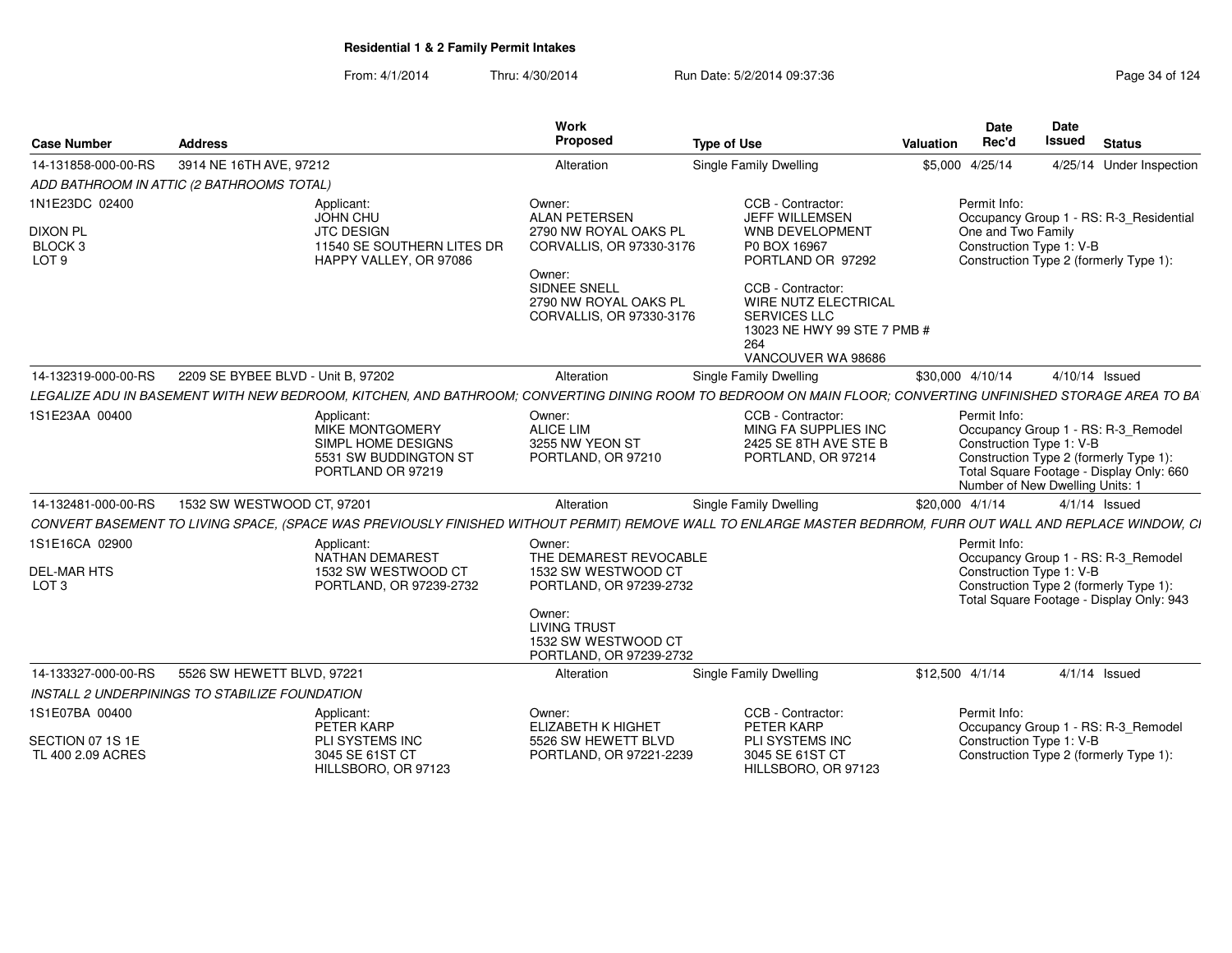| <b>Case Number</b>                                      | <b>Address</b>                          |                                                                                                        | <b>Work</b><br>Proposed                                                      | <b>Type of Use</b>                                                                                                                                                             | Valuation                                                                       | <b>Date</b><br>Rec'd | <b>Date</b><br>Issued    | <b>Status</b>                                                                      |
|---------------------------------------------------------|-----------------------------------------|--------------------------------------------------------------------------------------------------------|------------------------------------------------------------------------------|--------------------------------------------------------------------------------------------------------------------------------------------------------------------------------|---------------------------------------------------------------------------------|----------------------|--------------------------|------------------------------------------------------------------------------------|
| 14-133384-000-00-RS                                     | 2724 SW OLD ORCHARD RD, 97201           |                                                                                                        | Alteration                                                                   | <b>Single Family Dwelling</b>                                                                                                                                                  |                                                                                 | \$9,500 4/8/14       | 4/8/14 Final             |                                                                                    |
|                                                         | FOUNDATION REPAIR AT SE CORNER OF HOUSE |                                                                                                        |                                                                              |                                                                                                                                                                                |                                                                                 |                      |                          |                                                                                    |
| 1S1E08AA 13900                                          |                                         | Applicant:<br>RAMJACK OF OREGON                                                                        | Owner:<br>THOMAS E GROVES                                                    | CCB - Contractor:<br>RAMJACK OF OREGON<br>PO BOX 11701<br>EUGENE, OR 97440                                                                                                     | Permit Info:<br>Occupancy Group 1 - RS: R-3 Remodel<br>Construction Type 1: V-B |                      |                          |                                                                                    |
| OLD ORCHARD RD ADD<br><b>BLOCK1</b><br>LOT <sub>5</sub> |                                         | PO BOX 11701<br>EUGENE, OR 97440                                                                       | 20630 HARPER RD<br><b>BEND, OR 97701</b>                                     |                                                                                                                                                                                |                                                                                 |                      |                          | Construction Type 2 (formerly Type 1):                                             |
|                                                         |                                         |                                                                                                        | Owner:<br><b>LAURIE M GROVES</b><br>20630 HARPER RD<br><b>BEND, OR 97701</b> |                                                                                                                                                                                |                                                                                 |                      |                          |                                                                                    |
| 14-133452-000-00-RS                                     | 3178 SW FAIRMOUNT BLVD, 97201           |                                                                                                        | Alteration                                                                   | <b>Single Family Dwelling</b>                                                                                                                                                  |                                                                                 | $$1,635$ 4/2/14      | 4/2/14 Final             |                                                                                    |
|                                                         |                                         | REPAIR EXISTING ROOF BEAM DAMAGE CAUSED BY DRY ROT. LOCATED NORTH SIDE AT BACK OF HOUSE.               |                                                                              |                                                                                                                                                                                |                                                                                 |                      |                          |                                                                                    |
| 1S1E16BB 00900                                          |                                         | Applicant:<br>ECKELMAN CONSTRUCTION INC                                                                | Owner:<br>LEE F KILBOURN                                                     | CCB - Contractor:<br>ECKELMAN CONSTRUCTION INC                                                                                                                                 |                                                                                 | Permit Info:         |                          | Occupancy Group 1 - RS: R-3_Remodel                                                |
| SLAVINS ADD & PLAT 2<br>BLOCK 14<br>LOT 7 TL 900        |                                         | 4529 SE 67TH AVE<br>PORTLAND, OR 97206                                                                 | PO BOX 30821<br>PORTLAND, OR 97294                                           | 4529 SE 67TH AVE<br>PORTLAND, OR 97206                                                                                                                                         |                                                                                 |                      | Construction Type 1: V-B | Construction Type 2 (formerly Type 1):                                             |
| 14-133515-000-00-RS                                     | 3943 N OVERLOOK BLVD, 97227             |                                                                                                        | Alteration                                                                   | Single Family Dwelling                                                                                                                                                         | \$58,233 4/4/14                                                                 |                      | 4/4/14 Final             |                                                                                    |
|                                                         |                                         | LEGALIZE CONVERSION OF ATTIC TO LIVING SPACE, INCLUDES 2 NEW BEDROOMS AND BATHROOM (3 BATHROOMS TOTAL) |                                                                              |                                                                                                                                                                                |                                                                                 |                      |                          |                                                                                    |
| 1N1E21DD 04200                                          |                                         | Applicant:<br>CRAIG LANGLEY                                                                            | Owner:<br>VICTORIA E QUANSTROM                                               |                                                                                                                                                                                |                                                                                 | Permit Info:         |                          | Occupancy Group 1 - RS: R-3_Residential                                            |
| <b>OVERLOOK</b>                                         |                                         | 11335 SW LYNNRIDGE AVE                                                                                 | 14404 SE WEBSTER RD #229                                                     |                                                                                                                                                                                |                                                                                 | One and Two Family   |                          |                                                                                    |
| <b>BLOCK C</b><br><b>LOT 15</b>                         |                                         | PORTLAND, OR 97626                                                                                     | MILWAUKIE, OR 97267-1971                                                     |                                                                                                                                                                                |                                                                                 |                      | Construction Type 1: V-B | Construction Type 2 (formerly Type 1):<br>Total Square Footage - Display Only: 528 |
| 14-133600-000-00-RS                                     | 9460 N TYLER AVE, 97203                 |                                                                                                        | Alteration                                                                   | <b>Single Family Dwelling</b>                                                                                                                                                  | \$21,000 4/1/14                                                                 |                      |                          | 4/1/14 Under Inspection                                                            |
|                                                         |                                         |                                                                                                        |                                                                              | CONVERT PORTION OF BASEMENT TO BEDROOM AND BATHROOM; INCREASE SIZE OF INTERIOR OPENING AND REMOVE CHIMNEY FOR KITCHEN REMODEL - TRADES PERMITS TO BE OBTAIN.                   |                                                                                 |                      |                          |                                                                                    |
| 1N1E06CC 06400                                          |                                         | Applicant:<br><b>TODD SEXTON</b>                                                                       | Owner:<br>JET INVESTMENTS LLC                                                | CCB - Contractor:<br><b>S3 DESIGN BUILD LLC</b>                                                                                                                                |                                                                                 | Permit Info:         |                          | Occupancy Group 1 - RS: R-3_Residential                                            |
| POINT VIEW                                              |                                         | S3 DESIGN BUILD, LLC                                                                                   | 9460 N TYLER AVE                                                             | 13527 SW ASHBURY LN                                                                                                                                                            |                                                                                 | One and Two Family   |                          |                                                                                    |
| <b>BLOCK 24</b><br>LOT 5-7                              |                                         | 13527 SW ASHBURY LN<br><b>TIGARD, OR 97223</b>                                                         | PORTLAND, OR 97203                                                           | <b>TIGARD, OR 97223</b>                                                                                                                                                        |                                                                                 |                      | Construction Type 1: V-B | Construction Type 2 (formerly Type 1):                                             |
| 14-133600-REV-01-RS                                     | 9460 N TYLER AVE, 97203                 |                                                                                                        | Alteration                                                                   | Single Family Dwelling                                                                                                                                                         |                                                                                 | \$4/28/14            | 4/28/14 Issued           |                                                                                    |
|                                                         |                                         |                                                                                                        |                                                                              | ADDED VALUE REVISION TO REFRAME STAIRS, HALLWAY, AND BATHROOM ON MAIN FLOOR4/28/14 BMcCall Determined that this is not a value added revision since the plan change was minor. |                                                                                 |                      |                          |                                                                                    |
| 1N1E06CC 06400                                          |                                         | Applicant:                                                                                             | Owner:                                                                       | CCB - Contractor:                                                                                                                                                              |                                                                                 | Permit Info:         |                          |                                                                                    |
|                                                         |                                         | TODD SEXTON                                                                                            | JET INVESTMENTS LLC                                                          | <b>S3 DESIGN BUILD LLC</b>                                                                                                                                                     |                                                                                 |                      |                          | Occupancy Group 1 - RS: R-3_Residential                                            |
| POINT VIEW<br>BLOCK 24                                  |                                         | S3 DESIGN BUILD, LLC<br>13527 SW ASHBURY LN                                                            | 9460 N TYLER AVE<br>PORTLAND, OR 97203                                       | 13527 SW ASHBURY LN<br><b>TIGARD, OR 97223</b>                                                                                                                                 |                                                                                 | One and Two Family   | Construction Type 1: V-B |                                                                                    |
| LOT 5-7                                                 |                                         | <b>TIGARD, OR 97223</b>                                                                                |                                                                              |                                                                                                                                                                                |                                                                                 |                      |                          | Construction Type 2 (formerly Type 1):                                             |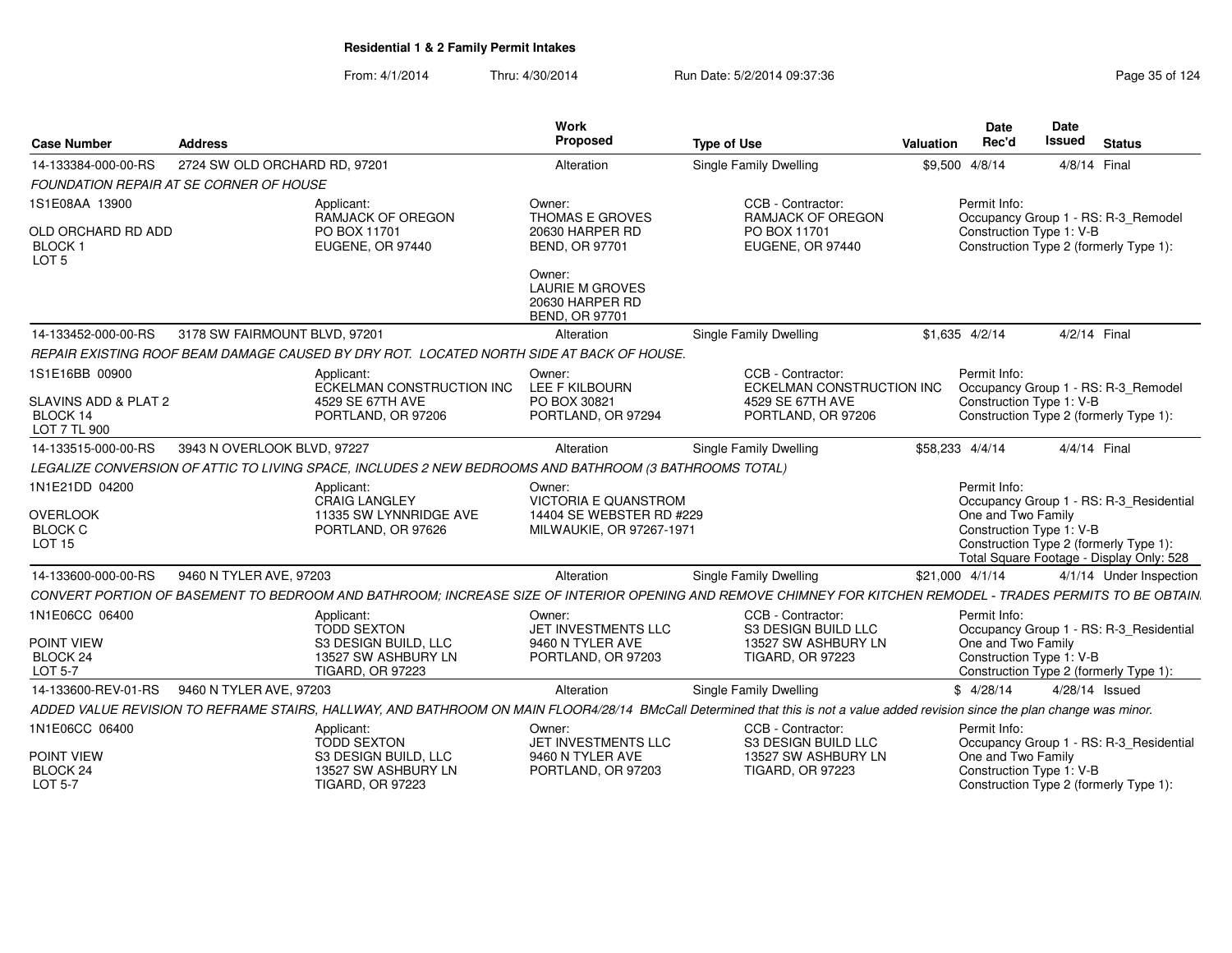| <b>Case Number</b>                                                         | <b>Address</b>                                              |                                                                                      | Work<br>Proposed                                                                              | <b>Type of Use</b>                                                                                                                                              | Valuation       | <b>Date</b><br>Rec'd               | Date<br><b>Issued</b>    | <b>Status</b>                                                                     |
|----------------------------------------------------------------------------|-------------------------------------------------------------|--------------------------------------------------------------------------------------|-----------------------------------------------------------------------------------------------|-----------------------------------------------------------------------------------------------------------------------------------------------------------------|-----------------|------------------------------------|--------------------------|-----------------------------------------------------------------------------------|
| 14-133636-000-00-RS                                                        | 12555 SW EDGECLIFF RD                                       |                                                                                      | Alteration                                                                                    | <b>Single Family Dwelling</b>                                                                                                                                   | \$75,000 4/1/14 |                                    |                          | 4/9/14 Under Inspection                                                           |
|                                                                            |                                                             |                                                                                      |                                                                                               | KITCHEN REMODEL TO INCLUDE REMOVAL OF CHIMNEY & PATCH ROOF. REMOVE INTERIOR WALLS AND STEEL BEAM IN KITCHEN, NEW BEAMS, COLUMN AND FOOTING. NEW BATH IN EXISTIN |                 |                                    |                          |                                                                                   |
| 1S1E35CC 00600                                                             |                                                             | Applicant:<br>Don Young                                                              | Owner:<br><b>GEORGE T VAN HOOMISSEN</b>                                                       | CCB - Contractor:<br>AIR PRO HEATING & AIR                                                                                                                      |                 | Permit Info:                       |                          | Occupancy Group 1 - RS: R-3_Residential                                           |
| <b>DUNTHORPE</b><br><b>BLOCK 104 TL 600</b>                                |                                                             | DON YOUNG & ASSOCIATES, INC. 509 HATHAWAY RD<br>P.O. BOX 10857<br>Portland, OR 97296 | VANCOUVER, WA 98661                                                                           | <b>CONDITIONING</b><br>7405 SE POWELL BLVD<br>PORTLAND, OR 97206-2451                                                                                           |                 | One and Two Family                 | Construction Type 1: V-B | Construction Type 2 (formerly Type 1):                                            |
|                                                                            |                                                             |                                                                                      | Owner:<br>CARLA A VAN HOOMISSEN<br>509 HATHAWAY RD<br>VANCOUVER, WA 98661                     |                                                                                                                                                                 |                 |                                    |                          |                                                                                   |
| 14-133649-000-00-RS                                                        | 4235 SE 67TH AVE, 97206                                     |                                                                                      | Alteration                                                                                    | <b>Single Family Dwelling</b>                                                                                                                                   |                 | \$8,000 4/9/14                     |                          | 4/9/14 Under Inspection                                                           |
|                                                                            | <b>VOLUNTARY FOUNDATION UNDERPINNING WITH HELICAL PIERS</b> |                                                                                      |                                                                                               |                                                                                                                                                                 |                 |                                    |                          |                                                                                   |
| 1S2E08CC 25800                                                             |                                                             | Applicant:<br><b>CHRIS KELLY</b>                                                     | Owner:<br><b>FELISA OJEDA</b>                                                                 | CCB - Contractor:<br><b>TERRAFIRMA FOUNDATION</b>                                                                                                               |                 | Permit Info:                       |                          | Occupancy Group 1 - RS: R-3_Residential                                           |
| <b>LAURELWOOD</b>                                                          |                                                             | <b>TERRA FIRMA FS</b>                                                                | PO BOX 66596                                                                                  | <b>SYSTEMS</b>                                                                                                                                                  |                 | One and Two Family                 |                          |                                                                                   |
| BLOCK 6<br><b>LOT 28</b>                                                   |                                                             | 7910 SW HUNZIKER ST<br>PORTLAND, OR 97223                                            | PORTLAND, OR 97290-6596                                                                       | 1308 NW PARK ST<br>ROSEBURG, OR 97470                                                                                                                           |                 |                                    | Construction Type 1: V-B | Construction Type 2 (formerly Type 1):                                            |
| 14-133677-000-00-RS                                                        | 4045 SW FLOWER ST, 97221                                    |                                                                                      | Alteration                                                                                    | <b>Single Family Dwelling</b>                                                                                                                                   |                 | \$450 4/10/14                      |                          | 4/10/14 Under Inspection                                                          |
|                                                                            |                                                             |                                                                                      |                                                                                               | ADD INTERIOR WALL TO ENCLOSE LAUNDRY ROOM WITHIN GARAGE - ALL APPLIANCES EXISTING ***4/28/14 ADD PLUMBING TO ALTER EXISTNG WASHER AND MOP SINK                  |                 |                                    |                          |                                                                                   |
| 1S1E17CB 00600<br><b>ELIZABETH</b><br>BLOCK <sub>2</sub><br>E 50' OF LOT 6 |                                                             | Applicant:<br><b>GEOFF D MILLER</b><br>4045 SW FLOWER ST<br>PORTLAND, OR 97221-3548  | Owner:<br><b>CATHERINE B MILLER</b><br>4045 SW FLOWER ST<br>PORTLAND, OR 97221-3548<br>Owner: |                                                                                                                                                                 |                 | Permit Info:<br>One and Two Family | Construction Type 1: V-B | Occupancy Group 1 - RS: R-3_Residential<br>Construction Type 2 (formerly Type 1): |
|                                                                            |                                                             |                                                                                      | <b>GEOFF D MILLER</b><br>4045 SW FLOWER ST<br>PORTLAND, OR 97221-3548                         |                                                                                                                                                                 |                 |                                    |                          |                                                                                   |
| 14-133795-000-00-RS                                                        | 515 N RUSSET ST, 97217                                      |                                                                                      | Alteration                                                                                    | <b>Single Family Dwelling</b>                                                                                                                                   | \$15,800 4/1/14 |                                    |                          | 4/12/14 Under Inspection                                                          |
| MAIN FLOOR BATH AND HALL REMODEL                                           |                                                             |                                                                                      |                                                                                               |                                                                                                                                                                 |                 |                                    |                          |                                                                                   |
| 1N1E10DC 11400                                                             |                                                             | Applicant:<br>WM D HERBOTH REMODELLING                                               | Owner:<br><b>STEVEN G ROBERTS</b>                                                             | CCB - Contractor:<br>WM D HERBOTH REMODELLING                                                                                                                   |                 | Permit Info:                       |                          | Occupancy Group 1 - RS: R-3_Residential                                           |
| LOVEWOOD<br>BLOCK 11<br>LOT <sub>9</sub>                                   |                                                             | <b>INC</b><br>6006 NE RODNEY AVE<br>PORTLAND, OR 972112556                           | 515 N RUSSET ST<br>PORTLAND, OR 97217                                                         | INC.<br>6006 NE RODNEY AVE<br>PORTLAND, OR 972112556                                                                                                            |                 | One and Two Family                 | Construction Type 1: V-B | Construction Type 2 (formerly Type 1):                                            |
|                                                                            |                                                             |                                                                                      | Owner:<br>NANETTE Z ROBERTS<br>515 N RUSSET ST<br>PORTLAND, OR 97217                          | CCB - Contractor:<br><b>GREGORY FORT</b><br>PRO DRAIN & ROOTER SERVICE<br>INC<br>3300 NW 185TH AVE., #213<br>PORTLAND, OR 97229                                 |                 |                                    |                          |                                                                                   |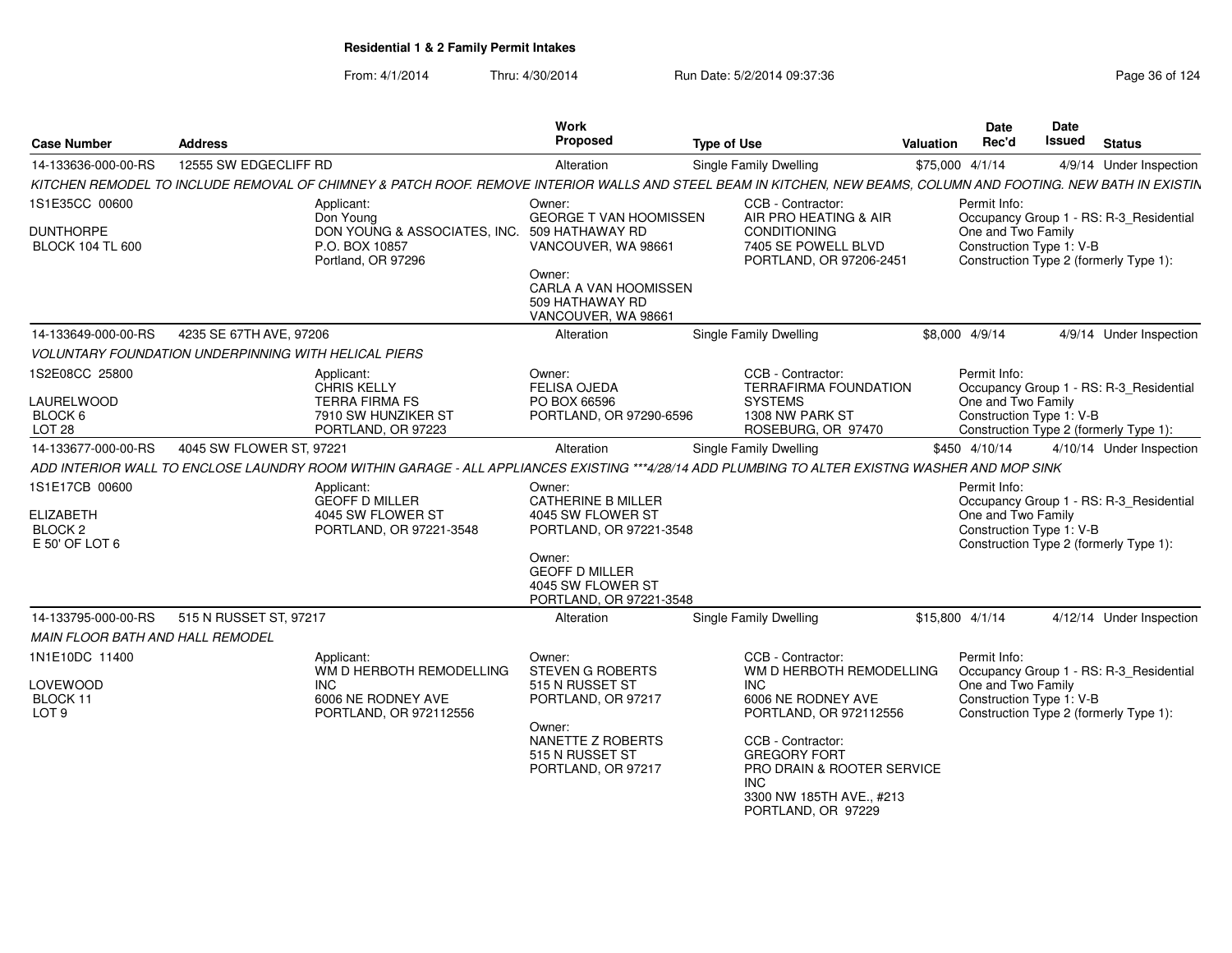From: 4/1/2014Thru: 4/30/2014 Run Date: 5/2/2014 09:37:36 Run Date: 5/2/2014 09:37:36

| <b>Case Number</b>                                                 | <b>Address</b>                                |                                                                                                                         | Work<br><b>Proposed</b>                                                      | <b>Type of Use</b>                                                                                                             | <b>Valuation</b> | <b>Date</b><br>Rec'd                                           | Date<br><b>Issued</b> | <b>Status</b>                                                                     |
|--------------------------------------------------------------------|-----------------------------------------------|-------------------------------------------------------------------------------------------------------------------------|------------------------------------------------------------------------------|--------------------------------------------------------------------------------------------------------------------------------|------------------|----------------------------------------------------------------|-----------------------|-----------------------------------------------------------------------------------|
| 14-133948-000-00-RS                                                | 6016 SW IDAHO ST, 97221                       |                                                                                                                         | Alteration                                                                   | <b>Single Family Dwelling</b>                                                                                                  |                  | \$4,820 4/2/14                                                 | 4/10/14 Final         |                                                                                   |
|                                                                    |                                               |                                                                                                                         |                                                                              | VOLUNTARY SEISMIC UPGRADE - CONNECT HOUSE TO FOUNDATION AT FULL HEIGHT BASEMENT AND SE CRAWLSPACE PER ENGINEERING LETTER       |                  |                                                                |                       |                                                                                   |
| 1S1E18CC 01400                                                     |                                               | Applicant:                                                                                                              | Owner:                                                                       | CCB - Contractor:                                                                                                              |                  | Permit Info:                                                   |                       |                                                                                   |
| <b>VERMONT HILLS</b><br>BLOCK 28<br>LOT <sub>13</sub>              |                                               | <b>SEAN MCNERNEY</b><br>EARTHQUAKE TECH (GEMMELL<br>CONSTRUCTION)<br>210 SE MADISON ST, #1                              | ROCHELLE NEDEAU<br>6016 SW IDAHO ST<br>PORTLAND, OR 97221-1632               | <b>STEVE GEMMELL</b><br><b>GEMMELL CONSTRUCTION LLC</b><br>3817 N WILLIAMS<br>PORTLAND OR 97227                                |                  | One and Two Family<br>Construction Type 1: V-B                 |                       | Occupancy Group 1 - RS: R-3_Residential<br>Construction Type 2 (formerly Type 1): |
|                                                                    |                                               | PORTLAND, OR 97214                                                                                                      |                                                                              |                                                                                                                                |                  |                                                                |                       |                                                                                   |
| 14-133952-000-00-RS                                                | 5810 SW IDAHO ST, 97221                       |                                                                                                                         | Alteration                                                                   | <b>Single Family Dwelling</b>                                                                                                  |                  | \$6,750 4/2/14                                                 | 4/2/14 Final          |                                                                                   |
| SOLAR - 3.3 kW ROOF MOUNT PV SYSTEM                                |                                               |                                                                                                                         |                                                                              |                                                                                                                                |                  |                                                                |                       |                                                                                   |
| 1S1E18CD 04900                                                     |                                               | Applicant:                                                                                                              | Owner:                                                                       | CCB - Contractor:                                                                                                              |                  | Permit Info:                                                   |                       |                                                                                   |
| <b>VERMONT HILLS</b>                                               |                                               | <b>JORDAN WEISMAN</b><br>FUTURE CITY SOLAR LLC                                                                          | <b>JEFFREY K FRYER</b><br>5810 SW IDAHO ST                                   | <b>JORDAN WEISMAN</b><br>FUTURE CITY SOLAR LLC                                                                                 |                  | One and Two Family                                             |                       | Occupancy Group 1 - RS: R-3_Residential                                           |
| BLOCK 4<br>LOT 5&6 TL 4900                                         |                                               | 1631 NE BROADWAY ST, #320<br>PORTLAND, OR 97232                                                                         | PORTLAND, OR 97221-1628                                                      | 1631 NE BROADWAY ST, #320<br>PORTLAND, OR 97232                                                                                |                  | Construction Type 1: V-B                                       |                       | Construction Type 2 (formerly Type 1):                                            |
|                                                                    |                                               |                                                                                                                         |                                                                              | CCB - Contractor:<br><b>EAGLE ELECTRIC LLC</b><br><b>PO BOX 931</b><br>ST HELENS, OR 97051                                     |                  |                                                                |                       |                                                                                   |
| 14-133972-000-00-RS                                                | 1008 SW PLUM DR, 97219                        |                                                                                                                         | Alteration                                                                   | Single Family Dwelling                                                                                                         |                  | \$6,750 4/10/14                                                | 4/10/14 Final         |                                                                                   |
|                                                                    | SOLAR/PV - 5kW ROOF MOUNT SOLAR/PV ARRAY      |                                                                                                                         |                                                                              |                                                                                                                                |                  |                                                                |                       |                                                                                   |
| 1S1E28AC 02000<br><b>PLUM POCKET</b>                               |                                               | Applicant:<br><b>MELISSA BENTLEY</b><br>SOLAR CITY CORPORATION                                                          | Owner:<br>W BLAINE J CASTLEMAN<br>1008 SW PLUM DR                            | CCB - Contractor:<br>SOLARCITY CORPORATION<br>6132 NE 112th AVE                                                                |                  | Permit Info:<br>One and Two Family                             |                       | Occupancy Group 1 - RS: R-3 Residential                                           |
| LOT 1&3 TL 2000                                                    |                                               | 6132 NE 112TH AVE<br>PORTLAND, OR 97220                                                                                 | PORTLAND, OR 97219                                                           | PORTLAND, OR 97220                                                                                                             |                  | Construction Type 1: V-B                                       |                       | Construction Type 2 (formerly Type 1):                                            |
| 14-133976-000-00-RS                                                | 4509 SE 88TH AVE, 97266                       |                                                                                                                         | Alteration                                                                   | <b>Single Family Dwelling</b>                                                                                                  |                  | \$7,000 4/2/14                                                 | 4/2/14 Final          |                                                                                   |
|                                                                    | CONVERT EXISTING SUNROOM TO BEDROOM, ADD BATH |                                                                                                                         |                                                                              |                                                                                                                                |                  |                                                                |                       |                                                                                   |
| 1S2E16BA 00200<br>SAGINAW HTS<br><b>BLOCK 5</b><br>LOT 1&2 TL 200  |                                               | Applicant:<br><b>KYM NGUYEN</b><br><b>CONCEPT DESIGN AND</b><br><b>ASSOCIATES</b><br>PO BOX 8464<br>PORTLAND, OR 97207  | Owner:<br>DK HOMES LLC<br>PO BOX 90277<br>PORTLAND, OR 97290-0277            | CCB - Contractor:<br><b>GRIZZLY ELECTRIC</b><br>8002 NE HWY 99 SUITE 248<br>VANCOUVER, WA 98665                                |                  | Permit Info:<br>One and Two Family<br>Construction Type 1: V-B |                       | Occupancy Group 1 - RS: R-3_Residential<br>Construction Type 2 (formerly Type 1): |
| 14-134187-000-00-RS                                                | 6510 SE 34TH AVE, 97202                       |                                                                                                                         | Alteration                                                                   | <b>Single Family Dwelling</b>                                                                                                  |                  | \$8,000 4/2/14                                                 |                       | 4/2/14 Under Inspection                                                           |
|                                                                    |                                               | REPLACE 2 EXISTING WINDOW WELLS IN BASEMENT - BEDROOM & FAMILY ROOM - (existing fireplace in basement)                  |                                                                              |                                                                                                                                |                  |                                                                |                       |                                                                                   |
| 1S1E24AB 03400<br><b>EASTMORELAND</b><br>BLOCK 26<br><b>LOT 12</b> |                                               | Applicant:<br><b>HARDLINE DESIGN &amp;</b><br><b>CONSTRUCITON INC</b><br>8480 SE STRAWBERRY LANE<br>MILWAUKEE, OR 97267 | Owner:<br>RACHEL SDRULLA<br>6510 SE 34TH AVE<br>PORTLAND, OR 97202<br>Owner: | CCB - Contractor:<br><b>HARDLINE DESIGN &amp;</b><br><b>CONSTRUCITON INC</b><br>8480 SE STRAWBERRY LANE<br>MILWAUKEE, OR 97267 |                  | Permit Info:<br>One and Two Family<br>Construction Type 1: V-B |                       | Occupancy Group 1 - RS: R-3_Residential<br>Construction Type 2 (formerly Type 1): |
|                                                                    |                                               |                                                                                                                         | ANDREI D SDRULLA<br>GE10 SE 34TH AVE                                         |                                                                                                                                |                  |                                                                |                       |                                                                                   |

6510 SE 34TH AVE PORTLAND, OR 97202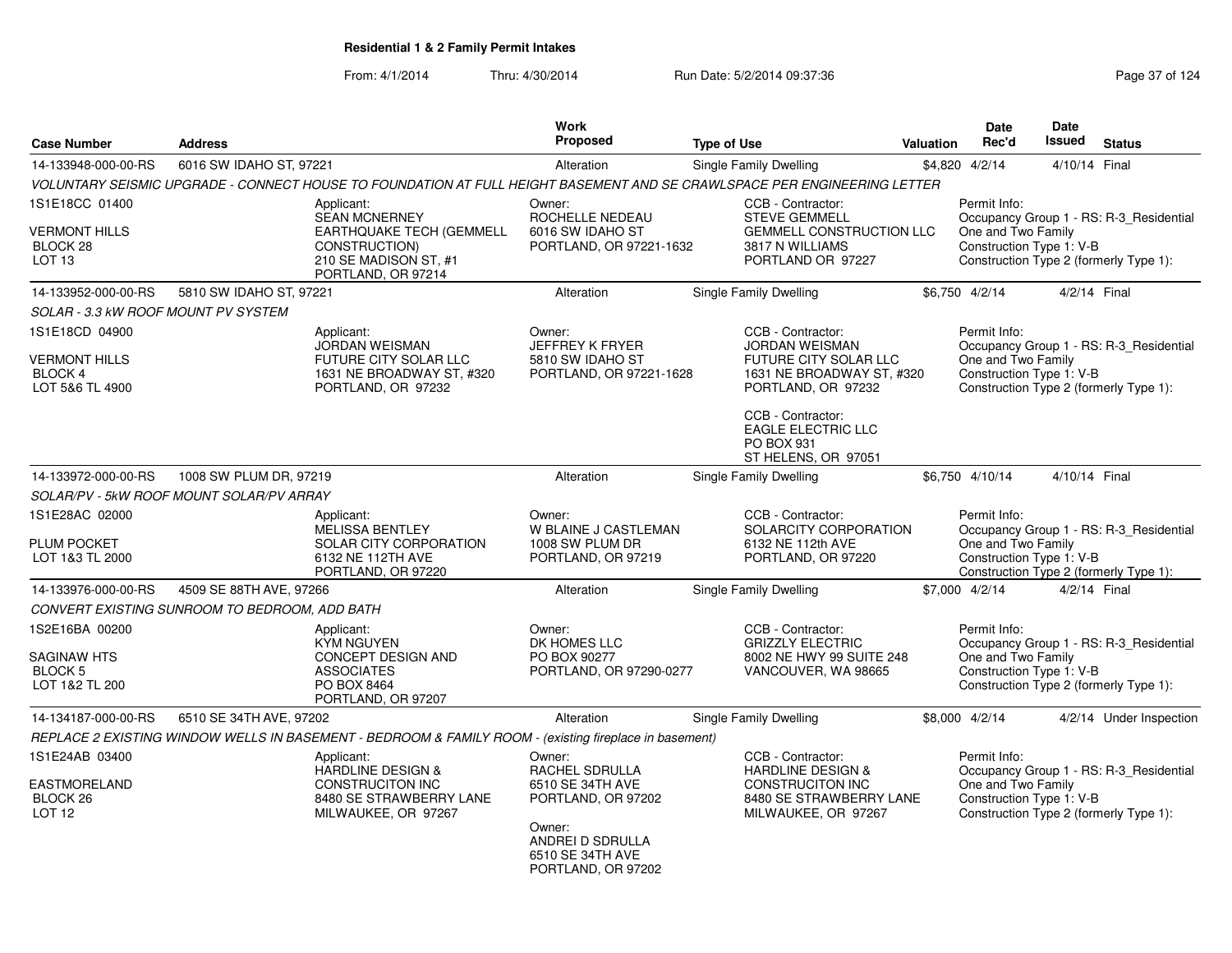| <b>Case Number</b>                                                    | <b>Address</b>             |                                                                                               | <b>Work</b><br><b>Proposed</b>                                                               | <b>Type of Use</b>                                                                                   | <b>Valuation</b> | <b>Date</b><br>Rec'd                                                                                      | <b>Date</b><br>Issued | <b>Status</b>                                                                      |
|-----------------------------------------------------------------------|----------------------------|-----------------------------------------------------------------------------------------------|----------------------------------------------------------------------------------------------|------------------------------------------------------------------------------------------------------|------------------|-----------------------------------------------------------------------------------------------------------|-----------------------|------------------------------------------------------------------------------------|
| 14-134208-000-00-RS                                                   | 6324 N WILLIAMS AVE, 97211 |                                                                                               | Alteration                                                                                   | Single Family Dwelling                                                                               |                  | \$6,000 4/10/14                                                                                           |                       | 4/10/14 Under Inspection                                                           |
|                                                                       |                            | ADD BATHROOM TO UNFINISHED BASEMENT, FURR OUT WALL AT LAUNDRY AREA (2 BATHROOMS TOTAL)        |                                                                                              |                                                                                                      |                  |                                                                                                           |                       |                                                                                    |
| 1N1E15DA 05000                                                        |                            | Applicant:<br>DIGS INC                                                                        | Owner:<br>LINDSAY N DAMMROSE                                                                 | CCB - Contractor:<br>ARTWORK CONSTRUCTION LLC                                                        |                  | Permit Info:                                                                                              |                       | Occupancy Group 1 - RS: R-3_Remodel                                                |
| <b>PIEDMONT</b><br>BLOCK 45<br>LOT <sub>14</sub>                      |                            | 6336 NE GARFIELD<br>PORTLAND, OR 97211                                                        | 6324 N WILLIAMS AVE<br>PORTLAND, OR 97217                                                    | <b>PORTLAND</b><br>8312 SE ASPEN SUMMIT DR<br>PORTLAND OR 97266                                      |                  | Construction Type 1: V-B                                                                                  |                       | Construction Type 2 (formerly Type 1):                                             |
|                                                                       |                            |                                                                                               |                                                                                              | CCB - Contractor:<br><b>DIGS INC</b><br>6336 NE GARFIELD<br>PORTLAND, OR 97211                       |                  |                                                                                                           |                       |                                                                                    |
| 14-134217-000-00-RS                                                   | 8737 SE 91ST AVE, 97266    |                                                                                               | Alteration                                                                                   | Single Family Dwelling                                                                               |                  | \$4,460 4/2/14                                                                                            |                       | $4/2/14$ Issued                                                                    |
| ADD DECK BEHIND GARAGE                                                |                            |                                                                                               |                                                                                              |                                                                                                      |                  |                                                                                                           |                       |                                                                                    |
| 12E28BA03300                                                          |                            | Applicant:<br><b>LAWRENCE BURKE</b><br>8737 SE 91ST AVE<br>HAPPY VALLEY, OR 97086             | Owner:<br><b>SHAWN WHITE</b><br><b>WRS PROPERTIES</b><br>PO BOX 613<br>OREGON CITY, OR 97045 |                                                                                                      |                  | Permit Info:<br>Occupancy Group 1 - RS: U_Decks,<br>Patios, Porches, Carports<br>Construction Type 1: V-B |                       | Construction Type 2 (formerly Type 1):<br>Total Square Footage - Display Only: 210 |
|                                                                       |                            |                                                                                               | Owner:<br><b>LAWRENCE BURKE</b><br>8737 SE 91ST AVE<br>HAPPY VALLEY, OR 97086                |                                                                                                      |                  |                                                                                                           |                       |                                                                                    |
| 14-134228-000-00-RS                                                   | 10035 NW WILARK AVE, 97231 |                                                                                               | Alteration                                                                                   | Single Family Dwelling                                                                               |                  | \$2,000 4/2/14                                                                                            | 4/2/14 Final          |                                                                                    |
|                                                                       |                            | VOLUNTARY SEISMIC RETROFIT, ADD SHEAR WALLS ON NORTH AND EAST WALLS - ALL INTERIOR WORK       |                                                                                              |                                                                                                      |                  |                                                                                                           |                       |                                                                                    |
| 1N1W02CC 05300<br>WALDEMERE<br>BLOCK <sub>2</sub><br>LOT <sub>1</sub> |                            | Applicant:<br>MICHAEL WIEBER<br>ELYSIUM CONSTRUCTION LLC<br>PO BOX 12010<br>PORTLAND OR 97212 | Owner:<br>DEREK MC CURDY<br>10035 NW WILARK AVE<br>PORTLAND, OR 97231-1055                   | CCB - Contractor:<br>MICHAEL WIEBER<br>ELYSIUM CONSTRUCTION LLC<br>PO BOX 12010<br>PORTLAND OR 97212 |                  | Permit Info:<br>Construction Type 1: V-B                                                                  |                       | Occupancy Group 1 - RS: R-3_Remodel<br>Construction Type 2 (formerly Type 1):      |
|                                                                       |                            |                                                                                               | Owner:<br>ROBIN MC CURDY<br>10035 NW WILARK AVE<br>PORTLAND, OR 97231-1055                   |                                                                                                      |                  |                                                                                                           |                       |                                                                                    |
| 14-134228-REV-01-RS                                                   | 10035 NW WILARK AVE, 97231 |                                                                                               | Alteration                                                                                   | Single Family Dwelling                                                                               |                  | \$4/10/14                                                                                                 |                       | 4/10/14 Issued                                                                     |
|                                                                       |                            | REVISION - TO USE PLYWOOD SHEAR WALLS ON EAST HALF OF SOUTH WALL INSTEAD OF UFP'S             |                                                                                              |                                                                                                      |                  |                                                                                                           |                       |                                                                                    |
| 1N1W02CC 05300                                                        |                            | Applicant:<br>MICHAEL WIEBER                                                                  | Owner:<br><b>DEREK MC CURDY</b>                                                              | CCB - Contractor:<br>MICHAEL WIEBER                                                                  |                  | Permit Info:                                                                                              |                       | Occupancy Group 1 - RS: R-3_Remodel                                                |
| WALDEMERE<br>BLOCK <sub>2</sub><br>LOT <sub>1</sub>                   |                            | ELYSIUM CONSTRUCTION LLC<br>PO BOX 12010<br>PORTLAND OR 97212                                 | 10035 NW WILARK AVE<br>PORTLAND, OR 97231-1055                                               | ELYSIUM CONSTRUCTION LLC<br>PO BOX 12010<br>PORTLAND OR 97212                                        |                  | Construction Type 1: V-B                                                                                  |                       | Construction Type 2 (formerly Type 1):                                             |
|                                                                       |                            |                                                                                               | Owner:<br>ROBIN MC CURDY<br>10035 NW WILARK AVE<br>PORTLAND, OR 97231-1055                   |                                                                                                      |                  |                                                                                                           |                       |                                                                                    |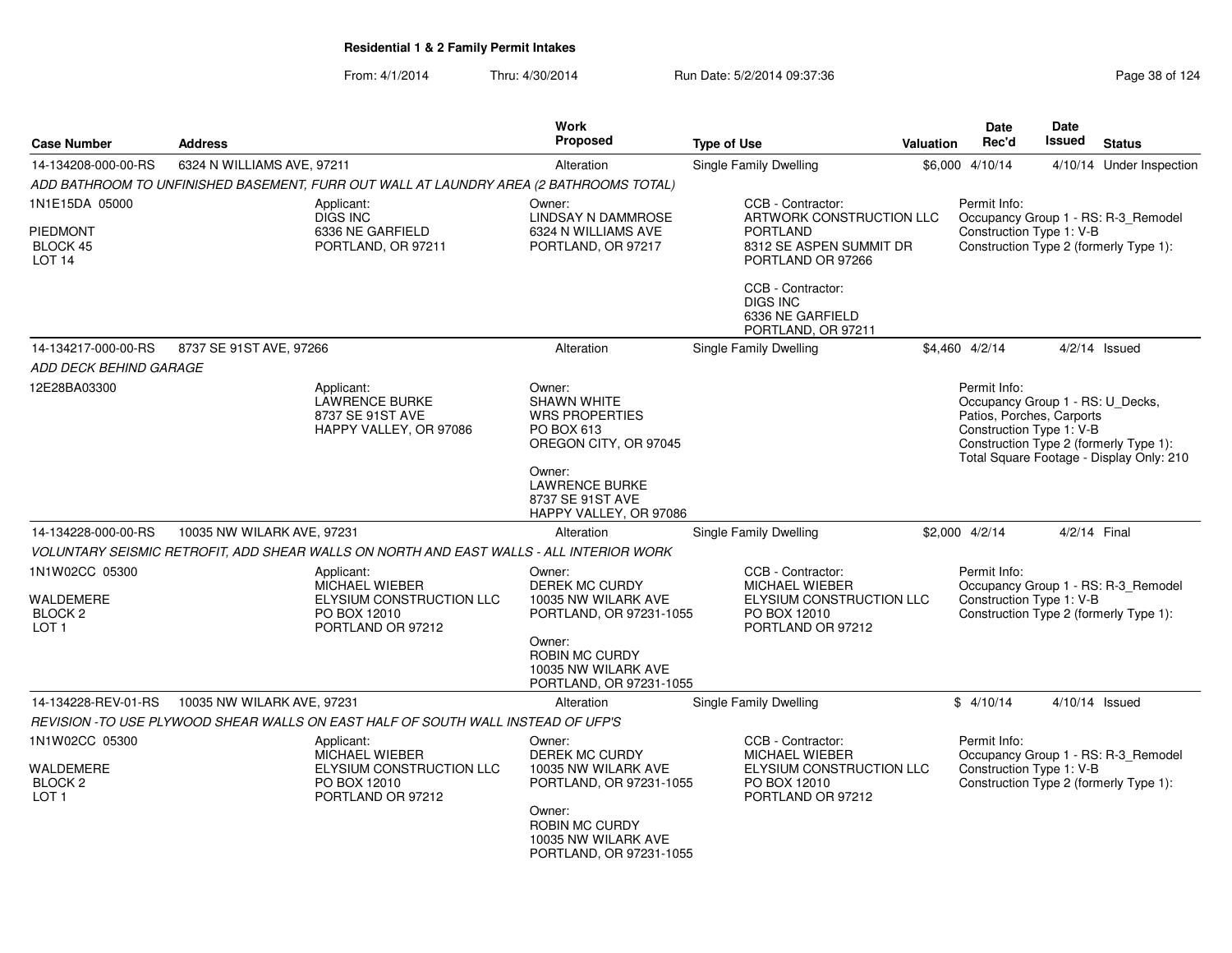| <b>Case Number</b>                             | <b>Address</b>                                                                                                                                               | Work<br>Proposed                                                                  | <b>Type of Use</b>                                                                                                              | Date<br>Rec'd<br>Valuation |                                                | Date<br><b>Issued</b> Status           |                                         |
|------------------------------------------------|--------------------------------------------------------------------------------------------------------------------------------------------------------------|-----------------------------------------------------------------------------------|---------------------------------------------------------------------------------------------------------------------------------|----------------------------|------------------------------------------------|----------------------------------------|-----------------------------------------|
| 14-134264-000-00-RS                            | 2548 NE 22ND AVE, 97212                                                                                                                                      | Alteration                                                                        | Single Family Dwelling                                                                                                          | \$120,000 4/2/14           |                                                | $4/4/14$ Issued                        |                                         |
|                                                | KITCHEN REMODEL TO INCLUDE REMOVAL OF DOUBLE DOOR/ STAIR AND LANDING AT REAR OF HOUSE - REPLACE WITH WINDOW. NEW EXTERIOR STAIRS/ PORCH AT NEW DOOR LOCATION |                                                                                   |                                                                                                                                 |                            |                                                |                                        |                                         |
| 1N1E26AD 17200<br><b>IRVINGTON</b><br>BLOCK 10 | Applicant:<br>LUC JOHNSON<br>Orange Design Industries, LLC<br>P.O. Box 42015                                                                                 | Owner:<br>MARY WELLS POPE<br>2548 NE 22ND AVE<br>PORTLAND, OR 97212-4814          | CCB - Contractor:<br>ORANGE DESIGN INDUSTRIES LL( Occupancy Group 1 - RS: R-3_Residential<br>PO BOX 42015<br>PORTLAND, OR 97242 | Permit Info:               | One and Two Family<br>Construction Type 1: V-B |                                        |                                         |
| <b>LOT 15</b><br>S 1/2 OF LOT 16               | Portland, OR 97242                                                                                                                                           | Owner:<br><b>BRYCE GARTRELL</b><br>2548 NE 22ND AVE<br>PORTLAND, OR 97212-4814    |                                                                                                                                 |                            |                                                | Construction Type 2 (formerly Type 1): |                                         |
| 14-134279-000-00-RS                            | 3836 SW CALDEW ST, 97219                                                                                                                                     | Alteration                                                                        | Single Family Dwelling                                                                                                          | \$40,000 4/30/14           |                                                |                                        | 4/30/14 Under Inspection                |
|                                                | REMODEL TO INCLUDE MOVING ONE DOOR OPENING IN MASTER BEDROOM FOR NEW CABINETRY; REMOVING RAILING FOR NEW WALL IN LIVING ROOM; ENLARGE WINDOWS AND DOOR OPE   |                                                                                   |                                                                                                                                 |                            |                                                |                                        |                                         |
| 1S1E20BD 06500                                 | Applicant:<br><b>PATTI BUSERHILL</b>                                                                                                                         | Owner:<br><b>CHRISTOPHER J BERGER</b>                                             | CCB - Contractor:<br><b>VALIANT CONSTRUCTION INC</b>                                                                            | Permit Info:               |                                                |                                        | Occupancy Group 1 - RS: R-3_Residential |
| SECTION 20 1S 1E<br>TL 6500 0.34 ACRES         | 2613 SW HAMILTON CT<br>PORTLAND OR 97239                                                                                                                     | 3836 SW CALDEW ST<br>PORTLAND, OR 97219-1527                                      | 6107 SE MURRAY BLVD #243<br>BEAVERTON, OR 97008                                                                                 |                            | One and Two Family<br>Construction Type 1: V-B | Construction Type 2 (formerly Type 1): |                                         |
|                                                |                                                                                                                                                              | Owner:<br><b>ROBIN BERGER</b><br>3836 SW CALDEW ST<br>PORTLAND, OR 97219-1527     |                                                                                                                                 |                            |                                                |                                        |                                         |
|                                                |                                                                                                                                                              | Owner:<br><b>TERRY ANN ROGERS</b><br>3836 SW CALDEW ST<br>PORTLAND, OR 97219-1527 |                                                                                                                                 |                            |                                                |                                        |                                         |
| 14-134293-000-00-RS                            | 240 NE 151ST AVE, 97230                                                                                                                                      | Alteration                                                                        | <b>Single Family Dwelling</b>                                                                                                   | \$600 4/2/14               |                                                |                                        | 4/2/14 Under Inspection                 |
|                                                | REMOVING CHIMNEY AND FIREPLACE AND PORTION OF WALL; NEW HEADER TO SUPPORT LOAD                                                                               |                                                                                   |                                                                                                                                 |                            |                                                |                                        |                                         |
| 1N2E36CA 01000                                 | Applicant:<br><b>FAYE A PORTER</b>                                                                                                                           | Owner:<br><b>BRIAN J JR O'DONNELL</b>                                             |                                                                                                                                 | Permit Info:               |                                                |                                        | Occupancy Group 1 - RS: R-3_Residential |
| <b>INWOOD</b><br>LOT <sub>1</sub>              | 240 NE 151ST AVE<br>PORTLAND, OR 97230-4808                                                                                                                  | 240 NE 151ST AVE<br>PORTLAND, OR 97230-4808                                       |                                                                                                                                 |                            | One and Two Family<br>Construction Type 1: V-B | Construction Type 2 (formerly Type 1): |                                         |
|                                                |                                                                                                                                                              | Owner:<br><b>FAYE A PORTER</b><br>240 NE 151ST AVE<br>PORTLAND, OR 97230-4808     |                                                                                                                                 |                            |                                                |                                        |                                         |
| 14-134328-000-00-RS                            | 2140 SE 112TH AVE                                                                                                                                            | Alteration                                                                        | Single Family Dwelling                                                                                                          | \$3,000 4/2/14             |                                                | 4/2/14 Final                           |                                         |
|                                                | REMOVAL OF ATTACHED GARAGE: REMOVE ALL DEBRIS, CAP UTILITIES, NO FILL REQUIRED, DOES NOT INCLUDE TREE REMOVAL. NEW ASPHALT DRIVEWAY: EXISTING CURB CUT       |                                                                                   |                                                                                                                                 |                            |                                                |                                        |                                         |
| 1S2E03DC 14203                                 | Applicant:<br>PAVEL F TSYMBALYUK                                                                                                                             | Owner:<br>PAVEL F TSYMBALYUK                                                      |                                                                                                                                 | Permit Info:               |                                                |                                        | Occupancy Group 1 - RS: R-3_Residential |
| PARTITION PLAT 2007-88<br>LOT <sub>1</sub>     | 2140 SE 112TH AVE<br>PORTLAND, OR 97216                                                                                                                      | 2140 SE 112TH AVE<br>PORTLAND, OR 97216                                           |                                                                                                                                 |                            | One and Two Family<br>Construction Type 1: V-B | Construction Type 2 (formerly Type 1): |                                         |
|                                                |                                                                                                                                                              | Owner:<br>NINA I TSYMBALYUK<br>2140 SE 112TH AVE<br>PORTLAND, OR 97216            |                                                                                                                                 |                            |                                                |                                        |                                         |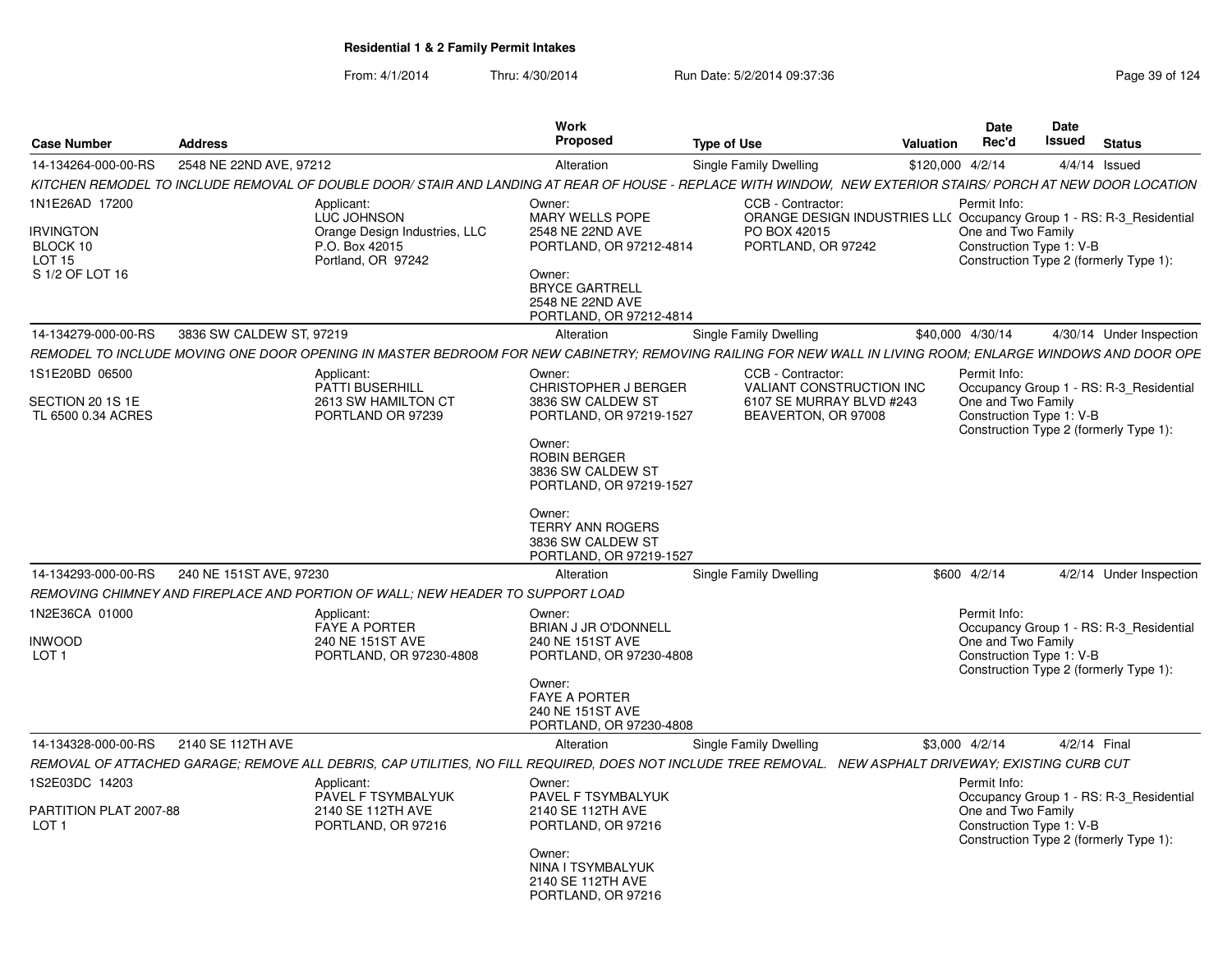| <b>Case Number</b>                                            | <b>Address</b>               |                                                                                                                                                                  | Work<br><b>Proposed</b>                                                                                                                                | <b>Type of Use</b>                                                                                                                                                                                                                                                                     | <b>Valuation</b> | <b>Date</b><br>Rec'd               | <b>Date</b><br><b>Issued</b><br><b>Status</b>                                                                                                         |
|---------------------------------------------------------------|------------------------------|------------------------------------------------------------------------------------------------------------------------------------------------------------------|--------------------------------------------------------------------------------------------------------------------------------------------------------|----------------------------------------------------------------------------------------------------------------------------------------------------------------------------------------------------------------------------------------------------------------------------------------|------------------|------------------------------------|-------------------------------------------------------------------------------------------------------------------------------------------------------|
| 14-134362-000-00-RS                                           | 8537 N PENINSULAR AVE, 97217 |                                                                                                                                                                  | Alteration                                                                                                                                             | Single Family Dwelling                                                                                                                                                                                                                                                                 |                  | \$1,600 4/2/14                     | 4/2/14 Final                                                                                                                                          |
|                                                               |                              | PROVIDE CONCRETE AND RIGID FOAM FILL IN CAVITY UNDER SLAB; PROVIDE STRUCTURAL SUPPORT IN ADJACENT CAVITY TO RETAIN ACCESS TO PIPES                               |                                                                                                                                                        |                                                                                                                                                                                                                                                                                        |                  |                                    |                                                                                                                                                       |
| 1N1E09BC 12200                                                |                              | Applicant:<br><b>JAY KUSHNER</b>                                                                                                                                 | Owner:<br>MICHAEL J HARTMANN                                                                                                                           | CCB - Contractor:<br><b>JAY KUSHNER</b>                                                                                                                                                                                                                                                |                  | Permit Info:                       | Occupancy Group 1 - RS: R-3_Remodel                                                                                                                   |
| <b>TRENT</b><br><b>BLOCK1</b><br>LOT 2 TL 12200               |                              | SEISMIC TECHNOLOGIES LLC<br>8616 N SWENSON<br>PORTLAND, OR 97203                                                                                                 | 8537 N PENINSULAR AVE<br>PORTLAND, OR 97217                                                                                                            | SEISMIC TECHNOLOGIES LLC<br>8616 N SWENSON<br>PORTLAND, OR 97203                                                                                                                                                                                                                       |                  |                                    | Construction Type 1: V-B<br>Construction Type 2 (formerly Type 1):                                                                                    |
| 14-134647-000-00-RS                                           | 1415 NE 60TH AVE, 97213      |                                                                                                                                                                  | Alteration                                                                                                                                             | Single Family Dwelling                                                                                                                                                                                                                                                                 |                  | \$25.475 4/3/14                    | 4/3/14 Under Inspection                                                                                                                               |
|                                                               |                              | LEGALIZE CONVERSION OF BASEMENT TO BEDROOM. BATHROOM. LIVING ROOM AND KITCHENETTE WITH A SECOND KITCHEN/SINK COVENANTELECTRICAL PERMIT PULLED 14-124791-ET       |                                                                                                                                                        |                                                                                                                                                                                                                                                                                        |                  |                                    |                                                                                                                                                       |
| 1N2E31AA 19200<br>SPRAGUES ADD<br>BLOCK 1<br>LOT <sub>3</sub> |                              | Applicant:<br>RACHAEL M HOLLAND<br>1415 NE 60TH AVE<br>PORTLAND, OR 97213                                                                                        | Owner:<br>RACHAEL M HOLLAND<br>1415 NE 60TH AVE<br>PORTLAND, OR 97213                                                                                  |                                                                                                                                                                                                                                                                                        |                  | Permit Info:                       | Occupancy Group 1 - RS: R-3 Remodel<br>Construction Type 1: V-B<br>Construction Type 2 (formerly Type 1):<br>Total Square Footage - Display Only: 693 |
| 14-134713-000-00-RS                                           | 7210 SW 52ND AVE, 97219      |                                                                                                                                                                  | Alteration                                                                                                                                             | Single Family Dwelling                                                                                                                                                                                                                                                                 |                  | \$60,000 4/3/14                    | 4/5/14 Under Inspection                                                                                                                               |
|                                                               |                              | REMODEL KITCHEN, RECONFIGURE MUD ROOM, PANTRY AND LAUNDRY AREA, RECONFIGURE EXISTING UPPER FLOOR AND ADD BATHROOM. TOTAL (2) TOILETS                             |                                                                                                                                                        |                                                                                                                                                                                                                                                                                        |                  |                                    |                                                                                                                                                       |
| 1S1E19AC 02300<br><b>KIRCANNO</b><br>BLOCK 4<br>LOT 1         |                              | Applicant:<br>DAVISBUILT LLC<br>2931 NE 34TH AVE<br>PORTLAND OR 97212                                                                                            | Owner:<br>DAN A NELSON<br>7210 SW 52ND AVE<br>PORTLAND, OR 97219-1312<br>Owner:<br><b>GAIL M NELSON</b><br>7210 SW 52ND AVE<br>PORTLAND, OR 97219-1312 | CCB - Contractor:<br><b>WINNER ELECTRIC</b><br><b>CONSTRUCTION INC</b><br>17087 SE WILEY WAY<br>MILWAUKIE OR 97267<br>CCB - Contractor:<br>ECOHEAT INC<br>3520 SE 61ST AVE<br>PORTLAND OR 97206<br>CCB - Contractor:<br><b>DAVISBUILT LLC</b><br>2931 NE 34TH AVE<br>PORTLAND OR 97212 |                  | Permit Info:<br>One and Two Family | Occupancy Group 1 - RS: R-3 Residential<br>Construction Type 1: V-B<br>Construction Type 2 (formerly Type 1):                                         |
| 14-134866-000-00-RS                                           | 5829 NE MALLORY AVE, 97211   |                                                                                                                                                                  | Alteration                                                                                                                                             | Single Family Dwelling                                                                                                                                                                                                                                                                 |                  | \$5,000 4/3/14                     | 4/3/14 Under Inspection                                                                                                                               |
|                                                               |                              | INTERIOR ONLY-DEMOLITION OF ONE INTERIOR WALL AND PARTIAL DEMO OF A SECOND WALL BETWEEN KITCHEN AND ENTRY AREASEPARATE TRADE PERMITS REQUIRED                    |                                                                                                                                                        |                                                                                                                                                                                                                                                                                        |                  |                                    |                                                                                                                                                       |
| 1N1E15DD 03100<br>PIEDMONT<br>BLOCK 23<br>LOT <sub>3</sub>    |                              | Applicant:<br>CELIA BEAUCHAMP<br><b>GRANGE + COMPANY</b><br>3039 N WILLIAMS #D<br>PORTALND OREGON 97227                                                          | Owner:<br><b>MACKENZIE E LARSON</b><br>5829 NE MALLORY AVE<br>PORTLAND, OR 97211                                                                       | CCB - Contractor:<br><b>CHARLES BEAUCHAMP</b><br>360 ALTA LOMA LANE<br>SANTA CRUZ, CA 95062                                                                                                                                                                                            |                  | Permit Info:                       | Occupancy Group 1 - RS: R-3_Remodel<br>Construction Type 1: V-B<br>Construction Type 2 (formerly Type 1):                                             |
| 14-134971-000-00-RS                                           | 7072 N VILLARD AVE, 97217    |                                                                                                                                                                  | Alteration                                                                                                                                             | Single Family Dwelling                                                                                                                                                                                                                                                                 |                  | \$15,000 4/3/14                    | 4/3/14 Under Inspection                                                                                                                               |
|                                                               |                              | INSTALL 2 BEAMS IN LIVING ROOM, INSTALL NEW PRE FAB STAIRS FORWARD OF CURRENT LOCATION ON MAIN LEVEL TO SECOND FLOOR, BUILD NEW BATHROOM WALL AND REPLACE OLD H. |                                                                                                                                                        |                                                                                                                                                                                                                                                                                        |                  |                                    |                                                                                                                                                       |
| 1N1E16BA 20600                                                |                              | Applicant:<br><b>JAMES BLEUER</b>                                                                                                                                | Owner:<br><b>JAMES BLEUER</b>                                                                                                                          |                                                                                                                                                                                                                                                                                        |                  | Permit Info:                       | Occupancy Group 1 - RS: R-3_Remodel                                                                                                                   |
| <b>BURRAGE TR</b><br>BLOCK 18<br>LOT <sub>20</sub>            |                              | 7072 N VILLARD AVE<br>PORTLAND, OR 97217                                                                                                                         | 7072 N VILLARD AVE<br>PORTLAND, OR 97217                                                                                                               |                                                                                                                                                                                                                                                                                        |                  |                                    | Construction Type 1: V-B<br>Construction Type 2 (formerly Type 1):<br>Total Square Footage - Display Only: 300                                        |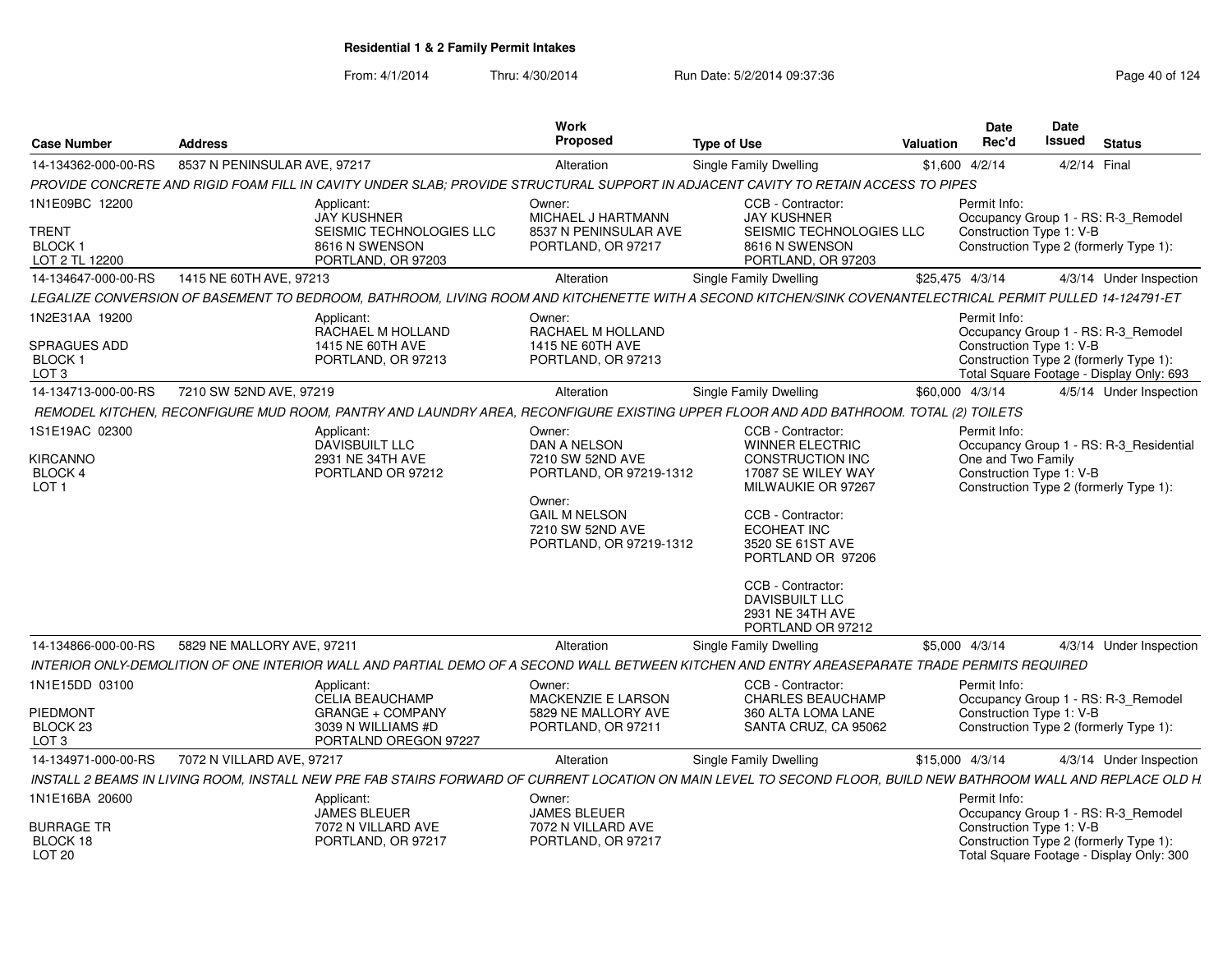| <b>Case Number</b>                                         | <b>Address</b>                |                                                                                  | Work<br>Proposed                                                               | <b>Type of Use</b>                                                                                                                   | Valuation | <b>Date</b><br>Rec'd                           | Date<br>Issued | <b>Status</b>                                                                      |
|------------------------------------------------------------|-------------------------------|----------------------------------------------------------------------------------|--------------------------------------------------------------------------------|--------------------------------------------------------------------------------------------------------------------------------------|-----------|------------------------------------------------|----------------|------------------------------------------------------------------------------------|
| 14-135018-000-00-RS                                        | 1805 SE HARNEY ST, 97202      |                                                                                  | Alteration                                                                     | Single Family Dwelling                                                                                                               |           | \$23,673 4/3/14                                |                | 4/3/14 Under Inspection                                                            |
|                                                            |                               | LEGALIZE CONVERSION OF BASEMENT TO BEDROOM, CRAFT ROOM, LIVING ROOM AND BATHROOM |                                                                                |                                                                                                                                      |           |                                                |                |                                                                                    |
| 1S1E23DD 17900                                             |                               | Applicant:<br><b>JASON ALLAWAY</b>                                               | Owner:<br><b>STEPHANIE J REGAN</b>                                             | CCB - Contractor:<br>LOTUS PLUMBING COMPANY                                                                                          |           | Permit Info:                                   |                | Occupancy Group 1 - RS: R-3_Remodel                                                |
| SELLWOOD<br>BLOCK 87<br>LOT <sub>6</sub>                   |                               | ALLAWAY CONSTRUCTION LLC<br>16004 SW TUALATIN SHERWOOD<br>RD #147                | 1805 SE HARNEY ST<br>PORTLAND, OR 97202-7316                                   | 8100 SW ELMWOOD ST<br>PORTLAND, OR 97223                                                                                             |           | Construction Type 1: V-B                       |                | Construction Type 2 (formerly Type 1):<br>Total Square Footage - Display Only: 644 |
|                                                            |                               | SHERWOOD, OR 97140                                                               | Owner:<br><b>NEIL A DYTHAM</b><br>1805 SE HARNEY ST<br>PORTLAND, OR 97202-7316 | CCB - Contractor:<br><b>JASON ALLAWAY</b><br>ALLAWAY CONSTRUCTION LLC<br>16004 SW TUALATIN SHERWOOD<br>RD #147<br>SHERWOOD, OR 97140 |           |                                                |                |                                                                                    |
| 14-135019-000-00-RS                                        | 13527 NE ROSE PKY, 97230      |                                                                                  | Alteration                                                                     | Single Family Dwelling                                                                                                               |           | \$48,000 4/3/14                                |                | 4/3/14 Under Inspection                                                            |
|                                                            |                               | REATTACHED HOUSE TO FOUNDATION DUE TO VEHICULAR DAMAGE AT WEST SIDE OF HOUSE     |                                                                                |                                                                                                                                      |           |                                                |                |                                                                                    |
| 1N2E26AB 03800                                             |                               | Applicant:                                                                       | Owner:                                                                         | CCB - Contractor:                                                                                                                    |           | Permit Info:                                   |                |                                                                                    |
| <b>ILEX HILLS</b>                                          |                               | <b>MARK LIVESAY</b><br>CITY HOME IMPROVEMENT                                     | <b>DENNIS C WADE</b><br>13527 NE ROSE PKWY                                     | CITY HOME IMPROVEMENT INC<br>8811 NE SANDY BLVD                                                                                      |           | Construction Type 1: V-B                       |                | Occupancy Group 1 - RS: R-3_Remodel                                                |
| <b>BLOCK 5</b>                                             |                               | 8811 NE SANDY BLVD                                                               | PORTLAND, OR 97230-2936                                                        | PORTLAND, OR 972204996                                                                                                               |           |                                                |                | Construction Type 2 (formerly Type 1):                                             |
| <b>LOT 15</b>                                              |                               | PORTLAND, OR 97220                                                               | Owner:<br><b>SUSAN M WADE</b><br>13527 NE ROSE PKWY<br>PORTLAND, OR 97230-2936 |                                                                                                                                      |           |                                                |                |                                                                                    |
| 14-135046-000-00-RS                                        | 6324 SE 18TH AVE, 97202       |                                                                                  | Alteration                                                                     | Single Family Dwelling                                                                                                               |           | $$2,000$ 4/3/14                                | 4/3/14 Final   |                                                                                    |
| <b>VOLUNTARY SEISMIC RETROFIT</b>                          |                               |                                                                                  |                                                                                |                                                                                                                                      |           |                                                |                |                                                                                    |
| 1S1E14DC 09900                                             |                               | Applicant:                                                                       | Owner:                                                                         | CCB - Contractor:                                                                                                                    |           | Permit Info:                                   |                |                                                                                    |
| WESTMORELAND                                               |                               | <b>MICHAEL WIEBER</b><br>ELYSIUM CONSTRUCTION LLC                                | <b>SAMSON A BRIER</b><br>6324 SE 18TH AVE                                      | MICHAEL WIEBER<br>ELYSIUM CONSTRUCTION LLC                                                                                           |           | One and Two Family                             |                | Occupancy Group 1 - RS: R-3 Residential                                            |
| BLOCK 14                                                   |                               | PO BOX 12010                                                                     | PORTLAND, OR 97202                                                             | PO BOX 12010                                                                                                                         |           | Construction Type 1: V-B                       |                |                                                                                    |
| LOT <sub>3</sub>                                           |                               | PORTLAND OR 97212                                                                | Owner:<br>LINH C DOAN<br>6324 SE 18TH AVE<br>PORTLAND, OR 97202                | PORTLAND OR 97212                                                                                                                    |           |                                                |                | Construction Type 2 (formerly Type 1):                                             |
| 14-135049-000-00-RS                                        | 6115 N MISSISSIPPI AVE, 97217 |                                                                                  | Alteration                                                                     | Single Family Dwelling                                                                                                               |           | $$2,000$ 4/3/14                                | 4/3/14 Final   |                                                                                    |
| <b>VOLUNTARY SEISMIC RETROFIT</b>                          |                               |                                                                                  |                                                                                |                                                                                                                                      |           |                                                |                |                                                                                    |
| 1N1E15CA 06800                                             |                               | Applicant:<br>MICHAEL WIEBER                                                     | Owner:<br><b>JANET W O'MARA</b>                                                | CCB - Contractor:<br><b>MICHAEL WIEBER</b>                                                                                           |           | Permit Info:                                   |                | Occupancy Group 1 - RS: R-3 Residential                                            |
| <b>GAINSBOROUGH &amp; PLAT 2</b><br><b>BLOCK7</b><br>LOT 8 |                               | ELYSIUM CONSTRUCTION LLC<br>PO BOX 12010<br>PORTLAND OR 97212                    | 6115 N MISSISSIPPI AVE<br>PORTLAND, OR 97217-1812                              | ELYSIUM CONSTRUCTION LLC<br>PO BOX 12010<br>PORTLAND OR 97212                                                                        |           | One and Two Family<br>Construction Type 1: V-B |                | Construction Type 2 (formerly Type 1):                                             |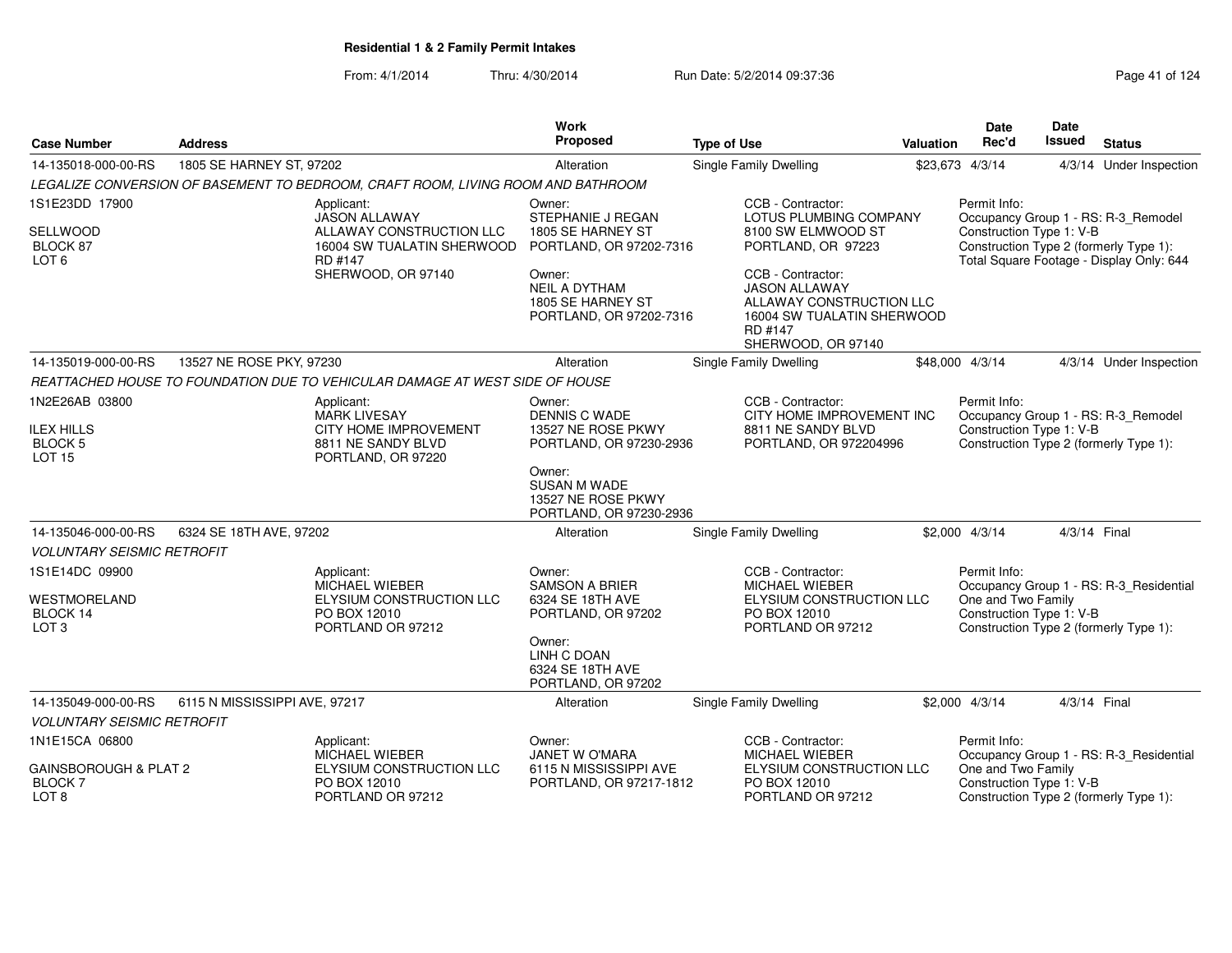| <b>Case Number</b>                                         | <b>Address</b>                                                                                                                                                    | <b>Work</b><br>Proposed                                                              | <b>Type of Use</b>                                                      | Valuation       | Date<br>Rec'd                                  | Date<br><b>Issued</b> | <b>Status</b>                                                                      |
|------------------------------------------------------------|-------------------------------------------------------------------------------------------------------------------------------------------------------------------|--------------------------------------------------------------------------------------|-------------------------------------------------------------------------|-----------------|------------------------------------------------|-----------------------|------------------------------------------------------------------------------------|
| 14-135443-000-00-RS                                        | 6104 NE 32ND AVE, 97211                                                                                                                                           | Alteration                                                                           | Single Family Dwelling                                                  | \$10,000 4/4/14 |                                                |                       | 4/4/14 Under Inspection                                                            |
|                                                            | ALTER EXISTING LAUNDRY ROOM TO ADD TOILET AND SHOWER: LEGALIZE 2 EXISTING EGRESS WINDOWS***PLUMBING AND MECHANICAL UNDER SEPARATE PERMIT***BMcCall - Records show |                                                                                      |                                                                         |                 |                                                |                       |                                                                                    |
| 1N1E13CA 16400                                             | Applicant:<br><b>DENNISON FINN LLC</b>                                                                                                                            | Owner:<br>CHERYL STRYKER-WHYTE                                                       | CCB - Contractor:<br><b>DENNISON FINN LLC</b>                           |                 | Permit Info:                                   |                       | Occupancy Group 1 - RS: R-3 Residential                                            |
| Irvington PK<br>BLOCK 49<br>LOT 17&19                      | 32751 MTN VIEW DR<br>SCAPPOOSE OR 97056                                                                                                                           | 6104 NE 32ND AVE<br>PORTLAND, OR 97211                                               | 32751 MTN VIEW DR<br>SCAPPOOSE OR 97056                                 |                 | One and Two Family<br>Construction Type 1: V-B |                       | Construction Type 2 (formerly Type 1):                                             |
|                                                            |                                                                                                                                                                   | Owner:<br><b>DOUGLAS WHYTE</b><br>6104 NE 32ND AVE<br>PORTLAND, OR 97211             |                                                                         |                 |                                                |                       |                                                                                    |
| 14-135449-000-00-RS                                        | 4315 SE 16TH AVE, 97202                                                                                                                                           | Alteration                                                                           | Single Family Dwelling                                                  |                 | \$24,000 4/4/14                                |                       | $4/4/14$ Issued                                                                    |
|                                                            | REMODEL KITCHEN REMOVE A NONBEARING WALL BETWEEN KITCHEN AND DINING ROOM ON THE MAIN FLOOR: RECONFIGURE SE CORNER BEDROOM ON 2ND FLOOR INTO NEW BATHROOM          |                                                                                      |                                                                         |                 |                                                |                       |                                                                                    |
| 1S1E11DC 07400                                             | Applicant:<br><b>BOB STEELE</b>                                                                                                                                   | Owner:<br><b>JOHNNY B JONES</b>                                                      | CCB - Contractor:<br><b>WILDE PROPERTIES INC</b>                        |                 | Permit Info:                                   |                       | Occupancy Group 1 - RS: R-3 Residential                                            |
| <b>BOISES ADD</b><br>BLOCK <sub>9</sub>                    | <b>DESIGN INTELLIGENCE</b><br>3013 SE WASHOUGAL RIVER RD<br>WASHOUGAL, WA 98671                                                                                   | 4315 SE 16TH AVE<br>PORTLAND, OR 97202                                               | 3735 SE CLAY STE 204<br>PORTLAND, OR 97214                              |                 | One and Two Family<br>Construction Type 1: V-B |                       | Construction Type 2 (formerly Type 1):                                             |
| LOT 23&24<br>14-135763-000-00-RS                           | 6337 SE REED COLLEGE PL, 97202                                                                                                                                    | Alteration                                                                           | Single Family Dwelling                                                  |                 | \$4,779 4/4/14                                 |                       | 4/4/14 Issued                                                                      |
|                                                            | KITCHEN REMODEL TO INCLUDE REMOVAL OF WALL TO EXPAND KITCHEN AREA: INSTALL FLOOR JOISTS AND ONE 4X8 BEAM - TRADE PERMITS PULLED SEPARATELY.                       |                                                                                      |                                                                         |                 |                                                |                       |                                                                                    |
| 1S1E13DC 14400                                             | Applicant:<br><b>MERRILL CARPENTER</b>                                                                                                                            | Owner:<br><b>JOHN M HOWELL</b>                                                       | CCB - Contractor:<br><b>MERRILL CARPENTER</b>                           |                 | Permit Info:                                   |                       | Occupancy Group 1 - RS: R-3 Remodel                                                |
| EASTMORELAND<br>BLOCK <sub>28</sub><br>N 20' OF LOT 15     | CARPENTER HOMES, INC.<br>4740 SW LAKEVIEW BLVD<br>LAKE OSWEGO, OR 97035                                                                                           | 6337 SE REED COLLEGE PL<br>PORTLAND, OR 97202                                        | CARPENTER HOMES, INC.<br>4740 SW LAKEVIEW BLVD<br>LAKE OSWEGO, OR 97035 |                 | Construction Type 1: V-B                       |                       | Construction Type 2 (formerly Type 1):<br>Total Square Footage - Display Only: 130 |
| S 40' OF LOT 16                                            |                                                                                                                                                                   | Owner:<br><b>ELIZABETH K HOWELL</b><br>6337 SE REED COLLEGE PL<br>PORTLAND, OR 97202 |                                                                         |                 |                                                |                       |                                                                                    |
| 14-136237-000-00-RS                                        | 4114 N LONGVIEW AVE, 97217                                                                                                                                        | Alteration                                                                           | Single Family Dwelling                                                  |                 | \$90,000 4/5/14                                |                       | Approved to Issue                                                                  |
|                                                            | ADD 2 BEDROOMS IN BASEMENT. ADD 1 BATHROOM IN BASEMENT. REMODEL BATH AND KITCHEN ON MAIN FLOOR. ADD DORMER AT U8PPER FLOOR PLUS SMALL DORMER IN FRONT. 2 BATH     |                                                                                      |                                                                         |                 |                                                |                       |                                                                                    |
| 1N1E21DA 05500                                             | Applicant:<br>PDX RENOVATIONS, LLC                                                                                                                                | Owner:<br>STEVEN R WALLBERG                                                          | CCB - Contractor:<br>PDX RENOVATIONS LLC                                |                 | Permit Info:                                   |                       | Occupancy Group 1 - RS: R-3 Residential                                            |
| <b>OVERLOOK</b><br>BLOCK <sub>2</sub><br>LOT <sub>10</sub> | P.O. Box 66406<br>Portland, OR 97290                                                                                                                              | 4949 MEADOWS RD #400<br>LAKE OSWEGO, OR 97035                                        | PO BOX 66836<br>PORTLAND, OR 97290                                      |                 | One and Two Family<br>Construction Type 1: V-B |                       | Construction Type 2 (formerly Type 1):                                             |
|                                                            |                                                                                                                                                                   | Owner:<br>NANCY D WALLBERG<br>4949 MEADOWS RD #400<br>LAKE OSWEGO, OR 97035          |                                                                         |                 |                                                |                       |                                                                                    |
| 14-136986-000-00-RS                                        | 6900 N HAIGHT AVE, 97217                                                                                                                                          | Alteration                                                                           | Single Family Dwelling                                                  |                 | \$4.492 4/7/14                                 | 4/21/14 Final         |                                                                                    |
|                                                            | VOLUNTARY SEISMIC UPGRADE - CONNECT HOUSE TO FOUNDATION, no plans                                                                                                 |                                                                                      |                                                                         |                 |                                                |                       |                                                                                    |
| 1N1E15AC 04800                                             | Applicant:<br><b>STEVE GEMMELL</b>                                                                                                                                | Owner:<br><b>CATHY BALLENSKY</b>                                                     | CCB - Contractor:<br><b>STEVE GEMMELL</b>                               |                 | Permit Info:                                   |                       | Occupancy Group 1 - RS: R-3 Residential                                            |
| SECTION 15 1N 1E<br>TL 4800 0.11 ACRES                     | GEMMELL CONSTRUCTION LLC<br>3817 N WILLIAMS<br>PORTLAND OR 97227                                                                                                  | 6900 N HAIGHT AVE<br>PORTLAND, OR 97217-1722                                         | GEMMELL CONSTRUCTION LLC<br>3817 N WILLIAMS<br>PORTLAND OR 97227        |                 | One and Two Family<br>Construction Type 1: V-B |                       | Construction Type 2 (formerly Type 1):                                             |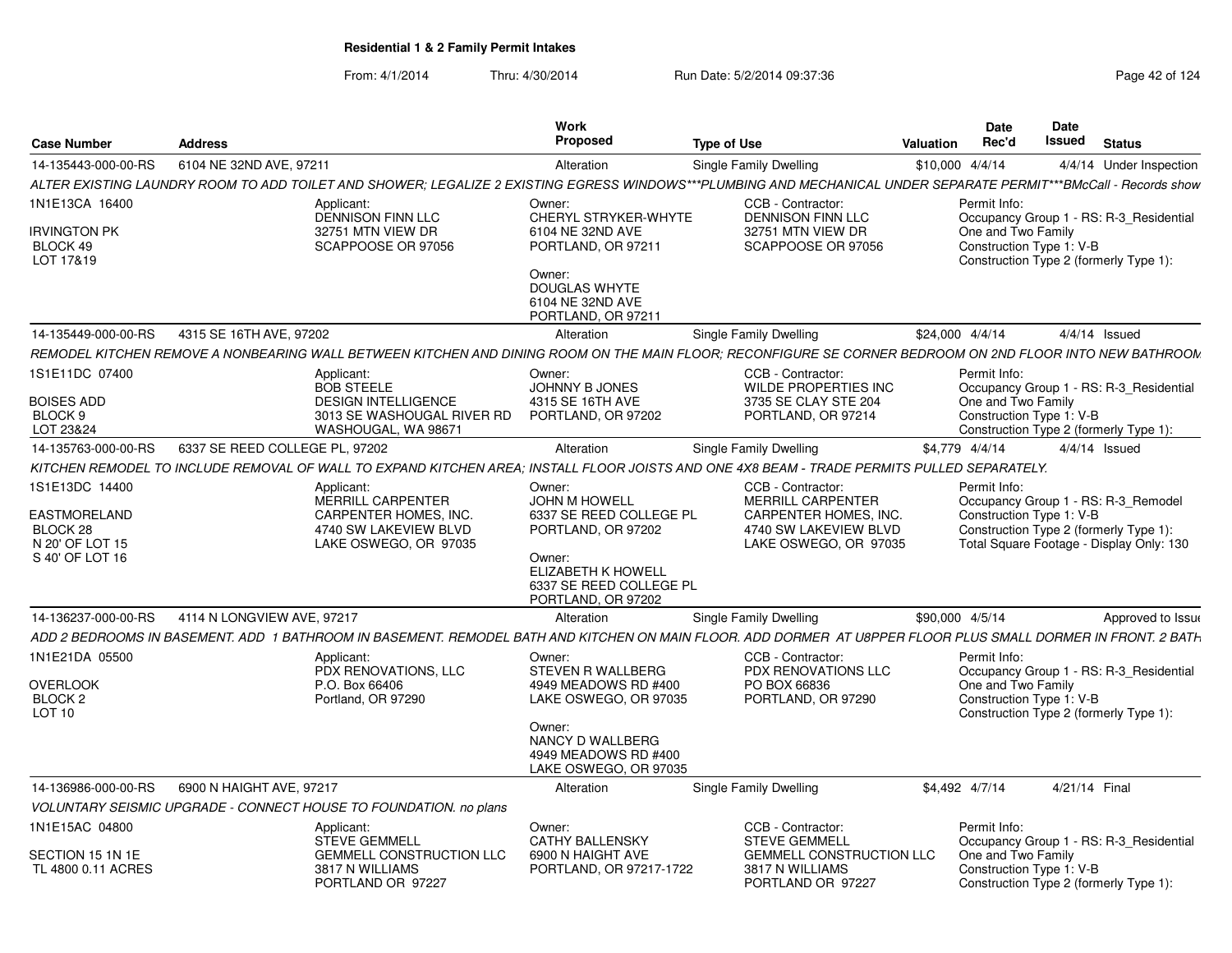| <b>Case Number</b>                                                                      | <b>Address</b>                                                                                                                                                         | <b>Work</b><br><b>Proposed</b>                                                                                                                                   | <b>Type of Use</b>                                                                                                                                                                                                                                                                                                 | <b>Valuation</b> | Date<br>Rec'd                                                  | <b>Date</b><br>Issued | <b>Status</b>                                                                     |
|-----------------------------------------------------------------------------------------|------------------------------------------------------------------------------------------------------------------------------------------------------------------------|------------------------------------------------------------------------------------------------------------------------------------------------------------------|--------------------------------------------------------------------------------------------------------------------------------------------------------------------------------------------------------------------------------------------------------------------------------------------------------------------|------------------|----------------------------------------------------------------|-----------------------|-----------------------------------------------------------------------------------|
|                                                                                         |                                                                                                                                                                        |                                                                                                                                                                  |                                                                                                                                                                                                                                                                                                                    |                  |                                                                |                       |                                                                                   |
| 14-137006-000-00-RS                                                                     | 8924 SE CLAYBOURNE ST, 97266                                                                                                                                           | Alteration                                                                                                                                                       | Single Family Dwelling                                                                                                                                                                                                                                                                                             |                  | \$25,000 4/7/14                                                |                       | $4/7/14$ Issued                                                                   |
|                                                                                         | REPAIR FIRE DAMAGE. REMODEL KITCHEN, AND BATHROOM. CREATE NEW MASTER BATHROOM. RELOCATE LAUNDRY ROOM TO GARAGE.                                                        |                                                                                                                                                                  |                                                                                                                                                                                                                                                                                                                    |                  |                                                                |                       |                                                                                   |
| 1S2E21BA 05900<br><b>FILLEY PK</b><br>BLOCK <sub>3</sub><br><b>LOT 3&amp;4</b>          | Applicant:<br><b>DANN CASEY</b><br>CHALET HOMES LLC<br>8733 SE DIVISION ST., STE 201<br>PORTLAND, OR 97266                                                             | Owner:<br>AAV ONE LLC<br>8733 SE DIVISION ST #201<br>PORTLAND, OR 97266                                                                                          | CCB - Contractor:<br>RYAN KRUCKMAN PLUMBING INC Occupancy Group 1 - RS: R-3 Residential<br>1570 SE IRON WOOD<br>TROUTDALE, OR 97060<br>CCB - Contractor:<br>SUNLIGHT ELECTRIC INC<br>2800 NE 65TH AVE SUITE B<br>VANCOUVER WA 98661<br>CCB - Contractor:<br><b>CHALET HOMES LLC</b>                                |                  | Permit Info:<br>One and Two Family<br>Construction Type 1: V-B |                       | Construction Type 2 (formerly Type 1):                                            |
|                                                                                         |                                                                                                                                                                        |                                                                                                                                                                  | 8733 SE DIVISION ST #201<br>PORTLAND, OR 97266                                                                                                                                                                                                                                                                     |                  |                                                                |                       |                                                                                   |
| 14-137029-000-00-RS                                                                     | 3834 NE SHAVER ST, 97212                                                                                                                                               | Alteration                                                                                                                                                       | Single Family Dwelling                                                                                                                                                                                                                                                                                             |                  | \$43,000 4/7/14                                                |                       | $4/7/14$ Issued                                                                   |
|                                                                                         | REMODEL BASMENT, CREATE NEW FAMILY ROOM WITH EGRESS WINDOW. REMODEL LAUNDRY ROOM.                                                                                      |                                                                                                                                                                  |                                                                                                                                                                                                                                                                                                                    |                  |                                                                |                       |                                                                                   |
| 1N1E24DD 05200<br><b>WILSHIRE</b><br>BLOCK 15<br>N 62 1/2' OF LOT 1                     | Applicant:<br><b>WADE FREITAG</b><br>CRAFTSMAN DESIGN AND<br><b>RENOVATION</b><br>1100 SE GRAND AVE #202<br>PORTLAND, OR 97214-3414                                    | Owner:<br><b>HILLARY B HOTELLING</b><br>3834 NE SHAVER ST<br>PORTLAND, OR 97212<br>Owner:<br><b>SUSAN G MCDERMOTT</b><br>3834 NE SHAVER ST<br>PORTLAND, OR 97212 | CCB - Contractor:<br><b>CRAFTSMAN DESIGN &amp;</b><br><b>RENOVATION LLC</b><br>1235 SE DIVISION ST #203 A<br>PORTLAND, OR 97202<br>CCB - Contractor:<br><b>B &amp; H ELECTRIC INC</b><br>604 SE 70TH<br>PORTLAND OR 97215<br>CCB - Contractor:<br>D & F PLUMBING CO<br>4636 N ALBINA AVE<br>PORTLAND OR 97217-3099 |                  | Permit Info:<br>One and Two Family<br>Construction Type 1: V-B |                       | Occupancy Group 1 - RS: R-3_Residential<br>Construction Type 2 (formerly Type 1): |
| 14-137194-000-00-RS                                                                     | 6334 N CURTIS AVE, 97217                                                                                                                                               | Alteration                                                                                                                                                       | Single Family Dwelling                                                                                                                                                                                                                                                                                             |                  | \$20,000 4/8/14                                                |                       | 4/8/14 Under Inspection                                                           |
| 1N1E16CB 01500<br>WILLAMETTE<br>BLOCK <sub>23</sub><br>N 1/2 OF LOT 14<br><b>LOT 15</b> | ADD BATHROOM TO EXISTING FINISHED 2ND FLOOR (2 BATHROOMS TOTAL)<br>Applicant:<br>WILLIAM SPEAR<br><b>EVERGREEN CRAFTSMAN</b><br>6035 SE CENTER ST<br>PORTLAND OR 97206 | Owner:<br>ROBERT B HOPKINS<br>7430 SW CORBETT AVE<br>PORTLAND, OR 97219                                                                                          | CCB - Contractor:<br>PREMIER PLUMBING INC<br>20 SW 131ST AVE<br>BEAVERTON OR 97005<br>CCB - Contractor:<br><b>WILLIAM SPEAR</b><br><b>EVERGREEN CRAFTSMAN</b><br>6035 SE CENTER ST<br>PORTLAND OR 97206<br>CCB - Contractor:<br>ALL WAYS ELECTRIC LLC<br>PO BOX 68456<br>MILWAUKIE, OR 97267                       |                  | Permit Info:<br>One and Two Family<br>Construction Type 1: V-B |                       | Occupancy Group 1 - RS: R-3_Residential<br>Construction Type 2 (formerly Type 1): |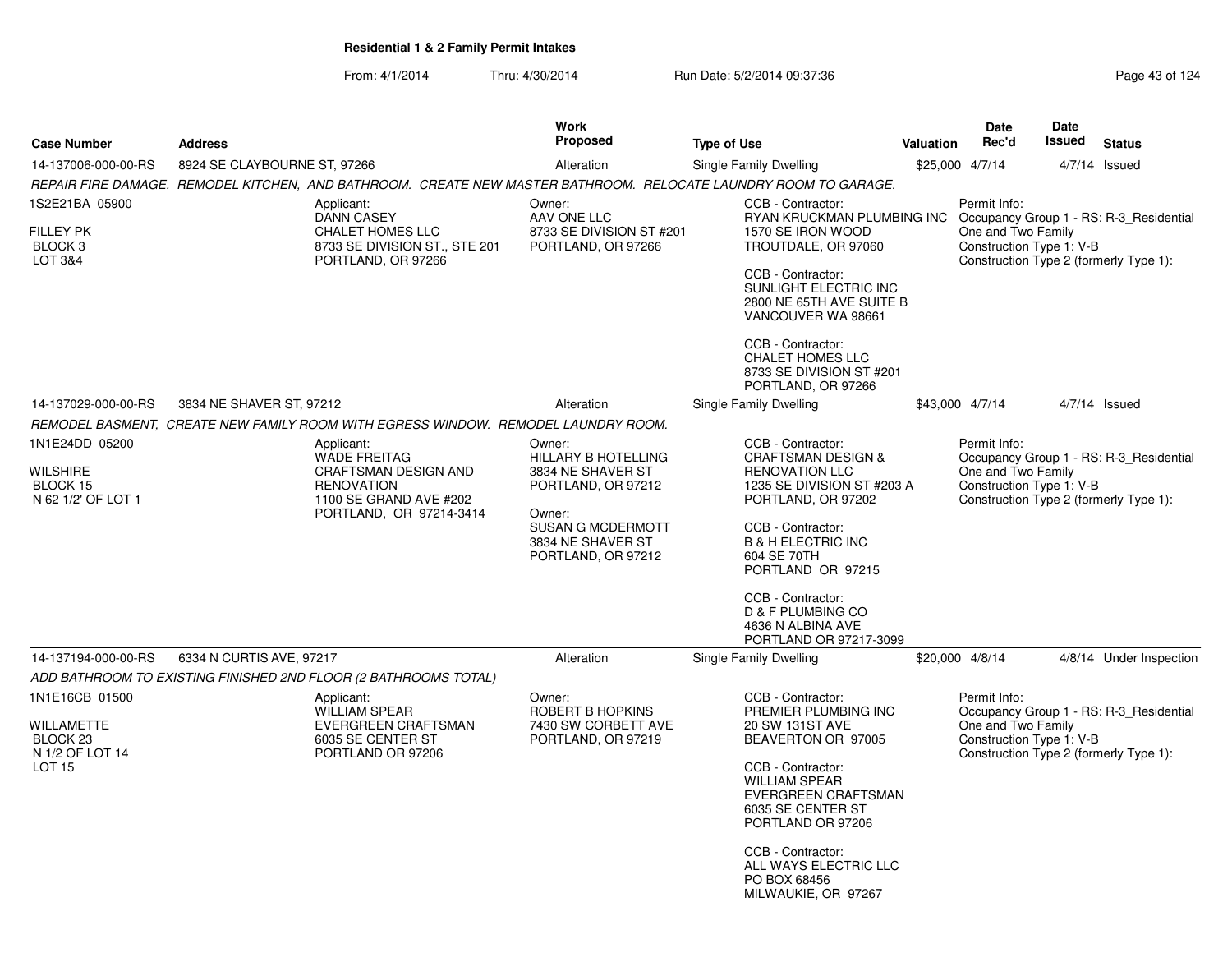From: 4/1/2014Thru: 4/30/2014 Run Date: 5/2/2014 09:37:36 Run Date: 5/2/2014 09:37:36

|                                                                                                                                                                     |                                                  |                                                                                                                                       | <b>Work</b>                                                                                                                                                             |                                                                                                                     | <b>Date</b>                                                    | Date                                                                                                          |
|---------------------------------------------------------------------------------------------------------------------------------------------------------------------|--------------------------------------------------|---------------------------------------------------------------------------------------------------------------------------------------|-------------------------------------------------------------------------------------------------------------------------------------------------------------------------|---------------------------------------------------------------------------------------------------------------------|----------------------------------------------------------------|---------------------------------------------------------------------------------------------------------------|
| <b>Case Number</b>                                                                                                                                                  | <b>Address</b>                                   |                                                                                                                                       | Proposed                                                                                                                                                                | <b>Type of Use</b>                                                                                                  | Rec'd<br>Valuation                                             | <b>Issued</b><br><b>Status</b>                                                                                |
| 14-137253-000-00-RS                                                                                                                                                 | 15700 NW SKYLINE BLVD                            |                                                                                                                                       | Alteration                                                                                                                                                              | Single Family Dwelling                                                                                              | \$6,750 4/9/14                                                 | 4/9/14 Final                                                                                                  |
|                                                                                                                                                                     | SOLAR INSTALLATION, 9.98 kW PV SYSTEM ON ROOFTOP |                                                                                                                                       |                                                                                                                                                                         |                                                                                                                     |                                                                |                                                                                                               |
| 2N2W24C 00600<br><b>NORTMAN'S TREE FARMS</b><br>LOT 5<br>SEE R560153 (R618000151) FOR BALANCE<br>OF VALUE & FIRE PATROL ASSMNT<br>DEFERRAL-POTENTIAL ADDITIONAL TAX |                                                  | Applicant:<br>STELCOR ENERGY LLC<br>5028 E 22ND STREET<br><b>TUCSON, AZ 85711</b>                                                     | Owner:<br><b>BRADLEY M GANZ</b><br>15700 NW SKYLINE BLVD<br>PORTLAND, OR 97231-2433<br>Owner:<br><b>KARINA GANZ</b><br>15700 NW SKYLINE BLVD<br>PORTLAND, OR 97231-2433 | CCB - Contractor:<br>STELCOR ENERGY LLC<br>5028 E 22ND STREET<br>TUCSON, AZ 85711                                   | Permit Info:<br>One and Two Family                             | Occupancy Group 1 - RS: R-3_Residential<br>Construction Type 1: V-B<br>Construction Type 2 (formerly Type 1): |
| 14-137321-000-00-RS                                                                                                                                                 | 7927 N WAYLAND AVE, 97203                        |                                                                                                                                       | Alteration                                                                                                                                                              | Single Family Dwelling                                                                                              | \$5,700 4/8/14                                                 | $4/8/14$ Issued                                                                                               |
|                                                                                                                                                                     |                                                  | EXPANDING EXISTING 1/2 BATH INTO EXISTING GARAGE AREA TO CREATE A FULL BATHROOM WITH SHOWER.                                          |                                                                                                                                                                         |                                                                                                                     |                                                                |                                                                                                               |
| 1N1E08DB 13700<br>UNIVERSITY PK<br>BLOCK 133<br>S 20' OF LOT 15<br>LOT <sub>16</sub><br>N 10' OF LOT 17                                                             |                                                  | Applicant:<br>MARY D WOOD<br>7927 N WAYLAND AVE<br>PORTLAND, OR 97203                                                                 | Owner:<br>MARY D WOOD<br>7927 N WAYLAND AVE<br>PORTLAND, OR 97203                                                                                                       |                                                                                                                     | Permit Info:<br>One and Two Family<br>Construction Type 1: V-B | Occupancy Group 1 - RS: R-3_Residential<br>Construction Type 2 (formerly Type 1):                             |
| 14-137348-000-00-RS                                                                                                                                                 | 5111 N BOWDOIN ST, 97203                         |                                                                                                                                       | Alteration                                                                                                                                                              | <b>Single Family Dwelling</b>                                                                                       | \$50 4/8/14                                                    | 4/8/14 Final                                                                                                  |
|                                                                                                                                                                     |                                                  | CREATE ONE HOUR FIRE PROTECTED EAVES AT EAST WALL OF SINGLE FAMILY RESIDENCE FOR LOT CONFIRMATION                                     |                                                                                                                                                                         |                                                                                                                     |                                                                |                                                                                                               |
| 1N1E08CB 10200<br><b>UNIVERSITY PK</b><br><b>BLOCK 57</b><br>LOT 17&18                                                                                              |                                                  | Applicant:<br><b>WILLIAM TUCKER</b><br><b>WILLAMETTE VALLEY</b><br><b>REDEVELOPMENT</b><br>15559 VILLAGE DR<br>LAKE OSWEGO, OR. 97034 | Owner:<br>JOSEPH W SCOTT<br>7431 N FISKE AVE<br>PORTLAND, OR 97203-4519                                                                                                 | CCB - Contractor:<br><b>WILLAMETTE VALLEY</b><br><b>REDEVELOPMENT</b><br>6040 SE BREWSTER PL<br>MILWAULIE, OR 97267 | Permit Info:<br>One and Two Family<br>Construction Type 1: V-B | Occupancy Group 1 - RS: R-3_Residential<br>Construction Type 2 (formerly Type 1):                             |
| 14-137389-000-00-RS                                                                                                                                                 | 4431 SE FRANCIS ST, 97206                        |                                                                                                                                       | Alteration                                                                                                                                                              | <b>Single Family Dwelling</b>                                                                                       | \$6,750 4/8/14                                                 | 4/8/14 Final                                                                                                  |
|                                                                                                                                                                     | SOLAR INSTALLATION, 9.6 kW PV SYSTEM ON ROOFTOP  |                                                                                                                                       |                                                                                                                                                                         |                                                                                                                     |                                                                |                                                                                                               |
| 1S2E07CB 03500<br><b>IDEAL VIEW</b><br><b>BLOCK 5</b><br>LOT <sub>4</sub>                                                                                           |                                                  | Applicant:<br>SYNCHRO SOLAR, LLC.<br>1111 E BURNSIDE ST, #308<br>PORTLAND, OR 97214                                                   | Owner:<br><b>STEPHEN SEFCHICK</b><br>4431 SE FRANCIS ST<br>PORTLAND, OR 97206-3257                                                                                      | CCB - Contractor:<br>SYNCHRO SOLAR, LLC.<br>1111 E BURNSIDE ST, #308<br>PORTLAND, OR 97214                          | Permit Info:<br>One and Two Family<br>Construction Type 1: V-B | Occupancy Group 1 - RS: R-3_Residential<br>Construction Type 2 (formerly Type 1):                             |
| 14-137418-000-00-RS                                                                                                                                                 | 1812 NE 25TH AVE, 97212                          |                                                                                                                                       | Alteration                                                                                                                                                              | Single Family Dwelling                                                                                              | \$29,000 4/8/14                                                | 4/8/14 Final                                                                                                  |
| <b>REPAIR OF EXISTING FOUNDATION</b>                                                                                                                                |                                                  |                                                                                                                                       |                                                                                                                                                                         |                                                                                                                     |                                                                |                                                                                                               |
| 1N1E25CC 06200<br><b>WILD ROSE ADD</b><br><b>BLOCK 7</b><br>LOT <sub>3</sub>                                                                                        |                                                  | Applicant:<br>RAMJACK OF OREGON<br>PO BOX 11701<br>EUGENE, OR 97440                                                                   | Owner:<br>DAVID L MASUDA<br>1812 NE 25TH AVE<br>PORTLAND, OR 97212<br>Owner:<br><b>TAMARA L HILLIER</b><br>1812 NE 25TH AVE                                             | CCB - Contractor:<br>RAMJACK OF OREGON<br>PO BOX 11701<br>EUGENE, OR 97440                                          | Permit Info:<br>One and Two Family<br>Construction Type 1: V-B | Occupancy Group 1 - RS: R-3 Residential<br>Construction Type 2 (formerly Type 1):                             |

PORTLAND, OR 97212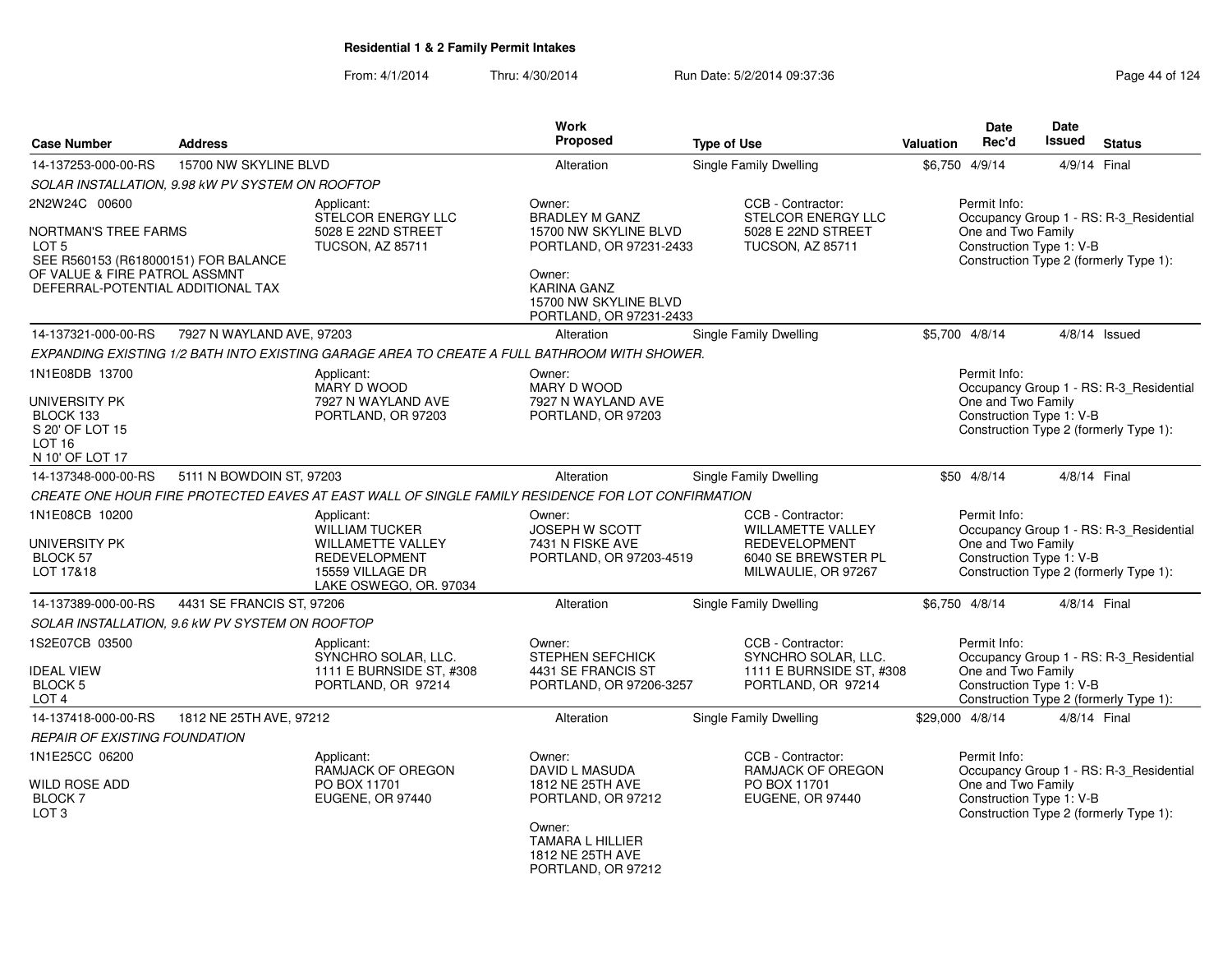| <b>Case Number</b>                                                                                                                             | <b>Address</b>                                      |                                                                                                                                                                                                                                                                                                                                                                    | Work<br>Proposed                                                                                                                                                                                                                                                                                                                                   | <b>Type of Use</b>                                                                                                                                                                                  | Valuation | <b>Date</b><br>Rec'd                                                                                                                | Date<br>Issued | <b>Status</b>                                                                                                                                                                           |  |
|------------------------------------------------------------------------------------------------------------------------------------------------|-----------------------------------------------------|--------------------------------------------------------------------------------------------------------------------------------------------------------------------------------------------------------------------------------------------------------------------------------------------------------------------------------------------------------------------|----------------------------------------------------------------------------------------------------------------------------------------------------------------------------------------------------------------------------------------------------------------------------------------------------------------------------------------------------|-----------------------------------------------------------------------------------------------------------------------------------------------------------------------------------------------------|-----------|-------------------------------------------------------------------------------------------------------------------------------------|----------------|-----------------------------------------------------------------------------------------------------------------------------------------------------------------------------------------|--|
| 14-137443-000-00-RS                                                                                                                            | 2142 SE 174TH AVE, 97233                            |                                                                                                                                                                                                                                                                                                                                                                    | Alteration                                                                                                                                                                                                                                                                                                                                         | Single Family Dwelling                                                                                                                                                                              |           | \$3,198 4/8/14                                                                                                                      |                | 4/8/14 Final                                                                                                                                                                            |  |
|                                                                                                                                                |                                                     | BUILD NEW UTILITY ROOM. TAKEN FROM ATTACHED TWO CAR GARAGE                                                                                                                                                                                                                                                                                                         |                                                                                                                                                                                                                                                                                                                                                    |                                                                                                                                                                                                     |           |                                                                                                                                     |                |                                                                                                                                                                                         |  |
| 1S3E06DC 06203                                                                                                                                 |                                                     | Applicant:<br>ALEKSANDR PLESHAKOV                                                                                                                                                                                                                                                                                                                                  | Owner:<br>ALEKSANDR PLESHAKOV                                                                                                                                                                                                                                                                                                                      |                                                                                                                                                                                                     |           | Permit Info:                                                                                                                        |                | Occupancy Group 1 - RS: R-3 Remodel                                                                                                                                                     |  |
| <b>DRAKES ESTATES</b><br>LOT <sub>3</sub><br>INC UND INT TRACT A                                                                               |                                                     | 2142 SE 174TH AVE<br>PORTLAND, OR 97233                                                                                                                                                                                                                                                                                                                            | 2142 SE 174TH AVE<br>PORTLAND, OR 97233                                                                                                                                                                                                                                                                                                            |                                                                                                                                                                                                     |           | Construction Type 1: V-B                                                                                                            |                | Construction Type 2 (formerly Type 1):<br>Total Square Footage - Display Only: 87                                                                                                       |  |
| 14-137452-000-00-RS                                                                                                                            | 5041 SE 40TH AVE, 97202                             |                                                                                                                                                                                                                                                                                                                                                                    | Alteration                                                                                                                                                                                                                                                                                                                                         | Single Family Dwelling                                                                                                                                                                              |           | \$13,000 4/8/14                                                                                                                     |                | 4/8/14 Under Inspection                                                                                                                                                                 |  |
|                                                                                                                                                |                                                     | LEGALIZE CONVERSION OF BASEMENT TO LIVING SPACE; NEW WALLS FOR BEDROOM / OFFICE, LAUNDRY; BATHROOM (NOT AN ADU)+++trade permits to be purchased separate+++                                                                                                                                                                                                        |                                                                                                                                                                                                                                                                                                                                                    |                                                                                                                                                                                                     |           |                                                                                                                                     |                |                                                                                                                                                                                         |  |
| 1S1E13AD 02600                                                                                                                                 |                                                     | Applicant:                                                                                                                                                                                                                                                                                                                                                         | Owner:                                                                                                                                                                                                                                                                                                                                             | CCB - Contractor:                                                                                                                                                                                   |           | Permit Info:                                                                                                                        |                |                                                                                                                                                                                         |  |
| PORTERS ADD<br>BLOCK <sub>9</sub><br>LOT <sub>5</sub>                                                                                          |                                                     | <b>GREEN RISING CONSTRUCTION</b><br><b>LLC</b><br>4788 SKYLINE RD S APT 16<br><b>SALEM, OR 97306</b>                                                                                                                                                                                                                                                               | <b>JILL A POPE</b><br>5041 SE 40TH AVE<br>PORTLAND, OR 97202-4221                                                                                                                                                                                                                                                                                  | <b>GREEN RISING CONSTRUCTION</b><br><b>LLC</b><br>4788 SKYLINE RD S APT 16<br><b>SALEM, OR 97306</b>                                                                                                |           | One and Two Family<br>Construction Type 1: V-B                                                                                      |                | Occupancy Group 1 - RS: R-3_Residential                                                                                                                                                 |  |
| 14-137817-000-00-RS                                                                                                                            | 701 NW WARRENTON TER, 97210                         |                                                                                                                                                                                                                                                                                                                                                                    |                                                                                                                                                                                                                                                                                                                                                    |                                                                                                                                                                                                     |           |                                                                                                                                     |                | Construction Type 2 (formerly Type 1):                                                                                                                                                  |  |
|                                                                                                                                                |                                                     |                                                                                                                                                                                                                                                                                                                                                                    | Alteration                                                                                                                                                                                                                                                                                                                                         | <b>Single Family Dwelling</b>                                                                                                                                                                       |           | \$31,000 4/9/14                                                                                                                     |                | 4/11/14 Under Inspection                                                                                                                                                                |  |
| 1N1E32BD 03400                                                                                                                                 |                                                     | DELETE EXISTING PERMITTED RAISED DECK/PATIO COVER TO PATIO COVER ONLY. NO FOOT PRINT INCREASE, REMODEL EXISTING FINISHED DAYLITE BASEMENT.                                                                                                                                                                                                                         |                                                                                                                                                                                                                                                                                                                                                    | CCB - Contractor:                                                                                                                                                                                   |           | Permit Info:                                                                                                                        |                |                                                                                                                                                                                         |  |
| KINGS HTS & RPLT<br>BLOCK 33<br>LOT 3-6 TL 3400<br>14-137853-000-00-RS<br>1S1E02DA 10300<br><b>COLONIAL HTS</b><br>BLOCK 6<br>LOT <sub>8</sub> | 1834 SE 22ND AVE, 97214                             | Applicant:<br><b>TRACE BRASH</b><br>TBC<br>3326 NE 12TH AV<br>PORTLAND, OR 97212<br>REMOVE INTERIOR WALLS AT MAIN TO CREATE LARGER KITCHEN, ENLARGE EAST DOOR , AND REMOVE WALLS AT 1/2 AND FULL BATH TO CREATE 2 FULL BATH ; ADD FULL BATHROOM AT 21<br>Applicant:<br><b>JEN WENTZIEN</b><br>JEN WENTZIEN, ARCHITECT<br>3331 SE SCHILLER ST<br>PORTLAND, OR 97202 | Owner:<br><b>TIMOTHY D SMIGEL</b><br>701 NW WARRENTON TER<br>PORTLAND, OR 97210-2736<br>Owner:<br>MICHELLE SMIGEL<br>701 NW WARRENTON TER<br>PORTLAND, OR 97210-2736<br>Alteration<br>Owner:<br><b>GEORGE S JOHNSON</b><br>9032 COPENHAVER DR<br>POTOMAC, MD 20854<br>Owner:<br><b>LESLYE D JOHNSON</b><br>9032 COPENHAVER DR<br>POTOMAC, MD 20854 | <b>TRACE BRASH</b><br><b>TBC</b><br>3326 NE 12TH AV<br>PORTLAND, OR 97212<br>Single Family Dwelling<br>CCB - Contractor:<br>PETE C CONSTRUCTION LLC<br>9951 SE EASTVIEW DR<br>HAPPY VALLEY OR 97086 |           | One and Two Family<br>Construction Type 1: V-B<br>\$65,000 4/9/14<br>Permit Info:<br>One and Two Family<br>Construction Type 1: V-B |                | Occupancy Group 1 - RS: R-3_Residential<br>Construction Type 2 (formerly Type 1):<br>4/9/14 Issued<br>Occupancy Group 1 - RS: R-3 Residential<br>Construction Type 2 (formerly Type 1): |  |
| 14-138089-000-00-RS                                                                                                                            | 3044 NE 32ND PL, 97212                              |                                                                                                                                                                                                                                                                                                                                                                    | Alteration                                                                                                                                                                                                                                                                                                                                         | <b>Single Family Dwelling</b>                                                                                                                                                                       |           | \$2,000 4/9/14                                                                                                                      |                | 4/9/14 Final                                                                                                                                                                            |  |
|                                                                                                                                                | <b>INTERIOR-VOLUNTARY INTERIOR SEISMIC RETROFIT</b> |                                                                                                                                                                                                                                                                                                                                                                    |                                                                                                                                                                                                                                                                                                                                                    |                                                                                                                                                                                                     |           |                                                                                                                                     |                |                                                                                                                                                                                         |  |
| 1N1E25BA 20100<br>WAYNEWOOD<br><b>BLOCK1</b><br>LOT <sub>32</sub>                                                                              |                                                     | Applicant:<br>MICHAEL WIEBER<br>ELYSIUM CONSTRUCTION LLC<br>PO BOX 12010<br>PORTLAND OR 97212                                                                                                                                                                                                                                                                      | Owner:<br><b>DOUGLAS ELLIOTT</b><br>3044 NE 32ND PL<br>PORTLAND, OR 97212                                                                                                                                                                                                                                                                          | CCB - Contractor:<br>MICHAEL WIEBER<br>ELYSIUM CONSTRUCTION LLC<br>PO BOX 12010<br>PORTLAND OR 97212                                                                                                |           | Permit Info:<br>One and Two Family<br>Construction Type 1: V-B                                                                      |                | Occupancy Group 1 - RS: R-3 Residential<br>Construction Type 2 (formerly Type 1):                                                                                                       |  |
|                                                                                                                                                |                                                     |                                                                                                                                                                                                                                                                                                                                                                    | Owner:<br><b>CARA HASKEY</b><br>3044 NE 32ND PL<br>PORTLAND, OR 97212                                                                                                                                                                                                                                                                              |                                                                                                                                                                                                     |           |                                                                                                                                     |                |                                                                                                                                                                                         |  |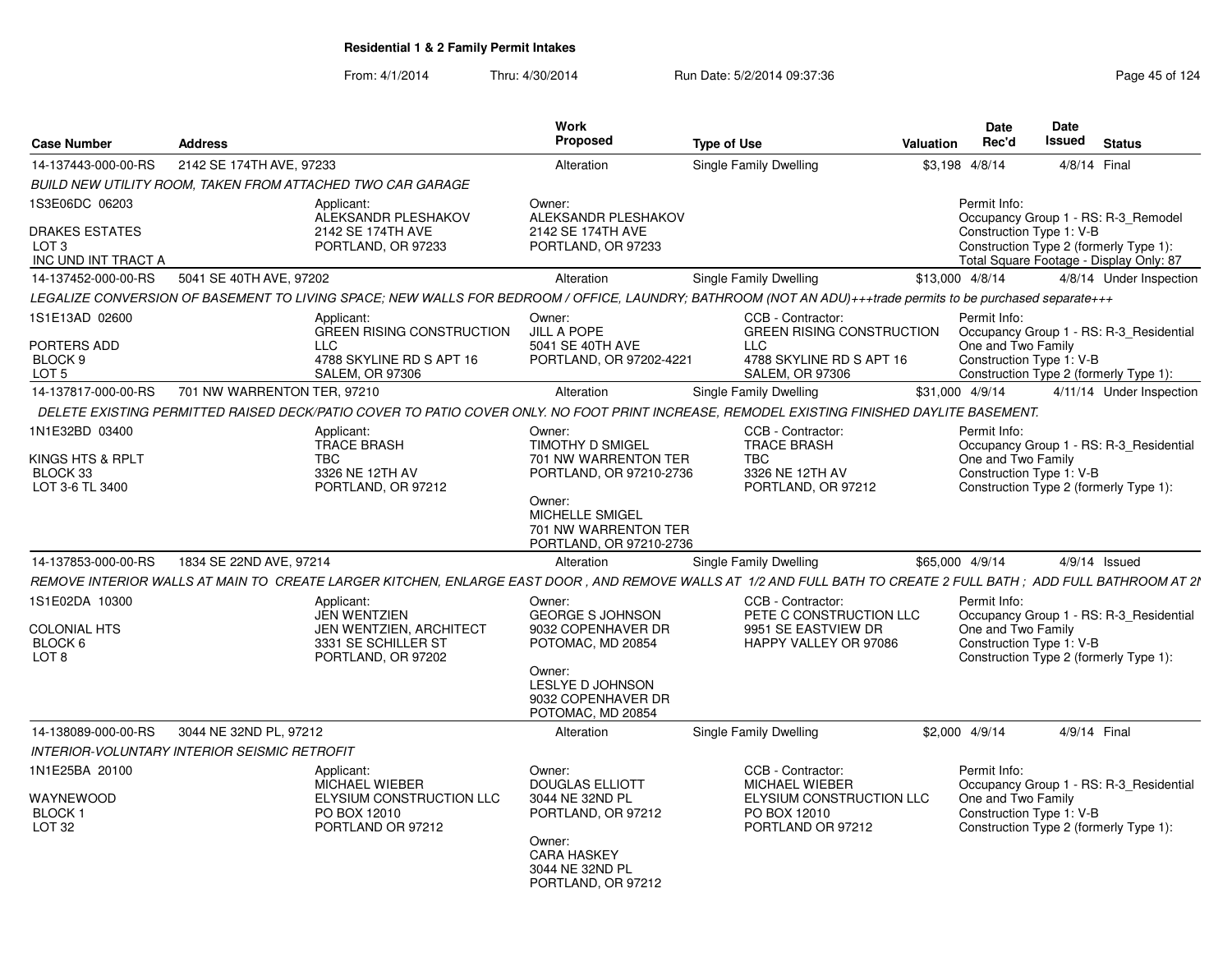From: 4/1/2014Thru: 4/30/2014 Run Date: 5/2/2014 09:37:36 Run Date: 5/2/2014 09:37:36

| <b>Case Number</b>                                                              | <b>Address</b>                    |                                                                                                                                                                | Work<br>Proposed                                                                                                        | <b>Type of Use</b>                                                                                                           | Valuation | <b>Date</b><br>Rec'd               | <b>Date</b><br><b>Issued</b><br><b>Status</b>                                                                                                         |
|---------------------------------------------------------------------------------|-----------------------------------|----------------------------------------------------------------------------------------------------------------------------------------------------------------|-------------------------------------------------------------------------------------------------------------------------|------------------------------------------------------------------------------------------------------------------------------|-----------|------------------------------------|-------------------------------------------------------------------------------------------------------------------------------------------------------|
| 14-138149-000-00-RS                                                             | 2435 SE 24TH AVE, 97214           |                                                                                                                                                                | Alteration                                                                                                              | Single Family Dwelling                                                                                                       |           | \$3,500 4/9/14                     | 4/9/14 Under Inspection                                                                                                                               |
|                                                                                 |                                   | INTERIOR ONLY-CONVERT EXISTING BEDROOM TO BATHROOM(3 BATHROOMS TOTAL)                                                                                          |                                                                                                                         |                                                                                                                              |           |                                    |                                                                                                                                                       |
| 1S1E02DD 08900<br>MURRAYMEAD<br>BLOCK 10<br>S 1/2 OF LOT 2&3                    |                                   | Applicant:<br>ALEX BRIGGS<br><b>BUILT2 LLC</b><br>1502 SE BYBEE BLVD<br>PORTLAND, OR 97202                                                                     | Owner:<br><b>CHRISTOPHER BRIGGS</b><br>1502 SE BYBEE BLVD # 1<br>PORTLAND, OR 97202-5754                                | CCB - Contractor:<br><b>ALEX BRIGGS</b><br><b>BUILT2 LLC</b><br>1502 SE BYBEE BLVD<br>PORTLAND, OR 97202                     |           | Permit Info:                       | Occupancy Group 1 - RS: R-3_Remodel<br>Construction Type 1: V-B<br>Construction Type 2 (formerly Type 1):<br>Total Square Footage - Display Only: 63  |
| 14-138246-000-00-RS                                                             | 11075 SW RIVERWOOD RD             |                                                                                                                                                                | Alteration                                                                                                              | <b>Single Family Dwelling</b>                                                                                                |           | \$50,000 4/10/14                   | 4/10/14 Issued                                                                                                                                        |
|                                                                                 |                                   | INTERIOR 2ND FLOOR MASTER SUITE REMODEL-CONVERT EXISTING OFFICE SPACE TO MASTER BATHROOM. RECONFIGURE WALLS IN EXISTING BATH TO ADD NEW LINEN CLOSET. TUB CHAI |                                                                                                                         |                                                                                                                              |           |                                    |                                                                                                                                                       |
| 1S1E35BA 02601<br>PARTITION PLAT 2005-134<br>LOT <sub>1</sub>                   |                                   | Applicant:<br>PAUL MARTO CONSTRUCTION LL( JAMES N GARDNER<br>PO BOX 1950<br>LAKE OSWEGO, OR 97035                                                              | Owner:<br>11075 SW RIVERWOOD RD<br>PORTLAND, OR 97219-7904<br>Owner:                                                    | CCB - Contractor:<br>PAUL MARTO CONSTRUCTION LL( Occupancy Group 1 - RS: R-3_Remodel<br>PO BOX 1950<br>LAKE OSWEGO, OR 97035 |           | Permit Info:                       | Construction Type 1: V-B<br>Construction Type 2 (formerly Type 1):<br>Total Square Footage - Display Only: 560                                        |
|                                                                                 |                                   |                                                                                                                                                                | <b>LYNDA N GARDNER</b><br>11075 SW RIVERWOOD RD<br>PORTLAND, OR 97219-7904                                              |                                                                                                                              |           |                                    |                                                                                                                                                       |
| 14-138257-000-00-RS                                                             | 11050 SE CHERRY BLOSSOM DR, 97216 |                                                                                                                                                                | Alteration                                                                                                              | Single Family Dwelling                                                                                                       |           | \$5,000 4/9/14                     | $4/9/14$ Issued                                                                                                                                       |
|                                                                                 |                                   | REPLACE (2) WINDOWS IN BASEMENT AND CREATE (2) BEDROOMS IN EXISTING HABITABLE SPACE.                                                                           |                                                                                                                         |                                                                                                                              |           |                                    |                                                                                                                                                       |
| 1S2E03BD 03300<br><b>VERMADA PK</b><br><b>BLOCK 5</b><br><b>LOT 11</b>          |                                   | Applicant:<br>EDWARD W JR ARNDT<br>11050 SE CHERRY BLOSSOM DR<br>PORTLAND, OR 97216                                                                            | Owner:<br>EDWARD W JR ARNDT<br>11050 SE CHERRY BLOSSOM DR<br>PORTLAND, OR 97216                                         |                                                                                                                              |           | Permit Info:                       | Occupancy Group 1 - RS: R-3_Remodel<br>Construction Type 1: V-B<br>Construction Type 2 (formerly Type 1):<br>Total Square Footage - Display Only: 300 |
| 14-138353-000-00-RS                                                             | 905 NE HOLMAN ST - Unit B. 97211  |                                                                                                                                                                | Alteration                                                                                                              | <b>Single Family Dwelling</b>                                                                                                |           | \$10,000 4/23/14                   | 4/23/14 Issued                                                                                                                                        |
|                                                                                 |                                   | RELOCATE ENTRY OF EXISTING ADU FROM REAR OF HOUSE TO SIDE                                                                                                      |                                                                                                                         |                                                                                                                              |           |                                    |                                                                                                                                                       |
| 1N1E14CA 09700                                                                  |                                   | Applicant:<br><b>BOSTON SERVICES</b><br>5331 NE SIMPSON ST<br>PORTLAND, OR 97218                                                                               | Owner:<br><b>LAURA ROBERTS</b><br>905 NE HOLMAN ST<br>PORTLAND, OR 97211-3643                                           | CCB - Contractor:<br><b>BOSTON SERVICES</b><br>5331 NE SIMPSON ST<br>PORTLAND, OR 97218                                      |           | Permit Info:                       | Occupancy Group 1 - RS: U Decks.<br>Patios, Porches, Carports<br>Construction Type 1: V-B<br>Construction Type 2 (formerly Type 1):                   |
| 14-138402-000-00-RS                                                             | 4408 NE 38TH AVE, 97211           |                                                                                                                                                                | Alteration                                                                                                              | Single Family Dwelling                                                                                                       |           | \$450 4/9/14                       | 4/9/14 Final                                                                                                                                          |
| ADD 2 WINDOWS TO DORMER IN NEW OPENINGS                                         |                                   |                                                                                                                                                                |                                                                                                                         |                                                                                                                              |           |                                    |                                                                                                                                                       |
| 1N1E24DA 09000<br><b>WILSHIRE</b><br><b>BLOCK 25</b><br>N 50' OF S 62' OF LOT 6 |                                   | Applicant:<br>ECOCRAFT LLC<br>3645 SE GLADSTONE<br>PORTLAND, OR 97202                                                                                          | Owner:<br>AMY D EVANS<br>4408 NE 38TH AVE<br>PORTLAND, OR 97211<br>Owner:<br><b>LISA W HILLYARD</b><br>4408 NE 38TH AVE | CCB - Contractor:<br><b>ECOCRAFT LLC</b><br>3645 SE GLADSTONE<br>PORTLAND, OR 97202                                          |           | Permit Info:<br>One and Two Family | Occupancy Group 1 - RS: R-3_Residential<br>Construction Type 1: V-B<br>Construction Type 2 (formerly Type 1):                                         |

PORTLAND, OR 97211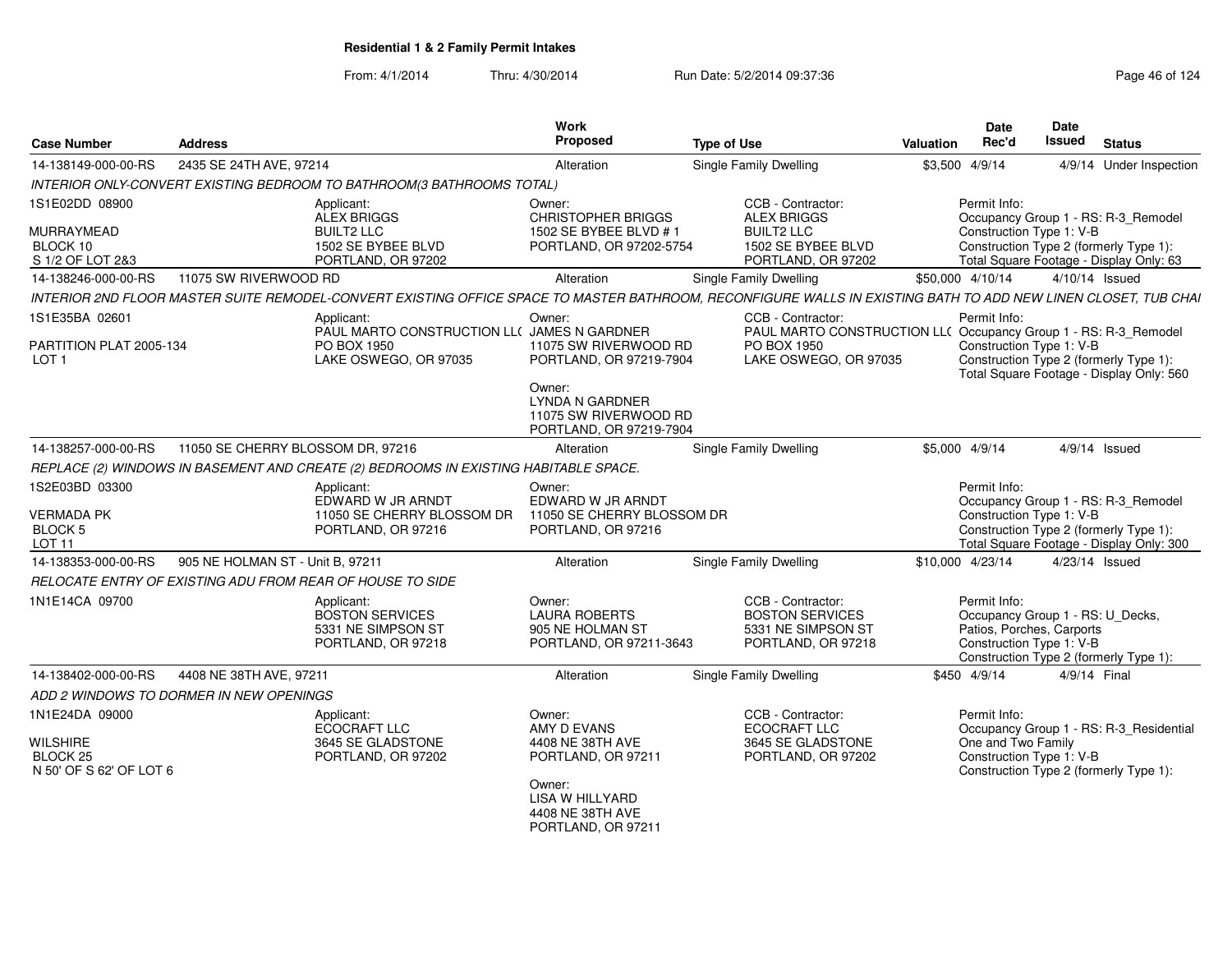|                                                                                      |                                                                                                                                                           | <b>Work</b>                                                                                                                                                                |                                                                                                                                                                                                                                                                                                |           | <b>Date</b>                                                    | <b>Date</b>   |                                                                                   |
|--------------------------------------------------------------------------------------|-----------------------------------------------------------------------------------------------------------------------------------------------------------|----------------------------------------------------------------------------------------------------------------------------------------------------------------------------|------------------------------------------------------------------------------------------------------------------------------------------------------------------------------------------------------------------------------------------------------------------------------------------------|-----------|----------------------------------------------------------------|---------------|-----------------------------------------------------------------------------------|
| <b>Case Number</b>                                                                   | <b>Address</b>                                                                                                                                            | Proposed                                                                                                                                                                   | <b>Type of Use</b>                                                                                                                                                                                                                                                                             | Valuation | Rec'd                                                          | Issued        | <b>Status</b>                                                                     |
| 14-138436-000-00-RS                                                                  | 6315 SE BELMONT ST, 97215                                                                                                                                 | Alteration                                                                                                                                                                 | Single Family Dwelling                                                                                                                                                                                                                                                                         |           | \$3,499 4/9/14                                                 |               | 4/18/14 Issued                                                                    |
|                                                                                      | VOLUNTARY SEISMIC UPGRADE. CONNECT HOUSE TO FOUNDATION. NO PLANS                                                                                          |                                                                                                                                                                            |                                                                                                                                                                                                                                                                                                |           |                                                                |               |                                                                                   |
| 1S2E05BB 08800<br><b>TABOR HTS</b><br><b>BLOCK V</b><br>LOT 6 TL 8800                | Applicant:<br><b>STEVE GEMMELL</b><br><b>GEMMELL CONSTRUCTION LLC</b><br>3817 N WILLIAMS<br>PORTLAND OR 97227                                             | Owner:<br>THOR E HINCKLEY<br>7420 SE GRANT ST<br>PORTLAND, OR 97215-4115                                                                                                   | CCB - Contractor:<br><b>STEVE GEMMELL</b><br><b>GEMMELL CONSTRUCTION LLC</b><br>3817 N WILLIAMS<br>PORTLAND OR 97227                                                                                                                                                                           |           | Permit Info:<br>One and Two Family<br>Construction Type 1: V-B |               | Occupancy Group 1 - RS: R-3_Residential<br>Construction Type 2 (formerly Type 1): |
| 14-138564-000-00-RS                                                                  | 4045 SE KELLY ST, 97202                                                                                                                                   | Alteration                                                                                                                                                                 | Single Family Dwelling                                                                                                                                                                                                                                                                         |           | \$3.442 4/10/14                                                | 4/22/14 Final |                                                                                   |
|                                                                                      | <b>VOLUNTARY SEISMIC UPGRADE - CONNECT HOUSE TO FOUNDATION. NO PLANS</b>                                                                                  |                                                                                                                                                                            |                                                                                                                                                                                                                                                                                                |           |                                                                |               |                                                                                   |
| 1S1E12AD 04400<br><b>MUIRS ADD</b><br><b>BLOCK1</b><br>LOT <sub>13</sub>             | Applicant:<br><b>STEVE GEMMELL</b><br><b>GEMMELL CONSTRUCTION LLC</b><br>3817 N WILLIAMS<br>PORTLAND OR 97227                                             | Owner:<br>JOANNE M BUCK<br>4045 SE KELLY ST<br>PORTLAND, OR 97202                                                                                                          | CCB - Contractor:<br><b>STEVE GEMMELL</b><br><b>GEMMELL CONSTRUCTION LLC</b><br>3817 N WILLIAMS<br>PORTLAND OR 97227                                                                                                                                                                           |           | Permit Info:<br>One and Two Family<br>Construction Type 1: V-B |               | Occupancy Group 1 - RS: R-3_Residential<br>Construction Type 2 (formerly Type 1): |
| 14-138568-000-00-RS                                                                  | 4788 N YALE ST, 97203                                                                                                                                     | Alteration                                                                                                                                                                 | Single Family Dwelling                                                                                                                                                                                                                                                                         |           | \$65,000 4/25/14                                               |               | 4/25/14 Issued                                                                    |
|                                                                                      | CONVERT BASEMENT TO HABITABLE SPACE FOR NEW BEDROOMS, FAMILY ROOM, BATHROOM AND LAUNDRY ROOM:                                                             |                                                                                                                                                                            |                                                                                                                                                                                                                                                                                                |           |                                                                |               |                                                                                   |
| 1N1E17BB 09200<br><b>MOCKS ADD</b><br>BLOCK 79<br>LOT <sub>4</sub><br>W 1/2 OF LOT 5 | Applicant:<br>ROLLIE E SIVYER<br>14000 NW NEWBERRY RD<br>PORTLAND, OR 97231-2220                                                                          | Owner:<br><b>ROLLIE E SIVYER</b><br>14000 NW NEWBERRY RD<br>PORTLAND, OR 97231-2220                                                                                        | CCB - Contractor:<br><b>CRAFTWORK PLUMBING INC</b><br>7737 SW CIRRUS DR<br>BEAVERTON, OR 97008<br>CCB - Contractor:<br>KODIAK ELECTRIC LLC<br>8486 SUNNYSIDE RD SE<br><b>SALEM OR 97306</b><br>CCB - Contractor:<br>PINEHURST HOMES COMPANY<br>16869 SW 65TH AVE #191<br>LAKE OSWEGO, OR 97035 |           | Permit Info:<br>One and Two Family<br>Construction Type 1: V-B |               | Occupancy Group 1 - RS: R-3_Residential<br>Construction Type 2 (formerly Type 1): |
| 14-138593-000-00-RS                                                                  | 2025 SW MT HOOD LN, 97201                                                                                                                                 | Alteration                                                                                                                                                                 | Single Family Dwelling                                                                                                                                                                                                                                                                         |           | \$50,000 4/11/14                                               |               | $4/11/14$ Issued                                                                  |
|                                                                                      | REMODEL EXISTING POOL ROOM, NEW FOOTINGS WITHIN ENVELOPE OF HOUSE, CONVERT STORAGE AREA TO CHANGING ROOM WITH TOILET, NEW WINE CELLAR (5 BATHROOMS TOTAL) |                                                                                                                                                                            |                                                                                                                                                                                                                                                                                                |           |                                                                |               |                                                                                   |
| 1S1E09CB 01300<br><b>VIRGINIA HTS</b><br><b>BLOCK 4 TL 1300</b>                      | Applicant:<br><b>CORNELL ANDERSON</b><br>FIELDWORK DESIGN AND<br>ARCHITECTURE LLC<br>2524 SE DIVISION ST<br>PORTLAND, OR 97202                            | Owner:<br><b>VIJU P DEENADAYALU</b><br>2025 SW MT HOOD LN<br>PORTLAND, OR 97239-1561<br>Owner:<br>AISHWARYA B DEENADAYALU<br>2025 SW MT HOOD LN<br>PORTLAND, OR 97239-1561 | CCB - Contractor:<br><b>MODERN ORGANIC</b><br><b>CONSTRUCTION</b><br>4212 NE SUMNER ST<br>PORTLAND, OR 97218-1542                                                                                                                                                                              |           | Permit Info:<br>One and Two Family<br>Construction Type 1: V-B |               | Occupancy Group 1 - RS: R-3_Residential<br>Construction Type 2 (formerly Type 1): |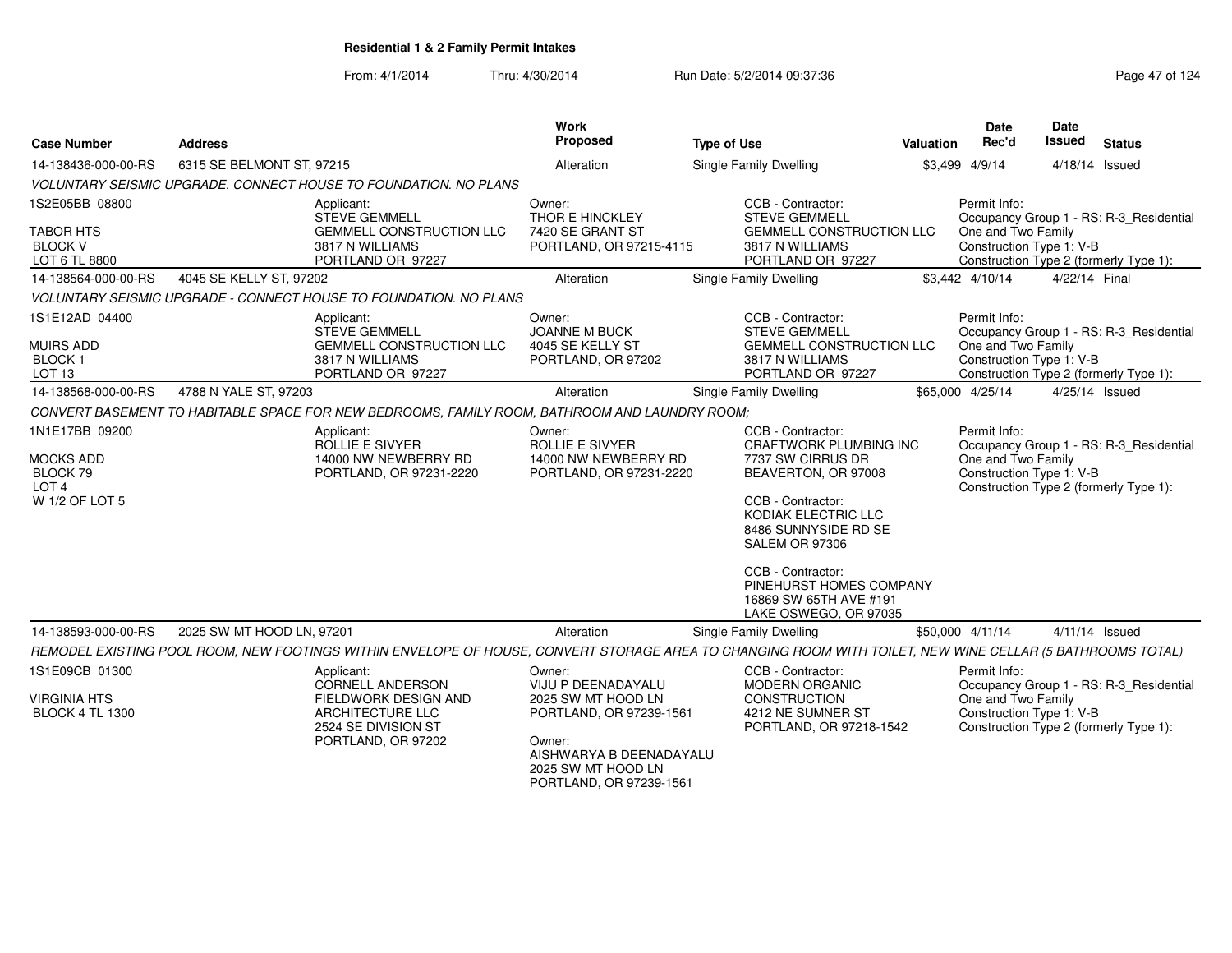| <b>Case Number</b>                                         | <b>Address</b>            |                                                                                                                                      | <b>Work</b><br><b>Proposed</b>                                                | <b>Type of Use</b>                                                                                                                    | Valuation | Date<br>Rec'd                                                  | Date<br>Issued | <b>Status</b>                                                                     |
|------------------------------------------------------------|---------------------------|--------------------------------------------------------------------------------------------------------------------------------------|-------------------------------------------------------------------------------|---------------------------------------------------------------------------------------------------------------------------------------|-----------|----------------------------------------------------------------|----------------|-----------------------------------------------------------------------------------|
| 14-138600-000-00-RS                                        | 5812 NE HASSALO ST, 97213 |                                                                                                                                      | Alteration                                                                    | <b>Single Family Dwelling</b>                                                                                                         |           | \$27,500 4/10/14                                               |                | 4/10/14 Under Inspection                                                          |
|                                                            |                           | INSTALL NEW EGRESS WINDOW IN TV ROOM.  REMODEL EXISTING BASEMENT OFFICE SPACE AND TV ROOM.                                           |                                                                               |                                                                                                                                       |           |                                                                |                |                                                                                   |
| 1N2E31AA 12500                                             |                           | Applicant:                                                                                                                           | Owner:                                                                        | CCB - Contractor:                                                                                                                     |           | Permit Info:                                                   |                |                                                                                   |
| NORMANDALE<br><b>BLOCK 5</b><br>E 50' OF LOT 1-4           |                           | <b>DAVID R RUSH</b><br>3610 NE Hancock<br>PORTLAND OR 97212-5224                                                                     | <b>GARY FERGUSON</b><br>5812 NE HASSALO ST<br>PORTLAND, OR 97213              | <b>TODD ECCLES</b><br>T A ECCLES ELECTRIC<br>24824 S NEW KIRCHNER RD<br>OREGON CITY OR 97045                                          |           | One and Two Family<br>Construction Type 1: V-B                 |                | Occupancy Group 1 - RS: R-3_Residential<br>Construction Type 2 (formerly Type 1): |
|                                                            |                           |                                                                                                                                      | Owner:<br>RAMONA FERGUSON<br>5812 NE HASSALO ST<br>PORTLAND, OR 97213         | CCB - Contractor:<br><b>DAVID R RUSH</b><br>3610 NE Hancock<br>PORTLAND OR 97212-5224                                                 |           |                                                                |                |                                                                                   |
| 14-138820-000-00-RS                                        | 629 NE 160TH AVE, 97230   |                                                                                                                                      | Alteration                                                                    | Single Family Dwelling                                                                                                                |           | \$64,851 4/18/14                                               |                | 4/18/14 Issued                                                                    |
|                                                            |                           | ADDITION ON THE WEST ELEVATION OF SINGLE FAMILY RESIDENCE TO CREATE TWO BEDROOMS AND ONE NEW BATHROOM TOTAL OF TWO BATHROOMS IN HOME |                                                                               |                                                                                                                                       |           |                                                                |                |                                                                                   |
| 1N2E36AD 07100                                             |                           | Applicant:<br><b>VLADIMIR IGNASHOV</b><br>623A NE 160TH AVE<br>PORTLAND, OR 97230                                                    | Owner:<br><b>IGOR YURKO</b><br>623A NE 160TH AVE<br>PORTLAND, OR 97230        |                                                                                                                                       |           | Permit Info:<br>One and Two Family<br>Construction Type 1: V-B |                | Occupancy Group 1 - RS: R-3_Residential<br>Construction Type 2 (formerly Type 1): |
|                                                            |                           |                                                                                                                                      | Owner:<br><b>VLADIMIR IGNASHOV</b><br>623A NE 160TH AVE<br>PORTLAND, OR 97230 |                                                                                                                                       |           |                                                                |                | Total Square Footage - Display Only: 588                                          |
| 14-138900-000-00-RS                                        | 2125 NE 45TH AVE, 97213   |                                                                                                                                      | Alteration                                                                    | Single Family Dwelling                                                                                                                |           | \$6,617 4/10/14                                                |                | $4/10/14$ Issued                                                                  |
|                                                            |                           | ADD BATHROOM ON 2ND FLOOR AND REMOVE CHIMNEY - NO EXTERIOR WORK                                                                      |                                                                               |                                                                                                                                       |           |                                                                |                |                                                                                   |
| 1N2E30CB 16200<br>ROSSMERE<br>BLOCK 19<br>LOT <sub>6</sub> |                           | Applicant:<br><b>CHAIM WILHELM</b><br>2125 NE 45TH AVE<br>PORTLAND, OR 97213-1341                                                    | Owner:<br><b>CHAIM WILHELM</b><br>2125 NE 45TH AVE<br>PORTLAND, OR 97213-1341 | CCB - Contractor:<br>MOJAVE ROY CONSTRUCTION LL( Occupancy Group 1 - RS: R-3_Residential<br>3705 NE PRESCOTT ST<br>PORTLAND, OR 97211 |           | Permit Info:<br>One and Two Family<br>Construction Type 1: V-B |                | Construction Type 2 (formerly Type 1):<br>Total Square Footage - Display Only: 60 |
| 14-138933-000-00-RS                                        | 8004 SE RHINE ST, 97206   |                                                                                                                                      | Alteration                                                                    | Single Family Dwelling                                                                                                                |           | \$1,000 4/10/14                                                |                | 4/10/14 Under Inspection                                                          |
| REMOVE PORTION OF ATTACHED GARAGE                          |                           |                                                                                                                                      |                                                                               |                                                                                                                                       |           |                                                                |                |                                                                                   |
| 1S2E08DA 07300                                             |                           | Applicant:<br><b>JOSH PATRICK</b>                                                                                                    | Owner:                                                                        | CCB - Contractor:<br>METRO HOMES NORTHWEST LLC AFFORDABLE NEW HOMES LLC                                                               |           | Permit Info:                                                   |                | Occupancy Group 1 - RS: R-3_Remodel                                               |
| <b>WAPELLO PK</b><br>BLOCK <sub>2</sub><br>LOT 12&13       |                           | 211 NE WEILDER<br>PORTLAND, OR 97236                                                                                                 | 211 NE WEIDLER ST<br>PORTLAND, OR 97232-1155                                  | 211 NE WEIDER<br>PORTLAND, OR 97232                                                                                                   |           | Construction Type 1: V-B                                       |                | Construction Type 2 (formerly Type 1):                                            |
| 14-138950-000-00-RS                                        | 8434 SE CLAY ST, 97216    |                                                                                                                                      | Alteration                                                                    | Single Family Dwelling                                                                                                                |           | \$1,500 4/29/14                                                |                | 4/29/14 Issued                                                                    |
|                                                            |                           | REMOVE PART OF EVE ON THE WEST SIDE OF THE HOUSE AND INSTALL NEW 1-HOURFIRE PROTECTED WALL FOR HOUSE/PORCH ALONG WEST ELEVATION      |                                                                               |                                                                                                                                       |           |                                                                |                |                                                                                   |
| 1S2E04CB 08500                                             |                           | Applicant:<br><b>CHRIS PARRISH</b>                                                                                                   | Owner:<br><b>IRENE M LANGSTON</b>                                             | CCB - Contractor:<br><b>WILLAMETTE VALLEY</b>                                                                                         |           | Permit Info:                                                   |                | Occupancy Group 1 - RS: R-3_Residential                                           |
| <b>MANSFIELD</b><br>BLOCK 5<br>LOT 3-5                     |                           | 5105 NE 21ST AVE<br>PORTLAND OR 97211                                                                                                | 6323 SE DIVISION ST #315<br>PORTLAND, OR 97206-1386                           | <b>REDEVELOPMENT</b><br>6040 SE BREWSTER PL<br>MILWAULIE, OR 97267                                                                    |           | One and Two Family<br>Construction Type 1: V-B                 |                | Construction Type 2 (formerly Type 1):                                            |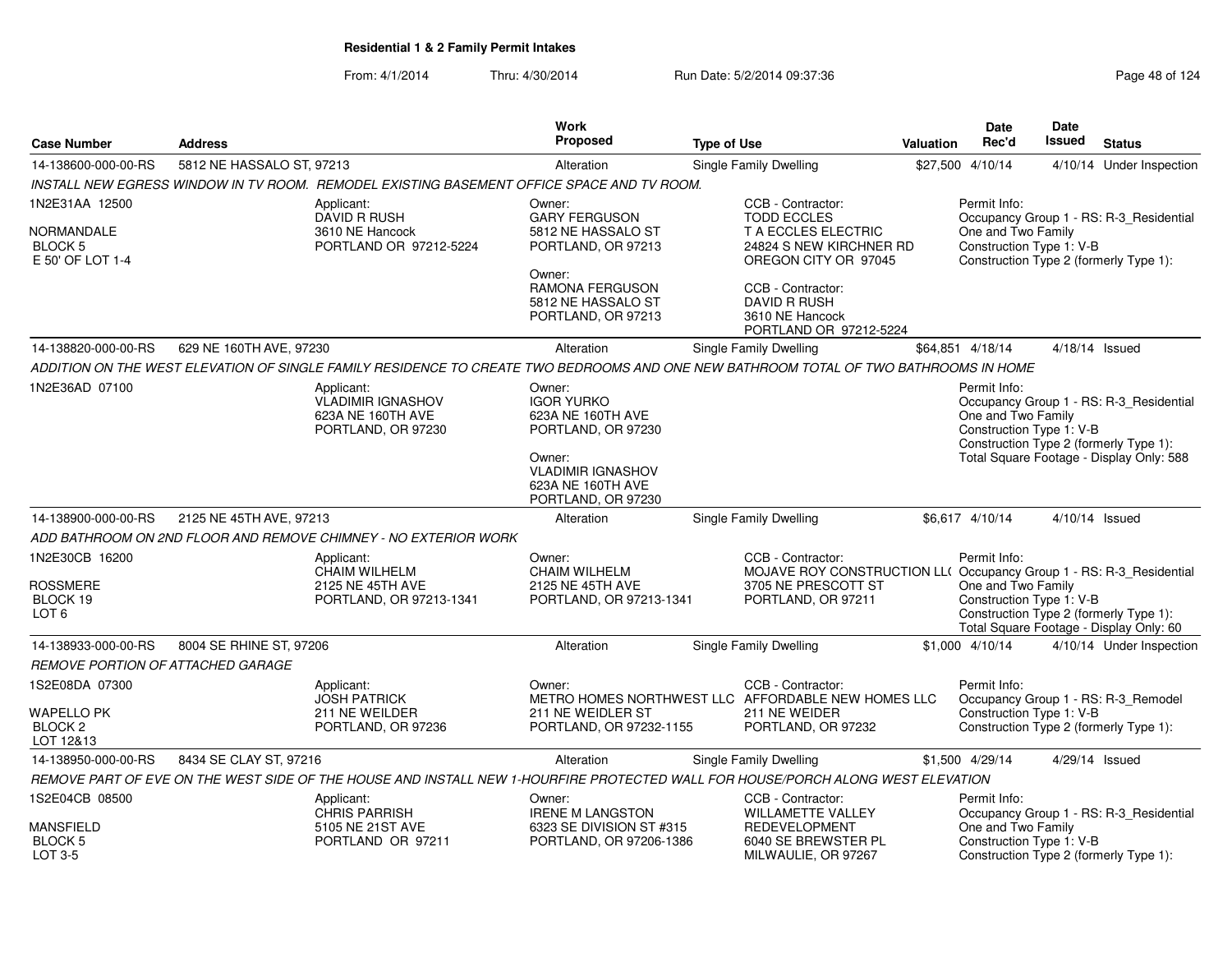|                                                                                  |                          |                                                                                                                             | <b>Work</b>                                                                    |                                                                                                              |                  | Date                                                           | <b>Date</b>    |                                                                                                                           |
|----------------------------------------------------------------------------------|--------------------------|-----------------------------------------------------------------------------------------------------------------------------|--------------------------------------------------------------------------------|--------------------------------------------------------------------------------------------------------------|------------------|----------------------------------------------------------------|----------------|---------------------------------------------------------------------------------------------------------------------------|
| <b>Case Number</b>                                                               | <b>Address</b>           |                                                                                                                             | Proposed                                                                       | <b>Type of Use</b>                                                                                           | <b>Valuation</b> | Rec'd                                                          | Issued         | <b>Status</b>                                                                                                             |
| 14-138973-000-00-RS                                                              | 2232 SE 105TH AVE, 97216 |                                                                                                                             | Alteration                                                                     | Single Family Dwelling                                                                                       |                  | \$5,700 4/10/14                                                |                | 4/10/14 Under Inspection                                                                                                  |
|                                                                                  |                          | REPLACE (2) WALLS FROM CAR DAMAGE ON THE NW CORNER OF THE HOUSE; NEW WINDOW                                                 |                                                                                |                                                                                                              |                  |                                                                |                |                                                                                                                           |
| 1S2E03CC 00900<br>SECTION 03 1S 2E<br>TL 900 0.09 ACRES                          |                          | Applicant:<br>PROFOUND INVESTMENTS LLC<br>5915 SW TARALYNN PL<br>BEAVERTON OR 97005                                         | Owner:<br>JOHN D ALLEN<br>4070 SW DOGWOOD LN<br>PORTLAND, OR 97225             | CCB - Contractor:<br>THE TRADESMAN PDX LLC<br>2580 SE CEDAR HILLS<br>BEAVERTON, OR 97005                     |                  | Permit Info:<br>One and Two Family<br>Construction Type 1: V-B |                | Occupancy Group 1 - RS: R-3 Residential<br>Construction Type 2 (formerly Type 1):                                         |
|                                                                                  |                          |                                                                                                                             | Owner:<br>SHEILA M ALLEN<br>4070 SW DOGWOOD LN<br>PORTLAND, OR 97225           |                                                                                                              |                  |                                                                |                |                                                                                                                           |
| 14-139018-000-00-RS                                                              | 2725 NE 20TH AVE, 97212  |                                                                                                                             | Alteration                                                                     | Single Family Dwelling                                                                                       |                  | \$25,000 4/10/14                                               |                | <b>Under Review</b>                                                                                                       |
|                                                                                  |                          | INSTALL EGRESS WINDOWS FOR FUTURE BASEMENT CONVERSION. BASEMENT IS CURRENTLY UNFINISHED                                     |                                                                                |                                                                                                              |                  |                                                                |                |                                                                                                                           |
| 1N1E26AD 07600<br><b>IRVINGTON</b><br>BLOCK 32<br>LOT <sub>8</sub>               |                          | Applicant:<br><b>ADRIAN</b><br>HAMMER AND HAND<br>1020 SE HARRISON ST<br>PORTLAND, OR                                       | Owner:<br>KATHERINE R CRANE<br>2725 NE 20TH AVE<br>PORTLAND, OR 97212-3402     | CCB - Contractor:<br>HAMMER AND HAND INC<br>1020 SE HARRISON<br>PORTLAND, OR 97214                           |                  | Permit Info:<br>One and Two Family<br>Construction Type 1: V-B |                | Occupancy Group 1 - RS: R-3_Residential<br>Construction Type 2 (formerly Type 1):                                         |
|                                                                                  |                          |                                                                                                                             | Owner:<br><b>SCOTT T CRANE</b><br>2725 NE 20TH AVE<br>PORTLAND, OR 97212-3402  |                                                                                                              |                  |                                                                |                |                                                                                                                           |
| 14-139289-000-00-RS                                                              | 4905 SE 28TH AVE, 97202  |                                                                                                                             | Alteration                                                                     | <b>Single Family Dwelling</b>                                                                                |                  | \$6,948 4/28/14                                                | 4/28/14 Issued |                                                                                                                           |
|                                                                                  |                          | CONVERT UPSTAIRS BEDROOM TO BATHROOM WITH CLOSET (2 BATHROOMS TOTAL) / *** REFUND REQUEST ROUTED TO TMORRIS 4/30/2014 *** / |                                                                                |                                                                                                              |                  |                                                                |                |                                                                                                                           |
| 1S1E13BB 03800<br><b>NORWALK HTS</b><br>BLOCK <sub>8</sub><br><b>LOT 7&amp;8</b> |                          | Applicant:<br>CHRISTOPHER D CANIDA<br>4905 SE 28TH AVE<br>PORTLAND, OR 97202-4403                                           | Owner:<br><b>SARA L BUTCHER</b><br>4905 SE 28TH AVE<br>PORTLAND, OR 97202-4403 |                                                                                                              |                  | Permit Info:<br>Construction Type 1: V-B                       |                | Occupancy Group 1 - RS: R-3 Remodel<br>Construction Type 2 (formerly Type 1):<br>Total Square Footage - Display Only: 189 |
|                                                                                  |                          |                                                                                                                             | Owner:<br>CHRISTOPHER D CANIDA<br>4905 SE 28TH AVE<br>PORTLAND, OR 97202-4403  |                                                                                                              |                  |                                                                |                |                                                                                                                           |
| 14-139298-000-00-RS                                                              | 130 NE KNOTT ST, 97212   |                                                                                                                             | Alteration                                                                     | <b>Single Family Dwelling</b>                                                                                |                  | \$6,051 4/11/14                                                | 4/12/14 Final  |                                                                                                                           |
|                                                                                  |                          | VOLUNTARY SEISMIC UPGRADE - ATTACH HOUSE TO FOUNDATION, REINFORCE BEARING WALLS                                             |                                                                                |                                                                                                              |                  |                                                                |                |                                                                                                                           |
| 1N1E27AD 15300<br>ALBINA<br>BLOCK 16                                             |                          | Applicant:<br><b>STEVE GEMMELL</b><br><b>GEMMELL CONSTRUCTION LLC</b><br>3817 N WILLIAMS                                    | Owner:<br>ANDREW C DUBUISSON<br>130 NE KNOTT ST<br>PORTLAND, OR 97212-3010     | CCB - Contractor:<br><b>STEVE GEMMELL</b><br><b>GEMMELL CONSTRUCTION LLC</b><br>3817 N WILLIAMS              |                  | Permit Info:<br>One and Two Family<br>Construction Type 1: V-B |                | Occupancy Group 1 - RS: R-3 Residential                                                                                   |
| LOT <sub>4</sub>                                                                 |                          | PORTLAND OR 97227                                                                                                           |                                                                                | PORTLAND OR 97227                                                                                            |                  |                                                                |                | Construction Type 2 (formerly Type 1):                                                                                    |
| 14-139306-000-00-RS                                                              | 7426 N MACRUM AVE, 97203 |                                                                                                                             | Alteration                                                                     | Single Family Dwelling                                                                                       |                  | \$14,000 4/11/14                                               |                | 4/11/14 Under Inspection                                                                                                  |
| <b>VOLUNTARTY FOUNDATION UNDERPINNING WITH HELICAL PIERS</b>                     |                          |                                                                                                                             |                                                                                |                                                                                                              |                  |                                                                |                |                                                                                                                           |
| 1N1E07BD 03900<br>NORTHERN HILL ADD<br>BLOCK 11<br>LOT 24&25                     |                          | Applicant:<br><b>CHRIS KELLY</b><br><b>TERRA FIRMA FS</b><br>7910 SW HUNZIKER ST<br>PORTLAND, OR 97223                      | Owner:<br><b>TAMMIE L CAMPBELL</b><br>7426 N MACRUM AVE<br>PORTLAND, OR 97203  | CCB - Contractor:<br><b>TERRAFIRMA FOUNDATION</b><br><b>SYSTEMS</b><br>1308 NW PARK ST<br>ROSEBURG, OR 97470 |                  | Permit Info:<br>One and Two Family<br>Construction Type 1: V-B |                | Occupancy Group 1 - RS: R-3 Residential<br>Construction Type 2 (formerly Type 1):                                         |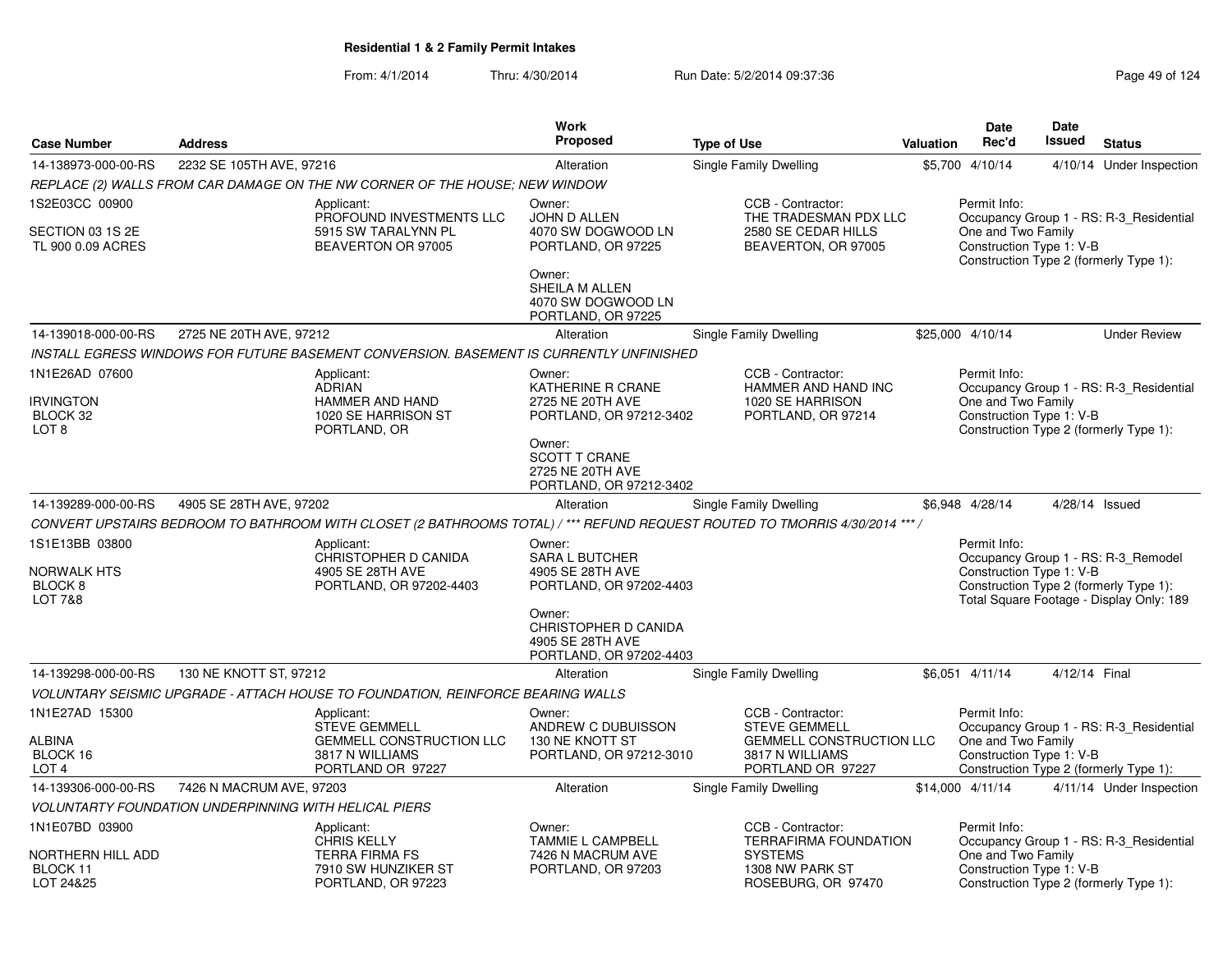| <b>Case Number</b>                                                             | <b>Address</b>                   |                                                                                                             | <b>Work</b><br><b>Proposed</b>                                                                                                                                       | <b>Type of Use</b>                                                                                                                                          | <b>Valuation</b> | <b>Date</b><br>Rec'd                                           | <b>Date</b><br>Issued | <b>Status</b>                                                                     |
|--------------------------------------------------------------------------------|----------------------------------|-------------------------------------------------------------------------------------------------------------|----------------------------------------------------------------------------------------------------------------------------------------------------------------------|-------------------------------------------------------------------------------------------------------------------------------------------------------------|------------------|----------------------------------------------------------------|-----------------------|-----------------------------------------------------------------------------------|
| 14-139326-000-00-RS                                                            | 3316 NE 14TH AVE - Unit B, 97212 |                                                                                                             | Alteration                                                                                                                                                           | Single Family Dwelling                                                                                                                                      |                  | \$15,000 4/16/14                                               | 4/16/14 Issued        |                                                                                   |
|                                                                                |                                  |                                                                                                             |                                                                                                                                                                      | CONVERT EXISTING UNFINISHED BASEMENT TO ACCESSORY DWELLING UNIT, TO INCLUDE COMMON AREA, KITCHEN, LIVING ROOM, BEDROOM WITH NEW EGRESS WINDOW, NEW BATHROOI |                  |                                                                |                       |                                                                                   |
| 1N1E26AB 08600                                                                 |                                  | Applicant:<br><b>CANDICE A OVERMAN</b><br>2121 TERRY AVE #1502<br>SEATTLE, WA 98121                         | Owner:<br><b>CANDICE A OVERMAN</b><br>2121 TERRY AVE #1502<br>SEATTLE, WA 98121                                                                                      |                                                                                                                                                             |                  | Permit Info:<br>One and Two Family<br>Construction Type 1: V-B |                       | Occupancy Group 1 - RS: R-3 Residential<br>Construction Type 2 (formerly Type 1): |
| 14-139359-000-00-RS                                                            | 2104 SE 51ST AVE, 97215          |                                                                                                             | Alteration                                                                                                                                                           | Single Family Dwelling                                                                                                                                      |                  | \$30,000 4/11/14                                               |                       | Approved to Issue                                                                 |
|                                                                                |                                  | KITCHEN REMODEL TO INCLUDE ELECTRICAL, MECHANICAL AND CABINETS. NO CHANGE IN LAYOUT. NEW BATHROOM IN ATTIC. |                                                                                                                                                                      |                                                                                                                                                             |                  |                                                                |                       |                                                                                   |
| 1S2E06DC 02200<br>51ST STREET ADD<br>BLOCK <sub>2</sub><br>LOT 1 TL 2200       |                                  | Applicant:<br><b>EDUARD VALIK</b><br><b>IBUILDPDX COMPANY LLC</b><br>PO BOX 25376<br>PORTLAND, OR 97298     | Owner:<br><b>ALEXIA ZERBINIS</b><br>2104 SE 51ST AVE<br>PORTLAND, OR 97215-3902<br>Owner:<br><b>KEYAN MIZANI</b><br>2104 SE 51ST AVE<br>PORTLAND, OR 97215-3902      | CCB - Contractor:<br><b>IBUILDPDX COMPANY LLC</b><br>1936 SE 23RD AVE<br>PORTLAND, OR 97214                                                                 |                  | Permit Info:<br>One and Two Family<br>Construction Type 1: V-B |                       | Occupancy Group 1 - RS: R-3 Residential<br>Construction Type 2 (formerly Type 1): |
| 14-139557-000-00-RS                                                            | 3041 NE AINSWORTH ST, 97211      |                                                                                                             | Alteration                                                                                                                                                           | Single Family Dwelling                                                                                                                                      |                  | \$45,000 4/11/14                                               | 4/16/14 Issued        |                                                                                   |
|                                                                                |                                  |                                                                                                             |                                                                                                                                                                      | CREATE MASTER SUITE WITH MASTER BATH IN ATTIC. THIS IS AN EXISTING FINISHEDATTIC WITHAN EXISTING BEDROOM. TOTAL OF 2 TOILETS.                               |                  |                                                                |                       |                                                                                   |
| 1N1E13CA 12500<br><b>IRVINGTON PK</b><br><b>BLOCK 41</b><br><b>LOT 7&amp;8</b> |                                  | Applicant:<br><b>JIM KITCHIN</b><br><b>INTERWORKS LLC</b><br>PO BOX 14764<br>PORTLAND OR 97293              | Owner:<br><b>JENNIFER K COLE</b><br>3041 NE AINSWORTH ST<br>PORTLAND, OR 97211-6751<br>Owner:<br>ALEXANDER H COLE<br>3041 NE AINSWORTH ST<br>PORTLAND, OR 97211-6751 | CCB - Contractor:<br><b>INTERWORKS LLC</b><br><b>114 NE 7TH</b><br>PORTLAND, OR 97232                                                                       |                  | Permit Info:<br>One and Two Family<br>Construction Type 1: V-B |                       | Occupancy Group 1 - RS: R-3 Residential<br>Construction Type 2 (formerly Type 1): |
|                                                                                |                                  |                                                                                                             |                                                                                                                                                                      |                                                                                                                                                             |                  |                                                                |                       |                                                                                   |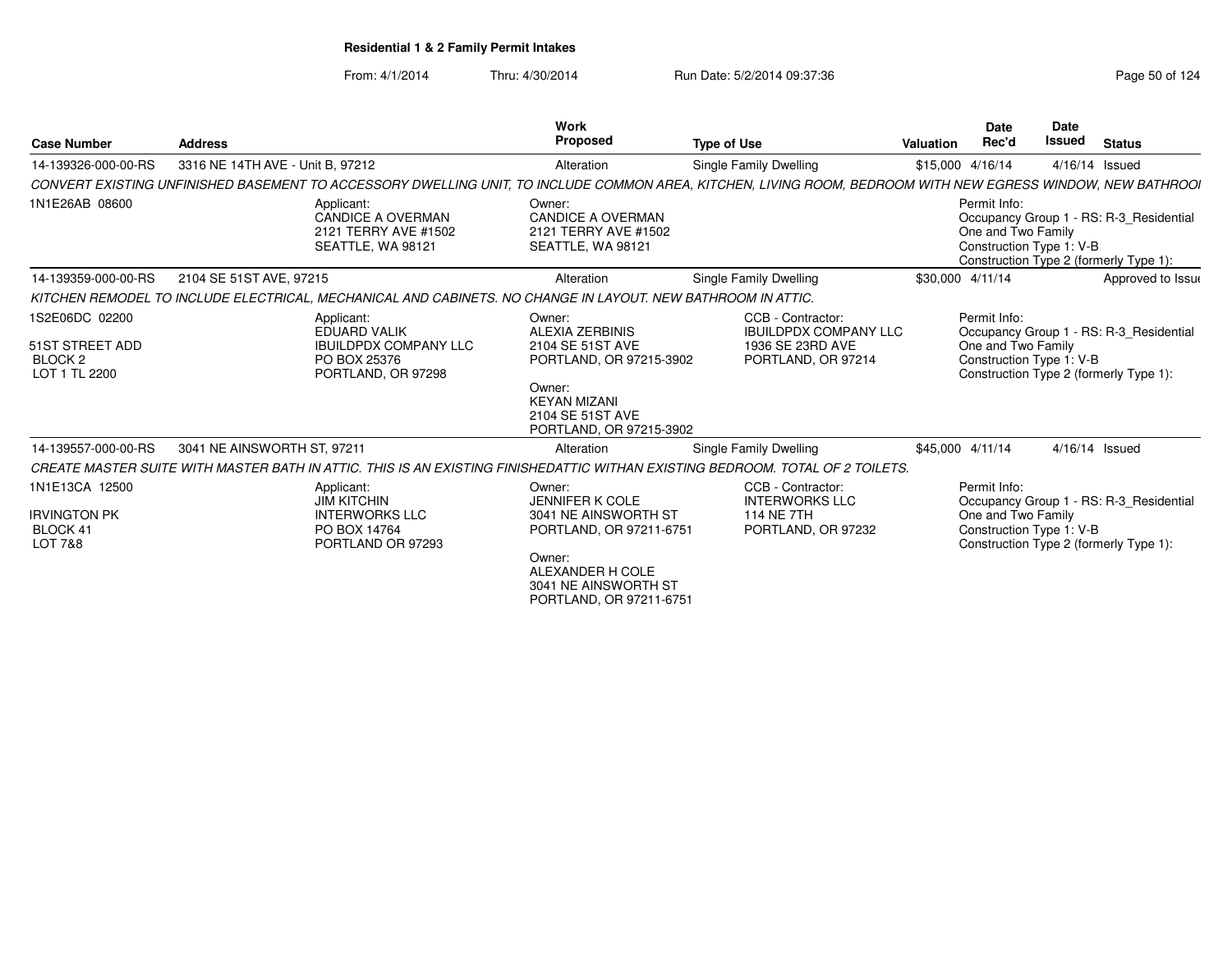| <b>Case Number</b>                                                            | <b>Address</b>            |                                                                                                                                                                                                                                                                    | <b>Work</b><br><b>Proposed</b>                                                                                                                               | <b>Type of Use</b>                                                                                                                                                                                                                                                                                                                                                                                                         | <b>Valuation</b> | <b>Date</b><br>Rec'd                                           | <b>Date</b><br><b>Issued</b> | <b>Status</b>                                                                     |
|-------------------------------------------------------------------------------|---------------------------|--------------------------------------------------------------------------------------------------------------------------------------------------------------------------------------------------------------------------------------------------------------------|--------------------------------------------------------------------------------------------------------------------------------------------------------------|----------------------------------------------------------------------------------------------------------------------------------------------------------------------------------------------------------------------------------------------------------------------------------------------------------------------------------------------------------------------------------------------------------------------------|------------------|----------------------------------------------------------------|------------------------------|-----------------------------------------------------------------------------------|
| 14-139979-000-00-RS                                                           | 1919 SE 31ST AVE, 97214   |                                                                                                                                                                                                                                                                    | Alteration                                                                                                                                                   | Single Family Dwelling                                                                                                                                                                                                                                                                                                                                                                                                     |                  | \$24,000 4/14/14                                               |                              | 4/14/14 Under Inspection                                                          |
|                                                                               |                           | RELOCATE EXISTING FURNACE. CONVERT FURNACE ROOM TO CLOSET. ENLARGE EXISTING BASMENT WINDOWS TO MEET EGRESS AND CREATE LEGAL BEDROOM. NEW WIRING IN BEDRC                                                                                                           |                                                                                                                                                              |                                                                                                                                                                                                                                                                                                                                                                                                                            |                  |                                                                |                              |                                                                                   |
| 1S1E01CA 12900<br>SEWALLCREST<br>BLOCK 1<br>LOT <sub>7</sub>                  |                           | Applicant:<br>ADAM<br><b>ARCIFORM LLC</b><br>2303 N RANDOLPH AVE<br>PORTLAND, OR 97227                                                                                                                                                                             | Owner:<br>R DAVID CORYELL<br>1919 SE 31ST AVE<br>PORTLAND, OR 97214<br>Owner:<br>KATHERINE A CORYELL<br>1919 SE 31ST AVE<br>PORTLAND, OR 97214               | CCB - Contractor:<br>POWER PLUMBING CO<br>PO BOX 19418<br>TIGARD, OR 97280<br>Web Page<br>Address:www.powerplumbingco.com<br>CCB - Contractor:<br>ADVANCED HEATING & AIR<br><b>CONDITIONING</b><br>5825 SE FOSTER ROAD<br>PORTLAND, OR 97206<br>CCB - Contractor:<br>MASTER TECH ELECTRIC INC<br><b>PO BX 99</b><br>EAGLE CREEK OR 97022<br>CCB - Contractor:<br><b>ADAM</b><br><b>ARCIFORM LLC</b><br>2303 N RANDOLPH AVE |                  | Permit Info:<br>One and Two Family<br>Construction Type 1: V-B |                              | Occupancy Group 1 - RS: R-3_Residential<br>Construction Type 2 (formerly Type 1): |
| 14-140024-000-00-RS                                                           | 4009 SE OAK ST, 97214     |                                                                                                                                                                                                                                                                    | Alteration                                                                                                                                                   | PORTLAND, OR 97227<br><b>Single Family Dwelling</b>                                                                                                                                                                                                                                                                                                                                                                        |                  | \$40,000 4/14/14                                               |                              | 4/18/14 Issued                                                                    |
|                                                                               |                           | REBUILD FRONT PORCH. NEW PORCH ON SECOND FLOOR OVER PORCH. CONVERT ROOM INTO A WALK-IN CLOSET                                                                                                                                                                      |                                                                                                                                                              |                                                                                                                                                                                                                                                                                                                                                                                                                            |                  |                                                                |                              |                                                                                   |
| 1N1E36DD 08400<br>LAURELHURST<br>BLOCK 99<br>LOT <sub>21</sub>                |                           | Applicant:<br>Garrett Rupp<br>RUPP FAMILY BUILDERS<br>29030 SW TOWN CTR. LOOP E,<br>STE 202 #429<br>WILSONVILLE, OR 97070<br>Applicant:<br><b>Matt Greiner</b><br><b>RUPP FAMILY BUILDERS</b><br>29030 SW TOWN CENTER LP E<br>STE 202 #429<br>WILSONVILLE OR 97070 | Owner:<br><b>JAY E BREIDENBACH</b><br>4009 SE OAK ST<br>PORTLAND, OR 97214-2029<br>Owner:<br>LISA L BREIDENBACH<br>4009 SE OAK ST<br>PORTLAND, OR 97214-2029 | CCB - Contractor:<br><b>RUPP FAMILY BUILDERS</b><br><b>INCORPORATED</b><br>29030 SW TOWN CENTER LOOP E Construction Type 1: V-B<br><b>SUITE 202 BOX 429</b><br>WILSONVILLE, OR 97070                                                                                                                                                                                                                                       |                  | Permit Info:<br>One and Two Family                             |                              | Occupancy Group 1 - RS: R-3 Residential<br>Construction Type 2 (formerly Type 1): |
| 14-141328-000-00-RS                                                           | 6204 SE WINDSOR CT, 97206 |                                                                                                                                                                                                                                                                    | Alteration                                                                                                                                                   | Single Family Dwelling                                                                                                                                                                                                                                                                                                                                                                                                     |                  | \$1,500 4/15/14                                                | 4/15/14 Final                |                                                                                   |
| <b>VOLUNTARY SEISMIC STRENGTHENING</b>                                        |                           |                                                                                                                                                                                                                                                                    |                                                                                                                                                              |                                                                                                                                                                                                                                                                                                                                                                                                                            |                  |                                                                |                              |                                                                                   |
| 1S2E08BB 03400<br><b>MANDY LANE</b><br>BLOCK <sub>2</sub><br>LOT <sub>1</sub> |                           | Applicant:<br>MIKE ROSE CONTRACTING LLC<br>3543 SE FRANKLIN ST<br>PORTLAND, OR 97202                                                                                                                                                                               | Owner:<br>THOMAS J POTTER<br>4709 SE 41ST AVE<br>PORTLAND, OR 97202<br>Owner:<br><b>KARIN E HANSEN</b><br>4709 SE 41ST AVE<br>PORTLAND, OR 97202             | CCB - Contractor:<br>MIKE ROSE CONTRACTING LLC<br>3543 SE FRANKLIN ST<br>PORTLAND, OR 97202                                                                                                                                                                                                                                                                                                                                |                  | Permit Info:<br>One and Two Family<br>Construction Type 1: V-B |                              | Occupancy Group 1 - RS: R-3_Residential<br>Construction Type 2 (formerly Type 1): |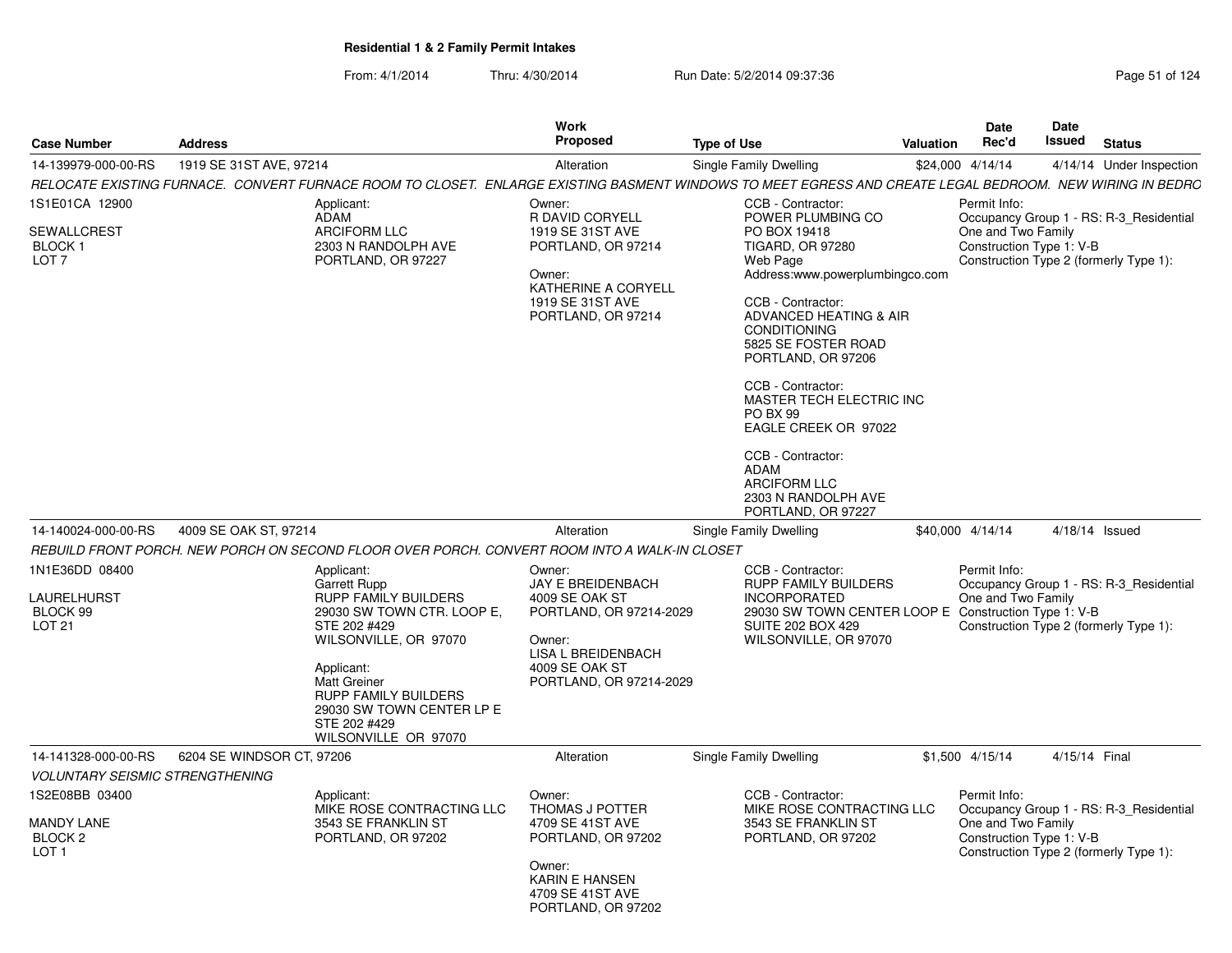|                                                                          |                                             |                                                                                                                                                         | <b>Work</b>                                                                                                                                                        |                                                                                                                                                                                                                                                                                                                                         |           | <b>Date</b>                                                                                               | Date          |                                                                                    |
|--------------------------------------------------------------------------|---------------------------------------------|---------------------------------------------------------------------------------------------------------------------------------------------------------|--------------------------------------------------------------------------------------------------------------------------------------------------------------------|-----------------------------------------------------------------------------------------------------------------------------------------------------------------------------------------------------------------------------------------------------------------------------------------------------------------------------------------|-----------|-----------------------------------------------------------------------------------------------------------|---------------|------------------------------------------------------------------------------------|
| <b>Case Number</b>                                                       | <b>Address</b>                              |                                                                                                                                                         | Proposed                                                                                                                                                           | <b>Type of Use</b>                                                                                                                                                                                                                                                                                                                      | Valuation | Rec'd                                                                                                     | <b>Issued</b> | <b>Status</b>                                                                      |
| 14-141448-000-00-RS                                                      | 2947 SW PLUM CT, 97219                      |                                                                                                                                                         | Alteration                                                                                                                                                         | Single Family Dwelling                                                                                                                                                                                                                                                                                                                  |           | \$3,186 4/15/14                                                                                           |               | 4/15/14 Issued                                                                     |
|                                                                          |                                             | REPLACE EXISTING 2FT DECK WITH 4FT WIDE DECK ON THE NW SIDE OF THE HOUSE                                                                                |                                                                                                                                                                    |                                                                                                                                                                                                                                                                                                                                         |           |                                                                                                           |               |                                                                                    |
| 1S1E29AD 09900<br><b>INDIAN HILLS</b><br>BLOCK 11<br>LOT <sub>23</sub>   |                                             | Applicant:<br>ROMULUS BOBU<br>2947 SW PLUM CT<br>PORTLAND, OR 97219                                                                                     | Owner:<br>ROMULUS BOBU<br>2947 SW PLUM CT<br>PORTLAND, OR 97219<br>Owner:<br>A LILIANA BOBU<br>2947 SW PLUM CT<br>PORTLAND, OR 97219                               |                                                                                                                                                                                                                                                                                                                                         |           | Permit Info:<br>Occupancy Group 1 - RS: U Decks,<br>Patios, Porches, Carports<br>Construction Type 1: V-B |               | Construction Type 2 (formerly Type 1):<br>Total Square Footage - Display Only: 150 |
| 14-141462-000-00-RS                                                      | 5623 NE 32ND AVE, 97211                     |                                                                                                                                                         | Alteration                                                                                                                                                         | Single Family Dwelling                                                                                                                                                                                                                                                                                                                  |           | \$2,400 4/15/14                                                                                           | 4/15/14 Final |                                                                                    |
| SILL PLATE ATTACHMENT TO FOUNDATION                                      |                                             |                                                                                                                                                         |                                                                                                                                                                    |                                                                                                                                                                                                                                                                                                                                         |           |                                                                                                           |               |                                                                                    |
| 1N1E13CD 17600<br>Irvington PK<br>BLOCK 46<br>LOT 22&24                  |                                             | Applicant:<br><b>LISA PICKERT</b><br>NEIL KELLY CO<br>804 N ALBERTA<br>PORTLAND OR 97217                                                                | Owner:<br><b>ELAINE C MILLER</b><br>5623 NE 32ND AVE<br>PORTLAND, OR 97211-6831                                                                                    | CCB - Contractor:<br>NEIL KELLY CO INC<br>804 N ALBERTA ST<br>PORTLAND, OR 97217-2693                                                                                                                                                                                                                                                   |           | Permit Info:<br>Construction Type 1: V-B                                                                  |               | Occupancy Group 1 - RS: R-3_Remodel<br>Construction Type 2 (formerly Type 1):      |
| 14-141576-000-00-RS                                                      | 5430 NE 34TH AVE, 97211                     |                                                                                                                                                         | Alteration                                                                                                                                                         | Single Family Dwelling                                                                                                                                                                                                                                                                                                                  |           | \$300 4/15/14                                                                                             |               | 4/15/14 Under Inspection                                                           |
|                                                                          |                                             | INSULATE EXTERIOR WALLS THROUGH OUT HOUSE, REPLACE SINGLE DOOR WITH POCKET DOOR(Non bearing wall) - NO EXTERIOR WORK, NEW KITCHEN CABINETS AND FIXTURES |                                                                                                                                                                    |                                                                                                                                                                                                                                                                                                                                         |           |                                                                                                           |               |                                                                                    |
| 1N1E24AB 06700<br>WILLAMETTE ADD<br>BLOCK 27<br>LOT 4&5                  |                                             | Applicant:<br>DAVID FARRIN CONSTRUCTION<br><b>LLC</b><br>4885 SUMMIT ST<br>WEST LINN, OR 97068                                                          | Owner:<br>SUSAN E S CURTIS<br>5430 NE 34TH AVE<br>PORTLAND, OR 97211-7414<br>Owner:<br><b>GARY S CURTIS</b><br>5430 NE 34TH AVE<br>PORTLAND, OR 97211-7414         | CCB - Contractor:<br>MID VALLEY PLUMBING INC<br>845 DOUGLAS AVE<br>GERVAIS, OR 97026<br>CCB - Contractor:<br>NICOLAS VALENTINE<br>STUMPTOWN CONSTRUCTION<br>dba PORTLAND ELECTRIC CO<br>3963 NW 148TH PL<br>PORTLAND, OR 97229<br>CCB - Contractor:<br>DAVID FARRIN CONSTRUCTION<br><b>LLC</b><br>4885 SUMMIT ST<br>WEST LINN, OR 97068 |           | Permit Info:<br>Construction Type 1: V-B                                                                  |               | Occupancy Group 1 - RS: R-3_Remodel<br>Construction Type 2 (formerly Type 1):      |
| 14-141625-000-00-RS                                                      | 1817 SE 46TH AVE, 97215                     |                                                                                                                                                         | Alteration                                                                                                                                                         | <b>Single Family Dwelling</b>                                                                                                                                                                                                                                                                                                           |           | \$6,750 4/15/14                                                                                           |               | 4/15/14 Issued                                                                     |
|                                                                          | SOLAR INSTALLATION, ROOFTOP PV SYSTEM 6.5KW |                                                                                                                                                         |                                                                                                                                                                    |                                                                                                                                                                                                                                                                                                                                         |           |                                                                                                           |               |                                                                                    |
| 1S2E06CB 02100<br><b>FAILING ADD</b><br><b>BLOCK 2</b><br>N 37' OF LOT 1 |                                             | Applicant:<br><b>DAN TRACY</b><br><b>SOLAR UNIVERSE</b><br>556 SOMMERSET RD<br>WOODLAND, WA 98674                                                       | Owner:<br><b>RICHARD V MILLER</b><br>1817 SE 46TH AVE<br>PORTLAND, OR 97215-3145<br>Owner:<br><b>MARYLEN MILLER</b><br>1817 SE 46TH AVE<br>PORTLAND, OR 97215-3145 | CCB - Contractor:<br>PREMIER ENERGY INC<br>556 SOMMERSET RD<br>WOODLAND, WA 98674                                                                                                                                                                                                                                                       |           | Permit Info:<br>One and Two Family<br>Construction Type 1: V-B                                            |               | Occupancy Group 1 - RS: R-3 Residential<br>Construction Type 2 (formerly Type 1):  |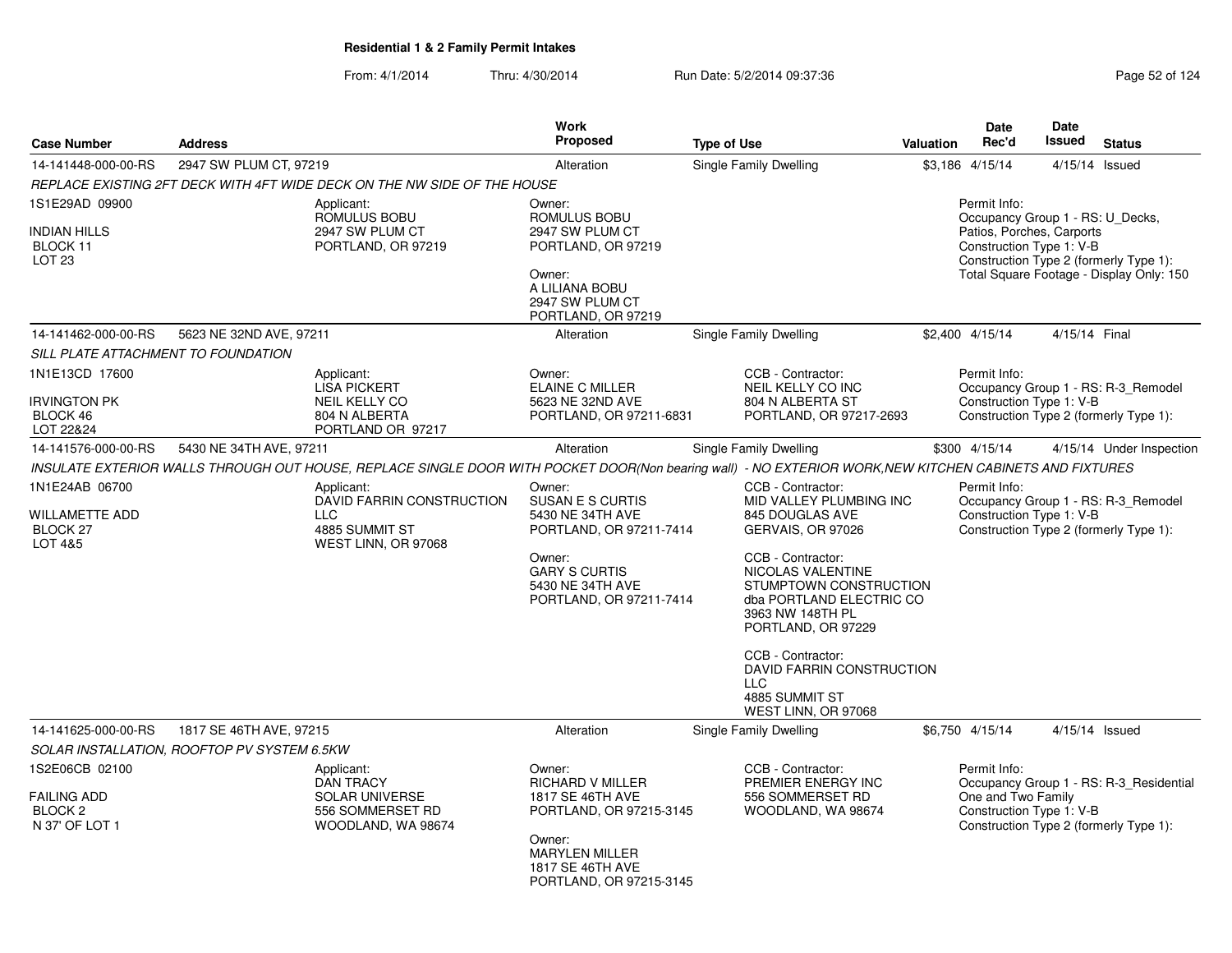| <b>Case Number</b>                                                                | <b>Address</b>             |                                                                                                                                                            | <b>Work</b><br><b>Proposed</b>                                                                                                                                        | <b>Type of Use</b> |                                                                                                                | <b>Valuation</b> | <b>Date</b><br>Rec'd               | Date<br>Issued           | <b>Status</b>                                                                     |
|-----------------------------------------------------------------------------------|----------------------------|------------------------------------------------------------------------------------------------------------------------------------------------------------|-----------------------------------------------------------------------------------------------------------------------------------------------------------------------|--------------------|----------------------------------------------------------------------------------------------------------------|------------------|------------------------------------|--------------------------|-----------------------------------------------------------------------------------|
| 14-141650-000-00-RS                                                               | 624 NE 79TH AVE, 97213     |                                                                                                                                                            | Alteration                                                                                                                                                            |                    | Single Family Dwelling                                                                                         |                  | \$6,750 4/15/14                    | 4/15/14 Final            |                                                                                   |
| SOLAR INSTALLATION OF ROOFTOP PV SYSTEM 5.88KW                                    |                            |                                                                                                                                                            |                                                                                                                                                                       |                    |                                                                                                                |                  |                                    |                          |                                                                                   |
| 1N2E32AD 14200<br><b>NORTH VILLA</b><br>BLOCK <sub>3</sub><br>LOT 24&25           |                            | Applicant:<br><b>DAN TRACY</b><br><b>SOLAR UNIVERSE</b><br>556 SOMMERSET RD<br>WOODLAND, WA 98674                                                          | Owner:<br>JULIE O WITT<br>624 NE 79TH AVE<br>PORTLAND, OR 97213-6913                                                                                                  |                    | CCB - Contractor:<br>PREMIER ENERGY INC<br>556 SOMMERSET RD<br>WOODLAND, WA 98674                              |                  | Permit Info:<br>One and Two Family | Construction Type 1: V-B | Occupancy Group 1 - RS: R-3 Residential<br>Construction Type 2 (formerly Type 1): |
| 14-141657-000-00-RS                                                               | 825 SE LAMBERT ST, 97202   |                                                                                                                                                            | Alteration                                                                                                                                                            |                    | Single Family Dwelling                                                                                         |                  | \$5,000 4/16/14                    |                          | 4/16/14 Under Inspection                                                          |
|                                                                                   |                            | TEAR OUT DAMAGED PORCH FOUNDATION AND INSTALL DOWELS - REFORM AND POUR                                                                                     |                                                                                                                                                                       |                    |                                                                                                                |                  |                                    |                          |                                                                                   |
| 1S1E23BC 04600<br><b>CITY VIEW PK</b><br>BLOCK <sub>21</sub><br>LOT <sub>17</sub> |                            | Applicant:<br><b>MATT SALINAS</b><br><b>PAUL DAVIS RESTORATION</b><br>13565 SW TUALATIN SHERWOOD<br><b>RD STE 100</b><br>SHERWOOD OR 97140                 | Owner:<br><b>GREGORY P MATLEY</b><br>825 SE LAMBERT ST<br>PORTLAND, OR 97202-6325<br>Owner:<br><b>JUDITH R MATLEY</b><br>825 SE LAMBERT ST<br>PORTLAND, OR 97202-6325 |                    | CCB - Contractor:<br><b>G &amp; G HOLDINGS INC</b><br>13565 TUALATIN SHERWOOD RD<br>#100<br>SHERWOOD, OR 97140 |                  | Permit Info:                       | Construction Type 1: V-B | Occupancy Group 1 - RS: R-3 Remodel<br>Construction Type 2 (formerly Type 1):     |
| 14-141709-000-00-RS                                                               | 2728 SE TIBBETTS ST, 97202 |                                                                                                                                                            | Alteration                                                                                                                                                            |                    | <b>Single Family Dwelling</b>                                                                                  |                  | \$2,895 4/15/14                    |                          | $4/15/14$ Issued                                                                  |
|                                                                                   |                            | <b>VOLUNTARY SEISMIC ANCHORING TO EXISTING CONCRETE FOUNDATION</b>                                                                                         |                                                                                                                                                                       |                    |                                                                                                                |                  |                                    |                          |                                                                                   |
| 1S1E12BC 12000<br>WAVERLY<br>BLOCK <sub>9</sub><br>LOT 8                          |                            | Applicant:<br><b>GREG JORDAN</b><br><b>ECOTECH LLC</b><br>PO BOX 11630<br>PORTLAND OR 97211                                                                | Owner:<br><b>CHARLES U BROD</b><br>5585 SW OMAHA CT<br>TUALATIN, OR 97062<br>Owner:<br><b>BETH E BROD</b><br>5585 SW OMAHA CT<br>TUALATIN, OR 97062                   |                    | CCB - Contractor:<br><b>GREG JORDAN</b><br>ECOTECH LLC<br>PO BOX 11630<br>PORTLAND OR 97211                    |                  | Permit Info:<br>One and Two Family | Construction Type 1: V-B | Occupancy Group 1 - RS: R-3_Residential<br>Construction Type 2 (formerly Type 1): |
| 14-141746-000-00-RS                                                               | 2834 N EMERSON CT          |                                                                                                                                                            | Alteration                                                                                                                                                            |                    | Single Family Dwelling                                                                                         |                  | \$8,000 4/15/14                    |                          | 4/15/14 Under Inspection                                                          |
|                                                                                   |                            | REPAIR OF EXISTING FOUNDATION. INSTALL 5 HELICAL ANCHORS ON WEST WALL.                                                                                     |                                                                                                                                                                       |                    |                                                                                                                |                  |                                    |                          |                                                                                   |
| 1N1E21BA 10301<br>MADRONA BLUFF<br>LOT <sub>1</sub>                               |                            | Applicant:<br>RAMJACK OF OREGON<br>PO BOX 11701<br>EUGENE, OR 97440                                                                                        | Owner:<br>TAWNYA L LA ROY<br>2834 N EMERSON CT<br>PORTLAND, OR 97217-4104                                                                                             |                    | CCB - Contractor:<br>RAMJACK OF OREGON<br>PO BOX 11701<br>EUGENE, OR 97440                                     |                  | Permit Info:<br>One and Two Family | Construction Type 1: V-B | Occupancy Group 1 - RS: R-3_Residential<br>Construction Type 2 (formerly Type 1): |
| 14-141766-000-00-RS                                                               | 2251 NE 33RD AVE, 97212    |                                                                                                                                                            | Alteration                                                                                                                                                            |                    | <b>Single Family Dwelling</b>                                                                                  |                  | \$2,200 4/15/14                    |                          | 4/15/14 Issued                                                                    |
|                                                                                   |                            | NEW BASEMENT EGRESS WINDOW ON SOUTH SIDE OF HOUSE; CHANGING BATHROOM FIXTURE LAYOUT ON MAIN FLOOR; THIS PERMIT DOES NOT APPROVE HABITABLE SPACE IN BASEMEN |                                                                                                                                                                       |                    |                                                                                                                |                  |                                    |                          |                                                                                   |
| 1N1E25CA 14700<br>FERNWOOD<br>LOT 5 TL 14700                                      |                            | Applicant:<br><b>GETTER FIXED HANDYMAN LLC</b><br>PO BOX 11555<br>PORTLAND, OR 97211                                                                       | Owner:<br><b>B RENEE ALSEPT</b><br>2251 NE 33RD AVE<br>PORTLAND, OR 97212-5116<br>Owner:<br><b>JEFFREY E ELLIS</b><br>2251 NE 33RD AVE<br>PORTLAND, OR 97212-5116     |                    | CCB - Contractor:<br>GETTER FIXED HANDYMAN LLC<br>PO BOX 11555<br>PORTLAND, OR 97211                           |                  | Permit Info:<br>One and Two Family | Construction Type 1: V-B | Occupancy Group 1 - RS: R-3_Residential<br>Construction Type 2 (formerly Type 1): |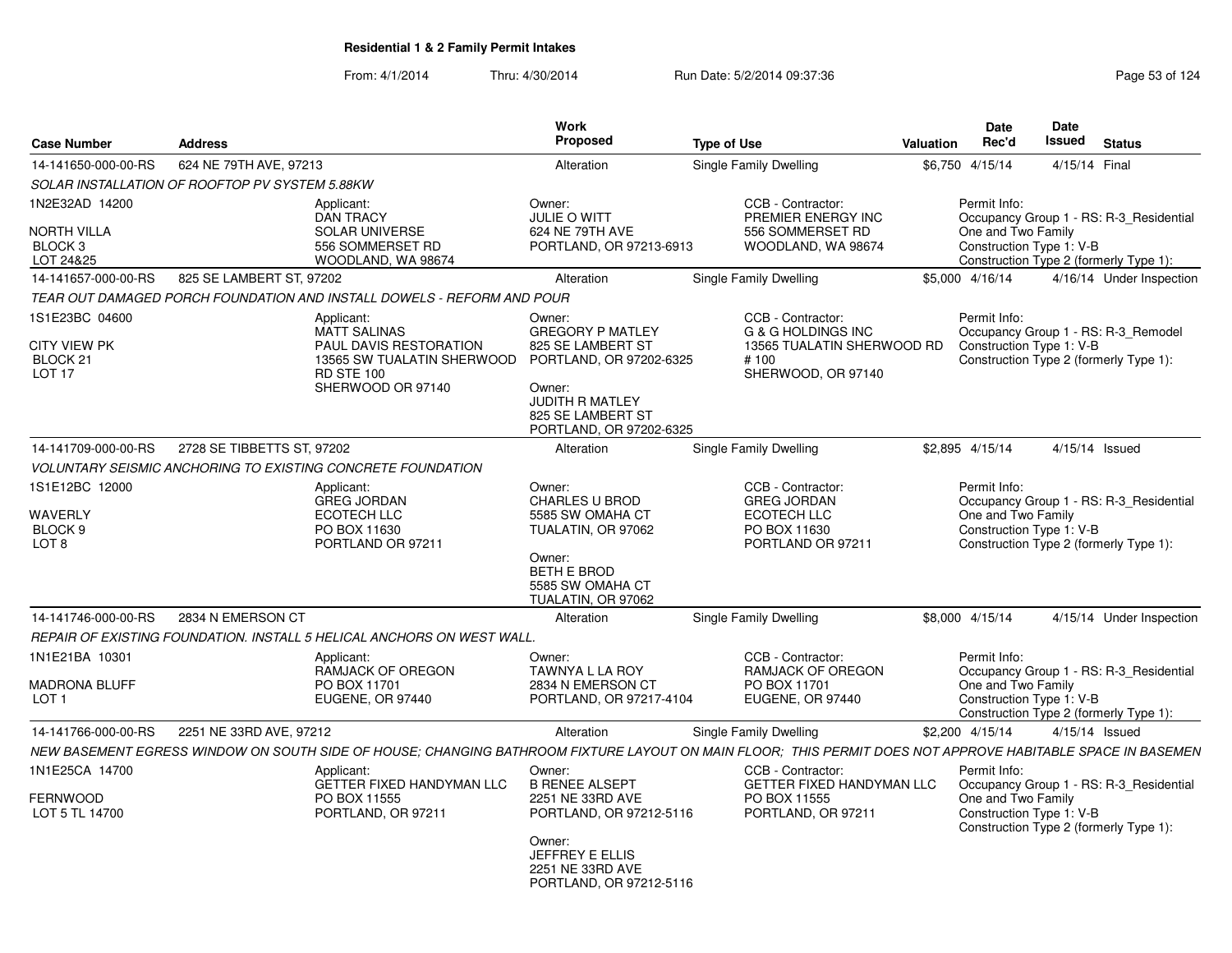From: 4/1/2014

| <b>Case Number</b>                      | <b>Address</b>                                                                                                                                                   | Work<br><b>Proposed</b>                                                                                                                                 | <b>Type of Use</b>                                                                                                                                                                                                                                                                                                                                      | <b>Valuation</b> | Date<br>Date<br><b>Issued</b><br>Rec'd                                                                                                                                 | <b>Status</b>            |
|-----------------------------------------|------------------------------------------------------------------------------------------------------------------------------------------------------------------|---------------------------------------------------------------------------------------------------------------------------------------------------------|---------------------------------------------------------------------------------------------------------------------------------------------------------------------------------------------------------------------------------------------------------------------------------------------------------------------------------------------------------|------------------|------------------------------------------------------------------------------------------------------------------------------------------------------------------------|--------------------------|
| 14-141773-000-00-RS                     | 718 N WINCHELL ST, 97217                                                                                                                                         | Alteration                                                                                                                                              | Single Family Dwelling                                                                                                                                                                                                                                                                                                                                  | \$4,500 4/15/14  |                                                                                                                                                                        | 4/15/14 Under Inspection |
|                                         | CONVERT BASEMENT TO LIVING SPACE WITH TWO NEW BEDROOMS; NEW BATHROOM, AND NEW FAMILY ROOM; TWO EGRESS WINDOWS ON EAST SIDE                                       |                                                                                                                                                         |                                                                                                                                                                                                                                                                                                                                                         |                  |                                                                                                                                                                        |                          |
| 1N1E10CD 00600                          | Applicant:<br><b>TRACY ODELL</b>                                                                                                                                 | Owner:<br><b>TRACY ODELL</b>                                                                                                                            |                                                                                                                                                                                                                                                                                                                                                         | Permit Info:     | Occupancy Group 1 - RS: R-3 Residential                                                                                                                                |                          |
| <b>SWINTON</b><br>BLOCK 30<br>LOT 27&28 | 718 N WINCHELL ST<br>PORTLAND, OR 97217                                                                                                                          | 718 N WINCHELL ST<br>PORTLAND, OR 97217                                                                                                                 |                                                                                                                                                                                                                                                                                                                                                         |                  | One and Two Family<br>Construction Type 1: V-B<br>Construction Type 2 (formerly Type 1):                                                                               |                          |
| 14-141787-000-00-RS                     | 855 N FARRAGUT ST, 97217                                                                                                                                         | Alteration                                                                                                                                              | Single Family Dwelling                                                                                                                                                                                                                                                                                                                                  | \$65,000 4/15/14 |                                                                                                                                                                        | 4/26/14 Under Inspection |
|                                         | REWIRE KITCHEN, REPLACE RECEPTACLES. MODIFY MECHANICAL INCLUDING GAS LINE FROM RANGE. REPLACE BATHTUB ~~ TRADE WORK ONLY/ NO STRUCTURAL WORK / NO PLANS REQUI    |                                                                                                                                                         |                                                                                                                                                                                                                                                                                                                                                         |                  |                                                                                                                                                                        |                          |
| 1N1E10CD 06300                          | Applicant:<br>MIKE HUBBELL                                                                                                                                       | Owner:<br>PHOENIX REDEVELOPMENT INC                                                                                                                     | CCB - Contractor:<br>JTR PLUMBING INC                                                                                                                                                                                                                                                                                                                   | Permit Info:     | Occupancy Group 1 - RS: R-3_Residential                                                                                                                                |                          |
| <b>FAIRPORT</b><br>BLOCK 2<br>LOT 11&12 | PORTLAND DEVELOPMENT<br><b>GROUP LLC</b><br>4224 NE HALSEY ST SUITE 300<br>PORTLAND OR 97213                                                                     | 516 SE MORRISON ST #700<br>PORTLAND, OR 97214-2347                                                                                                      | 4272 NE BEAUMEAD ST<br>HILLSBORO OR 97124<br>CCB - Contractor:<br>AC ELECTRICAL CONTRACTORS<br><b>LLC</b><br>PO BOX 52<br>MT ANGEL, OR 97362<br>CCB - Contractor:<br>pro heating and painting Ilc<br>P O Box 6151<br>Beaverton, OR 97007<br>CCB - Contractor:<br><b>GENE</b><br>PORTLAND DEVELOPMENT<br><b>GROUP LLC</b><br>11124 NE HALSEY ST. PMB 643 |                  | One and Two Family<br>Construction Type 1: V-B<br>Construction Type 2 (formerly Type 1):                                                                               |                          |
| 14-141837-000-00-RS                     | 21 NE BRYANT ST - Unit B, 97211                                                                                                                                  | Alteration                                                                                                                                              | PORTLAND, OR 97220<br>Single Family Dwelling                                                                                                                                                                                                                                                                                                            | \$30,000 4/29/14 | 4/29/14 Issued                                                                                                                                                         |                          |
|                                         | CONVERT EXISTING ATTACHED GARAGE AND ATTIC SPACE TO ACCESSORY DWELLING UNIT; MAIN FLOOR TO INCLUDE OFFICE, KITCHEN, BATH; SECOND FLOOR TO INCLUDE BEDROOM Electi |                                                                                                                                                         |                                                                                                                                                                                                                                                                                                                                                         |                  |                                                                                                                                                                        |                          |
| 1N1E15AD 01800                          | Applicant:<br>RISLEY RENOVATIONS LLC<br>16031 SE RIVER RD<br>MILWAUKIE, OR 97267                                                                                 | Owner:<br>JOEL BEAUDOIN<br>21 NE BRYANT ST<br>PORTLAND, OR 97211-2301<br>Owner:<br><b>MELISSA BRADLEY</b><br>21 NE BRYANT ST<br>PORTLAND, OR 97211-2301 | CCB - Contractor:<br><b>RISLEY RENOVATIONS LLC</b><br>16031 SE RIVER RD<br>MILWAUKIE, OR 97267                                                                                                                                                                                                                                                          | Permit Info:     | Occupancy Group 1 - RS: R-3_Residential<br>One and Two Family<br>Construction Type 1: V-B<br>Construction Type 2 (formerly Type 1):<br>Number of New Dwelling Units: 1 |                          |
|                                         |                                                                                                                                                                  |                                                                                                                                                         |                                                                                                                                                                                                                                                                                                                                                         |                  |                                                                                                                                                                        |                          |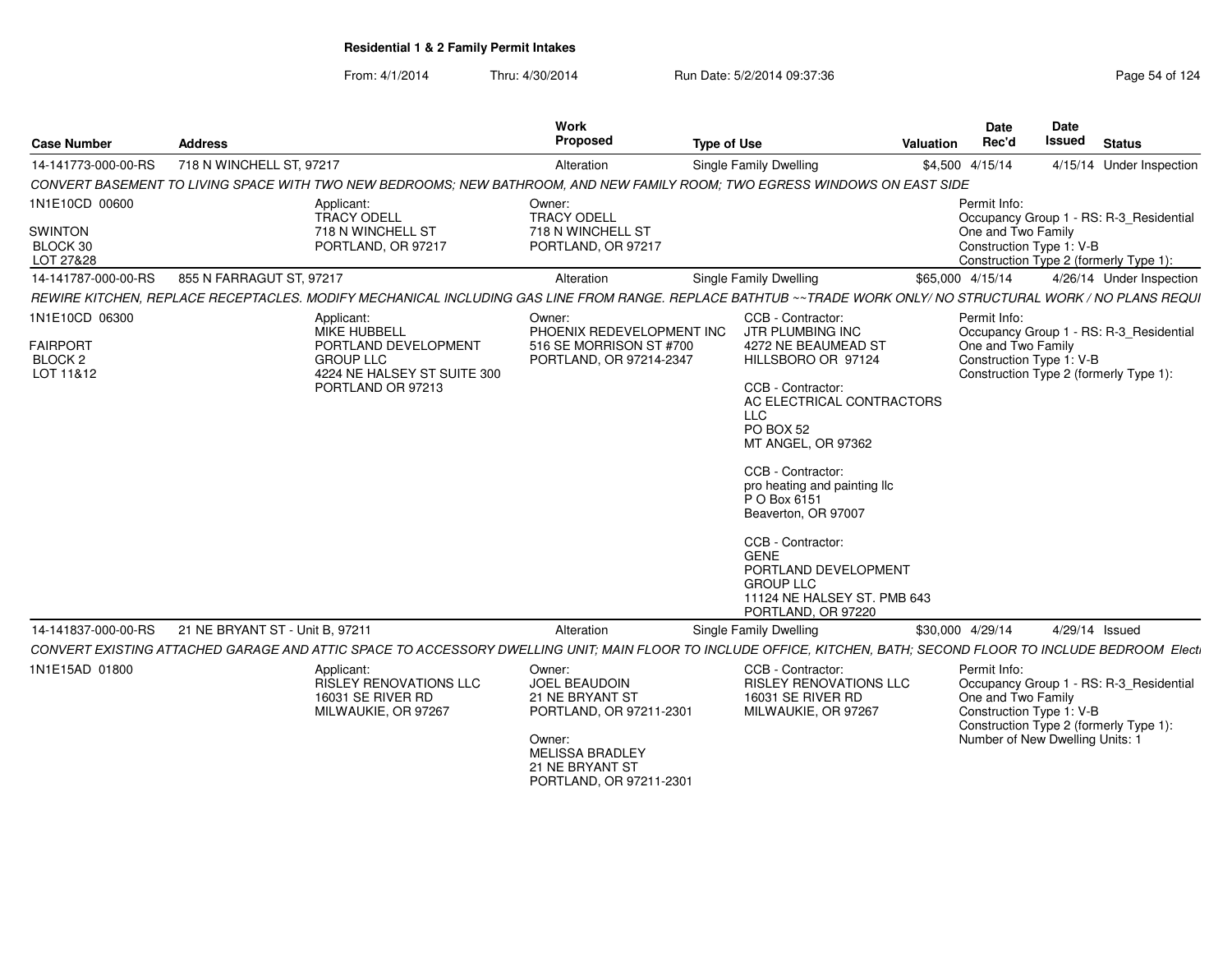| <b>Case Number</b>                                           | <b>Address</b>                                   |                                                                                       | <b>Work</b><br>Proposed                                                                | <b>Type of Use</b>                           | <b>Valuation</b> | <b>Date</b><br>Rec'd                                                                                      | <b>Date</b><br><b>Issued</b> | <b>Status</b>                                                                      |
|--------------------------------------------------------------|--------------------------------------------------|---------------------------------------------------------------------------------------|----------------------------------------------------------------------------------------|----------------------------------------------|------------------|-----------------------------------------------------------------------------------------------------------|------------------------------|------------------------------------------------------------------------------------|
| 14-141940-000-00-RS                                          | 4624 SW WATER AVE, 97201                         |                                                                                       | Alteration                                                                             | Single Family Dwelling                       |                  | \$7,000 4/15/14                                                                                           |                              | 4/15/14 Under Inspection                                                           |
|                                                              | MOVE MAIN FLOOR BATH AND ADD BATH ON LOWER LEVEL |                                                                                       |                                                                                        |                                              |                  |                                                                                                           |                              |                                                                                    |
| 1S1E15BA 04900                                               |                                                  | Applicant:                                                                            | Owner:                                                                                 |                                              |                  | Permit Info:                                                                                              |                              |                                                                                    |
| PORTLAND HMSTD<br>SUB OF LOT 2<br>BLOCK 4                    |                                                  | <b>DANIEL S FANGMEIER</b><br>4624 SW WATER AVE<br>PORTLAND, OR 97239                  | DANIEL S FANGMEIER<br>4624 SW WATER AVE<br>PORTLAND, OR 97239                          |                                              |                  | Construction Type 1: V-B                                                                                  |                              | Occupancy Group 1 - RS: R-3_Remodel<br>Construction Type 2 (formerly Type 1):      |
| LOT <sub>8</sub>                                             |                                                  |                                                                                       | Owner:<br><b>JODY L FRANCIS</b><br>4624 SW WATER AVE<br>PORTLAND, OR 97239             |                                              |                  |                                                                                                           |                              |                                                                                    |
| 14-142183-000-00-RS                                          | 5638 SE HAWTHORNE BLVD, 97215                    |                                                                                       | Alteration                                                                             | Single Family Dwelling                       |                  | \$13,148 4/17/14                                                                                          |                              | 4/17/14 Under Inspection                                                           |
|                                                              | REPLACE 13' x 45' PORCH ROOF OVER EXISTING PATIO |                                                                                       |                                                                                        |                                              |                  |                                                                                                           |                              |                                                                                    |
| 1S2E06DB 00100<br><b>BUCHANANS ADD</b><br>LOT 1 EXC S 57.25' |                                                  | Applicant:<br>RICHARD G FOLLSTAD<br>5638 SE HAWTHORNE BLVD<br>PORTLAND, OR 97215-3370 | Owner:<br>RICHARD G FOLLSTAD<br>5638 SE HAWTHORNE BLVD<br>PORTLAND, OR 97215-3370      |                                              |                  | Permit Info:<br>Occupancy Group 1 - RS: U_Decks,<br>Patios, Porches, Carports<br>Construction Type 1: V-B |                              |                                                                                    |
|                                                              |                                                  |                                                                                       | Owner:<br><b>MARILYN J MARTIN</b><br>5638 SE HAWTHORNE BLVD<br>PORTLAND, OR 97215-3370 |                                              |                  |                                                                                                           |                              | Construction Type 2 (formerly Type 1):<br>Total Square Footage - Display Only: 619 |
| 14-142336-000-00-RS                                          | 1734 SE 22ND AVE, 97214                          |                                                                                       | Alteration                                                                             | Single Family Dwelling                       |                  | \$5,000 4/16/14                                                                                           |                              | 4/16/14 Issued                                                                     |
|                                                              |                                                  | RECONFIGURE EXISTING LAUNDRY ROOM FOR NEW BATHROOM: NEW EXTERIOR FLOOR DRAIN.         |                                                                                        |                                              |                  |                                                                                                           |                              |                                                                                    |
| 1S1E02DA 09900                                               |                                                  | Applicant:<br><b>CHRISTINA TELLO</b>                                                  | Owner:<br><b>MICHAEL J WIETECKI</b>                                                    | CCB - Contractor:<br>MICHAEL RANDOLPH FULLER |                  | Permit Info:                                                                                              |                              | Occupancy Group 1 - RS: R-3_Residential                                            |
| <b>COLONIAL HTS</b><br>BLOCK 6<br>LOT <sub>4</sub>           |                                                  | 2815 SW FERN ST<br>PORTLAND, OR                                                       | 1734 SE 22ND AVE<br>PORTLAND, OR 97214                                                 | 17262 SW BAKER ST<br><b>ALOHA, OR 97007</b>  |                  | One and Two Family<br>Construction Type 1: V-B                                                            |                              | Construction Type 2 (formerly Type 1):                                             |
|                                                              |                                                  |                                                                                       | Owner:<br><b>JENNIFER WIETECKI</b><br>1734 SE 22ND AVE<br>PORTLAND, OR 97214           |                                              |                  |                                                                                                           |                              |                                                                                    |
| 14-142406-000-00-RS                                          | 3313 NE FREMONT DR. 97220                        |                                                                                       | Alteration                                                                             | Single Family Dwelling                       |                  | \$6.961 4/16/14                                                                                           |                              | 4/16/14 Issued                                                                     |
|                                                              |                                                  | CONVERT GARAGE TO LIVING SPACE TO INCLUDE FAMILY ROOM/OFFICE. SEE 13-220946VI         |                                                                                        |                                              |                  |                                                                                                           |                              |                                                                                    |
| 1N2E28BB 12200<br><b>DOLORES HTS</b>                         |                                                  | Applicant:<br>CHRISTIAN C MCKEE<br>3313 NE FREMONT DR                                 | Owner:<br><b>LISA C MCKEE</b><br>3313 NE FREMONT DR                                    |                                              |                  | Permit Info:<br>One and Two Family                                                                        |                              | Occupancy Group 1 - RS: R-3_Residential                                            |
| BLOCK 3<br>LOT <sub>20</sub>                                 |                                                  | PORTLAND, OR 97220-5275                                                               | PORTLAND, OR 97220-5275                                                                |                                              |                  | Construction Type 1: V-B                                                                                  |                              | Construction Type 2 (formerly Type 1):                                             |
|                                                              |                                                  |                                                                                       | Owner:<br><b>CHRISTIAN C MCKEE</b><br>3313 NE FREMONT DR<br>PORTLAND, OR 97220-5275    |                                              |                  |                                                                                                           |                              |                                                                                    |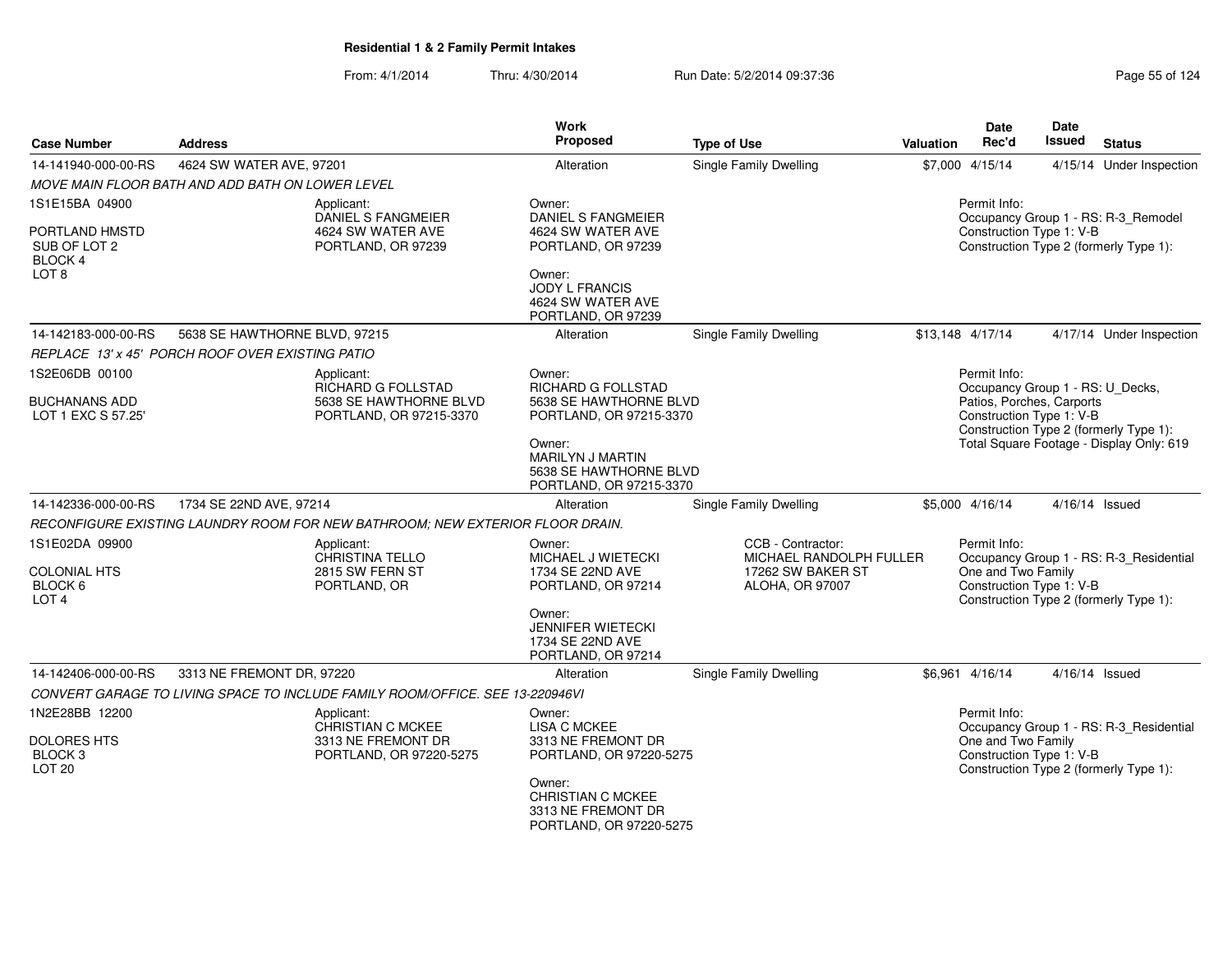| <b>Case Number</b>                                               | <b>Address</b>                |                                                                              | Work<br><b>Proposed</b>                                                           | <b>Type of Use</b>                                           | Valuation | <b>Date</b><br>Rec'd                                           | Date<br><b>Issued</b> | <b>Status</b>                           |
|------------------------------------------------------------------|-------------------------------|------------------------------------------------------------------------------|-----------------------------------------------------------------------------------|--------------------------------------------------------------|-----------|----------------------------------------------------------------|-----------------------|-----------------------------------------|
| 14-142569-000-00-RS                                              | 2923 SE SHERRETT ST, 97222    |                                                                              | Alteration                                                                        | Single Family Dwelling                                       |           | \$6,750 4/17/14                                                |                       | 4/17/14 Issued                          |
|                                                                  |                               | PRESCRIPTIVE SOLAR-ROOF MOUNT SYSTEM INSTALL NEW 9.9 SOLAR PHOTOVOTAIC ARRAY |                                                                                   |                                                              |           |                                                                |                       |                                         |
| 1S1E24CD 04600                                                   |                               | Applicant:<br>SUNSET SOLAR ELECTRIC LLC                                      | Owner:<br>SENEN T GHORMLEY                                                        | CCB - Contractor:<br>SUNSET SOLAR ELECTRIC LLC               |           | Permit Info:<br>Occupancy Group 1 - RS: U_Private              |                       |                                         |
| WILLS TR<br>LOT 9 TL 4600                                        |                               | 1535 NW 136TH AVE<br>PORTLAND, OR 97229                                      | 2923 SE SHERRETT ST<br>PORTLAND, OR 97222-6347                                    | 1535 NW 136TH AVE<br>PORTLAND, OR 97229                      |           | Garage\Utility Misc.<br>Construction Type 1: V-B               |                       | Construction Type 2 (formerly Type 1):  |
|                                                                  |                               |                                                                              | Owner:<br><b>SENEN T AQUINO</b><br>2923 SE SHERRETT ST<br>PORTLAND, OR 97222-6347 |                                                              |           |                                                                |                       |                                         |
| 14-142753-000-00-RS                                              | 2107 NE MULTNOMAH ST, 97232   |                                                                              | Alteration                                                                        | Single Family Dwelling                                       |           | \$2,000 4/22/14                                                |                       | 4/22/14 Issued                          |
|                                                                  |                               | CONVERTING PORCH COVER TO NEW PORCH WITH NEW DOOR IN PLACE OF WINDOW         |                                                                                   |                                                              |           |                                                                |                       |                                         |
| 1N1E35AA 08200<br><b>HOLLADAY PK &amp; 1ST ADD</b>               |                               | Applicant:<br>ONEILL ELECTRIC INC<br>4444 SE 27TH AVE                        | Owner:<br>MAURICE J RAHMING<br>2107 NE MULTNOMAH ST                               | CCB - Contractor:<br>ONEILL ELECTRIC INC<br>4444 SE 27TH AVE |           | Permit Info:<br>One and Two Family<br>Construction Type 1: V-B |                       | Occupancy Group 1 - RS: R-3_Residential |
| BLOCK <sub>3</sub><br>LOT <sub>8</sub>                           |                               | PORTLAND, OR 97202                                                           | PORTLAND, OR 97232                                                                | PORTLAND, OR 97202                                           |           |                                                                |                       | Construction Type 2 (formerly Type 1):  |
|                                                                  |                               |                                                                              | Owner:<br><b>ALIDA S O'NEILL</b><br>2107 NE MULTNOMAH ST<br>PORTLAND, OR 97232    |                                                              |           |                                                                |                       |                                         |
| 14-142907-000-00-RS                                              | 3133 NE 26TH AVE, 97212       |                                                                              | Alteration                                                                        | Single Family Dwelling                                       |           | \$2,800 4/17/14                                                |                       | 4/17/14 Issued                          |
| ATTACHMENT OF PLATE TO FOUNDATION                                |                               |                                                                              |                                                                                   |                                                              |           |                                                                |                       |                                         |
| 1N1E25BB 10500                                                   |                               | Applicant:<br><b>LISA PICKERT</b>                                            | Owner:<br><b>DAN PETEGORSKY</b>                                                   | CCB - Contractor:<br>NEIL KELLY CO INC                       |           | Permit Info:                                                   |                       | Occupancy Group 1 - RS: R-3_Remodel     |
| <b>EDGEMONT</b>                                                  |                               | NEIL KELLY CO                                                                | 3133 NE 26TH AVE                                                                  | 804 N ALBERTA ST                                             |           | Construction Type 1: V-B                                       |                       |                                         |
| BLOCK <sub>5</sub><br>LOT <sub>7</sub>                           |                               | 804 N ALBERTA<br>PORTLAND OR 97217                                           | PORTLAND, OR 97212-2516                                                           | PORTLAND, OR 97217-2693                                      |           |                                                                |                       | Construction Type 2 (formerly Type 1):  |
|                                                                  |                               |                                                                              | Owner:<br>ROBERTA S DELANEY<br>3133 NE 26TH AVE<br>PORTLAND, OR 97212-2516        |                                                              |           |                                                                |                       |                                         |
| 14-142919-000-00-RS                                              | 6104 N MISSISSIPPI AVE, 97217 |                                                                              | Alteration                                                                        | Single Family Dwelling                                       |           | \$2,900 4/17/14                                                |                       | 4/17/14 Issued                          |
| ATTACHMENT OF PLATE TO FOUNDATION                                |                               |                                                                              |                                                                                   |                                                              |           |                                                                |                       |                                         |
| 1N1E15CA 05800                                                   |                               | Applicant:<br><b>LISA PICKERT</b>                                            | Owner:<br><b>CAROL C CAUGHEY</b>                                                  | CCB - Contractor:<br>NEIL KELLY CO INC                       |           | Permit Info:                                                   |                       | Occupancy Group 1 - RS: R-3_Remodel     |
| GAINSBOROUGH & PLAT 2<br>BLOCK <sub>8</sub><br>LOT <sub>18</sub> |                               | NEIL KELLY CO<br>804 N ALBERTA<br>PORTLAND OR 97217                          | 6104 N MISSISSIPPI AVE<br>PORTLAND, OR 97217-1813                                 | 804 N ALBERTA ST<br>PORTLAND, OR 97217-2693                  |           | Construction Type 1: V-B                                       |                       | Construction Type 2 (formerly Type 1):  |
|                                                                  |                               |                                                                              | Owner:<br>DONALD R CAUGHEY<br>6104 N MISSISSIPPI AVE<br>PORTLAND, OR 97217-1813   |                                                              |           |                                                                |                       |                                         |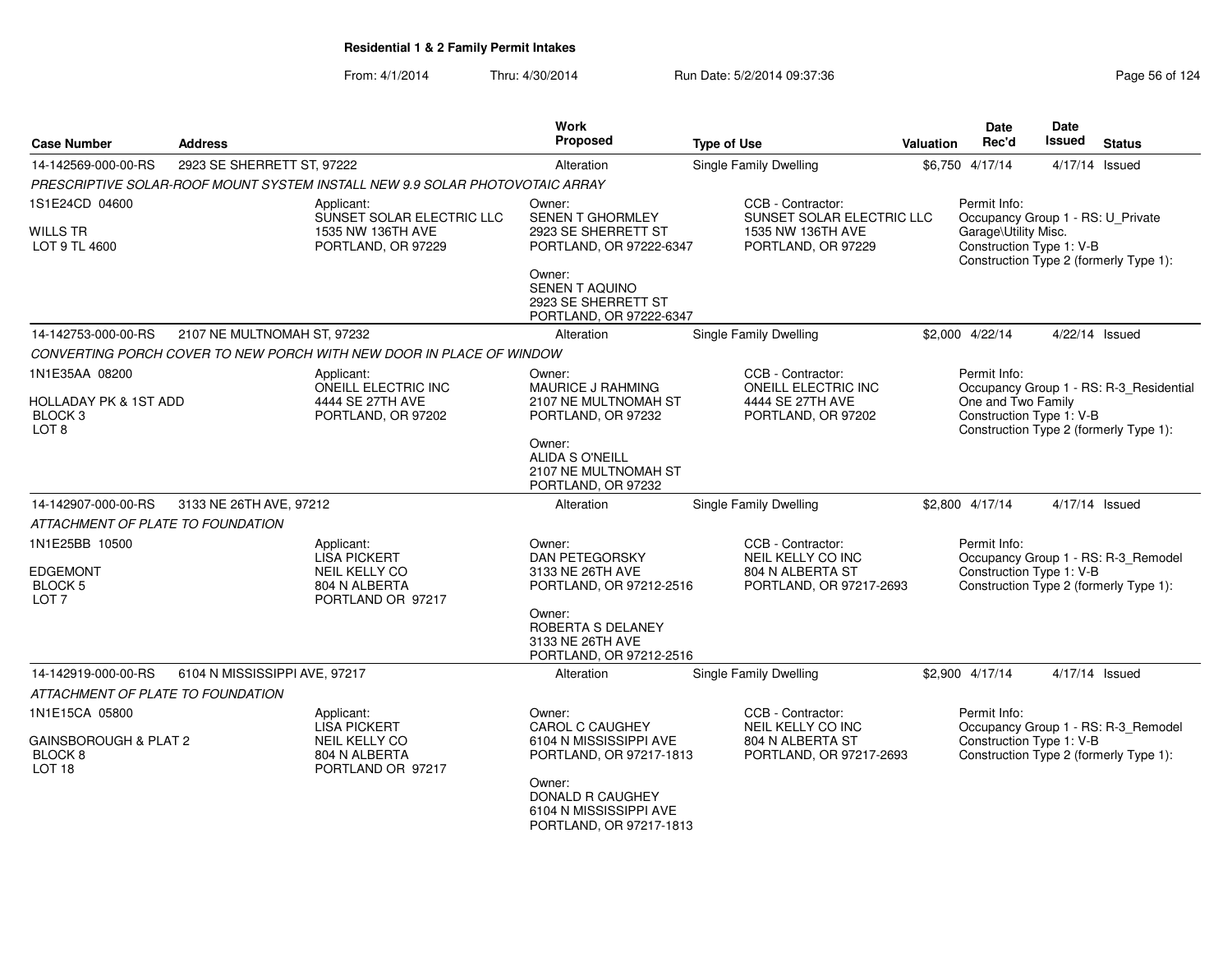| <b>Case Number</b>                                       | <b>Address</b>                 |                                                                                                                                                          | Work<br>Proposed                                                                                                   | <b>Type of Use</b>                                                                                   | <b>Valuation</b> | <b>Date</b><br>Rec'd                                           | Date<br><b>Issued</b> | <b>Status</b>                                                                      |
|----------------------------------------------------------|--------------------------------|----------------------------------------------------------------------------------------------------------------------------------------------------------|--------------------------------------------------------------------------------------------------------------------|------------------------------------------------------------------------------------------------------|------------------|----------------------------------------------------------------|-----------------------|------------------------------------------------------------------------------------|
| 14-143077-000-00-RS                                      | 3515 SE BROOKLYN ST            |                                                                                                                                                          | Alteration                                                                                                         | Single Family Dwelling                                                                               | \$6,750 4/17/14  |                                                                | 4/17/14 Issued        |                                                                                    |
|                                                          |                                | SOLAR-ROOF MOUNTED SOLAR ELECTRIC INSTALLATION(PRESCRIPTIVE)                                                                                             |                                                                                                                    |                                                                                                      |                  |                                                                |                       |                                                                                    |
| 1S1E12AB 22420                                           |                                | Applicant:<br>SUNLIGHT SOLAR ENERGY INC                                                                                                                  | Owner:<br>ALICE GOLDSTEIN                                                                                          | CCB - Contractor:<br>SUNLIGHT SOLAR ENERGY INC                                                       |                  | Permit Info:                                                   |                       | Occupancy Group 1 - RS: R-3_Residential                                            |
| <b>WAVERLY COMMONS</b><br>LOT <sub>16</sub>              |                                | 615 SE GLENWOOD DR., STE 120<br><b>BEND OR 97701</b>                                                                                                     | PO BOX 42652<br>PORTLAND, OR 97242-0652<br>Owner:<br><b>DONALD OMAN</b><br>PO BOX 42652<br>PORTLAND, OR 97242-0652 | 615 SE GLENWOOD DR., STE 120<br><b>BEND OR 97701</b>                                                 |                  | One and Two Family<br>Construction Type 1: V-B                 |                       | Construction Type 2 (formerly Type 1):                                             |
| 14-143127-000-00-RS                                      | 3600 NE KLICKITAT ST, 97212    |                                                                                                                                                          | Alteration                                                                                                         | Single Family Dwelling                                                                               |                  | \$2,000 4/17/14                                                | 4/17/14 Final         |                                                                                    |
| <b>VOLUNTARY SEISMIC RETROFIT</b>                        |                                |                                                                                                                                                          |                                                                                                                    |                                                                                                      |                  |                                                                |                       |                                                                                    |
| 1N1E25AB 10100                                           |                                | Applicant:<br>ANDREW OSBORN                                                                                                                              | Owner:<br><b>CAMERON VAUGHAN-TYLER</b>                                                                             | CCB - Contractor:<br>MICHAEL WIEBER                                                                  |                  | Permit Info:                                                   |                       | Occupancy Group 1 - RS: R-3_Residential                                            |
| <b>MARYLAND HTS</b><br>BLOCK 1<br>LOT 4 EXC PT IN STS    |                                | <b>NW SEISMIC</b><br>2649 SE STEPHENS<br>PORTLAND OR 97214                                                                                               | 3600 NE KLICKITAT ST<br>PORTLAND, OR 97212-2773                                                                    | ELYSIUM CONSTRUCTION LLC<br>PO BOX 12010<br>PORTLAND OR 97212                                        |                  | One and Two Family<br>Construction Type 1: V-B                 |                       | Construction Type 2 (formerly Type 1):                                             |
|                                                          |                                |                                                                                                                                                          | Owner:<br><b>LEE TYLER</b><br>3600 NE KLICKITAT ST<br>PORTLAND, OR 97212-2773                                      |                                                                                                      |                  |                                                                |                       |                                                                                    |
| 14-143129-000-00-RS                                      | 708 NW SKYLINE CREST RD, 97229 |                                                                                                                                                          | Alteration                                                                                                         | Single Family Dwelling                                                                               |                  | \$2,000 4/17/14                                                |                       | 4/17/14 Under Inspection                                                           |
| <b>VOLUNTARY SEISMIC RETROFIT</b>                        |                                |                                                                                                                                                          |                                                                                                                    |                                                                                                      |                  |                                                                |                       |                                                                                    |
| 1N1W36BD 01000<br>SECTION 36 1N 1W<br>TL 1000 0.27 ACRES |                                | Applicant:<br>ANDREW OSBORN<br><b>NW SEISMIC</b><br>2649 SE STEPHENS<br>PORTLAND OR 97214                                                                | Owner:<br>ROBIN B ABADIA<br>708 NW SKYLINE CREST RD<br>PORTLAND, OR 97229<br>Owner:                                | CCB - Contractor:<br>MICHAEL WIEBER<br>ELYSIUM CONSTRUCTION LLC<br>PO BOX 12010<br>PORTLAND OR 97212 |                  | Permit Info:<br>One and Two Family<br>Construction Type 1: V-B |                       | Occupancy Group 1 - RS: R-3 Residential<br>Construction Type 2 (formerly Type 1):  |
|                                                          |                                |                                                                                                                                                          | <b>TEOS S ABADIA</b><br>708 NW SKYLINE CREST RD<br>PORTLAND, OR 97229                                              |                                                                                                      |                  |                                                                |                       |                                                                                    |
| 14-143204-000-00-RS                                      | 2326 SE ASH ST, 97214          |                                                                                                                                                          | Alteration                                                                                                         | <b>Single Family Dwelling</b>                                                                        | \$28,000 4/17/14 |                                                                | 4/17/14 Issued        |                                                                                    |
|                                                          |                                | BASEMENT CONVERSION INCLUDING A BATH, LAUNDRY ROOM, TWO BEDROOMS AND LIVING ROOM. NEW FURNACE. REPOURING BASEMENT SLAB INCLUDING ADDITONAL SUPPORT ALONG |                                                                                                                    |                                                                                                      |                  |                                                                |                       |                                                                                    |
| 1N1E35DD 07900                                           |                                | Applicant:<br><b>THOMAS C RILEY</b>                                                                                                                      | Owner:<br>THOMAS C RILEY                                                                                           |                                                                                                      |                  | Permit Info:                                                   |                       | Occupancy Group 1 - RS: R-3_Residential                                            |
| <b>DALTONS ADD</b><br>BLOCK <sub>3</sub><br>LOT 8        |                                | 2326 SE ASH ST<br>PORTLAND, OR 97214                                                                                                                     | 2326 SE ASH ST<br>PORTLAND, OR 97214<br>Owner:                                                                     |                                                                                                      |                  | One and Two Family<br>Construction Type 1: V-B                 |                       | Construction Type 2 (formerly Type 1):<br>Total Square Footage - Display Only: 707 |
|                                                          |                                |                                                                                                                                                          | <b>HEATHER A RILEY</b><br>2326 SE ASH ST<br>PORTLAND, OR 97214                                                     |                                                                                                      |                  |                                                                |                       |                                                                                    |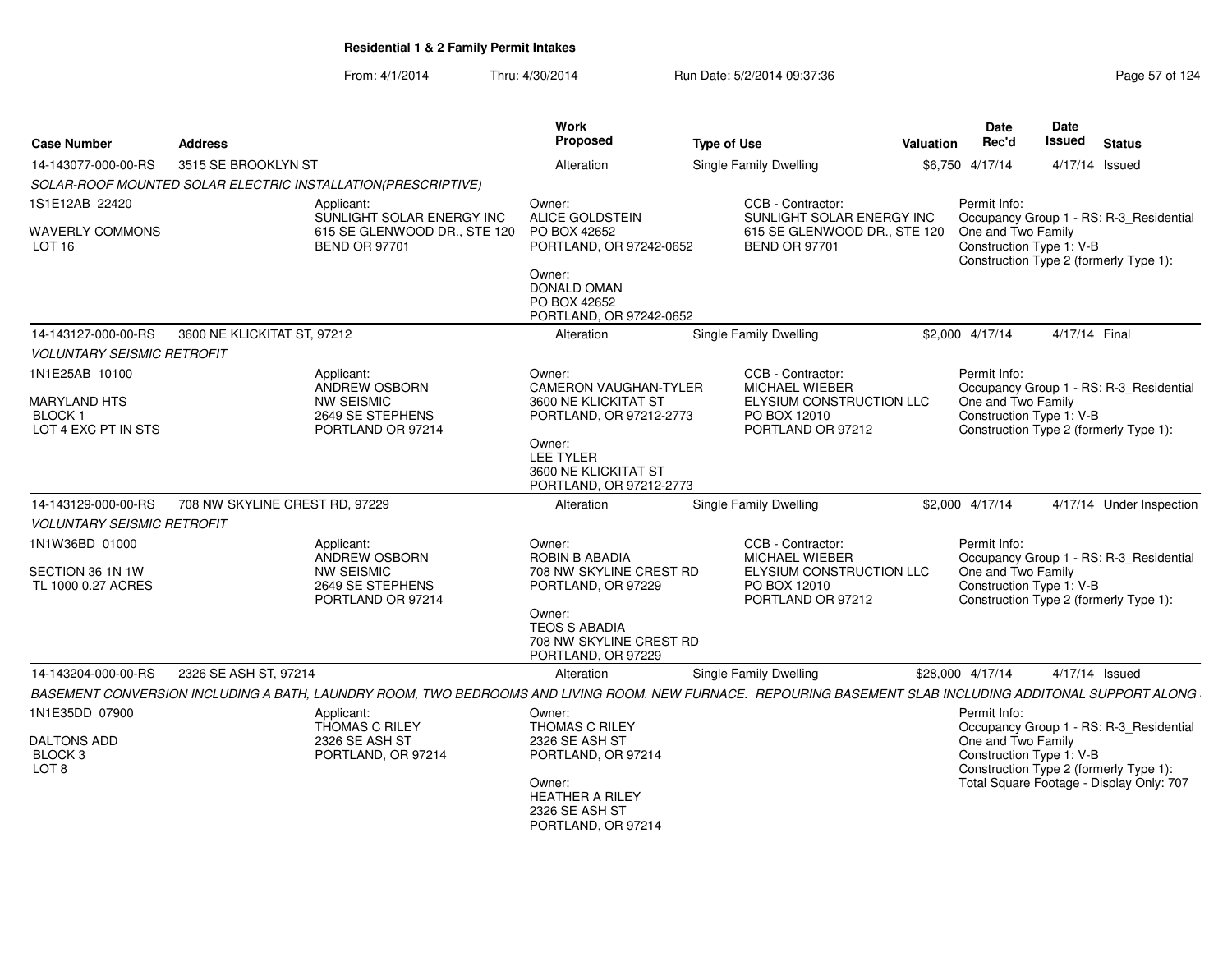| <b>Case Number</b>                                                | <b>Address</b>                                 |                                                                                                                                                                 | <b>Work</b><br>Proposed                                                                                                                                           | <b>Type of Use</b>                                                                                                | Valuation        | Date<br>Rec'd                      | Date<br>Issued                                                     | <b>Status</b>                                                                     |
|-------------------------------------------------------------------|------------------------------------------------|-----------------------------------------------------------------------------------------------------------------------------------------------------------------|-------------------------------------------------------------------------------------------------------------------------------------------------------------------|-------------------------------------------------------------------------------------------------------------------|------------------|------------------------------------|--------------------------------------------------------------------|-----------------------------------------------------------------------------------|
| 14-144104-000-00-RS                                               | 5324 N MARYLAND AVE, 97217                     |                                                                                                                                                                 | Alteration                                                                                                                                                        | Single Family Dwelling                                                                                            | \$24,000 4/18/14 |                                    | 4/18/14 Issued                                                     |                                                                                   |
|                                                                   |                                                | INTERIOR REMODEL OF KITCHEN AND MAIN FLOOR BATHROOM, NO STRUCTURAL WORK, ONLY REPLACE FIXTURES: 2ND FLOOR ADD NEW WALLS TO CREATE NEW MASTER BATHROOM (3 BA     |                                                                                                                                                                   |                                                                                                                   |                  |                                    |                                                                    |                                                                                   |
| 1N1E22BB 07400<br>M PATTONS & SUB<br>SUB TRACT C LOT 13 BLOCK 2   |                                                | Applicant:<br><b>BOB STEELE</b><br><b>DESIGN INTELLIGENCE</b><br>3013 SE WASHOUGAL RIVER RD<br>WASHOUGAL, WA 98671                                              | Owner:<br><b>ANGEL ENRIQUEZ</b><br>5324 N MARYLAND AVE<br>PORTLAND, OR 97217-4547                                                                                 | CCB - Contractor:<br>WILDE PROPERTIES INC<br>3735 SE CLAY STE 204<br>PORTLAND, OR 97214                           |                  | Permit Info:                       | Construction Type 1: V-B<br>Construction Type 2 (formerly Type 1): | Occupancy Group 1 - RS: R-3_Remodel                                               |
|                                                                   |                                                |                                                                                                                                                                 | Owner:<br><b>MARIA C ENRIQUEZ</b><br>5324 N MARYLAND AVE<br>PORTLAND, OR 97217-4547                                                                               |                                                                                                                   |                  |                                    |                                                                    |                                                                                   |
| 14-144115-000-00-RS                                               | 3924 SE 13TH AVE, 97202                        |                                                                                                                                                                 | Alteration                                                                                                                                                        | Single Family Dwelling                                                                                            |                  | \$90,000 4/18/14                   |                                                                    | 4/19/14 Under Inspection                                                          |
|                                                                   |                                                | PLUMBING. HVAC. ELECTRICAL. SOME FOUNDATION REPAIR. ONE TOILET TOTAL.                                                                                           |                                                                                                                                                                   |                                                                                                                   |                  |                                    |                                                                    |                                                                                   |
| 1S1E11CA 16100<br>BENEDICTINE HTS<br>BLOCK 10<br>LOT <sub>2</sub> |                                                | Applicant:<br>PDX RENOVATIONS, LLC<br>P.O. Box 66406<br>Portland, OR 97290                                                                                      | Owner:<br>PHOENIX REDEVELOPMENT INC<br>516 SE MORRISON ST #700<br>PORTLAND, OR 97214-2347                                                                         | CCB - Contractor:<br>PDX RENOVATIONS LLC<br>PO BOX 66836<br>PORTLAND, OR 97290                                    |                  | Permit Info:<br>One and Two Family | Construction Type 1: V-B                                           | Occupancy Group 1 - RS: R-3 Residential<br>Construction Type 2 (formerly Type 1): |
| 14-144121-000-00-RS                                               | 1405 SE UMATILLA ST, 97202                     |                                                                                                                                                                 | Alteration                                                                                                                                                        | Single Family Dwelling                                                                                            | \$50,000 4/22/14 |                                    | 4/22/14 Issued                                                     |                                                                                   |
|                                                                   |                                                | INTERIOR REMODEL. OPEN UP WALL BETWEEN KITCHEN AND LIVING ROOM. INFILL PORTION OF WALL BETWEEN KITCHEN AND EXISTING SUN ROOM. RELOCATE DOOR AT EXISTING BATHROO |                                                                                                                                                                   |                                                                                                                   |                  |                                    |                                                                    |                                                                                   |
| 1S1E23CD 04000<br>SELLWOOD<br>BLOCK 57<br>LOT <sub>6</sub>        |                                                | Applicant:<br>FABIAN HOHMUTH<br>1405 SE UMATILLA ST<br>PORTLAND, OR 97202-7136                                                                                  | Owner:<br><b>FABIAN HOHMUTH</b><br>1405 SE UMATILLA ST<br>PORTLAND, OR 97202-7136<br>Owner:<br>AMBER BARRETT<br>1405 SE UMATILLA ST<br>PORTLAND, OR 97202-7136    | CCB - Contractor:<br>STONE BY STONE<br><b>CONSTRUCTION LLC</b><br>13056 SW TEAROSE WAY<br><b>TIGARD, OR 97223</b> |                  | Permit Info:<br>One and Two Family | Construction Type 1: V-B<br>Construction Type 2 (formerly Type 1): | Occupancy Group 1 - RS: R-3 Residential                                           |
| 14-144228-000-00-RS                                               | 2345 NE RIDGEWOOD DR, 97212                    |                                                                                                                                                                 | Alteration                                                                                                                                                        | Single Family Dwelling                                                                                            |                  | \$41,500 4/18/14                   | 4/18/14 Issued                                                     |                                                                                   |
|                                                                   |                                                | REPAIR DRYROT IN GARAGE, REPLACE DAMAGED WOOD, ADD STEEL POSTS FOR SUPPORT, REPLACE CONCRETE IN GARAGE                                                          |                                                                                                                                                                   |                                                                                                                   |                  |                                    |                                                                    |                                                                                   |
| 1N1E23DD 02400<br><b>ALAMEDA PARK</b><br>BLOCK 59&10 TL 2400      |                                                | Applicant:<br><b>JAMES POGGI</b><br>JAMES POGGI INC<br>PO BOX 82550<br>PORTLAND, OR 97282                                                                       | Owner:<br>JEFFREY R MAPES<br>2345 NE RIDGEWOOD DR<br>PORTLAND, OR 97212-1537<br>Owner:<br><b>KAREN M MAPES</b><br>2345 NE RIDGEWOOD DR<br>PORTLAND, OR 97212-1537 | CCB - Contractor:<br><b>JAMES POGGI</b><br><b>JAMES POGGI INC</b><br>PO BOX 82550<br>PORTLAND, OR 97282           |                  | Permit Info:<br>One and Two Family | Construction Type 1: V-B<br>Construction Type 2 (formerly Type 1): | Occupancy Group 1 - RS: R-3_Residential                                           |
| 14-144290-000-00-RS                                               | 8799 SE 92ND AVE, 97266                        |                                                                                                                                                                 | Alteration                                                                                                                                                        | Single Family Dwelling                                                                                            |                  | \$6.750 4/18/14                    | 4/18/14 Final                                                      |                                                                                   |
|                                                                   | SOLAR INSTALLATION 8.5 KW PV SYSTEM ON ROOFTOP |                                                                                                                                                                 |                                                                                                                                                                   |                                                                                                                   |                  |                                    |                                                                    |                                                                                   |
| 12E28BA05000                                                      |                                                | Applicant:<br><b>MELISSA BENTLEY</b><br>SOLAR CITY CORPORATION<br>6132 NE 112TH AVE<br>PORTLAND, OR 97220                                                       |                                                                                                                                                                   | CCB - Contractor:<br>SOLARCITY CORPORATION<br>6132 NE 112th AVE<br>PORTLAND, OR 97220                             |                  | Permit Info:                       | Construction Type 1: V-B<br>Construction Type 2 (formerly Type 1): | Occupancy Group 1 - RS: R-3_Remodel                                               |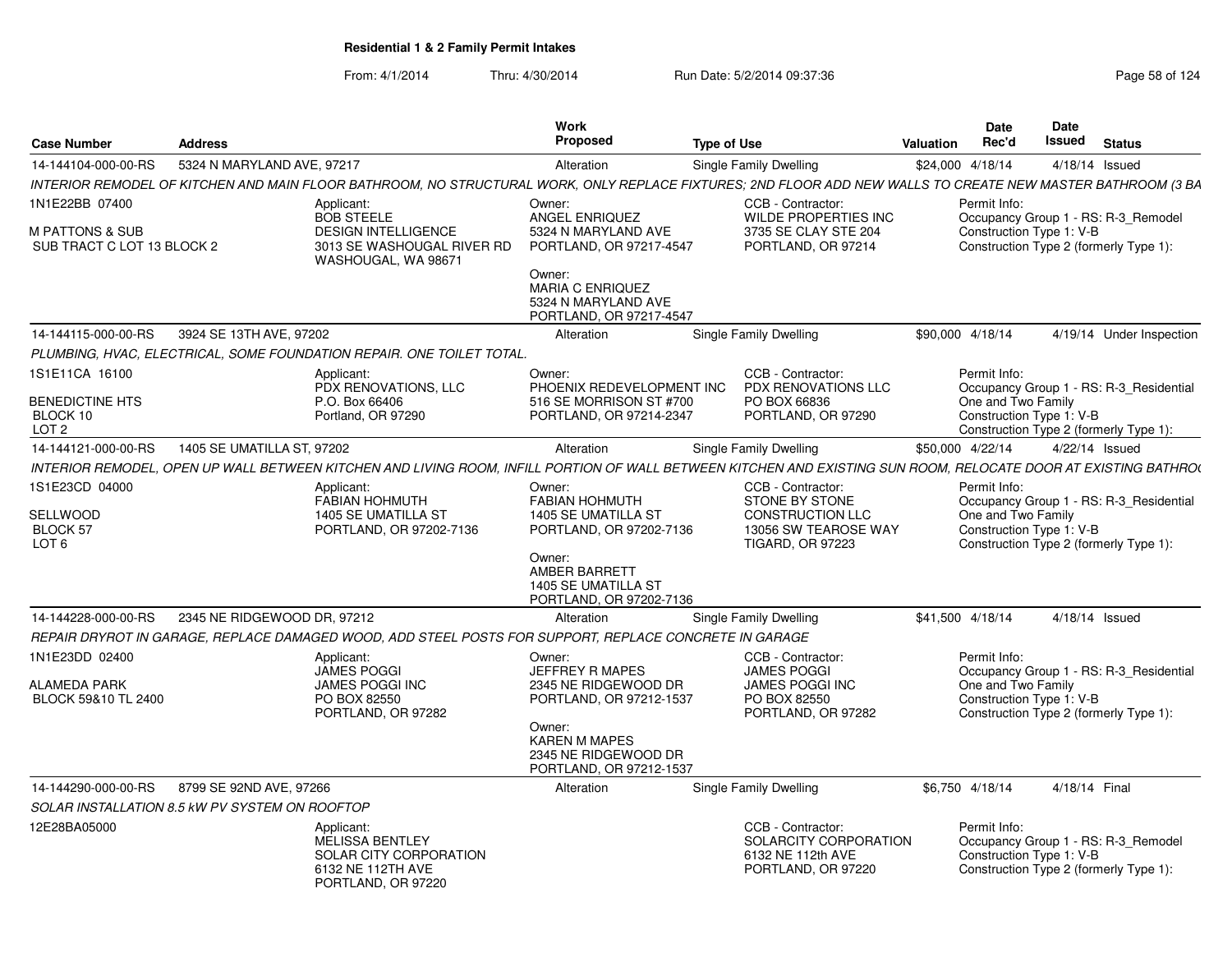| <b>Case Number</b>                                                        | <b>Address</b>             |                                                                                                                        | <b>Work</b><br>Proposed                                                                                                                                                             | <b>Type of Use</b>                                                                                                                                                                                         | <b>Valuation</b> | <b>Date</b><br>Rec'd                                           | Date<br><b>Issued</b> | <b>Status</b>                                                                     |
|---------------------------------------------------------------------------|----------------------------|------------------------------------------------------------------------------------------------------------------------|-------------------------------------------------------------------------------------------------------------------------------------------------------------------------------------|------------------------------------------------------------------------------------------------------------------------------------------------------------------------------------------------------------|------------------|----------------------------------------------------------------|-----------------------|-----------------------------------------------------------------------------------|
| 14-144328-000-00-RS                                                       | 8912 N BAYARD AVE, 97217   |                                                                                                                        | Alteration                                                                                                                                                                          | Single Family Dwelling                                                                                                                                                                                     |                  | \$20,000 4/22/14                                               |                       | 4/22/14 Under Inspection                                                          |
|                                                                           |                            |                                                                                                                        |                                                                                                                                                                                     | OPEN UP WALLS BETWEEN KITCHEN AND DINING ROOM AND LIVING ROOM AND ENTRY; RECONFIGURE KITCHEN; ADD NEW BATHROOM ON 2ND FLOOR (2 TOTAL BATHROOMS). SEPARATE ELI                                              |                  |                                                                |                       |                                                                                   |
| 1N1E09BC 02501                                                            |                            | Applicant:                                                                                                             | Owner:                                                                                                                                                                              |                                                                                                                                                                                                            |                  | Permit Info:                                                   |                       |                                                                                   |
| PARTITION PLAT 1997-140<br>LOT <sub>1</sub>                               |                            | <b>TERRY HELLEM</b><br><b>ACCUCON CONSTRUCTION</b><br><b>DESIGNERS</b><br>20116 SW BERNICE LANE<br>BEAVERTON, OR 97007 | RICHARD D GOOSTREE<br>7300 N MOHAWK AVE<br>PORTLAND, OR 97203                                                                                                                       |                                                                                                                                                                                                            |                  | One and Two Family<br>Construction Type 1: V-B                 |                       | Occupancy Group 1 - RS: R-3 Residential<br>Construction Type 2 (formerly Type 1): |
| 14-145125-000-00-RS                                                       | 2128 SE 32ND PL, 97214     |                                                                                                                        | Alteration                                                                                                                                                                          | Single Family Dwelling                                                                                                                                                                                     |                  | \$50,000 4/18/14                                               |                       | 4/18/14 Issued                                                                    |
|                                                                           |                            |                                                                                                                        |                                                                                                                                                                                     | CONVERT BASEMENT TO HABITABLE SPACE, INCLUDING FAMILY ROOM, BEDROOM WITH EGRESS WINDOW, AND BATHROOM. RELOCATE LAUNDRY.                                                                                    |                  |                                                                |                       |                                                                                   |
| 1S1E01CD 01400<br>CHESTNUT HILL<br>BLOCK <sub>3</sub><br>LOT <sub>3</sub> |                            | Applicant:<br>ADAM<br><b>ARCIFORM LLC</b><br>2303 N RANDOLPH AVE<br>PORTLAND, OR 97227                                 | Owner:<br>SAMANTHA EVA MAFCHIR ALBERY ADAM<br>2128 SE 32ND PL<br>PORTLAND, OR 97214<br>Owner:<br><b>MERLYN TEIFI MARC</b><br>ALBERY-SPEYER<br>2128 SE 32ND PL<br>PORTLAND, OR 97214 | CCB - Contractor:<br><b>ARCIFORM LLC</b><br>2303 N RANDOLPH AVE<br>PORTLAND, OR 97227                                                                                                                      |                  | Permit Info:<br>One and Two Family<br>Construction Type 1: V-B |                       | Occupancy Group 1 - RS: R-3 Residential<br>Construction Type 2 (formerly Type 1): |
| 14-145130-000-00-RS                                                       | 12648 SE SALMON ST, 97233  |                                                                                                                        | Alteration                                                                                                                                                                          | Single Family Dwelling                                                                                                                                                                                     |                  | \$28,400 4/18/14                                               |                       | 4/18/14 Issued                                                                    |
| REMODEL KITCHEN AND BATHROOM.                                             |                            |                                                                                                                        |                                                                                                                                                                                     |                                                                                                                                                                                                            |                  |                                                                |                       |                                                                                   |
| 1S2E02BC 00100<br>JANET ADD<br>BLOCK 4<br>LOT 18 TL 100                   |                            | Applicant:<br>NEIL KELLY CO INC<br>804 N ALBERTA ST<br>PORTLAND, OR 97217-2693                                         | Owner:<br><b>KENNETH B HASCALL</b><br>12648 SE SALMON ST<br>PORTLAND, OR 97233-1139<br>Owner:<br><b>SHARON L HASCALL</b><br>12648 SE SALMON ST<br>PORTLAND, OR 97233-1139           | CCB - Contractor:<br>NEIL KELLY CO INC<br>804 N ALBERTA ST<br>PORTLAND, OR 97217-2693<br>CCB - Contractor:<br><b>BRANDON WEAVER</b><br>SUNSET HEATING & COOLING INC<br>0607 SW IDAHO<br>PORTLAND, OR 97239 |                  | Permit Info:<br>One and Two Family<br>Construction Type 1: V-B |                       | Occupancy Group 1 - RS: R-3_Residential<br>Construction Type 2 (formerly Type 1): |
| 14-145213-000-00-RS                                                       | 118 NE TILLAMOOK ST, 97212 |                                                                                                                        | Alteration                                                                                                                                                                          | Single Family Dwelling                                                                                                                                                                                     |                  | \$15,000 4/21/14                                               |                       | <b>Under Review</b>                                                               |
|                                                                           |                            |                                                                                                                        |                                                                                                                                                                                     | RELOCATE SIDE EXTERIOR DOOR AND INFILL EXISTING OPENING. REBUILDING STAIRS AND LANDING AT NEW LOCATION: LEGALIZE WALLS IN STORAGE BASEMENT TO BE USED AS STORAGE                                           |                  |                                                                |                       |                                                                                   |
| 1N1E27DA 08300<br>ALBINA<br>BLOCK 20<br>E 34' OF LOT 1                    |                            | Applicant:<br><b>GREGORY MICHAEL PALIN INC</b><br>2616 NE 34TH AV<br>PORTLAND OR 97212                                 | Owner:<br>TIMOTHY B GORDON<br>300 NW 8TH AVE #309<br>PORTLAND, OR 97209<br>Owner:<br><b>ERICA H MORRIS</b><br>300 NW 8TH AVE #309<br>PORTLAND, OR 97209                             | CCB - Contractor:<br><b>GREGORY MICHAEL PALIN INC</b><br>2616 NE 34TH AV<br>PORTLAND OR 97212                                                                                                              |                  | Permit Info:<br>One and Two Family<br>Construction Type 1: V-B |                       | Occupancy Group 1 - RS: R-3 Residential<br>Construction Type 2 (formerly Type 1): |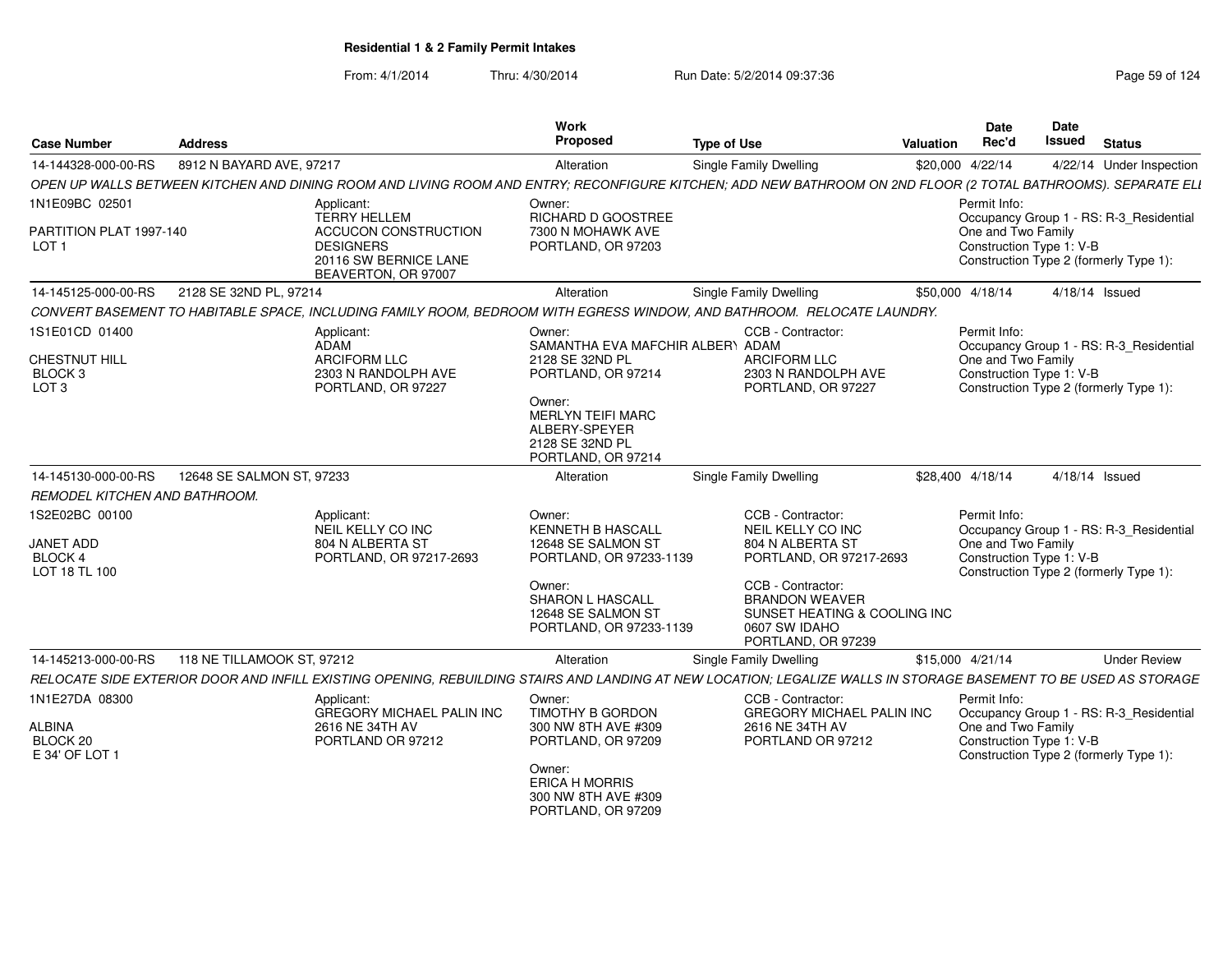| <b>Case Number</b>                                                                          | <b>Address</b>                                          |                                                                                                                                                                                             | Work<br>Proposed                                                                                                                                                   | <b>Type of Use</b>                                                                                                                                                                                 | Valuation        | <b>Date</b><br>Rec'd                                           | Date<br>Issued | <b>Status</b>                                                                                                              |
|---------------------------------------------------------------------------------------------|---------------------------------------------------------|---------------------------------------------------------------------------------------------------------------------------------------------------------------------------------------------|--------------------------------------------------------------------------------------------------------------------------------------------------------------------|----------------------------------------------------------------------------------------------------------------------------------------------------------------------------------------------------|------------------|----------------------------------------------------------------|----------------|----------------------------------------------------------------------------------------------------------------------------|
| 14-145564-000-00-RS                                                                         | 3056 NE OREGON ST, 97232                                |                                                                                                                                                                                             | Alteration                                                                                                                                                         | Single Family Dwelling                                                                                                                                                                             | \$20,000 4/21/14 |                                                                |                | 4/21/14 Under Inspection                                                                                                   |
|                                                                                             | OPEN/ REMOVE VARIOUS WALLS IN KITCHEN AND DINING AREAS. |                                                                                                                                                                                             |                                                                                                                                                                    |                                                                                                                                                                                                    |                  |                                                                |                |                                                                                                                            |
| 1N1E36BD 10600<br><b>BLUMAUERS ADD</b><br>BLOCK 4<br>LOT <sub>2</sub>                       |                                                         | Applicant:<br>OMNI CONSTRUCTION LLC<br>PO BOX 820074<br>PORTLAND OR 97282                                                                                                                   | Owner:<br><b>INGE HINDEL</b><br>3056 NE OREGON ST<br>PORTLAND, OR 97232                                                                                            | CCB - Contractor:<br>OMNI CONSTRUCTION LLC<br>PO BOX 820074<br>PORTLAND OR 97282                                                                                                                   |                  | Permit Info:<br>One and Two Family<br>Construction Type 1: V-B |                | Occupancy Group 1 - RS: R-3 Residential<br>Construction Type 2 (formerly Type 1):                                          |
| 14-145959-000-00-RS                                                                         | 312 NE 84TH AVE, 97220                                  |                                                                                                                                                                                             | Alteration                                                                                                                                                         | Single Family Dwelling                                                                                                                                                                             | \$12.000 4/22/14 |                                                                | 4/22/14 Issued |                                                                                                                            |
|                                                                                             |                                                         |                                                                                                                                                                                             |                                                                                                                                                                    | REMODEL TO ADD NEW  WALLS TO CREATE NEW BATHROOM ON THE MAIN LEVEL; CLOSE OUT WINDOW ON THE MAIN LEVEL; RECONFIGURE SECOND FLOOR WALLS TO CREATE MASTER BA                                         |                  |                                                                |                |                                                                                                                            |
| 1N2E33CB 03300<br><b>TERRACE PK</b><br>BLOCK 18<br>LOT <sub>5</sub>                         |                                                         | Applicant:<br><b>TOMAS</b><br>AMERICAN MASTERCRAFT DBA<br><b>ACCURATE BUILDING</b><br>PO BOX 3405<br>GRESHAM, OR 97030                                                                      | Owner:<br>JET INVESTMENTS LLC<br>1110 NW FLANDERS ST #201<br>PORTLAND, OR 97209-2954                                                                               | CCB - Contractor:<br><b>TOMAS</b><br>AMERICAN MASTERCRAFT DBA<br><b>ACCURATE BUILDING</b><br>PO BOX 3405<br>GRESHAM, OR 97030                                                                      |                  | Permit Info:<br>One and Two Family<br>Construction Type 1: V-B |                | Occupancy Group 1 - RS: R-3 Residential<br>Construction Type 2 (formerly Type 1):                                          |
| 14-145962-000-00-RS                                                                         | 4416 SW LOBELIA ST, 97219                               |                                                                                                                                                                                             | Alteration                                                                                                                                                         | Single Family Dwelling                                                                                                                                                                             |                  | \$6,750 4/22/14                                                | 4/22/14 Final  |                                                                                                                            |
|                                                                                             | SOLAR INSTALLATION OF 5KW ROOFTOP PV SYSTEM             |                                                                                                                                                                                             |                                                                                                                                                                    |                                                                                                                                                                                                    |                  |                                                                |                |                                                                                                                            |
| 1S1E29BB 02900<br>WESTWOOD<br>BLOCK <sub>2</sub><br>LOT <sub>2</sub><br>14-146002-000-00-RS | 3121 SW EVERGREEN LN, 97201                             | Applicant:<br><b>DAN TRACY</b><br><b>SOLAR UNIVERSE</b><br>556 SOMMERSET RD<br>WOODLAND, WA 98674                                                                                           | Owner:<br>JIHL SARAHJOY M MARSH<br>4416 SW LOBELIA ST<br>PORTLAND, OR 97219<br>Alteration                                                                          | CCB - Contractor:<br><b>EAGLE ELECTRIC LLC</b><br>PO BOX 931<br>ST HELENS, OR 97051<br>CCB - Contractor:<br>PREMIER ENERGY INC<br>556 SOMMERSET RD<br>WOODLAND, WA 98674<br>Single Family Dwelling | \$35,000 4/24/14 | Permit Info:<br>One and Two Family<br>Construction Type 1: V-B | 4/24/14 Issued | Occupancy Group 1 - RS: R-3 Residential<br>Construction Type 2 (formerly Type 1):                                          |
|                                                                                             |                                                         |                                                                                                                                                                                             |                                                                                                                                                                    |                                                                                                                                                                                                    |                  |                                                                |                |                                                                                                                            |
| 1S1E05AB 04400<br><b>WESTWOOD HILLS</b><br>BLOCK <sub>2</sub><br>LOT 6-8                    |                                                         | FOUNDATION UNDERPINNING AND NEW RETAINING WALL FOR SLOPE STABILIZATION AT THE NORTH SIDE OF THE HOUSE<br>Applicant:<br><b>LENKA M JELINEK</b><br>3121 SW EVERGREEN LN<br>PORTLAND, OR 97205 | Owner:<br><b>GEOFFREY W PETERS</b><br>3121 SW EVERGREEN LN<br>PORTLAND, OR 97205<br>Owner:<br><b>LENKA M JELINEK</b><br>3121 SW EVERGREEN LN<br>PORTLAND, OR 97205 | CCB - Contractor:<br>PETER KARP<br>PLI SYSTEMS INC<br>3045 SE 61ST CT<br>HILLSBORO, OR 97123                                                                                                       |                  | Permit Info:<br>One and Two Family<br>Construction Type 1: V-B |                | Occupancy Group 1 - RS: R-3 Residential<br>Construction Type 2 (formerly Type 1):                                          |
| 14-146159-000-00-RS                                                                         | 3434 NE 130TH AVE, 97230                                |                                                                                                                                                                                             | Alteration                                                                                                                                                         | Single Family Dwelling                                                                                                                                                                             | \$51,354 4/28/14 |                                                                |                | 4/28/14 Under Inspection                                                                                                   |
|                                                                                             |                                                         |                                                                                                                                                                                             |                                                                                                                                                                    | LEGALIZE CONVERSION OF UNFINISHED BASEMENT SPACE INTO 2 STORAGE ROOMS, ONE KITCHEN, ONE LAUNDRY SINK AND ONE BATHROOM (3 BATHROOMS TOTAL) - PERMIT FOR COMPLE                                      |                  |                                                                |                |                                                                                                                            |
| 1N2E26BA 02400<br><b>ARGAY TERR</b><br>BLOCK 19<br>LOT <sub>1</sub>                         |                                                         | Applicant:<br>ALGANESH ASFHA<br>3434 NE 130TH AVE<br>PORTLAND, OR 97230-1535                                                                                                                | Owner:<br>SIMON N HAILEMICHAEL<br>3434 NE 130TH AVE<br>PORTLAND, OR 97230-1535<br>Owner:<br>ALGANESH ASFHA<br>3434 NE 130TH AVE<br>PORTLAND, OR 97230-1535         |                                                                                                                                                                                                    |                  | Permit Info:<br>Construction Type 1: V-B                       |                | Occupancy Group 1 - RS: R-3 Remodel<br>Construction Type 2 (formerly Type 1):<br>Total Square Footage - Display Only: 1397 |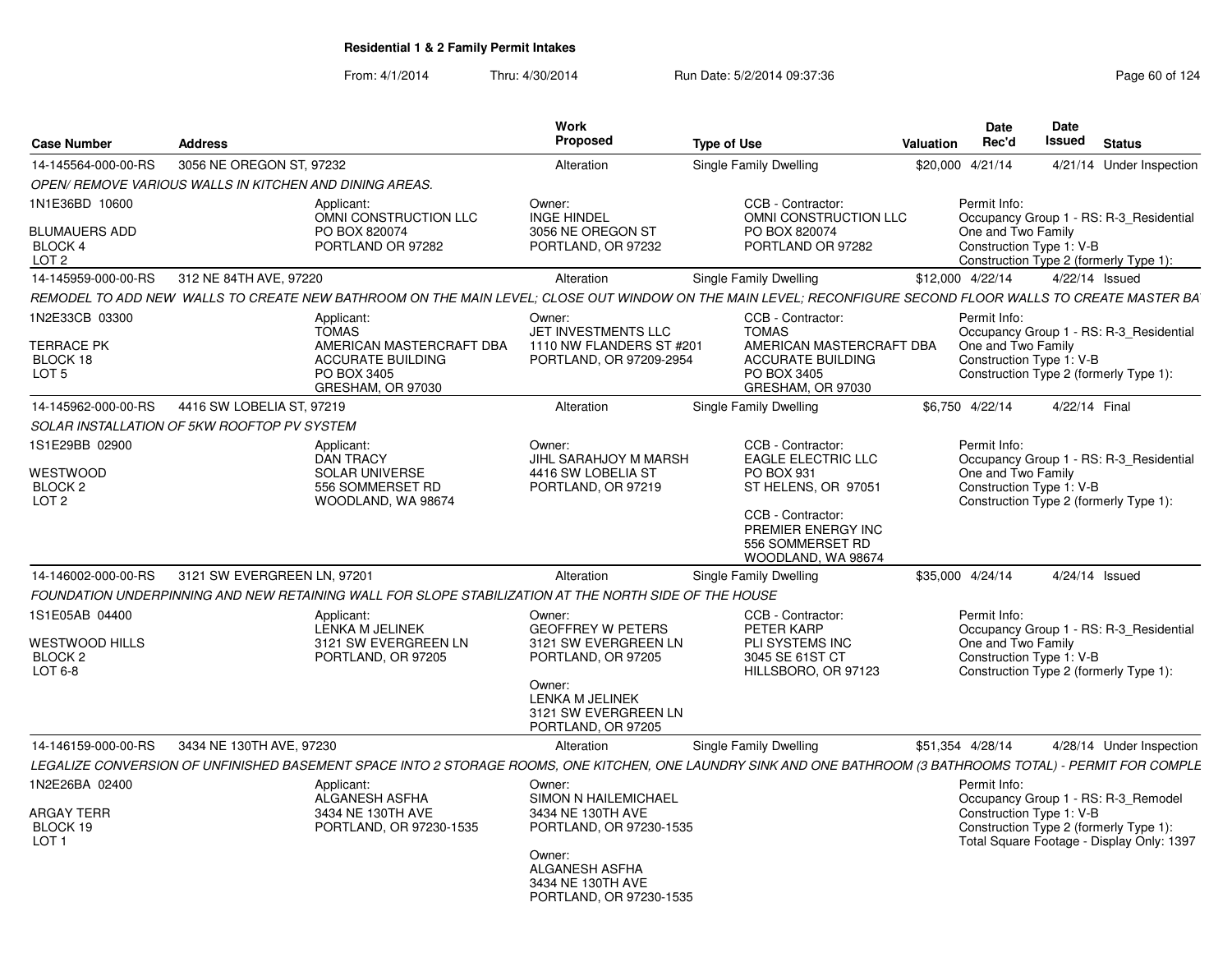|                                                             |                                |                                                                                                                                                              | <b>Work</b>                                                                                                                                                     |                                                                                                                                              |                  | <b>Date</b>                                                    | Date   |                                                                                                                           |
|-------------------------------------------------------------|--------------------------------|--------------------------------------------------------------------------------------------------------------------------------------------------------------|-----------------------------------------------------------------------------------------------------------------------------------------------------------------|----------------------------------------------------------------------------------------------------------------------------------------------|------------------|----------------------------------------------------------------|--------|---------------------------------------------------------------------------------------------------------------------------|
| <b>Case Number</b>                                          | <b>Address</b>                 |                                                                                                                                                              | <b>Proposed</b>                                                                                                                                                 | <b>Type of Use</b>                                                                                                                           | <b>Valuation</b> | Rec'd                                                          | Issued | <b>Status</b>                                                                                                             |
| 14-146218-000-00-RS                                         | 1743 NE 48TH AVE, 97213        |                                                                                                                                                              | Alteration                                                                                                                                                      | Single Family Dwelling                                                                                                                       |                  | \$8,087 4/30/14                                                |        | 4/30/14 Issued                                                                                                            |
|                                                             |                                | REPLACE INTERIOR WALL WITH NEW BEAM & POSTS FOR KITCHEN REMODEL AND REDUCE SIZE OF 2 WINDOWS                                                                 |                                                                                                                                                                 |                                                                                                                                              |                  |                                                                |        |                                                                                                                           |
| 1N2E30CD 07300<br>WIBERG HTS<br>BLOCK 3<br>LOT <sub>5</sub> |                                | Applicant:<br>STRAIGHT LINE DESIGN &<br>REMODELING LLC<br>4825 SW 141ST AVE<br>BEAVERTON, OR 97005                                                           | Owner:<br><b>CHRISTIAN S WEAVER</b><br>1743 NE 48TH AVE<br>PORTLAND, OR 97213-2017<br>Owner:<br>KATE M WEAVER<br>1743 NE 48TH AVE<br>PORTLAND, OR 97213-2017    | CCB - Contractor:<br><b>STRAIGHT LINE DESIGN &amp;</b><br><b>REMODELING LLC</b><br>4825 SW 141ST AVE<br>BEAVERTON, OR 97005                  |                  | Permit Info:<br>Construction Type 1: V-B                       |        | Occupancy Group 1 - RS: R-3 Remodel<br>Construction Type 2 (formerly Type 1):<br>Total Square Footage - Display Only: 220 |
| 14-146280-000-00-RS                                         | 8903 NE BRAZEE ST, 97220       |                                                                                                                                                              | Alteration                                                                                                                                                      | Single Family Dwelling                                                                                                                       |                  | \$29,261 4/22/14                                               |        | 4/22/14 Issued                                                                                                            |
|                                                             |                                | REBUILD AND RELOCATE INTERIOR WALLS TO RECONFIGURE ROOMS: LEGALIZE REPAIR AND REPLACEMENT OF FLOOR FRAMING IN BATHROOM: INFILL WINDOWS THROUGH OUT: INCREASE |                                                                                                                                                                 |                                                                                                                                              |                  |                                                                |        |                                                                                                                           |
| 1N2E28CA 02000<br>CARLBERG ADD<br>LOT 6 TL 2000             |                                | Applicant:<br><b>JANET GRAZIANO</b><br>19808 S UPPER RD<br>OREGON CITY, OR 97045-7321                                                                        | Owner:<br><b>STEVEN R VEITH</b><br>19808 S UPPER RD<br>OREGON CITY, OR 97045-7321<br>Owner:<br>JANET GRAZIANO<br>19808 S UPPER RD<br>OREGON CITY, OR 97045-7321 |                                                                                                                                              |                  | Permit Info:<br>Construction Type 1: V-B                       |        | Occupancy Group 1 - RS: R-3 Remodel<br>Construction Type 2 (formerly Type 1):<br>Total Square Footage - Display Only: 796 |
| 14-146321-000-00-RS                                         | 417 NE ROYAL CT, 97232         |                                                                                                                                                              | Alteration                                                                                                                                                      | Single Family Dwelling                                                                                                                       |                  | \$35,000 4/24/14                                               |        | 4/24/14 Issued                                                                                                            |
|                                                             |                                | ADD BATHROOM, WINDOW AND SKYLIGHT AT 2ND FLOOR - SEPARATE ELECTRICAL, MECHANICAL AND PLUMBING PERMITS TO BE ADDED LATER.                                     |                                                                                                                                                                 |                                                                                                                                              |                  |                                                                |        |                                                                                                                           |
| 1N1E36DB 00700<br>LAURELHURST<br>BLOCK 70<br>LOT 13         |                                | Applicant:<br>PJH CONSTRUCTION<br>7312 SE TAYLOR ST<br>PORTLAND, OR 97215                                                                                    | Owner:<br>ROBERT M ROBERTS<br>417 NE ROYAL CT<br>PORTLAND, OR 97232-3341<br>Owner:<br><b>DIXIE M ROBERTS</b><br>417 NE ROYAL CT<br>PORTLAND, OR 97232-3341      | CCB - Contractor:<br>PJH CONSTRUCTION<br>7312 SE TAYLOR ST<br>PORTLAND, OR 97215                                                             |                  | Permit Info:<br>One and Two Family<br>Construction Type 1: V-B |        | Occupancy Group 1 - RS: R-3 Residential<br>Construction Type 2 (formerly Type 1):                                         |
| 14-146324-000-00-RS                                         | 3009 N MORGAN ST, 97217        |                                                                                                                                                              | Alteration                                                                                                                                                      | Single Family Dwelling                                                                                                                       |                  | \$14,704 4/22/14                                               |        | 4/22/14 Issued                                                                                                            |
|                                                             |                                | CONVERT REMAINING (NORTH) PORTION OF UNFINISHED BASEMENT, NEW LIVING AREA, BATHROOM AND UTILITY ROOM (2 BATHROOMS TOTAL)                                     |                                                                                                                                                                 |                                                                                                                                              |                  |                                                                |        |                                                                                                                           |
| 1N1E16BB 13200<br>ARBOR LODGE<br>BLOCK 18<br>LOT 1&2        |                                | Applicant:<br><b>DEREK CROPP</b><br>559 NE BRIDGETON RD SP 5<br>PORTLAND, OR 97211-1071                                                                      | Owner:<br><b>DEREK CROPP</b><br>559 NE BRIDGETON RD SP 5<br>PORTLAND, OR 97211-1071                                                                             |                                                                                                                                              |                  | Permit Info:<br>Construction Type 1: V-B                       |        | Occupancy Group 1 - RS: R-3 Remodel<br>Construction Type 2 (formerly Type 1):<br>Total Square Footage - Display Only: 400 |
| 14-146369-000-00-RS                                         | 1639 N KILLINGSWORTH ST, 97217 |                                                                                                                                                              | Alteration                                                                                                                                                      | Single Family Dwelling                                                                                                                       |                  | \$45,000 4/22/14                                               |        | 4/22/14 Under Inspection                                                                                                  |
|                                                             |                                | CONVERT BASEMENT TO HABITABLE SPACE. NEW FAMILY ROOM, BEDROOM WITH EGRESS WINDOW, AND BATHROOM.                                                              |                                                                                                                                                                 |                                                                                                                                              |                  |                                                                |        |                                                                                                                           |
| 1N1E16DD 20300<br>HAVELOCK<br>BLOCK 1<br><b>LOT 15</b>      |                                | Applicant:<br><b>SPARKS BAUGHMAN</b><br><b>SPARKS BAUGHMAN</b><br><b>CONSTRUCTION LLC</b><br>818 SW 3RD AVE #56<br>PORTLAND, OR 97204                        | Owner:<br><b>MALEKA N INGRAM</b><br>5615 S MONTE VISTA DR SW<br>ATLANTA, GA 30331-8343                                                                          | CCB - Contractor:<br><b>SPARKS BAUGHMAN</b><br><b>SPARKS BAUGHMAN</b><br><b>CONSTRUCTION LLC</b><br>818 SW 3RD AVE #56<br>PORTLAND, OR 97204 |                  | Permit Info:<br>One and Two Family<br>Construction Type 1: V-B |        | Occupancy Group 1 - RS: R-3 Residential<br>Construction Type 2 (formerly Type 1):                                         |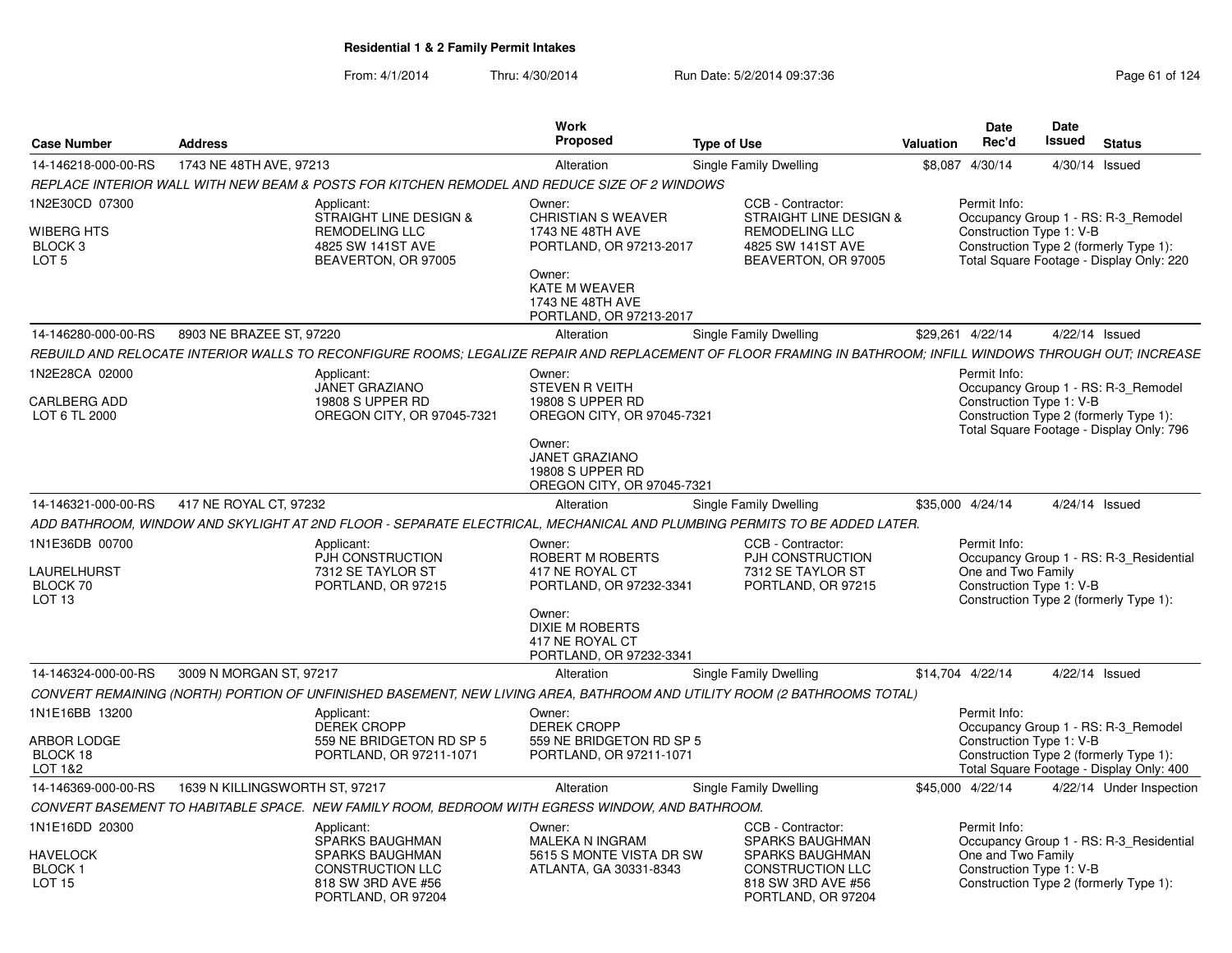| <b>Case Number</b>                                                           | <b>Address</b>                 |                                                                                            | Work<br>Proposed                                                            | <b>Type of Use</b>                                                                                                                                         | Valuation | Date<br>Rec'd                                  | Date<br>Issued | <b>Status</b>                            |
|------------------------------------------------------------------------------|--------------------------------|--------------------------------------------------------------------------------------------|-----------------------------------------------------------------------------|------------------------------------------------------------------------------------------------------------------------------------------------------------|-----------|------------------------------------------------|----------------|------------------------------------------|
| 14-146737-000-00-RS                                                          | 4647 SE 33RD AVE, 97202        |                                                                                            | Alteration                                                                  | Single Family Dwelling                                                                                                                                     |           | \$3,200 4/23/14                                | 4/23/14 Final  |                                          |
| <b>VOLUNTARY SEISMIC RETROFIT</b>                                            |                                |                                                                                            |                                                                             |                                                                                                                                                            |           |                                                |                |                                          |
| 1S1E13BA 08000                                                               |                                | Applicant:<br><b>LISA PICKERT</b>                                                          | Owner:<br><b>HERBERT S WEINER</b>                                           | CCB - Contractor:<br>NEIL KELLY CO INC                                                                                                                     |           | Permit Info:                                   |                | Occupancy Group 1 - RS: R-3_Residential  |
| <b>EXCELSIOR</b><br>BLOCK <sub>5</sub><br>S 1/2 OF LOT 4<br>LOT <sub>5</sub> |                                | <b>NEIL KELLY CO</b><br>804 N ALBERTA<br>PORTLAND OR 97217                                 | 4647 SE 33RD AVE<br>PORTLAND, OR 97202-3409                                 | 804 N ALBERTA ST<br>PORTLAND, OR 97217-2693                                                                                                                |           | One and Two Family<br>Construction Type 1: V-B |                | Construction Type 2 (formerly Type 1):   |
| 14-146744-000-00-RS                                                          | 3723 NE 21ST AVE, 97212        |                                                                                            | Alteration                                                                  | Single Family Dwelling                                                                                                                                     |           | \$3,200 4/23/14                                | 4/23/14 Issued |                                          |
| <b>VOLUNTARY SEISMIC RETROFIT</b>                                            |                                |                                                                                            |                                                                             |                                                                                                                                                            |           |                                                |                |                                          |
| 1N1E23DD 12300                                                               |                                | Applicant:<br><b>LISA PICKERT</b>                                                          | Owner:<br><b>JOCELYN A BUTLER</b>                                           | CCB - Contractor:<br>NEIL KELLY CO INC                                                                                                                     |           | Permit Info:                                   |                | Occupancy Group 1 - RS: R-3_Residential  |
| <b>HOMEDALE</b><br><b>BLOCK 4</b><br><b>LOT 12</b>                           |                                | NEIL KELLY CO<br>804 N ALBERTA<br>PORTLAND OR 97217                                        | 3723 NE 21ST AVE<br>PORTLAND, OR 97212-1428                                 | 804 N ALBERTA ST<br>PORTLAND, OR 97217-2693                                                                                                                |           | One and Two Family<br>Construction Type 1: V-B |                | Construction Type 2 (formerly Type 1):   |
| 14-147019-000-00-RS                                                          | 2765 NW MONTE VISTA TER, 97210 |                                                                                            | Alteration                                                                  | Single Family Dwelling                                                                                                                                     |           | \$12,000 4/23/14                               | 4/23/14 Issued |                                          |
|                                                                              |                                | REMODEL MASTER BATH; MECHANICAL, ELECTRICAL AND PLUMBING PERMITS TO BE OBTAINED SEPARATELY |                                                                             |                                                                                                                                                            |           |                                                |                |                                          |
| 1N1E32DA 05500                                                               |                                | Applicant:<br>STACEY O'CONNELL                                                             | Owner:<br>DOUGLAS WESOLEK                                                   | CCB - Contractor:<br><b>GEORGE MUELLER II</b>                                                                                                              |           | Permit Info:                                   |                | Occupancy Group 1 - RS: R-3_Residential  |
| KINGS HTS & RPLT<br>BLOCK 16&17 TL 5500                                      |                                | 2765 NW MONTE VISTA TER<br>PORTLAND, OR 97210                                              | 2765 NW MONTE VISTA TER<br>PORTLAND, OR 97210                               | 14155 NE ALTON CT<br>PORTLAND, OR 972300000                                                                                                                |           | One and Two Family<br>Construction Type 1: V-B |                | Construction Type 2 (formerly Type 1):   |
|                                                                              |                                |                                                                                            | Owner:<br>STACEY O'CONNELL<br>2765 NW MONTE VISTA TER<br>PORTLAND, OR 97210 |                                                                                                                                                            |           |                                                |                |                                          |
| 14-147281-000-00-RS                                                          | 2764 SW SUMMIT DR, 97201       |                                                                                            | Alteration                                                                  | <b>Single Family Dwelling</b>                                                                                                                              |           | \$14,338 4/24/14                               | 4/24/14 Issued |                                          |
|                                                                              |                                |                                                                                            |                                                                             | REMODEL EXISTING FINISHED BASEMENT, ADD NEW BEDROOM, REMODEL BATHROOM, ADD MUD ROOM, REMOVE WALL AT STAIRS ON MAIN FLOOR                                   |           |                                                |                |                                          |
| 1S1E08AA 04000                                                               |                                | Applicant:<br><b>ARAM IRWIN</b>                                                            | Owner:<br>CHANDRAKANTH GOPALPUR                                             | CCB - Contractor:<br><b>RANDY CHANDLER</b>                                                                                                                 |           | Permit Info:                                   |                | Occupancy Group 1 - RS: R-3 Residential  |
| <b>GREENWAY</b><br><b>BLOCK G</b><br>LOT <sub>3</sub>                        |                                | ARAM IRWIN DESIGN<br>8 NE ROSA PARKS WAY<br>PORTLAND OR 97211                              | 2764 SW SUMMIT DR<br>PORTLAND, OR 97201                                     | RANDALL RAY CHANDLER<br>3523 NE MULTNOMAH<br>PORTLAND OR 97232                                                                                             |           | One and Two Family<br>Construction Type 1: V-B |                | Construction Type 2 (formerly Type 1):   |
|                                                                              |                                |                                                                                            | Owner:<br><b>NANCY DAVIS</b><br>2764 SW SUMMIT DR<br>PORTLAND, OR 97201     |                                                                                                                                                            |           |                                                |                | Total Square Footage - Display Only: 130 |
| 14-147474-000-00-RS                                                          | 6425 SE 15TH AVE, 97202        |                                                                                            | Alteration                                                                  | Single Family Dwelling                                                                                                                                     |           | \$27,000 4/24/14                               | 4/24/14 Issued |                                          |
|                                                                              |                                |                                                                                            |                                                                             | CONVERT BASEMENT TO LIVING SPACE, FURR OUT WALLS, NEW WALLS FOR FAMILY ROOM, BEDROOM WITH NEW EGRESS WINDOW, NEW BATHROOM, LAUNDRY AND MUD ROOM (3 BATHROO |           |                                                |                |                                          |
| 1S1E14DC 20200                                                               |                                | Applicant:<br>KATRINA A RUMBOLD                                                            | Owner:<br>KATRINA A RUMBOLD                                                 | CCB - Contractor:<br><b>MIGHTY HANDY</b>                                                                                                                   |           | Permit Info:                                   |                | Occupancy Group 1 - RS: R-3_Residential  |
| <b>TOLMAN TR</b><br>S 50' OF LOT 3&4 BLOCK 24                                |                                | 6425 SE 15TH AVE<br>PORTLAND, OR 97202                                                     | 6425 SE 15TH AVE<br>PORTLAND, OR 97202                                      | 1334 SE 53RD AV<br>PORTLAND, OR 97215                                                                                                                      |           | One and Two Family<br>Construction Type 1: V-B |                | Construction Type 2 (formerly Type 1):   |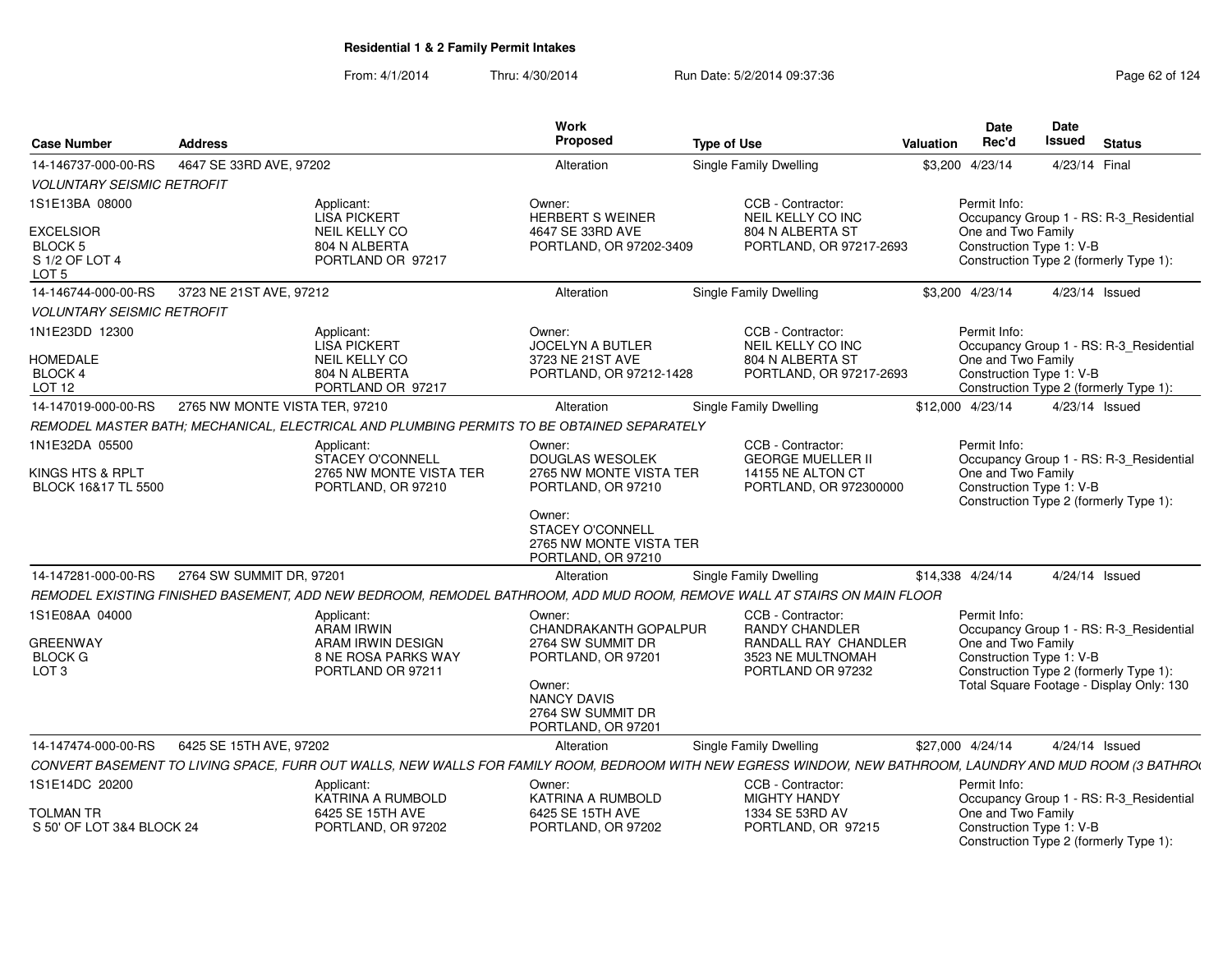| <b>Case Number</b>                                             | <b>Address</b>                                    |                                                                                                                                                                | Work<br><b>Proposed</b>                                                                                    | <b>Type of Use</b>                                                                                                                 | Valuation | <b>Date</b><br>Rec'd                                                                                     | Date<br>Issued | <b>Status</b>                           |
|----------------------------------------------------------------|---------------------------------------------------|----------------------------------------------------------------------------------------------------------------------------------------------------------------|------------------------------------------------------------------------------------------------------------|------------------------------------------------------------------------------------------------------------------------------------|-----------|----------------------------------------------------------------------------------------------------------|----------------|-----------------------------------------|
| 14-147668-000-00-RS                                            | 1213 NE BEECH ST, 97212                           |                                                                                                                                                                | Alteration                                                                                                 | Single Family Dwelling                                                                                                             |           | \$4,000 4/24/14                                                                                          | 4/24/14 Issued |                                         |
|                                                                |                                                   | LEGALIZE ADDITION OF BATHROOM IN UNFINISHED BASEMENT, CONVERT SE PORTION OF BASEMENT TO ART STUDIO AND STORAGE, EGRESS WINDOW IN ART STUDIO, (2 BATHROOMS TOTA |                                                                                                            |                                                                                                                                    |           |                                                                                                          |                |                                         |
| 1N1E23CD 15802<br>PARTITION PLAT 1998-138<br>LOT <sub>2</sub>  |                                                   | Applicant:<br>SUSTAINABLE ADAPTATIONS LLC MARI BORDER<br>4125 SE 63RD AVE<br>PORTLAND, OR 97206                                                                | Owner:<br>1213 NE BEECH ST<br>PORTLAND, OR 97212-2262<br>Owner:<br><b>CAROL WRIGHT</b><br>1213 NE BEECH ST | CCB - Contractor:<br>SUSTAINABLE ADAPTATIONS LLC Occupancy Group 1 - RS: R-3_Residential<br>4125 SE 63RD AVE<br>PORTLAND, OR 97206 |           | Permit Info:<br>One and Two Family<br>Construction Type 1: V-B<br>Construction Type 2 (formerly Type 1): |                |                                         |
|                                                                |                                                   |                                                                                                                                                                | PORTLAND, OR 97212-2262                                                                                    |                                                                                                                                    |           |                                                                                                          |                |                                         |
| 14-147673-000-00-RS                                            | 584 N BUFFALO ST, 97217                           |                                                                                                                                                                | Alteration                                                                                                 | Single Family Dwelling                                                                                                             |           | \$20,000 4/24/14                                                                                         |                | 4/24/14 Under Inspection                |
|                                                                |                                                   | REMOVE WALL BETWEEN DINING ROOM AND LIVING ROOM AND REPLACE WITH BEAM. REMODEL KITCHEN AND BATHROOM, MOVE NONBEARING WALL IN EXISTING BEDROOM CLOSET TO CF     |                                                                                                            |                                                                                                                                    |           |                                                                                                          |                |                                         |
| 1N1E15BA 02701                                                 |                                                   |                                                                                                                                                                | Owner:<br>DEUTSCHE BANK NATIONAL                                                                           |                                                                                                                                    |           | Permit Info:                                                                                             |                | Occupancy Group 1 - RS: R-3_Residential |
| PARTITION PLAT 1997-213<br>LOT <sub>1</sub>                    |                                                   |                                                                                                                                                                | 12650 INGENUITY DR<br>ORLANDO, FL 32826-2703                                                               |                                                                                                                                    |           | One and Two Family<br>Construction Type 1: V-B<br>Construction Type 2 (formerly Type 1):                 |                |                                         |
|                                                                |                                                   |                                                                                                                                                                | Owner:<br><b>TRUST COMPANY</b><br>12650 INGENUITY DR<br>ORLANDO, FL 32826-2703                             |                                                                                                                                    |           |                                                                                                          |                |                                         |
|                                                                |                                                   |                                                                                                                                                                | Owner:<br><b>CHRIS LAYON</b><br>3225 NE 84TH AVE<br>PORTLAND, OR 97220                                     |                                                                                                                                    |           |                                                                                                          |                |                                         |
| 14-147705-000-00-RS                                            | 2805 NE 51ST AVE, 97213                           |                                                                                                                                                                | Alteration                                                                                                 | Single Family Dwelling                                                                                                             |           | \$3.773 4/24/14                                                                                          |                | <b>Under Review</b>                     |
|                                                                |                                                   | VOLUNTARY SEISMIC UPGRADE - CONNECT HOUSE TO FOUNDATION. NO PLANS                                                                                              |                                                                                                            |                                                                                                                                    |           |                                                                                                          |                |                                         |
| 1N2E30BD 12600                                                 |                                                   | Applicant:<br>STEVE GEMMELL                                                                                                                                    | Owner:<br><b>JEFFREY B DORR</b>                                                                            | CCB - Contractor:<br><b>STEVE GEMMELL</b>                                                                                          |           | Permit Info:                                                                                             |                | Occupancy Group 1 - RS: R-3_Residential |
| <b>ROSE CITY PK</b><br>BLOCK 136<br>LOT <sub>5</sub>           |                                                   | <b>GEMMELL CONSTRUCTION LLC</b><br>3817 N WILLIAMS<br>PORTLAND OR 97227                                                                                        | 2805 NE 51ST AVE<br>PORTLAND, OR 97213                                                                     | <b>GEMMELL CONSTRUCTION LLC</b><br>3817 N WILLIAMS<br>PORTLAND OR 97227                                                            |           | One and Two Family<br>Construction Type 1: V-B<br>Construction Type 2 (formerly Type 1):                 |                |                                         |
|                                                                |                                                   |                                                                                                                                                                | Owner:<br><b>LYNN S DORR</b><br>2805 NE 51ST AVE<br>PORTLAND, OR 97213                                     |                                                                                                                                    |           |                                                                                                          |                |                                         |
| 14-147787-000-00-RS                                            | 5906 SE 21ST AVE, 97202                           |                                                                                                                                                                | Alteration                                                                                                 | Single Family Dwelling                                                                                                             |           | \$2,000 4/24/14                                                                                          | 4/24/14 Final  |                                         |
|                                                                | VOLUNTARY SEISMIC STREGTHENING - NO EXTERIOR WORK |                                                                                                                                                                |                                                                                                            |                                                                                                                                    |           |                                                                                                          |                |                                         |
| 1S1E14DA 05000<br>WESTMORELAND<br>BLOCK 42<br>LOT <sub>1</sub> |                                                   | Applicant:<br>MICHAEL WIEBER<br>ELYSIUM CONSTRUCTION LLC<br>PO BOX 12010<br>PORTLAND OR 97212                                                                  | Owner:<br>PHILIP B BOWSER<br>5906 SE 21ST AVE<br>PORTLAND, OR 97202-5234<br>Owner:                         | CCB - Contractor:<br><b>MICHAEL WIEBER</b><br>ELYSIUM CONSTRUCTION LLC<br>PO BOX 12010<br>PORTLAND OR 97212                        |           | Permit Info:<br>One and Two Family<br>Construction Type 1: V-B<br>Construction Type 2 (formerly Type 1): |                | Occupancy Group 1 - RS: R-3 Residential |
|                                                                |                                                   |                                                                                                                                                                | <b>CAROLYN S DAWSON</b><br>5906 SE 21ST AVE<br>PORTLAND, OR 97202-5234                                     |                                                                                                                                    |           |                                                                                                          |                |                                         |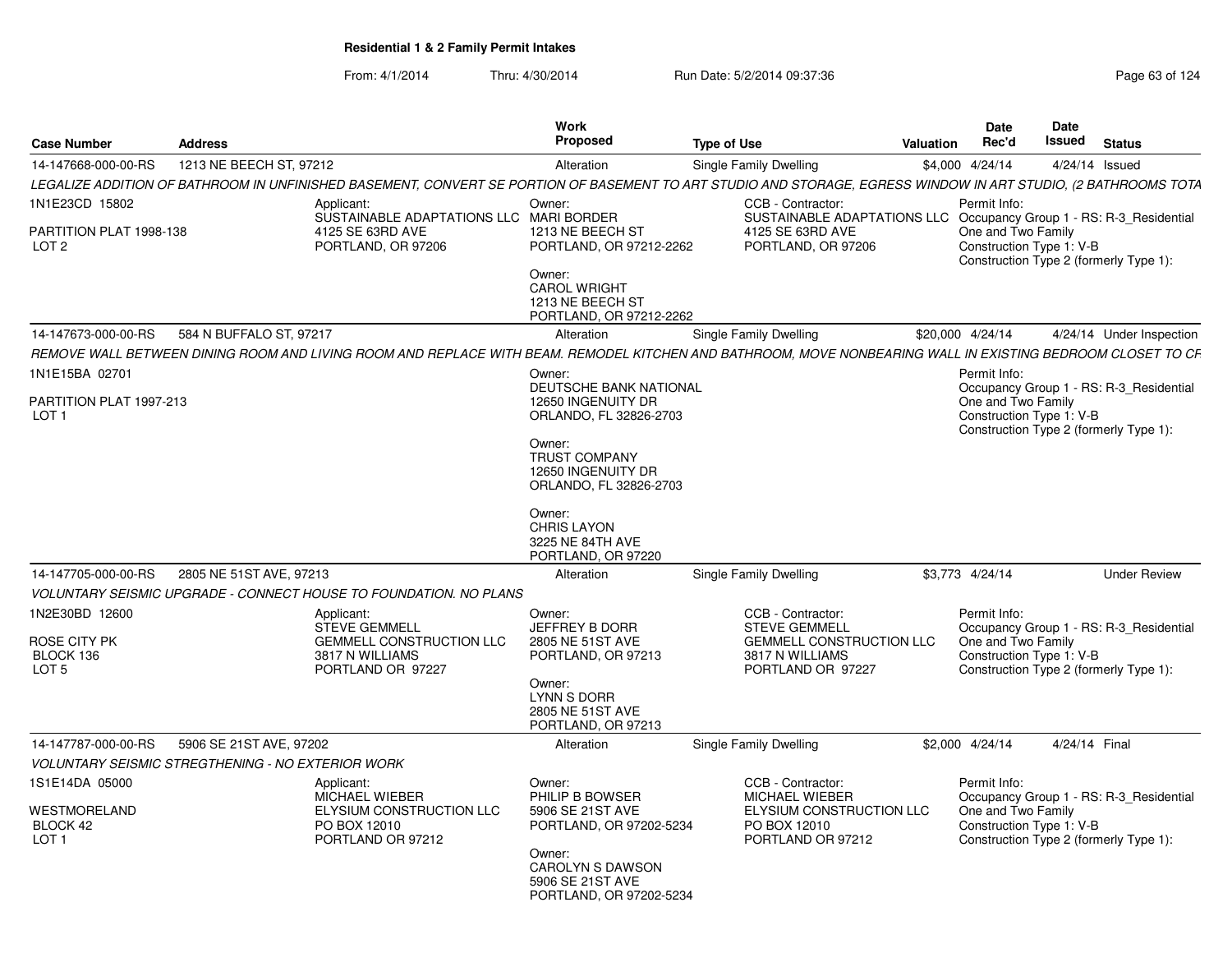| <b>Case Number</b>                                                      | <b>Address</b>              |                                                                                                                                                              | Work<br><b>Proposed</b>                                                                | <b>Type of Use</b>                                        |                                                                          | Valuation | <b>Date</b><br>Rec'd               | Date<br>Issued           | <b>Status</b>                                                                                                            |
|-------------------------------------------------------------------------|-----------------------------|--------------------------------------------------------------------------------------------------------------------------------------------------------------|----------------------------------------------------------------------------------------|-----------------------------------------------------------|--------------------------------------------------------------------------|-----------|------------------------------------|--------------------------|--------------------------------------------------------------------------------------------------------------------------|
| 14-147789-000-00-RS                                                     | 12945 NW NEWBERRY RD, 97231 |                                                                                                                                                              | Alteration                                                                             | Single Family Dwelling                                    |                                                                          |           | \$700 4/24/14                      | 4/24/14                  | Issued                                                                                                                   |
| EXTERIOR ATTACHMENT VOLUNTARY SEISMIC STRENGTHENING                     |                             |                                                                                                                                                              |                                                                                        |                                                           |                                                                          |           |                                    |                          |                                                                                                                          |
| 2N1W33A 00700                                                           |                             | Applicant:<br>ARTHUR J WAGNER<br>12941 NW NEWBERRY RD<br>PORTLAND, OR 97231-2210                                                                             | Owner:<br>ARTHUR J WAGNER<br>12941 NW NEWBERRY RD<br>PORTLAND, OR 97231-2210<br>Owner: |                                                           |                                                                          |           | Permit Info:<br>One and Two Family | Construction Type 1: V-B | Occupancy Group 1 - RS: R-3_Residential<br>Construction Type 2 (formerly Type 1):                                        |
|                                                                         |                             |                                                                                                                                                              | <b>PATRICIA G WAGNER</b><br>12941 NW NEWBERRY RD<br>PORTLAND, OR 97231-2210            |                                                           |                                                                          |           |                                    |                          |                                                                                                                          |
| 14-148129-000-00-RS                                                     | 8471 SW 37TH AVE, 97219     |                                                                                                                                                              | Alteration                                                                             | Single Family Dwelling                                    |                                                                          |           | \$50,000 4/25/14                   |                          | 4/25/14 Under Inspection                                                                                                 |
|                                                                         |                             | KITCHEN REMODEL, REMOVE WALL BETWEEN KITCHEN AND DINING ROOM                                                                                                 |                                                                                        |                                                           |                                                                          |           |                                    |                          |                                                                                                                          |
| 1S1E20CD 05100                                                          |                             | Applicant:<br>VAN ASSELT CONSTRUCTION INC CHRIS BAYLIS                                                                                                       | Owner:                                                                                 | CCB - Contractor:                                         | NOLAN PLUMBING INC                                                       |           | Permit Info:                       |                          | Occupancy Group 1 - RS: R-3 Residential                                                                                  |
| <b>MAGGETTI</b><br>LOT 10                                               |                             | 4200 NE FLANDERS ST<br>PORTLAND, OR 97213                                                                                                                    | 8471 SW 37TH AVE<br>PORTLAND, OR 97219-3610                                            | PO BOX 671                                                | WILSONVILLE, OR 970700671                                                |           | One and Two Family                 | Construction Type 1: V-B | Construction Type 2 (formerly Type 1):                                                                                   |
|                                                                         |                             |                                                                                                                                                              | Owner:<br><b>LINN BAYLIS</b><br>8471 SW 37TH AVE<br>PORTLAND, OR 97219-3610            | CCB - Contractor:<br>PI ELECTRIC, LLC<br>2250 SE 87TH AVE | PORTLAND OR 97216-2007                                                   |           |                                    |                          |                                                                                                                          |
|                                                                         |                             |                                                                                                                                                              |                                                                                        | CCB - Contractor:                                         | VAN ASSELT CONSTRUCTION INC<br>4200 NE FLANDERS ST<br>PORTLAND, OR 97213 |           |                                    |                          |                                                                                                                          |
| 14-148209-000-00-RS                                                     | 5322 NE 38TH AVE, 97211     |                                                                                                                                                              | Alteration                                                                             | Single Family Dwelling                                    |                                                                          |           | \$5.000 4/25/14                    | 4/25/14 Final            |                                                                                                                          |
|                                                                         |                             | REPLACE WALL FRAMING IN BATHROOM DUE TO WATER DAMAGE AT REAR OF HOUSE                                                                                        |                                                                                        |                                                           |                                                                          |           |                                    |                          |                                                                                                                          |
| 1N1E24AA 06600<br>KILLINGSWORTH AVE ADD<br>BLOCK 4<br>LOT <sub>13</sub> |                             | Applicant:<br>JEFF LEWIS<br><b>WEST COAST FORENSICS</b><br>3835 SW KELLY AVE<br>PORTLAND, OR 97239                                                           | Owner:<br><b>JENNIFER JULIAN</b><br>33 NE SAN RAFAEL ST<br>PORTLAND, OR 97212-3944     | CCB - Contractor:<br>PO BOX 2679                          | <b>WILLAMETTE RESTORATION</b><br>OREGON CITY OR 97045                    |           | Permit Info:                       | Construction Type 1: V-B | Occupancy Group 1 - RS: R-3_Remodel<br>Construction Type 2 (formerly Type 1):<br>Total Square Footage - Display Only: 12 |
| 14-148239-000-00-RS                                                     | 2225 SE TAGGART ST, 97202   |                                                                                                                                                              | Alteration                                                                             | Single Family Dwelling                                    |                                                                          |           | \$27,938 4/28/14                   | 4/28/14 Issued           |                                                                                                                          |
|                                                                         |                             | CONVERT BASEMENT TO LIVING SPACE TO INCLUDE BEDROOM, FAMILY ROOM WITH BAR SINK AND BATH; UPGRADE ELEC SERVICE. NOT APPROVED AS ADDITIONAL DWELLING UNIT.     |                                                                                        |                                                           |                                                                          |           |                                    |                          |                                                                                                                          |
| 1S1E11AA 09400<br>HOME ADD TO E P<br>BLOCK <sub>3</sub>                 |                             | Applicant:<br>TIMOTHY L COULTER<br>2225 SE TAGGART ST<br>PORTLAND, OR 97202                                                                                  | Owner:<br>TIMOTHY L COULTER<br>2225 SE TAGGART ST<br>PORTLAND, OR 97202                |                                                           |                                                                          |           | Permit Info:                       | Construction Type 1: V-B | Occupancy Group 1 - RS: R-3_Remodel<br>Construction Type 2 (formerly Type 1):                                            |
| LOT 7&8                                                                 |                             |                                                                                                                                                              |                                                                                        |                                                           |                                                                          |           |                                    |                          | Total Square Footage - Display Only: 760                                                                                 |
| 14-148704-000-00-RS                                                     | 11650 SW RIVERWOOD RD       |                                                                                                                                                              | Alteration                                                                             | <b>Single Family Dwelling</b>                             |                                                                          |           | \$20,000 4/29/14                   | 4/29/14 Issued           |                                                                                                                          |
|                                                                         |                             | MAIN FLOOR - REMODEL KITCHEN; 2ND FLOOR - REMOVE WALLS AND RECONFIGURE TO CREATE FAMILY ROOM AND STUDY AREA AND CREATE ONE BEDROOM; NEW DROPPED CLG AT CENTI |                                                                                        |                                                           |                                                                          |           |                                    |                          |                                                                                                                          |
| 1S1E35AC 02700<br><b>RIVERWOOD</b><br>LOT 5&6 TL 2700                   |                             | Applicant:<br>MICHAEL CZYSZ<br>11650 SW RIVERWOOD RD<br>PORTLAND OR 97219                                                                                    | Owner:<br>MICHAEL CZYSZ<br>11650 SW RIVERWOOD RD<br>PORTLAND OR 97219                  |                                                           |                                                                          |           | Permit Info:                       | Construction Type 1: V-B | Occupancy Group 1 - RS: R-3_Remodel<br>Construction Type 2 (formerly Type 1):                                            |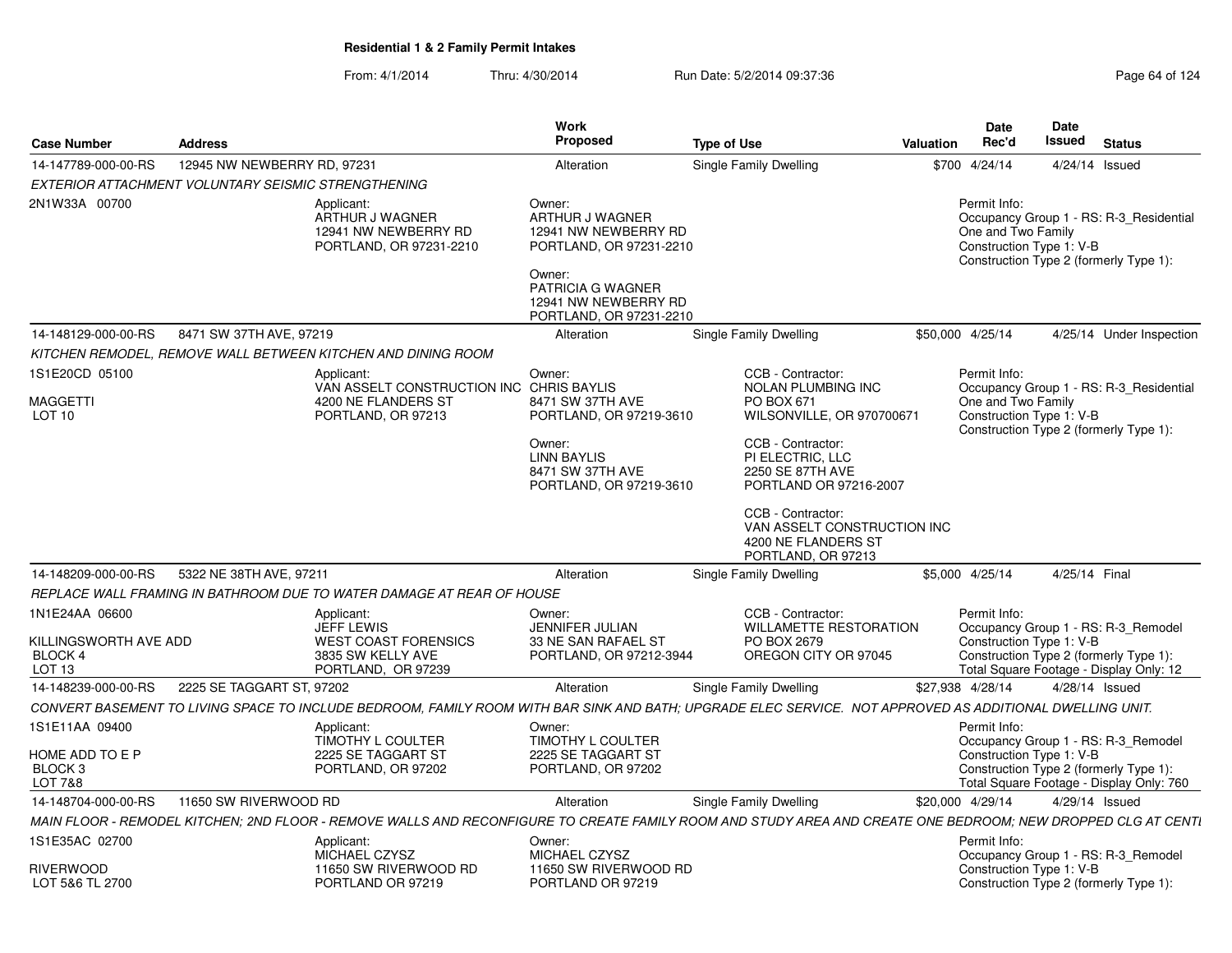| <b>Case Number</b>                                                                         | <b>Address</b>                               |                                                                                                                                | <b>Work</b><br>Proposed                                                                                                                                                  | <b>Type of Use</b>                                                                                                                                          | Valuation        | <b>Date</b><br>Rec'd                                           | <b>Date</b><br><b>Issued</b> | <b>Status</b>                                                                      |
|--------------------------------------------------------------------------------------------|----------------------------------------------|--------------------------------------------------------------------------------------------------------------------------------|--------------------------------------------------------------------------------------------------------------------------------------------------------------------------|-------------------------------------------------------------------------------------------------------------------------------------------------------------|------------------|----------------------------------------------------------------|------------------------------|------------------------------------------------------------------------------------|
| 14-148712-000-00-RS                                                                        | 26 SE 76TH AVE, 97215                        |                                                                                                                                | Alteration                                                                                                                                                               | Single Family Dwelling                                                                                                                                      |                  | \$1,500 4/28/14                                                | 4/28/14 Issued               |                                                                                    |
|                                                                                            |                                              | ADD BATHROOM IN EXISTING CLOSET SPACE AT MAIN FLOOR - NO EXTERIOR WORK                                                         |                                                                                                                                                                          |                                                                                                                                                             |                  |                                                                |                              |                                                                                    |
| 1N2E32DC 00200                                                                             |                                              | Applicant:<br>JEROMY G OELSCHLAGER                                                                                             | Owner:<br><b>JEROMY G OELSCHLAGER</b>                                                                                                                                    |                                                                                                                                                             |                  | Permit Info:                                                   |                              | Occupancy Group 1 - RS: R-3_Residential                                            |
| <b>MT TABOR VILLA</b><br>BLOCK 14<br>LOT <sub>4</sub>                                      |                                              | 26 SE 76TH AVE<br>PORTLAND, OR 97215                                                                                           | 26 SE 76TH AVE<br>PORTLAND, OR 97215                                                                                                                                     |                                                                                                                                                             |                  | One and Two Family<br>Construction Type 1: V-B                 |                              | Construction Type 2 (formerly Type 1):                                             |
| 14-148776-000-00-RS                                                                        | 5129 NE 27TH AVE, 97211                      |                                                                                                                                | Alteration                                                                                                                                                               | <b>Single Family Dwelling</b>                                                                                                                               | \$10,000 4/28/14 |                                                                | 4/28/14 Issued               |                                                                                    |
|                                                                                            |                                              |                                                                                                                                |                                                                                                                                                                          | CONVERT EXISTING WORK ROOM TO FAMILY ROOM WITH BATHROOM, NEW WINDOWS (2 BATHROOMS TOTAL) (TRADE PERMITS TO BE OBTAINED SEPARATELY)                          |                  |                                                                |                              |                                                                                    |
| 1N1E24BB 20600<br>INA PK<br>BLOCK 13<br>E 1/2 OF LOT 19&20                                 |                                              | Applicant:<br>CLIFFORD NAGELY<br><b>HUCKLEBERRY BAY</b><br><b>CONSTRUCTION IN</b><br>8037 SW 61ST AVE<br>PORTLAND, OR 97219    | Owner:<br>ALEXANDRA CARY<br>5129 NE 27TH AVE<br>PORTLAND, OR 97211-6332                                                                                                  | CCB - Contractor:<br><b>CLIFFORD NAGELY</b><br><b>HUCKLEBERRY BAY</b><br><b>CONSTRUCTION IN</b><br>8037 SW 61ST AVE<br>PORTLAND, OR 97219                   |                  | Permit Info:<br>One and Two Family<br>Construction Type 1: V-B |                              | Occupancy Group 1 - RS: R-3_Residential<br>Construction Type 2 (formerly Type 1):  |
| 14-149364-000-00-RS                                                                        | 104 NE 87TH AVE, 97220                       |                                                                                                                                | Alteration                                                                                                                                                               | Single Family Dwelling                                                                                                                                      | \$65,000 4/29/14 |                                                                |                              | 4/29/14 Under Inspection                                                           |
|                                                                                            |                                              | REMODEL EXISING UPPER FLOOR. RELOCATE EXISTING UPPER FLOOR BATHROOM                                                            |                                                                                                                                                                          |                                                                                                                                                             |                  |                                                                |                              |                                                                                    |
| 1N2E33CA 11800<br><b>VILLA HILL</b><br>BLOCK 6<br>S 1/2 OF LOT 22&24<br>S 1/2 OF LOT 26&28 |                                              | Applicant:<br>ANDREW GOLD<br><b>GOLD STAR DESIGN AND</b><br><b>CONSTRUCTION LLC</b><br>2528 SE SALMON ST<br>PORTLAND, OR 97214 | Owner:<br><b>JULIE L JOHNSON</b><br>104 NE 87TH AVE<br>PORTLAND, OR 97220-5927<br>Owner:<br><b>BENJAMIN O SMITH</b><br><b>104 NE 87TH AVE</b><br>PORTLAND, OR 97220-5927 | CCB - Contractor:<br>ANDREW GOLD<br><b>GOLD STAR DESIGN AND</b><br>CONSTRUCTION LLC<br>2528 SE SALMON ST<br>PORTLAND, OR 97214                              |                  | Permit Info:<br>One and Two Family<br>Construction Type 1: V-B |                              | Occupancy Group 1 - RS: R-3_Residential<br>Construction Type 2 (formerly Type 1):  |
| 14-149414-000-00-RS                                                                        | 3563 SE 77TH AVE, 97206                      |                                                                                                                                | Alteration                                                                                                                                                               | <b>Single Family Dwelling</b>                                                                                                                               |                  | \$3,000 4/29/14                                                | 4/29/14 Issued               |                                                                                    |
|                                                                                            |                                              | ADD NEW BATHROOM IN BASEMENT, ADD EGRESS WINDOW TO BEDROOM (2 BATHROOMS TOTAL)                                                 |                                                                                                                                                                          |                                                                                                                                                             |                  |                                                                |                              |                                                                                    |
| 1S2E08DB 00500<br>KENT                                                                     | N 65' OF S 120' OF W 115' OF E 140' OF LOT 3 | Applicant:<br>Don Titus<br>Don R Titus, Residential Designer<br>7028 N St. Louis Avenue<br>Portland, OR 97203                  | Owner:<br>MIGUEL L HERNANDEZ<br>3563 SE 77TH AVE<br>PORTLAND, OR 97206                                                                                                   |                                                                                                                                                             |                  | Permit Info:<br>One and Two Family<br>Construction Type 1: V-B |                              | Occupancy Group 1 - RS: R-3_Residential<br>Construction Type 2 (formerly Type 1):  |
| 14-149495-000-00-RS                                                                        | 9551 SW 62ND DR, 97219                       |                                                                                                                                | Alteration                                                                                                                                                               | Single Family Dwelling                                                                                                                                      | \$29,408 4/29/14 |                                                                | 4/29/14 Issued               |                                                                                    |
|                                                                                            |                                              |                                                                                                                                |                                                                                                                                                                          | RELOCATE INTERIOR WALL S TO CREATE LARGER BATHROOMS ON THE MAIN LEVEL. RECONFIGURE MASTER BEDROOM. AND RECONFIGURE KITCHEN. ADD HALF WALL TO STAIRS AND NEW |                  |                                                                |                              |                                                                                    |
| 1S1E30BC 04000                                                                             |                                              | Applicant:<br><b>JAMES JOHNSTONE</b>                                                                                           | Owner:<br><b>JAMES JOHNSTONE</b>                                                                                                                                         |                                                                                                                                                             |                  | Permit Info:                                                   |                              | Occupancy Group 1 - RS: R-3_Remodel                                                |
| <b>TUALATIN AC</b><br>BLOCK <sub>3</sub><br>LOT <sub>7</sub>                               |                                              | 9551 SW 62ND DR<br>PORTLAND, OR 97219-9107                                                                                     | 9551 SW 62ND DR<br>PORTLAND, OR 97219-9107                                                                                                                               |                                                                                                                                                             |                  | Construction Type 1: V-B                                       |                              | Construction Type 2 (formerly Type 1):<br>Total Square Footage - Display Only: 800 |
|                                                                                            |                                              |                                                                                                                                | Owner:<br>JEANETTE JOHNSTONE<br>9551 SW 62ND DR<br>PORTLAND, OR 97219-9107                                                                                               |                                                                                                                                                             |                  |                                                                |                              |                                                                                    |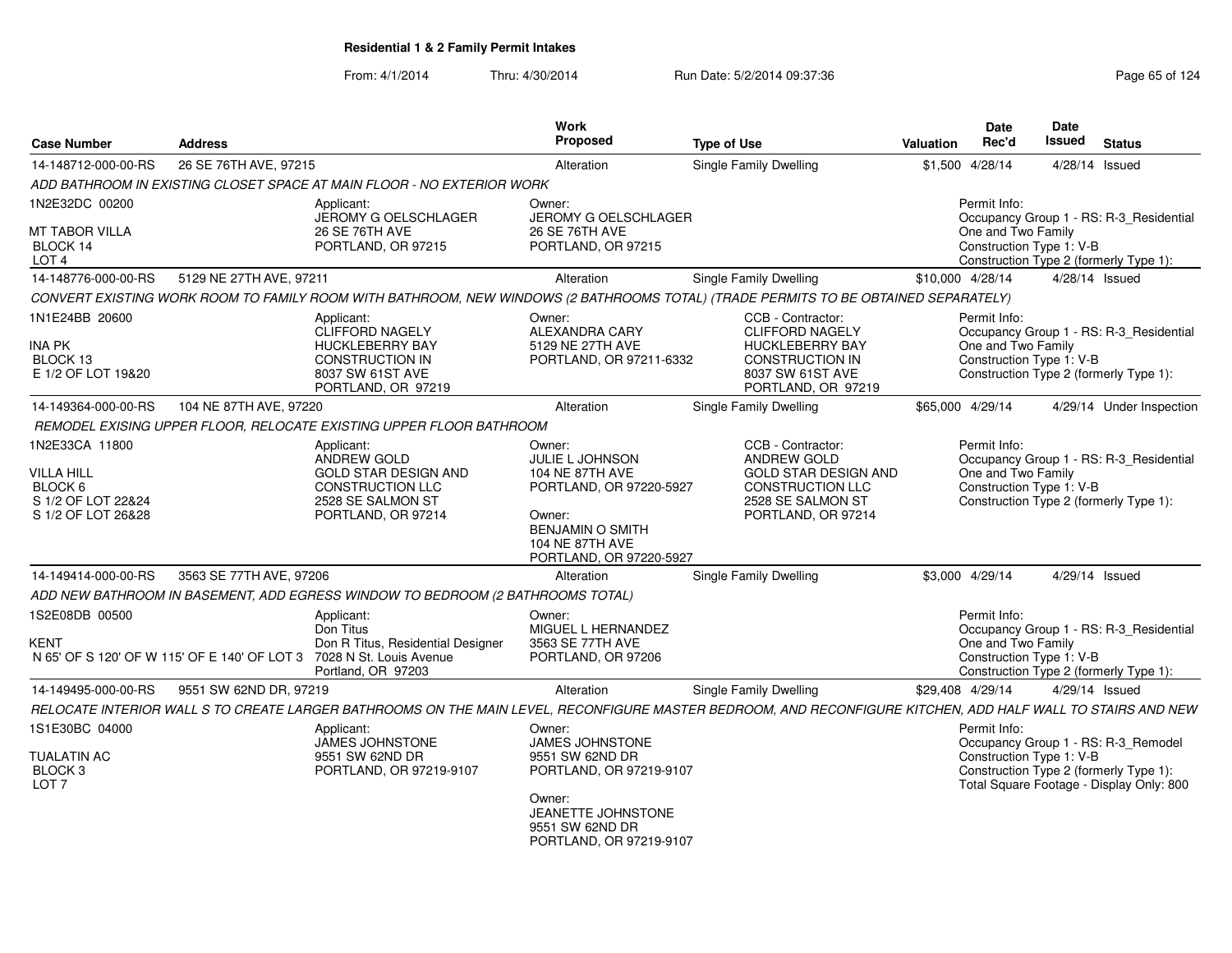| <b>Case Number</b>                                                | <b>Address</b>                   |                                                                                                         | <b>Work</b><br><b>Proposed</b>                                                                                                                        | <b>Type of Use</b>     |                                                                                                                | <b>Valuation</b> | Date<br>Rec'd                                                  | <b>Date</b><br><b>Issued</b> | <b>Status</b>                                                                     |
|-------------------------------------------------------------------|----------------------------------|---------------------------------------------------------------------------------------------------------|-------------------------------------------------------------------------------------------------------------------------------------------------------|------------------------|----------------------------------------------------------------------------------------------------------------|------------------|----------------------------------------------------------------|------------------------------|-----------------------------------------------------------------------------------|
| 14-149528-000-00-RS                                               | 13250 NE GLISAN ST. 97230        |                                                                                                         | Alteration                                                                                                                                            | Single Family Dwelling |                                                                                                                |                  | \$1,500 4/29/14                                                | 4/29/14 Issued               |                                                                                   |
|                                                                   |                                  | NEW INTERIOR PARTITION 4'9" AND MOVING KITCHEN WINDOW APPROX 8"(SAME SIZE)                              |                                                                                                                                                       |                        |                                                                                                                |                  |                                                                |                              |                                                                                   |
| 1N2E35DB 10800<br>MICHELINA<br>LOT <sub>2</sub>                   |                                  | Applicant:<br>ROBERT WILLIFORD<br><b>RSW BUILDING LLC</b><br>23795 S BARLOW RD<br>CANBY, OR 97013       | Owner:<br><b>FAWAD HASANZADA</b><br>13250 NE GLISAN ST<br>PORTLAND, OR 97230                                                                          |                        | CCB - Contractor:<br>ROBERT WILLIFORD<br><b>RSW BUILDING LLC</b><br>23795 S BARLOW RD<br>CANBY, OR 97013       |                  | Permit Info:<br>Construction Type 1: V-B                       |                              | Occupancy Group 1 - RS: R-3 Remodel<br>Construction Type 2 (formerly Type 1):     |
| 14-149576-000-00-RS                                               | 3434 SE BROOKLYN ST, 97202       |                                                                                                         | Alteration                                                                                                                                            | Single Family Dwelling |                                                                                                                |                  | \$2,000 4/29/14                                                | 4/29/14 Issued               |                                                                                   |
| <b>VOLUNTARY UNDERPINNING OF CHIMNEY</b>                          |                                  |                                                                                                         |                                                                                                                                                       |                        |                                                                                                                |                  |                                                                |                              |                                                                                   |
| 1S1E12AC 11900<br>WAVERLEIGH HTS<br>BLOCK 34<br>LOT <sub>18</sub> |                                  | Applicant:<br><b>TERRAFIRMA FOUNDATION</b><br><b>SYSTEMS</b><br>1308 NW PARK ST<br>ROSEBURG, OR 97470   | Owner:<br>ROBERT E JR STACEY<br>3434 SE BROOKLYN ST<br>PORTLAND, OR 97202<br>Owner:<br>ADRIENNE J STACEY<br>3434 SE BROOKLYN ST<br>PORTLAND, OR 97202 |                        | CCB - Contractor:<br>TERRAFIRMA FOUNDATION<br><b>SYSTEMS</b><br>1308 NW PARK ST<br>ROSEBURG, OR 97470          |                  | Permit Info:<br>One and Two Family<br>Construction Type 1: V-B |                              | Occupancy Group 1 - RS: R-3 Residential<br>Construction Type 2 (formerly Type 1): |
| 14-149578-000-00-RS                                               | 3905 N OVERLOOK TER, 97227       |                                                                                                         | Alteration                                                                                                                                            | Single Family Dwelling |                                                                                                                |                  | \$6,750 4/29/14                                                | 4/29/14 Issued               |                                                                                   |
| SOLAR INSTALLATION, 6.6kW PV SYSTEM ON ROOFTOP                    |                                  |                                                                                                         |                                                                                                                                                       |                        |                                                                                                                |                  |                                                                |                              |                                                                                   |
| 1N1E21DD 05100                                                    |                                  | Applicant:<br><b>JOSH KOPCZYNSKI</b>                                                                    | Owner:<br><b>LEAHKIM BREAS</b>                                                                                                                        |                        | CCB - Contractor:<br><b>JOSH KOPCZYNSKI</b>                                                                    |                  | Permit Info:                                                   |                              | Occupancy Group 1 - RS: R-3 Residential                                           |
| OVERLOOK<br>BLOCK D TL 5100                                       |                                  | DYNAMIC POWER INNOVATION<br>112 WEST ILLINOIS ST<br>NEWBERG, OR                                         | 3905 N OVERLOOK TER<br>PORTLAND, OR 97227-1052                                                                                                        |                        | DYNAMIC POWER INNOVATION<br>112 WEST ILLINOIS ST<br>NEWBERG, OR                                                |                  | One and Two Family<br>Construction Type 1: V-B                 |                              | Construction Type 2 (formerly Type 1):                                            |
| 14-149587-000-00-RS                                               | 3020 SE 141ST AVE, 97236         |                                                                                                         | Alteration                                                                                                                                            | Single Family Dwelling |                                                                                                                |                  | \$6.750 4/29/14                                                | 4/29/14 Issued               |                                                                                   |
| SOLAR INSTALLATION, 6.160kW PV SYSTEM ON ROOFTOP                  |                                  |                                                                                                         |                                                                                                                                                       |                        |                                                                                                                |                  |                                                                |                              |                                                                                   |
| 1S2E11AD 02800<br>CARRIAGE LANE<br>BLOCK <sub>1</sub><br>LOT 5    |                                  | Applicant:<br><b>JOSH KOPCZYNSKI</b><br>DYNAMIC POWER INNOVATION<br>112 WEST ILLINOIS ST<br>NEWBERG, OR | Owner:<br><b>BARRY P MOGUS</b><br>3020 SE 141ST AVE<br>PORTLAND, OR 97236-2606                                                                        |                        | CCB - Contractor:<br><b>JOSH KOPCZYNSKI</b><br>DYNAMIC POWER INNOVATION<br>112 WEST ILLINOIS ST<br>NEWBERG, OR |                  | Permit Info:<br>One and Two Family<br>Construction Type 1: V-B |                              | Occupancy Group 1 - RS: R-3_Residential<br>Construction Type 2 (formerly Type 1): |
|                                                                   |                                  |                                                                                                         | Owner:<br><b>PAULINE R MOGUS</b><br>3020 SE 141ST AVE<br>PORTLAND, OR 97236-2606                                                                      |                        |                                                                                                                |                  |                                                                |                              |                                                                                   |
| 14-150202-000-00-RS                                               | 2014 SE 46TH AVE - Unit B, 97215 |                                                                                                         | Alteration                                                                                                                                            | Single Family Dwelling |                                                                                                                |                  | \$48,528 4/29/14                                               | 4/29/14 Issued               |                                                                                   |
|                                                                   |                                  | CONVERT BASEMENT TO ACCESSORY DWELLING UNIT AND ADD NEW EXTERIOR ENTRY                                  |                                                                                                                                                       |                        |                                                                                                                |                  |                                                                |                              |                                                                                   |
| 1S2E06CA 25900                                                    |                                  | Applicant:<br><b>CRIS V SMITH</b><br>2014 SE 46TH AVE<br>PORTLAND, OR 97215                             | Owner:<br><b>CRIS V SMITH</b><br>2014 SE 46TH AVE<br>PORTLAND, OR 97215                                                                               |                        |                                                                                                                |                  | Permit Info:<br>One and Two Family<br>Construction Type 1: V-B |                              | Occupancy Group 1 - RS: R-3_Residential<br>Construction Type 2 (formerly Type 1): |
|                                                                   |                                  |                                                                                                         | Owner:<br><b>MICHELLE M SMITH</b><br>2014 SE 46TH AVE<br>PORTLAND, OR 97215                                                                           |                        |                                                                                                                |                  | Number of New Dwelling Units: 1                                |                              | Total Square Footage - Display Only: 440                                          |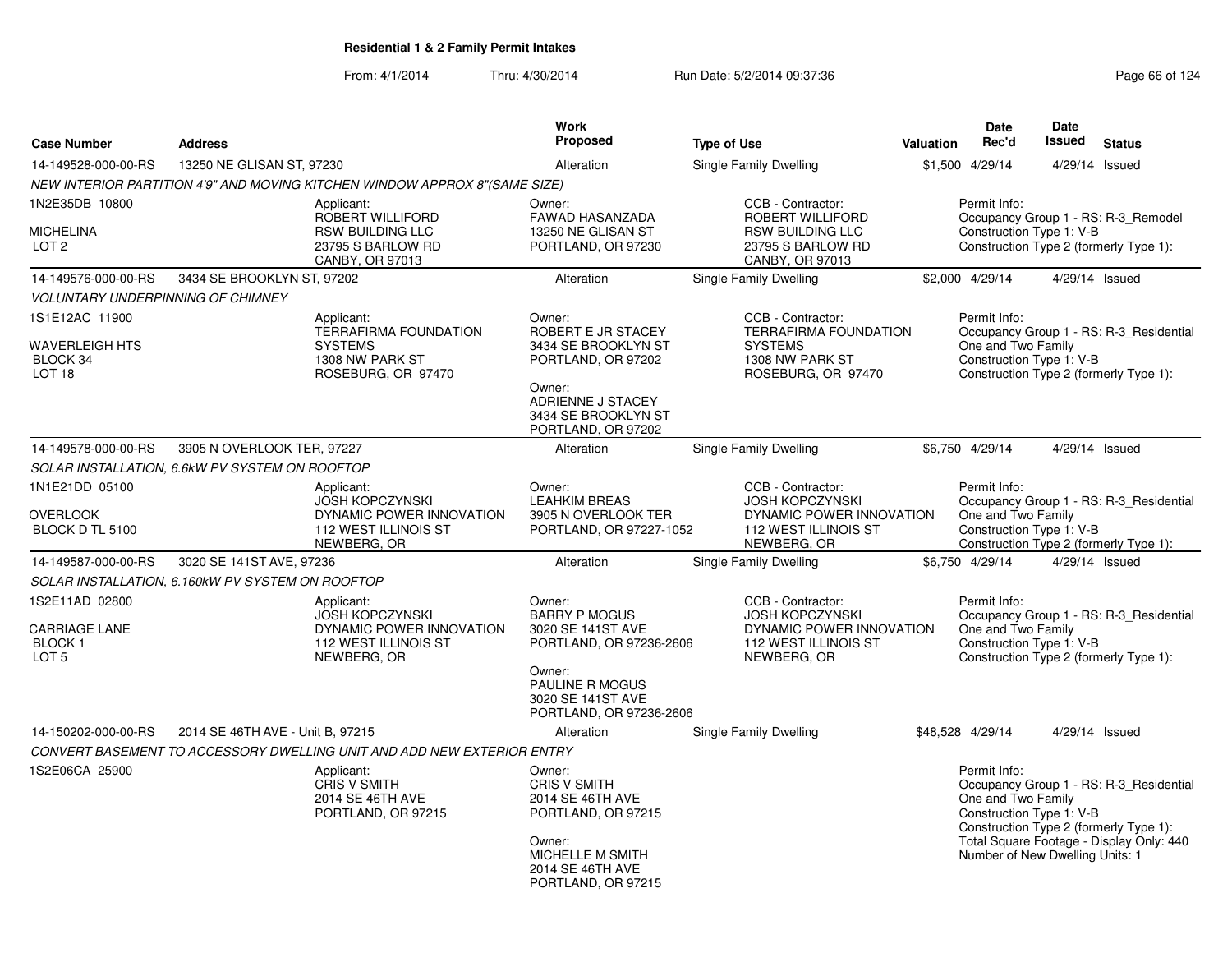| <b>Case Number</b>                                                             | <b>Address</b>             |                                                                                                                                                                    | Work<br>Proposed                                                                                                                                                  | <b>Type of Use</b>                                                                                                                 | Valuation | Date<br>Rec'd                                                  | Date<br><b>Issued</b> | <b>Status</b>                                                                                                             |  |
|--------------------------------------------------------------------------------|----------------------------|--------------------------------------------------------------------------------------------------------------------------------------------------------------------|-------------------------------------------------------------------------------------------------------------------------------------------------------------------|------------------------------------------------------------------------------------------------------------------------------------|-----------|----------------------------------------------------------------|-----------------------|---------------------------------------------------------------------------------------------------------------------------|--|
| 14-150383-000-00-RS                                                            | 6204 NE WILLOW ST, 97213   |                                                                                                                                                                    | Alteration                                                                                                                                                        | <b>Single Family Dwelling</b>                                                                                                      |           | \$4,000 4/29/14                                                |                       | 4/29/14 Final                                                                                                             |  |
|                                                                                |                            | ADD TWO EGRESS WINDOWS AND WELLS TO CREATE TWO ADDITIONAL BEDROOMS IN EXISTING FINISHED BASEMENT AREA                                                              |                                                                                                                                                                   |                                                                                                                                    |           |                                                                |                       |                                                                                                                           |  |
| 1N2E31AD 00300<br>NORTHWEST MT TABOR<br>BLOCK <sub>2</sub><br>LOT <sub>3</sub> |                            | Applicant:<br>DAVID LIPKIND<br>SHELBYVILLE PROPERTIES LLC<br>1215 NE WEBSTER<br>PORTLAND OR 97211                                                                  | Owner:<br><b>JOSHUA D ROBERTSON</b><br>3410 WERNER AVE<br>AUSTIN, TX 78722-2248                                                                                   | CCB - Contractor:<br><b>DAVID LIPKIND</b><br>SHELBYVILLE PROPERTIES LLC<br>1215 NE WEBSTER<br>PORTLAND OR 97211                    |           | Permit Info:<br>One and Two Family<br>Construction Type 1: V-B |                       | Occupancy Group 1 - RS: R-3 Residential<br>Construction Type 2 (formerly Type 1):                                         |  |
| 14-150713-000-00-RS                                                            | 3611 NE 81ST AVE, 97213    |                                                                                                                                                                    | Alteration                                                                                                                                                        | Single Family Dwelling                                                                                                             |           | \$12,131 4/30/14                                               |                       | 4/30/14 Issued                                                                                                            |  |
|                                                                                |                            | CONVERT ATTACHED GARAGE TO LIVING SPACE FOR FAMILY ROOM AND LAUNDRY ROOM; LEGALIZE PORTIONS OF WORK UNDER EXPIRED PERMIT 07-148413-RS; MECHANICAL, ELECTRICAL,     |                                                                                                                                                                   |                                                                                                                                    |           |                                                                |                       |                                                                                                                           |  |
| 1N2E20DD 13200<br>WELLESLEY<br><b>BLOCK 4</b><br><b>LOT 7&amp;8</b>            |                            | Applicant:<br><b>STEPHEN HULL</b><br>STEPHEN HURLEY HULL<br><b>CONSTRUCTION</b><br>7629 SE WOODWARD ST<br>PORTLAND OR 97206                                        | Owner:<br><b>HEIDI A THOMAS</b><br>3611 NE 81ST AVE<br>PORTLAND, OR 97213-7115<br>Owner:<br><b>HEATHER L WHITE</b><br>3611 NE 81ST AVE<br>PORTLAND, OR 97213-7115 | CCB - Contractor:<br><b>STEPHEN HULL</b><br>STEPHEN HURLEY HULL<br><b>CONSTRUCTION</b><br>7629 SE WOODWARD ST<br>PORTLAND OR 97206 |           | Permit Info:<br>Construction Type 1: V-B                       |                       | Occupancy Group 1 - RS: R-3 Remodel<br>Construction Type 2 (formerly Type 1):<br>Total Square Footage - Display Only: 330 |  |
| 14-150731-000-00-RS                                                            | 6019 SW WOODS CT, 97221    |                                                                                                                                                                    | Alteration                                                                                                                                                        | <b>Single Family Dwelling</b>                                                                                                      |           | \$33,500 4/30/14                                               |                       | 4/30/14 Issued                                                                                                            |  |
|                                                                                |                            | MASTER BATH REMODEL - REPLACE EXISTING FIXTURES WITH NEW IN SAME LOCATIONS (1 TOILET & 2 SINKS). ADD CAN LIGHTING & RECEPTACLE TO BEDROOM. TRADE WORK ONLY, NO PLA |                                                                                                                                                                   |                                                                                                                                    |           |                                                                |                       |                                                                                                                           |  |
| 1S1E07BC 00200<br>SECTION 07 1S 1E<br>TL 200 0.44 ACRES                        |                            | Applicant:<br><b>ED MIENIG</b><br>SQUARE DEAL REMODELING CO<br>INC.<br>8603 SE STARK ST<br>PORTLAND OR 97216                                                       | Owner:<br>ROBERT B IRONSIDE<br>6019 SW WOODS CT<br>PORTLAND, OR 97221-1328<br>Owner:<br><b>JOYCE E IRONSIDE</b><br>6019 SW WOODS CT<br>PORTLAND, OR 97221-1328    | CCB - Contractor:<br><b>JAMES KREIPE</b><br>SQUARE DEAL REMODELING CO<br><b>INC</b><br>8603 SE STARK AVE<br>PORTLAND, OR 97216     |           | Permit Info:<br>One and Two Family<br>Construction Type 1: V-B |                       | Occupancy Group 1 - RS: R-3_Residential<br>Construction Type 2 (formerly Type 1):                                         |  |
| 14-150744-000-00-RS                                                            | 1025 SW ARDMORE AVE, 97205 |                                                                                                                                                                    | Alteration                                                                                                                                                        | Single Family Dwelling                                                                                                             |           | \$8,087 4/30/14                                                |                       | 4/30/14 Issued                                                                                                            |  |
|                                                                                |                            | KITCHEN REMODEL; REMOVE WALLS AND ADD NEW BEAM; MECHANICAL, ELECTRICAL AND PLUMBING PERMITS TO BE OBTAINED SEPARATELY                                              |                                                                                                                                                                   |                                                                                                                                    |           |                                                                |                       |                                                                                                                           |  |
| 1N1E33CC 04200<br>ARDMORE<br>BLOCK <sub>2</sub><br>LOT <sub>22</sub>           |                            | Applicant:<br>SCOTT JAWORSKI<br><b>MOSAIK DESIGN LLC</b><br>0112 SW HAMILTON<br>PORTLAND OR 97239                                                                  | Owner:<br><b>TODD L GALLE</b><br>1025 SW ARDMORE AVE<br>PORTLAND, OR 97205-1002<br>Owner:<br>KAREN L DIGENOVA<br>1025 SW ARDMORE AVE<br>PORTLAND, OR 97205-1002   | CCB - Contractor:<br><b>ERIN S DAVIS</b><br><b>MOSAIK DESIGN</b><br>0112 SW HAMILTON<br>PORTLAND OR 97239                          |           | Permit Info:<br>Construction Type 1: V-B                       |                       | Occupancy Group 1 - RS: R-3_Remodel<br>Construction Type 2 (formerly Type 1):<br>Total Square Footage - Display Only: 220 |  |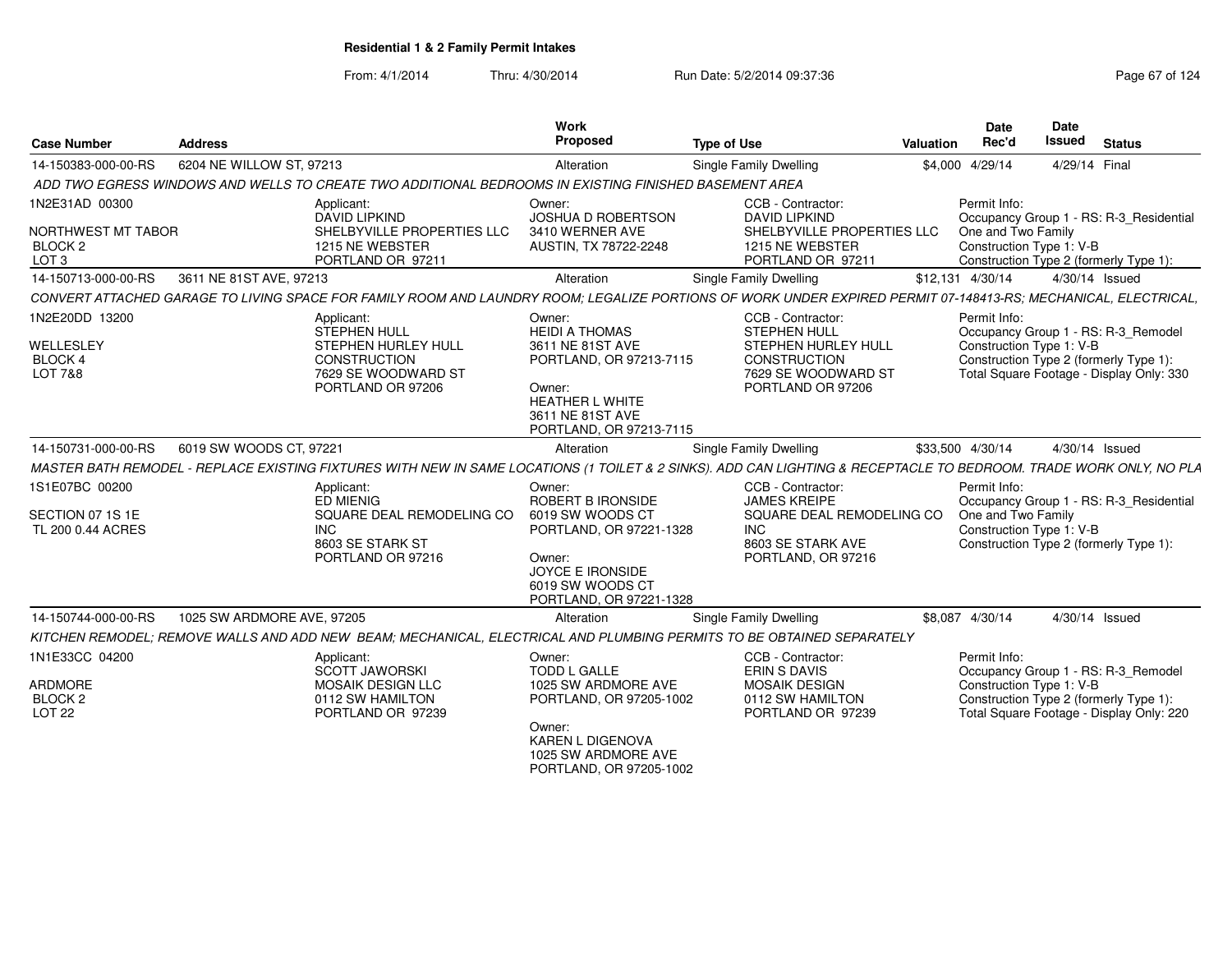|                                                                                                                 |                                   |                                                                                                                         | Work                                                                                                                                                   |                                                                                                                                                                   |                  | Date                                                                        | Date   |                                                                                                                                    |
|-----------------------------------------------------------------------------------------------------------------|-----------------------------------|-------------------------------------------------------------------------------------------------------------------------|--------------------------------------------------------------------------------------------------------------------------------------------------------|-------------------------------------------------------------------------------------------------------------------------------------------------------------------|------------------|-----------------------------------------------------------------------------|--------|------------------------------------------------------------------------------------------------------------------------------------|
| <b>Case Number</b>                                                                                              | <b>Address</b>                    |                                                                                                                         | Proposed                                                                                                                                               | <b>Type of Use</b>                                                                                                                                                | <b>Valuation</b> | Rec'd                                                                       | Issued | <b>Status</b>                                                                                                                      |
| 14-150755-000-00-RS                                                                                             | 1025 NE 108TH AVE, 97220          |                                                                                                                         | Alteration                                                                                                                                             | Single Family Dwelling                                                                                                                                            |                  | \$3,492 4/30/14                                                             |        | 4/30/14 Issued                                                                                                                     |
|                                                                                                                 |                                   |                                                                                                                         |                                                                                                                                                        | CONVERT A PORTION OF REMAINING UNFINISHED SPACE TO LIVING SPACE: FURR OUT WALLS IN CONVERTED SPACE. OPEN WALL BETWEEN OFFICE AND UNFINISHED SPACE TO CREATE TI    |                  |                                                                             |        |                                                                                                                                    |
| 1N2E34BA 10400<br>LORENE PK<br>BLOCK 5<br>LOT <sub>3</sub>                                                      |                                   | Applicant:<br>Jereme Claussen<br>1025 NE 108th Ave<br>Portland, OR 97220                                                | Owner:<br>JEREME T CLAUSSEN<br>1025 NE 108TH AVE<br>PORTLAND, OR 97220-3108<br>Owner:                                                                  | CCB - Contractor:<br>TRICKS OF THE TRADE<br>4147 SE 64TH<br>PORTLAND OR 97206                                                                                     |                  | Permit Info:<br>Construction Type 1: V-B                                    |        | Occupancy Group 1 - RS: R-3_Remodel<br>Construction Type 2 (formerly Type 1):<br>Total Square Footage - Display Only: 95           |
|                                                                                                                 |                                   |                                                                                                                         | AMY J K ANTONIO<br>1025 NE 108TH AVE<br>PORTLAND, OR 97220-3108                                                                                        |                                                                                                                                                                   |                  |                                                                             |        |                                                                                                                                    |
| 14-150817-000-00-RS                                                                                             | 2515 SE DIVISION ST, 97214        |                                                                                                                         | Alteration                                                                                                                                             | <b>Single Family Dwelling</b>                                                                                                                                     |                  | \$1,000 4/30/14                                                             |        | 4/30/14 Issued                                                                                                                     |
|                                                                                                                 |                                   |                                                                                                                         |                                                                                                                                                        | RESTORE EXISTING FRONT PORCH COLUMNS AND TRIM; INSTALL NEW GUARDRAILS AND HANDRAILS; REPLACE SMALL SIDE PORCH AND STAIRS (HAD BEEN DAMAGED/REMOVED) - Prescriptiv |                  |                                                                             |        |                                                                                                                                    |
| IS1E01CC 18700<br>MURRAYMEAD<br>BLOCK 9<br>LOT <sub>14</sub>                                                    |                                   | Applicant:<br><b>LAURA BILYEU</b><br>8133 SE 15TH AVE<br>PORTLAND OR 97202                                              | Owner:<br>BLEECKER & PERRY LLC<br>8133 SE 15TH AVE<br>PORTLAND, OR 97202-6613                                                                          |                                                                                                                                                                   |                  | Permit Info:<br>Patios, Porches, Carports<br>Construction Type 1: V-B       |        | Occupancy Group 1 - RS: U Decks,<br>Construction Type 2 (formerly Type 1):<br>Total Square Footage - Display Only: 48              |
| 14-150956-000-00-RS                                                                                             | 1927 NE 102ND AVE - Unit B, 97220 |                                                                                                                         | Alteration                                                                                                                                             | Single Family Dwelling                                                                                                                                            |                  | \$25,585 4/30/14                                                            |        | 4/30/14 Issued                                                                                                                     |
|                                                                                                                 |                                   | CONVERT EXISTING HABITABLE BASEMENT TO ACCESSORY DWELLING UNIT, ADD RANGE IN KITCHEN                                    |                                                                                                                                                        |                                                                                                                                                                   |                  |                                                                             |        |                                                                                                                                    |
| 1N2E28DD 09000                                                                                                  |                                   | Applicant:<br>BENJAMIN SHY<br>1927 NE 102ND AVE<br>PORTLAND, OR 97220-3810                                              | Owner:<br><b>BENJAMIN SHY</b><br>1927 NE 102ND AVE<br>PORTLAND, OR 97220-3810                                                                          |                                                                                                                                                                   |                  | Permit Info:<br>Construction Type 1: V-B<br>Number of New Dwelling Units: 1 |        | Occupancy Group 1 - RS: R-3_Remodel<br>Construction Type 2 (formerly Type 1):<br>Total Square Footage - Display Only: 696          |
| 14-150986-000-00-RS                                                                                             | 1615 N EMERSON ST, 97217          |                                                                                                                         | Alteration                                                                                                                                             | Single Family Dwelling                                                                                                                                            |                  | \$25,000 4/30/14                                                            |        | 4/30/14 Issued                                                                                                                     |
|                                                                                                                 |                                   | KITCHEN REMODEL~~NO STRUCTURAL CHANGES~~ TRADE WORK ONLY NO PLANS REQUIRED                                              |                                                                                                                                                        |                                                                                                                                                                   |                  |                                                                             |        |                                                                                                                                    |
| 1N1E21AA 08500<br>RIVERSIDE ADD<br>BLOCK 15<br><b>LOT 20</b>                                                    |                                   | Applicant:<br>ANDREW GOLD<br>GOLD STAR DESIGN AND<br><b>CONSTRUCTION LLC</b><br>2528 SE SALMON ST<br>PORTLAND, OR 97214 | Owner:<br><b>AARON TOMB</b><br>1615 N EMERSON ST<br>PORTLAND, OR 97217-3720<br>Owner:<br>REBECCA FLAUM<br>1615 N EMERSON ST<br>PORTLAND, OR 97217-3720 | CCB - Contractor:<br>ANDREW GOLD<br><b>GOLD STAR DESIGN AND</b><br><b>CONSTRUCTION LLC</b><br>2528 SE SALMON ST<br>PORTLAND, OR 97214                             |                  | Permit Info:<br>One and Two Family<br>Construction Type 1: V-B              |        | Occupancy Group 1 - RS: R-3 Residential<br>Construction Type 2 (formerly Type 1):                                                  |
| 12-205127-REV-02-RS                                                                                             | 3450 SE ALDER ST, 97214           |                                                                                                                         | Alteration                                                                                                                                             | Townhouse (3 or more units)                                                                                                                                       |                  | \$4/1/14                                                                    |        | $4/1/14$ Issued                                                                                                                    |
|                                                                                                                 |                                   | REVISION - CONVERT STUDY TO BEDROOM AND BEDROOM TO STUDY                                                                |                                                                                                                                                        |                                                                                                                                                                   |                  |                                                                             |        |                                                                                                                                    |
| IS1E01AB 17500<br>SUNNYSIDE & PLAT 2 & 3<br>BLOCK 9<br>E 16 2/3 ' OF LOT 10<br>LOT 11&14<br>W 27 1/6' OF LOT 15 |                                   | Applicant:<br><b>Brett Schulz</b><br>2646 NW Overton Street<br>Portland, OR 97210                                       | Owner:<br>DR JIM'S STILL REALLY NICE LLC<br>3435 NE 45TH AVE #J<br>PORTLAND, OR 97213                                                                  | CCB - Contractor:<br><b>BRIAN SCOTT BACHELOR</b><br>3334 NE 45TH AVE<br>PORTLAND, OR 97213                                                                        |                  | Permit Info:<br>One and Two Family<br>Construction Type 1: V-B              |        | Occupancy Group 1 - RS: R-3_Residential<br>Construction Type 2 (formerly Type 1): V-B<br>Total Square Footage - Display Only: 1924 |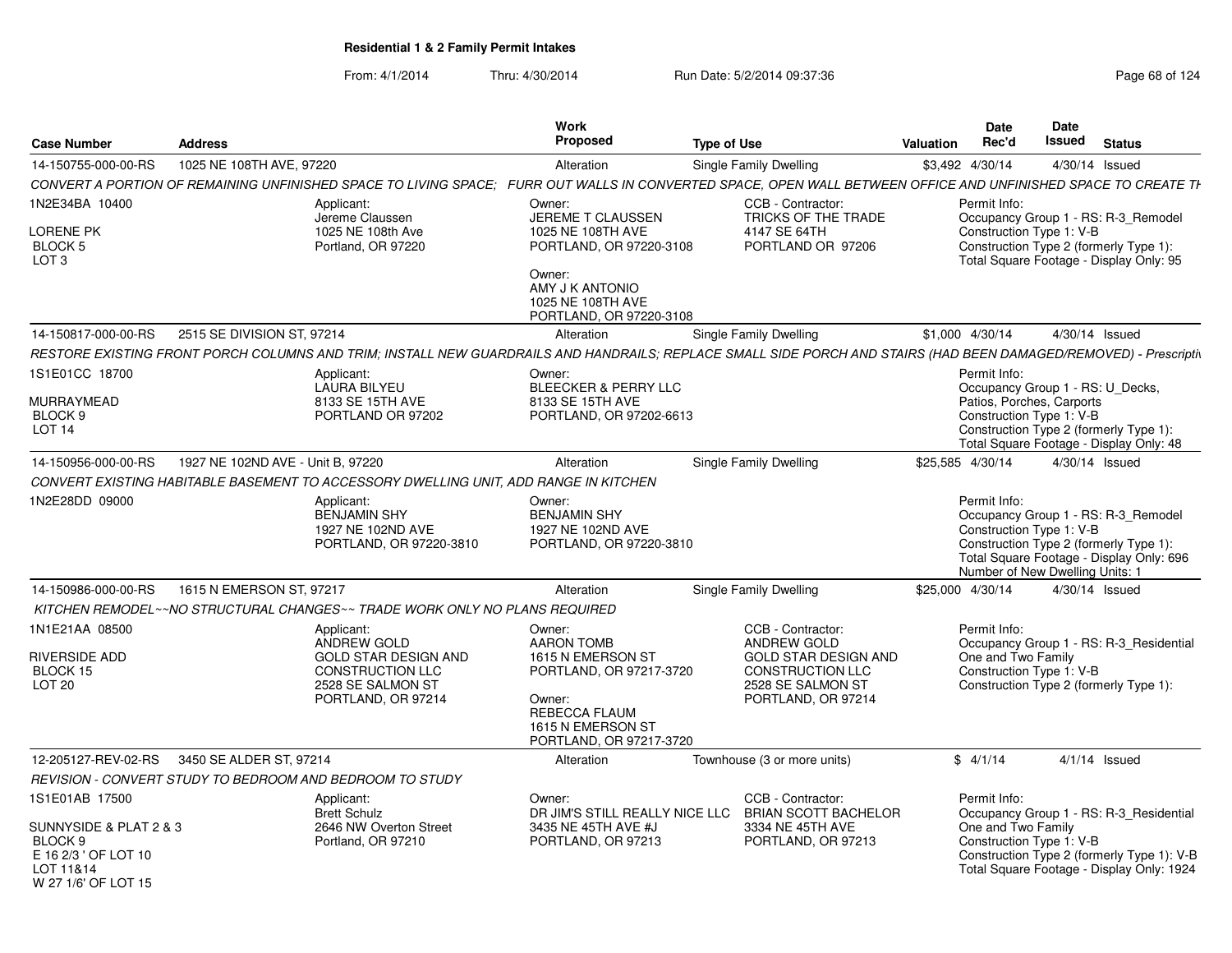From: 4/1/2014Thru: 4/30/2014 Run Date: 5/2/2014 09:37:36 Run Date: 5/2/2014 09:37:36

| <b>Case Number</b>                       | <b>Address</b>    |                                                                                                         | Work<br>Proposed                                                           | <b>Type of Use</b>                                                 | <b>Valuation</b> | <b>Date</b><br>Rec'd                           | <b>Date</b><br><b>Issued</b> | <b>Status</b>                           |
|------------------------------------------|-------------------|---------------------------------------------------------------------------------------------------------|----------------------------------------------------------------------------|--------------------------------------------------------------------|------------------|------------------------------------------------|------------------------------|-----------------------------------------|
| 14-133633-000-00-RS                      | 4628 SW KELLY AVE |                                                                                                         | Alteration                                                                 | Townhouse (3 or more units)                                        | \$25,000 4/1/14  |                                                |                              | 4/21/14 Under Inspection                |
|                                          |                   | REPAIRS TO ROT DAMAGED FRAMING AT EXTERIOR DECK - V-A CONSTRUCTION AND 13-D SPRINKLERS TO BE MAINTAINED |                                                                            |                                                                    |                  |                                                |                              |                                         |
| 1S1E15BA 03402                           |                   | Applicant:<br>EDWARD CRABAUGH                                                                           | Owner:<br>PETER M JR ENGEL                                                 | CCB - Contractor:<br><b>MARK MORSE</b>                             |                  | Permit Info:                                   |                              | Occupancy Group 1 - RS: R-3_Remodel     |
| RK WILSON PLACE<br>LOT <sub>2</sub>      |                   | <b>ECEC</b><br>5331 SW MACADAM STE 269<br>PORTLAND, OR 97236                                            | 4628 SW KELLY AVE<br>PORTLAND, OR 97239                                    | A CUT ABOVE EXTERIORS<br>12985 NW CORNELL RD<br>PORTLAND, OR 97229 |                  | Construction Type 1: V-A                       |                              | Construction Type 2 (formerly Type 1):  |
| 14-133635-000-00-RS                      | 4632 SW KELLY AVE |                                                                                                         | Alteration                                                                 | Townhouse (3 or more units)                                        | \$25,000 4/1/14  |                                                |                              | 4/21/14 Under Inspection                |
|                                          |                   | REPAIRS TO ROT DAMAGED FRAMING AT EXTERIOR DECK - V-A CONSTRUCTION AND 13-D SPRINKLERS TO BE MAINTAINED |                                                                            |                                                                    |                  |                                                |                              |                                         |
| 1S1E15BA 03403<br><b>RK WILSON PLACE</b> |                   | Applicant:<br>EDWARD CRABAUGH<br><b>ECEC</b>                                                            | Owner:<br><b>VIVIAN LEE</b><br>4632 SW KELLY AVE                           | CCB - Contractor:<br><b>MARK MORSE</b><br>A CUT ABOVE EXTERIORS    |                  | Permit Info:<br>Construction Type 1: V-A       |                              | Occupancy Group 1 - RS: R-3_Remodel     |
| LOT <sub>3</sub>                         |                   | 5331 SW MACADAM STE 269<br>PORTLAND, OR 97236                                                           | PORTLAND, OR 97239                                                         | 12985 NW CORNELL RD<br>PORTLAND, OR 97229                          |                  |                                                |                              | Construction Type 2 (formerly Type 1):  |
| 14-147294-000-00-RS                      | 4636 SW KELLY AVE |                                                                                                         | Alteration                                                                 | Townhouse (3 or more units)                                        |                  | \$9,000 4/24/14                                |                              | 4/24/14 Under Inspection                |
|                                          |                   | REPAIRS TO ROT DAMAGED FRAMING AT EXTERIOR DECK - V-A CONSTRUCTION AND 13-D SPRINKLERS TO BE MAINTAINED |                                                                            |                                                                    |                  |                                                |                              |                                         |
| 1S1E15BA 03404                           |                   | Applicant:<br>EDWARD CRABAUGH                                                                           | Owner:<br><b>KEVIN CLAYVILLE</b>                                           | CCB - Contractor:<br><b>MARK MORSE</b>                             |                  | Permit Info:                                   |                              | Occupancy Group 1 - RS: R-3 Residential |
| RK WILSON PLACE<br>LOT <sub>4</sub>      |                   | <b>ECEC</b><br>5331 SW MACADAM STE 269<br>PORTLAND, OR 97236                                            | 4636 SW KELLY AVE<br>PORTLAND, OR 97239-4220                               | A CUT ABOVE EXTERIORS<br>12985 NW CORNELL RD<br>PORTLAND, OR 97229 |                  | One and Two Family<br>Construction Type 1: V-B |                              | Construction Type 2 (formerly Type 1):  |
| 14-147296-000-00-RS                      | 4640 SW KELLY AVE |                                                                                                         | Alteration                                                                 | Townhouse (3 or more units)                                        |                  | \$9,000 4/24/14                                |                              | 4/24/14 Under Inspection                |
|                                          |                   | REPAIRS TO ROT DAMAGED FRAMING AT EXTERIOR DECK - V-A CONSTRUCTION AND 13-D SPRINKLERS TO BE MAINTAINED |                                                                            |                                                                    |                  |                                                |                              |                                         |
| 1S1E15BA 03405<br>RK WILSON PLACE        |                   | Applicant:<br><b>EDWARD CRABAUGH</b><br><b>ECEC</b>                                                     | Owner:<br><b>ADAM TUCKER</b><br>PO BOX 4545                                | CCB - Contractor:<br><b>MARK MORSE</b><br>A CUT ABOVE EXTERIORS    |                  | Permit Info:<br>One and Two Family             |                              | Occupancy Group 1 - RS: R-3_Residential |
| LOT <sub>5</sub>                         |                   | 5331 SW MACADAM STE 269<br>PORTLAND, OR 97236                                                           | PORTLAND, OR 97208                                                         | 12985 NW CORNELL RD<br>PORTLAND, OR 97229                          |                  | Construction Type 1: V-B                       |                              | Construction Type 2 (formerly Type 1):  |
| 14-147300-000-00-RS                      | 4644 SW KELLY AVE |                                                                                                         | Alteration                                                                 | Townhouse (3 or more units)                                        |                  | \$9,000 4/24/14                                |                              | 4/24/14 Under Inspection                |
|                                          |                   | REPAIRS TO ROT DAMAGED FRAMING AT EXTERIOR DECK - V-A CONSTRUCTION AND 13-D SPRINKLERS TO BE MAINTAINED |                                                                            |                                                                    |                  |                                                |                              |                                         |
| 1S1E15BA 03406                           |                   | Applicant:<br>EDWARD CRABAUGH                                                                           | Owner:<br><b>GEORGE KANG</b>                                               | CCB - Contractor:<br><b>MARK MORSE</b>                             |                  | Permit Info:                                   |                              | Occupancy Group 1 - RS: R-3 Residential |
| RK WILSON PLACE<br>LOT <sub>6</sub>      |                   | <b>ECEC</b><br>5331 SW MACADAM STE 269<br>PORTLAND, OR 97236                                            | 4644 SW KELLY AVE<br>PORTLAND, OR 97239                                    | A CUT ABOVE EXTERIORS<br>12985 NW CORNELL RD<br>PORTLAND, OR 97229 |                  | One and Two Family<br>Construction Type 1: V-B |                              | Construction Type 2 (formerly Type 1):  |
|                                          |                   |                                                                                                         | Owner:<br><b>ELISABETH KANG</b><br>4644 SW KELLY AVE<br>PORTLAND, OR 97239 |                                                                    |                  |                                                |                              |                                         |

**Total # of RS Alteration permit intakes: 213**

**Total valuation of RS Alteration permit intakes: \$3,695,345**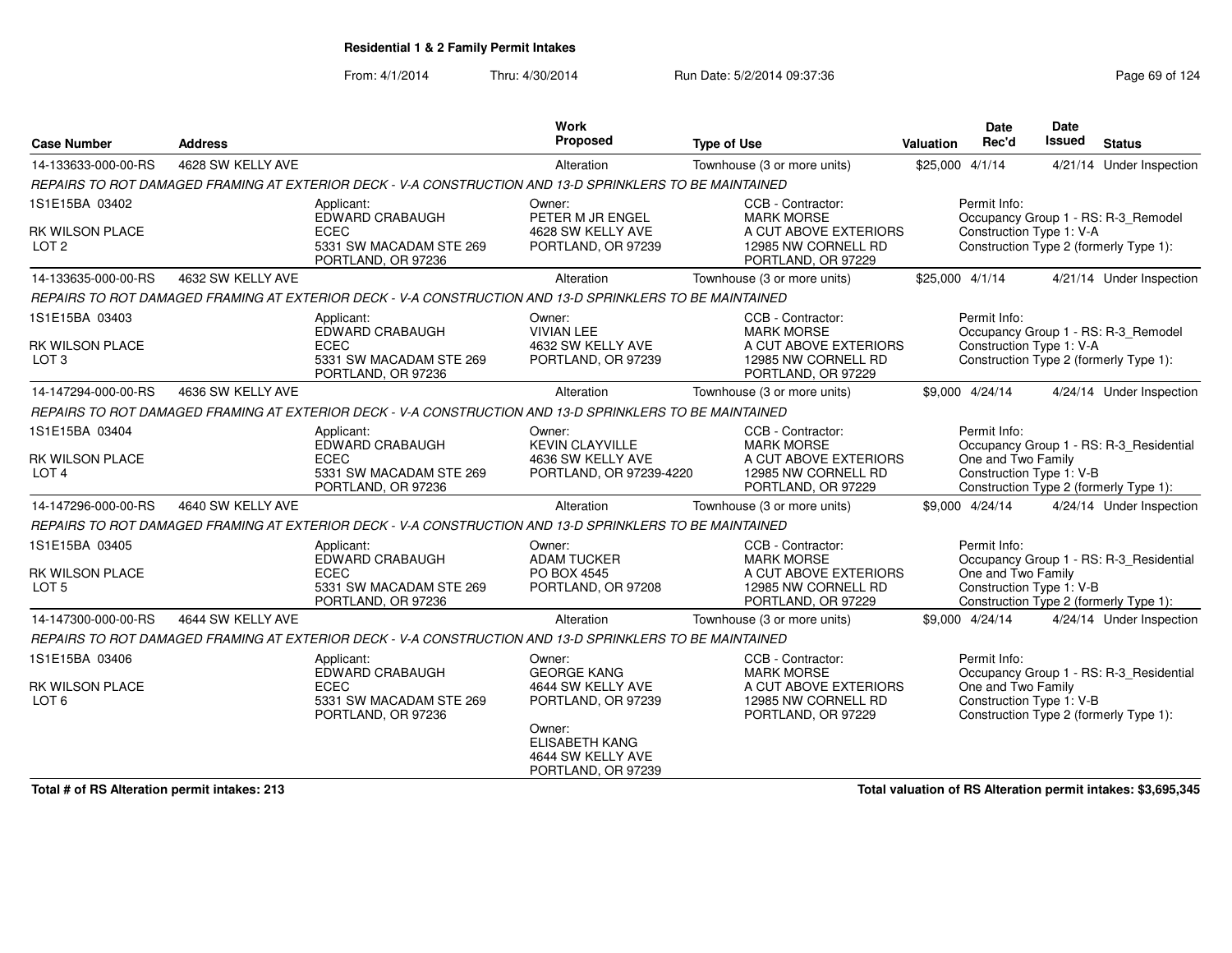| <b>Case Number</b>                                                | <b>Address</b>                                                                                                                                                                                          | Work<br><b>Proposed</b>                                                                                                                                                          | <b>Type of Use</b>                                                                  | Valuation | <b>Date</b><br>Rec'd                                                                                  | Date<br>Issued | <b>Status</b>                          |  |
|-------------------------------------------------------------------|---------------------------------------------------------------------------------------------------------------------------------------------------------------------------------------------------------|----------------------------------------------------------------------------------------------------------------------------------------------------------------------------------|-------------------------------------------------------------------------------------|-----------|-------------------------------------------------------------------------------------------------------|----------------|----------------------------------------|--|
| 14-127135-000-00-RS                                               | 5108 SE TENINO CT, 97206                                                                                                                                                                                | Demolition                                                                                                                                                                       | <b>Accessory Structure</b>                                                          |           | \$500 4/28/14                                                                                         |                | 4/28/14 Issued                         |  |
|                                                                   | DEMO ACCESSORY STRUCTURE, No fill greater than 24", Remove all foundations and debris                                                                                                                   |                                                                                                                                                                                  |                                                                                     |           |                                                                                                       |                |                                        |  |
| 1S2E19CD 01100                                                    | Applicant:<br><b>SUSAN WATT</b>                                                                                                                                                                         | Owner:<br>PORTLAND CITY OF (BUREAU OF                                                                                                                                            |                                                                                     |           | Permit Info:<br>Occupancy Group 1 - RS: U Private                                                     |                |                                        |  |
| <b>ERROL HTS</b><br>BLOCK 32<br>LOT 3-5 TL 1100                   | CITY OF PORTLAND - PARKS<br>1120 SW 5TH AVE, STE 1302<br>PORTLAND, OR 97204                                                                                                                             | 1120 SW 5TH AVE #1302<br>PORTLAND, OR 97204-1912<br>Owner:<br><b>PARKS</b><br>1120 SW 5TH AVE #1302<br>PORTLAND, OR 97204-1912                                                   |                                                                                     |           | Garage\Utility Misc.<br>Construction Type 1: V-B                                                      |                | Construction Type 2 (formerly Type 1): |  |
|                                                                   |                                                                                                                                                                                                         | Owner:<br><b>RECREATION</b><br>1120 SW 5TH AVE #1302<br>PORTLAND, OR 97204-1912                                                                                                  |                                                                                     |           |                                                                                                       |                |                                        |  |
| 14-127138-000-00-RS                                               | 5108 SE TENINO CT, 97206                                                                                                                                                                                | Demolition                                                                                                                                                                       | <b>Accessory Structure</b>                                                          |           | \$500 4/28/14                                                                                         |                | 4/28/14 Issued                         |  |
|                                                                   | DEMO ROOF OF ACCESSORY STRUCTURE ONLY. RETAINING WALLS TO REMAIN(not over 4' measured from the top of the wall to the bottom of the footing). NO GROUND DISTURBANCE.                                    |                                                                                                                                                                                  |                                                                                     |           |                                                                                                       |                |                                        |  |
| 1S2E19CD 01100<br><b>ERROL HTS</b><br>BLOCK 32<br>LOT 3-5 TL 1100 | Applicant:<br><b>SUSAN WATT</b><br>CITY OF PORTLAND - PARKS<br>1120 SW 5TH AVE, STE 1302<br>PORTLAND, OR 97204                                                                                          | Owner:<br>PORTLAND CITY OF BUREAU OF<br>1120 SW 5TH AVE #1302<br>PORTLAND, OR 97204-1912<br>Owner:<br><b>PARKS</b><br>1120 SW 5TH AVE #1302<br>PORTLAND, OR 97204-1912<br>Owner: |                                                                                     |           | Permit Info:<br>Construction Type 1: V-B                                                              |                | Construction Type 2 (formerly Type 1): |  |
|                                                                   |                                                                                                                                                                                                         | <b>RECREATION</b><br>1120 SW 5TH AVE #1302<br>PORTLAND, OR 97204-1912                                                                                                            |                                                                                     |           |                                                                                                       |                |                                        |  |
| 14-133558-000-00-RS                                               | 8525 SE CLINTON ST, 97266                                                                                                                                                                               | Demolition                                                                                                                                                                       | <b>Accessory Structure</b>                                                          |           | $$1,500$ 4/1/14                                                                                       |                | <b>Under Review</b>                    |  |
|                                                                   | DEMOLISH DETACHED SHED.Demo Delay with plan set contianing SFR demo (not to be issued prior to 5/21/14). No fill greater than 24". Remove all foundations and debris. Cap utilities. Scope of work does |                                                                                                                                                                                  |                                                                                     |           |                                                                                                       |                |                                        |  |
| 1S2E09BB 00900<br>JOHNSTON AC<br><b>BLOCK1</b><br>LOT 10 TL 900   | Applicant:<br>PRESCOTT MORRIS LLC<br>PO BOX 18056<br>PORTLAND, OR 97218-0056                                                                                                                            | Owner:<br>PRESCOTT MORRIS LLC<br>PO BOX 18056<br>PORTLAND, OR 97218-0056                                                                                                         |                                                                                     |           | Permit Info:<br>Occupancy Group 1 - RS: U_Private<br>Garage\Utility Misc.<br>Construction Type 1: V-B |                | Construction Type 2 (formerly Type 1): |  |
| 14-138575-000-00-RS                                               | 6251 SW HAMILTON WAY, 97221                                                                                                                                                                             | Demolition                                                                                                                                                                       | <b>Accessory Structure</b>                                                          |           | \$9,600 4/10/14                                                                                       |                | $4/10/14$ Issued                       |  |
|                                                                   | DEMO SWIMMING POOL ON VACANT LOT- PROPERTY TO THE EAST OF 6255 SW HAMILTON WAY OWNED BY SEPARATE OWNERSCompacted fill per Title 24 standards, Soils special inspection required                         |                                                                                                                                                                                  |                                                                                     |           |                                                                                                       |                |                                        |  |
| 1S1E18BB 03100                                                    | Applicant:<br>BRIAN CLOPTON EXCAVATING INC ANDRA R GEORGES                                                                                                                                              | Owner:                                                                                                                                                                           | CCB - Contractor:<br>BRIAN CLOPTON EXCAVATING IN( Occupancy Group 1 - RS: U_Private |           | Permit Info:                                                                                          |                |                                        |  |
| RALEIGH HILLS<br><b>BLOCK1</b><br>LOT 13&14 TL 3100               | <b>PO BOX 509</b><br>WILSONVILLE, OR 970700509                                                                                                                                                          | 2034 SW EDGEWOOD RD<br>PORTLAND, OR 97201                                                                                                                                        | <b>PO BOX 509</b><br>WILSONVILLE, OR 970700509                                      |           | Garage\Utility Misc.<br>Construction Type 1: V-B                                                      |                | Construction Type 2 (formerly Type 1): |  |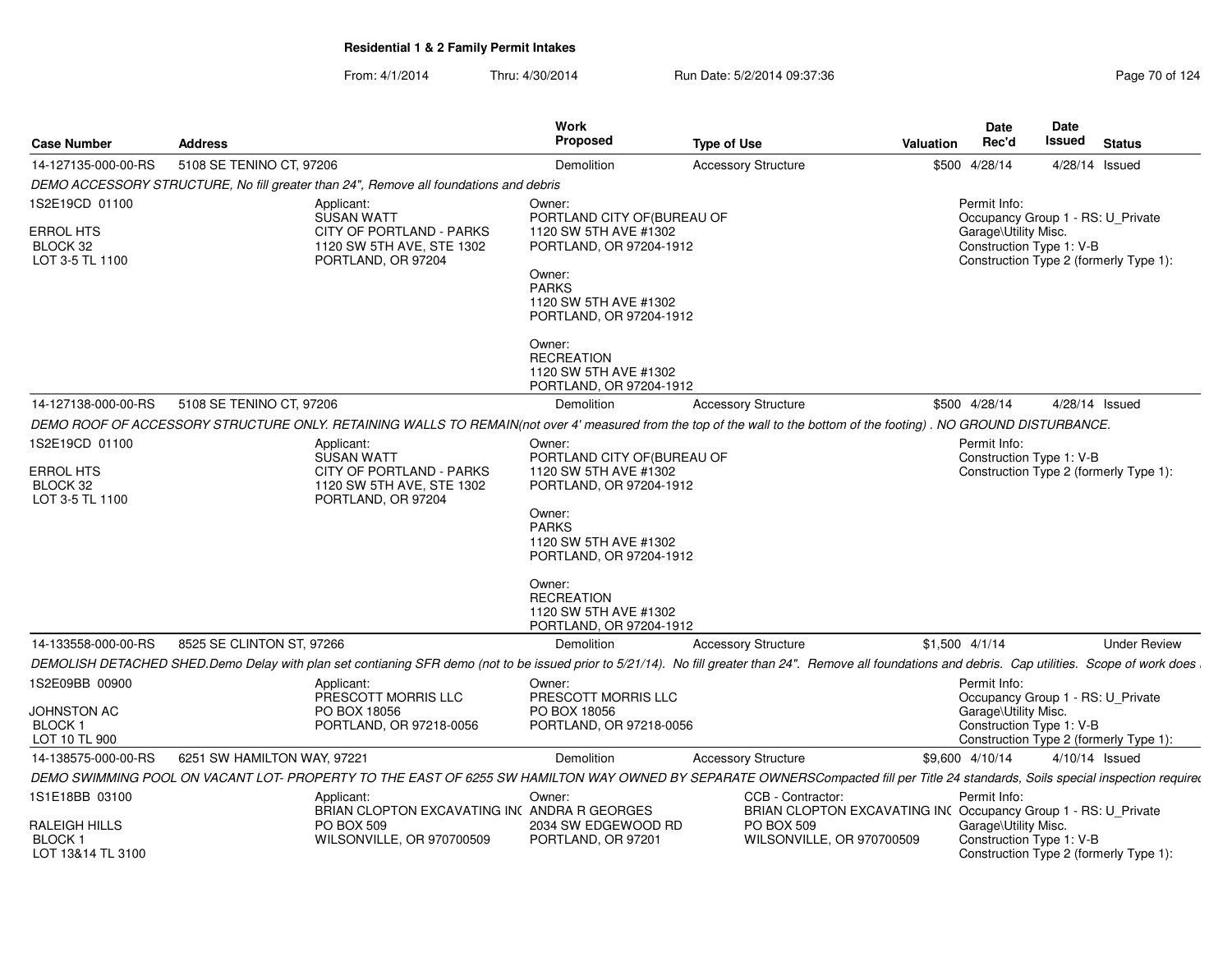| <b>Case Number</b>                                                | <b>Address</b>           |                                                                                                                                                       | <b>Work</b><br><b>Proposed</b>                                                                                                 | <b>Type of Use</b> |                                                                                                                          | <b>Valuation</b> | Date<br>Rec'd                                                                                         | Date<br><b>Issued</b> | <b>Status</b>                                                                     |
|-------------------------------------------------------------------|--------------------------|-------------------------------------------------------------------------------------------------------------------------------------------------------|--------------------------------------------------------------------------------------------------------------------------------|--------------------|--------------------------------------------------------------------------------------------------------------------------|------------------|-------------------------------------------------------------------------------------------------------|-----------------------|-----------------------------------------------------------------------------------|
| 14-138887-000-00-RS                                               | 7450 SE 152ND AVE, 97236 |                                                                                                                                                       | Demolition                                                                                                                     |                    | <b>Accessory Structure</b>                                                                                               |                  | \$500 4/16/14                                                                                         |                       | <b>Under Review</b>                                                               |
| <b>DEMO SHED</b>                                                  |                          |                                                                                                                                                       |                                                                                                                                |                    |                                                                                                                          |                  |                                                                                                       |                       |                                                                                   |
| 1S2E24AC 04200                                                    |                          | Applicant:<br><b>CONRAD BELL</b>                                                                                                                      | Owner:<br><b>ERZSEBET B EPPLEY</b>                                                                                             |                    | Primary Contractor:<br>TO BID                                                                                            |                  | Permit Info:<br>Construction Type 1: V-B                                                              |                       |                                                                                   |
| SECTION 24 1S 2E<br>TL 4200 2.08 ACRES                            |                          | 16655 S CLIFFVIEW RD<br>OREGON CITY, OREGON 97045                                                                                                     | PO BOX 11132<br>PORTLAND, OR 97211-0132                                                                                        |                    |                                                                                                                          |                  |                                                                                                       |                       | Construction Type 2 (formerly Type 1):                                            |
| 14-146887-000-00-RS                                               | 5314 NE 47TH AVE, 97218  |                                                                                                                                                       | Demolition                                                                                                                     |                    | <b>Accessory Structure</b>                                                                                               |                  | \$800 4/23/14                                                                                         |                       | 4/23/14 Issued                                                                    |
|                                                                   |                          | DEMOLISH ONE STORY 324SF SHOP BUILDING - REMOVE ALL DEBRIS.                                                                                           |                                                                                                                                |                    |                                                                                                                          |                  |                                                                                                       |                       |                                                                                   |
| 1N2E19BA 13300                                                    |                          | Applicant:                                                                                                                                            | Owner:                                                                                                                         |                    |                                                                                                                          |                  | Permit Info:                                                                                          |                       |                                                                                   |
| EAST PORTLAND PK<br>BLOCK 6<br>N 22' OF LOT 1<br>S 42.5' OF LOT 2 |                          | TEAGUE H DOUGLAS<br>5314 NE 47TH AVE<br>PORTLAND, OR 97218-1964                                                                                       | <b>TEAGUE H DOUGLAS</b><br>5314 NE 47TH AVE<br>PORTLAND, OR 97218-1964                                                         |                    |                                                                                                                          |                  | Occupancy Group 1 - RS: U Private<br>Garage\Utility Misc.<br>Construction Type 1: V-B                 |                       | Construction Type 2 (formerly Type 1):                                            |
| 14-148419-000-00-RS                                               | 1806 SE 50TH AVE, 97215  |                                                                                                                                                       | <b>Demolition</b>                                                                                                              | Duplex             |                                                                                                                          |                  | \$4,000 4/29/14                                                                                       |                       | <b>Under Review</b>                                                               |
|                                                                   |                          | DEMO EXISTING DUPLEX WITH BASEMENT - RESIDENTIAL PROPERTY OWNER'S AGREEMENT TO COMPLETE BASEMENT FILL & COMPACTION (35 Demo Delay).                   |                                                                                                                                |                    |                                                                                                                          |                  |                                                                                                       |                       |                                                                                   |
| 1S2E06CA 04500<br>HAWTHORNE PL<br><b>BLOCK 7</b><br>LOT 1         |                          | Applicant:<br><b>KEVIN PARTAIN</b><br><b>URBAN VISIONS</b><br>223 NE 56TH AVE<br>PORTLAND OR 97213                                                    | Owner:<br><b>JSM EQUITIES LLC</b><br>4110 SE HAWTHORNE BLVD #166<br>PORTLAND, OR 97214-5246                                    |                    | CCB - Contractor:<br><b>STEVE MELKERSON</b><br><b>CALIBER HOMES</b><br>4110 SE HAWTHORNE BLVD #166<br>PORTLAND, OR 97214 |                  | Permit Info:<br>One and Two Family<br>Construction Type 1: V-B                                        |                       | Occupancy Group 1 - RS: R-3 Residential<br>Construction Type 2 (formerly Type 1): |
| 14-121539-000-00-RS                                               | 4419 SW 47TH DR          |                                                                                                                                                       | Demolition                                                                                                                     |                    | Garage/Carport                                                                                                           |                  | \$1,000 4/4/14                                                                                        |                       | 4/4/14 Issued                                                                     |
|                                                                   |                          | DEMOLISH DETACHED GARAGE.No fill greater than 24". Remove all foundations and debris. Cap utilities. Scope of work does not include removal of trees. |                                                                                                                                |                    |                                                                                                                          |                  |                                                                                                       |                       |                                                                                   |
| 1S1E07DD 07901<br>PARTITION PLAT 2009-69<br>LOT <sub>1</sub>      |                          | Applicant:<br>MIKE COYLE<br><b>FASTER PERMITS</b><br>14334 NW EAGLERIDGE LANE<br>PORTLAND, OR 97229                                                   | Owner:<br>LEO U JR KEPPINGER<br>8225 SW FAIRWAY DR<br>PORTLAND, OR 97225-2753                                                  |                    | CCB - Contractor:<br><b>JIM MCGEHEE</b><br>MCGEHEE CONSTRUCTION LLC<br>PO BOX 25571<br>Portland, Oregon 97298            |                  | Permit Info:<br>Occupancy Group 1 - RS: U_Private<br>Garage\Utility Misc.<br>Construction Type 1: V-B |                       | Construction Type 2 (formerly Type 1):                                            |
|                                                                   |                          |                                                                                                                                                       | Owner:<br><b>DENISE KEPPINGER</b><br>8225 SW FAIRWAY DR<br>PORTLAND, OR 97225-2753                                             |                    |                                                                                                                          |                  |                                                                                                       |                       |                                                                                   |
| 14-127134-000-00-RS                                               | 5108 SE TENINO CT, 97206 |                                                                                                                                                       | Demolition                                                                                                                     |                    | Garage/Carport                                                                                                           |                  | \$500 4/28/14                                                                                         |                       | 4/28/14 Issued                                                                    |
|                                                                   |                          | DEMO DETACHED GARAGE, No fill greater than 24", Remove all foundations and debris                                                                     |                                                                                                                                |                    |                                                                                                                          |                  |                                                                                                       |                       |                                                                                   |
| 1S2E19CD 01100                                                    |                          | Applicant:<br><b>SUSAN WATT</b>                                                                                                                       | Owner:<br>PORTLAND CITY OF (BUREAU OF                                                                                          |                    |                                                                                                                          |                  | Permit Info:<br>Occupancy Group 1 - RS: U_Private                                                     |                       |                                                                                   |
| ERROL HTS<br>BLOCK 32<br>LOT 3-5 TL 1100                          |                          | CITY OF PORTLAND - PARKS<br>1120 SW 5TH AVE, STE 1302<br>PORTLAND, OR 97204                                                                           | 1120 SW 5TH AVE #1302<br>PORTLAND, OR 97204-1912<br>Owner:<br><b>PARKS</b><br>1120 SW 5TH AVE #1302<br>PORTLAND, OR 97204-1912 |                    |                                                                                                                          |                  | Garage\Utility Misc.<br>Construction Type 1: V-B                                                      |                       | Construction Type 2 (formerly Type 1):                                            |
|                                                                   |                          |                                                                                                                                                       | Owner:<br><b>RECREATION</b><br>1120 SW 5TH AVE #1302<br>PORTLAND, OR 97204-1912                                                |                    |                                                                                                                          |                  |                                                                                                       |                       |                                                                                   |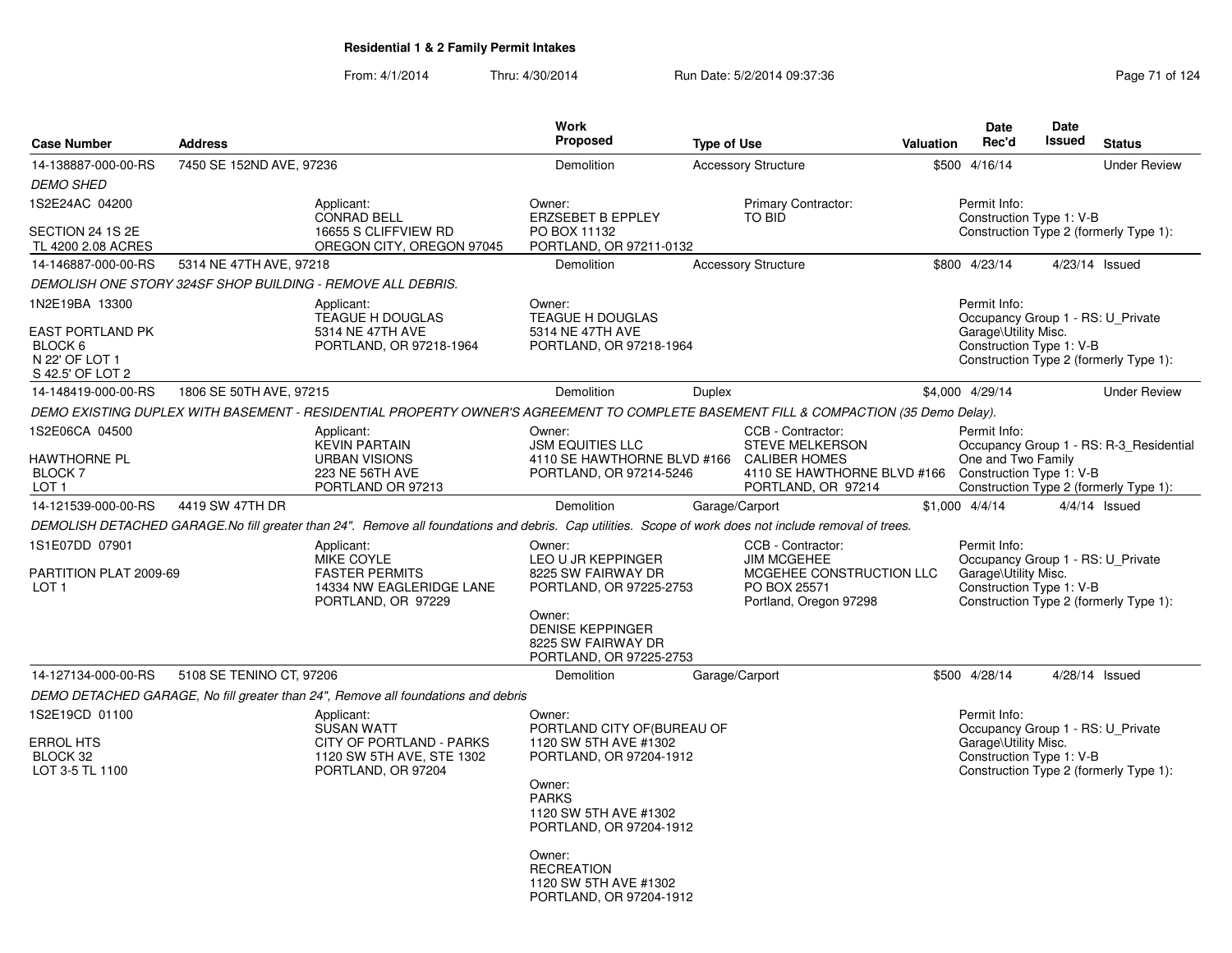From: 4/1/2014

| <b>Case Number</b>                                                       | <b>Address</b>                |                                                                                                                                                                                                         | <b>Work</b><br><b>Proposed</b>                                                                                                                             | <b>Type of Use</b> |                                                                                            | Valuation      | <b>Date</b><br>Rec'd                 | Date<br><b>Issued</b>                                         | <b>Status</b>                          |
|--------------------------------------------------------------------------|-------------------------------|---------------------------------------------------------------------------------------------------------------------------------------------------------------------------------------------------------|------------------------------------------------------------------------------------------------------------------------------------------------------------|--------------------|--------------------------------------------------------------------------------------------|----------------|--------------------------------------|---------------------------------------------------------------|----------------------------------------|
| 14-127151-000-00-RS                                                      | 11241 NE SACRAMENTO ST, 97220 |                                                                                                                                                                                                         | Demolition                                                                                                                                                 |                    | Garage/Carport                                                                             |                | \$500 4/28/14                        | 4/28/14 Issued                                                |                                        |
|                                                                          |                               | DEMO DETACHED GARAGE, No fill greater than 24", Remove all foundations and debris ***DECOMMISSIONING REQUIRED UNDER 14-127144 RS***                                                                     |                                                                                                                                                            |                    |                                                                                            |                |                                      |                                                               |                                        |
| 1N2E27DB 00400<br><b>CASMUR AC</b><br>E100' OF S 100' OF LOT 2 EXC E 15' |                               | Applicant:<br>SUSAN WATT<br>CITY OF PORTLAND - PARKS<br>1120 SW 5TH AVE, STE 1302<br>PORTLAND, OR 97204                                                                                                 | Owner:<br>PORTLAND CITY OF<br>1120 SW 5TH AVE #1302<br>PORTLAND, OR 97204-1912                                                                             |                    |                                                                                            |                | Permit Info:<br>Garage\Utility Misc. | Occupancy Group 1 - RS: U_Private<br>Construction Type 1: V-B | Construction Type 2 (formerly Type 1): |
| 14-131499-000-00-RS                                                      | 2433 NE MASON ST, 97211       |                                                                                                                                                                                                         | Demolition                                                                                                                                                 |                    | Garage/Carport                                                                             |                | \$500 4/3/14                         |                                                               | $4/3/14$ Issued                        |
|                                                                          |                               | DEMOLISH DETACHED GARAGE, REMOVE CONCRETE DRIVEWAY, REMOVE ALL DEBRIS, DOES NOT INCLUDE TREE REMOVAL, CAP UTILITIES, NO SPECIAL INSPECTION REQUIRED                                                     |                                                                                                                                                            |                    |                                                                                            |                |                                      |                                                               |                                        |
| 1N1E24CB 07800<br><b>ALAMEDA PARK</b><br>BLOCK 37<br>LOT <sub>4</sub>    |                               | Applicant:<br><b>JOSH SCHNEIDER</b><br>4027 N MICHIGAN AVE<br>PORTLAND, OR 97227                                                                                                                        | Owner:<br><b>JOSH SCHNEIDER</b><br>4027 N MICHIGAN AVE<br>PORTLAND, OR 97227<br>Owner:<br><b>LYDIA FISHER</b><br>4027 N MICHIGAN AVE<br>PORTLAND, OR 97227 |                    |                                                                                            |                | Permit Info:<br>Garage\Utility Misc. | Occupancy Group 1 - RS: U_Private<br>Construction Type 1: V-B | Construction Type 2 (formerly Type 1): |
| 14-133490-000-00-RS                                                      | 3407 SE WOODWARD ST, 97202    |                                                                                                                                                                                                         | Demolition                                                                                                                                                 |                    | Garage/Carport                                                                             |                | $$500$ 4/1/14                        |                                                               | $4/1/14$ Issued                        |
| DEMO DETACHED GARAGE: REMOVE ALL FOOTINGS AND DEBRIS                     |                               |                                                                                                                                                                                                         |                                                                                                                                                            |                    |                                                                                            |                |                                      |                                                               |                                        |
| 1S1E12AB 13600<br><b>WAVERLY</b><br>BLOCK 55&46 TL 13600                 |                               | Applicant:<br>MIKE COYLE<br><b>FASTER PERMITS</b><br>14334 NW EAGLERIDGE LANE<br>PORTLAND, OR 97229                                                                                                     | Owner:<br><b>J MARK PERKINS</b><br>11471 SE CLOVER LN<br>HAPPY VALLEY, OR 97086-6800                                                                       |                    | CCB - Contractor:<br><b>ADAM</b><br>A F HOESLEY INC<br>3731 SE LIEBE<br>PORTLAND, OR 97202 |                | Permit Info:<br>Garage\Utility Misc. | Occupancy Group 1 - RS: U_Private<br>Construction Type 1: V-B | Construction Type 2 (formerly Type 1): |
| 14-133549-000-00-RS                                                      | 6125 SE HAROLD ST, 97206      |                                                                                                                                                                                                         | Demolition                                                                                                                                                 |                    | Garage/Carport                                                                             |                | \$500 4/1/14                         |                                                               | $4/1/14$ Issued                        |
|                                                                          |                               | DEMOLISH DETACHED GARAGE***DECOMMISSIONING REQUIRED FOR 14-133549 RS***                                                                                                                                 |                                                                                                                                                            |                    |                                                                                            |                |                                      |                                                               |                                        |
| 1S2E18AD 08300<br><b>TREMONT PK</b><br>BLOCK <sub>21</sub><br>LOT 12&13  |                               | Applicant:<br>MIKE COYLE<br><b>FASTER PERMITS</b><br>14334 NW EAGLERIDGE LANE<br>PORTLAND, OR 97229                                                                                                     | Owner:<br><b>JOHN M BACIGALUPI</b><br>400 CHAMBERS ST #7S<br>NEW YORK, NY 10282-1007                                                                       |                    | CCB - Contractor:<br><b>BRIAN MCMILLEN LLC</b><br>15151 SE FRYE<br>HAPPY VALLEY, OR 97086  |                | Permit Info:<br>Garage\Utility Misc. | Occupancy Group 1 - RS: U Private<br>Construction Type 1: V-B | Construction Type 2 (formerly Type 1): |
| 14-133557-000-00-RS                                                      | 8525 SE CLINTON ST, 97266     |                                                                                                                                                                                                         | Demolition                                                                                                                                                 |                    | Garage/Carport                                                                             | \$2,000 4/1/14 |                                      |                                                               | <b>Under Review</b>                    |
|                                                                          |                               | DEMOLISH DETACHED GARAGE.Demo Delay with plan set contianing SFR demo (not to be issued prior to 5/21/14). No fill greater than 24". Remove all foundations and debris. Cap utilities. Scope of work do |                                                                                                                                                            |                    |                                                                                            |                |                                      |                                                               |                                        |
| 1S2E09BB 00900<br><b>JOHNSTON AC</b><br><b>BLOCK1</b><br>LOT 10 TL 900   |                               | Applicant:<br>PRESCOTT MORRIS LLC<br>PO BOX 18056<br>PORTLAND, OR 97218-0056                                                                                                                            | Owner:<br>PRESCOTT MORRIS LLC<br>PO BOX 18056<br>PORTLAND, OR 97218-0056                                                                                   |                    |                                                                                            |                | Permit Info:<br>Garage\Utility Misc. | Occupancy Group 1 - RS: U_Private<br>Construction Type 1: V-B | Construction Type 2 (formerly Type 1): |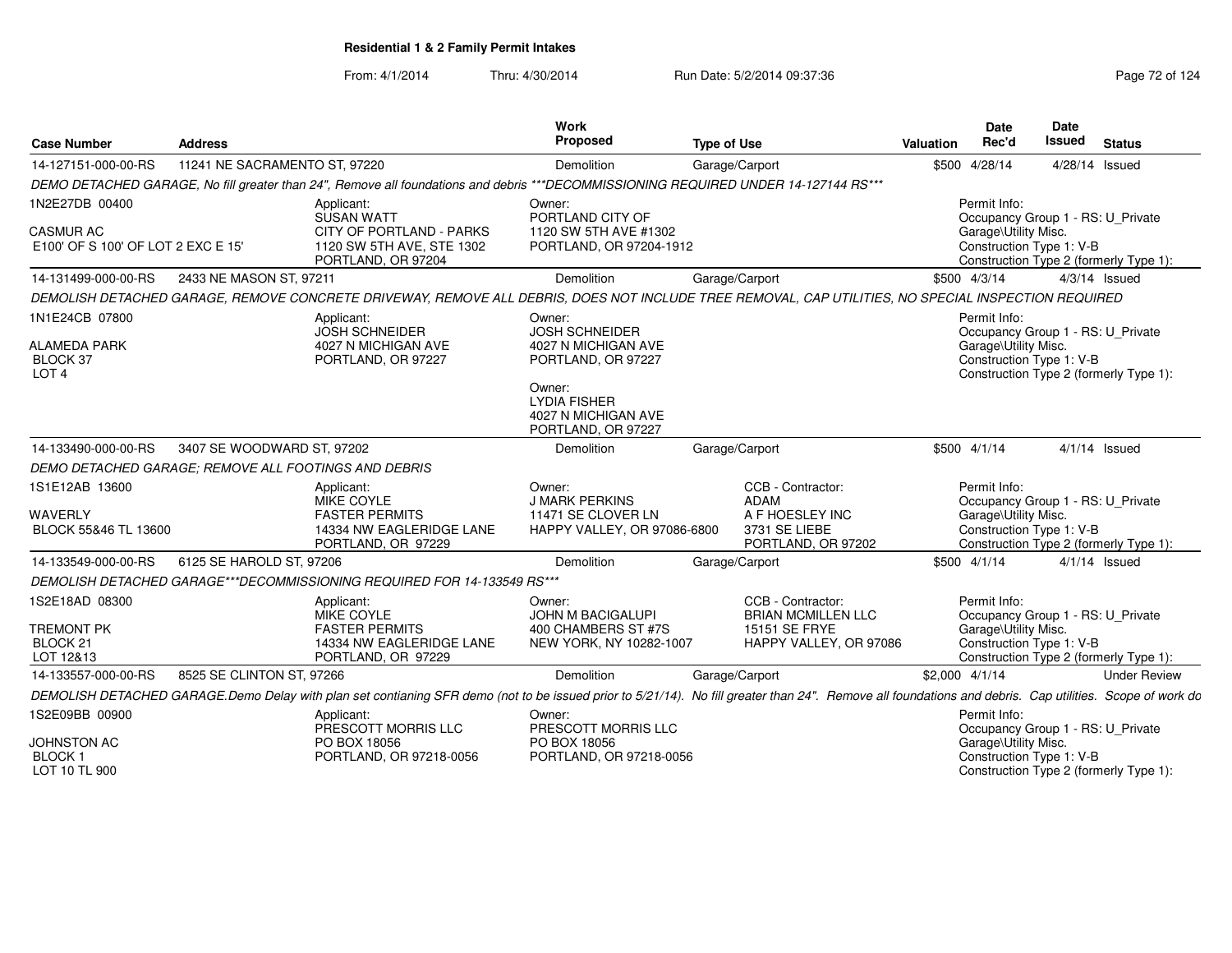| <b>Case Number</b>                                       | <b>Address</b>          |                                                                                                       | <b>Work</b><br><b>Proposed</b>                                                    | <b>Type of Use</b>                                                                             | Valuation                                                                                  | <b>Date</b><br>Rec'd                                                                                  | Date<br>Issued | <b>Status</b>                          |
|----------------------------------------------------------|-------------------------|-------------------------------------------------------------------------------------------------------|-----------------------------------------------------------------------------------|------------------------------------------------------------------------------------------------|--------------------------------------------------------------------------------------------|-------------------------------------------------------------------------------------------------------|----------------|----------------------------------------|
| 14-133985-000-00-RS                                      | 330 SE 52ND AVE, 97215  |                                                                                                       | Demolition                                                                        | Garage/Carport                                                                                 |                                                                                            | \$500 4/3/14                                                                                          | 4/3/14 Final   |                                        |
|                                                          |                         | DEMOLISH EXISTING 374 SF DETACHED GARAGE, REMOVE ALL DEBRIS                                           |                                                                                   |                                                                                                |                                                                                            |                                                                                                       |                |                                        |
| 1N2E31DC 18500                                           |                         | Applicant:<br><b>JOHN EARLY</b>                                                                       | Owner:<br><b>JOHN EARLY</b>                                                       |                                                                                                |                                                                                            | Permit Info:<br>Occupancy Group 1 - RS: U_Private                                                     |                |                                        |
| <b>MELROSE</b><br>S 1/2 OF N 150' OF LOT 47              |                         | 330 SE 52ND AVE<br>PORTLAND, OR 97215-1134                                                            | 330 SE 52ND AVE<br>PORTLAND, OR 97215-1134                                        |                                                                                                | Garage\Utility Misc.<br>Construction Type 1: V-B<br>Construction Type 2 (formerly Type 1): |                                                                                                       |                |                                        |
|                                                          |                         |                                                                                                       | Owner:<br><b>LAURA BENDER</b><br>330 SE 52ND AVE<br>PORTLAND, OR 97215-1134       |                                                                                                |                                                                                            |                                                                                                       |                |                                        |
| 14-134367-000-00-RS                                      | 1532 N HOLMAN ST, 97217 |                                                                                                       | Demolition                                                                        | Garage/Carport                                                                                 |                                                                                            | \$500 4/2/14                                                                                          |                | 4/2/14 Under Inspection                |
|                                                          |                         | DEMOLISH DETACHED GARAGE: CLOSE CURB CUT, No fill greater than 24", Remove all foundations and debris |                                                                                   |                                                                                                |                                                                                            |                                                                                                       |                |                                        |
| 1N1E16DA 09500                                           |                         | Applicant:<br><b>NEAL FERNANDO</b>                                                                    | Owner:<br><b>EDEN ENTERPRISES LLC</b>                                             | CCB - Contractor:<br><b>VIC REMMERS</b>                                                        |                                                                                            | Permit Info:<br>Occupancy Group 1 - RS: U_Private                                                     |                |                                        |
| ROSALIND ADD<br>BLOCK 6<br>LOT 3&4                       |                         | EMERIO DESIGN, LLC<br>6107 SW MURRAY BLVD, STE 147 TUALATIN, OR 97062-9710<br>BEAVERTON, OR 97008     | 5505 SW DELKER RD                                                                 | EVERETT CUSTOM HOMES INC<br>735 SW 158TH AVE STE 180<br>BEAVERTON OR 97008                     |                                                                                            | Garage\Utility Misc.<br>Construction Type 1: V-B                                                      |                | Construction Type 2 (formerly Type 1): |
|                                                          |                         | Applicant:<br>MIKE COYLE<br><b>FASTER PERMITS</b><br>14334 NW EAGLERIDGE LANE<br>PORTLAND, OR 97229   |                                                                                   |                                                                                                |                                                                                            |                                                                                                       |                |                                        |
| 14-134798-000-00-RS                                      | 204 NE 57TH AVE, 97213  |                                                                                                       | Demolition                                                                        | Garage/Carport                                                                                 |                                                                                            | \$1,000 4/10/14                                                                                       |                | 4/10/14 Issued                         |
|                                                          |                         | DEMO DETACHED GARAGE, remove all foundations and debris, no fill greater than 24".                    |                                                                                   |                                                                                                |                                                                                            |                                                                                                       |                |                                        |
| 1N2E31DB 01500                                           |                         | Applicant:<br><b>KEVIN PARTAIN</b><br><b>URBAN VISIONS</b><br>223 NE 56TH AVE<br>PORTLAND, OR 97213   | Owner:<br>WILDE PROPERTIES INC<br>3735 SE CLAY ST<br>PORTLAND, OR 97214-5139      | CCB - Contractor:<br>PDX REDEVELOPMENT LLC<br>4800 SW MACADAM, SUITE 245<br>PORTLAND, OR 97239 |                                                                                            | Permit Info:<br>Occupancy Group 1 - RS: U_Private<br>Garage\Utility Misc.<br>Construction Type 1: V-B |                | Construction Type 2 (formerly Type 1): |
| 14-137156-000-00-RS                                      | 6531 SE 21ST AVE, 97202 |                                                                                                       | Demolition                                                                        | Garage/Carport                                                                                 |                                                                                            | $$1,000$ 4/8/14                                                                                       |                | <b>Under Review</b>                    |
|                                                          |                         | DEMOLISH EXISTING DETACHED GARAGE, REMOVE ALL DEBRIS, 35 DAY DEMO DELAY see 14-137152 RS              |                                                                                   |                                                                                                |                                                                                            |                                                                                                       |                |                                        |
| 1S1E14DD 08500                                           |                         | Applicant:<br><b>PDX LIVING LLC</b>                                                                   | Owner:<br>N JAMES HAWTHORNE                                                       | CCB - Contractor:<br><b>PDX LIVING LLC</b>                                                     |                                                                                            | Permit Info:<br>Occupancy Group 1 - RS: U Private                                                     |                |                                        |
| WESTMORELAND<br>BLOCK <sub>26</sub><br>LOT <sub>13</sub> |                         | 2336 SW OSAGE ST UNIT 404<br>PORTLAND OR 97205                                                        | 6450 SQUIRE OAKS LN<br>SAN LUIS OBISPO, CA 93401                                  | 2336 SW OSAGE ST UNIT 404<br>PORTLAND OR 97205                                                 |                                                                                            | Garage\Utility Misc.<br>Construction Type 1: V-B                                                      |                | Construction Type 2 (formerly Type 1): |
|                                                          |                         |                                                                                                       | Owner:<br>DOROTHY F HAWTHORNE<br>6450 SQUIRE OAKS LN<br>SAN LUIS OBISPO, CA 93401 |                                                                                                |                                                                                            |                                                                                                       |                |                                        |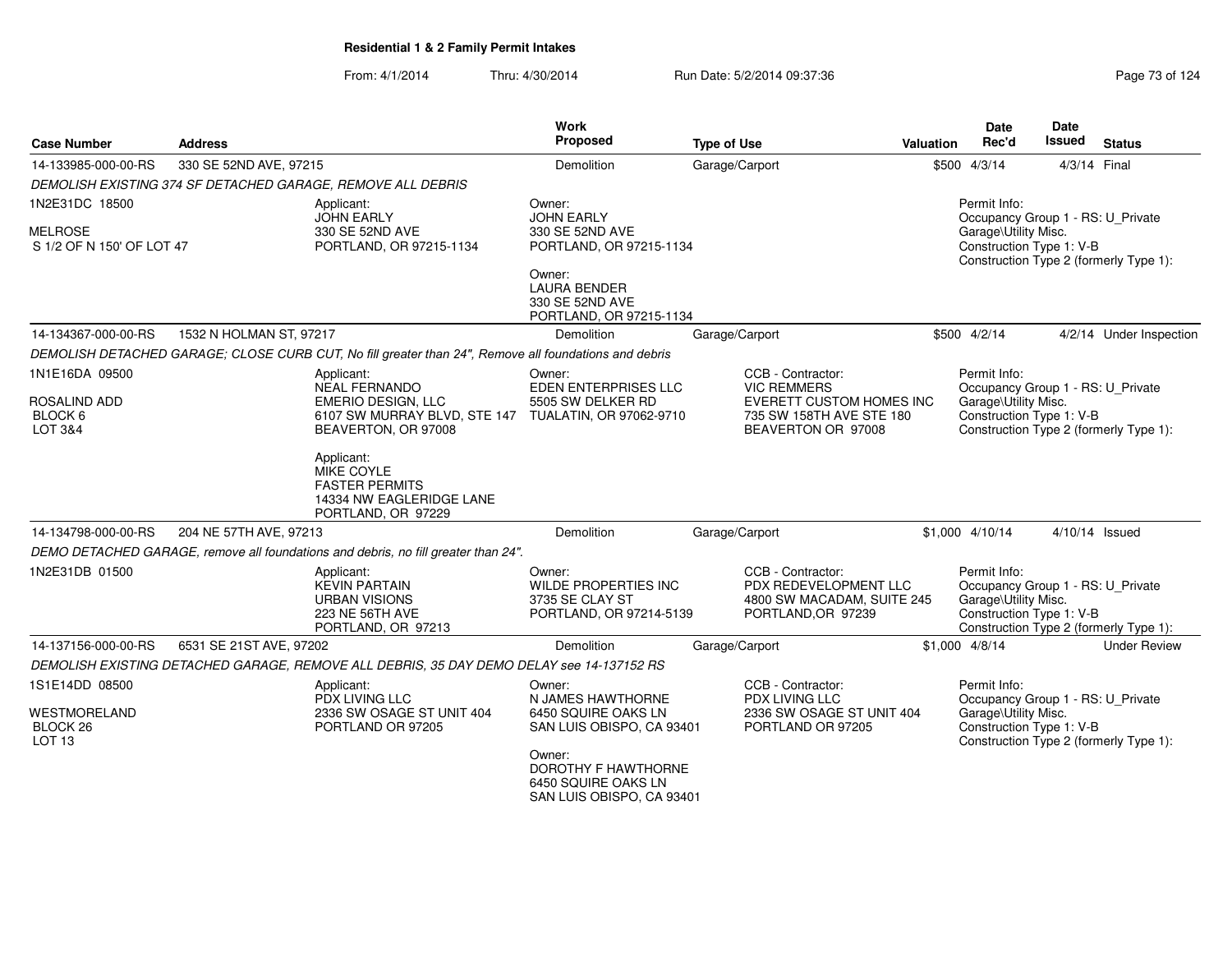| <b>Case Number</b>                                              | <b>Address</b>                                                                                                                                                                             | <b>Work</b><br>Proposed                                                              | <b>Type of Use</b>                                               | Date<br>Rec'd<br><b>Valuation</b> | <b>Date</b><br>Issued                            | <b>Status</b>                                                               |
|-----------------------------------------------------------------|--------------------------------------------------------------------------------------------------------------------------------------------------------------------------------------------|--------------------------------------------------------------------------------------|------------------------------------------------------------------|-----------------------------------|--------------------------------------------------|-----------------------------------------------------------------------------|
| 14-137358-000-00-RS                                             | 6875 SW CAPITOL HILL RD, 97219                                                                                                                                                             | Demolition                                                                           | Garage/Carport                                                   | \$2,000 4/9/14                    |                                                  | $4/9/14$ Issued                                                             |
|                                                                 | DEMOLISH EXISTING DETACHED GARAGEReplacement house under batch permit 14-136982-RS. No fill greater than 24". Cesspool decomission required (under hosue demo permit 14-137352-RS). Remove |                                                                                      |                                                                  |                                   |                                                  |                                                                             |
| 1S1E21BA 09800                                                  | Applicant:                                                                                                                                                                                 | Owner:                                                                               | CCB - Contractor:                                                | Permit Info:                      |                                                  |                                                                             |
| SECTION 21 1S 1E<br>TL 9800 0.48 ACRES                          | DAVID BONN<br><b>HABITAT FOR HUMANITY</b><br>PORTLAND METRO EAST<br>PO BOX 11527                                                                                                           | <b>HABITAT FOR HUMANITY</b><br>1478 NE KILLINGSWORTH ST<br>PORTLAND, OR 97211-4981   | <b>HABITAT FOR HUMANITY</b><br>PO BOX 11527<br>PORTLAND OR 97211 |                                   | Garage\Utility Misc.<br>Construction Type 1: V-B | Occupancy Group 1 - RS: U_Private<br>Construction Type 2 (formerly Type 1): |
|                                                                 | PORTLAND OR 97211                                                                                                                                                                          | Owner:<br>PORTLAND/METRO EAST<br>1478 NE KILLINGSWORTH ST<br>PORTLAND, OR 97211-4981 |                                                                  |                                   |                                                  |                                                                             |
| 14-137813-000-00-RS                                             | 4136 SE 34TH AVE, 97202                                                                                                                                                                    | Demolition                                                                           | Garage/Carport                                                   | \$5,000 4/15/14                   |                                                  | 4/15/14 Final                                                               |
| <b>DEMO DETACHED GARAGE APPROX 352SF</b>                        |                                                                                                                                                                                            |                                                                                      |                                                                  |                                   |                                                  |                                                                             |
| 1S1E12DC 05800                                                  | Applicant:<br><b>LARRY COWLISHAW</b>                                                                                                                                                       | Owner:<br><b>DAN ZALKOW</b>                                                          | CCB - Contractor:<br><b>LARRY COWLISHAW</b>                      | Permit Info:                      |                                                  | Occupancy Group 1 - RS: U Private                                           |
| <b>KENILWORTH</b><br>BLOCK 12                                   | METHOD CONSTRUCTION<br>PO BOX 33822                                                                                                                                                        | 4136 SE 34TH AVE<br>PORTLAND, OR 97202                                               | METHOD CONSTRUCTION<br>PO BOX 33822                              |                                   | Garage\Utility Misc.<br>Construction Type 1: V-B |                                                                             |
| LOT <sub>4</sub>                                                | PORTLAND, OR 97292                                                                                                                                                                         |                                                                                      | PORTLAND, OR 97292                                               |                                   |                                                  | Construction Type 2 (formerly Type 1):                                      |
| 14-137990-000-00-RS                                             | 1525 NW 24TH AVE, 97210                                                                                                                                                                    | Demolition                                                                           | Garage/Carport                                                   | \$4,000 4/9/14                    |                                                  | $4/9/14$ Issued                                                             |
| DEMO OF EXISTING DETACHED GARAGE                                |                                                                                                                                                                                            |                                                                                      |                                                                  |                                   |                                                  |                                                                             |
| 1N1E28CC 15700                                                  | Applicant:<br>PAUL WOLFE                                                                                                                                                                   | Owner:<br>PORTLAND LEEDS LIVING LLC                                                  | <b>Primary Contractor:</b><br>TO BID                             | Permit Info:                      |                                                  | Occupancy Group 1 - RS: U Private                                           |
| <b>GOLDSMITHS ADD</b><br>BLOCK <sub>9</sub><br>LOT <sub>3</sub> | <b>DOMINEK ARCHITECTURE</b><br>330 SE MLK BLVD, SUITE 350<br>PORTLAND, OR 97214                                                                                                            | PO BOX 69501<br>PORTLAND, OR 97239                                                   |                                                                  |                                   | Garage\Utility Misc.<br>Construction Type 1: V-B | Construction Type 2 (formerly Type 1):                                      |
| 14-138668-000-00-RS                                             | 6238 NE 17TH AVE, 97211                                                                                                                                                                    | Demolition                                                                           | Garage/Carport                                                   | \$500 4/10/14                     |                                                  | 4/10/14 Issued                                                              |
|                                                                 | DEMOLISH DETACHED GARAGE. REMOVE ALL DEBRIS                                                                                                                                                |                                                                                      |                                                                  |                                   |                                                  |                                                                             |
| 1N1E14DB 14000                                                  | Applicant:<br><b>MIKE COYLE</b>                                                                                                                                                            | Owner:<br><b>GEORGE FUSSELL</b>                                                      | CCB - Contractor:<br><b>VIC REMMERS</b>                          | Permit Info:                      |                                                  | Occupancy Group 1 - RS: U_Private                                           |
| <b>HIGHLAND PK</b>                                              | <b>FASTER PERMITS</b>                                                                                                                                                                      | 1511 SW PARK AVE #501                                                                | <b>EVERETT CUSTOM HOMES INC</b>                                  |                                   | Garage\Utility Misc.                             |                                                                             |
| BLOCK <sub>9</sub>                                              | 14334 NW EAGLERIDGE LANE                                                                                                                                                                   | PORTLAND, OR 97201                                                                   | 735 SW 158TH AVE STE 180                                         |                                   | Construction Type 1: V-B                         |                                                                             |
| LOT 1&3                                                         | PORTLAND, OR 97229                                                                                                                                                                         |                                                                                      | BEAVERTON OR 97008                                               |                                   |                                                  | Construction Type 2 (formerly Type 1):<br>4/18/14 Final                     |
| 14-144272-000-00-RS                                             | .97213                                                                                                                                                                                     | Demolition                                                                           | Garage/Carport                                                   | \$2,500 4/18/14                   |                                                  |                                                                             |
|                                                                 | DEMOLISH EXISTING DETACHED GARAGE, DRIVEWAY, APRON AND APPROACH No fill greater than 24", Remove all foundations and debris. Permit does not include removing any trees.                   |                                                                                      |                                                                  |                                   |                                                  |                                                                             |
| 1N2E29DC 07300                                                  | Applicant:<br><b>JOSH PATRICK</b>                                                                                                                                                          |                                                                                      | CCB - Contractor:<br>AFFORDABLE NEW HOMES LLC                    | Permit Info:                      |                                                  | Occupancy Group 1 - RS: U Private                                           |
| <b>JONESMORE</b>                                                | METRO HOMES NW LLC                                                                                                                                                                         |                                                                                      | 211 NE WEIDER                                                    |                                   | Garage\Utility Misc.                             |                                                                             |
| BLOCK 34<br>LOT 5&6                                             | 211 NE WEIDLER<br>PORTLAND, OR 97232                                                                                                                                                       |                                                                                      | PORTLAND, OR 97232                                               |                                   | Construction Type 1: V-B                         | Construction Type 2 (formerly Type 1):                                      |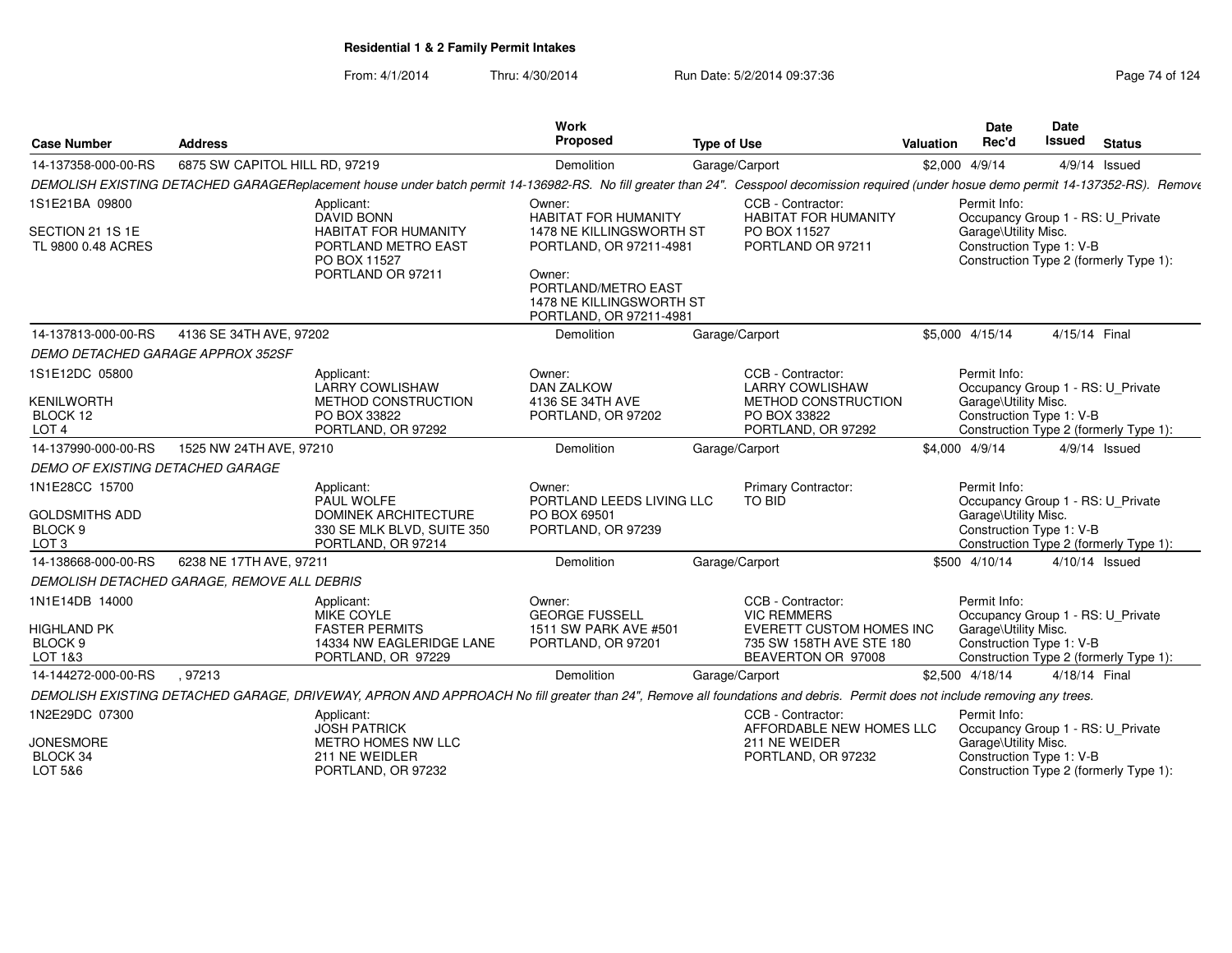|                                                                      |                                             |                                                                                                                               | <b>Work</b>                                                                                                                                               |                                                                                                                            |           | Date                                                                                                  | <b>Date</b>   |                                        |
|----------------------------------------------------------------------|---------------------------------------------|-------------------------------------------------------------------------------------------------------------------------------|-----------------------------------------------------------------------------------------------------------------------------------------------------------|----------------------------------------------------------------------------------------------------------------------------|-----------|-------------------------------------------------------------------------------------------------------|---------------|----------------------------------------|
| <b>Case Number</b>                                                   | <b>Address</b>                              |                                                                                                                               | <b>Proposed</b>                                                                                                                                           | <b>Type of Use</b>                                                                                                         | Valuation | Rec'd                                                                                                 | <b>Issued</b> | <b>Status</b>                          |
| 14-144361-000-00-RS                                                  | 3936 SE ANKENY ST, 97214                    |                                                                                                                               | Demolition                                                                                                                                                | Garage/Carport                                                                                                             |           | \$500 4/18/14                                                                                         |               | 4/18/14 Issued                         |
|                                                                      |                                             | DEMOLISH EXISTING DETACHED GARAGE REPLACEMENT GARAGE PERMIT # 14-144360-Remove all foundations and debris                     |                                                                                                                                                           |                                                                                                                            |           |                                                                                                       |               |                                        |
| 1N1E36DD 01500<br><b>LAURELHURST</b><br>BLOCK 103<br>LOT 4 TL 1500   |                                             | Applicant:<br>TANGELA E PURDOM<br>3936 SE ANKENY ST<br>PORTLAND, OR 97214                                                     | Owner:<br><b>TANGELA E PURDOM</b><br>3936 SE ANKENY ST<br>PORTLAND, OR 97214<br>Owner:<br><b>DAVID R ROTH</b><br>3936 SE ANKENY ST<br>PORTLAND, OR 97214  | CCB - Contractor:<br><b>LARRY WECKER</b><br><b>WECKER CONSTRUCTION CO</b><br>20106 NE INTERLACHEN LN<br>FAIRVIEW, OR 97024 |           | Permit Info:<br>Occupancy Group 1 - RS: U Private<br>Garage\Utility Misc.<br>Construction Type 1: V-B |               | Construction Type 2 (formerly Type 1): |
| 14-146048-000-00-RS                                                  | 8729 SE MALDEN ST, 97266                    |                                                                                                                               | Demolition                                                                                                                                                | Garage/Carport                                                                                                             |           | \$3,000 4/22/14                                                                                       |               | Approved to Issue                      |
| <b>DEMO DETACHED GARAGE</b>                                          |                                             |                                                                                                                               |                                                                                                                                                           |                                                                                                                            |           |                                                                                                       |               |                                        |
| 1S2E21CA 01400<br>EDGE O'TOWN VILLAS<br>BLOCK 3<br>LOT 3&4 TL 1400   |                                             | Applicant:<br><b>ELI CALLISON</b><br>BUREAU OF ENVIRONMENTAL<br><b>SERVICES</b><br>1120 SW 5TH AVE #1000<br>PORTLAND OR 97204 | Owner:<br>LUCILLE M BOLT<br>8729 SE MALDEN ST<br>PORTLAND, OR 97266-6218                                                                                  | Primary Contractor:<br><b>TO BID</b>                                                                                       |           | Permit Info:<br>Occupancy Group 1 - RS: U Private<br>Garage\Utility Misc.<br>Construction Type 1: V-B |               | Construction Type 2 (formerly Type 1): |
| 14-146120-000-00-RS                                                  | 3403 SE 15TH AVE, 97202                     |                                                                                                                               | Demolition                                                                                                                                                | Garage/Carport                                                                                                             |           | \$1,000 4/22/14                                                                                       |               | 4/22/14 Issued                         |
|                                                                      | DEMOLISH DETACHED GARAGE, REMOVE ALL DEBRIS |                                                                                                                               |                                                                                                                                                           |                                                                                                                            |           |                                                                                                       |               |                                        |
| 1S1E11AC 17100<br><b>FEURERS ADD</b><br>BLOCK 11<br>LOT <sub>2</sub> |                                             | Applicant:<br><b>TINA</b><br><b>MR TREE INC</b><br>8560 SE 172ND AV<br>HAPPY VALLEY, OR 97086                                 | Owner:<br><b>LORRAINE SOBEL</b><br>3209 SE 54TH AVE<br>PORTLAND, OR 97206-2146                                                                            | CCB - Contractor:<br><b>TINA</b><br><b>MR TREE INC</b><br>8560 SE 172ND AV<br>HAPPY VALLEY, OR 97086                       |           | Permit Info:<br>Occupancy Group 1 - RS: U Private<br>Garage\Utility Misc.<br>Construction Type 1: V-B |               | Construction Type 2 (formerly Type 1): |
| 14-146219-000-00-RS                                                  | 2702 NE BRYCE ST - Unit B, 97212            |                                                                                                                               | <b>Demolition</b>                                                                                                                                         | Garage/Carport                                                                                                             |           | \$200 4/24/14                                                                                         |               | 4/24/14 Under Inspection               |
|                                                                      |                                             | DEMO EXSTING DETACHED GARAGE, Remove all foundations and debris. No fill greater than 24".                                    |                                                                                                                                                           |                                                                                                                            |           |                                                                                                       |               |                                        |
| 1N1E24CB 20600                                                       |                                             | Applicant:<br>TRISHA WONDERLICK<br>2702 NE BRYCE ST<br>PORTLAND, OR 97212                                                     | Owner:<br>BRET A WONDERLICK<br>2702 NE BRYCE ST<br>PORTLAND, OR 97212<br>Owner:<br><b>TRISHA WONDERLICK</b><br>2702 NE BRYCE ST<br>PORTLAND, OR 97212     | CCB - Contractor:<br>PREMIER REMODELING &<br><b>DESIGN LLC</b><br>2435 CRESTMONT CIRCLE S<br><b>SALEM, OR 97302</b>        |           | Permit Info:<br>Occupancy Group 1 - RS: U Private<br>Garage\Utility Misc.<br>Construction Type 1: V-B |               | Construction Type 2 (formerly Type 1): |
| 14-146305-000-00-RS                                                  | 6864 NE OREGON ST, 97213                    |                                                                                                                               | <b>Demolition</b>                                                                                                                                         | Garage/Carport                                                                                                             |           | \$1,500 4/22/14                                                                                       |               | $4/22/14$ Issued                       |
|                                                                      |                                             | DEMO 552 SF DETACHED GARAGE, No fill greater than 24", Remove all foundations and debris. CESSPOOL DECOMMISSIONING            |                                                                                                                                                           |                                                                                                                            |           |                                                                                                       |               |                                        |
| 1N2E32BD 17200                                                       |                                             | Applicant:<br>MILDRED WHITE<br><b>BAMA DESIGN</b><br>1631 NE BROADWAY #754<br>PORTLAND, OR 97232                              | Owner:<br>MILDRED D WHITE<br>731 NE 69TH AVE<br>PORTLAND, OR 97213-5533<br>Owner:<br><b>RICHARD B WHITE</b><br>731 NE 69TH AVE<br>PORTLAND, OR 97213-5533 |                                                                                                                            |           | Permit Info:<br>Occupancy Group 1 - RS: U_Private<br>Garage\Utility Misc.<br>Construction Type 1: V-B |               | Construction Type 2 (formerly Type 1): |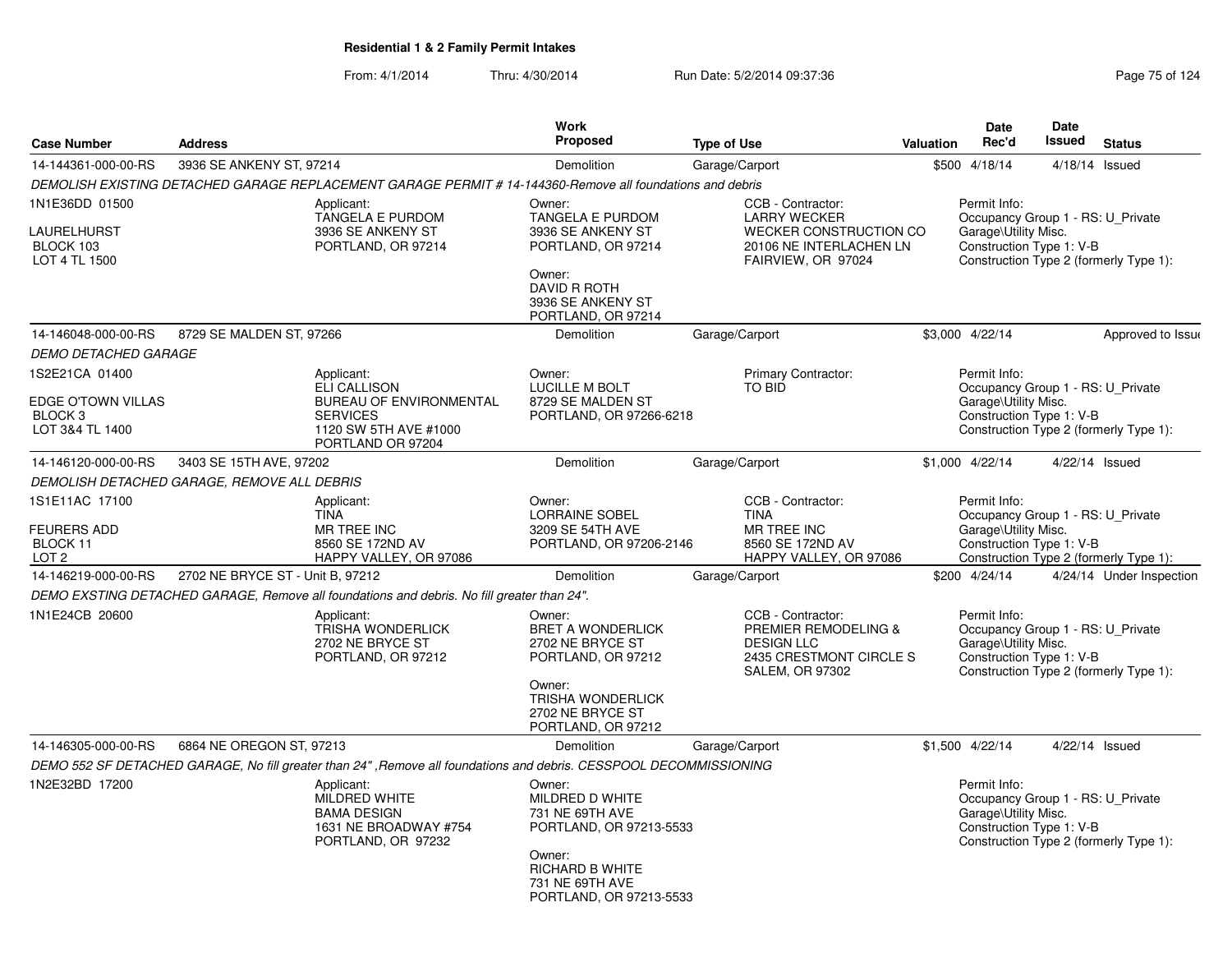| <b>Case Number</b>                                                                       | <b>Address</b>          |                                                                                                                                   | Work<br>Proposed                                                                                                                            | <b>Type of Use</b> |                                                                                                                                   | <b>Valuation</b> | Date<br>Rec'd                                                                                         | <b>Date</b><br><b>Issued</b> | <b>Status</b>                               |
|------------------------------------------------------------------------------------------|-------------------------|-----------------------------------------------------------------------------------------------------------------------------------|---------------------------------------------------------------------------------------------------------------------------------------------|--------------------|-----------------------------------------------------------------------------------------------------------------------------------|------------------|-------------------------------------------------------------------------------------------------------|------------------------------|---------------------------------------------|
| 14-146950-000-00-RS                                                                      | 655 SE 68TH AVE, 97215  |                                                                                                                                   | Demolition                                                                                                                                  |                    | Garage/Carport                                                                                                                    |                  | \$500 4/29/14                                                                                         | 4/29/14 Issued               |                                             |
|                                                                                          |                         | DEMOLISH ONE ONE CAR, ONE STORY, 200SF DETACHED GARAGE - REMOVE ALL DEBRIS - NO SEWER ASSOCIATED WITH THIS STRUCTURE              |                                                                                                                                             |                    |                                                                                                                                   |                  |                                                                                                       |                              | **ON THE SAME PLAN AS SFR DEMO 14-146939-R. |
| 1S2E05BA 08100                                                                           |                         | Applicant:<br><b>MIKE COYLE</b><br><b>FASTER PERMITS</b><br>14334 NW EAGLERIDGE LANE<br>PORTLAND, OR 97229                        | Owner:<br>KLOH LLC<br>9700 SW CAPITOL HWY #100<br>PORTLAND, OR 97219-5274                                                                   |                    | CCB - Contractor:<br>KLOH LLC<br>9700 SW CAPITOL HWY SUITE 100 Garage\Utility Misc.<br>PORTLAND, OR 97219                         |                  | Permit Info:<br>Occupancy Group 1 - RS: U_Private<br>Construction Type 1: V-B                         |                              | Construction Type 2 (formerly Type 1):      |
| 14-147007-000-00-RS                                                                      | 7224 SE 65TH AVE, 97206 |                                                                                                                                   | Demolition                                                                                                                                  |                    | Garage/Carport                                                                                                                    |                  | \$2,000 4/23/14                                                                                       | 4/23/14 Issued               |                                             |
|                                                                                          |                         | DEMO 220 SQ FT GARAGERemove all foundations and debris Septic Decommissioning Required. Call for Inspection 842.                  |                                                                                                                                             |                    |                                                                                                                                   |                  |                                                                                                       |                              |                                             |
| 1S2E20BC 14100<br><b>BRENTWOOD &amp; SUB</b><br>BLOCK <sub>21</sub><br>S 74.5' OF LOT 10 |                         | Applicant:<br><b>SUSAN SINGH</b><br>7224 SE 65TH AVE<br>PORTLAND, OR 97206-8007                                                   | Owner:<br><b>SUSAN SINGH</b><br>7224 SE 65TH AVE<br>PORTLAND, OR 97206-8007                                                                 |                    |                                                                                                                                   |                  | Permit Info:<br>Occupancy Group 1 - RS: U Private<br>Garage\Utility Misc.<br>Construction Type 1: V-B |                              | Construction Type 2 (formerly Type 1):      |
| 14-147747-000-00-RS                                                                      | 18 SE 24TH AVE, 97214   |                                                                                                                                   | Demolition                                                                                                                                  |                    | Garage/Carport                                                                                                                    |                  | \$3,000 4/24/14                                                                                       | 4/24/14 Issued               |                                             |
| DEMOLITION OF DETACHED SINGLE CAR GARAGE 200SF                                           |                         |                                                                                                                                   |                                                                                                                                             |                    |                                                                                                                                   |                  |                                                                                                       |                              |                                             |
| 1N1E36CC 18600<br><b>KEYSTONE ADD</b><br><b>BLOCK7</b><br>LOT 3 EXC S 5'                 |                         | Applicant:<br><b>Brett Schulz</b><br>1111 E BURNSIDE SREET, STE. 30: PO BOX 14488<br>PORTLAND OR 97214                            | Owner:<br>18-20 SE 24TH AVENUE LLC<br>PORTLAND, OR 97293                                                                                    |                    | CCB - Contractor:<br>K WITT EXCAVATING LLC<br>13250 VIEWCREST DR<br>BEAVERTON, OR 97005                                           |                  | Permit Info:<br>Occupancy Group 1 - RS: U_Private<br>Garage\Utility Misc.<br>Construction Type 1: V-B |                              | Construction Type 2 (formerly Type 1):      |
| 14-147751-000-00-RS                                                                      | 6426 NE 22ND AVE, 97211 |                                                                                                                                   | Demolition                                                                                                                                  | Garage/Carport     |                                                                                                                                   |                  | \$500 4/25/14                                                                                         | 4/25/14 Issued               |                                             |
| DEMOLISH SINGLE STORY GARAGE, REMOVE ALL DEBRIS                                          |                         |                                                                                                                                   |                                                                                                                                             |                    |                                                                                                                                   |                  |                                                                                                       |                              |                                             |
| 1N1E14DA 02300<br><b>IRVINGTON PK</b><br>BLOCK 64<br>LOT <sub>7</sub>                    |                         | Applicant:<br>Mike Covle<br><b>Faster Permits</b><br>14334 NW EAGLERIDGE LANE<br>PORTLAND, OR 97229                               | Owner:<br><b>EVERETT CUSTOM HOMES LLC</b><br>735 SW 158TH AVE<br>BEAVERTON, OR 97006-4952                                                   |                    | CCB - Contractor:<br><b>VIC REMMERS</b><br>EVERETT CUSTOM HOMES INC<br>735 SW 158TH AVE STE 180<br>BEAVERTON OR 97008             |                  | Permit Info:<br>Occupancy Group 1 - RS: U_Private<br>Garage\Utility Misc.<br>Construction Type 1: V-B |                              | Construction Type 2 (formerly Type 1):      |
| 14-148462-000-00-RS                                                                      | 3725 NE 36TH AVE, 97212 |                                                                                                                                   | Demolition                                                                                                                                  |                    | Garage/Carport                                                                                                                    |                  | \$1,000 4/25/14                                                                                       | 4/25/14 Issued               |                                             |
| DEMO EXISTING DETACHED GARAGE.                                                           |                         |                                                                                                                                   |                                                                                                                                             |                    |                                                                                                                                   |                  |                                                                                                       |                              |                                             |
| 1N1E24DC 04200<br><b>WILSHIRE</b><br><b>BLOCK 5</b><br>S 50' OF LOT 6                    |                         | Applicant:<br><b>MIKE HUBBELL</b><br>PORTLAND DEVELOPMENT<br><b>GROUP LLC</b><br>4224 NE HALSEY ST SUITE 300<br>PORTLAND OR 97213 | Owner:<br>PORTLAND DEVELOPMENT<br><b>GROUP</b><br>11124 NE HALSEY ST PMB 643<br>PORTLAND, OR 97220-2021<br>Owner:<br><b>INVESTMENTS LLC</b> |                    | CCB - Contractor:<br><b>GENE</b><br>PORTLAND DEVELOPMENT<br><b>GROUP LLC</b><br>11124 NE HALSEY ST. PMB 643<br>PORTLAND, OR 97220 |                  | Permit Info:<br>Occupancy Group 1 - RS: U Private<br>Garage\Utility Misc.<br>Construction Type 1: V-B |                              | Construction Type 2 (formerly Type 1):      |
|                                                                                          |                         |                                                                                                                                   | 11124 NE HALSEY ST PMB 643<br>PORTLAND, OR 97220-2021                                                                                       |                    |                                                                                                                                   |                  |                                                                                                       |                              |                                             |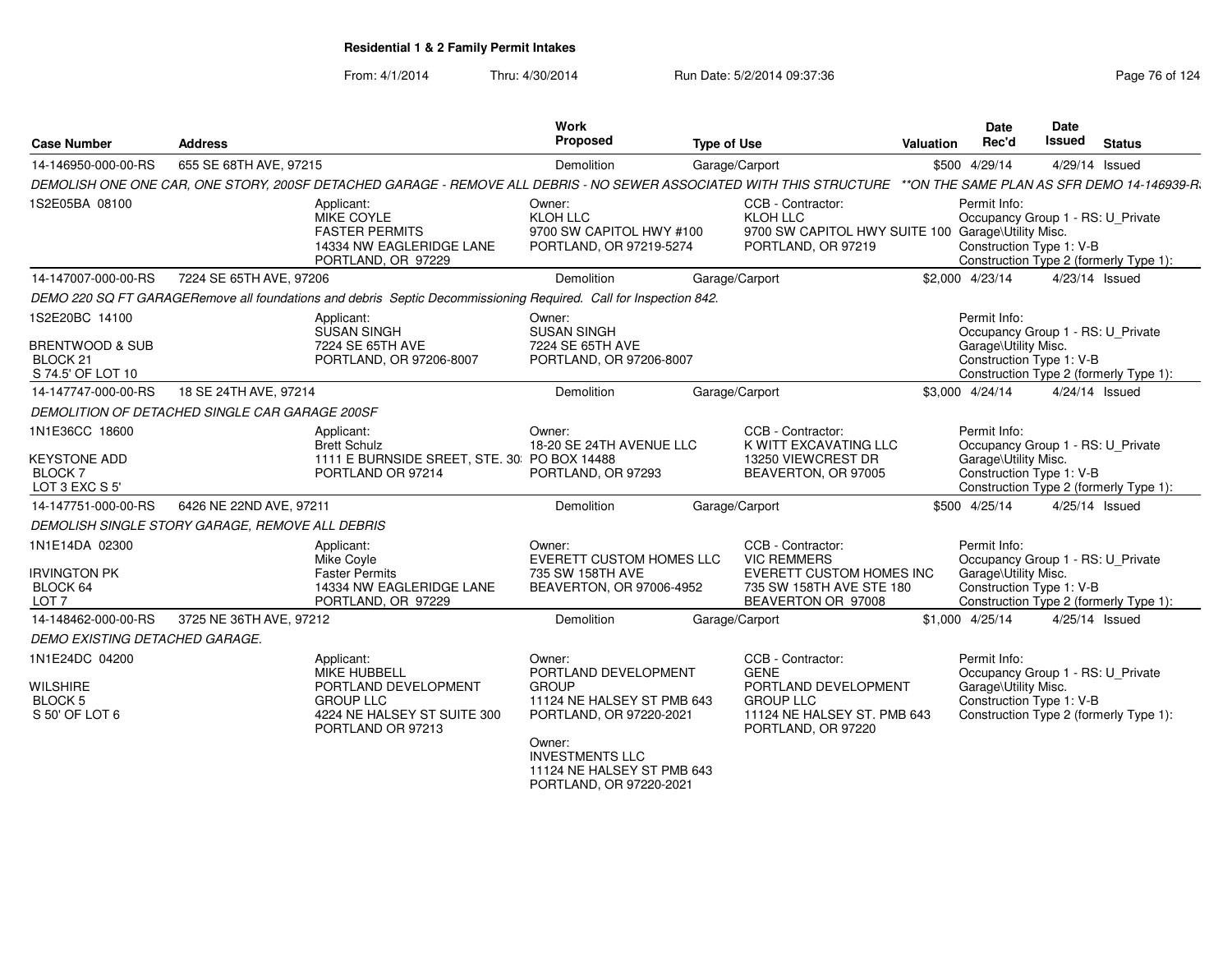|                                                                     |                                             |                                                                                                                                                             | <b>Work</b>                                                                                                  |                                                                             |                                                 | <b>Date</b>                                                                                             | Date           |                                         |
|---------------------------------------------------------------------|---------------------------------------------|-------------------------------------------------------------------------------------------------------------------------------------------------------------|--------------------------------------------------------------------------------------------------------------|-----------------------------------------------------------------------------|-------------------------------------------------|---------------------------------------------------------------------------------------------------------|----------------|-----------------------------------------|
| <b>Case Number</b>                                                  | <b>Address</b>                              |                                                                                                                                                             | Proposed                                                                                                     | <b>Type of Use</b>                                                          |                                                 | <b>Issued</b><br>Rec'd<br><b>Status</b><br><b>Valuation</b>                                             |                |                                         |
| 14-149405-000-00-RS                                                 | 8958 N COURTENAY AVE, 97203                 |                                                                                                                                                             | Demolition                                                                                                   | Garage/Carport                                                              |                                                 | \$1,000 4/29/14                                                                                         | 4/29/14 Issued |                                         |
|                                                                     | DEMOLISH DETACHED GARAGE, REMOVE ALL DEBRIS |                                                                                                                                                             |                                                                                                              |                                                                             |                                                 |                                                                                                         |                |                                         |
| 1N1E08BC 01400                                                      |                                             | Applicant:<br><b>KEVIN PARTAIN</b>                                                                                                                          | Owner:<br><b>GROUND BREAKERS</b>                                                                             | CCB - Contractor:<br><b>CLINT WEILER</b>                                    |                                                 | Permit Info:<br>Construction Type 1: V-B                                                                |                |                                         |
| PORTSMOUTH VILLA ANX 3-4<br>BLOCK 16<br>LOT 9&10                    |                                             | <b>URBAN VISIONS</b><br>223 NE 56TH AVENUE<br>PORTLAND, OR 97213                                                                                            | <b>CONSTRUCTION</b><br>11124 NE HALSEY ST PMB 612<br>PORTLAND, OR 97220                                      | <b>DEV INC</b><br>6045 SE STARK ST<br>PORTLAND, OR 97215                    | <b>GROUND BREAKERS CONST &amp;</b>              | Construction Type 2 (formerly Type 1):                                                                  |                |                                         |
|                                                                     |                                             |                                                                                                                                                             | Owner:<br>DEVELOPMENT INC<br>11124 NE HALSEY ST PMB 612<br>PORTLAND, OR 97220                                |                                                                             |                                                 |                                                                                                         |                |                                         |
| 14-150927-000-00-RS                                                 | 7218 N CONCORD AVE, 97217                   |                                                                                                                                                             | Demolition                                                                                                   | Garage/Carport                                                              |                                                 | \$800 4/30/14                                                                                           | 4/30/14 Issued |                                         |
|                                                                     |                                             | DEMOLISH A ONE STORY ONE CAR 240SF GARAGE - REMOVE ALL DEBRIS. NO SEWER OR WATER ASSOCIATED WITH THIS STRUCTURE.***WITH DETACHED ADU PERMIT 14-150905-RS*** |                                                                                                              |                                                                             |                                                 |                                                                                                         |                |                                         |
| 1N1E16AA 02600                                                      |                                             | Applicant:                                                                                                                                                  | Owner:                                                                                                       | CCB - Contractor:                                                           |                                                 | Permit Info:                                                                                            |                |                                         |
| WORLDS FAIR ADD<br>BLOCK <sub>2</sub><br><b>LOT 14</b>              |                                             | <b>TERRY HELLEM</b><br>PROJECTIVE BUILDING DESIGNS<br>PO BOX 6542<br>BEAVERTON OR 97007                                                                     | DAVID S JOHNSON<br>7218 N CONCORD AVE<br>PORTLAND, OR 97217-5508                                             | DAVID JOHNSON<br>3340 N HWY 101<br>DEPOT BAY, OR 97341                      | D JOHNSON CONSTRUCTION LLC Garage\Utility Misc. | Occupancy Group 1 - RS: U_Private<br>Construction Type 1: V-B<br>Construction Type 2 (formerly Type 1): |                |                                         |
| 14-150947-000-00-RS                                                 | 1936 SE MILLER ST, 97202                    |                                                                                                                                                             | Demolition                                                                                                   | Garage/Carport                                                              |                                                 | \$500 4/30/14                                                                                           | 4/30/14 Issued |                                         |
|                                                                     | DEMOLISH DETACHED GARAGE, REMOVE ALL DEBRIS |                                                                                                                                                             |                                                                                                              |                                                                             |                                                 |                                                                                                         |                |                                         |
| 1S1E23DA 06400<br><b>MOSELEY ADD</b><br>BLOCK 6<br>LOT <sub>5</sub> |                                             | Applicant:<br>MIKE COYLE<br><b>FASTER PERMITS</b><br>14334 NW EAGLERIDGE LANE<br>PORTLAND, OR 97229                                                         | Owner:<br>JAMES D STEVENSON<br>1550 SE 20TH AVE #302<br>PORTLAND, OR 97214<br>Owner:<br>PATRICIA A STEVENSON | CCB - Contractor:<br>Jeremy Osterholm<br>PO BOX 66259<br>PORTLAND, OR 97290 | OSTERCRAFT HOMES INC                            | Permit Info:<br>Occupancy Group 1 - RS: U_Private<br>Garage\Utility Misc.<br>Construction Type 1: V-B   |                | Construction Type 2 (formerly Type 1):  |
|                                                                     |                                             |                                                                                                                                                             | 1550 SE 20TH AVE #302<br>PORTLAND, OR 97214                                                                  |                                                                             |                                                 |                                                                                                         |                |                                         |
| 14-133463-000-00-RS                                                 | 3614 NE RODNEY AVE, 97212                   |                                                                                                                                                             | Demolition                                                                                                   | Single Family Dwelling                                                      |                                                 | $$1.000$ 4/1/14                                                                                         |                | <b>Under Review</b>                     |
|                                                                     |                                             | DEMO SINGLE FAMILY RESIDENCE WITH BASEMENT; REMOVE ALL FOOTINGS AND DEBRIS; CAP SEWER; ENGINEERED FILL AT BASEMENT; DEMO DELAY                              |                                                                                                              |                                                                             |                                                 |                                                                                                         |                |                                         |
| 1N1E22DD 17400                                                      |                                             | Applicant:<br>Dan Williams                                                                                                                                  | Owner:<br>BROOKLYN'S BEST DESIGN &                                                                           | Primary Contractor:<br>TO BID                                               |                                                 | Permit Info:                                                                                            |                | Occupancy Group 1 - RS: R-3_Residential |
| ALBINA HMSTD<br>BLOCK 15<br>LOT <sub>14</sub>                       |                                             | 14334 NW EAGLERIDGE LANE<br>PORTLAND OR 97229                                                                                                               | <b>COMPANY LLC</b><br>3325 SE 12TH AVE<br>PORTLAND, OR 97202-2403                                            |                                                                             |                                                 | One and Two Family<br>Construction Type 1: V-B                                                          |                | Construction Type 2 (formerly Type 1):  |
| 14-133471-000-00-RS                                                 | 3407 SE WOODWARD ST, 97202                  |                                                                                                                                                             | Demolition                                                                                                   | <b>Single Family Dwelling</b>                                               |                                                 | $$1.000$ 4/1/14                                                                                         |                | $4/1/14$ Issued                         |
|                                                                     |                                             | DEMO SINGLE FAMILY RESIDENCE; REMOVE ALL FOOTINGS AND DEBRIS; CAP SEWER                                                                                     |                                                                                                              |                                                                             |                                                 |                                                                                                         |                |                                         |
| 1S1E12AB 13600                                                      |                                             | Applicant:<br>MIKE COYLE                                                                                                                                    | Owner:<br><b>J MARK PERKINS</b>                                                                              | CCB - Contractor:<br>ADAM                                                   |                                                 | Permit Info:                                                                                            |                | Occupancy Group 1 - RS: R-3_Residential |
| WAVERLY<br>BLOCK 55&46 TL 13600                                     |                                             | <b>FASTER PERMITS</b><br>14334 NW EAGLERIDGE LANE<br>PORTLAND, OR 97229                                                                                     | 11471 SE CLOVER LN<br>HAPPY VALLEY, OR 97086-6800                                                            | A F HOESLEY INC<br>3731 SE LIEBE<br>PORTLAND, OR 97202                      |                                                 | One and Two Family<br>Construction Type 1: V-B                                                          |                | Construction Type 2 (formerly Type 1):  |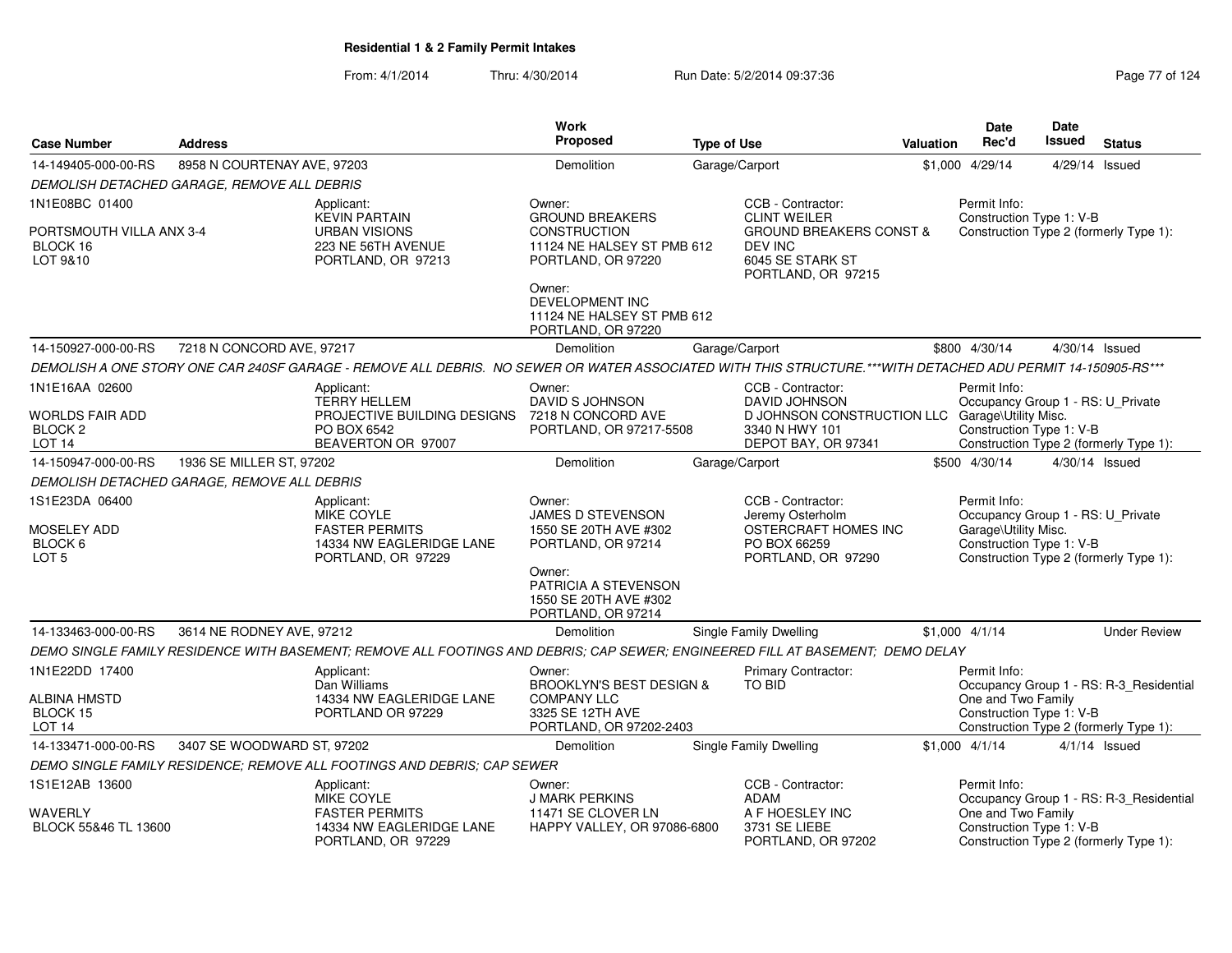From: 4/1/2014

| <b>Case Number</b>                                                      | <b>Address</b>                                                                                                                                                                                         | <b>Work</b><br>Proposed                                                                  | <b>Type of Use</b>                                                                                             | Valuation       | <b>Date</b><br>Rec'd                                                                                     | <b>Date</b><br><b>Issued</b> | <b>Status</b>                                                                     |
|-------------------------------------------------------------------------|--------------------------------------------------------------------------------------------------------------------------------------------------------------------------------------------------------|------------------------------------------------------------------------------------------|----------------------------------------------------------------------------------------------------------------|-----------------|----------------------------------------------------------------------------------------------------------|------------------------------|-----------------------------------------------------------------------------------|
| 14-133546-000-00-RS                                                     | 6125 SE HAROLD ST, 97206                                                                                                                                                                               | Demolition                                                                               | Single Family Dwelling                                                                                         | \$10,010 4/1/14 |                                                                                                          | $4/1/14$ Issued              |                                                                                   |
|                                                                         | DEMOLISH SFR WITH BASEMENT, CAP SEWER, REMOVE ALL DEBRIS**** DECOMMISSIONING REQUIRED **** Septic Decommissioning Required. Call for Inspection 842.                                                   |                                                                                          |                                                                                                                |                 |                                                                                                          |                              |                                                                                   |
| 1S2E18AD 08300<br><b>TREMONT PK</b><br>BLOCK <sub>21</sub><br>LOT 12&13 | Applicant:<br><b>MIKE COYLE</b><br><b>FASTER PERMITS</b><br>14334 NW EAGLERIDGE LANE<br>PORTLAND, OR 97229                                                                                             | Owner:<br><b>JOHN M BACIGALUPI</b><br>400 CHAMBERS ST #7S<br>NEW YORK, NY 10282-1007     | CCB - Contractor:<br><b>BRIAN MCMILLEN LLC</b><br>15151 SE FRYE<br>HAPPY VALLEY, OR 97086                      |                 | Permit Info:<br>One and Two Family<br>Construction Type 1: V-B                                           |                              | Occupancy Group 1 - RS: R-3_Residential<br>Construction Type 2 (formerly Type 1): |
| 14-133550-000-00-RS                                                     | 8525 SE CLINTON ST, 97266                                                                                                                                                                              | Demolition                                                                               | Single Family Dwelling                                                                                         | \$5,000 4/1/14  |                                                                                                          |                              | <b>Under Review</b>                                                               |
|                                                                         | DEMOLISH 850 SF SINGLE FAMILY RESIDENCE, NO BASEMENT.Demo Delay as per Title 24. Do not issue this permit prior to 5/21/14. No fill greater than 24". Remove all foundations and debris. Cap utilities |                                                                                          |                                                                                                                |                 |                                                                                                          |                              |                                                                                   |
| 1S2E09BB 00900<br><b>JOHNSTON AC</b><br><b>BLOCK1</b><br>LOT 10 TL 900  | Applicant:<br>PRESCOTT MORRIS LLC<br>PO BOX 18056<br>PORTLAND, OR 97218-0056                                                                                                                           | Owner:<br>PRESCOTT MORRIS LLC<br>PO BOX 18056<br>PORTLAND, OR 97218-0056                 |                                                                                                                |                 | Permit Info:<br>One and Two Family<br>Construction Type 1: V-B                                           |                              | Occupancy Group 1 - RS: R-3 Residential<br>Construction Type 2 (formerly Type 1): |
| 14-134120-000-00-RS                                                     | 7307 N NEWELL AVE, 97203                                                                                                                                                                               | Demolition                                                                               | <b>Single Family Dwelling</b>                                                                                  | \$4,000 4/2/14  |                                                                                                          | 4/2/14 Final                 |                                                                                   |
|                                                                         | DEMOLISH ONE SINGLE FAMILY ONE STORY RESIDENCE - REMOVE ALL DEBRIS - CAP SEWER***WITH NSFRs 14-133989-RS & 14-134100-RS***                                                                             |                                                                                          |                                                                                                                |                 |                                                                                                          |                              |                                                                                   |
| 1N1E07CA 02000<br><b>NORTHERN HILL ADD</b><br>BLOCK 14<br>LOT 7-9       | Applicant:<br><b>JEFF OVINGTON</b><br>METRO HOMES NW, LLC<br>211 NE WEIDLER ST<br>PORTLAND, OR 97232                                                                                                   | Owner:<br>211 NE WEIDLER ST<br>PORTLAND, OR 97232-1155                                   | CCB - Contractor:<br>METRO HOMES NORTHWEST LLC AFFORDABLE NEW HOMES LLC<br>211 NE WEIDER<br>PORTLAND, OR 97232 |                 | Permit Info:<br>One and Two Family<br>Construction Type 1: V-B                                           |                              | Occupancy Group 1 - RS: R-3 Residential<br>Construction Type 2 (formerly Type 1): |
| 14-134794-000-00-RS                                                     | 204 NE 57TH AVE, 97213                                                                                                                                                                                 | Demolition                                                                               | Single Family Dwelling                                                                                         | \$3,000 4/10/14 |                                                                                                          | 4/10/14 Issued               |                                                                                   |
|                                                                         | DEMO HOUSE WITH BASEMENT, Replacement house under permit 14-132541-RS, Compacted fill per Title 24 standards, Soils special inspection required, Decommissioning Inspection Required?                  |                                                                                          |                                                                                                                |                 |                                                                                                          |                              |                                                                                   |
| 1N2E31DB 01500                                                          | Applicant:<br><b>KEVIN PARTAIN</b><br><b>URBAN VISIONS</b><br>223 NE 56TH AVE<br>PORTLAND, OR 97213                                                                                                    | Owner:<br>WILDE PROPERTIES INC<br>3735 SE CLAY ST<br>PORTLAND, OR 97214-5139             | CCB - Contractor:<br>PDX REDEVELOPMENT LLC<br>4800 SW MACADAM, SUITE 245<br>PORTLAND, OR 97239                 |                 | Permit Info:<br>One and Two Family<br>Construction Type 1: V-B                                           |                              | Occupancy Group 1 - RS: R-3_Residential<br>Construction Type 2 (formerly Type 1): |
| 14-137152-000-00-RS                                                     | 6531 SE 21ST AVE, 97202                                                                                                                                                                                | Demolition                                                                               | Single Family Dwelling                                                                                         | \$7,000 4/8/14  |                                                                                                          |                              | <b>Under Review</b>                                                               |
|                                                                         | DEMOLISH SINGLE FAMILY RESIDENCE WITH BASMENT, CAP SEWER AND REMOVE ALL DEBRIS, INCLUDES FUTURE COMPACTION AGREEMENT. SITE TO HAVE 8' PERIMETER FENCE WHILE EX(                                        |                                                                                          |                                                                                                                |                 |                                                                                                          |                              |                                                                                   |
| 1S1E14DD 08500<br><b>WESTMORELAND</b><br>BLOCK 26<br>LOT <sub>13</sub>  | Applicant:<br>PDX LIVING LLC<br>2336 SW OSAGE ST UNIT 404<br>PORTLAND OR 97205                                                                                                                         | Owner:<br>N JAMES HAWTHORNE<br>6450 SQUIRE OAKS LN<br>SAN LUIS OBISPO, CA 93401          | CCB - Contractor:<br>PDX LIVING LLC<br>2336 SW OSAGE ST UNIT 404<br>PORTLAND OR 97205                          |                 | Permit Info:<br>One and Two Family<br>Construction Type 1: V-B<br>Construction Type 2 (formerly Type 1): |                              | Occupancy Group 1 - RS: R-3_Residential                                           |
|                                                                         |                                                                                                                                                                                                        | Owner:<br><b>DOROTHY F HAWTHORNE</b><br>6450 SQUIRE OAKS LN<br>SAN LUIS OBISPO, CA 93401 |                                                                                                                |                 |                                                                                                          |                              |                                                                                   |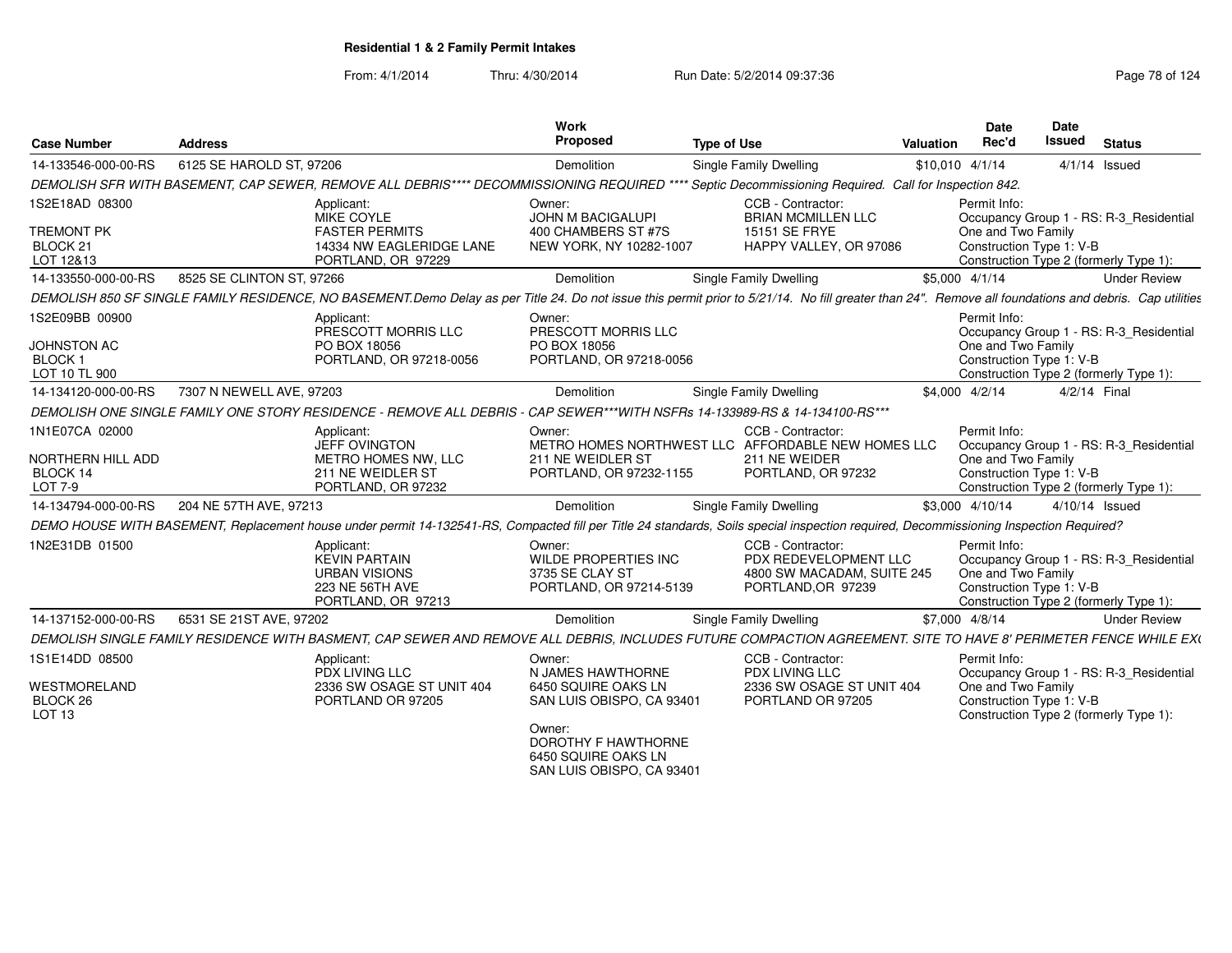From: 4/1/2014Thru: 4/30/2014 Run Date: 5/2/2014 09:37:36 Run Date: 5/2/2014 09:37:36

| <b>Case Number</b>                                  | <b>Address</b>                                                                                                                                                                                     | Work<br>Proposed                                                                     | <b>Type of Use</b>                                                      | Valuation | <b>Date</b><br>Rec'd                           | Date<br><b>Issued</b> | <b>Status</b>                           |
|-----------------------------------------------------|----------------------------------------------------------------------------------------------------------------------------------------------------------------------------------------------------|--------------------------------------------------------------------------------------|-------------------------------------------------------------------------|-----------|------------------------------------------------|-----------------------|-----------------------------------------|
| 14-137352-000-00-RS                                 | 6875 SW CAPITOL HILL RD, 97219                                                                                                                                                                     | Demolition                                                                           | Single Family Dwelling                                                  |           | \$12,000 4/9/14                                |                       | 4/9/14 Issued                           |
|                                                     | DEMOLISH SINGLE FAMILY RESIDENCE WITH BASEMENTReplacement house under batch permit 14-136982-RS. No fill greater than 24". Cesspool decomission required. Remove all foundations and debris        |                                                                                      |                                                                         |           |                                                |                       |                                         |
| 1S1E21BA 09800                                      | Applicant:<br>DAVID BONN                                                                                                                                                                           | Owner:<br><b>HABITAT FOR HUMANITY</b>                                                | CCB - Contractor:<br><b>HABITAT FOR HUMANITY</b>                        |           | Permit Info:                                   |                       | Occupancy Group 1 - RS: R-3_Residential |
| SECTION 21 1S 1E<br>TL 9800 0.48 ACRES              | <b>HABITAT FOR HUMANITY</b><br>PORTLAND METRO EAST<br>PO BOX 11527                                                                                                                                 | 1478 NE KILLINGSWORTH ST<br>PORTLAND, OR 97211-4981                                  | PO BOX 11527<br>PORTLAND OR 97211                                       |           | One and Two Family<br>Construction Type 1: V-B |                       | Construction Type 2 (formerly Type 1):  |
|                                                     | PORTLAND OR 97211                                                                                                                                                                                  | Owner:<br>PORTLAND/METRO EAST<br>1478 NE KILLINGSWORTH ST<br>PORTLAND, OR 97211-4981 |                                                                         |           |                                                |                       |                                         |
| 14-138335-000-00-RS                                 | 2025 SE HAROLD ST, 97202                                                                                                                                                                           | Demolition                                                                           | Single Family Dwelling                                                  |           | \$2,500 4/9/14                                 |                       | 4/9/14 Under Review                     |
|                                                     | DEMO SINGLE FAMILY DWELLING - demo delay until 6/2/14                                                                                                                                              |                                                                                      |                                                                         |           |                                                |                       |                                         |
| 1S1E14AD 02600                                      | Applicant:<br><b>JOSH PATRICK</b>                                                                                                                                                                  | Owner:                                                                               | CCB - Contractor:<br>METRO HOMES NORTHWEST LLC AFFORDABLE NEW HOMES LLC |           | Permit Info:                                   |                       | Occupancy Group 1 - RS: R-3 Residential |
| <b>FLORAL PK ADD</b><br>BLOCK <sub>3</sub><br>LOT 8 | METRO HOMES NW LLC<br>211 NE WEIDLER<br>PORTLAND, OR 97232                                                                                                                                         | 2645 SW SCHAEFFER RD<br>WEST LINN, OR 97068                                          | 211 NE WEIDER<br>PORTLAND, OR 97232                                     |           | One and Two Family<br>Construction Type 1: V-B |                       | Construction Type 2 (formerly Type 1):  |
| 14-138572-000-00-RS                                 | 4046 SE CARUTHERS ST, 97214                                                                                                                                                                        | Demolition                                                                           | <b>Single Family Dwelling</b>                                           |           | \$1,500 4/10/14                                | 4/10/14 Final         |                                         |
|                                                     | DEMO SINGLE FAMILY RESIDENCE, Replacement house under permit 14-138144-RS, No fill greater than 24", Remove all foundations and debris, Decommissioning Inspection Required Septic Decommissioning |                                                                                      |                                                                         |           |                                                |                       |                                         |
| 1S1E01DD 12200                                      | Applicant:<br><b>KEVIN PARTAIN</b>                                                                                                                                                                 | Owner:<br>CKW CONSTRUCTION LLC                                                       | CCB - Contractor:<br>CKW CONSTRUCTION LLC                               |           | Permit Info:                                   |                       | Occupancy Group 1 - RS: R-3 Residential |
| <b>HOWES ADD</b><br><b>BLOCK 5</b>                  | <b>URBAN VISIONS</b><br>223 NE 56TH AVE                                                                                                                                                            | 4046 SE CARUTHERS ST<br>PORTLAND, OR 97214-5932                                      | 8725 SE SPENCER DR<br>HAPPY VALLEY, OR 97086                            |           | One and Two Family<br>Construction Type 1: V-B |                       |                                         |
| LOT 5 TL 12200                                      | PORTLAND, OR 97213                                                                                                                                                                                 |                                                                                      |                                                                         |           |                                                |                       | Construction Type 2 (formerly Type 1):  |
| 14-138664-000-00-RS                                 | 6238 NE 17TH AVE, 97211                                                                                                                                                                            | Demolition                                                                           | Single Family Dwelling                                                  |           | \$1,000 4/10/14                                | 4/10/14 Issued        |                                         |
|                                                     | DEMOLISH SINGLE FAMILY RESIDENCE WITH BASEMENT, CAP SEWER, FILL BASEMENT, REMOVE ALL DEBRIS***DECOMMISSIONING REQUIRED****SEE 14-137342-RS FOR NSFR Septic Decommis                                |                                                                                      |                                                                         |           |                                                |                       |                                         |
| 1N1E14DB 14000                                      | Applicant:<br>MIKE COYLE                                                                                                                                                                           | Owner:<br><b>GEORGE FUSSELL</b>                                                      | CCB - Contractor:<br><b>VIC REMMERS</b>                                 |           | Permit Info:                                   |                       | Occupancy Group 1 - RS: R-3_Residential |
| <b>HIGHLAND PK</b><br>BLOCK <sub>9</sub>            | <b>FASTER PERMITS</b><br>14334 NW EAGLERIDGE LANE                                                                                                                                                  | 1511 SW PARK AVE #501<br>PORTLAND, OR 97201                                          | EVERETT CUSTOM HOMES INC<br>735 SW 158TH AVE STE 180                    |           | One and Two Family<br>Construction Type 1: V-B |                       |                                         |
| LOT 1&3                                             | PORTLAND, OR 97229                                                                                                                                                                                 |                                                                                      | BEAVERTON OR 97008                                                      |           |                                                |                       | Construction Type 2 (formerly Type 1):  |
| 14-138867-000-00-RS                                 | 7450 SE 152ND AVE, 97236                                                                                                                                                                           | Demolition                                                                           | Single Family Dwelling                                                  |           | \$15,000 4/16/14                               |                       | <b>Under Review</b>                     |
|                                                     | DEMOLITION OF SINGLE FAMILY RESIDENCE, WELL ON PROPERTY, Septic Decommissioning Required. REMOVE ALL DEBRIS. 35 DAY DEMO DELAY***MAY 9, 2014***                                                    |                                                                                      |                                                                         |           |                                                |                       |                                         |
| 1S2E24AC 04200                                      | Applicant:<br><b>CONRAD BELL</b>                                                                                                                                                                   | Owner:<br><b>ERZSEBET B EPPLEY</b>                                                   | <b>Primary Contractor:</b><br><b>TO BID</b>                             |           | Permit Info:                                   |                       | Occupancy Group 1 - RS: R-3 Residential |
| SECTION 24 1S 2E<br>TL 4200 2.08 ACRES              | 16655 S CLIFFVIEW RD<br>OREGON CITY, OREGON 97045                                                                                                                                                  | PO BOX 11132<br>PORTLAND, OR 97211-0132                                              |                                                                         |           | One and Two Family<br>Construction Type 1: V-B |                       |                                         |

Construction Type 1: V-B Construction Type 2 (formerly Type 1):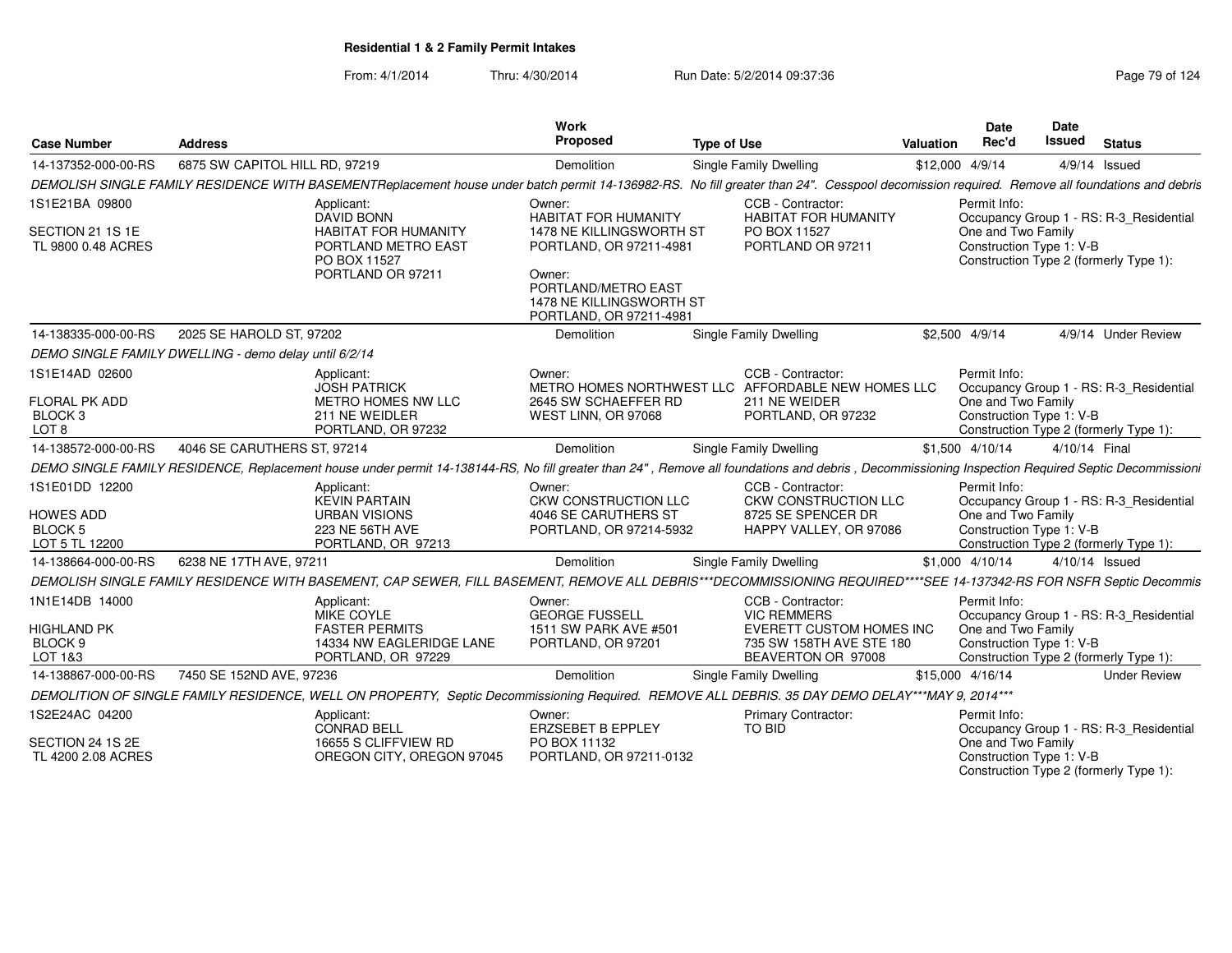| <b>Case Number</b>                                                            | <b>Address</b>            |                                                                                                                                                                              | Work<br>Proposed                                                                                                                    | <b>Type of Use</b> |                                                                                                                       | Valuation | <b>Date</b><br>Rec'd                                           | Date<br>Issued | <b>Status</b>                                                                     |
|-------------------------------------------------------------------------------|---------------------------|------------------------------------------------------------------------------------------------------------------------------------------------------------------------------|-------------------------------------------------------------------------------------------------------------------------------------|--------------------|-----------------------------------------------------------------------------------------------------------------------|-----------|----------------------------------------------------------------|----------------|-----------------------------------------------------------------------------------|
| 14-141424-000-00-RS                                                           | 6020 SE RAYMOND ST, 97206 |                                                                                                                                                                              | Demolition                                                                                                                          |                    | Single Family Dwelling                                                                                                |           | \$4,000 4/16/14                                                |                | 4/16/14 Issued                                                                    |
|                                                                               |                           | DEMO SINGLE FAMILY RESIDENCE WITH BASEMENT. FILL BASMENT. REMOVE ALL DEBIS. Septic Decommissioning Required. Call for Inspection 842.                                        |                                                                                                                                     |                    |                                                                                                                       |           |                                                                |                |                                                                                   |
| 1S2E18AD 01100                                                                |                           | Applicant:                                                                                                                                                                   | Owner:                                                                                                                              |                    | CCB - Contractor:                                                                                                     |           | Permit Info:                                                   |                |                                                                                   |
| FORD ADD<br>LOT <sub>5</sub>                                                  |                           | <b>KEVIN PARTAIN</b><br><b>URBAN VISIONS</b><br>223 NE 56TH AVE<br>PORTLAND, OR 97213                                                                                        | HARRY A SCHUMACHER<br>PO BOX 66207<br>PORTLAND, OR 97290<br>Owner:<br><b>GEOFF SCHUMACHER</b><br>PO BOX 66207<br>PORTLAND, OR 97290 |                    | SCHUMACHER CUSTOM HOMES<br>INC<br>PO BOX 66207<br>PORTLAND, OR 97290                                                  |           | One and Two Family<br>Construction Type 1: V-B                 |                | Occupancy Group 1 - RS: R-3 Residential<br>Construction Type 2 (formerly Type 1): |
| 14-146044-000-00-RS                                                           | 8729 SE MALDEN ST, 97266  |                                                                                                                                                                              | Demolition                                                                                                                          |                    | Single Family Dwelling                                                                                                |           | \$12,000 4/22/14                                               |                | <b>Under Review</b>                                                               |
|                                                                               |                           | DEMO SINGLE FAMILY RESIDENCE; REMOVE ALL DEBRISNO BASEMENT35 DAY DEMO DELAY***Septic decom required under separate permit. See comments. EMick 5/1/14**                      |                                                                                                                                     |                    |                                                                                                                       |           |                                                                |                |                                                                                   |
| 1S2E21CA 01400<br>EDGE O'TOWN VILLAS<br>BLOCK <sub>3</sub><br>LOT 3&4 TL 1400 |                           | Applicant:<br><b>ELI CALLISON</b><br>BUREAU OF ENVIRONMENTAL<br><b>SERVICES</b><br>1120 SW 5TH AVE #1000<br>PORTLAND OR 97204                                                | Owner:<br><b>CITY OF PORTLAND</b><br>1120 SW FIFTH AVE, ROOM 1204<br>PORTLAND OR 97204                                              |                    | Primary Contractor:<br>TO BID                                                                                         |           | Permit Info:<br>One and Two Family<br>Construction Type 1: V-B |                | Occupancy Group 1 - RS: R-3_Residential<br>Construction Type 2 (formerly Type 1): |
| 14-146061-000-00-RS                                                           | 6545 SE 141ST AVE, 97236  |                                                                                                                                                                              | Demolition                                                                                                                          |                    | Single Family Dwelling                                                                                                |           | \$10,000 4/22/14                                               |                | <b>Under Review</b>                                                               |
|                                                                               |                           | DEMO SINGLE FAMILY RESIDENCE35 DAY DEMO DELAY. CESSPOOL DECOMMISSIONING REQUIRED                                                                                             |                                                                                                                                     |                    |                                                                                                                       |           |                                                                |                |                                                                                   |
| 1S2E23AA 03300<br>SECTION 23 1S 2E<br>TL 3300 0.82 ACRES                      |                           | Applicant:<br>ELI CALLISON<br>BUREAU OF ENVIRONMENTAL<br><b>SERVICES</b><br>1120 SW 5TH AVE #1000<br>PORTLAND OR 97204                                                       | Owner:<br>PORTLAND CITY OF<br>1120 SW 5TH AVE #1302<br>PORTLAND, OR 97204-1912                                                      |                    | Primary Contractor:<br>TO BID                                                                                         |           | Permit Info:<br>One and Two Family<br>Construction Type 1: V-B |                | Occupancy Group 1 - RS: R-3 Residential<br>Construction Type 2 (formerly Type 1): |
| 14-146181-000-00-RS                                                           | 4222 SW ALICE ST, 97219   |                                                                                                                                                                              | Demolition                                                                                                                          |                    | <b>Single Family Dwelling</b>                                                                                         |           | \$4,000 4/22/14                                                |                | 4/22/14 Issued                                                                    |
|                                                                               |                           | DEMOLISH SINGLE FAMILY RESIDENCE WITH BASEMENT, CAP SEWER, REMOVE ALL DEBRIS, ****CESSPOOL DECOMISSIONING REQUIRED**** Septic Decommissioning Required. Call for Inspectior. |                                                                                                                                     |                    |                                                                                                                       |           |                                                                |                |                                                                                   |
| 1S1E29BC 07102<br>WEST PORTLAND<br>BLOCK 68<br>LOT 9&10 INC PT VAC ST         |                           | Applicant:<br><b>KEVIN PARTAIN</b><br><b>URBAN VISIONS</b><br>223 NE 56TH AVE<br>PORTLAND OR 97213                                                                           | Owner:<br><b>EDEN ENTERPRISES LLC</b><br>5505 SW DELKER RD<br>TUALATIN, OR 97062-9710                                               |                    | CCB - Contractor:<br><b>VIC REMMERS</b><br>EVERETT CUSTOM HOMES INC<br>735 SW 158TH AVE STE 180<br>BEAVERTON OR 97008 |           | Permit Info:<br>One and Two Family<br>Construction Type 1: V-B |                | Occupancy Group 1 - RS: R-3_Residential<br>Construction Type 2 (formerly Type 1): |
| 14-146661-000-00-RS                                                           | 1507 NW 24TH AVE, 97210   |                                                                                                                                                                              | Demolition                                                                                                                          |                    | <b>Single Family Dwelling</b>                                                                                         |           | \$16,500 4/23/14                                               |                | <b>Under Review</b>                                                               |
|                                                                               |                           | DEMO EXISTING SINGLE FAMILY RESIDENCE WITH BASEMENT, IN PREPARATION FOR NEW DEVELOPMENT. INCLUDES FUTURE COMPACTION AGREEMENT. SITE TO HAVE 8' PERIMETER FENC                |                                                                                                                                     |                    |                                                                                                                       |           |                                                                |                |                                                                                   |
| 1N1E28CC 15800<br>GOLDSMITHS ADD<br>BLOCK <sub>9</sub><br>LOT 1&2             |                           | Applicant:<br><b>GABE DOMINEK</b><br><b>DOMINEK ARCHITECTURE</b><br>330 SE MLK BLVD #350<br>PORTLAND, OR 97214                                                               | Owner:<br>PORTLAND LEEDS LIVING LLC<br>PO BOX 69501<br>PORTLAND, OR 97239                                                           |                    | Primary Contractor:<br>TO BID                                                                                         |           | Permit Info:<br>One and Two Family<br>Construction Type 1: V-B |                | Occupancy Group 1 - RS: R-3 Residential<br>Construction Type 2 (formerly Type 1): |
| 14-146662-000-00-RS                                                           | 1525 NW 24TH AVE, 97210   |                                                                                                                                                                              | Demolition                                                                                                                          |                    | Single Family Dwelling                                                                                                |           | \$10,000 4/23/14                                               |                | <b>Under Review</b>                                                               |
|                                                                               |                           | DEMOLITION OF EXISTING SINGLE FAMILY RESIDENCE. INCLUDES FUTURE COMPACTION AGREEMENT. SITE TO HAVE 8' PERIMETER FENCE WHILE EXCAVATION IS OPEN. ***DEMO DELAY UNT            |                                                                                                                                     |                    |                                                                                                                       |           |                                                                |                |                                                                                   |
| 1N1E28CC 15700<br><b>GOLDSMITHS ADD</b><br>BLOCK 9<br>LOT <sub>3</sub>        |                           | Applicant:<br><b>GABE DOMINEK</b><br>DOMINEK ARCHITECTURE<br>330 SE MLK BLVD #350<br>PORTLAND, OR 97214                                                                      | Owner:<br>PORTLAND LEEDS LIVING LLC<br>PO BOX 69501<br>PORTLAND, OR 97239                                                           |                    | <b>Primary Contractor:</b><br>TO BID                                                                                  |           | Permit Info:<br>One and Two Family<br>Construction Type 1: V-B |                | Occupancy Group 1 - RS: R-3 Residential<br>Construction Type 2 (formerly Type 1): |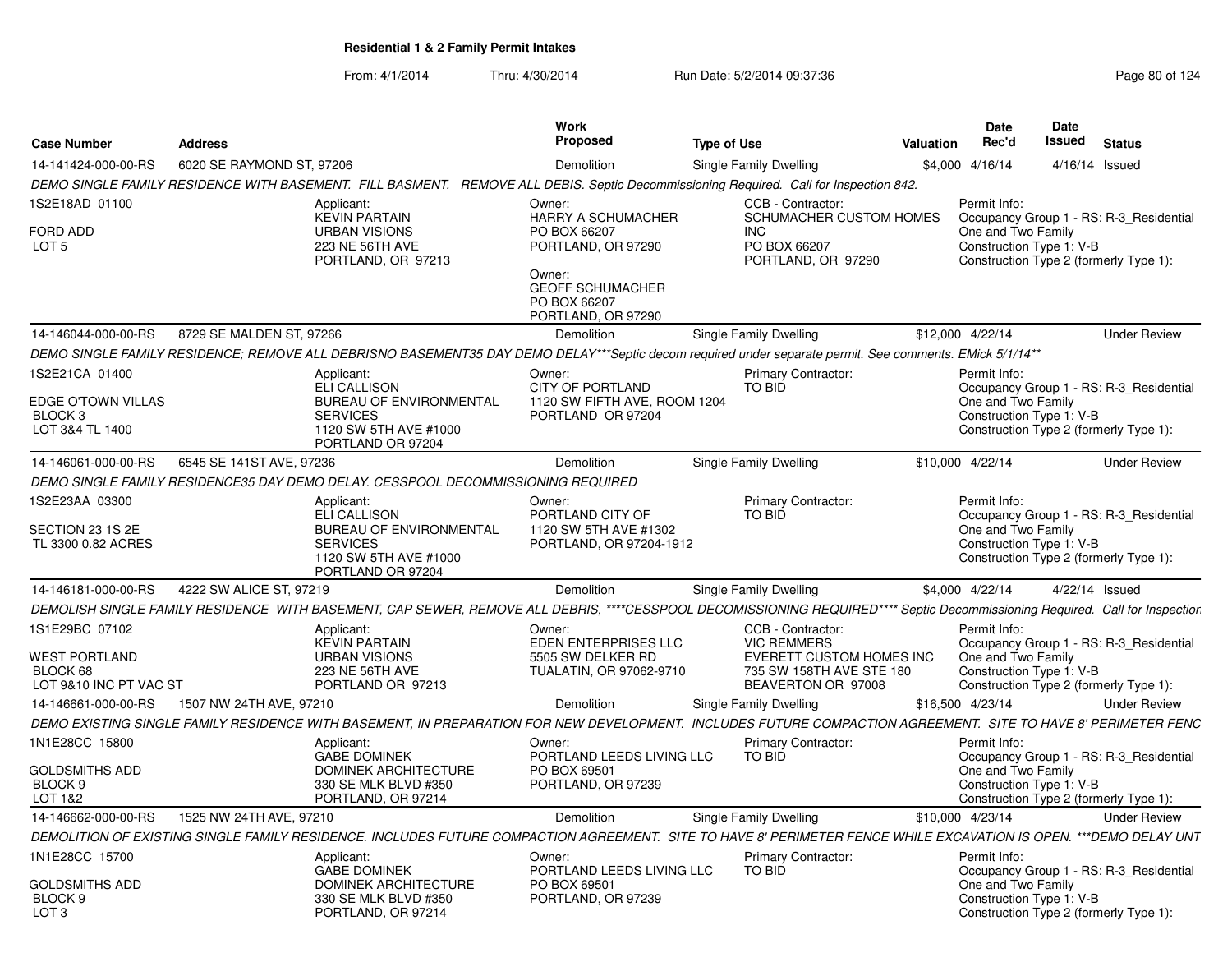|                                                                                                    |                                                    |                                                                                                                                                                                                       | <b>Work</b>                                                                                      |                    |                                                                                                                                     |                  | <b>Date</b>                                                    | Date   |                                                                                   |
|----------------------------------------------------------------------------------------------------|----------------------------------------------------|-------------------------------------------------------------------------------------------------------------------------------------------------------------------------------------------------------|--------------------------------------------------------------------------------------------------|--------------------|-------------------------------------------------------------------------------------------------------------------------------------|------------------|----------------------------------------------------------------|--------|-----------------------------------------------------------------------------------|
| <b>Case Number</b>                                                                                 | <b>Address</b>                                     |                                                                                                                                                                                                       | Proposed                                                                                         | <b>Type of Use</b> |                                                                                                                                     | <b>Valuation</b> | Rec'd                                                          | Issued | <b>Status</b>                                                                     |
| 14-146939-000-00-RS                                                                                | 655 SE 68TH AVE, 97215                             |                                                                                                                                                                                                       | Demolition                                                                                       |                    | Single Family Dwelling                                                                                                              |                  | \$1,000 4/29/14                                                |        | 4/29/14 Issued                                                                    |
|                                                                                                    |                                                    | DEMOLISH ONE SINGLE FAMILY ONE STORY RESIDENCE - REMOVE ALL DEBRIS - CAP SEWER **ON THE SAME PLAN AS GARAGE DEMO 14-146950-RS** ***ASSOCIATED WITH NSFR 14-134889-R                                   |                                                                                                  |                    |                                                                                                                                     |                  |                                                                |        |                                                                                   |
| 1S2E05BA 08100                                                                                     |                                                    | Applicant:<br>MIKE COYLE<br><b>FASTER PERMITS</b><br>14334 NW EAGLERIDGE LANE<br>PORTLAND, OR 97229                                                                                                   | Owner:<br>KLOH LLC<br>9700 SW CAPITOL HWY #100<br>PORTLAND, OR 97219-5274                        |                    | CCB - Contractor:<br>KLOH LLC<br>9700 SW CAPITOL HWY SUITE 100 One and Two Family<br>PORTLAND, OR 97219                             |                  | Permit Info:<br>Construction Type 1: V-B                       |        | Occupancy Group 1 - RS: R-3_Residential<br>Construction Type 2 (formerly Type 1): |
| 14-147242-000-00-RS                                                                                | 3019 NE M L KING BLVD, 97212                       |                                                                                                                                                                                                       | Demolition                                                                                       |                    | Single Family Dwelling                                                                                                              |                  | \$1,000 4/24/14                                                |        | 4/24/14 Issued                                                                    |
|                                                                                                    |                                                    | DEMOLISH SINGLE FAMILY RESIDENCE WITH BASEMENT, CAP SEWER, REMOVE FOUNDATION & ALL DEBRIS (35 DAY DEMO DELAY)Scope of work does not include removal of trees Compacted fill per                       |                                                                                                  |                    |                                                                                                                                     |                  |                                                                |        |                                                                                   |
| 1N1E27AA 24000<br>WILLIAMS AVE ADD<br>BLOCK 11                                                     |                                                    | Applicant:<br>AGBOLADE SOSANYA<br>3019 NE M L KING BLVD<br>PORTLAND, OR 97212                                                                                                                         | Owner:<br>AGBOLADE SOSANYA<br>3019 NE M L KING BLVD<br>PORTLAND, OR 97212                        |                    | <b>Primary Contractor:</b><br>TO BID                                                                                                |                  | Permit Info:<br>One and Two Family<br>Construction Type 1: V-B |        | Occupancy Group 1 - RS: R-3_Residential                                           |
| N 30' OF E 90' OF LOT 13                                                                           |                                                    |                                                                                                                                                                                                       |                                                                                                  |                    |                                                                                                                                     |                  |                                                                |        | Construction Type 2 (formerly Type 1):                                            |
| 14-147748-000-00-RS                                                                                | 6426 NE 22ND AVE, 97211                            |                                                                                                                                                                                                       | Demolition                                                                                       |                    | Single Family Dwelling                                                                                                              |                  | \$1,000 4/25/14                                                |        | 4/25/14 Issued                                                                    |
|                                                                                                    |                                                    | DEMOLISH SINGLE FAMILY RESIDENCE WITH BASEMENT, CAP SEWER, REMOVE ALL DEBRIS                                                                                                                          |                                                                                                  |                    |                                                                                                                                     |                  |                                                                |        |                                                                                   |
| 1N1E14DA 02300<br><b>IRVINGTON PK</b><br>BLOCK 64<br>LOT <sub>7</sub>                              |                                                    | Applicant:<br>Mike Coyle<br><b>Faster Permits</b><br>14334 NW EAGLERIDGE LANE<br>PORTLAND, OR 97229                                                                                                   | Owner:<br><b>EVERETT CUSTOM HOMES LLC</b><br>735 SW 158TH AVE<br>BEAVERTON, OR 97006-4952        |                    | CCB - Contractor:<br><b>VIC REMMERS</b><br><b>EVERETT CUSTOM HOMES INC</b><br>735 SW 158TH AVE STE 180<br>BEAVERTON OR 97008        |                  | Permit Info:<br>One and Two Family<br>Construction Type 1: V-B |        | Occupancy Group 1 - RS: R-3_Residential<br>Construction Type 2 (formerly Type 1): |
| 14-148058-000-00-RS                                                                                | 5207 SE 80TH AVE, 97206                            |                                                                                                                                                                                                       | Demolition                                                                                       |                    | Single Family Dwelling                                                                                                              |                  | \$4,000 4/25/14                                                |        | 4/25/14 Issued                                                                    |
|                                                                                                    |                                                    | DEMO SINGLE FAMILY RESIDENCE WITH BASMENTRemove all foundations and debris Compacted fill per Title 24 standards, Soils special inspection required.Cap utilities Scope of work does not include remo |                                                                                                  |                    |                                                                                                                                     |                  |                                                                |        |                                                                                   |
| 1S2E17AD 03000<br><b>CAHILLS SUB</b><br>BLOCK <sub>2</sub><br>E 30.6' OF LOT 5<br>LOT <sub>6</sub> |                                                    | Applicant:<br><b>KEVIN PARTAIN</b><br><b>URBAN VISIONS</b><br>223 NE 56TH AVE<br>PORTLAND, OR 97213                                                                                                   | Owner:<br><b>GROUND BREAKERS</b><br><b>CONTRUCTION</b><br>6045 SE STARK ST<br>PORTLAND, OR 97215 |                    | CCB - Contractor:<br><b>CLINT WEILER</b><br><b>GROUND BREAKERS CONST &amp;</b><br>DEV INC<br>6045 SE STARK ST<br>PORTLAND, OR 97215 |                  | Permit Info:<br>One and Two Family<br>Construction Type 1: V-B |        | Occupancy Group 1 - RS: R-3 Residential<br>Construction Type 2 (formerly Type 1): |
|                                                                                                    |                                                    |                                                                                                                                                                                                       | Owner:<br>DEVELOPMENT INC<br>6045 SE STARK ST<br>PORTLAND, OR 97215                              |                    |                                                                                                                                     |                  |                                                                |        |                                                                                   |
| 14-148427-000-00-RS                                                                                | 1816 SE 50TH AVE, 97215                            |                                                                                                                                                                                                       | <b>Demolition</b>                                                                                |                    | Single Family Dwelling                                                                                                              |                  | \$4,000 4/29/14                                                |        | <b>Under Review</b>                                                               |
|                                                                                                    | DEMOLITION OF SINGLE FAMILY DWELLING WITH BASEMENT |                                                                                                                                                                                                       |                                                                                                  |                    |                                                                                                                                     |                  |                                                                |        |                                                                                   |
| 1S2E06CA 04400<br>HAWTHORNE PL<br><b>BLOCK7</b><br>LOT <sub>2</sub>                                |                                                    | Applicant:<br><b>KEVIN PARTAIN</b><br>Urban Visions Planning Services, Inc. 4110 SE HAWTHORNE BLVD #166<br>223 NE 56TH AVE<br>PORTLAND OR 97213                                                       | Owner:<br><b>JSM EQUITIES LLC</b><br>PORTLAND, OR 97214-5246                                     |                    | CCB - Contractor:<br><b>STEVE MELKERSON</b><br><b>CALIBER HOMES</b><br>4110 SE HAWTHORNE BLVD #166<br>PORTLAND, OR 97214            |                  | Permit Info:<br>One and Two Family<br>Construction Type 1: V-B |        | Occupancy Group 1 - RS: R-3 Residential<br>Construction Type 2 (formerly Type 1): |
| 14-148432-000-00-RS                                                                                | 5024 SE MILL ST, 97215                             |                                                                                                                                                                                                       | Demolition                                                                                       |                    | Single Family Dwelling                                                                                                              |                  | \$4,000 4/29/14                                                |        | <b>Under Review</b>                                                               |
|                                                                                                    |                                                    | DEMOLITION OF SINGLE FAMILY DWELLING WITH BASEMENT. REMOVE ONE TREE.                                                                                                                                  |                                                                                                  |                    |                                                                                                                                     |                  |                                                                |        |                                                                                   |
| 1S2E06CA 04300                                                                                     |                                                    | Applicant:                                                                                                                                                                                            | Owner:                                                                                           |                    | CCB - Contractor:                                                                                                                   |                  | Permit Info:                                                   |        |                                                                                   |
| HAWTHORNE PL<br><b>BLOCK7</b><br>LOT <sub>6</sub>                                                  |                                                    | <b>KEVIN PARTAIN</b><br>Urban Visions Planning Services, Inc. 4110 SE HAWTHORNE BLVD #166<br>223 NE 56TH AVE<br>PORTLAND OR 97213                                                                     | <b>JSM EQUITIES LLC</b><br>PORTLAND, OR 97214-5246                                               |                    | <b>STEVE MELKERSON</b><br><b>CALIBER HOMES</b><br>4110 SE HAWTHORNE BLVD #166<br>PORTLAND, OR 97214                                 |                  | One and Two Family<br>Construction Type 1: V-B                 |        | Occupancy Group 1 - RS: R-3_Residential<br>Construction Type 2 (formerly Type 1): |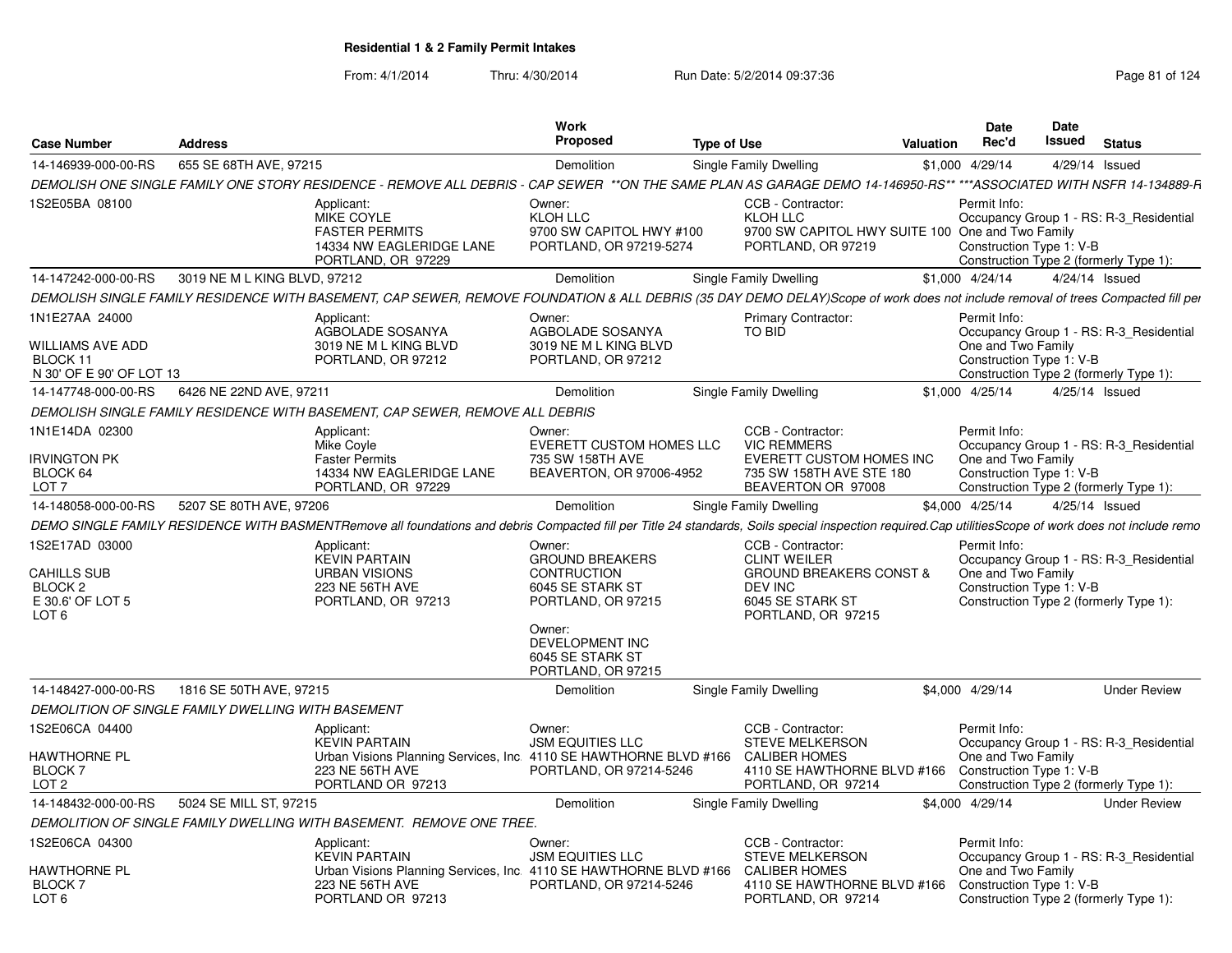| 5000 SW HUMPHREY BLVD, 97221<br>14-148729-000-00-RS<br>Demolition<br>Single Family Dwelling<br>\$1,500 4/28/14<br>DEMO HOUSE WITH BASEMENT / DEMO DELAY APPLIES / OK TO ISSUE PERMIT 06-02-2014 / REMOVE ALL DEBRIS, CAP UTILITIES, DOES NOT INCLUDE TREE REMOVAL, SPECIAL INSPECTION AI<br>1S1E07AA 00800<br>CCB - Contractor:<br>Permit Info:<br>Applicant:<br>Owner:<br>AUBREY RUSSELL<br>DOGWOOD LLC<br>V & K CONSTRUCTION<br>Occupancy Group 1 - RS: R-3_Residential<br>5000 SW HUMPHREY BLVD<br>One and Two Family<br>4921 SW HEWETT BLVD<br>10308 NW HELVETIA RD<br>TL 800 3.50 ACRES<br>HILLSBORO, OR 97124<br>Construction Type 1: V-B<br>PORTLAND, OR 97221-2204<br>PORTLAND, OR 97221-2311<br>Construction Type 2 (formerly Type 1):<br>8958 N COURTENAY AVE, 97203<br>Demolition<br><b>Single Family Dwelling</b><br>\$3,000 4/29/14<br>14-149399-000-00-RS<br>4/29/14 Issued<br>DEMOLISH SINGLE FAMILY RESIDENCE WITH BASEMENT, CAP SEWER, REMOVE ALL DEBRIS. FILL BSEMENT. Septic Decommissioning Required. Call for Inspection 842.<br>CCB - Contractor:<br>Permit Info:<br>Applicant:<br>Owner:<br><b>KEVIN PARTAIN</b><br><b>GROUND BREAKERS</b><br><b>CLINT WEILER</b><br>Occupancy Group 1 - RS: R-3_Residential<br><b>GROUND BREAKERS CONST &amp;</b><br>One and Two Family<br><b>URBAN VISIONS</b><br><b>CONSTRUCTION</b><br>223 NE 56TH AVENUE<br>11124 NE HALSEY ST PMB 612<br>Construction Type 1: V-B<br>BLOCK 16<br>DEV INC<br>6045 SE STARK ST<br>Construction Type 2 (formerly Type 1):<br>LOT 9&10<br>PORTLAND, OR 97213<br>PORTLAND, OR 97220<br>PORTLAND, OR 97215<br>Owner:<br>DEVELOPMENT INC<br>11124 NE HALSEY ST PMB 612<br>PORTLAND, OR 97220<br>14-150944-000-00-RS<br>1936 SE MILLER ST, 97202<br>Single Family Dwelling<br>\$1,000 4/30/14<br>4/30/14 Issued<br>Demolition<br>DEMOLISH SINGLE FAMILY RESIDENCE, CAP SEWER, REMOVE ALL DEBRIS. WAIVE DEMO DELAY, SEE 14-149631-RS FOR REPLACEMENT HOUSE.<br>CCB - Contractor:<br>Permit Info:<br>Applicant:<br>Owner:<br>MIKE COYLE<br><b>JAMES D STEVENSON</b><br>Occupancy Group 1 - RS: R-3_Residential<br>Jeremy Osterholm<br>One and Two Family<br><b>MOSELEY ADD</b><br><b>FASTER PERMITS</b><br>1550 SE 20TH AVE #302<br>OSTERCRAFT HOMES INC<br>Construction Type 1: V-B<br>14334 NW EAGLERIDGE LANE<br>PO BOX 66259<br>BLOCK 6<br>PORTLAND, OR 97214<br>LOT <sub>5</sub><br>PORTLAND, OR 97290<br>Construction Type 2 (formerly Type 1):<br>PORTLAND, OR 97229<br>Owner:<br>PATRICIA A STEVENSON<br>1550 SE 20TH AVE #302<br>PORTLAND, OR 97214<br>Total # of RS Demolition permit intakes: 63<br>Total valuation of RS Demolition permit intakes: \$195,410<br>Interior Alteration Only Accessory Dwelling Unit<br>14-144255-000-00-RS<br>1144 SE MARION ST - Unit B<br>\$4,500 4/23/14<br>4/23/14 Issued | <b>Case Number</b> | <b>Address</b> | Work<br><b>Proposed</b> | <b>Type of Use</b> | <b>Valuation</b> | <b>Date</b><br>Rec'd | <b>Date</b><br><b>Issued</b> | <b>Status</b>       |
|------------------------------------------------------------------------------------------------------------------------------------------------------------------------------------------------------------------------------------------------------------------------------------------------------------------------------------------------------------------------------------------------------------------------------------------------------------------------------------------------------------------------------------------------------------------------------------------------------------------------------------------------------------------------------------------------------------------------------------------------------------------------------------------------------------------------------------------------------------------------------------------------------------------------------------------------------------------------------------------------------------------------------------------------------------------------------------------------------------------------------------------------------------------------------------------------------------------------------------------------------------------------------------------------------------------------------------------------------------------------------------------------------------------------------------------------------------------------------------------------------------------------------------------------------------------------------------------------------------------------------------------------------------------------------------------------------------------------------------------------------------------------------------------------------------------------------------------------------------------------------------------------------------------------------------------------------------------------------------------------------------------------------------------------------------------------------------------------------------------------------------------------------------------------------------------------------------------------------------------------------------------------------------------------------------------------------------------------------------------------------------------------------------------------------------------------------------------------------------------------------------------------------------------------------------------------------------------------------------------------------------------------------------------------------------------------------------------------------------------------------------------------------------------------------------|--------------------|----------------|-------------------------|--------------------|------------------|----------------------|------------------------------|---------------------|
|                                                                                                                                                                                                                                                                                                                                                                                                                                                                                                                                                                                                                                                                                                                                                                                                                                                                                                                                                                                                                                                                                                                                                                                                                                                                                                                                                                                                                                                                                                                                                                                                                                                                                                                                                                                                                                                                                                                                                                                                                                                                                                                                                                                                                                                                                                                                                                                                                                                                                                                                                                                                                                                                                                                                                                                                            |                    |                |                         |                    |                  |                      |                              | <b>Under Review</b> |
| SECTION 07 1S 1E<br>1N1E08BC 01400<br>PORTSMOUTH VILLA ANX 3-4<br>1S1E23DA 06400                                                                                                                                                                                                                                                                                                                                                                                                                                                                                                                                                                                                                                                                                                                                                                                                                                                                                                                                                                                                                                                                                                                                                                                                                                                                                                                                                                                                                                                                                                                                                                                                                                                                                                                                                                                                                                                                                                                                                                                                                                                                                                                                                                                                                                                                                                                                                                                                                                                                                                                                                                                                                                                                                                                           |                    |                |                         |                    |                  |                      |                              |                     |
|                                                                                                                                                                                                                                                                                                                                                                                                                                                                                                                                                                                                                                                                                                                                                                                                                                                                                                                                                                                                                                                                                                                                                                                                                                                                                                                                                                                                                                                                                                                                                                                                                                                                                                                                                                                                                                                                                                                                                                                                                                                                                                                                                                                                                                                                                                                                                                                                                                                                                                                                                                                                                                                                                                                                                                                                            |                    |                |                         |                    |                  |                      |                              |                     |
|                                                                                                                                                                                                                                                                                                                                                                                                                                                                                                                                                                                                                                                                                                                                                                                                                                                                                                                                                                                                                                                                                                                                                                                                                                                                                                                                                                                                                                                                                                                                                                                                                                                                                                                                                                                                                                                                                                                                                                                                                                                                                                                                                                                                                                                                                                                                                                                                                                                                                                                                                                                                                                                                                                                                                                                                            |                    |                |                         |                    |                  |                      |                              |                     |
|                                                                                                                                                                                                                                                                                                                                                                                                                                                                                                                                                                                                                                                                                                                                                                                                                                                                                                                                                                                                                                                                                                                                                                                                                                                                                                                                                                                                                                                                                                                                                                                                                                                                                                                                                                                                                                                                                                                                                                                                                                                                                                                                                                                                                                                                                                                                                                                                                                                                                                                                                                                                                                                                                                                                                                                                            |                    |                |                         |                    |                  |                      |                              |                     |
|                                                                                                                                                                                                                                                                                                                                                                                                                                                                                                                                                                                                                                                                                                                                                                                                                                                                                                                                                                                                                                                                                                                                                                                                                                                                                                                                                                                                                                                                                                                                                                                                                                                                                                                                                                                                                                                                                                                                                                                                                                                                                                                                                                                                                                                                                                                                                                                                                                                                                                                                                                                                                                                                                                                                                                                                            |                    |                |                         |                    |                  |                      |                              |                     |
|                                                                                                                                                                                                                                                                                                                                                                                                                                                                                                                                                                                                                                                                                                                                                                                                                                                                                                                                                                                                                                                                                                                                                                                                                                                                                                                                                                                                                                                                                                                                                                                                                                                                                                                                                                                                                                                                                                                                                                                                                                                                                                                                                                                                                                                                                                                                                                                                                                                                                                                                                                                                                                                                                                                                                                                                            |                    |                |                         |                    |                  |                      |                              |                     |
|                                                                                                                                                                                                                                                                                                                                                                                                                                                                                                                                                                                                                                                                                                                                                                                                                                                                                                                                                                                                                                                                                                                                                                                                                                                                                                                                                                                                                                                                                                                                                                                                                                                                                                                                                                                                                                                                                                                                                                                                                                                                                                                                                                                                                                                                                                                                                                                                                                                                                                                                                                                                                                                                                                                                                                                                            |                    |                |                         |                    |                  |                      |                              |                     |
|                                                                                                                                                                                                                                                                                                                                                                                                                                                                                                                                                                                                                                                                                                                                                                                                                                                                                                                                                                                                                                                                                                                                                                                                                                                                                                                                                                                                                                                                                                                                                                                                                                                                                                                                                                                                                                                                                                                                                                                                                                                                                                                                                                                                                                                                                                                                                                                                                                                                                                                                                                                                                                                                                                                                                                                                            |                    |                |                         |                    |                  |                      |                              |                     |
|                                                                                                                                                                                                                                                                                                                                                                                                                                                                                                                                                                                                                                                                                                                                                                                                                                                                                                                                                                                                                                                                                                                                                                                                                                                                                                                                                                                                                                                                                                                                                                                                                                                                                                                                                                                                                                                                                                                                                                                                                                                                                                                                                                                                                                                                                                                                                                                                                                                                                                                                                                                                                                                                                                                                                                                                            |                    |                |                         |                    |                  |                      |                              |                     |
|                                                                                                                                                                                                                                                                                                                                                                                                                                                                                                                                                                                                                                                                                                                                                                                                                                                                                                                                                                                                                                                                                                                                                                                                                                                                                                                                                                                                                                                                                                                                                                                                                                                                                                                                                                                                                                                                                                                                                                                                                                                                                                                                                                                                                                                                                                                                                                                                                                                                                                                                                                                                                                                                                                                                                                                                            |                    |                |                         |                    |                  |                      |                              |                     |
|                                                                                                                                                                                                                                                                                                                                                                                                                                                                                                                                                                                                                                                                                                                                                                                                                                                                                                                                                                                                                                                                                                                                                                                                                                                                                                                                                                                                                                                                                                                                                                                                                                                                                                                                                                                                                                                                                                                                                                                                                                                                                                                                                                                                                                                                                                                                                                                                                                                                                                                                                                                                                                                                                                                                                                                                            |                    |                |                         |                    |                  |                      |                              |                     |
|                                                                                                                                                                                                                                                                                                                                                                                                                                                                                                                                                                                                                                                                                                                                                                                                                                                                                                                                                                                                                                                                                                                                                                                                                                                                                                                                                                                                                                                                                                                                                                                                                                                                                                                                                                                                                                                                                                                                                                                                                                                                                                                                                                                                                                                                                                                                                                                                                                                                                                                                                                                                                                                                                                                                                                                                            |                    |                |                         |                    |                  |                      |                              |                     |
|                                                                                                                                                                                                                                                                                                                                                                                                                                                                                                                                                                                                                                                                                                                                                                                                                                                                                                                                                                                                                                                                                                                                                                                                                                                                                                                                                                                                                                                                                                                                                                                                                                                                                                                                                                                                                                                                                                                                                                                                                                                                                                                                                                                                                                                                                                                                                                                                                                                                                                                                                                                                                                                                                                                                                                                                            |                    |                |                         |                    |                  |                      |                              |                     |
|                                                                                                                                                                                                                                                                                                                                                                                                                                                                                                                                                                                                                                                                                                                                                                                                                                                                                                                                                                                                                                                                                                                                                                                                                                                                                                                                                                                                                                                                                                                                                                                                                                                                                                                                                                                                                                                                                                                                                                                                                                                                                                                                                                                                                                                                                                                                                                                                                                                                                                                                                                                                                                                                                                                                                                                                            |                    |                |                         |                    |                  |                      |                              |                     |
|                                                                                                                                                                                                                                                                                                                                                                                                                                                                                                                                                                                                                                                                                                                                                                                                                                                                                                                                                                                                                                                                                                                                                                                                                                                                                                                                                                                                                                                                                                                                                                                                                                                                                                                                                                                                                                                                                                                                                                                                                                                                                                                                                                                                                                                                                                                                                                                                                                                                                                                                                                                                                                                                                                                                                                                                            |                    |                |                         |                    |                  |                      |                              |                     |
| CONVERT ACCESSORY STRUCTURE WITH LIVING SPACE TO ACCESSORY DWELLING UNIT                                                                                                                                                                                                                                                                                                                                                                                                                                                                                                                                                                                                                                                                                                                                                                                                                                                                                                                                                                                                                                                                                                                                                                                                                                                                                                                                                                                                                                                                                                                                                                                                                                                                                                                                                                                                                                                                                                                                                                                                                                                                                                                                                                                                                                                                                                                                                                                                                                                                                                                                                                                                                                                                                                                                   |                    |                |                         |                    |                  |                      |                              |                     |
| 1S1E26BA 08400<br>Permit Info:<br>Applicant:<br>Owner:<br>Occupancy Group 1 - RS: R-3_Remodel<br><b>JENNIFER B EGGERS</b><br><b>JOHN C EGGERS</b><br>1144 SE MARION ST<br>Construction Type 1: V-B<br>1144 SE MARION ST<br>Construction Type 2 (formerly Type 1):<br>PORTLAND, OR 97202-7036<br>PORTLAND, OR 97202-7036<br>Total Square Footage - Display Only: 340<br>Owner:<br><b>JENNIFER B EGGERS</b><br>1144 SE MARION ST<br>PORTLAND, OR 97202-7036                                                                                                                                                                                                                                                                                                                                                                                                                                                                                                                                                                                                                                                                                                                                                                                                                                                                                                                                                                                                                                                                                                                                                                                                                                                                                                                                                                                                                                                                                                                                                                                                                                                                                                                                                                                                                                                                                                                                                                                                                                                                                                                                                                                                                                                                                                                                                  |                    |                |                         |                    |                  |                      |                              |                     |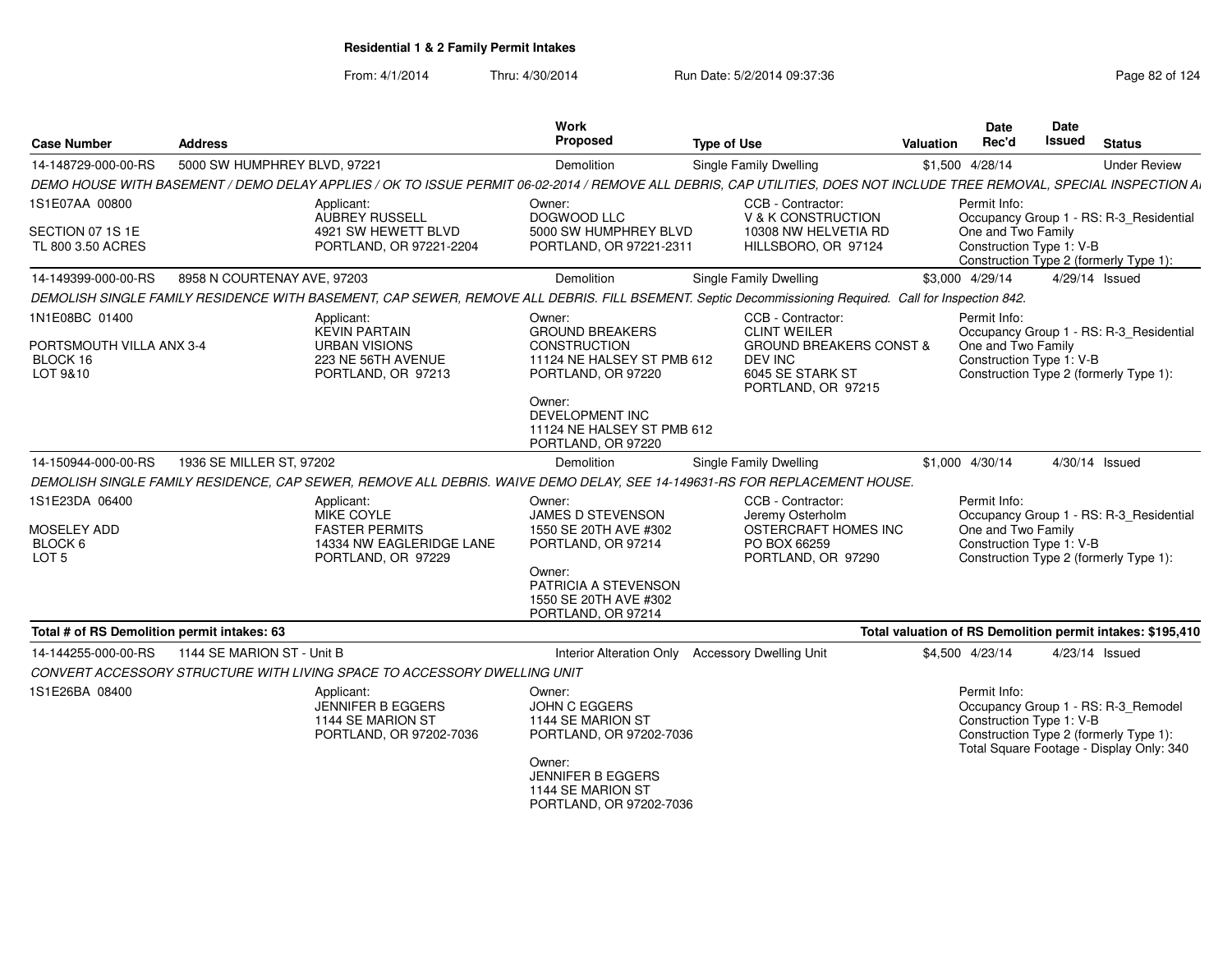From: 4/1/2014

| <b>Case Number</b>                                          | <b>Address</b>                                       |                                                                                                                                              | <b>Work</b><br>Proposed                                                    | <b>Type of Use</b>            |                                                                                                                                       | <b>Valuation</b> | <b>Date</b><br>Rec'd                                                                     | <b>Date</b><br>Issued                  | <b>Status</b>                           |
|-------------------------------------------------------------|------------------------------------------------------|----------------------------------------------------------------------------------------------------------------------------------------------|----------------------------------------------------------------------------|-------------------------------|---------------------------------------------------------------------------------------------------------------------------------------|------------------|------------------------------------------------------------------------------------------|----------------------------------------|-----------------------------------------|
| 14-136242-000-00-RS                                         | 5802 N KERBY AVE, 97217                              |                                                                                                                                              | <b>Interior Alteration Only</b>                                            | Garage/Carport                |                                                                                                                                       |                  | \$2,000 4/5/14                                                                           |                                        | $4/5/14$ Issued                         |
|                                                             |                                                      | THIS PERMIT IS TO OBTAIN REQUIRED FINAL INSPECTIONS ON CANCELED NEW SHOP PERMIT #91-006587 CO                                                |                                                                            |                               |                                                                                                                                       |                  |                                                                                          |                                        |                                         |
| 1N1E15CD 11100<br><b>WEST PIEDMONT</b>                      |                                                      | Applicant:<br>HAMMER AND HAND INC<br>1020 SE HARRISON                                                                                        | Owner:<br>ANDREW WILLIAMSON<br>5802 N KERBY AVE                            |                               | CCB - Contractor:<br>HAMMER AND HAND INC<br>1020 SE HARRISON                                                                          |                  | Permit Info:<br>Occupancy Group 1 - RS: U_Private<br>Garage\Utility Misc.                |                                        |                                         |
| BLOCK <sub>8</sub><br>LOT <sub>1</sub>                      |                                                      | PORTLAND, OR 97214                                                                                                                           | PORTLAND, OR 97217                                                         |                               | PORTLAND, OR 97214                                                                                                                    |                  | Construction Type 1: V-B                                                                 | Construction Type 2 (formerly Type 1): |                                         |
| 14-137125-000-00-RS                                         | 7214 SE 21ST AVE, 97202                              |                                                                                                                                              | Interior Alteration Only Single Family Dwelling                            |                               |                                                                                                                                       |                  | \$5,000 4/8/14                                                                           |                                        | $4/8/14$ Issued                         |
|                                                             |                                                      | REMODEL EXISTING BASEMENT BATHROOM. NEW SHOWER. INSTALL BACKWATER VALVE.                                                                     |                                                                            |                               |                                                                                                                                       |                  |                                                                                          |                                        |                                         |
| 1S1E23AA 04400<br><b>WESTMORELAND</b><br>BLOCK 33<br>LOT 10 |                                                      | Applicant:<br><b>Stephen Anthony McElligott</b><br>STEPHEN ANTHONY MCELLIGOTT 7214 SE 21ST AVE<br>1409 SE Lexington St<br>Portland, OR 97202 | Owner:<br><b>DAVID DUGAN</b><br>PORTLAND, OR 97202                         |                               | CCB - Contractor:<br>STEPHEN ANTHONY MCELLIGOTT Occupancy Group 1 - RS: R-3_Residential<br>1409 SE LEXINGTON ST<br>PORTLAND, OR 97202 |                  | Permit Info:<br>One and Two Family<br>Construction Type 1: V-B                           |                                        | Construction Type 2 (formerly Type 1):  |
|                                                             |                                                      |                                                                                                                                              | Owner:<br><b>GINA DUGAN</b><br>7214 SE 21ST AVE<br>PORTLAND, OR 97202      |                               |                                                                                                                                       |                  |                                                                                          |                                        |                                         |
| 14-140009-000-00-RS                                         | 3126 NE 32ND PL, 97212                               |                                                                                                                                              | Interior Alteration Only                                                   | <b>Single Family Dwelling</b> |                                                                                                                                       |                  | \$31,000 4/14/14                                                                         |                                        | 4/14/14 Under Inspection                |
|                                                             | REMODEL KITCHEN. TRADE WORK ONLY. NO PLANS REQUIRED. |                                                                                                                                              |                                                                            |                               |                                                                                                                                       |                  |                                                                                          |                                        |                                         |
| 1N1E25BA 18200                                              |                                                      | Applicant:<br><b>BRYAN SCHMITZ</b>                                                                                                           | Owner:<br>EDWIN C GEIST                                                    |                               | CCB - Contractor:<br><b>RHINO PLUMBING INC</b>                                                                                        |                  | Permit Info:                                                                             |                                        | Occupancy Group 1 - RS: R-3 Residential |
| <b>IRVINGWOOD</b><br>BLOCK 6<br>N 14' OF LOT 13             |                                                      | BSC GENERAL CONTRACTORS IN 3126 NE 32ND PL<br>3836 NE SKIDMORE ST<br>PORTLAND, OR 972118252                                                  | PORTLAND, OR 97212-2631                                                    |                               | 18761 SE EL CAMINO TER<br>DAMASCUS OR 97089                                                                                           |                  | One and Two Family<br>Construction Type 1: V-B<br>Construction Type 2 (formerly Type 1): |                                        |                                         |
| S 36' OF LOT 14                                             |                                                      |                                                                                                                                              | Owner:<br><b>TERIJ GEIST</b><br>3126 NE 32ND PL<br>PORTLAND, OR 97212-2631 |                               | CCB - Contractor:<br>STEVEN SANDERSON dba COST<br>PLUS HEAT & AIR<br>7132 N FESSENDEN ST<br>PORTLAND, OR 972031865                    |                  |                                                                                          |                                        |                                         |
|                                                             |                                                      |                                                                                                                                              |                                                                            |                               | CCB - Contractor:<br><b>SAM HARDING INC</b><br>23833 NE GLISAN<br>WOOD VILLAGE, OR 97060-2942                                         |                  |                                                                                          |                                        |                                         |
|                                                             |                                                      |                                                                                                                                              |                                                                            |                               | CCB - Contractor:<br><b>BRIAN SCHMITZ</b><br><b>BSC GENERAL CONTRACTORS IN</b><br>3836 NE SKIDMORE ST<br>PORTLAND, OR 972118252       |                  |                                                                                          |                                        |                                         |
|                                                             |                                                      |                                                                                                                                              |                                                                            |                               |                                                                                                                                       |                  |                                                                                          |                                        |                                         |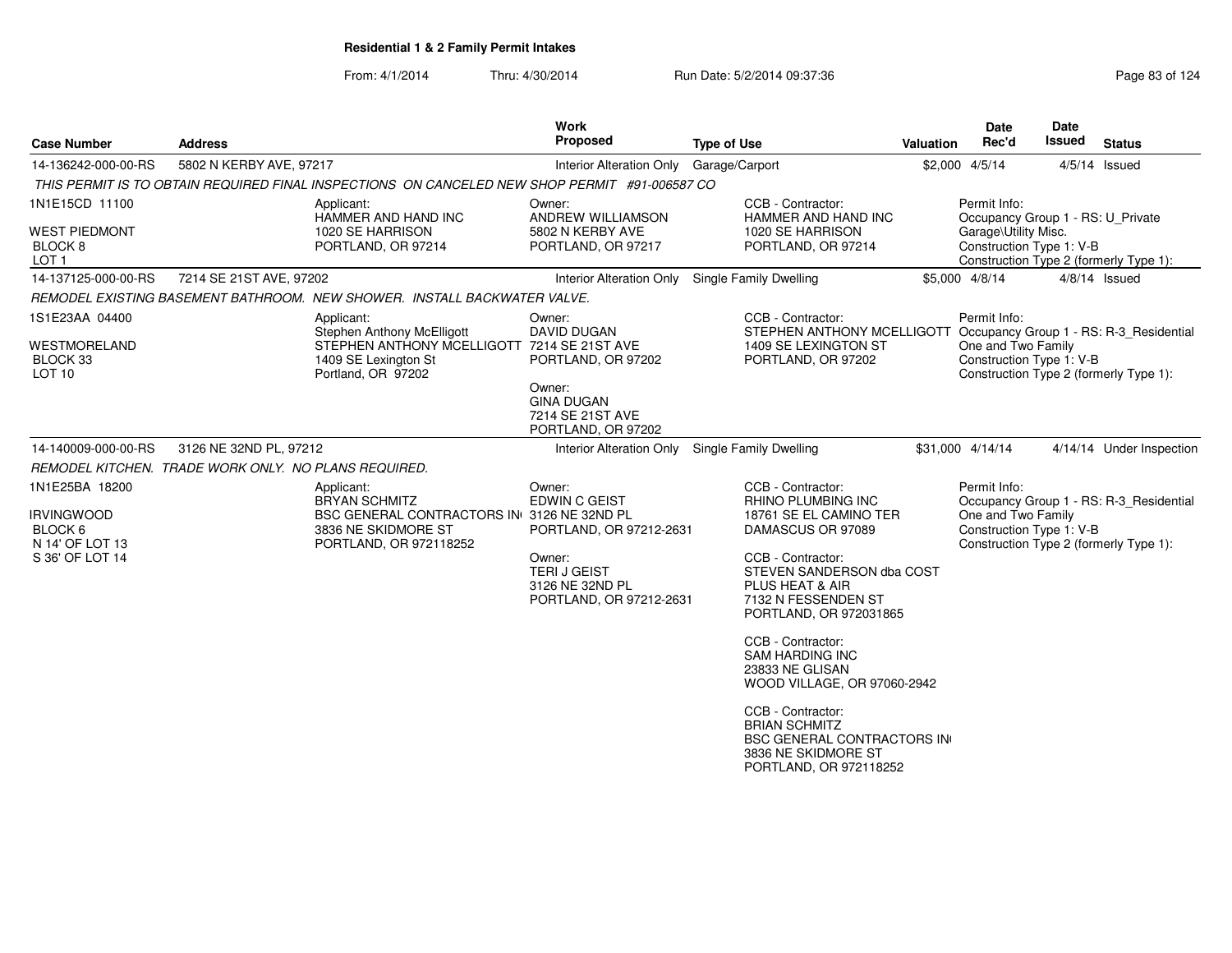|                                                                                |                              |                                                                                                   | <b>Work</b>                                                                                                                                                       |                                                                                                          |                  | <b>Date</b>                                                    | <b>Date</b>   |                                                                                   |
|--------------------------------------------------------------------------------|------------------------------|---------------------------------------------------------------------------------------------------|-------------------------------------------------------------------------------------------------------------------------------------------------------------------|----------------------------------------------------------------------------------------------------------|------------------|----------------------------------------------------------------|---------------|-----------------------------------------------------------------------------------|
| <b>Case Number</b>                                                             | <b>Address</b>               |                                                                                                   | <b>Proposed</b>                                                                                                                                                   | <b>Type of Use</b>                                                                                       | <b>Valuation</b> | Rec'd                                                          | <b>Issued</b> | <b>Status</b>                                                                     |
| 14-141290-000-00-RS                                                            | 3516 NE 65TH AVE, 97213      |                                                                                                   | Interior Alteration Only                                                                                                                                          | Single Family Dwelling                                                                                   |                  | \$5,000 4/15/14                                                |               | 4/15/14 Under Inspection                                                          |
| <b>NEW BASEMENT BATHROOM.</b>                                                  |                              |                                                                                                   |                                                                                                                                                                   |                                                                                                          |                  |                                                                |               |                                                                                   |
| 1N2E20CC 16500<br><b>HYDE PK</b><br>BLOCK 13<br>LOT 21&22                      |                              | Applicant:<br>NATHALIE PILLSBURY<br>ROLOFF CONSTRUCTION INC<br>PO BOX 12142<br>PORTLAND, OR 97212 | Owner:<br><b>MARC W NORDEAN</b><br>3516 NE 65TH AVE<br>PORTLAND, OR 97213-4418<br>Owner:<br><b>MARNE A NORDEAN</b><br>3516 NE 65TH AVE<br>PORTLAND, OR 97213-4418 | CCB - Contractor:<br>NATHALIE PILLSBURY<br>ROLOFF CONSTRUCTION INC<br>PO BOX 12142<br>PORTLAND, OR 97212 |                  | Permit Info:<br>One and Two Family<br>Construction Type 1: V-B |               | Occupancy Group 1 - RS: R-3_Residential<br>Construction Type 2 (formerly Type 1): |
| 14-141461-000-00-RS                                                            | 3015 SE LINCOLN ST, 97214    |                                                                                                   | Interior Alteration Only Single Family Dwelling                                                                                                                   |                                                                                                          |                  | \$2,800 4/15/14                                                | 4/15/14 Final |                                                                                   |
| SILL PLATE ATTACHMENT TO FOUNDATION                                            |                              |                                                                                                   |                                                                                                                                                                   |                                                                                                          |                  |                                                                |               |                                                                                   |
| 1S1E01CA 10500<br>SHEARERS ADD<br><b>BLOCK1</b><br>LOT <sub>2</sub>            |                              | Applicant:<br><b>LISA PICKERT</b><br>NEIL KELLY CO<br>804 N ALBERTA<br>PORTLAND OR 97217          | Owner:<br><b>JEREMY A SHIBLEY</b><br>3015 SE LINCOLN ST<br>PORTLAND, OR 97214-5653                                                                                | CCB - Contractor:<br>NEIL KELLY CO INC<br>804 N ALBERTA ST<br>PORTLAND, OR 97217-2693                    |                  | Permit Info:<br>Construction Type 1: V-B                       |               | Occupancy Group 1 - RS: R-3_Remodel<br>Construction Type 2 (formerly Type 1):     |
|                                                                                |                              |                                                                                                   | Owner:<br>ROMALIA K STICKNEY-SHIBLEY<br>3015 SE LINCOLN ST<br>PORTLAND, OR 97214-5653                                                                             |                                                                                                          |                  |                                                                |               |                                                                                   |
| 14-141718-000-00-RS                                                            | 607 NE ROSA PARKS WAY, 97211 |                                                                                                   | Interior Alteration Only Single Family Dwelling                                                                                                                   |                                                                                                          |                  | \$2,895 4/15/14                                                |               | 4/15/14 Issued                                                                    |
|                                                                                |                              | <b>VOLUNTARY STRUCTURAL ANCHORING TO EXISTING CONCRETE FOUNDATION</b>                             |                                                                                                                                                                   |                                                                                                          |                  |                                                                |               |                                                                                   |
| 1N1E14BC 10200<br><b>WOODLAWN</b><br>BLOCK <sub>21</sub><br>LOT <sub>18</sub>  |                              | Applicant:<br><b>GREG JORDAN</b><br>ECOTECH LLC<br>PO BOX 11630<br>PORTLAND OR 97211              | Owner:<br><b>MADELINE CARROLL</b><br>607 NE ROSA PARKS WAY<br>PORTLAND, OR 97211<br>Owner:<br><b>DEVIN CARROLL</b><br>607 NE ROSA PARKS WAY<br>PORTLAND, OR 97211 | CCB - Contractor:<br><b>GREG JORDAN</b><br><b>ECOTECH LLC</b><br>PO BOX 11630<br>PORTLAND OR 97211       |                  | Permit Info:<br>One and Two Family<br>Construction Type 1: V-B |               | Occupancy Group 1 - RS: R-3_Residential<br>Construction Type 2 (formerly Type 1): |
|                                                                                |                              |                                                                                                   | Owner:<br><b>CLAIRE CARROLL</b><br>607 NE ROSA PARKS WAY<br>PORTLAND, OR 97211                                                                                    |                                                                                                          |                  |                                                                |               |                                                                                   |
| 14-143206-000-00-RS                                                            | 7001 SW 3RD AVE, 97219       |                                                                                                   | Interior Alteration Only Single Family Dwelling                                                                                                                   |                                                                                                          |                  | \$2,200 4/17/14                                                |               | 4/17/14 Issued                                                                    |
|                                                                                |                              | REMOVE WALL TO CREATE LARGER ENTRANCE TO KITCHEN - SEPARATE TRADE PERMITS                         |                                                                                                                                                                   |                                                                                                          |                  |                                                                |               |                                                                                   |
| 1S1E22BB 09800<br><b>FULTON PK</b><br>BLOCK 25<br>E 13' OF LOT 3&4<br>LOT 9&10 |                              | Applicant:<br>PHILIPPE AGNESSE<br>NW RESIDENTIAL<br>PO BOX 3146<br>TUALATIN, OR 97062             | Owner:<br>DAVID K BRITT<br>7001 SW 3RD AVE<br>PORTLAND, OR 97219-2213<br>Owner:<br><b>DIANE LOSLI BRITT</b><br>7001 SW 3RD AVE<br>PORTLAND, OR 97219-2213         | CCB - Contractor:<br>PHILIPPE AGNESSE<br><b>NW RESIDENTIAL</b><br>PO BOX 3146<br>TUALATIN, OR 97062      |                  | Permit Info:<br>One and Two Family<br>Construction Type 1: V-B |               | Occupancy Group 1 - RS: R-3 Residential<br>Construction Type 2 (formerly Type 1): |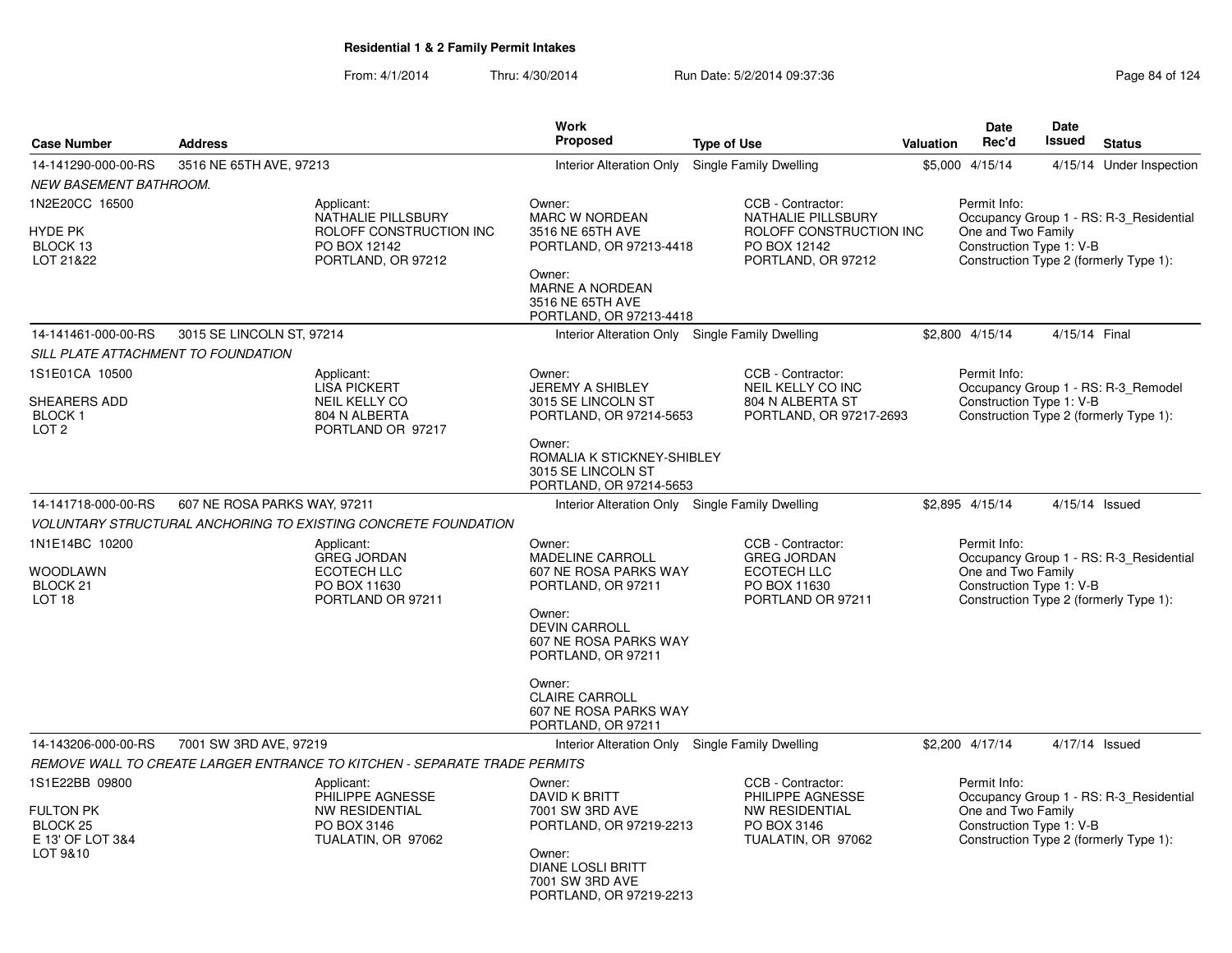|                                                                 |                                                                                                                         | Work                                                                                                                                                         |                                                                                                                                                                                                                                                                                                                                  |                  | <b>Date</b>                        | <b>Date</b>              |                                                                                   |
|-----------------------------------------------------------------|-------------------------------------------------------------------------------------------------------------------------|--------------------------------------------------------------------------------------------------------------------------------------------------------------|----------------------------------------------------------------------------------------------------------------------------------------------------------------------------------------------------------------------------------------------------------------------------------------------------------------------------------|------------------|------------------------------------|--------------------------|-----------------------------------------------------------------------------------|
| <b>Case Number</b>                                              | <b>Address</b>                                                                                                          | <b>Proposed</b>                                                                                                                                              | <b>Type of Use</b>                                                                                                                                                                                                                                                                                                               | <b>Valuation</b> | Rec'd                              | Issued                   | <b>Status</b>                                                                     |
| 14-144092-000-00-RS                                             | 5241 NE HASSALO ST, 97213                                                                                               | Interior Alteration Only                                                                                                                                     | Single Family Dwelling                                                                                                                                                                                                                                                                                                           | \$33,500 4/18/14 |                                    |                          | 4/18/14 Issued                                                                    |
|                                                                 | REMOVE INTERIOR BEARING WALL FOR KITCHEN REMODEL, INSTALL NEW BEAM AND NEW FOOTINGS IN BASEMENT - NO EXTERIOR WORK      |                                                                                                                                                              |                                                                                                                                                                                                                                                                                                                                  |                  |                                    |                          |                                                                                   |
| 1N2E31AB 07500<br>QUEEN ANN ADD<br>BLOCK 4<br>LOT <sub>8</sub>  | Applicant:<br>ANDREW ALMETER<br>URBAN CRAFTSMEN CO<br>4807 NE 21ST AVE<br>PORTLAND OR 97211<br>PHONE NUMBER PRIVATE!!!! | Owner:<br>HATTIE LARROUY<br>5241 NE HASSALO ST<br>PORTLAND, OR 97213-2825                                                                                    | CCB - Contractor:<br><b>ERIC ERNST</b><br>THREE DOG ELECTRIC<br>5250 SW CAMERON RD<br>PORTLAND OR 97221<br>CCB - Contractor:<br>Pipe IT Plumbing LLC<br>452 NE 27<br>Gresham, OR 97030<br>CCB - Contractor:<br>ANDREW ALMETER<br><b>URBAN CRAFTSMEN CO</b><br>4807 NE 21ST AVE<br>PORTLAND OR 97211<br>PHONE NUMBER PRIVATE !!!! |                  | Permit Info:<br>One and Two Family | Construction Type 1: V-B | Occupancy Group 1 - RS: R-3_Residential<br>Construction Type 2 (formerly Type 1): |
| 14-146083-000-00-RS                                             | 6015 SW 33RD PL, 97201                                                                                                  | Interior Alteration Only                                                                                                                                     | Single Family Dwelling                                                                                                                                                                                                                                                                                                           | \$19,500 4/22/14 |                                    |                          | 4/22/14 Issued                                                                    |
|                                                                 | ADD POST AND REMOVE WALLS FOR KITCHEN REMODEL ** TRADE PERMITS TO BE OBTAINED SEPARATELY**                              |                                                                                                                                                              |                                                                                                                                                                                                                                                                                                                                  |                  |                                    |                          |                                                                                   |
| 1S1E17DB 08404<br><b>BERTHA RIDGE</b><br>LOT <sub>4</sub>       | Applicant:<br><b>LEONARD</b><br>NW INNOVATIONS<br>DEVELOPMENT INC<br>19700 SUNCREST DR                                  | Owner:<br><b>RITA PANOSCHA</b><br>6015 SW 33RD PL<br>PORTLAND, OR 97239                                                                                      | CCB - Contractor:<br><b>LEONARD</b><br>NW INNOVATIONS<br>DEVELOPMENT INC<br>19700 SUNCREST DR                                                                                                                                                                                                                                    |                  | Permit Info:<br>One and Two Family | Construction Type 1: V-B | Occupancy Group 1 - RS: R-3 Residential<br>Construction Type 2 (formerly Type 1): |
|                                                                 | WEST LINN, OR 97068                                                                                                     |                                                                                                                                                              | WEST LINN, OR 97068                                                                                                                                                                                                                                                                                                              |                  |                                    |                          |                                                                                   |
| 14-146832-000-00-RS                                             | 425 NE 65TH AVE, 97213                                                                                                  | <b>Interior Alteration Only</b>                                                                                                                              | Single Family Dwelling                                                                                                                                                                                                                                                                                                           | \$5,000 4/23/14  |                                    | 4/23/14 Final            |                                                                                   |
| STRUCTURAL UPGRADES TO BASEMENT                                 |                                                                                                                         |                                                                                                                                                              |                                                                                                                                                                                                                                                                                                                                  |                  |                                    |                          |                                                                                   |
| 1N2E32CB 03600<br>ORCHARD HOMES<br>BLOCK 13<br>S 38' OF LOT 11  | Applicant:<br>MANUEL J LEON<br>M LEON CONSTRUCTION<br>315 NW 107TH AVE<br>PORTLAND, OR 97229-0000                       | Owner:<br>THOMAS H RIPPETOE<br>425 NE 65TH AVE<br>PORTLAND, OR 97213-5015<br>Owner:<br><b>HEATHER CRAWFORD</b><br>425 NE 65TH AVE<br>PORTLAND, OR 97213-5015 | CCB - Contractor:<br>MANUEL J LEON<br>M LEON CONSTRUCTION<br>315 NW 107TH AVE<br>PORTLAND, OR 97229-0000                                                                                                                                                                                                                         |                  | Permit Info:<br>One and Two Family | Construction Type 1: V-B | Occupancy Group 1 - RS: R-3 Residential<br>Construction Type 2 (formerly Type 1): |
| 14-146837-000-00-RS                                             | 3328 NE JESSUP ST, 97211                                                                                                | Interior Alteration Only Single Family Dwelling                                                                                                              |                                                                                                                                                                                                                                                                                                                                  | \$1.500 4/23/14  |                                    | 4/23/14 Final            |                                                                                   |
| <b>VOLUNTARY FOUNDATION ANCHORING</b>                           |                                                                                                                         |                                                                                                                                                              |                                                                                                                                                                                                                                                                                                                                  |                  |                                    |                          |                                                                                   |
| 1N1E13DC 09900<br>KENNEDYS ADD<br>BLOCK 15<br>W 1/2 OF LOT 9&10 | Applicant:<br>SUNDANCE OREGON INC<br>7705 SE FLAVEL<br>PORTLAND OR 97206                                                | Owner:<br><b>BENJAMIN J COX</b><br>3328 NE JESSUP ST<br>PORTLAND, OR 97211<br>Owner:<br>MEGHAN MUELLER-COX<br>3328 NE JESSUP ST<br>PORTLAND, OR 97211        | CCB - Contractor:<br>SUNDANCE OREGON INC<br>7705 SE FLAVEL<br>PORTLAND OR 97206                                                                                                                                                                                                                                                  |                  | Permit Info:<br>One and Two Family | Construction Type 1: V-B | Occupancy Group 1 - RS: R-3 Residential<br>Construction Type 2 (formerly Type 1): |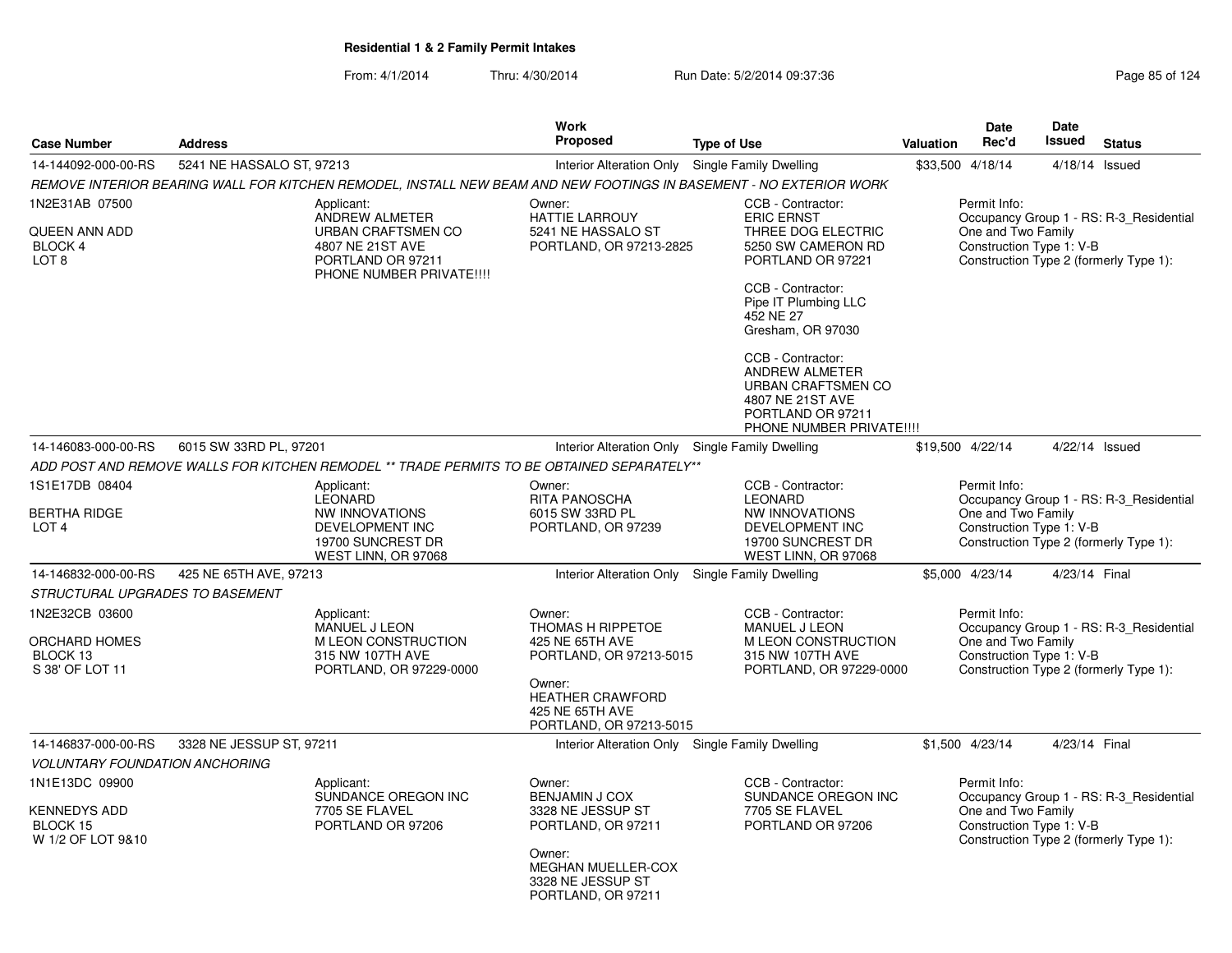| <b>Case Number</b>                                                            | <b>Address</b>                                                                                                   |                                                                           | Work<br>Proposed                                                                                                                                                    | <b>Type of Use</b>                                                                                                                                                                                                                                                                       | Valuation | Date<br>Rec'd                                                  | <b>Date</b><br>Issued | <b>Status</b>                                                                     |
|-------------------------------------------------------------------------------|------------------------------------------------------------------------------------------------------------------|---------------------------------------------------------------------------|---------------------------------------------------------------------------------------------------------------------------------------------------------------------|------------------------------------------------------------------------------------------------------------------------------------------------------------------------------------------------------------------------------------------------------------------------------------------|-----------|----------------------------------------------------------------|-----------------------|-----------------------------------------------------------------------------------|
| 14-147790-000-00-RS                                                           | 3006 NE 16TH AVE, 97212                                                                                          |                                                                           | <b>Interior Alteration Only</b>                                                                                                                                     | Single Family Dwelling                                                                                                                                                                                                                                                                   |           | \$2,000 4/24/14                                                |                       | 4/24/14 Issued                                                                    |
| <b>VOLUNTARY SEISMIC STRENGTHENING</b>                                        |                                                                                                                  |                                                                           |                                                                                                                                                                     |                                                                                                                                                                                                                                                                                          |           |                                                                |                       |                                                                                   |
| 1N1E26AC 03400                                                                | Applicant:                                                                                                       |                                                                           | Owner:                                                                                                                                                              | CCB - Contractor:                                                                                                                                                                                                                                                                        |           | Permit Info:                                                   |                       |                                                                                   |
| <b>IRVINGTON</b><br>BLOCK 54<br>LOT <sub>16</sub>                             | <b>MICHAEL WIEBER</b><br>PO BOX 12010                                                                            | ELYSIUM CONSTRUCTION LLC<br>PORTLAND OR 97212                             | <b>JAY T RUSMORE</b><br>3006 NE 16TH AVE<br>PORTLAND, OR 97212                                                                                                      | <b>MICHAEL WIEBER</b><br>ELYSIUM CONSTRUCTION LLC<br>PO BOX 12010<br>PORTLAND OR 97212                                                                                                                                                                                                   |           | One and Two Family<br>Construction Type 1: V-B                 |                       | Occupancy Group 1 - RS: R-3_Residential<br>Construction Type 2 (formerly Type 1): |
| 14-148019-000-00-RS                                                           | 3360 NE HOLLADAY ST, 97232                                                                                       |                                                                           | Interior Alteration Only                                                                                                                                            | Single Family Dwelling                                                                                                                                                                                                                                                                   |           | \$4,890 4/24/14                                                |                       | 4/24/14 Issued                                                                    |
|                                                                               | REMODEL KITCHEN TO ACCOMODATE NEW COOKTOP. NEW RANGE HOOD.                                                       |                                                                           |                                                                                                                                                                     |                                                                                                                                                                                                                                                                                          |           |                                                                |                       |                                                                                   |
| 1N1E36AC 22400<br>LAURELHURST<br>BLOCK 24<br>LOT <sub>7</sub>                 | Applicant:<br><b>WADE FREITAG</b><br><b>RENOVATION</b>                                                           | CRAFTSMAN DESIGN AND<br>1100 SE GRAND AVE #202<br>PORTLAND, OR 97214-3414 | Owner:<br><b>HERB GRAETZ</b><br>3360 NE HOLLADAY ST<br>PORTLAND, OR 97232-2533<br>Owner:<br><b>BARBARA GRAETZ</b><br>3360 NE HOLLADAY ST<br>PORTLAND, OR 97232-2533 | CCB - Contractor:<br>ANCTIL HEATING & COOLING<br>4320 N WILLIAMS AVE<br>PORTLAND, OR 97217-2952<br>CCB - Contractor:<br><b>CRAFTSMAN DESIGN &amp;</b><br><b>RENOVATION LLC</b><br>1235 SE DIVISION ST #203 A<br>PORTLAND, OR 97202<br>CCB - Contractor:<br><b>B &amp; H ELECTRIC INC</b> |           | Permit Info:<br>One and Two Family<br>Construction Type 1: V-B |                       | Occupancy Group 1 - RS: R-3_Residential<br>Construction Type 2 (formerly Type 1): |
|                                                                               |                                                                                                                  |                                                                           |                                                                                                                                                                     | 604 SE 70TH<br>PORTLAND OR 97215                                                                                                                                                                                                                                                         |           |                                                                |                       |                                                                                   |
| 14-148497-000-00-RS                                                           | 255 N LOTUS BEACH DR, 97217                                                                                      |                                                                           | Interior Alteration Only Single Family Dwelling                                                                                                                     |                                                                                                                                                                                                                                                                                          |           | \$6.500 4/25/14                                                |                       | 5/1/14 Under Inspection                                                           |
|                                                                               | REMOVE PORTION OF EXISTING INTERIOR BEARING WALL. NEW FOOTINGS IN CRAWL SPACE, POSTS, AND BEAM TO SUPPORT LOADS. |                                                                           |                                                                                                                                                                     |                                                                                                                                                                                                                                                                                          |           |                                                                |                       |                                                                                   |
| 2N1E34DC 01200<br>HAYDEN BAY MARINA<br>BLOCK <sub>1</sub><br>LOT <sub>9</sub> | Applicant:<br>SPARKS BAUGHMAN<br>818 SW 3RD AVE #56                                                              | SPARKS BAUGHMAN<br>CONSTRUCTION LLC<br>PORTLAND, OR 97204                 | Owner:<br>PAUL B HAGEN<br>255 N LOTUS BEACH DR<br>PORTLAND, OR 97217-8023<br>Owner:<br><b>IVONNA K HAGEN</b><br>255 N LOTUS BEACH DR<br>PORTLAND, OR 97217-8023     | CCB - Contractor:<br>SPARKS BAUGHMAN<br><b>SPARKS BAUGHMAN</b><br><b>CONSTRUCTION LLC</b><br>818 SW 3RD AVE #56<br>PORTLAND, OR 97204                                                                                                                                                    |           | Permit Info:<br>One and Two Family<br>Construction Type 1: V-B |                       | Occupancy Group 1 - RS: R-3_Residential<br>Construction Type 2 (formerly Type 1): |
| 14-148588-000-00-RS                                                           | 1831 SW EDGEWOOD RD, 97201                                                                                       |                                                                           | Interior Alteration Only Single Family Dwelling                                                                                                                     |                                                                                                                                                                                                                                                                                          |           | \$7,500 4/22/14                                                |                       | 4/22/14 Under Inspection                                                          |
|                                                                               | REPLACE SHOWER VALVE AND LEAKING SHOWER PAN / TRADE WORK ONLY/ NO PLANS REQUIRED                                 |                                                                           |                                                                                                                                                                     |                                                                                                                                                                                                                                                                                          |           |                                                                |                       |                                                                                   |
| 1S1E09BB 01900<br>SHEFFIELD CT<br>LOT 6&7 TL 1900                             | Applicant:                                                                                                       | THE WORKS CONSTRUCTION                                                    | Owner:<br>DANIEL J ISAAK<br>1831 SW EDGEWOOD RD<br>PORTLAND, OR 97201-2235<br>Owner:<br><b>CAROL ISAAK</b><br>1831 SW EDGEWOOD RD<br>PORTLAND, OR 97201-2235        | CCB - Contractor:<br><b>GREGOR MITCHELL</b><br><b>MITCHELL INC</b><br>PO BOX 1121<br>PORTLAND OR 97207<br>Primary Contractor:<br>THE WORKS CONSTRUCTION                                                                                                                                  |           | Permit Info:<br>One and Two Family<br>Construction Type 1: V-B |                       | Occupancy Group 1 - RS: R-3_Residential<br>Construction Type 2 (formerly Type 1): |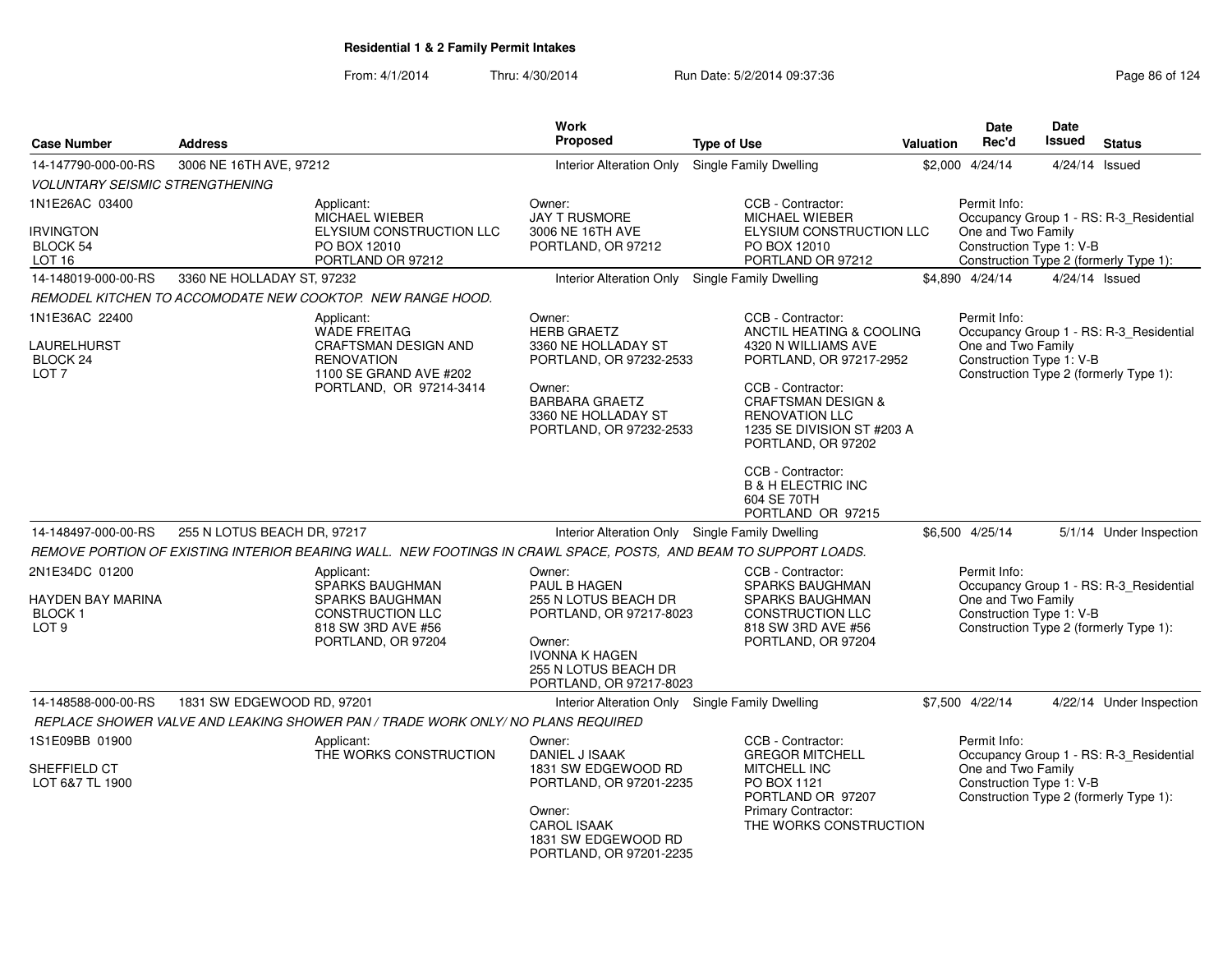From: 4/1/2014Thru: 4/30/2014 **Run Date: 5/2/2014 09:37:36** Rage 87 of 27 of 284 and 27 of 27 of 284 and 27 of 284 and 27 of 2

| Page 87 of 124 |  |  |  |
|----------------|--|--|--|
|----------------|--|--|--|

| <b>Case Number</b>                                      | <b>Address</b>                          |                                                                                | Work<br>Proposed                                                                 | <b>Type of Use</b>                                             | <b>Valuation</b>                                                                                                                                               | <b>Date</b><br>Rec'd                                                                                                                | Date<br>Issued | <b>Status</b>                           |  |  |
|---------------------------------------------------------|-----------------------------------------|--------------------------------------------------------------------------------|----------------------------------------------------------------------------------|----------------------------------------------------------------|----------------------------------------------------------------------------------------------------------------------------------------------------------------|-------------------------------------------------------------------------------------------------------------------------------------|----------------|-----------------------------------------|--|--|
| 14-149192-000-00-RS                                     | 1625 NE 49TH AVE, 97213                 |                                                                                | <b>Interior Alteration Only</b>                                                  | Single Family Dwelling                                         |                                                                                                                                                                | \$1,000 4/25/14                                                                                                                     | 4/25/14 Final  |                                         |  |  |
|                                                         |                                         | INSTALL ADDITIONAL POST AND FOOTING INBASEMENT PER ATTACHED ENGINEERING        |                                                                                  |                                                                |                                                                                                                                                                |                                                                                                                                     |                |                                         |  |  |
| 1N2E30CD 20000                                          |                                         | Applicant:<br>William (Bill) Doss                                              | Owner:<br><b>TIMOTHY BURKE</b>                                                   | CCB - Contractor:                                              |                                                                                                                                                                | Permit Info:                                                                                                                        |                |                                         |  |  |
| <b>WIBERG HTS</b><br><b>BLOCK 5</b><br>LOT <sub>2</sub> |                                         | DOSS DESIGN & CONSTRUCTION, 1823 NE 38TH AVE<br>LLC<br>21550 SE Tillstrom Road | PORTLAND, OR 97212-5219                                                          | <b>LLC</b><br>21550 SE TILLSTROM RD<br>DAMASCUS, OR 97089      | DOSS DESIGN & CONSTRUCTION Occupancy Group 1 - RS: R-3_Residential<br>One and Two Family<br>Construction Type 1: V-B<br>Construction Type 2 (formerly Type 1): |                                                                                                                                     |                |                                         |  |  |
|                                                         |                                         | Damascus, OR 97089                                                             | Owner:<br><b>JENNIFER BURKE</b><br>1823 NE 38TH AVE<br>PORTLAND, OR 97212-5219   |                                                                |                                                                                                                                                                |                                                                                                                                     |                |                                         |  |  |
| 14-149397-000-00-RS                                     | 115 N HOLLAND ST, 97217                 |                                                                                | Interior Alteration Only Single Family Dwelling                                  |                                                                |                                                                                                                                                                | \$3,400 4/29/14                                                                                                                     |                | 4/29/14 Issued                          |  |  |
|                                                         |                                         | VOLUNTARY STRUCTURE ANCHORING TO EXISTING CONCRETE FOUNDATION                  |                                                                                  |                                                                |                                                                                                                                                                |                                                                                                                                     |                |                                         |  |  |
| 1N1E15AB 02300                                          |                                         | Applicant:<br><b>KATIE MARTIN</b>                                              | Owner:<br>PHILLIP J FIESELER                                                     | CCB - Contractor:<br>NEIL KELLY CO INC                         |                                                                                                                                                                | Permit Info:                                                                                                                        |                |                                         |  |  |
| <b>LOVELEIGH</b>                                        |                                         | <b>NEIL KELLY COMPANY</b>                                                      | 115 N HOLLAND ST                                                                 | 804 N ALBERTA ST                                               |                                                                                                                                                                | Occupancy Group 1 - RS: R-3_Residential<br>One and Two Family<br>Construction Type 1: V-B<br>Construction Type 2 (formerly Type 1): |                |                                         |  |  |
| BLOCK 6<br>LOT <sub>5</sub>                             |                                         | 804 N ALBERTA ST<br>PORTLAND, OR 97217                                         | PORTLAND, OR 97217                                                               | PORTLAND, OR 97217-2693                                        |                                                                                                                                                                |                                                                                                                                     |                |                                         |  |  |
|                                                         |                                         |                                                                                | Owner:<br><b>STEVEN JETTER</b><br>115 N HOLLAND ST<br>PORTLAND, OR 97217         |                                                                |                                                                                                                                                                |                                                                                                                                     |                |                                         |  |  |
| 14-149401-000-00-RS                                     | 4733 SE LINCOLN ST, 97215               |                                                                                | <b>Interior Alteration Only</b>                                                  | Single Family Dwelling                                         |                                                                                                                                                                | \$3,400 4/29/14                                                                                                                     |                | 4/29/14 Issued                          |  |  |
|                                                         |                                         | <b>VOLUNTARY STRUCTURE ANCHORING TO EXISTING CONCRETE FOUNDATION</b>           |                                                                                  |                                                                |                                                                                                                                                                |                                                                                                                                     |                |                                         |  |  |
| 1S2E06CD 01900                                          |                                         | Applicant:<br><b>KATIE MARTIN</b>                                              | Owner:<br>CYNTHIA CHAN-LAZZARA                                                   | CCB - Contractor:<br>NEIL KELLY CO INC                         |                                                                                                                                                                | Permit Info:                                                                                                                        |                | Occupancy Group 1 - RS: R-3_Residential |  |  |
| <b>FAILING ADD</b>                                      |                                         | <b>NEIL KELLY COMPANY</b>                                                      | 4733 SE LINCOLN ST                                                               | 804 N ALBERTA ST                                               |                                                                                                                                                                | One and Two Family                                                                                                                  |                |                                         |  |  |
| BLOCK <sub>9</sub><br>LOT <sub>23</sub>                 |                                         | 804 N ALBERTA ST<br>PORTLAND, OR 97217                                         | PORTLAND, OR 97215-3838                                                          | PORTLAND, OR 97217-2693                                        |                                                                                                                                                                | Construction Type 1: V-B                                                                                                            |                | Construction Type 2 (formerly Type 1):  |  |  |
| 14-150624-000-00-RS                                     | 6019 SW WOODS CT, 97221                 |                                                                                | <b>Interior Alteration Only</b>                                                  | Single Family Dwelling                                         |                                                                                                                                                                | \$33,500 4/30/14                                                                                                                    |                | 4/30/14 Issued                          |  |  |
| REMODEL EXISTING MASTER BATHROOM.                       |                                         |                                                                                |                                                                                  |                                                                |                                                                                                                                                                |                                                                                                                                     |                |                                         |  |  |
| 1S1E07BC 00200                                          |                                         | Applicant:                                                                     | Owner:                                                                           | CCB - Contractor:                                              |                                                                                                                                                                | Permit Info:                                                                                                                        |                |                                         |  |  |
| SECTION 07 1S 1E<br>TL 200 0.44 ACRES                   |                                         | <b>JAMES KREIPE</b><br>SQUARE DEAL REMODELING CO<br><b>INC</b>                 | ROBERT B IRONSIDE<br>6019 SW WOODS CT<br>PORTLAND, OR 97221-1328                 | <b>JAMES KREIPE</b><br>SQUARE DEAL REMODELING CO<br><b>INC</b> |                                                                                                                                                                | One and Two Family<br>Construction Type 1: V-B                                                                                      |                | Occupancy Group 1 - RS: R-3_Residential |  |  |
|                                                         | 8603 SE STARK AVE<br>PORTLAND, OR 97216 |                                                                                | Owner:<br><b>JOYCE E IRONSIDE</b><br>6019 SW WOODS CT<br>PORTLAND, OR 97221-1328 | PORTLAND, OR 97216                                             | Construction Type 2 (formerly Type 1):<br>8603 SE STARK AVE                                                                                                    |                                                                                                                                     |                |                                         |  |  |

**Total # of RS Interior Alteration Only permit intakes: 20**

**Total valuation of RS Interior Alteration Only permit intakes: \$177,085**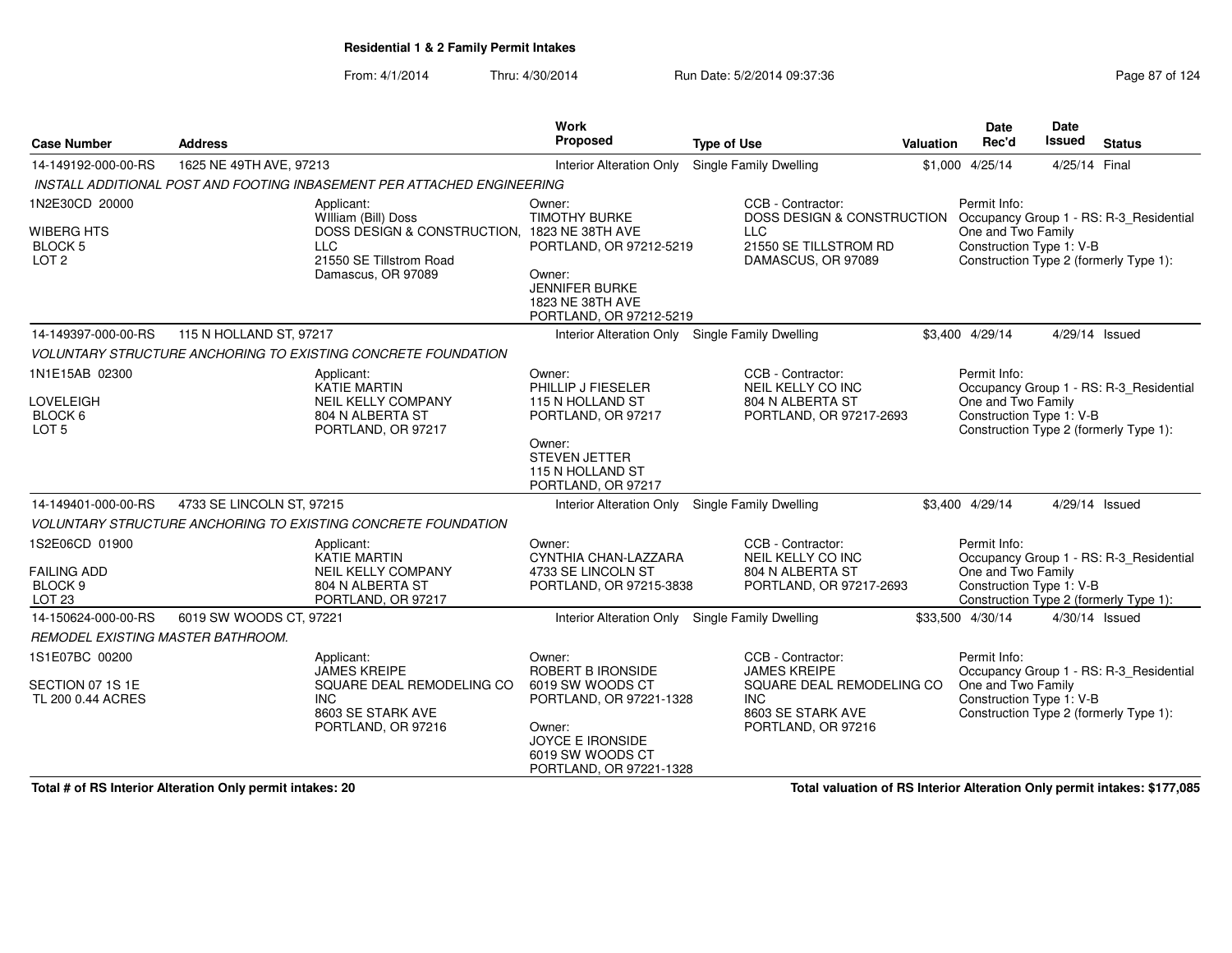| <b>Case Number</b>  | <b>Address</b>                                         |                                                                                                           | Work<br>Proposed                                                                                                                                                 | <b>Type of Use</b>                                                                                                                       | <b>Valuation</b> | Date<br>Rec'd                                                                                     | Date<br><b>Issued</b> | <b>Status</b>                                                                                                                      |
|---------------------|--------------------------------------------------------|-----------------------------------------------------------------------------------------------------------|------------------------------------------------------------------------------------------------------------------------------------------------------------------|------------------------------------------------------------------------------------------------------------------------------------------|------------------|---------------------------------------------------------------------------------------------------|-----------------------|------------------------------------------------------------------------------------------------------------------------------------|
| 13-206526-REV-03-RS | 2425 SE 24TH AVE - Unit B, 97214                       |                                                                                                           | <b>New Construction</b>                                                                                                                                          | <b>Accessory Dwelling Unit</b>                                                                                                           |                  | \$1,000 4/24/14                                                                                   |                       | 4/24/14 Issued                                                                                                                     |
|                     |                                                        | VALUE ADDED REVISION TO ADD 2 NEW WINDOWS TO 2ND FLOOR EAST FACING WALL                                   |                                                                                                                                                                  |                                                                                                                                          |                  |                                                                                                   |                       |                                                                                                                                    |
| 1S1E02DD 08800      |                                                        | Applicant:<br>KURT J ROBINSON<br>2425 SE 24TH AVE<br>PORTLAND, OR 97214-5509                              | Owner:<br><b>KURT J ROBINSON</b><br>2425 SE 24TH AVE<br>PORTLAND, OR 97214-5509<br>Owner:<br>NATHALIE M BRETON<br>2425 SE 24TH AVE<br>PORTLAND, OR 97214-5509    | CCB - Contractor:<br><b>ALLEN PEARCE</b><br>PEARCE BUILDING &<br><b>REMODELING INC</b><br>PO BOX 2721<br>PORTLAND, OR 97208              |                  | Permit Info:<br>One and Two Family<br>Construction Type 1: V-B                                    |                       | Occupancy Group 1 - RS: R-3_Residential<br>Construction Type 2 (formerly Type 1): V-B<br>Total Square Footage - Display Only: 652  |
| 14-107778-REV-01-RS | 6510 N AMHERST ST - Unit B. 97203                      |                                                                                                           | New Construction                                                                                                                                                 | <b>Accessory Dwelling Unit</b>                                                                                                           |                  | \$4/18/14                                                                                         |                       | 4/18/14 Issued                                                                                                                     |
|                     |                                                        | REVISION TO REMOVE TWO WINDOWS IN THE GABLE, ONE AT EAST AND ONE AT WEST ELEVATIONS                       |                                                                                                                                                                  |                                                                                                                                          |                  |                                                                                                   |                       |                                                                                                                                    |
| 1N1E07CA 11800      |                                                        | Applicant:<br><b>DANIEL LAJOIE</b><br>DEPARTURE ARCHITECTURE<br>143 JOHN ADAMS ST<br>OREGON CITY OR 97045 | Owner:<br>MARENDA CHAMBERLIN<br>6510 N AMHERST ST<br>PORTLAND, OR 97203-4002<br>Owner:<br><b>HEIDI LOHMAN</b><br>6510 N AMHERST ST<br>PORTLAND, OR 97203-4002    | CCB - Contractor:<br><b>HOLLY HUNTLEY</b><br><b>ENVIRONS LLC</b><br>5919 NE 10TH AVE<br>PORTLAND OR 97211                                |                  | Permit Info:<br>One and Two Family<br>Construction Type 1: V-B                                    |                       | Occupancy Group 1 - RS: R-3_Residential<br>Construction Type 2 (formerly Type 1):<br>Total Square Footage - Display Only: 616      |
| 14-134160-000-00-RS | 3937 NE 37TH AVE - Unit B, 97212                       |                                                                                                           | New Construction                                                                                                                                                 | <b>Accessory Dwelling Unit</b>                                                                                                           |                  | \$35,734 4/3/14                                                                                   |                       | <b>Under Review</b>                                                                                                                |
|                     | NEW ONE STORY ADU IN REAR OF PROPERTY/FLAT LOT/COMPLEX |                                                                                                           |                                                                                                                                                                  |                                                                                                                                          |                  |                                                                                                   |                       |                                                                                                                                    |
| 1N1E24DC 00800      |                                                        | Applicant:<br>MIKE COYLE<br><b>FASTER PERMITS</b><br>14334 NW EAGLERIDGE LANE<br>PORTLAND, OR 97229       | Owner:<br><b>JONATHAN D COLLINS</b><br>3937 NE 37TH AVE<br>PORTLAND, OR 97212-1843<br>Owner:<br>TRISTEN K COLLINS<br>3937 NE 37TH AVE<br>PORTLAND, OR 97212-1843 | CCB - Contractor:<br><b>ERIC FOWLER</b><br>NORTHWEST HERITAGE<br><b>RENOVATIONS LLC</b><br>17404 BERGIS FARM DR<br>LAKE OSWEGO, OR 97034 |                  | Permit Info:<br>One and Two Family<br>Construction Type 1: V-B<br>Number of New Dwelling Units: 1 |                       | Occupancy Group 1 - RS: R-3_Residential<br>Construction Type 2 (formerly Type 1):<br>Total Square Footage - Display Only: 324      |
| 14-137992-000-00-RS | 6864 NE OREGON ST, 97213                               |                                                                                                           | <b>New Construction</b>                                                                                                                                          | <b>Accessory Dwelling Unit</b>                                                                                                           | \$117,680 4/9/14 |                                                                                                   |                       | <b>Under Review</b>                                                                                                                |
|                     |                                                        | NEW TWO STORY DETACHED ADU/GARAGE ON MAIN LEVEL/FLAT LOT/COMPLEX                                          |                                                                                                                                                                  |                                                                                                                                          |                  |                                                                                                   |                       |                                                                                                                                    |
| 1N2E32BD 17200      |                                                        | Applicant:<br>MILDRED WHITE<br><b>BAMA DESIGN</b><br>1631 NE BROADWAY #754<br>PORTLAND, OR 97232          | Owner:<br>MILDRED D WHITE<br>731 NE 69TH AVE<br>PORTLAND, OR 97213-5533<br>Owner:<br><b>RICHARD B WHITE</b><br>731 NE 69TH AVE<br>PORTLAND, OR 97213-5533        | Primary Contractor:<br>TO BID                                                                                                            |                  | Permit Info:<br>One and Two Family<br>Construction Type 1: V-B<br>Number of New Dwelling Units: 1 |                       | Occupancy Group 1 - RS: R-3_Residential<br>Construction Type 2 (formerly Type 1): V-B<br>Total Square Footage - Display Only: 1506 |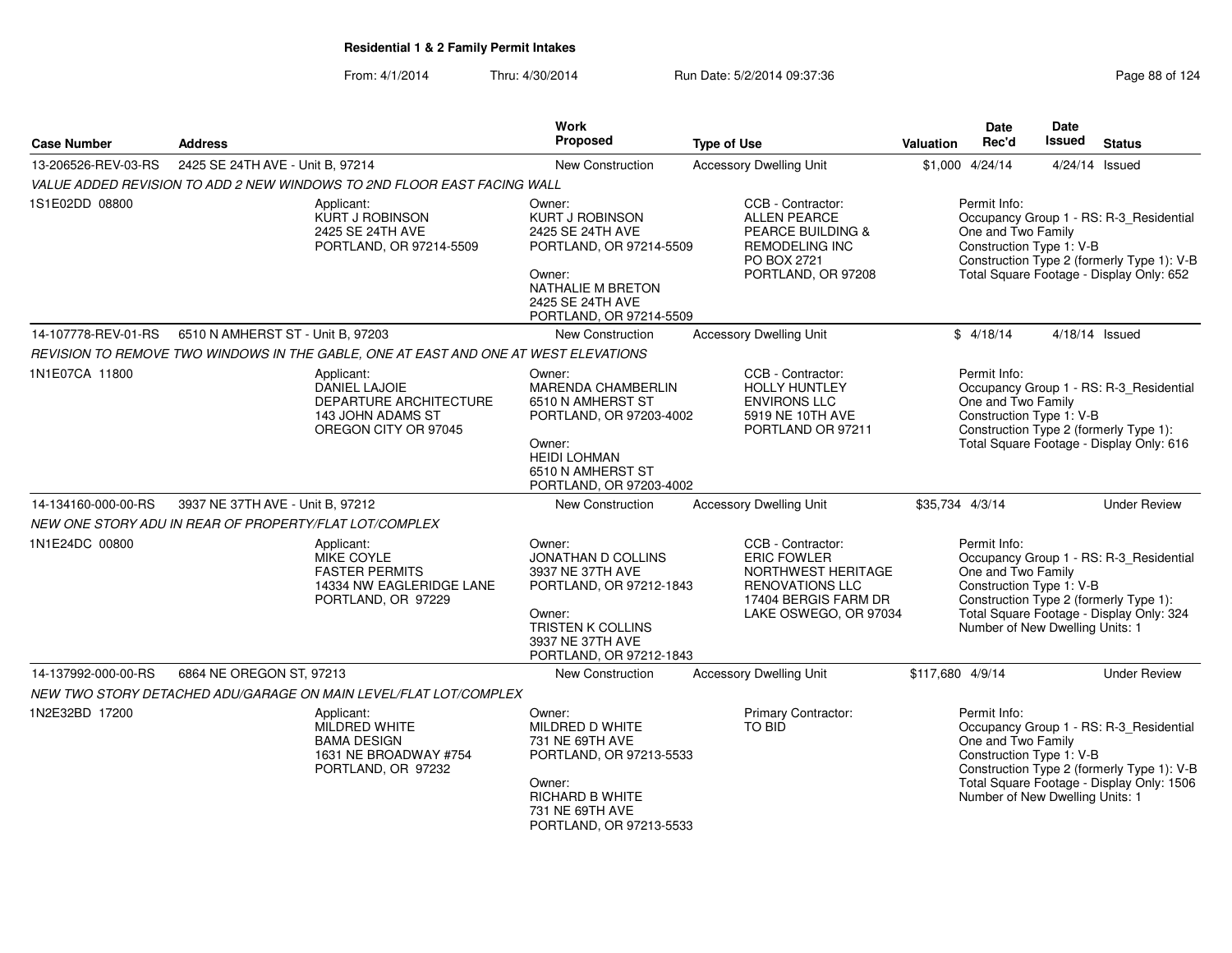| <b>Case Number</b>                                                    | <b>Address</b>                   |                                                                                                                                                             | <b>Work</b><br>Proposed                                                                                                                            | <b>Type of Use</b>                                                                                                           | <b>Valuation</b> | <b>Date</b><br>Rec'd                                                                              | Date<br><b>Issued</b> | <b>Status</b>                                                                                                                      |
|-----------------------------------------------------------------------|----------------------------------|-------------------------------------------------------------------------------------------------------------------------------------------------------------|----------------------------------------------------------------------------------------------------------------------------------------------------|------------------------------------------------------------------------------------------------------------------------------|------------------|---------------------------------------------------------------------------------------------------|-----------------------|------------------------------------------------------------------------------------------------------------------------------------|
| 14-146755-000-00-RS                                                   | 8435 SW 11TH AVE - Unit B, 97219 |                                                                                                                                                             | <b>New Construction</b>                                                                                                                            | <b>Accessory Dwelling Unit</b>                                                                                               |                  | \$122,262 4/23/14                                                                                 |                       | <b>Under Review</b>                                                                                                                |
|                                                                       |                                  | NEW DETACHED ADU IN REAR YARD/TWO STORY WITH GARAGE ON GROUND FLOOR/20% SLOPED LOT ALONG SW 11TH AVE/COMPLEX ***LIMITED ENGINEERING PLAN REVIEW FORM SIGNED |                                                                                                                                                    |                                                                                                                              |                  |                                                                                                   |                       |                                                                                                                                    |
| 1S1E21DC 11000                                                        |                                  | Applicant:<br><b>MARY HOGUE</b><br><b>MKM ARCHITECTURE</b><br>3304 SE 52ND AVE<br>PORTLAND OR 97206                                                         |                                                                                                                                                    | CCB - Contractor:<br><b>JEFF JONES</b><br>OLSON & JONES CONSTRUCTION<br><b>INC</b><br>PO BOX 19563<br>PORTLAND OR 97280-0563 |                  | Permit Info:<br>One and Two Family<br>Construction Type 1: V-B<br>Number of New Dwelling Units: 1 |                       | Occupancy Group 1 - RS: R-3_Residential<br>Construction Type 2 (formerly Type 1): V-B<br>Total Square Footage - Display Only: 1633 |
| 14-146965-000-00-RS                                                   | 5314 NE 47TH AVE - Unit B, 97218 |                                                                                                                                                             | New Construction                                                                                                                                   | <b>Accessory Dwelling Unit</b>                                                                                               |                  | \$49,410 4/23/14                                                                                  |                       | <b>Under Review</b>                                                                                                                |
|                                                                       |                                  | NEW SINGLE STORY DETACHED ADU IN REAR YARD/FLAT LOT/COMPLEX **ASSOCIATED WITH SHOP DEMO PERMIT 14-146887-RS**                                               |                                                                                                                                                    |                                                                                                                              |                  |                                                                                                   |                       |                                                                                                                                    |
| 1N2E19BA 13300                                                        |                                  | Applicant:<br>TEAGUE H DOUGLAS<br>5314 NE 47TH AVE<br>PORTLAND, OR 97218-1964                                                                               | Owner:<br>TEAGUE H DOUGLAS<br>5314 NE 47TH AVE<br>PORTLAND, OR 97218-1964                                                                          |                                                                                                                              |                  | Permit Info:<br>One and Two Family<br>Construction Type 1: V-B<br>Number of New Dwelling Units: 1 |                       | Occupancy Group 1 - RS: R-3 Residential<br>Construction Type 2 (formerly Type 1):<br>Total Square Footage - Display Only: 448      |
| 14-148126-000-00-RS                                                   | 2525 SE 22ND AVE - Unit B, 97202 |                                                                                                                                                             | New Construction                                                                                                                                   | <b>Accessory Dwelling Unit</b>                                                                                               |                  | \$34,080 4/25/14                                                                                  |                       | <b>Under Review</b>                                                                                                                |
|                                                                       |                                  | NEW ACCESSORY DWELLING UNIT/1 STORY WITH A LOFT/FLAT LOT/COMPLEX***Limited Structural Engineering Plan Review Form used***                                  |                                                                                                                                                    |                                                                                                                              |                  |                                                                                                   |                       |                                                                                                                                    |
| 1S1E11AA 02600                                                        |                                  | Applicant:<br>DANIEL LAJOIE<br>DEPARTURE ARCHITECTURE<br>143 JOHN ADAMS ST<br>OREGON CITY OR 97045                                                          | Owner:<br>LILLY F D WINDLE<br>2525 SE 22ND AVE<br>PORTLAND, OR 97202<br>Owner:<br><b>DOUGLAS SIGSTAD</b><br>2525 SE 22ND AVE<br>PORTLAND, OR 97202 | CCB - Contractor:<br><b>DAVISBUILT LLC</b><br>2931 NE 34TH AVE<br>PORTLAND OR 97212                                          |                  | Permit Info:<br>One and Two Family<br>Construction Type 1: V-B<br>Number of New Dwelling Units: 1 |                       | Occupancy Group 1 - RS: R-3_Residential<br>Construction Type 2 (formerly Type 1):<br>Total Square Footage - Display Only: 309      |
| 14-150736-000-00-RS                                                   | 5135 NE 30TH AVE, 97211          |                                                                                                                                                             | <b>New Construction</b>                                                                                                                            | <b>Accessory Dwelling Unit</b>                                                                                               |                  | \$69.690 4/30/14                                                                                  |                       | <b>Under Review</b>                                                                                                                |
|                                                                       |                                  | NEW ACCESSORY DWELLING UNIT/ 2 STORY/ATTACHED 1 CAR GARGE/FLAT LOT/PRESCRIPTIVE                                                                             |                                                                                                                                                    |                                                                                                                              |                  |                                                                                                   |                       |                                                                                                                                    |
| 1N1E24BA 20400<br><b>FOXCHASE ADD</b><br>BLOCK 15<br>LOT <sub>1</sub> |                                  | Applicant:<br>RAINBOW VALLEY DESIGN &<br><b>CONSTRUCTION</b><br>785 GRANT STREET<br>EUGENE OR 97402                                                         | Owner:<br><b>JULIE M KNOEDLER</b><br>5135 NE 30TH AVE<br>PORTLAND, OR 97211-6931                                                                   | CCB - Contractor:<br><b>RAINBOW VALLEY DESIGN &amp;</b><br><b>CONSTRUCTION</b><br>785 GRANT STREET<br>EUGENE OR 97402        |                  | Permit Info:<br>One and Two Family<br>Construction Type 1: V-B<br>Number of New Dwelling Units: 1 |                       | Occupancy Group 1 - RS: R-3_Residential<br>Construction Type 2 (formerly Type 1): V-B<br>Total Square Footage - Display Only: 836  |
| 14-150905-000-00-RS                                                   | 7218 N CONCORD AVE, 97217        |                                                                                                                                                             | <b>New Construction</b>                                                                                                                            | <b>Accessory Dwelling Unit</b>                                                                                               |                  | \$114,578 4/30/14                                                                                 |                       | <b>Under Review</b>                                                                                                                |
|                                                                       |                                  | NEW TWO STORY DETACHED ADU IN REAR YARD/GARAGE ON GROUND FLOOR/FLAT LOT/PRESCRIPTIVE****WITH DEMO PERMIT 14-150927 -RS FOR EXISTING GARAGE****              |                                                                                                                                                    |                                                                                                                              |                  |                                                                                                   |                       |                                                                                                                                    |
| 1N1E16AA 02600                                                        |                                  | Applicant:                                                                                                                                                  | Owner:                                                                                                                                             | CCB - Contractor:                                                                                                            |                  | Permit Info:                                                                                      |                       |                                                                                                                                    |
| WORLDS FAIR ADD<br>BLOCK <sub>2</sub><br>LOT <sub>14</sub>            |                                  | <b>TERRY HELLEM</b><br>PROJECTIVE BUILDING DESIGNS<br>PO BOX 6542<br>BEAVERTON OR 97007                                                                     | DAVID S JOHNSON<br>7218 N CONCORD AVE<br>PORTLAND, OR 97217-5508                                                                                   | DAVID JOHNSON<br>D JOHNSON CONSTRUCTION LLC<br>3340 N HWY 101<br>DEPOT BAY, OR 97341                                         |                  | One and Two Family<br>Construction Type 1: V-B<br>Number of New Dwelling Units: 1                 |                       | Occupancy Group 1 - RS: R-3 Residential<br>Construction Type 2 (formerly Type 1): V-B<br>Total Square Footage - Display Only: 1500 |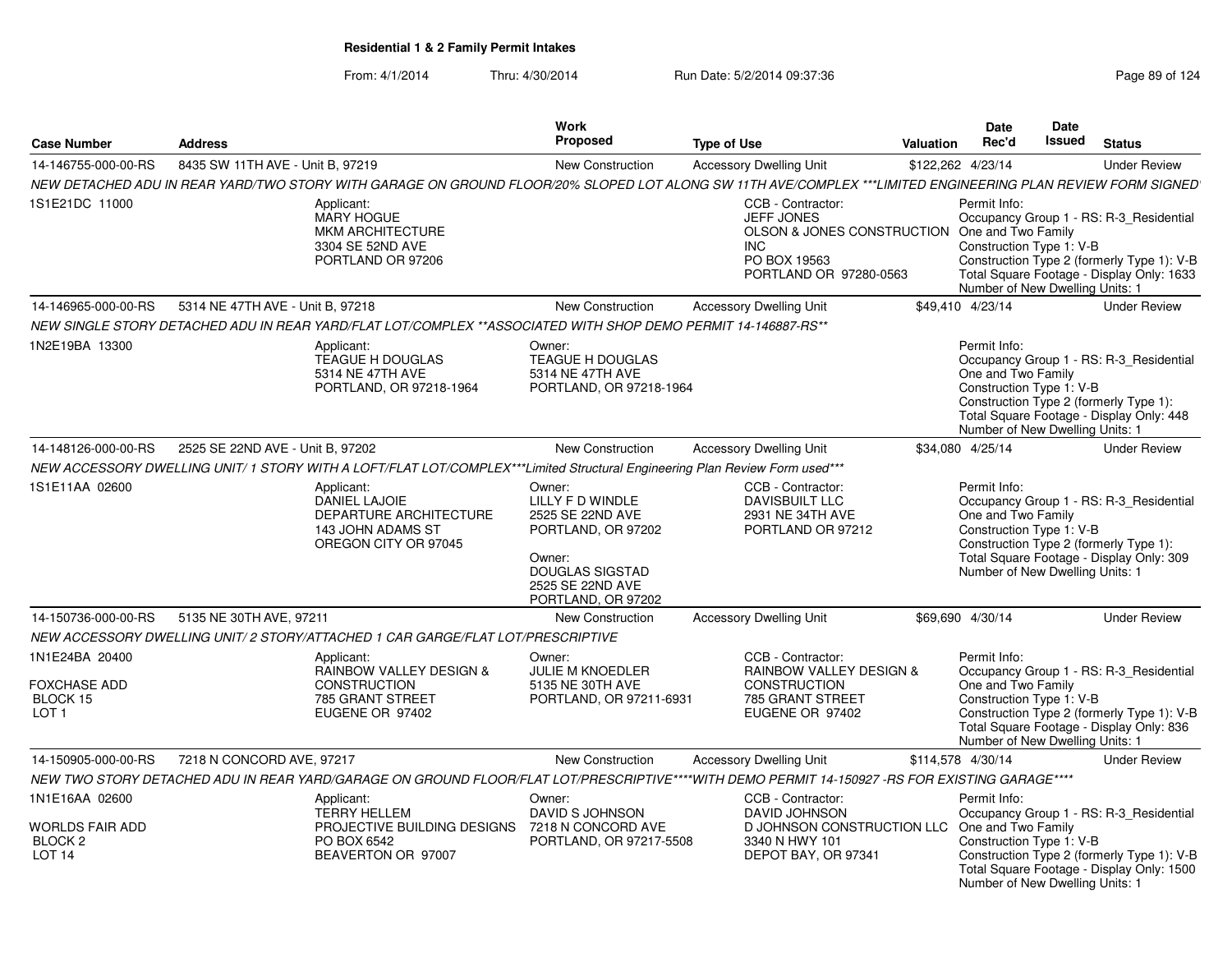| <b>Case Number</b>                                                                                   | <b>Address</b>            |                                                                                                                                                               | <b>Work</b><br>Proposed                                                                                                                                          | <b>Type of Use</b> |                                                                                                                  | Valuation | Date<br>Rec'd                                                         | Date<br><b>Issued</b> | <b>Status</b>                                                                                                                 |
|------------------------------------------------------------------------------------------------------|---------------------------|---------------------------------------------------------------------------------------------------------------------------------------------------------------|------------------------------------------------------------------------------------------------------------------------------------------------------------------|--------------------|------------------------------------------------------------------------------------------------------------------|-----------|-----------------------------------------------------------------------|-----------------------|-------------------------------------------------------------------------------------------------------------------------------|
| 13-200618-000-00-RS                                                                                  | 1215 SE 34TH AVE, 97214   |                                                                                                                                                               | New Construction                                                                                                                                                 |                    | <b>Accessory Structure</b>                                                                                       |           | \$200 4/18/14                                                         |                       | 4/18/14 Issued                                                                                                                |
|                                                                                                      |                           | INSPECTION TO LEGALIZE CONVERSION OF TUFF SHED TO NON-HABITABLE STORAGE ONLY - REMOVE THE BATHROOM AND MUSIC STUDIO AND UNDERGROUND UTILITIES                 |                                                                                                                                                                  |                    |                                                                                                                  |           |                                                                       |                       |                                                                                                                               |
| 1S1E01AC 19400                                                                                       |                           | Applicant:<br>FIONA-RHEA RICKFORD                                                                                                                             | Owner:<br>FIONA-RHEA RICKFORD                                                                                                                                    |                    |                                                                                                                  |           | Permit Info:                                                          |                       | Occupancy Group 1 - RS: U_Private                                                                                             |
| SUNNYSIDE & PLAT 2 & 3<br>BLOCK 45<br>E 80' OF LOT 9                                                 |                           | 1215 SE 34TH AVE<br>PORTLAND, OR 97214-4221                                                                                                                   | 1215 SE 34TH AVE<br>PORTLAND, OR 97214-4221                                                                                                                      |                    |                                                                                                                  |           | Garage\Utility Misc.<br>Construction Type 1: V-B                      |                       | Construction Type 2 (formerly Type 1):<br>Total Square Footage - Display Only: 160                                            |
| 14-133980-000-00-RS                                                                                  | 330 SE 52ND AVE, 97215    |                                                                                                                                                               | New Construction                                                                                                                                                 |                    | <b>Accessory Structure</b>                                                                                       |           | \$83.379 4/3/14                                                       |                       | 4/3/14 Under Inspection                                                                                                       |
|                                                                                                      |                           | CONSTRUCT A NEW 756 SF STUDIO AT REAR OF PROPERTY WITH BATHROOM AND COVERED PORCH (2 TOTAL BATHROOMS INCLUDING MAIN HOUSE)                                    |                                                                                                                                                                  |                    |                                                                                                                  |           |                                                                       |                       |                                                                                                                               |
| 1N2E31DC 18500                                                                                       |                           | Applicant:<br><b>JOHN EARLY</b>                                                                                                                               | Owner:<br><b>JOHN EARLY</b>                                                                                                                                      |                    |                                                                                                                  |           | Permit Info:                                                          |                       | Occupancy Group 1 - RS: R-3_Residential                                                                                       |
| <b>MELROSE</b><br>S 1/2 OF N 150' OF LOT 47                                                          |                           | 330 SE 52ND AVE<br>PORTLAND, OR 97215-1134                                                                                                                    | 330 SE 52ND AVE<br>PORTLAND, OR 97215-1134<br>Owner:<br><b>LAURA BENDER</b><br>330 SE 52ND AVE<br>PORTLAND, OR 97215-1134                                        |                    |                                                                                                                  |           | One and Two Family<br>Construction Type 1: V-B                        |                       | Construction Type 2 (formerly Type 1):<br>Total Square Footage - Display Only: 756                                            |
| 14-137237-000-00-RS                                                                                  | 1808 SW LAUREL ST, 97201  |                                                                                                                                                               | New Construction                                                                                                                                                 |                    | <b>Accessory Structure</b>                                                                                       |           | \$6,712 4/8/14                                                        |                       | $4/8/14$ Issued                                                                                                               |
|                                                                                                      |                           | NEW IN-GROUND GUNITE SWIMMING POOL; ELECTRICAL, MECHANICAL AND PLUMBING PERMITS TO BE OBTAINED SEPARATELY                                                     |                                                                                                                                                                  |                    |                                                                                                                  |           |                                                                       |                       |                                                                                                                               |
| 1S1E04CA 10300<br>CARTERS ADD TO P<br>BLOCK 85<br>LOT 1&2                                            |                           | Applicant:<br>NEPTUNE SWIMMING POOL CO<br>13785 SE AMBLER RD<br>CLACKAMAS, OR 97015-9732                                                                      | Owner:<br>WILLIAM J WORTHINGTON<br>1808 SW LAUREL ST<br>PORTLAND, OR 97201<br>Owner:<br>DENEICE W WORTHINGTON<br>1808 SW LAUREL ST<br>PORTLAND, OR 97201         |                    | CCB - Contractor:<br>NEPTUNE SWIMMING POOL CO<br>13785 SE AMBLER RD<br>CLACKAMAS, OR 97015-9732                  |           | Permit Info:<br>Patios, Porches, Carports<br>Construction Type 1: V-B |                       | Occupancy Group 1 - RS: U_Decks,<br>Construction Type 2 (formerly Type 1):<br>Total Square Footage - Display Only: 316        |
| 14-137396-000-00-RS                                                                                  | 3968 NE RODNEY AVE, 97212 |                                                                                                                                                               | New Construction                                                                                                                                                 |                    | <b>Accessory Structure</b>                                                                                       |           | \$50,000 4/8/14                                                       |                       | $4/8/14$ Issued                                                                                                               |
|                                                                                                      |                           | NEW DETACHED 220 SF ACCESSORY STRUCTURE AT REAR OF HOUSE, STUDIO SPACE WITH BATHROOM AND 2 SKYLIGHTS, (2 BATHROOMS TOTAL INCLUDING MAIN HOUSE) (TRADE PERMITS |                                                                                                                                                                  |                    |                                                                                                                  |           |                                                                       |                       |                                                                                                                               |
| 1N1E22DD 04400<br>ALBINA HMSTD<br>BLOCK 13<br>LOT <sub>15</sub>                                      |                           | Applicant:<br><b>RYAN AUSTIN</b><br>POLYPHON ARCHITECTURE &<br>DESIGN, LLC<br>6106 NE 9TH AVE<br>PORTLAND, OR 97211                                           | Owner:<br>TRACY COZINE<br>3968 NE RODNEY AVE<br>PORTLAND, OR 97212                                                                                               |                    | CCB - Contractor:<br><b>JAMES ARNOLD</b><br><b>JRA GREEN BULDING INC</b><br>2423 N HUMBOLT<br>PORTLAND, OR 97217 |           | Permit Info:<br>One and Two Family<br>Construction Type 1: V-B        |                       | Occupancy Group 1 - RS: R-3_Residential<br>Construction Type 2 (formerly Type 1):<br>Total Square Footage - Display Only: 220 |
| 14-142665-000-00-RS                                                                                  | 4206 NE 10TH AVE, 97211   |                                                                                                                                                               | New Construction                                                                                                                                                 |                    | <b>Accessory Structure</b>                                                                                       |           | \$9,830 4/17/14                                                       |                       | <b>Under Review</b>                                                                                                           |
|                                                                                                      |                           | NEW ONE STORY DETACHED SHOP BUILDING. *** WITH NSFR 14-129108-RS ***                                                                                          |                                                                                                                                                                  |                    |                                                                                                                  |           |                                                                       |                       |                                                                                                                               |
| 1N1E23CA 09000<br><b>LINCOLN PK ANX</b><br>BLOCK <sub>8</sub><br>LOT 3 EXC N 40'<br>LOT <sub>4</sub> |                           | Applicant:<br><b>LYONS H IV WILLIAMS</b><br>4216 NE 10TH AVE<br>PORTLAND, OR 97211-3458                                                                       | Owner:<br><b>LYONS H IV WILLIAMS</b><br>4216 NE 10TH AVE<br>PORTLAND, OR 97211-3458<br>Owner:<br>LISA A MCCLELLAN<br>4216 NE 10TH AVE<br>PORTLAND, OR 97211-3458 |                    |                                                                                                                  |           | Permit Info:<br>Garage\Utility Misc.<br>Construction Type 1: V-B      |                       | Occupancy Group 1 - RS: U_Private<br>Construction Type 2 (formerly Type 1):<br>Total Square Footage - Display Only: 242       |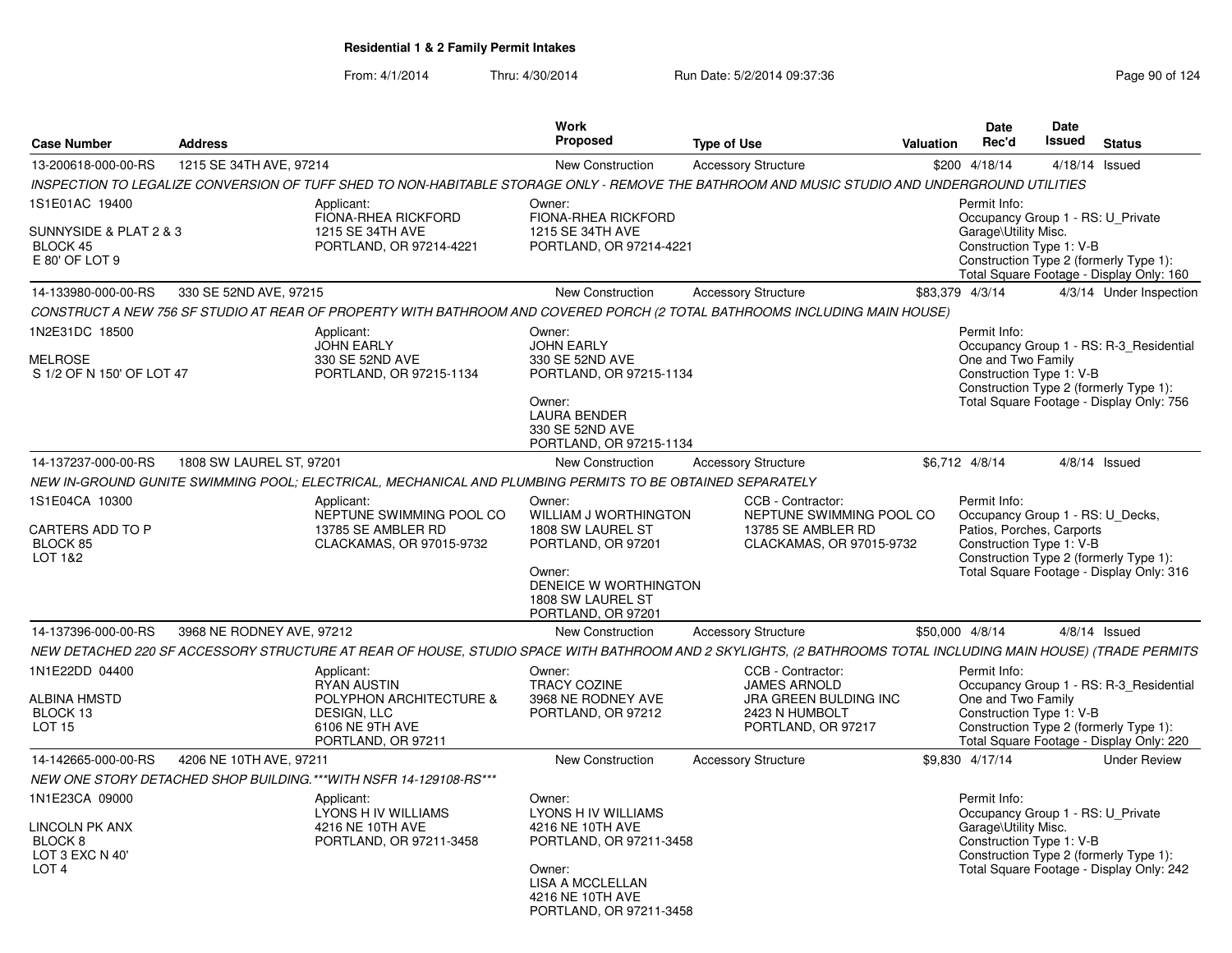| <b>Case Number</b>                                                      | <b>Address</b>                                                                                                                                                                                                                                     |                                                                                       | <b>Work</b><br>Proposed                                                               | <b>Type of Use</b>                                                                 | Valuation                                                                                                                                                                   | <b>Date</b><br>Rec'd                                           | <b>Date</b><br><b>Issued</b> | <b>Status</b>                                                                                                                     |
|-------------------------------------------------------------------------|----------------------------------------------------------------------------------------------------------------------------------------------------------------------------------------------------------------------------------------------------|---------------------------------------------------------------------------------------|---------------------------------------------------------------------------------------|------------------------------------------------------------------------------------|-----------------------------------------------------------------------------------------------------------------------------------------------------------------------------|----------------------------------------------------------------|------------------------------|-----------------------------------------------------------------------------------------------------------------------------------|
| 14-143387-000-00-RS                                                     | 3265 SE MAIN ST, 97214                                                                                                                                                                                                                             |                                                                                       | New Construction                                                                      | <b>Accessory Structure</b>                                                         |                                                                                                                                                                             | \$46,895 4/18/14                                               |                              | <b>Under Review</b>                                                                                                               |
| NEW ARTIST STUDIO - NON-CONDITIONED.                                    |                                                                                                                                                                                                                                                    |                                                                                       |                                                                                       |                                                                                    |                                                                                                                                                                             |                                                                |                              |                                                                                                                                   |
| 1S1E01BD 16000<br><b>CHERRYDALE</b><br><b>BLOCK D</b><br>E 38' OF LOT 2 |                                                                                                                                                                                                                                                    | Applicant:<br>MICRO STRUCTURES LLC<br>2953 SE 64TH AV<br>PORTLAND, OR 97206           | Owner:<br><b>MARK ORTON</b><br>3265 SE MAIN ST<br>PORTLAND, OR 97214<br>Owner:        | CCB - Contractor:<br>MICRO STRUCTURES LLC<br>2953 SE 64TH AV<br>PORTLAND, OR 97206 |                                                                                                                                                                             | Permit Info:<br>One and Two Family<br>Construction Type 1: V-B |                              | Occupancy Group 1 - RS: R-3_Residential<br>Construction Type 2 (formerly Type 1): V-B<br>Total Square Footage - Display Only: 447 |
|                                                                         |                                                                                                                                                                                                                                                    |                                                                                       | <b>MEGAN SORENSEN</b><br>3265 SE MAIN ST<br>PORTLAND, OR 97214                        |                                                                                    |                                                                                                                                                                             |                                                                |                              |                                                                                                                                   |
| 14-148732-000-00-RS                                                     | 5109 SE 33RD AVE, 97202                                                                                                                                                                                                                            |                                                                                       | <b>New Construction</b>                                                               | <b>Accessory Structure</b>                                                         |                                                                                                                                                                             | \$24,468 4/28/14                                               |                              | 4/28/14 Issued                                                                                                                    |
|                                                                         |                                                                                                                                                                                                                                                    | NEW INGROUND SWIMMING POOL W/ GAS HEATER - TRADE PERMITS FOR PLUMBING AND ELECTRICAL. |                                                                                       |                                                                                    |                                                                                                                                                                             |                                                                |                              |                                                                                                                                   |
| 1S1E13BD 01400                                                          | CCB - Contractor:<br>Permit Info:<br>Applicant:<br>Owner:<br><b>KEVIN LILLISON</b><br><b>TONY A PIZZUTI</b><br>NEPTUNE SWIMMING POOL CO<br>Occupancy Group 1 - RS: U_Private<br>NEPTUNE SWIMMING POOL CO<br>5109 SE 33RD AVE<br>13785 SE AMBLER RD |                                                                                       |                                                                                       |                                                                                    |                                                                                                                                                                             |                                                                |                              |                                                                                                                                   |
| SECTION 13 1S 1E<br>TL 1400 0.41 ACRES                                  |                                                                                                                                                                                                                                                    | 13785 SE AMBLER RD<br>CLACKAMAS, OR 97015                                             | PORTLAND, OR 97202-4315                                                               | CLACKAMAS, OR 97015-9732                                                           | Garage\Utility Misc.<br>Construction Type 1: V-B<br>Construction Type 2 (formerly Type 1):<br>Total Square Footage - Display Only: 576                                      |                                                                |                              |                                                                                                                                   |
| 14-149357-000-00-RS                                                     | 12251 SW RIVERSIDE DR                                                                                                                                                                                                                              |                                                                                       | <b>New Construction</b>                                                               | <b>Accessory Structure</b>                                                         |                                                                                                                                                                             | \$24,001 4/29/14                                               |                              | <b>Under Review</b>                                                                                                               |
|                                                                         | NEW DETACHED NON HABITABLE POOL HOUSE.                                                                                                                                                                                                             |                                                                                       |                                                                                       |                                                                                    |                                                                                                                                                                             |                                                                |                              |                                                                                                                                   |
| 1S1E35CA 01101                                                          |                                                                                                                                                                                                                                                    | Applicant:<br>OTIS CONSTRUCTION INC                                                   | Owner:<br>ALIREZA F BOLOURI                                                           | CCB - Contractor:<br>OTIS CONSTRUCTION INC                                         |                                                                                                                                                                             | Permit Info:                                                   |                              |                                                                                                                                   |
| PARTITION PLAT 2005-159<br>LOT 1&2                                      |                                                                                                                                                                                                                                                    | 430 NE KNOTT ST<br>PORTLAND, OR 97212-3107                                            | 12251 SW RIVERSIDE DR<br>PORTLAND, OR 97219-8474<br>Owner:<br><b>MARYAM E BOLOURI</b> | 430 NE KNOTT ST<br>PORTLAND, OR 97212-3107                                         | Occupancy Group 1 - RS: U_Private<br>Garage\Utility Misc.<br>Construction Type 1: V-B<br>Construction Type 2 (formerly Type 1):<br>Total Square Footage - Display Only: 565 |                                                                |                              |                                                                                                                                   |
|                                                                         |                                                                                                                                                                                                                                                    |                                                                                       | 12251 SW RIVERSIDE DR<br>PORTLAND, OR 97219-8474                                      |                                                                                    |                                                                                                                                                                             |                                                                |                              |                                                                                                                                   |
| 14-149360-000-00-RS<br>NEW IN GROUND 20' X 40' SWIMMING POOL.           | 12251 SW RIVERSIDE DR                                                                                                                                                                                                                              |                                                                                       | New Construction                                                                      | <b>Accessory Structure</b>                                                         |                                                                                                                                                                             | \$33,984 4/29/14                                               |                              | <b>Under Review</b>                                                                                                               |
| 1S1E35CA 01101                                                          |                                                                                                                                                                                                                                                    | Applicant:<br>OTIS CONSTRUCTION INC                                                   | Owner:<br>ALIREZA F BOLOURI                                                           | CCB - Contractor:<br>OTIS CONSTRUCTION INC                                         |                                                                                                                                                                             | Permit Info:<br>Occupancy Group 1 - RS: U_Private              |                              |                                                                                                                                   |
| PARTITION PLAT 2005-159<br>LOT 1&2                                      |                                                                                                                                                                                                                                                    | 430 NE KNOTT ST<br>PORTLAND, OR 97212-3107                                            | 12251 SW RIVERSIDE DR<br>PORTLAND, OR 97219-8474                                      | 430 NE KNOTT ST<br>PORTLAND, OR 97212-3107                                         |                                                                                                                                                                             | Garage\Utility Misc.<br>Construction Type 1: V-B               |                              | Construction Type 2 (formerly Type 1):                                                                                            |
|                                                                         |                                                                                                                                                                                                                                                    |                                                                                       | Owner:<br><b>MARYAM E BOLOURI</b><br>12251 SW RIVERSIDE DR<br>PORTLAND, OR 97219-8474 |                                                                                    | Total Square Footage - Display Only: 800                                                                                                                                    |                                                                |                              |                                                                                                                                   |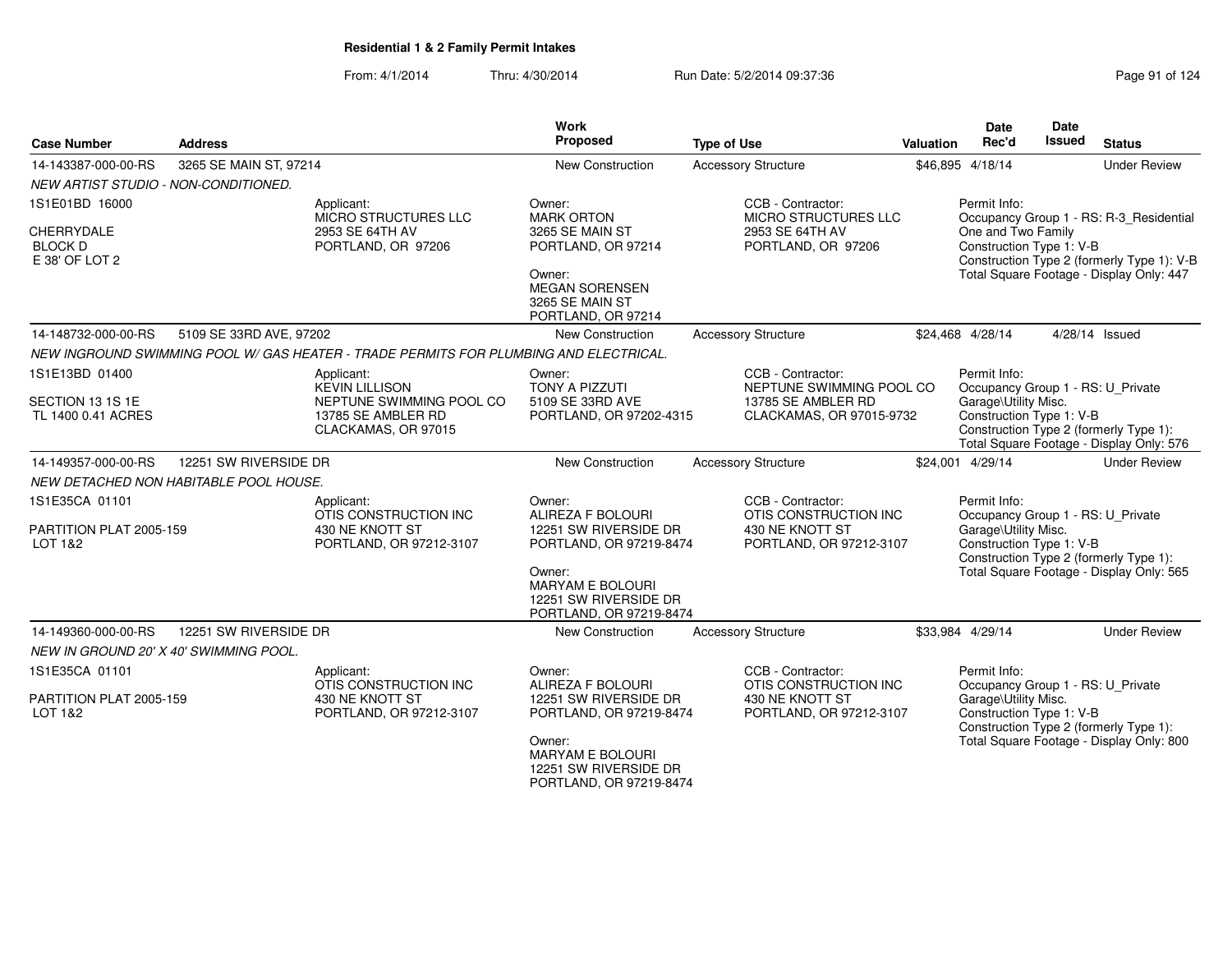| <b>Case Number</b>                                              | <b>Address</b>                                   |                                                                                                                    | Work<br><b>Proposed</b>                                                                                                                                                      | <b>Type of Use</b>                                                                                                              | Valuation                                                                                             | <b>Date</b><br>Rec'd                                                                      | Date<br><b>Issued</b>                                                                                                                     | <b>Status</b>                                                                      |  |  |  |
|-----------------------------------------------------------------|--------------------------------------------------|--------------------------------------------------------------------------------------------------------------------|------------------------------------------------------------------------------------------------------------------------------------------------------------------------------|---------------------------------------------------------------------------------------------------------------------------------|-------------------------------------------------------------------------------------------------------|-------------------------------------------------------------------------------------------|-------------------------------------------------------------------------------------------------------------------------------------------|------------------------------------------------------------------------------------|--|--|--|
|                                                                 |                                                  |                                                                                                                    |                                                                                                                                                                              |                                                                                                                                 |                                                                                                       |                                                                                           |                                                                                                                                           |                                                                                    |  |  |  |
| 14-150684-000-00-RS                                             | 2620 SW SCHOLLS FERRY RD, 97221                  |                                                                                                                    | New Construction                                                                                                                                                             | <b>Accessory Structure</b>                                                                                                      |                                                                                                       | \$8,000 4/30/14                                                                           |                                                                                                                                           | 4/30/14 Issued                                                                     |  |  |  |
| 256 SQ FT PERGOLA                                               |                                                  |                                                                                                                    |                                                                                                                                                                              | CCB - Contractor:                                                                                                               |                                                                                                       | Permit Info:                                                                              |                                                                                                                                           |                                                                                    |  |  |  |
| 1S1E07BA 00600<br>SECTION 07 1S 1E<br>TL 600 3.15 ACRES         |                                                  | Applicant:<br><b>RICKS CUSTOM FENCING &amp;</b><br><b>DECKING INC</b><br>4543 SE TV HIGHWAY<br>HILLSBORO, OR 97123 | Owner:<br>MURREY R ALBERS<br><b>RICKS CUSTOM FENCING &amp;</b><br>6712 N CUTTER CIR<br><b>DECKING INC</b><br>PORTLAND, OR 97217<br>4543 SE TV HIGHWAY<br>HILLSBORO, OR 97123 |                                                                                                                                 |                                                                                                       |                                                                                           | Patios, Porches, Carports<br>Construction Type 1: V-B                                                                                     | Occupancy Group 1 - RS: U_Decks,<br>Construction Type 2 (formerly Type 1):         |  |  |  |
|                                                                 |                                                  |                                                                                                                    | Owner:<br>SANDRA G ANDERSEN<br>6712 N CUTTER CIR<br>PORTLAND, OR 97217                                                                                                       |                                                                                                                                 |                                                                                                       |                                                                                           | Total Square Footage - Display Only: 280                                                                                                  |                                                                                    |  |  |  |
| 14-104496-REV-01-RS                                             | 8752 N TYNDALL AVE, 97217                        |                                                                                                                    | New Construction                                                                                                                                                             | Decks, Fences, Retaining Walls                                                                                                  |                                                                                                       | \$4/29/14                                                                                 |                                                                                                                                           | 4/29/14 Issued                                                                     |  |  |  |
|                                                                 | REVISION - MODIFICATION TO RETAINING WALL DETAIL |                                                                                                                    |                                                                                                                                                                              |                                                                                                                                 |                                                                                                       |                                                                                           |                                                                                                                                           |                                                                                    |  |  |  |
| 1N1E09BD 01600                                                  |                                                  | Applicant:                                                                                                         | Owner:                                                                                                                                                                       | CCB - Contractor:                                                                                                               |                                                                                                       | Permit Info:                                                                              |                                                                                                                                           |                                                                                    |  |  |  |
| PENINSULAR ADD 4<br>BLOCK 42<br>N 1/2 OF LOT 10                 |                                                  | BETTS CONCRETE INC<br>23502 SE SHADY VIEW LANE<br>EAGLE CREEK, OR 97022                                            | <b>JESSICA M JACK</b><br>8752 N TYNDALL AVE<br>PORTLAND, OR 97217-7028                                                                                                       | BETTS CONCRETE INC<br>23502 SE SHADY VIEW LANE<br>EAGLE CREEK, OR 97022                                                         |                                                                                                       | Occupancy Group 1 - RS: U Decks,<br>Patios, Porches, Carports<br>Construction Type 1: V-B |                                                                                                                                           | Construction Type 2 (formerly Type 1):                                             |  |  |  |
| <b>LOT 11</b>                                                   |                                                  |                                                                                                                    | Owner:<br><b>WILLIAM A IV JACK</b><br>8752 N TYNDALL AVE<br>PORTLAND, OR 97217-7028                                                                                          |                                                                                                                                 |                                                                                                       | Total Square Footage - Display Only: 27<br>\$25,000 4/3/14                                |                                                                                                                                           |                                                                                    |  |  |  |
| 14-123004-000-00-RS                                             | 2870 SW RUTLAND TER, 97201                       |                                                                                                                    | New Construction                                                                                                                                                             | Decks, Fences, Retaining Walls                                                                                                  |                                                                                                       |                                                                                           |                                                                                                                                           | <b>Under Review</b>                                                                |  |  |  |
|                                                                 |                                                  | TWO NEW RETAINING WALLS ON STEEP SLOPE TO CREATE TERRACES FOR GARDENING                                            |                                                                                                                                                                              |                                                                                                                                 |                                                                                                       |                                                                                           |                                                                                                                                           |                                                                                    |  |  |  |
| 1N1E32DC 00300                                                  |                                                  | Applicant:<br><b>STEVEN ZAGLEN</b>                                                                                 | Owner:<br><b>ROD I BELKIN</b>                                                                                                                                                | CCB - Contractor:<br>STEVEN ZAGLEN                                                                                              |                                                                                                       | Permit Info:<br>Occupancy Group 1 - RS: U_Decks,                                          |                                                                                                                                           |                                                                                    |  |  |  |
| ARLINGTON HTS & RPLT<br>BLOCK <sub>21</sub><br>LOT 3&6&7 TL 300 |                                                  | 2547 SE 27TH<br>PORTLAND, OR 97202-0000                                                                            | 2870 SW RUTLAND TER<br>PORTLAND, OR 97205                                                                                                                                    | 2547 SE 27TH<br>PORTLAND, OR 97202-0000                                                                                         |                                                                                                       |                                                                                           | Patios, Porches, Carports<br>Construction Type 1: V-B<br>Construction Type 2 (formerly Type 1):<br>Total Square Footage - Display Only: 1 |                                                                                    |  |  |  |
| 14-135580-000-00-RS                                             | 5445 SE HARNEY DR                                |                                                                                                                    | New Construction                                                                                                                                                             | Decks, Fences, Retaining Walls                                                                                                  |                                                                                                       | \$16,000 4/4/14                                                                           | 4/4/14 Final                                                                                                                              |                                                                                    |  |  |  |
|                                                                 |                                                  |                                                                                                                    |                                                                                                                                                                              | INSTALL BLOCK RETAINING WALL APPROX 200 FEET LONG ALONG FRONT PROPERTY LINE ON MALDEN DR AND HARNEY DR -PER STREET IMPROVEMENT. |                                                                                                       |                                                                                           |                                                                                                                                           |                                                                                    |  |  |  |
| 1S2E19DC 04904<br><b>SEQUOIA FLATS</b><br>LOT <sub>4</sub>      |                                                  | Applicant:<br><b>CHARLES MACKEY</b><br>JW UNDERGROUND INC<br>27050 SE JEANETTE                                     | Owner:<br><b>SCOTT E MCDOWELL</b><br>5445 SE HARNEY DR<br>PORTLAND, OR 97206                                                                                                 | CCB - Contractor:<br><b>CHARLES MACKEY</b><br>JW UNDERGROUND INC<br>27050 SE JEANETTE                                           | Permit Info:<br>Occupancy Group 1 - RS: U_Private<br>Garage\Utility Misc.<br>Construction Type 1: V-B |                                                                                           |                                                                                                                                           |                                                                                    |  |  |  |
|                                                                 |                                                  | GRESHAM, OR 97080                                                                                                  | Owner:<br><b>JESSIE GORDON</b><br>5445 SE HARNEY DR<br>PORTLAND, OR 97206                                                                                                    | GRESHAM, OR 97080                                                                                                               |                                                                                                       |                                                                                           |                                                                                                                                           | Construction Type 2 (formerly Type 1):                                             |  |  |  |
| 14-137371-000-00-RS                                             | 4533 SE 61ST AVE, 97206                          |                                                                                                                    | New Construction                                                                                                                                                             | Decks, Fences, Retaining Walls                                                                                                  |                                                                                                       | \$2,124 4/8/14                                                                            |                                                                                                                                           | $4/8/14$ Issued                                                                    |  |  |  |
| NEW 8 FT FENCE AT REAR OF PROPERTY                              |                                                  |                                                                                                                    |                                                                                                                                                                              |                                                                                                                                 |                                                                                                       |                                                                                           |                                                                                                                                           |                                                                                    |  |  |  |
| 1S2E18AA 01000                                                  |                                                  | Applicant:<br>JAMIE S PETERSON                                                                                     | Owner:<br>JAMIE S PETERSON                                                                                                                                                   |                                                                                                                                 |                                                                                                       | Permit Info:<br>Occupancy Group 1 - RS: U_Decks,                                          |                                                                                                                                           |                                                                                    |  |  |  |
| LAURELWOOD 2<br><b>BLOCK 4</b><br>N 1/2 OF LOT 5-7              |                                                  | 4533 SE 61ST AVE<br>PORTLAND, OR 97206                                                                             | 4533 SE 61ST AVE<br>PORTLAND, OR 97206                                                                                                                                       |                                                                                                                                 |                                                                                                       | Patios, Porches, Carports<br>Construction Type 1: V-B                                     |                                                                                                                                           | Construction Type 2 (formerly Type 1):<br>Total Square Footage - Display Only: 100 |  |  |  |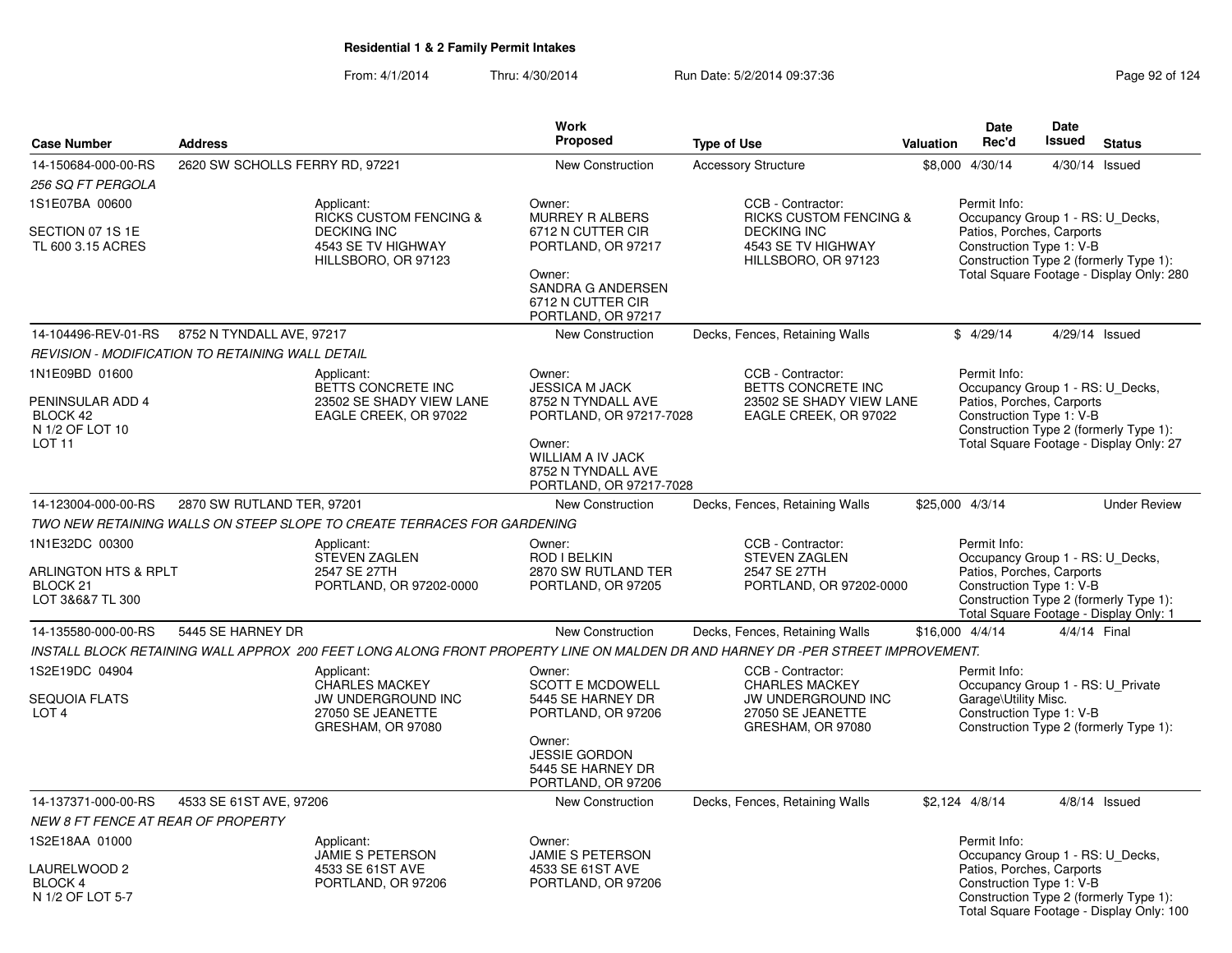| <b>Case Number</b>                                                                 | <b>Address</b>                                          |                                                                                                          | <b>Work</b><br>Proposed                                                               | <b>Type of Use</b> |                                                                                                                                              | <b>Valuation</b>                                                                                      | <b>Date</b><br>Rec'd                                                                                      | <b>Date</b><br><b>Issued</b> | <b>Status</b>                                                                                                                  |
|------------------------------------------------------------------------------------|---------------------------------------------------------|----------------------------------------------------------------------------------------------------------|---------------------------------------------------------------------------------------|--------------------|----------------------------------------------------------------------------------------------------------------------------------------------|-------------------------------------------------------------------------------------------------------|-----------------------------------------------------------------------------------------------------------|------------------------------|--------------------------------------------------------------------------------------------------------------------------------|
| 14-142738-000-00-RS                                                                | 807 SE 65TH AVE, 97215                                  |                                                                                                          | New Construction                                                                      |                    | Decks, Fences, Retaining Walls                                                                                                               |                                                                                                       | \$5,000 4/21/14                                                                                           |                              | 4/22/14 Under Inspection                                                                                                       |
|                                                                                    | NEW DECK ATTACHED TO EXEMPT STRUCTURE: SEE 14-119793-VI |                                                                                                          |                                                                                       |                    |                                                                                                                                              |                                                                                                       |                                                                                                           |                              |                                                                                                                                |
| 1S2E05BB 08400<br><b>TABOR HTS</b><br><b>BLOCK V</b>                               |                                                         | Applicant:<br><b>DEAN MULLIN</b><br>807 SE 65TH AVE<br>PORTLAND, OR 97215-2039                           | Owner:<br><b>DEAN MULLIN</b><br>807 SE 65TH AVE<br>PORTLAND, OR 97215-2039            |                    |                                                                                                                                              |                                                                                                       | Permit Info:<br>Occupancy Group 1 - RS: U_Decks,<br>Patios, Porches, Carports<br>Construction Type 1: V-B |                              |                                                                                                                                |
| E 65' OF LOT 2 EXC PT IN ST                                                        |                                                         |                                                                                                          | Owner:<br><b>RACHEL MULLIN</b><br>807 SE 65TH AVE<br>PORTLAND, OR 97215-2039          |                    |                                                                                                                                              | Construction Type 2 (formerly Type 1):<br>Total Square Footage - Display Only: 170<br>\$4.000 4/22/14 |                                                                                                           |                              |                                                                                                                                |
| 14-146299-000-00-RS                                                                | 4223 SE 67TH AVE, 97206                                 |                                                                                                          | <b>New Construction</b>                                                               |                    | Decks, Fences, Retaining Walls                                                                                                               |                                                                                                       |                                                                                                           |                              | 4/22/14 Under Inspection                                                                                                       |
|                                                                                    | NEW SECOND FLOOR DECK AT BACK OF HOUSE                  |                                                                                                          |                                                                                       |                    |                                                                                                                                              |                                                                                                       |                                                                                                           |                              |                                                                                                                                |
| 1S2E08CC 25900<br>LAURELWOOD<br>BLOCK 6<br>LOT 29&30                               |                                                         | Applicant:<br><b>CHRIS MARQUAND</b><br><b>DECK MASTERS LLC</b><br>4839 NE 41ST AVE<br>PORTLAND, OR 97211 | Owner:<br><b>FRANCOISE BRUN-COTTAN</b><br>4223 SE 67TH AVE<br>PORTLAND, OR 97206-3519 |                    | CCB - Contractor:<br>CHRIS MAROUAND<br><b>DECK MASTERS LLC</b><br>4839 NE 41ST AVE<br>PORTLAND, OR 97211                                     |                                                                                                       | Permit Info:<br>Occupancy Group 1 - RS: U_Decks,<br>Patios, Porches, Carports<br>Construction Type 1: V-B |                              | Construction Type 2 (formerly Type 1):                                                                                         |
| 13-167041-REV-01-RS                                                                | 44 NE GRAHAM ST - Unit A                                |                                                                                                          | New Construction                                                                      |                    |                                                                                                                                              |                                                                                                       | \$4/1/14                                                                                                  |                              | Total Square Footage - Display Only: 64<br>$4/1/14$ Issued                                                                     |
|                                                                                    |                                                         |                                                                                                          |                                                                                       | Duplex             |                                                                                                                                              |                                                                                                       |                                                                                                           |                              |                                                                                                                                |
|                                                                                    |                                                         | REVISION TO PROVIDE ENGINEERING TO CLARIFY 2" ROOF DRAIN ON MECHANICAL DECK                              |                                                                                       |                    |                                                                                                                                              |                                                                                                       |                                                                                                           |                              |                                                                                                                                |
| 1N1E27AD 12804<br>GRAHAM STREET COMMONS<br>LOT <sub>4</sub><br>INC UND INT TRACT A |                                                         | Applicant:<br>Jeff Hartnett<br>42 NE Graham Street SUITE B<br>Portland, OR 97212                         | Owner:<br>JEFFREY I HARTNETT<br>42 NE GRAHAM ST #A<br>PORTLAND, OR 97212              |                    | CCB - Contractor:<br>WHITE LIGHTNING ELECTRIC<br>7524 SE 52ND<br>PORTLAND, OR. 97206                                                         |                                                                                                       | Permit Info:<br>One and Two Family<br>Construction Type 1: V-B                                            |                              | Occupancy Group 1 - RS: R-3_Residential                                                                                        |
|                                                                                    |                                                         |                                                                                                          | Owner:<br><b>SUSAN GIBSON-HARTNETT</b><br>42 NE GRAHAM ST #A<br>PORTLAND, OR 97212    |                    | CCB - Contractor:<br><b>JEFF HARTNETT</b><br><b>RENAISSANCE BUILDERS INC</b><br>42B NE GRAHAM ST<br>PORTLAND OR 97212                        |                                                                                                       | Construction Type 2 (formerly Type 1): V-B<br>Total Square Footage - Display Only: 5287                   |                              |                                                                                                                                |
|                                                                                    |                                                         |                                                                                                          |                                                                                       |                    | CCB - Contractor:<br>NORTH STAR PLUMBING INC<br>14960 SW OREGON ST<br>SHERWOOD, OR 97140                                                     |                                                                                                       |                                                                                                           |                              |                                                                                                                                |
| 13-192641-DFS-01-RS                                                                | 716 SE CESAR E CHAVEZ BLVD, 97214                       |                                                                                                          | <b>New Construction</b>                                                               | Duplex             |                                                                                                                                              |                                                                                                       | \$3,000 4/17/14                                                                                           |                              | <b>Under Review</b>                                                                                                            |
| <b>WOOD TRUSSES</b>                                                                |                                                         |                                                                                                          |                                                                                       |                    |                                                                                                                                              |                                                                                                       |                                                                                                           |                              |                                                                                                                                |
| 1S1E01AA 05500                                                                     |                                                         | Applicant:<br>TIME FRAME INC<br>8383 NE SANDY BLVD STE 455<br>PORTLAND, OR 972204948                     | Owner:<br><b>UDG ALDER LLC</b><br>735 SW 158TH AVE<br>BEAVERTON, OR 97006-4952        |                    | CCB - Contractor:<br>TIME FRAME INC<br>8383 NE SANDY BLVD STE 455<br>PORTLAND, OR 972204948<br>CCB - Contractor:<br>SK HOFF CONSTRUCTION LLC |                                                                                                       | Permit Info:<br>One and Two Family<br>Construction Type 1: V-B                                            |                              | Occupancy Group 1 - RS: R-3_Residential<br>Construction Type 2 (formerly Type 1):<br>Total Square Footage - Display Only: 2030 |
|                                                                                    |                                                         |                                                                                                          |                                                                                       |                    | 735 SW 158TH AVE<br>BEAVERTON, OR 97006                                                                                                      |                                                                                                       |                                                                                                           |                              |                                                                                                                                |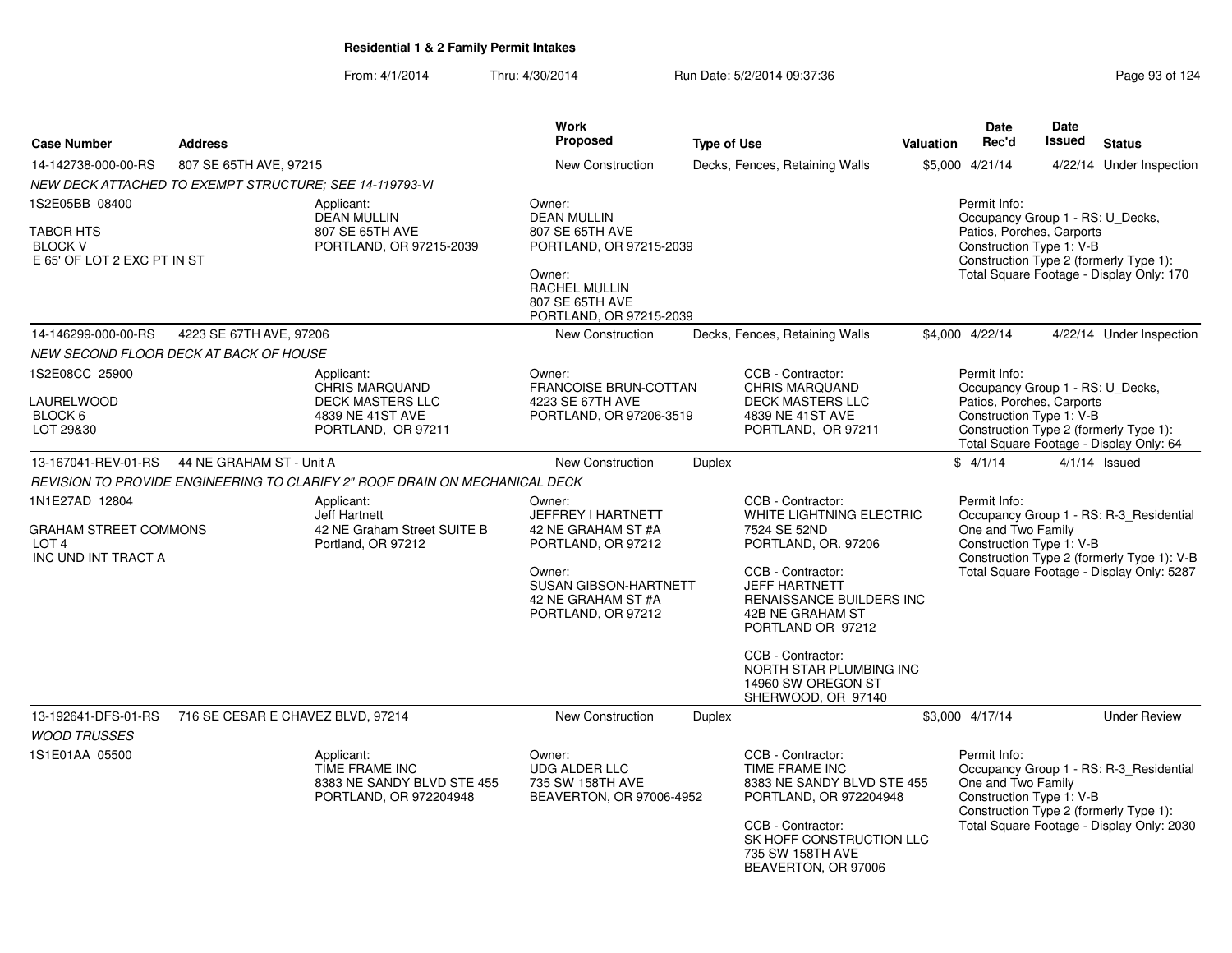From: 4/1/2014Thru: 4/30/2014 Run Date: 5/2/2014 09:37:36 Run Date: 5/2/2014 09:37:36

| <b>Case Number</b>                                            | <b>Address</b>                                                                        |                                                                             | Work<br>Proposed                                                                 | <b>Type of Use</b> |                                                                                                                                                                                         | Valuation                                                                                                                              | Date<br>Rec'd                                                  | Date<br><b>Issued</b> | <b>Status</b>                                                                                                                  |
|---------------------------------------------------------------|---------------------------------------------------------------------------------------|-----------------------------------------------------------------------------|----------------------------------------------------------------------------------|--------------------|-----------------------------------------------------------------------------------------------------------------------------------------------------------------------------------------|----------------------------------------------------------------------------------------------------------------------------------------|----------------------------------------------------------------|-----------------------|--------------------------------------------------------------------------------------------------------------------------------|
| 13-192641-DFS-02-RS                                           | 716 SE CESAR E CHAVEZ BLVD, 97214                                                     |                                                                             | New Construction                                                                 | Duplex             |                                                                                                                                                                                         |                                                                                                                                        | \$3,000 4/17/14                                                |                       | <b>Under Review</b>                                                                                                            |
| <b>FLOOR JOISTS</b>                                           |                                                                                       |                                                                             |                                                                                  |                    |                                                                                                                                                                                         |                                                                                                                                        |                                                                |                       |                                                                                                                                |
| 1S1E01AA 05500                                                | Applicant:<br>TIME FRAME INC                                                          | 8383 NE SANDY BLVD STE 455<br>PORTLAND, OR 972204948                        | Owner:<br><b>UDG ALDER LLC</b><br>735 SW 158TH AVE<br>BEAVERTON, OR 97006-4952   |                    | CCB - Contractor:<br>TIME FRAME INC<br>8383 NE SANDY BLVD STE 455<br>PORTLAND, OR 972204948<br>CCB - Contractor:<br>SK HOFF CONSTRUCTION LLC<br>735 SW 158TH AVE<br>BEAVERTON, OR 97006 |                                                                                                                                        | Permit Info:<br>One and Two Family<br>Construction Type 1: V-B |                       | Occupancy Group 1 - RS: R-3_Residential<br>Construction Type 2 (formerly Type 1):<br>Total Square Footage - Display Only: 2030 |
| 13-102062-REV-01-RS                                           | 1124 NW 24TH AVE, 97210                                                               |                                                                             | New Construction                                                                 |                    | Garage/Carport                                                                                                                                                                          |                                                                                                                                        | \$4/1/14                                                       |                       | $4/1/14$ Issued                                                                                                                |
|                                                               | MOVE 6X6 POSTS 2" TOWARD OUTSIDE WALL OF BUILDING, BUT MAINTAIN POST WITH IN FRAMING. |                                                                             |                                                                                  |                    |                                                                                                                                                                                         |                                                                                                                                        |                                                                |                       |                                                                                                                                |
| 1N1E33BB 03800                                                | Applicant:<br><b>MARC MAHLE</b>                                                       |                                                                             | Owner:<br><b>GRAHAM P CONROY</b>                                                 |                    | CCB - Contractor:<br>Tom Severson                                                                                                                                                       |                                                                                                                                        | Permit Info:<br>Occupancy Group 1 - RS: U Private              |                       |                                                                                                                                |
| <b>GOLDSMITHS ADD</b><br>BLOCK <sub>2</sub><br>LOT 17 TL 3800 |                                                                                       | 1325 SE SHERRETT ST<br>PORTLAND OR 97202                                    | 1400 NE 2ND AVE #712<br>PORTLAND, OR 97232-1143                                  |                    | CENTREX CONSTRUCTION INC<br>8250 SW HUNZIKER RD<br>TIGARD, OR 972238260                                                                                                                 | Garage\Utility Misc.<br>Construction Type 1: V-B<br>Construction Type 2 (formerly Type 1):<br>Total Square Footage - Display Only: 198 |                                                                |                       |                                                                                                                                |
| 13-172329-DFS-01-RS                                           | 2315 N ROSA PARKS WAY, 97217                                                          |                                                                             | New Construction                                                                 |                    | Garage/Carport                                                                                                                                                                          |                                                                                                                                        | \$579 4/15/14                                                  |                       | 4/15/14 Issued                                                                                                                 |
| <b>DFS FOR TRUSSES</b>                                        |                                                                                       |                                                                             |                                                                                  |                    |                                                                                                                                                                                         |                                                                                                                                        |                                                                |                       |                                                                                                                                |
| 1N1E16AC 13600                                                | Applicant:<br><b>DONALD DAVIS</b>                                                     |                                                                             | Owner:<br><b>FRANCIS D GONZALEZ</b>                                              |                    | CCB - Contractor:<br><b>DONALD DAVIS</b>                                                                                                                                                |                                                                                                                                        | Permit Info:<br>Occupancy Group 1 - RS: U_Private              |                       |                                                                                                                                |
| <b>MULTNOMAH PK</b><br>BLOCK <sub>2</sub><br>LOT 45&46        |                                                                                       | L & D CONSTRUCTION INC<br>18318 SW LONG FELLOW AVE<br>LAKE OSWEGO, OR 97035 | 2315 N ROSA PARKS WAY<br>PORTLAND, OR 97217                                      |                    | L & D CONSTRUCTION INC<br>18318 SW LONG FELLOW AVE<br>LAKE OSWEGO, OR 97035                                                                                                             |                                                                                                                                        | Garage\Utility Misc.<br>Construction Type 1: V-B               |                       | Construction Type 2 (formerly Type 1):                                                                                         |
|                                                               |                                                                                       |                                                                             | Owner:<br><b>MELISSA GONZALEZ</b><br>2315 N ROSA PARKS WAY<br>PORTLAND, OR 97217 |                    |                                                                                                                                                                                         | Total Square Footage - Display Only: 240                                                                                               |                                                                |                       |                                                                                                                                |
| 13-229321-REV-01-RS                                           | 4811 SE 72ND AVE, 97206                                                               |                                                                             | <b>New Construction</b>                                                          |                    | Garage/Carport                                                                                                                                                                          |                                                                                                                                        | \$4/2/14                                                       |                       | $4/2/14$ Issued                                                                                                                |
|                                                               | REVISION TO RELOCATE MAN DOOR FROM EAST ELEVATION TO NORTH ELEVATION                  |                                                                             |                                                                                  |                    |                                                                                                                                                                                         |                                                                                                                                        |                                                                |                       |                                                                                                                                |
| 1S2E17BA 15200                                                | Applicant:<br><b>MARK HAMLETT</b>                                                     |                                                                             | Owner:<br>JOHN V FOURNIER                                                        |                    | CCB - Contractor:<br><b>MARK HAMLETT</b>                                                                                                                                                |                                                                                                                                        | Permit Info:<br>Occupancy Group 1 - RS: U_Private              |                       |                                                                                                                                |
| <b>FIRLAND</b><br><b>BLOCK7</b><br>LOT <sub>1</sub>           |                                                                                       | <b>CENTER LINE CONST &amp;</b><br><b>REMODELING INC</b><br>4714 SE 71ST AVE | 4811 SE 72ND AVE<br>PORTLAND, OR 97206-4422                                      |                    | <b>CENTER LINE CONST &amp;</b><br><b>REMODELING INC</b><br>4714 SE 71ST AVE                                                                                                             |                                                                                                                                        | Garage\Utility Misc.<br>Construction Type 1: V-B               |                       | Construction Type 2 (formerly Type 1):                                                                                         |
|                                                               |                                                                                       | PORTLAND, OR 97206                                                          | Owner:<br><b>JUANITA FOURNIER</b><br>4811 SE 72ND AVE                            |                    | PORTLAND, OR 97206                                                                                                                                                                      |                                                                                                                                        |                                                                |                       | Total Square Footage - Display Only: 483                                                                                       |

PORTLAND, OR 97206-4422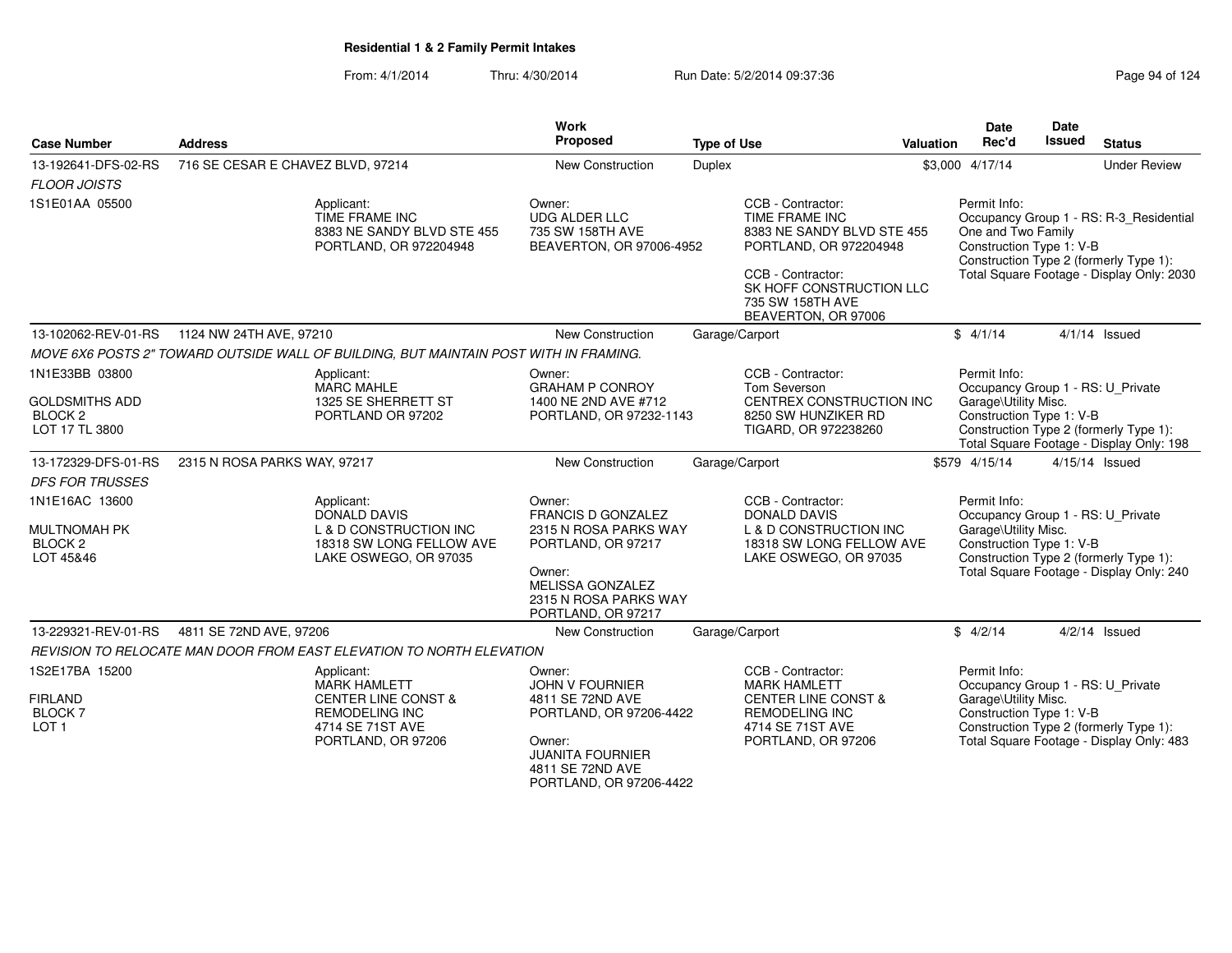| <b>Case Number</b>                                                       | <b>Address</b>            |                                                                                                                                                         | <b>Work</b><br><b>Proposed</b>                                                                                                                                       | <b>Type of Use</b>                                                                                                                             | Valuation | Date<br>Rec'd                                                                                         | <b>Date</b><br><b>Issued</b> | <b>Status</b>                                                                       |
|--------------------------------------------------------------------------|---------------------------|---------------------------------------------------------------------------------------------------------------------------------------------------------|----------------------------------------------------------------------------------------------------------------------------------------------------------------------|------------------------------------------------------------------------------------------------------------------------------------------------|-----------|-------------------------------------------------------------------------------------------------------|------------------------------|-------------------------------------------------------------------------------------|
| 14-123019-000-00-RS                                                      | 2227 NE HANCOCK ST, 97212 |                                                                                                                                                         | <b>New Construction</b>                                                                                                                                              | Garage/Carport                                                                                                                                 |           | \$13.648 4/23/14                                                                                      |                              | 4/23/14 Issued                                                                      |
| <i>NEW DETACHED GARAGE - PRESCRIPTIVE</i>                                |                           |                                                                                                                                                         |                                                                                                                                                                      |                                                                                                                                                |           |                                                                                                       |                              |                                                                                     |
| 1N1E26DD 00900<br>JOHN IRVINGS 1ST ADD<br>BLOCK 17<br>LOT <sub>6</sub>   |                           | Applicant:<br><b>BLACK DIAMOND</b><br><b>CONSTRUCTION ENTERPRISES</b><br><b>INC</b><br>16280 S TIMBERDARK LANE<br>OREGON CITY, OR 97045                 | Owner:<br><b>JESSE MILLIKEN</b><br>2227 NE HANCOCK ST<br>PORTLAND, OR 97212-4791<br>Owner:<br><b>MEGAN MILLIKEN</b><br>2227 NE HANCOCK ST<br>PORTLAND, OR 97212-4791 | CCB - Contractor:<br><b>BLACK DIAMOND</b><br><b>CONSTRUCTION ENTERPRISES</b><br><b>INC</b><br>16280 S TIMBERDARK LANE<br>OREGON CITY, OR 97045 |           | Permit Info:<br>Occupancy Group 1 - RS: U Private<br>Garage\Utility Misc.<br>Construction Type 1: V-B |                              | Construction Type 2 (formerly Type 1):<br>Total Square Footage - Display Only: 336  |
| 14-126294-000-00-RS                                                      | 5619 SW 54TH AVE, 97221   |                                                                                                                                                         | <b>New Construction</b>                                                                                                                                              | Garage/Carport                                                                                                                                 |           | \$29,246 4/11/14                                                                                      |                              | 4/11/14 Under Inspection                                                            |
|                                                                          |                           | NEW 720 SF DETACHED GARAGE, SINGLE STORY, NEW DRIVEWAY, FLAT LOT                                                                                        |                                                                                                                                                                      |                                                                                                                                                |           |                                                                                                       |                              |                                                                                     |
| 1S1E18DB 04300<br>WESTHAMPTON<br><b>BLOCK1</b><br>S 1/2 OF LOT 1         |                           | Applicant:<br>PRESTIGE DESIGN & GENERAL<br>CONTRACTING INC<br>12302 NE MARX ST<br>PORTLAND, OR 97230                                                    | Owner:<br><b>CRAIG D SMITH</b><br>5619 SW 54TH AVE<br>PORTLAND, OR 97221-1732                                                                                        | CCB - Contractor:<br>PRESTIGE DESIGN & GENERAL<br>CONTRACTING INC<br>12302 NE MARX ST<br>PORTLAND, OR 97230                                    |           | Permit Info:<br>Occupancy Group 1 - RS: U_Private<br>Garage\Utility Misc.<br>Construction Type 1: V-B |                              | Construction Type 2 (formerly Type 1):<br>Total Square Footage - Display Only: 720  |
| 14-130696-000-00-RS                                                      | 542 NE 92ND AVE, 97220    |                                                                                                                                                         | New Construction                                                                                                                                                     | Garage/Carport                                                                                                                                 |           | \$13,648 4/1/14                                                                                       |                              | $4/1/14$ Issued                                                                     |
|                                                                          |                           | LEGALIZE CONSTRUCTION OF 336 SF DETACHED GARAGE AT REAR OF PROPERTY, EXTEND EXISTING DRIVEWAY FOR ACCESS (RESPONSE TO CODE COMPLIANCE CASE 13-215550CC) |                                                                                                                                                                      |                                                                                                                                                |           |                                                                                                       |                              |                                                                                     |
| 1N2E33AC 03500<br><b>WHEATLAND ADD</b><br>BLOCK 12<br><b>LOT 7&amp;8</b> |                           | Applicant:<br><b>LUIS MONTEJO</b><br>542 NE 92ND AVE<br>PORTLAND, OR 97220-4506                                                                         | Owner:<br>LUIS MONTEJO<br>542 NE 92ND AVE<br>PORTLAND, OR 97220-4506<br>Owner:<br><b>ELIZABETH MORELL</b><br>542 NE 92ND AVE<br>PORTLAND, OR 97220-4506              |                                                                                                                                                |           | Permit Info:<br>Occupancy Group 1 - RS: U_Private<br>Garage\Utility Misc.<br>Construction Type 1: V-B |                              | Construction Type 2 (formerly Type 1):<br>Total Square Footage - Display Only: 336  |
| 14-132011-000-00-RS                                                      | 235 SE 127TH AVE, 97233   |                                                                                                                                                         | New Construction                                                                                                                                                     | Garage/Carport                                                                                                                                 |           | \$107,237 4/10/14                                                                                     |                              | 4/10/14 Issued                                                                      |
|                                                                          |                           | NEW 30' X 44' DETACHED TWO STORY GARAGE WITH STORAGE ONLY ABOVE.                                                                                        |                                                                                                                                                                      |                                                                                                                                                |           |                                                                                                       |                              |                                                                                     |
| 1N2E35CC 01100<br><b>MENLO PK SUB</b><br>BLOCK <sub>9</sub><br>LOT 6-8   |                           | Applicant:<br>BRYAN SCHALK<br>235 SE 127TH AVE<br>PORTLAND, OR 97233                                                                                    | Owner:<br><b>BRYAN SCHALK</b><br>235 SE 127TH AVE<br>PORTLAND, OR 97233                                                                                              |                                                                                                                                                |           | Permit Info:<br>Occupancy Group 1 - RS: U_Private<br>Garage\Utility Misc.<br>Construction Type 1: V-B |                              | Construction Type 2 (formerly Type 1):<br>Total Square Footage - Display Only: 2640 |
| 14-133532-000-00-RS                                                      | 6135 SE HAROLD ST, 97206  |                                                                                                                                                         | New Construction                                                                                                                                                     | Garage/Carport                                                                                                                                 |           | $$10,195$ 4/1/14                                                                                      |                              | <b>Under Review</b>                                                                 |
|                                                                          |                           | NEW 1-CAR DETACHED GARAGE/1-STORY/FLAT LOT/COMPLEX***WITH NSFR 14-133524-RS***                                                                          |                                                                                                                                                                      |                                                                                                                                                |           |                                                                                                       |                              |                                                                                     |
| 1S2E18AD 08300                                                           |                           | Applicant:<br>MIKE COYLE<br><b>FASTER PERMITS</b><br>14334 NW EAGLERIDGE LANE<br>PORTLAND, OR 97229                                                     | Owner:<br>JOHN M BACIGALUPI<br>400 CHAMBERS ST #7S<br>NEW YORK, NY 10282-1007                                                                                        | CCB - Contractor:<br><b>BRIAN MCMILLEN LLC</b><br>15151 SE FRYE<br>HAPPY VALLEY, OR 97086                                                      |           | Permit Info:<br>Occupancy Group 1 - RS: U_Private<br>Garage\Utility Misc.<br>Construction Type 1: V-B |                              | Construction Type 2 (formerly Type 1):<br>Total Square Footage - Display Only: 240  |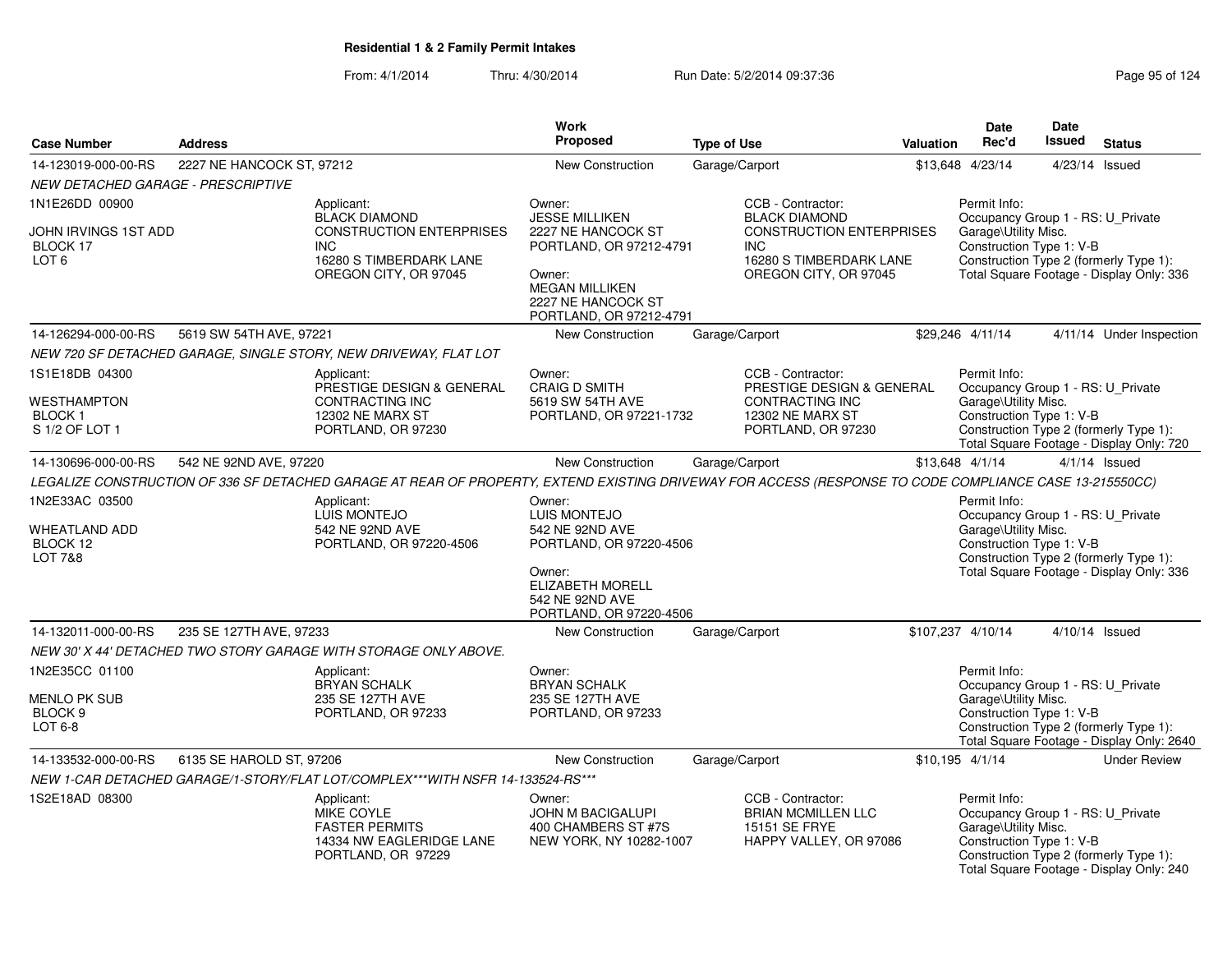| <b>Case Number</b>                                              | <b>Address</b>                                                                                                                                              |                                                                          | Work<br><b>Proposed</b>                                                                                                                         | <b>Type of Use</b> |                                                                                                                              | Valuation | Date<br>Rec'd                                                                                         | <b>Date</b><br>Issued | <b>Status</b>                                                                                                                     |
|-----------------------------------------------------------------|-------------------------------------------------------------------------------------------------------------------------------------------------------------|--------------------------------------------------------------------------|-------------------------------------------------------------------------------------------------------------------------------------------------|--------------------|------------------------------------------------------------------------------------------------------------------------------|-----------|-------------------------------------------------------------------------------------------------------|-----------------------|-----------------------------------------------------------------------------------------------------------------------------------|
| 14-134905-000-00-RS                                             | 705 SE 68TH AVE, 97215                                                                                                                                      |                                                                          | <b>New Construction</b>                                                                                                                         | Garage/Carport     |                                                                                                                              |           | \$11,215 4/3/14                                                                                       |                       | <b>Under Review</b>                                                                                                               |
|                                                                 | NEW 1-CAR DETACHED GARAGE/1-STORY/FLAT LOT/COMPLEX***WITH NSFR 14-134889-RS***                                                                              |                                                                          |                                                                                                                                                 |                    |                                                                                                                              |           |                                                                                                       |                       |                                                                                                                                   |
| 1S2E05BA 08100                                                  | Applicant:<br><b>MIKE COYLE</b>                                                                                                                             |                                                                          | Owner:<br>TTM DEVELOPMENT COMPANY                                                                                                               |                    | CCB - Contractor:<br>KLOH LLC                                                                                                |           | Permit Info:<br>Occupancy Group 1 - RS: U_Private                                                     |                       |                                                                                                                                   |
| <b>TABOR HTS</b><br><b>BLOCK K</b><br>N 50' OF E 115' OF LOT 5  |                                                                                                                                                             | <b>FASTER PERMITS</b><br>14334 NW EAGLERIDGE LANE<br>PORTLAND, OR 97229  | 4438 SW CORBETT AVE<br>PORTLAND, OR 97239-4207                                                                                                  |                    | 9700 SW CAPITOL HWY SUITE 100 Garage\Utility Misc.<br>PORTLAND, OR 97219                                                     |           | Construction Type 1: V-B                                                                              |                       | Construction Type 2 (formerly Type 1):<br>Total Square Footage - Display Only: 264                                                |
| 14-136107-000-00-RS                                             | 6615 SE 46TH AVE, 97206                                                                                                                                     |                                                                          | New Construction                                                                                                                                | Garage/Carport     |                                                                                                                              |           | $$11,215$ 4/4/14                                                                                      |                       | <b>Under Review</b>                                                                                                               |
|                                                                 | NEW ONE STORY ONE CAR DETACHED GARAGE***WITH NSFR 14-136069-RS***                                                                                           |                                                                          |                                                                                                                                                 |                    |                                                                                                                              |           |                                                                                                       |                       |                                                                                                                                   |
| 1S2E19BB 00800                                                  | Applicant:<br><b>MIKE COYLE</b>                                                                                                                             | <b>FASTER PERMITS</b><br>14334 NW EAGLERIDGE LANE<br>PORTLAND, OR 97229  | Owner:<br>EVERETT CUSTOM HOMES INC<br>4234 SE NAEGLI CT<br>PORTLAND, OR 97236-9343                                                              |                    | CCB - Contractor:<br><b>VIC REMMERS</b><br><b>EVERETT CUSTOM HOMES INC</b><br>735 SW 158TH AVE STE 180<br>BEAVERTON OR 97008 |           | Permit Info:<br>Occupancy Group 1 - RS: U_Private<br>Garage\Utility Misc.<br>Construction Type 1: V-B |                       | Construction Type 2 (formerly Type 1):<br>Total Square Footage - Display Only: 264                                                |
| 14-138216-000-00-RS                                             | 3305 NE 50TH AVE, 97213                                                                                                                                     |                                                                          | New Construction                                                                                                                                | Garage/Carport     |                                                                                                                              |           | \$47,130 4/16/14                                                                                      |                       | <b>Under Review</b>                                                                                                               |
|                                                                 | DEMO EXISTING 180SF ONE STORY GARAGE (EXEMPT FROM DEMO PERMIT) AND BUILD NEW TWO-STORY ONE CAR GARAGE WITH OFFICE SPACE ON SECOND STORY. ELECTRICAL TRADE P |                                                                          |                                                                                                                                                 |                    |                                                                                                                              |           |                                                                                                       |                       |                                                                                                                                   |
| 1N2E30BA 04400<br>ROSE CITY PK<br>BLOCK 154<br>LOT <sub>8</sub> | Applicant:<br>PO BOX 6542                                                                                                                                   | <b>TERRY HELLEM</b><br>PROJECTIVE BUILDING DESIGNS<br>BEAVERTON OR 97007 | Owner:<br><b>HAYLI H HAY</b><br>3305 NE 50TH AVE<br>PORTLAND, OR 97213<br>Owner:<br><b>MORGAN HAY</b><br>3305 NE 50TH AVE<br>PORTLAND, OR 97213 |                    |                                                                                                                              |           | Permit Info:<br>One and Two Family<br>Construction Type 1: V-B                                        |                       | Occupancy Group 1 - RS: R-3_Residential<br>Construction Type 2 (formerly Type 1): V-B<br>Total Square Footage - Display Only: 743 |
| 14-139280-000-00-RS                                             | 6426 NE 22ND AVE, 97211                                                                                                                                     |                                                                          | New Construction                                                                                                                                | Garage/Carport     |                                                                                                                              |           | \$32,455 4/11/14                                                                                      |                       | <b>Under Review</b>                                                                                                               |
|                                                                 | NEW ONE STORY/ ONE CAR DETACHED GARAGE                                                                                                                      |                                                                          |                                                                                                                                                 |                    |                                                                                                                              |           |                                                                                                       |                       |                                                                                                                                   |
| 1N1E14DA 02300                                                  | Applicant:<br>Mike Covle                                                                                                                                    |                                                                          | Owner:<br><b>STEVEN C MOHR</b>                                                                                                                  |                    | CCB - Contractor:<br><b>VIC REMMERS</b>                                                                                      |           | Permit Info:<br>Occupancy Group 1 - RS: U Private                                                     |                       |                                                                                                                                   |
| <b>IRVINGTON PK</b><br>BLOCK 64<br>LOT <sub>7</sub>             |                                                                                                                                                             | <b>Faster Permits</b><br>14334 NW EAGLERIDGE LANE<br>PORTLAND, OR 97229  | 6426 NE 22ND AVE<br>PORTLAND, OR 97211-5351                                                                                                     |                    | <b>EVERETT CUSTOM HOMES INC</b><br>735 SW 158TH AVE STE 180<br>BEAVERTON OR 97008                                            |           | Garage\Utility Misc.<br>Construction Type 1: V-B                                                      |                       | Construction Type 2 (formerly Type 1):<br>Total Square Footage - Display Only: 764                                                |
| 14-139341-000-00-RS                                             | 9030 SW 50TH AVE, 97219                                                                                                                                     |                                                                          | <b>New Construction</b>                                                                                                                         | Garage/Carport     |                                                                                                                              |           | \$10.450 4/11/14                                                                                      |                       | <b>Under Review</b>                                                                                                               |
|                                                                 | NEW DETACHED 1-CAR GARAGE/FLAT LOT/COMPLEX***WITH NSFR 14-139336-RS***                                                                                      |                                                                          |                                                                                                                                                 |                    |                                                                                                                              |           |                                                                                                       |                       |                                                                                                                                   |
| 1S1E30AA 07200                                                  | Applicant:<br><b>MIKE COYLE</b>                                                                                                                             | <b>FASTER PERMITS</b><br>14334 NW EAGLERIDGE LANE<br>PORTLAND, OR 97229  | Owner:<br><b>JOHN II BAUMGARDNER</b><br>9037 SW 49TH AVE<br>PORTLAND, OR 97219-5173                                                             |                    | CCB - Contractor:<br><b>VIC REMMERS</b><br>EVERETT CUSTOM HOMES INC<br>735 SW 158TH AVE STE 180<br>BEAVERTON OR 97008        |           | Permit Info:<br>Occupancy Group 1 - RS: U_Private<br>Garage\Utility Misc.<br>Construction Type 1: V-B |                       | Construction Type 2 (formerly Type 1):<br>Total Square Footage - Display Only: 246                                                |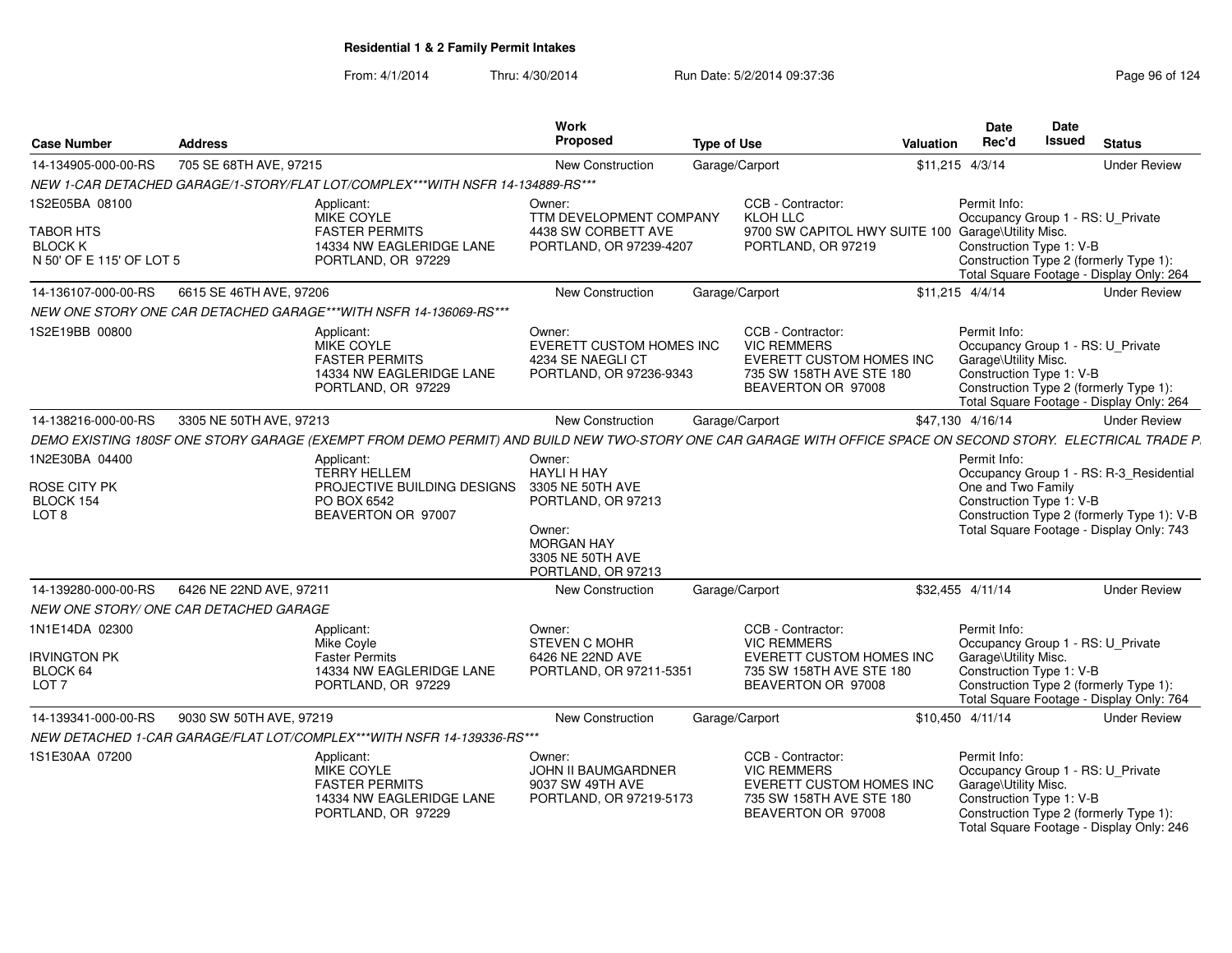| <b>Case Number</b>                                                        | <b>Address</b>                            |                                                                                                     | Work<br><b>Proposed</b>                                                                                                                    | <b>Type of Use</b> |                                                                                                                         | Valuation | <b>Date</b><br>Rec'd                                                                                  | Date<br>Issued | <b>Status</b>                                                                      |
|---------------------------------------------------------------------------|-------------------------------------------|-----------------------------------------------------------------------------------------------------|--------------------------------------------------------------------------------------------------------------------------------------------|--------------------|-------------------------------------------------------------------------------------------------------------------------|-----------|-------------------------------------------------------------------------------------------------------|----------------|------------------------------------------------------------------------------------|
| 14-139354-000-00-RS                                                       | 9020 SW 50TH AVE, 97219                   |                                                                                                     | New Construction                                                                                                                           |                    | Garage/Carport                                                                                                          |           | \$10,450 4/11/14                                                                                      |                | <b>Under Review</b>                                                                |
|                                                                           |                                           | NEW DETACHED 1-CAR GARAGE/FLAT LOT/COMPLEX***WITH NSFR 14-139347-RS***                              |                                                                                                                                            |                    |                                                                                                                         |           |                                                                                                       |                |                                                                                    |
| 1S1E30AA 07201                                                            |                                           | Applicant:<br>MIKE COYLE<br><b>FASTER PERMITS</b><br>14334 NW EAGLERIDGE LANE<br>PORTLAND, OR 97229 | Owner:<br>DENIS P NORSTROM<br>8100 SW 9TH AVE<br>PORTLAND, OR 97219-4403                                                                   |                    | CCB - Contractor:<br><b>VIC REMMERS</b><br>EVERETT CUSTOM HOMES INC<br>735 SW 158TH AVE STE 180<br>BEAVERTON OR 97008   |           | Permit Info:<br>Occupancy Group 1 - RS: U_Private<br>Garage\Utility Misc.<br>Construction Type 1: V-B |                | Construction Type 2 (formerly Type 1):<br>Total Square Footage - Display Only: 246 |
| 14-141425-000-00-RS                                                       | 5119 NE 86TH AVE, 97220                   |                                                                                                     | <b>New Construction</b>                                                                                                                    |                    | Garage/Carport                                                                                                          |           | \$27,527 4/15/14                                                                                      |                | 4/15/14 Final                                                                      |
| <b>NEW 18' X 36' DETACHED GARAGE</b>                                      |                                           |                                                                                                     |                                                                                                                                            |                    |                                                                                                                         |           |                                                                                                       |                |                                                                                    |
| 1N2E21BB 04600                                                            |                                           | Applicant:<br><b>LAZLO TOTH</b>                                                                     | Owner:<br><b>JAMIEL C MORRIS</b>                                                                                                           |                    |                                                                                                                         |           | Permit Info:<br>Occupancy Group 1 - RS: U_Private                                                     |                |                                                                                    |
| HELENSVIEW & RPLT<br>BLOCK <sub>8</sub><br>LOT <sub>16</sub>              |                                           | Applicant:<br><b>JAMIEL C MORRIS</b><br>13370 NW MARSHALL ST<br>PORTLAND, OR 97229-4514             | 13370 NW MARSHALL ST<br>PORTLAND, OR 97229-4514                                                                                            |                    | Garage\Utility Misc.<br>Construction Type 1: V-B<br>Construction Type 2 (formerly Type 1):                              |           |                                                                                                       |                | Total Square Footage - Display Only: 648                                           |
| 14-141764-000-00-RS                                                       | 4438 SE CENTER ST, 97206                  |                                                                                                     | New Construction                                                                                                                           |                    | Garage/Carport                                                                                                          |           | \$11,215 4/15/14                                                                                      |                | 4/15/14 Under Inspection                                                           |
| NEW DETACHED GARAGE                                                       |                                           |                                                                                                     |                                                                                                                                            |                    |                                                                                                                         |           |                                                                                                       |                |                                                                                    |
| 1S2E07CB 05400<br><b>IDEAL VIEW</b><br><b>BLOCK1</b><br>LOT <sub>10</sub> |                                           | Applicant:<br><b>GEOFF WRIGHT</b><br>UTF CONSULTING<br>17740 SW FLORENCE ST<br>BEAVERTON, OR 97007  | Owner:<br><b>LIBERTY NW HOMES LLC</b><br>16542 SE ORCHARD VIEW LN<br>DAMASCUS, OR 97089-5810                                               |                    | CCB - Contractor:<br><b>ALICIA LIBERTY</b><br><b>LIBERTY NW HOMES</b><br>16542 SE ORCHARD VIEW LN<br>DAMASCUS, OR 97089 |           | Permit Info:<br>Occupancy Group 1 - RS: U_Private<br>Garage\Utility Misc.<br>Construction Type 1: V-B |                | Construction Type 2 (formerly Type 1):<br>Total Square Footage - Display Only: 264 |
| 14-141764-REV-01-RS                                                       | 4438 SE CENTER ST, 97206                  |                                                                                                     | <b>New Construction</b>                                                                                                                    |                    | Garage/Carport                                                                                                          |           | \$4/18/14                                                                                             |                | 4/18/14 Issued                                                                     |
|                                                                           | REVISION TO ADJUST GARAGE LOCATION ON LOT |                                                                                                     |                                                                                                                                            |                    |                                                                                                                         |           |                                                                                                       |                |                                                                                    |
| 1S2E07CB 05400<br><b>IDEAL VIEW</b><br><b>BLOCK1</b><br>LOT <sub>10</sub> |                                           | Applicant:<br><b>GEOFF WRIGHT</b><br>UTF CONSULTING<br>17740 SW FLORENCE ST<br>BEAVERTON, OR 97007  | Owner:<br><b>LIBERTY NW HOMES LLC</b><br>16542 SE ORCHARD VIEW LN<br>DAMASCUS, OR 97089-5810                                               |                    | CCB - Contractor:<br><b>ALICIA LIBERTY</b><br><b>LIBERTY NW HOMES</b><br>16542 SE ORCHARD VIEW LN<br>DAMASCUS, OR 97089 |           | Permit Info:<br>Occupancy Group 1 - RS: U_Private<br>Garage\Utility Misc.<br>Construction Type 1: V-B |                | Construction Type 2 (formerly Type 1):<br>Total Square Footage - Display Only: 264 |
| 14-144360-000-00-RS                                                       | 3936 SE ANKENY ST, 97214                  |                                                                                                     | <b>New Construction</b>                                                                                                                    |                    | Garage/Carport                                                                                                          |           | \$10,195 4/18/14                                                                                      |                | 4/18/14 Issued                                                                     |
|                                                                           |                                           | NEW DETACHED GARAGE ON PROPERTY LINE, TO BE RIGHT AGAINST NEIGHBORS GARAGE                          |                                                                                                                                            |                    |                                                                                                                         |           |                                                                                                       |                |                                                                                    |
| 1N1E36DD 01500<br>LAURELHURST<br>BLOCK 103<br>LOT 4 TL 1500               |                                           | Applicant:<br>TANGELA E PURDOM<br>3936 SE ANKENY ST<br>PORTLAND, OR 97214                           | Owner:<br>TANGELA E PURDOM<br>3936 SE ANKENY ST<br>PORTLAND, OR 97214<br>Owner:<br>DAVID R ROTH<br>3936 SE ANKENY ST<br>PORTLAND, OR 97214 |                    | CCB - Contractor:<br><b>LARRY WECKER</b><br>WECKER CONSTRUCTION CO<br>20106 NE INTERLACHEN LN<br>FAIRVIEW, OR 97024     |           | Permit Info:<br>Occupancy Group 1 - RS: U_Private<br>Garage\Utility Misc.<br>Construction Type 1: V-B |                | Construction Type 2 (formerly Type 1):<br>Total Square Footage - Display Only: 240 |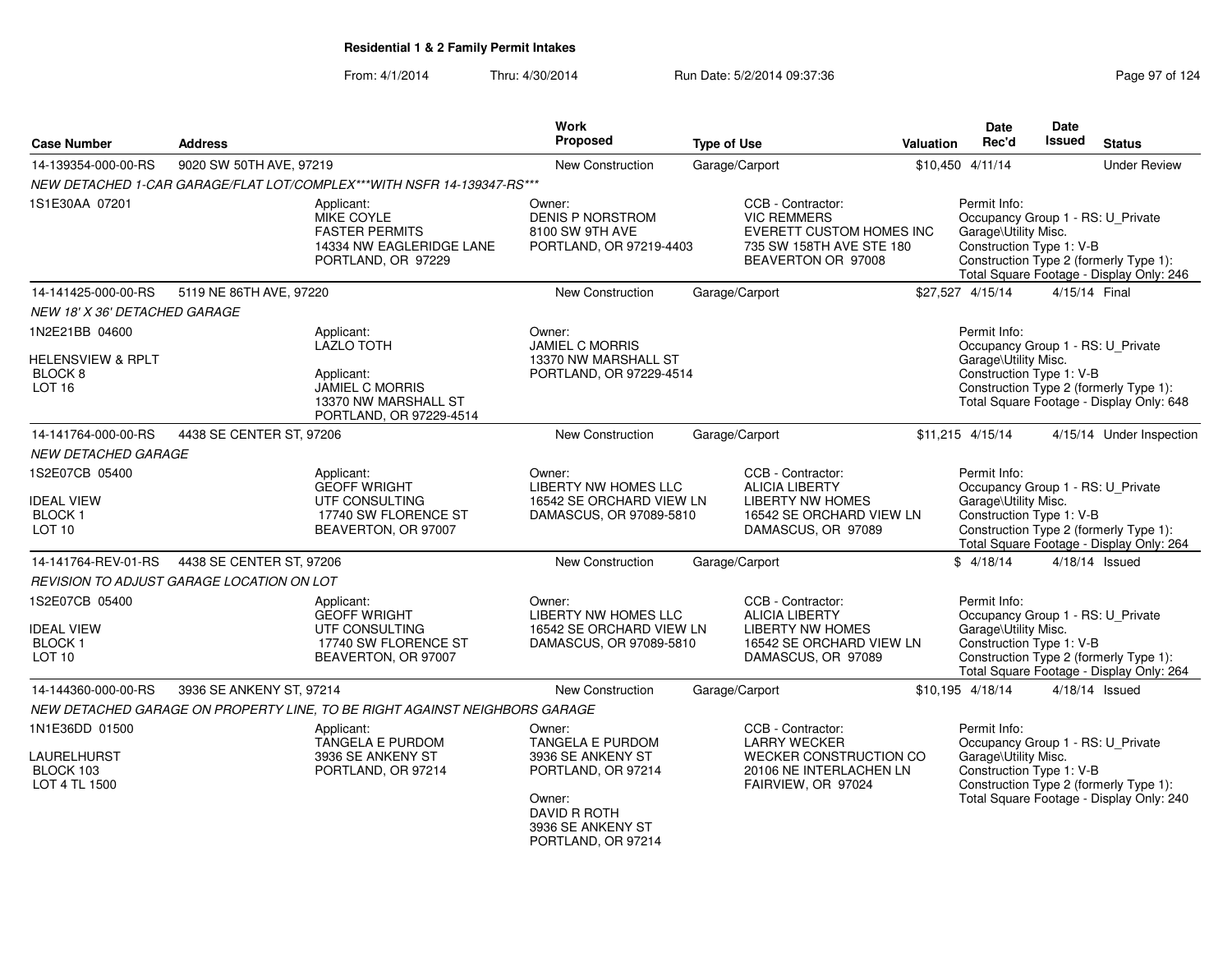| <b>Case Number</b><br><b>Address</b>                           |                                                  |                                                                                     | <b>Work</b><br>Proposed                                                         | <b>Type of Use</b>                      |                                                                                              | Valuation                                                                                                                              | <b>Date</b><br>Rec'd                                                                                                            | Date<br><b>Issued</b> | <b>Status</b>                                                                       |
|----------------------------------------------------------------|--------------------------------------------------|-------------------------------------------------------------------------------------|---------------------------------------------------------------------------------|-----------------------------------------|----------------------------------------------------------------------------------------------|----------------------------------------------------------------------------------------------------------------------------------------|---------------------------------------------------------------------------------------------------------------------------------|-----------------------|-------------------------------------------------------------------------------------|
| 14-146448-000-00-RS                                            | 712 NE 61ST AVE, 97213                           |                                                                                     | New Construction                                                                |                                         | Garage/Carport                                                                               |                                                                                                                                        | \$13,000 4/24/14                                                                                                                |                       | 4/24/14 Issued                                                                      |
| NEW 16' X 20' DETACHED GARAGE                                  |                                                  |                                                                                     |                                                                                 |                                         |                                                                                              |                                                                                                                                        |                                                                                                                                 |                       |                                                                                     |
| 1N2E31AD 05500                                                 |                                                  | Applicant:<br><b>GEORGE A LIVESEY</b>                                               | Owner:<br><b>GEORGE A LIVESEY</b>                                               |                                         | CCB - Contractor:<br>TUFF SHED INC                                                           |                                                                                                                                        | Permit Info:<br>Occupancy Group 1 - RS: U_Private                                                                               |                       |                                                                                     |
| <b>BARRETTS ADD</b><br>BLOCK <sub>2</sub><br>LOT <sub>13</sub> |                                                  | 712 NE 61ST AVE<br>PORTLAND, OR 97213                                               | 712 NE 61ST AVE<br>PORTLAND, OR 97213                                           | 6500 NE HALSEY ST<br>PORTLAND, OR 97213 |                                                                                              | Garage\Utility Misc.<br>Construction Type 1: V-B<br>Construction Type 2 (formerly Type 1):<br>Total Square Footage - Display Only: 220 |                                                                                                                                 |                       |                                                                                     |
| 14-146867-000-00-RS                                            | 1525 NE 58TH AVE, 97213                          |                                                                                     | New Construction                                                                |                                         | Garage/Carport                                                                               |                                                                                                                                        | \$22,429 4/24/14                                                                                                                |                       | 4/24/14 Under Inspection                                                            |
|                                                                |                                                  | NEW 22' X 24' DETACHED GARAGE. rough in only water heater, sink, hose bib           |                                                                                 |                                         |                                                                                              |                                                                                                                                        |                                                                                                                                 |                       |                                                                                     |
| 1N2E30DD 21500                                                 |                                                  | Applicant:<br>CONCEPT CONSTRUCTION INC                                              | Owner:<br>SAMUEL W HARBERT                                                      |                                         | CCB - Contractor:<br>CONCEPT CONSTRUCTION INC                                                |                                                                                                                                        | Permit Info:                                                                                                                    |                       |                                                                                     |
| <b>SUMMIT ANX</b><br><b>BLOCK1</b><br>LOT <sub>3</sub>         |                                                  | 121 E COLUMBIA RIVER HWY<br>TROUTDALE, OR 97060                                     | 1525 NE 58TH AVE<br>PORTLAND, OR 97213-3661                                     |                                         | 121 E COLUMBIA RIVER HWY<br>TROUTDALE, OR 97060                                              |                                                                                                                                        | Occupancy Group 1 - RS: U_Private<br>Garage\Utility Misc.<br>Construction Type 1: V-B<br>Construction Type 2 (formerly Type 1): |                       |                                                                                     |
|                                                                |                                                  |                                                                                     |                                                                                 |                                         | CCB - Contractor:<br><b>HOODLAND PLUMBING INC</b><br>42320 SE ERIKSON ROAD<br>SANDY OR 97055 |                                                                                                                                        |                                                                                                                                 |                       | Total Square Footage - Display Only: 528                                            |
|                                                                |                                                  |                                                                                     |                                                                                 |                                         | CCB - Contractor:<br>ALAMEDA ELECTRIC LLC<br>3415 NE 44TH<br>PORTLAND, OR 97213              |                                                                                                                                        |                                                                                                                                 |                       |                                                                                     |
| 14-146930-000-00-RS                                            | 3706 SW NEVADA CT, 97219                         |                                                                                     | New Construction                                                                |                                         | Garage/Carport                                                                               |                                                                                                                                        | \$100,000 4/24/14                                                                                                               |                       | 4/24/14 Issued                                                                      |
|                                                                | CONSTRUCT NEW 21' X 45' DETACHED GARAGE AND SHOP |                                                                                     |                                                                                 |                                         |                                                                                              |                                                                                                                                        |                                                                                                                                 |                       |                                                                                     |
| 1S1E20BD 01100<br>SECTION 20 1S 1E<br>TL 1100 0.45 ACRES       |                                                  | Applicant:<br>MARK DOWNING ATELIER LLC<br>5125 NE 19TH AVE<br>PORTLAND, OR 97211    | Owner:<br><b>REX PUTERBAUGH</b><br>3706 SW NEVADA CT<br>PORTLAND, OR 97219-1512 |                                         | CCB - Contractor:<br>MARK DOWNING ATELIER LLC<br>5125 NE 19TH AVE<br>PORTLAND, OR 97211      |                                                                                                                                        | Permit Info:<br>Occupancy Group 1 - RS: U_Private<br>Garage\Utility Misc.<br>Construction Type 1: V-B                           |                       | Construction Type 2 (formerly Type 1):<br>Total Square Footage - Display Only: 1250 |
| 14-147134-000-00-RS                                            | 8923 N WILLAMETTE BLVD, 97203                    |                                                                                     | New Construction                                                                |                                         | Garage/Carport                                                                               |                                                                                                                                        | \$10,195 4/23/14                                                                                                                |                       | <b>Under Review</b>                                                                 |
|                                                                |                                                  | NEW ONE CAR ONE STORY DETACHED GARAGE***WITH NSFR 14-147125-RS***                   |                                                                                 |                                         |                                                                                              |                                                                                                                                        |                                                                                                                                 |                       |                                                                                     |
| 1N1W12BA 12300                                                 |                                                  | Applicant:<br><b>SCOTT ELLIOTT</b>                                                  | Owner:<br>ELLIOTT PROPERTIES INC                                                |                                         | CCB - Contractor:<br><b>Scott Elliott</b>                                                    |                                                                                                                                        | Permit Info:<br>Occupancy Group 1 - RS: U_Private                                                                               |                       |                                                                                     |
| JAMES JOHNS ADD<br>BLOCK 32<br>SELY 1/2 OF LOT 2               |                                                  | EDGE DEVELOPMENT, INC<br>5440 SW WESTGATE DRIVE,<br>SUITE 105<br>PORTLAND, OR 97221 | 5440 SW WESTGATE DR #105<br>PORTLAND, OR 97221-2442                             |                                         | ELLIOTT PROPERTIES INC<br>5440 SW WESTGATE DR #105<br>PORTLAND OR 97221                      |                                                                                                                                        | Garage\Utility Misc.<br>Construction Type 1: V-B                                                                                |                       | Construction Type 2 (formerly Type 1):<br>Total Square Footage - Display Only: 240  |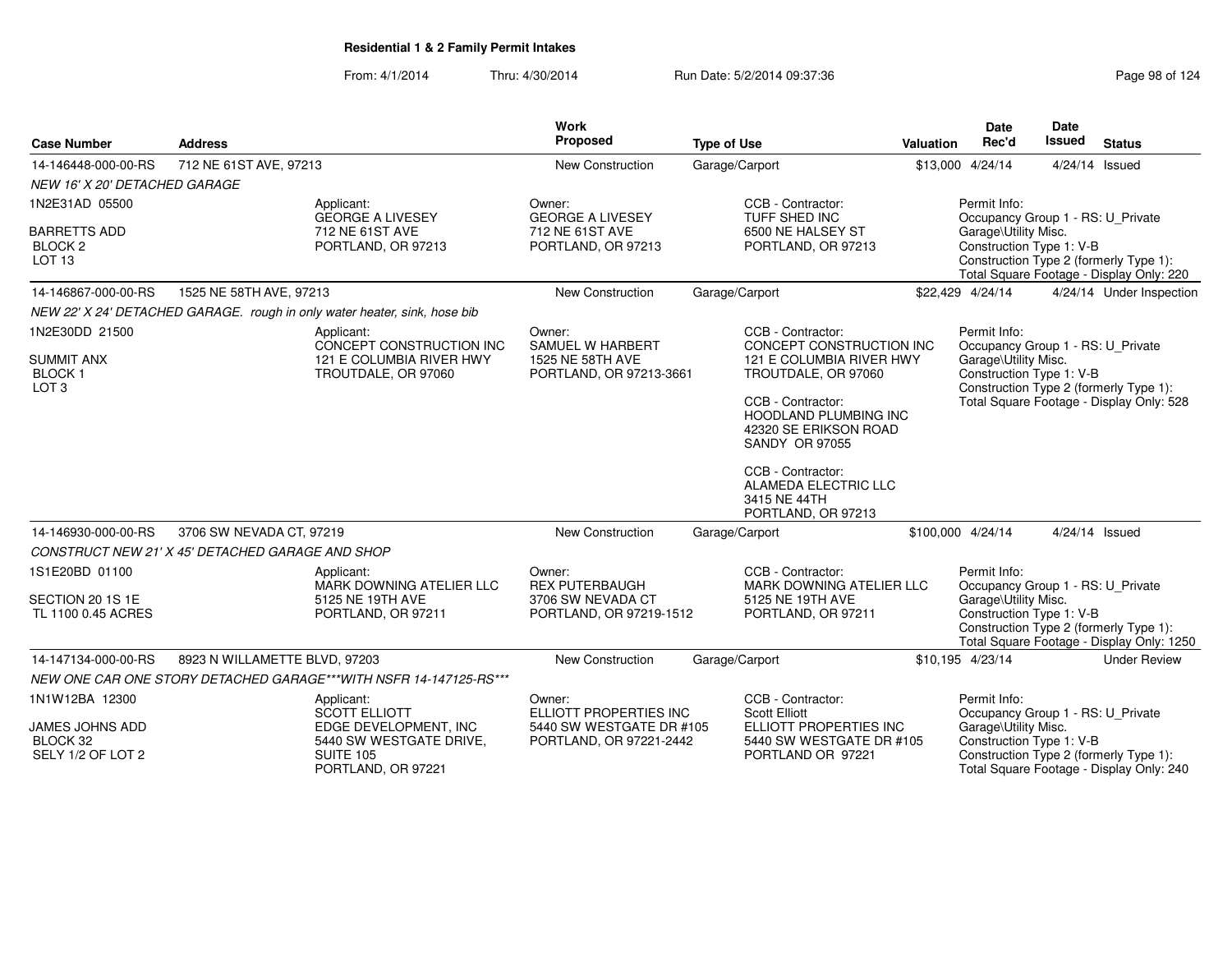|                                                                 |                              |                                                                                                                     | Work                                                                                                    |                                                                                                              |                                                                                              | <b>Date</b>                                                                           | <b>Date</b>                               |                                                                                    |
|-----------------------------------------------------------------|------------------------------|---------------------------------------------------------------------------------------------------------------------|---------------------------------------------------------------------------------------------------------|--------------------------------------------------------------------------------------------------------------|----------------------------------------------------------------------------------------------|---------------------------------------------------------------------------------------|-------------------------------------------|------------------------------------------------------------------------------------|
| <b>Case Number</b>                                              | <b>Address</b>               |                                                                                                                     | <b>Proposed</b>                                                                                         | <b>Type of Use</b>                                                                                           | <b>Valuation</b>                                                                             | Rec'd                                                                                 | Issued                                    | <b>Status</b>                                                                      |
| 14-147724-000-00-RS                                             | 1325 SE CLATSOP ST           |                                                                                                                     | New Construction                                                                                        | Garage/Carport                                                                                               |                                                                                              | \$11,215 4/24/14                                                                      |                                           | <b>Under Review</b>                                                                |
|                                                                 |                              | NEW SINGLE STORY GARAGE*GOES WITH NSFR PERMIT 14-147697RS*                                                          |                                                                                                         |                                                                                                              |                                                                                              |                                                                                       |                                           |                                                                                    |
| 1S1E26BA 01200                                                  |                              | Applicant:<br><b>MIKE COYLE</b>                                                                                     | Owner:<br><b>SAM AYLOR</b>                                                                              | CCB - Contractor:<br>ADAM                                                                                    |                                                                                              | Permit Info:                                                                          |                                           |                                                                                    |
| SELLWOOD<br>BLOCK 60<br>LOT <sub>9</sub>                        |                              | <b>FASTER PERMITS</b><br>14334 NW EAGLERIDGE LANE<br>PORTLAND, OR 97229                                             | 1325 SE CLATSOP ST<br>PORTLAND, OR 97202-7142<br>Owner:<br><b>MEGAN AYLOR</b><br>1325 SE CLATSOP ST     | A F HOESLEY INC<br>3731 SE LIEBE<br>PORTLAND, OR 97202                                                       |                                                                                              | Occupancy Group 1 - RS: U_Private<br>Garage\Utility Misc.<br>Construction Type 1: V-B |                                           | Construction Type 2 (formerly Type 1):<br>Total Square Footage - Display Only: 264 |
|                                                                 |                              |                                                                                                                     | PORTLAND, OR 97202-7142                                                                                 |                                                                                                              |                                                                                              |                                                                                       |                                           |                                                                                    |
| 14-148698-000-00-RS<br><b>NEW SINGLE STORY DETACHED GARAGE.</b> | 3725 NE 36TH AVE, 97212      |                                                                                                                     | New Construction                                                                                        | Garage/Carport                                                                                               |                                                                                              | \$10,195 4/28/14                                                                      |                                           | <b>Under Review</b>                                                                |
| 1N1E24DC 04200                                                  |                              | Applicant:                                                                                                          | Owner:                                                                                                  | CCB - Contractor:                                                                                            |                                                                                              | Permit Info:                                                                          |                                           |                                                                                    |
| <b>WILSHIRE</b><br><b>BLOCK 5</b><br>S 50' OF LOT 6             |                              | <b>MIKE HUBBELL</b><br>PORTLAND DEVELOPMENT<br><b>GROUP LLC</b><br>4224 NE HALSEY ST SUITE 300<br>PORTLAND OR 97213 | PORTLAND DEVELOPMENT<br><b>GROUP</b><br>11124 NE HALSEY ST PMB 643<br>PORTLAND, OR 97220-2021<br>Owner: | <b>GENE</b><br>PORTLAND DEVELOPMENT<br><b>GROUP LLC</b><br>11124 NE HALSEY ST. PMB 643<br>PORTLAND, OR 97220 |                                                                                              | Occupancy Group 1 - RS: U_Private<br>Garage\Utility Misc.<br>Construction Type 1: V-B |                                           | Construction Type 2 (formerly Type 1):<br>Total Square Footage - Display Only: 240 |
|                                                                 |                              |                                                                                                                     | <b>INVESTMENTS LLC</b><br>11124 NE HALSEY ST PMB 643<br>PORTLAND, OR 97220-2021                         |                                                                                                              |                                                                                              |                                                                                       |                                           |                                                                                    |
| 10-170204-DFS-01-RS                                             | 2857 SW FAIRVIEW BLVD, 97201 |                                                                                                                     | New Construction                                                                                        | Single Family Dwelling                                                                                       |                                                                                              | \$8,000 4/24/14                                                                       |                                           | <b>Under Review</b>                                                                |
| DFS FOR ROOF TRUSSES                                            |                              |                                                                                                                     |                                                                                                         |                                                                                                              |                                                                                              |                                                                                       |                                           |                                                                                    |
| 1N1E32DC 04400                                                  |                              | Applicant:<br><b>CHRISTOPHER GELBER</b>                                                                             | Owner:<br><b>JEREMY FRANK</b>                                                                           |                                                                                                              |                                                                                              | Permit Info:                                                                          |                                           | Occupancy Group 1 - RS: R-3_Residential                                            |
| ARLINGTON HTS & RPLT<br>BLOCK 10<br>LOT 6&7 TL 4400             |                              | 3011 NE FREMONT ST<br>PORTLAND, OR 97212-2640                                                                       | 7917 NW BLUE POINTE LN<br>PORTLAND, OR 97229-9115                                                       |                                                                                                              | One and Two Family<br>Construction Type 1: V-B<br>Construction Type 2 (formerly Type 1): V-B |                                                                                       |                                           |                                                                                    |
|                                                                 |                              |                                                                                                                     | Owner:<br>TRACY MORRISSEAU<br>7917 NW BLUE POINTE LN<br>PORTLAND, OR 97229-9115                         |                                                                                                              |                                                                                              |                                                                                       |                                           | Total Square Footage - Display Only: 3697                                          |
| 10-170204-DFS-02-RS                                             | 2857 SW FAIRVIEW BLVD, 97201 |                                                                                                                     | New Construction                                                                                        | Single Family Dwelling                                                                                       |                                                                                              | \$4,000 4/24/14                                                                       |                                           | <b>Under Review</b>                                                                |
| <b>DFS - FLOOR JOISTS</b>                                       |                              |                                                                                                                     |                                                                                                         |                                                                                                              |                                                                                              |                                                                                       |                                           |                                                                                    |
| 1N1E32DC 04400                                                  |                              | Applicant:<br>CHRISTOPHER GELBER                                                                                    | Owner:<br><b>JEREMY FRANK</b>                                                                           |                                                                                                              |                                                                                              | Permit Info:                                                                          |                                           | Occupancy Group 1 - RS: R-3_Residential                                            |
| ARLINGTON HTS & RPLT<br>BLOCK 10<br>LOT 6&7 TL 4400             |                              | 3011 NE FREMONT ST<br>PORTLAND, OR 97212-2640                                                                       | 7917 NW BLUE POINTE LN<br>PORTLAND, OR 97229-9115                                                       |                                                                                                              |                                                                                              | One and Two Family<br>Construction Type 1: V-B                                        |                                           | Construction Type 2 (formerly Type 1): V-B                                         |
|                                                                 |                              |                                                                                                                     | Owner:<br><b>TRACY MORRISSEAU</b><br>7917 NW BLUE POINTE LN<br>PORTLAND, OR 97229-9115                  |                                                                                                              |                                                                                              |                                                                                       | Total Square Footage - Display Only: 3697 |                                                                                    |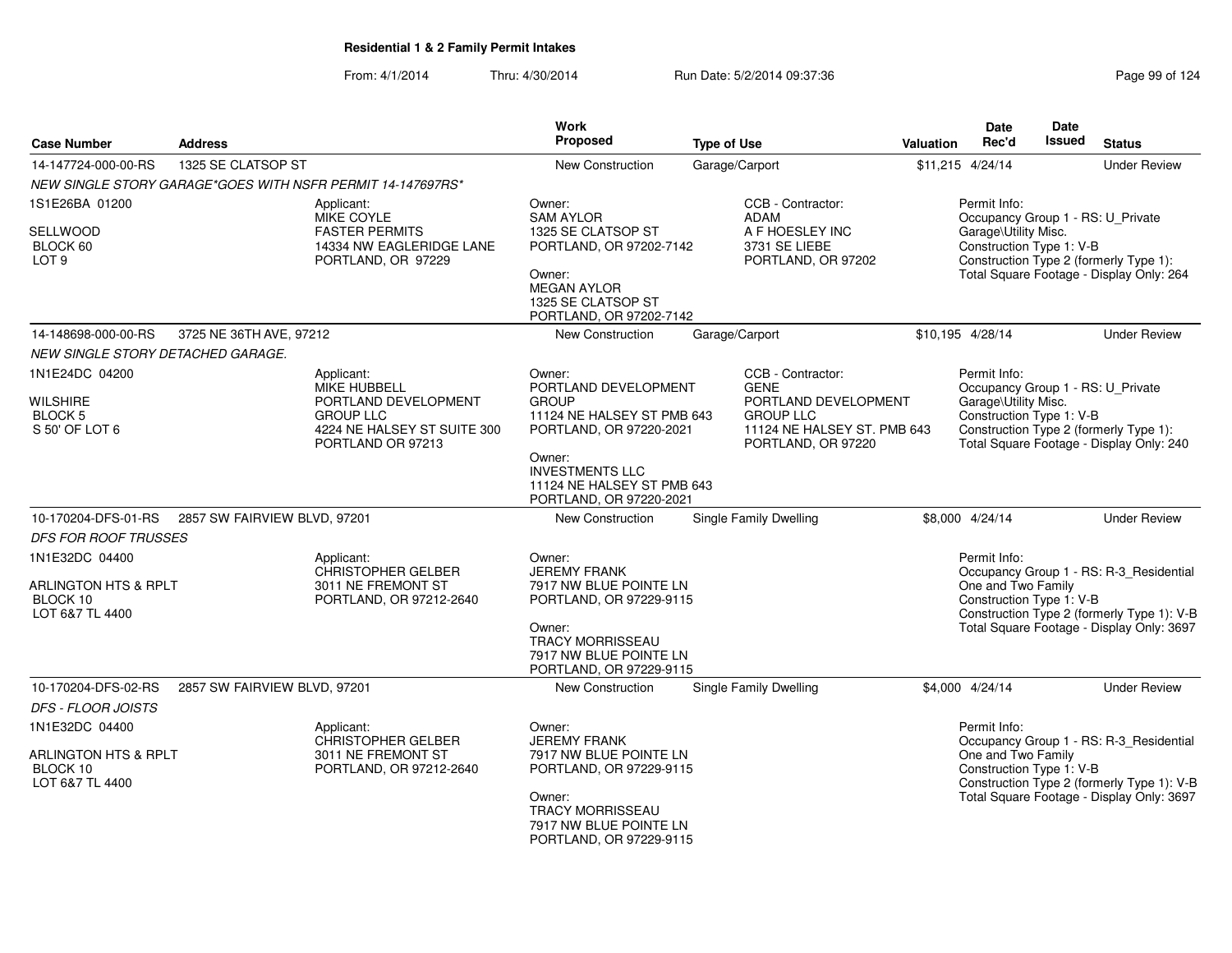| <b>Case Number</b>                                           | <b>Address</b>                                                                                                                         | Work<br>Proposed                                                                                                                           | <b>Type of Use</b>                                                                                                                           | Valuation | Date<br>Rec'd                                                                                             | <b>Date</b><br>Issued                                                                   | <b>Status</b>                                                                                                                      |
|--------------------------------------------------------------|----------------------------------------------------------------------------------------------------------------------------------------|--------------------------------------------------------------------------------------------------------------------------------------------|----------------------------------------------------------------------------------------------------------------------------------------------|-----------|-----------------------------------------------------------------------------------------------------------|-----------------------------------------------------------------------------------------|------------------------------------------------------------------------------------------------------------------------------------|
| 12-145008-DFS-01-RS                                          | 4140 SW TUALATIN AVE, 97201                                                                                                            | <b>New Construction</b>                                                                                                                    | Single Family Dwelling                                                                                                                       |           | \$9,750 4/22/14                                                                                           |                                                                                         | Approved to Issue                                                                                                                  |
| <b>DFS FOR FIRE SPRINKLERS</b>                               |                                                                                                                                        |                                                                                                                                            |                                                                                                                                              |           |                                                                                                           |                                                                                         |                                                                                                                                    |
| 1S1E09CC 02700                                               |                                                                                                                                        | Owner:<br>JEFFREY S DEY                                                                                                                    | CCB - Contractor:<br><b>BILL JOHNSON</b>                                                                                                     |           | Permit Info:                                                                                              |                                                                                         | Occupancy Group 1 - RS: R-3_Residential                                                                                            |
| COUNCIL CREST PK<br>BLOCK 18<br>S 14' OF LOT 12<br>LOT 13&14 |                                                                                                                                        | 4140 SW TUALATIN AVE<br>PORTLAND, OR 97239-1576<br>Owner:<br><b>HEATHER E AMUNY-DEY</b><br>4140 SW TUALATIN AVE<br>PORTLAND, OR 97239-1576 | <b>RISER FIRE PROTECTION LLC</b><br>PO BOX 2319<br>BATTLE GROUND, WA 98604                                                                   |           | One and Two Family<br>Construction Type 1: V-B                                                            | Construction Type 2 (formerly Type 1): V-B<br>Total Square Footage - Display Only: 7351 |                                                                                                                                    |
| 12-200644-DFS-04-RS                                          | 6620 SE ASH CT, 97215                                                                                                                  | New Construction                                                                                                                           | Single Family Dwelling                                                                                                                       |           | \$157,246 4/28/14                                                                                         |                                                                                         | <b>Under Review</b>                                                                                                                |
| <b>DFS - CURTAIN WALLS</b>                                   |                                                                                                                                        |                                                                                                                                            |                                                                                                                                              |           |                                                                                                           |                                                                                         |                                                                                                                                    |
| 1N2E32CD 06700<br>ASBAHR HTS<br>BLOCK 5<br>LOT <sub>1</sub>  | Applicant:<br><b>BUDDY BROCKER</b><br>BROCKER CONSTRUCTION CO LLI 654 NE HAZELFERN PL<br>1119 NE 95TH ST, UNIT D<br>VANCOUVER WA 98665 | Owner:<br><b>TIMOTHY R EDDY</b><br>PORTLAND, OR 97232-2622<br>Owner:<br>JOYCE A BELL<br>654 NE HAZELFERN PL<br>PORTLAND, OR 97232-2622     | CCB - Contractor:<br><b>BUDDY BROCKER</b><br>BROCKER CONSTRUCTION CO LLI One and Two Family<br>1119 NE 95TH ST, UNIT D<br>VANCOUVER WA 98665 |           | Permit Info:<br>Construction Type 1: V-B                                                                  |                                                                                         | Occupancy Group 1 - RS: R-3_Residential<br>Construction Type 2 (formerly Type 1): V-B<br>Total Square Footage - Display Only: 3743 |
| 12-217933-REV-01-RS                                          | 1427 SW DAVENPORT ST, 97201                                                                                                            | <b>New Construction</b>                                                                                                                    | Single Family Dwelling                                                                                                                       |           | \$4/3/14                                                                                                  |                                                                                         | $4/3/14$ Issued                                                                                                                    |
|                                                              | REVISION - REDUCE HEIGHT OF RETAINING WALL AND CHANGE TO ROCK INSTEAD OF CONCRETE, NEW FLOOR JOISTS                                    |                                                                                                                                            |                                                                                                                                              |           |                                                                                                           |                                                                                         |                                                                                                                                    |
| 1S1E04CD 01200                                               | Applicant:<br>CHAD ESLINGER                                                                                                            | Owner:<br><b>SHAWN T PATRICK</b>                                                                                                           | CCB - Contractor:<br><b>ESLINGER BUILDERS INC</b>                                                                                            |           | Permit Info:                                                                                              |                                                                                         | Occupancy Group 1 - RS: R-3_Residential                                                                                            |
| SECTION 04 1S 1E<br>TL 1200 0.24 ACRES                       | <b>ESLINGER BUILDERS INC</b><br>16869 SW 65TH AVE #11<br>LAKE OSWEGO, OR<br>97035                                                      | 8646 NW LOVEJOY ST<br>PORTLAND, OR 97229-5360<br>Owner:<br><b>SANDY C PATRICK</b><br>8646 NW LOVEJOY ST<br>PORTLAND, OR 97229-5360         | 15836 UPPER BOONES FERRY RD<br>LAKE OSWEGO, OR 970354066                                                                                     |           | One and Two Family<br>Construction Type 1: V-B                                                            |                                                                                         | Construction Type 2 (formerly Type 1): V-B<br>Total Square Footage - Display Only: 4847                                            |
| 12-217933-REV-02-RS                                          | 1427 SW DAVENPORT ST. 97201                                                                                                            | <b>New Construction</b>                                                                                                                    | <b>Single Family Dwelling</b>                                                                                                                |           | \$4/3/14                                                                                                  |                                                                                         | $4/3/14$ Issued                                                                                                                    |
|                                                              | REVISION TO MOVE FIREPLACE 1 FT INTO LIBRARY ON MAIN FLOOR, LOAD TO FOOTING/SLAB IN BASEMENT                                           |                                                                                                                                            |                                                                                                                                              |           |                                                                                                           |                                                                                         |                                                                                                                                    |
| 1S1E04CD 01200<br>SECTION 04 1S 1E<br>TL 1200 0.24 ACRES     | Applicant:<br><b>CHAD ESLINGER</b><br><b>ESLINGER BUILDERS INC</b><br>16869 SW 65TH AVE #11<br>LAKE OSWEGO, OR                         | Owner:<br><b>SHAWN T PATRICK</b><br>8646 NW LOVEJOY ST<br>PORTLAND, OR 97229-5360                                                          | CCB - Contractor:<br><b>ESLINGER BUILDERS INC</b><br>15836 UPPER BOONES FERRY RD<br>LAKE OSWEGO, OR 970354066                                |           | Permit Info:<br>Occupancy Group 1 - RS: R-3_Residential<br>One and Two Family<br>Construction Type 1: V-B |                                                                                         | Construction Type 2 (formerly Type 1): V-B                                                                                         |
|                                                              | 97035                                                                                                                                  | Owner:<br><b>SANDY C PATRICK</b><br>8646 NW LOVEJOY ST<br>PORTLAND, OR 97229-5360                                                          |                                                                                                                                              |           | Total Square Footage - Display Only: 4847                                                                 |                                                                                         |                                                                                                                                    |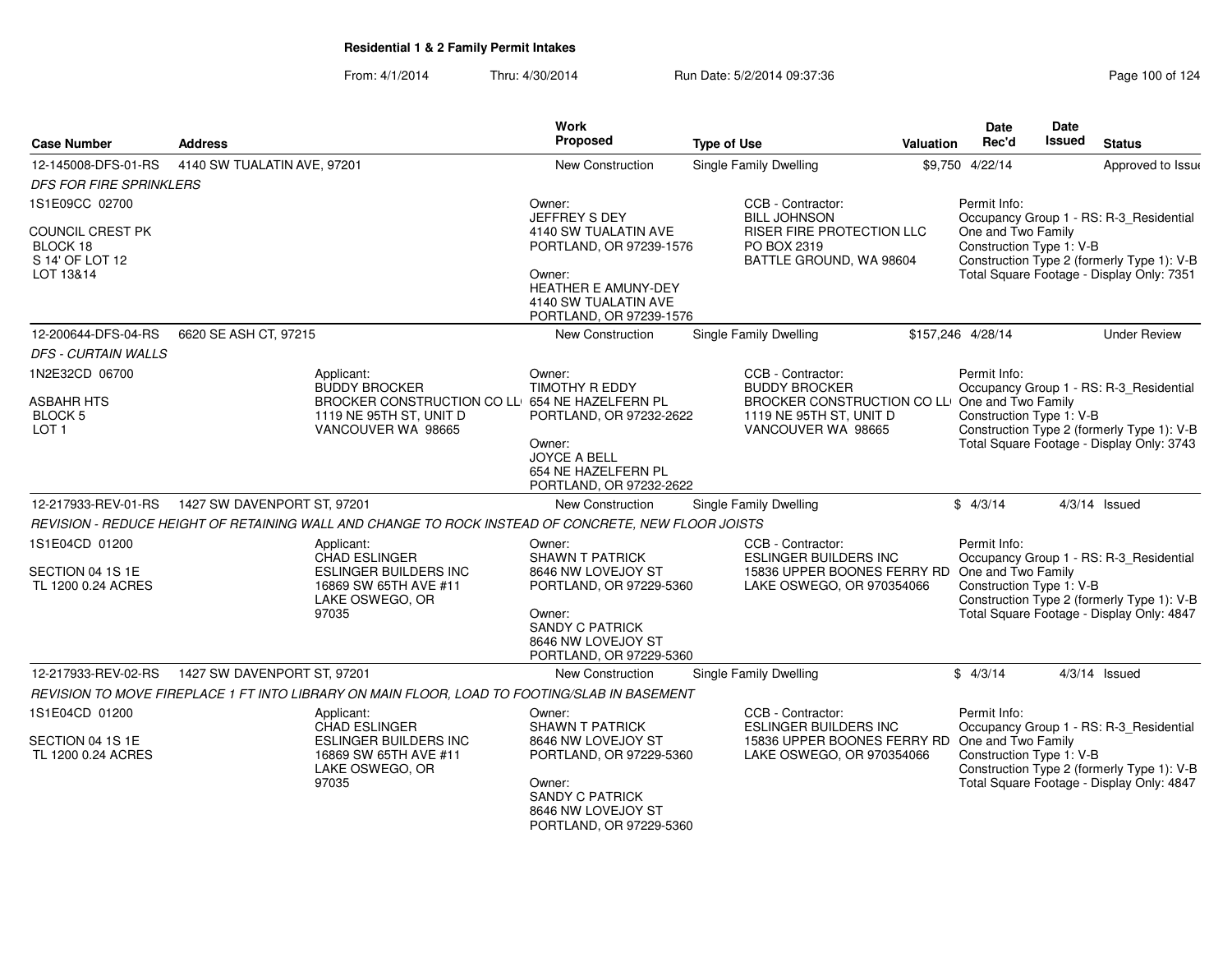| <b>Case Number</b>                  | <b>Address</b>                                                                                               | Work<br>Proposed                                                                  | <b>Type of Use</b>                                                                                                                                                                                                                                           | <b>Valuation</b>                                                                             | <b>Date</b><br>Rec'd                                           | <b>Date</b><br>Issued | <b>Status</b>                                                                                                                      |
|-------------------------------------|--------------------------------------------------------------------------------------------------------------|-----------------------------------------------------------------------------------|--------------------------------------------------------------------------------------------------------------------------------------------------------------------------------------------------------------------------------------------------------------|----------------------------------------------------------------------------------------------|----------------------------------------------------------------|-----------------------|------------------------------------------------------------------------------------------------------------------------------------|
| 13-133094-REV-01-RS                 | 1504 SE 71ST AVE - Unit A, 97215                                                                             | New Construction                                                                  | <b>Single Family Dwelling</b>                                                                                                                                                                                                                                |                                                                                              | \$4/2/14                                                       |                       | $4/2/14$ Issued                                                                                                                    |
|                                     | REVISION TO CHANGE FOUR TREES ON TREE SCHEDULE AND ADD ONE NATIVE ONSITE TREE                                |                                                                                   |                                                                                                                                                                                                                                                              |                                                                                              |                                                                |                       |                                                                                                                                    |
| 1S2E05BD 01900                      | Applicant:<br>RICHARD A SANY                                                                                 | Owner:<br><b>RICHARD A SANY</b>                                                   | CCB - Contractor:<br><b>ADVANTAGE SERVICES</b>                                                                                                                                                                                                               |                                                                                              | Permit Info:                                                   |                       | Occupancy Group 1 - RS: R-3 Residential                                                                                            |
| UTTERSTROM HTS<br>LOT <sub>13</sub> | 1204 SE 73RD AVE<br>PORTLAND, OR 97215-2916                                                                  | 1204 SE 73RD AVE<br>PORTLAND, OR 97215-2916                                       | <b>CONSTRUCTION INC</b><br>5525 NW SKYLINE BLVD<br>PORTLAND OR 97229                                                                                                                                                                                         | One and Two Family<br>Construction Type 1: V-B<br>Construction Type 2 (formerly Type 1): V-B |                                                                |                       |                                                                                                                                    |
|                                     |                                                                                                              | Owner:<br><b>NANCY E LYNN</b><br>1204 SE 73RD AVE<br>PORTLAND, OR 97215-2916      | CCB - Contractor:<br><b>ECOHEAT INC</b><br>3520 SE 61ST AVE<br>PORTLAND OR 97206                                                                                                                                                                             |                                                                                              |                                                                |                       | Total Square Footage - Display Only: 3586                                                                                          |
| 13-143895-REV-01-RS                 | 6127 NE HANCOCK ST                                                                                           | New Construction                                                                  | Single Family Dwelling                                                                                                                                                                                                                                       |                                                                                              | \$4/24/14                                                      | 4/24/14 Issued        |                                                                                                                                    |
|                                     | REVISION - NEW ENGINEERING WITH NO CHANGE TO LOOK OF FRONT PORCH                                             |                                                                                   |                                                                                                                                                                                                                                                              |                                                                                              |                                                                |                       |                                                                                                                                    |
| 1N2E30DD 00401                      | Applicant:<br>TOM SPITZNAGEL                                                                                 | Owner:<br>LIONPRIDE LLC                                                           | CCB - Contractor:<br>TOM SPITZNAGEL                                                                                                                                                                                                                          |                                                                                              | Permit Info:                                                   |                       | Occupancy Group 1 - RS: R-3_Residential                                                                                            |
| <b>HARLEM ADD</b><br><b>BLOCK7</b>  | PTR HOMES, LLC                                                                                               | 1201 SW 12TH AVE #308                                                             | PTR HOMES, LLC<br>PO BOX 25058                                                                                                                                                                                                                               |                                                                                              | One and Two Family<br>Construction Type 1: V-B                 |                       |                                                                                                                                    |
| LOT 13&14 TL 401                    | PO BOX 25058<br>PORTLAND OR 97298                                                                            | PORTLAND, OR 97205-2031                                                           | PORTLAND OR 97298                                                                                                                                                                                                                                            |                                                                                              |                                                                |                       | Construction Type 2 (formerly Type 1): V-B<br>Total Square Footage - Display Only: 2411                                            |
|                                     | Applicant:<br><b>DAVID HORN</b><br>HORN CONSULTING ENGINEERS<br>1302 SW BERTHA BLVD<br>PORTLAND, OR 97219    |                                                                                   |                                                                                                                                                                                                                                                              |                                                                                              |                                                                |                       |                                                                                                                                    |
| 13-148044-REV-02-RS                 | 3741 SE 49TH AVE, 97206                                                                                      | New Construction                                                                  | Single Family Dwelling                                                                                                                                                                                                                                       |                                                                                              | \$4/2/14                                                       |                       | $4/2/14$ Issued                                                                                                                    |
|                                     | REVISION TO RELOCATE FURNACE FROM BASEMENT TO ATTIC                                                          |                                                                                   |                                                                                                                                                                                                                                                              |                                                                                              |                                                                |                       |                                                                                                                                    |
| 1S2E07CA 10900                      | Applicant:<br><b>ROB HUMPHREY</b><br><b>FASTER PERMITS</b><br>14334 NW EAGLERIDGE LANE<br>PORTLAND, OR 97229 | Owner:<br>FULL HOUSE PROPERTIES LLC<br>2903 NE 8TH AVE<br>PORTLAND, OR 97212-3144 | CCB - Contractor:<br><b>SHAW WEST CO</b><br><b>PO BOX 1427</b><br>TUALATIN, OR 97062-1427<br>CCB - Contractor:<br><b>EDWARD REILLY</b><br>CRYSTAL CLEAR PLUMBING LLC<br>17014 SE NAEGELI #3<br>PORTLAND OR 97236<br>CCB - Contractor:<br><b>MIKE STOUDER</b> |                                                                                              | Permit Info:<br>One and Two Family<br>Construction Type 1: V-B |                       | Occupancy Group 1 - RS: R-3_Residential<br>Construction Type 2 (formerly Type 1): V-B<br>Total Square Footage - Display Only: 3022 |
|                                     |                                                                                                              |                                                                                   | ZIA CONSTRUCTION INC<br>10117 SE SUNNYSIDE RD F # 729<br>CLACKAMAS, OR 97015                                                                                                                                                                                 |                                                                                              |                                                                |                       |                                                                                                                                    |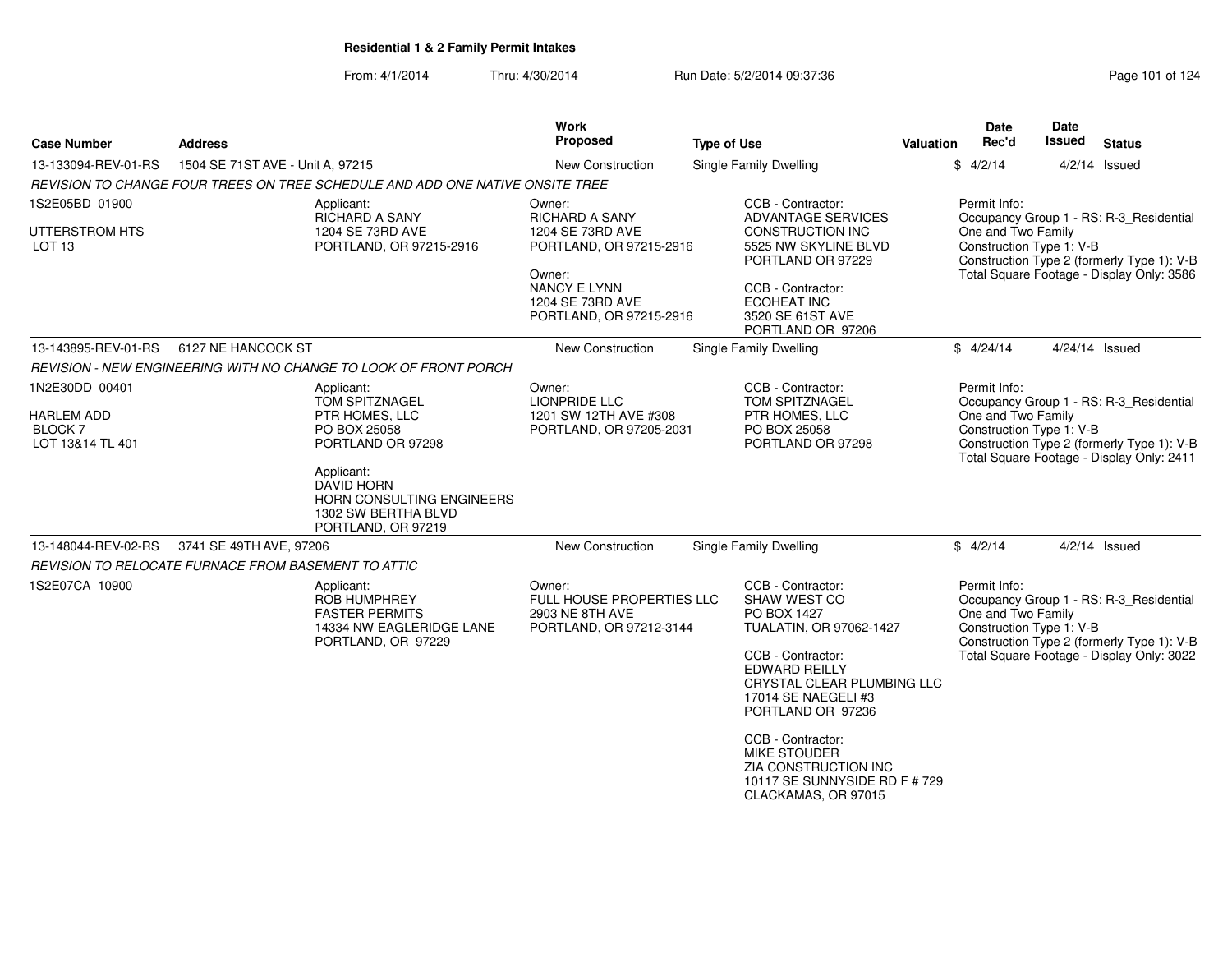From: 4/1/2014Thru: 4/30/2014 Run Date: 5/2/2014 09:37:36 Research 2010 124

|                                                               |                                              |                                                                                                                        | <b>Work</b><br>Proposed                                                                                   |                                                                      |                                                                                                      |                  | <b>Date</b>                                                    | <b>Date</b><br><b>Issued</b> |                                                                                                                                |
|---------------------------------------------------------------|----------------------------------------------|------------------------------------------------------------------------------------------------------------------------|-----------------------------------------------------------------------------------------------------------|----------------------------------------------------------------------|------------------------------------------------------------------------------------------------------|------------------|----------------------------------------------------------------|------------------------------|--------------------------------------------------------------------------------------------------------------------------------|
| <b>Case Number</b>                                            | <b>Address</b>                               |                                                                                                                        |                                                                                                           | <b>Type of Use</b>                                                   |                                                                                                      | <b>Valuation</b> | Rec'd                                                          |                              | <b>Status</b>                                                                                                                  |
| 13-173040-REV-02-RS                                           | 7549 SW 33RD AVE, 97219                      |                                                                                                                        | <b>New Construction</b>                                                                                   |                                                                      | <b>Single Family Dwelling</b>                                                                        |                  | \$4/2/14                                                       | 4/2/14 Final                 |                                                                                                                                |
|                                                               |                                              | REVISION TO CHANGE TREE TYPE AND NUMBER OF TREES ON SITE                                                               |                                                                                                           |                                                                      |                                                                                                      |                  |                                                                |                              |                                                                                                                                |
| 1S1E20AC 11500                                                |                                              | Applicant:<br><b>GENE PAVLENKO</b>                                                                                     | Owner:<br>ANAMIC CONSTRUCTION INC                                                                         |                                                                      | CCB - Contractor:<br><b>GENE PAVLENKO</b>                                                            |                  | Permit Info:                                                   |                              |                                                                                                                                |
| SYLVANIA TERR TR<br><b>LOT 15</b>                             |                                              | ANAMIC CONSTRUCTION INC.<br>12808 SE COOPER ST<br>PORTLAND, OR 97236                                                   | 12808 SE COOPER ST<br>PORTLAND, OR 97236-4979                                                             | ANAMIC CONSTRUCTION INC.<br>12808 SE COOPER ST<br>PORTLAND, OR 97236 |                                                                                                      |                  | One and Two Family<br>Construction Type 1: V-B                 |                              | Occupancy Group 1 - RS: R-3_Residential<br>Construction Type 2 (formerly Type 1):<br>Total Square Footage - Display Only: 3249 |
| 13-188400-REV-02-RS                                           | 2923 NE DUNCKLEY ST, 97212                   |                                                                                                                        | <b>New Construction</b>                                                                                   |                                                                      | <b>Single Family Dwelling</b>                                                                        |                  | \$4/23/14                                                      |                              | 4/23/14 Issued                                                                                                                 |
|                                                               |                                              | REVISION - INSTALLATION OF NORTHERN RETAINING WALL - 22" HEIGHT                                                        |                                                                                                           |                                                                      |                                                                                                      |                  |                                                                |                              |                                                                                                                                |
| 1N1E24CD 07900                                                |                                              | Applicant:<br><b>MIKE COYLE</b><br><b>FASTER PERMITS</b><br>14334 NW EAGLERIDGE LANE<br>PORTLAND, OR 97229             | Owner:<br>ARIN D BRENNER<br>2931 NE DUNCKLEY ST<br>PORTLAND, OR 97212<br>Owner:<br><b>CONNI A BRENNER</b> |                                                                      | CCB - Contractor:<br><b>MORRISON BUILT LLC</b><br>4614 SW Kelly Avenue, Ste 17<br>Portland, OR 97239 |                  | Permit Info:<br>One and Two Family<br>Construction Type 1: V-B |                              | Occupancy Group 1 - RS: R-3_Residential<br>Construction Type 2 (formerly Type 1):<br>Total Square Footage - Display Only: 3696 |
|                                                               |                                              |                                                                                                                        | 2931 NE DUNCKLEY ST<br>PORTLAND, OR 97212                                                                 |                                                                      |                                                                                                      |                  |                                                                |                              |                                                                                                                                |
| 13-196465-DFS-01-RS                                           | 350 NW ROYAL BLVD, 97210                     |                                                                                                                        | <b>New Construction</b>                                                                                   |                                                                      | Single Family Dwelling                                                                               |                  | \$10,000 4/22/14                                               |                              | <b>Under Review</b>                                                                                                            |
| <b>DFS FOR TRUSSES</b>                                        |                                              |                                                                                                                        |                                                                                                           |                                                                      |                                                                                                      |                  |                                                                |                              |                                                                                                                                |
| 1N1E31CB 02500                                                |                                              | Applicant:                                                                                                             | Owner:                                                                                                    |                                                                      | CCB - Contractor:                                                                                    |                  | Permit Info:                                                   |                              |                                                                                                                                |
| ROYAL                                                         |                                              | ERIC RYSTADT<br>MAIN STREET DEVELOPMENT INC PMB 208 5331 SW MACADAM AVE MAIN STREET DEVELOPMENT INC One and Two Family | MAIN STREET DEVELOPMENT INC ERIC RYSTADT                                                                  |                                                                      |                                                                                                      |                  |                                                                |                              | Occupancy Group 1 - RS: R-3_Residential                                                                                        |
| BLOCK 4                                                       |                                              | PMB# 208 5331 SW MACADAM                                                                                               | #258                                                                                                      |                                                                      | PO BOX 91096                                                                                         |                  | Construction Type 1: V-B                                       |                              |                                                                                                                                |
| LOT <sub>3</sub>                                              |                                              | AVE SUITE 258<br>PORTLAND, OR 97239                                                                                    | PORTLAND, OR 97239-3871                                                                                   |                                                                      | PORTLAND, OR 97291                                                                                   |                  |                                                                |                              | Construction Type 2 (formerly Type 1): V-B<br>Total Square Footage - Display Only: 4464                                        |
| 13-197917-REV-02-RS                                           | 2305 N BRYANT ST, 97217                      |                                                                                                                        | <b>New Construction</b>                                                                                   |                                                                      | Single Family Dwelling                                                                               |                  | \$4/16/14                                                      |                              | $4/16/14$ Issued                                                                                                               |
|                                                               | <b>REVISION TO SHOW WINDOW CHANGE DETAIL</b> |                                                                                                                        |                                                                                                           |                                                                      |                                                                                                      |                  |                                                                |                              |                                                                                                                                |
| 1N1E16AB 14100                                                |                                              | Applicant:<br>RICHARD WHITEMAN<br>NSI INVESTMENTS LLC<br>PO BOX 68179<br>MILWAUKIE, OR 97268                           | Owner:<br><b>NSI INVESTMENTS LLC</b><br>210 NW 17TH AVE #200<br>PORTLAND, OR 97209-2151                   |                                                                      | CCB - Contractor:<br>RICHARD WHITEMAN<br>NSI INVESTMENTS LLC<br>PO BOX 68179<br>MILWAUKIE, OR 97268  |                  | Permit Info:<br>One and Two Family<br>Construction Type 1: V-B |                              | Occupancy Group 1 - RS: R-3_Residential<br>Construction Type 2 (formerly Type 1):<br>Total Square Footage - Display Only: 2150 |
| 13-212027-REV-02-RS                                           | 1934 SE 38TH AVE, 97214                      |                                                                                                                        | New Construction                                                                                          |                                                                      | Single Family Dwelling                                                                               |                  | \$268,281 4/16/14                                              |                              | 4/16/14 Issued                                                                                                                 |
| <b>REVISION FOR SHEAR REPAIR</b>                              |                                              |                                                                                                                        |                                                                                                           |                                                                      |                                                                                                      |                  |                                                                |                              |                                                                                                                                |
| 1S1E01DA 20200                                                |                                              | Applicant:<br>RICHARD WHITEMAN                                                                                         | Owner:<br>NSI INVESTMENTS LLC                                                                             |                                                                      | CCB - Contractor:<br>RICHARD WHITEMAN                                                                |                  | Permit Info:                                                   |                              | Occupancy Group 1 - RS: R-3_Residential                                                                                        |
| <b>STRUBES ADD</b><br><b>BLOCK 4</b><br>LOT 1 & W 2' OF LOT 2 |                                              | 38 LLC<br>210 NW 17TH AVE #200<br>PORTLAND, OR                                                                         | 210 NW 17TH AVE #200<br>PORTLAND, OR 97209-2151                                                           |                                                                      | NSI INVESTMENTS LLC<br>PO BOX 68179<br>MILWAUKIE, OR 97268                                           |                  | One and Two Family<br>Construction Type 1: V-B                 |                              | Construction Type 2 (formerly Type 1): V-B<br>Total Square Footage - Display Only: 2652                                        |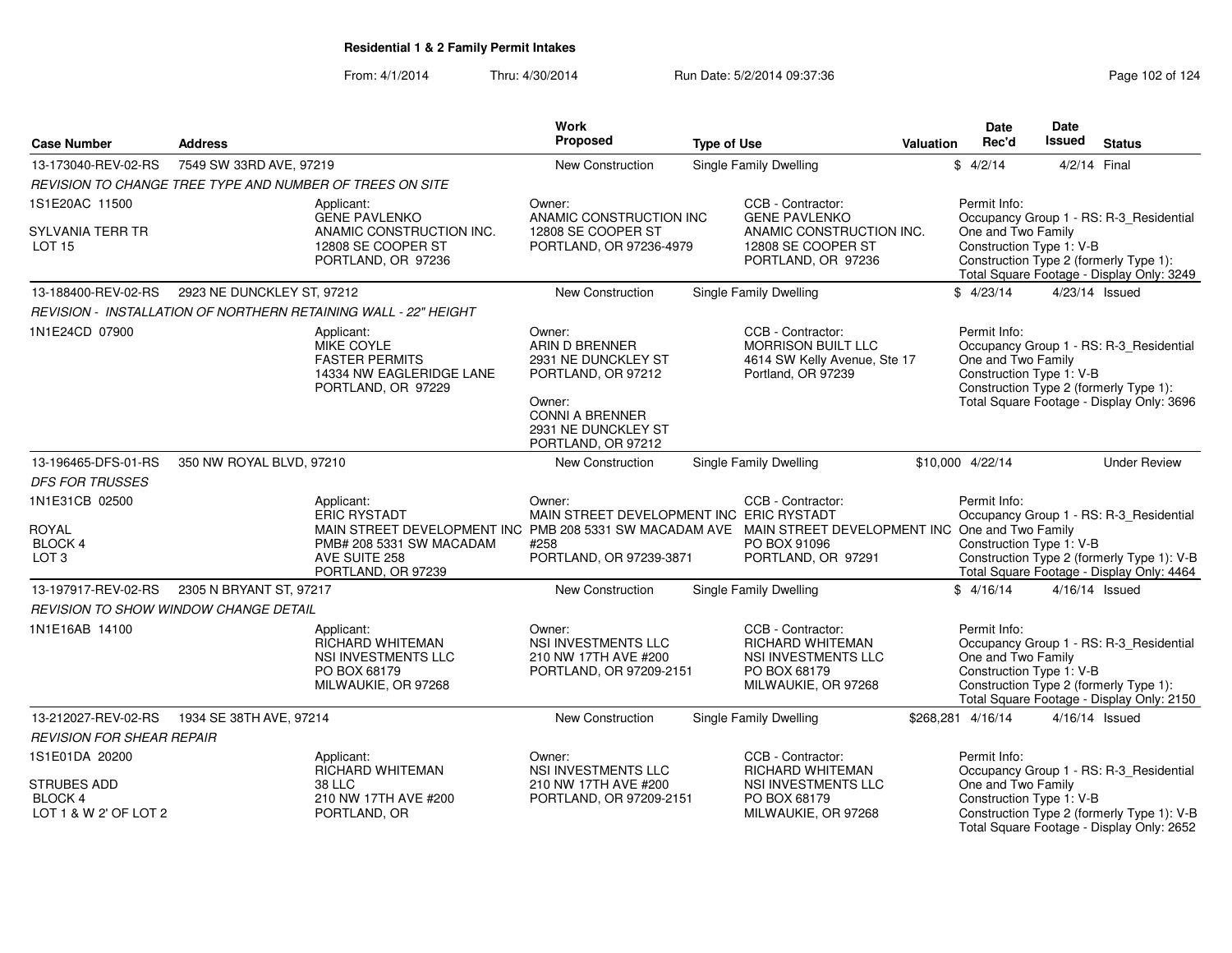| <b>Case Number</b>                                              | <b>Address</b>                   |                                                                                                                                                             | Work<br>Proposed                                                                                                                                      | <b>Type of Use</b>                                                                                                                                                                                | Valuation | <b>Date</b><br>Rec'd               | Date<br><b>Issued</b>    | <b>Status</b>                                                                                                                      |
|-----------------------------------------------------------------|----------------------------------|-------------------------------------------------------------------------------------------------------------------------------------------------------------|-------------------------------------------------------------------------------------------------------------------------------------------------------|---------------------------------------------------------------------------------------------------------------------------------------------------------------------------------------------------|-----------|------------------------------------|--------------------------|------------------------------------------------------------------------------------------------------------------------------------|
| 13-215801-REV-01-RS                                             | 56 NE RUSSET ST, 97211           |                                                                                                                                                             | <b>New Construction</b>                                                                                                                               | <b>Single Family Dwelling</b>                                                                                                                                                                     |           | \$4/16/14                          |                          | 4/16/14 Issued                                                                                                                     |
|                                                                 |                                  | REVISION TO CHANGE THE NAME FROM TITLE BLOCK SHEETS L1. L2. AND L3 PAGE                                                                                     |                                                                                                                                                       |                                                                                                                                                                                                   |           |                                    |                          |                                                                                                                                    |
| 1N1E10DD 04800<br>LOVELEIGH<br>BLOCK 17<br>LOT <sub>4</sub>     |                                  | Applicant:<br>MIKE COYLE<br><b>FASTER PERMITS</b><br>14334 NW EAGLERIDGE LANE<br>PORTLAND, OR 97229                                                         | Owner:<br><b>SAGE EQUITIES LLC</b><br>52 GALEN ST<br>LAKE OSWEGO, OR 97035                                                                            | CCB - Contractor:<br><b>SAGE EQUITIES LLC</b><br>2075 SW 1ST AVE SUITE 2E<br>PORTLAND, OR 97201                                                                                                   |           | Permit Info:<br>One and Two Family | Construction Type 1: V-B | Occupancy Group 1 - RS: R-3_Residential<br>Construction Type 2 (formerly Type 1):<br>Total Square Footage - Display Only: 2299     |
| 13-220304-REV-02-RS                                             | 1407 SE 16TH AVE, 97214          |                                                                                                                                                             | <b>New Construction</b>                                                                                                                               | Single Family Dwelling                                                                                                                                                                            |           | \$4/2/14                           |                          | $4/2/14$ Issued                                                                                                                    |
|                                                                 |                                  | REVISION TO MOVE WINDOW AND SLIDING DOOR ON THE LOWER LEVEL WEST ELEVATION: CLOSE OUT A WINDOW ON THE LOWER LEVEL ON THE NORTH ELEVATION: NEW WINDOW ON NOR |                                                                                                                                                       |                                                                                                                                                                                                   |           |                                    |                          |                                                                                                                                    |
| 1S1E02AC 16900<br>HAWTHORNE PK<br>BLOCK 330<br>LOT 7&8 TL 16900 |                                  | Applicant:<br>RICHARD WHITEMAN<br>NSI INVESTMENTS LLC<br>PO BOX 68179<br>MILWAUKIE, OR 97268                                                                | Owner:<br><b>NSI INVESTMENTS LLC</b><br>210 NW 17TH AVE #200<br>PORTLAND, OR 97209-2151                                                               | CCB - Contractor:<br>ROME PLUMBING INC<br>17295 SW EDY RD<br>SHERWOOD, OR 971408709<br>CCB - Contractor:<br><b>RICHARD WHITEMAN</b><br>NSI INVESTMENTS LLC<br>PO BOX 68179<br>MILWAUKIE, OR 97268 |           | Permit Info:<br>One and Two Family | Construction Type 1: V-B | Occupancy Group 1 - RS: R-3 Residential<br>Construction Type 2 (formerly Type 1):<br>Total Square Footage - Display Only: 2153     |
| 13-228376-DFS-01-RS                                             | 3620 SW 64TH PL                  |                                                                                                                                                             | <b>New Construction</b>                                                                                                                               | Single Family Dwelling                                                                                                                                                                            |           | \$5,000 4/24/14                    |                          | Approved to Issue                                                                                                                  |
| <b>DFS - FIRE SPRINKLERS</b>                                    |                                  |                                                                                                                                                             |                                                                                                                                                       |                                                                                                                                                                                                   |           |                                    |                          |                                                                                                                                    |
| 1S1E07CB 01406                                                  |                                  | Applicant:                                                                                                                                                  | Owner:                                                                                                                                                | CCB - Contractor:                                                                                                                                                                                 |           | Permit Info:                       |                          |                                                                                                                                    |
| <b>LAURIAN GROVE</b><br>LOT <sub>6</sub>                        |                                  | SUSAN CRIVARO<br>AFP SYSTEMS INC<br>19435 SW 129TH AVE<br>TUALATIN, OR 97062                                                                                | <b>MARK I TRELEASE</b><br>2351 NW WOODROSE RD<br>PORTLAND, OR 97229<br>Owner:<br><b>MERYL J TRELEASE</b><br>2351 NW WOODROSE RD<br>PORTLAND, OR 97229 | CRAFTWORK PLUMBING INC<br>7737 SW CIRRUS DR<br>BEAVERTON, OR 97008                                                                                                                                |           | One and Two Family                 | Construction Type 1: V-B | Occupancy Group 1 - RS: R-3_Residential<br>Construction Type 2 (formerly Type 1): V-B<br>Total Square Footage - Display Only: 5631 |
| 13-233047-REV-01-RS                                             | 4522 NE 26TH AVE - Unit B, 97211 |                                                                                                                                                             | New Construction                                                                                                                                      | Single Family Dwelling                                                                                                                                                                            |           | \$800 4/16/14                      |                          | 4/16/14 Issued                                                                                                                     |
|                                                                 |                                  | VALUE ADDED REVSION TO CONVERT LOWER LEVEL UNFINISHED SPACE TO ADU                                                                                          |                                                                                                                                                       |                                                                                                                                                                                                   |           |                                    |                          |                                                                                                                                    |
| 1N1E24BC 22000                                                  |                                  | Applicant:<br>ALBERTO TORRES<br>126 NE ALBERTA ST #206<br>PORTLAND OR 97211                                                                                 | Owner:<br>DOZER CONSTRUCTION LLC<br>5324 NE 28TH AVE<br>PORTLAND, OR 97211-6234                                                                       | CCB - Contractor:<br>DOZER CONSTRUCTION LLC<br>5324 NE 28TH AVE<br>PORTLAND, OR 97211                                                                                                             |           | Permit Info:<br>One and Two Family | Construction Type 1: V-B | Occupancy Group 1 - RS: R-3_Residential<br>Construction Type 2 (formerly Type 1): V-B<br>Total Square Footage - Display Only: 3582 |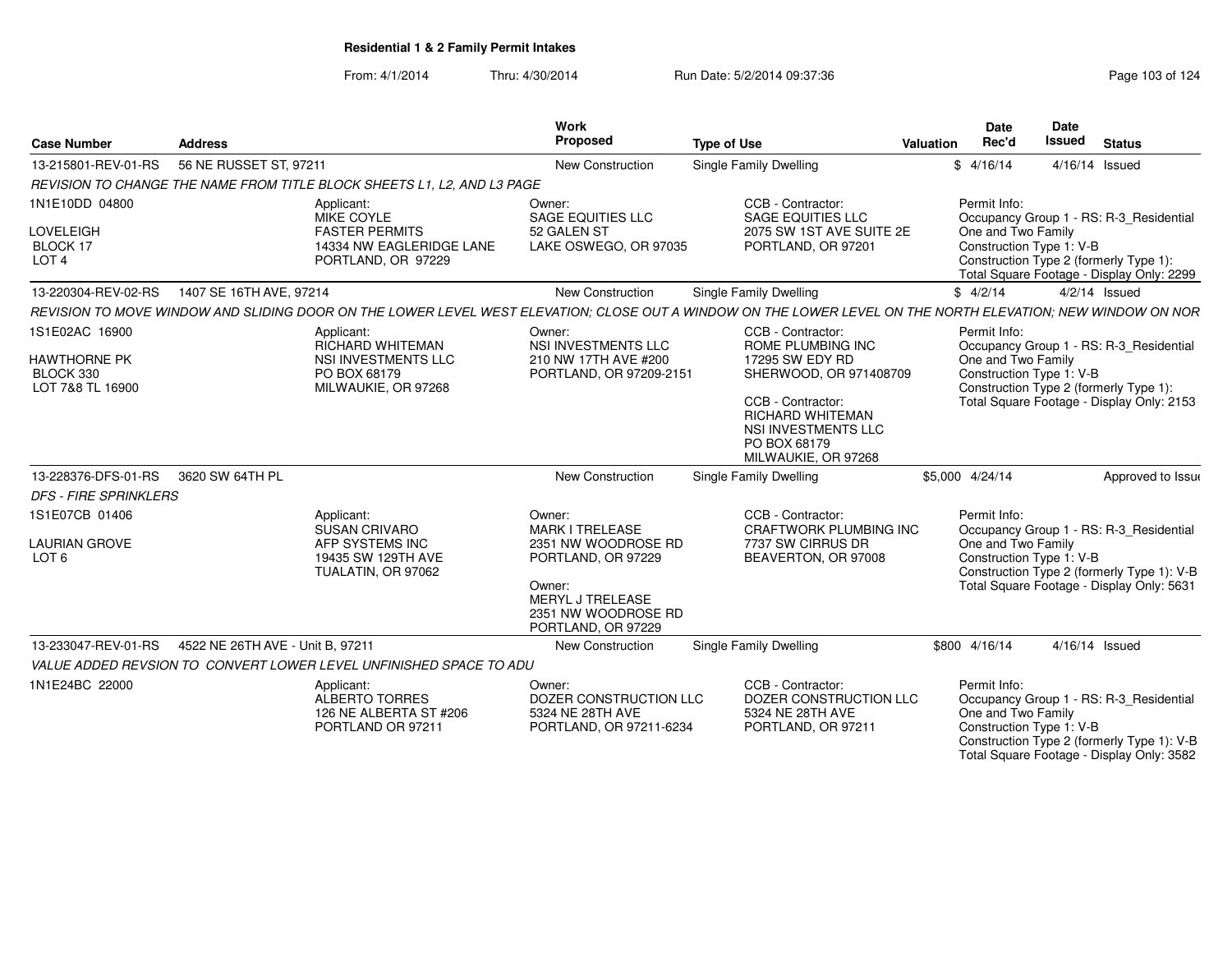| Case Number                                  | <b>Address</b>                                                                                                                                                                                                                     | Work<br><b>Proposed</b>                                                                                                                                            | <b>Type of Use</b>                                                                                                                                                                                                                                                                 | <b>Date</b><br>Rec'd<br><b>Valuation</b> |                                                | Date<br>Issued<br><b>Status</b>                                                                                                    |  |
|----------------------------------------------|------------------------------------------------------------------------------------------------------------------------------------------------------------------------------------------------------------------------------------|--------------------------------------------------------------------------------------------------------------------------------------------------------------------|------------------------------------------------------------------------------------------------------------------------------------------------------------------------------------------------------------------------------------------------------------------------------------|------------------------------------------|------------------------------------------------|------------------------------------------------------------------------------------------------------------------------------------|--|
| 13-240114-REV-02-RS                          | 2232 SE 32ND PL, 97214                                                                                                                                                                                                             | New Construction                                                                                                                                                   | Single Family Dwelling                                                                                                                                                                                                                                                             | \$3,500 4/3/14                           |                                                | $4/3/14$ Issued                                                                                                                    |  |
|                                              | ADDED VALUE REVISION TO ELIMINATE ONE WINDOW IN KITCHEN AND RELOCATE RANGE: ADD ONE WINDOW IN MASTER BATH AND CHANGE LAYOUT: CHANGE SINGLE FRENCH DOOR TO DO                                                                       |                                                                                                                                                                    |                                                                                                                                                                                                                                                                                    |                                          |                                                |                                                                                                                                    |  |
| 1S1E01CD 19000                               | Applicant:<br><b>MAJID HABIBI</b>                                                                                                                                                                                                  | Owner:<br>PORTLAND DEVELOPMENT                                                                                                                                     | CCB - Contractor:<br>SUNLIGHT ELECTRIC INC                                                                                                                                                                                                                                         | Permit Info:                             |                                                | Occupancy Group 1 - RS: R-3 Residential                                                                                            |  |
| CHESTNUT HILL<br>BLOCK 4<br>N 35.9' OF LOT 4 | PORTLAND DEVELOPMENT<br>GROUP, LLC<br>11124 NE HALSEY ST PMB 643<br>PORTLAND, OR 97220                                                                                                                                             | <b>GROUP</b><br>11124 NE HALSEY ST PMB 643<br>PORTLAND, OR 97220-2021<br>Owner:<br><b>INVESTMENTS LLC</b><br>11124 NE HALSEY ST PMB 643<br>PORTLAND, OR 97220-2021 | 2800 NE 65TH AVE SUITE B<br>VANCOUVER WA 98661<br>CCB - Contractor:<br>A1 AMERICAN CONTRACTORS INC<br>9715 SE RAMONA ST<br>PORTLAND, OR 97266<br>CCB - Contractor:<br><b>GENE</b><br>PORTLAND DEVELOPMENT<br><b>GROUP LLC</b><br>11124 NE HALSEY ST. PMB 643<br>PORTLAND, OR 97220 |                                          | One and Two Family<br>Construction Type 1: V-B | Construction Type 2 (formerly Type 1): V-B<br>Total Square Footage - Display Only: 3437                                            |  |
| 13-240236-REV-01-RS                          | 4425 SE 55TH AVE                                                                                                                                                                                                                   | New Construction                                                                                                                                                   | Single Family Dwelling                                                                                                                                                                                                                                                             | \$4/2/14                                 |                                                | $4/2/14$ Issued                                                                                                                    |  |
|                                              | REVISION TO CHANGE BEAM SIZE ON 2ND FLOOR FRAMING PLAN, CHANGE HOLD DOWN TYPES, 2ND FLOOR ADD EGRESS WIINDOW AT BEDROOM, SHIFT WINDOW AT MASTER BEDROOM ANL                                                                        |                                                                                                                                                                    |                                                                                                                                                                                                                                                                                    |                                          |                                                |                                                                                                                                    |  |
| 1S2E07DC 09502                               | Applicant:                                                                                                                                                                                                                         | Owner:                                                                                                                                                             | CCB - Contractor:                                                                                                                                                                                                                                                                  | Permit Info:                             |                                                |                                                                                                                                    |  |
| PARTITION PLAT 2013-56<br>LOT <sub>2</sub>   | <b>DEAN ZAROSINSKI</b><br>ZAROSINSKI ENGINEERING &<br><b>DESIGN INC</b><br>1400 NW 155TH CIRCLE<br>VANCOUVER, WA 98665<br>Applicant:<br>LOREN BIRMINGHAM<br>TRI-COUNTY DEVELOPERS. INC.<br>2474 SE JASMINE WAY<br>GRESHAM OR 97080 | <b>GAMMON 1 INC</b><br>10116 DRYFORK AVE<br>LAS VEGAS, NV 89129                                                                                                    | THREEFOOT PLUMBING INC<br><b>PO BOX 274</b><br>WEST LINN, OR 97068 0274<br>CCB - Contractor:<br>TRI COUNTY DEVELOPERS INC.<br>1053 NW CORPORATE DRIVE<br>TROUTDALE, OREGON 97060                                                                                                   |                                          | One and Two Family<br>Construction Type 1: V-B | Occupancy Group 1 - RS: R-3 Residential<br>Construction Type 2 (formerly Type 1): V-B<br>Total Square Footage - Display Only: 2433 |  |
|                                              | 13-243379-REV-01-RS 3119 SE 8TH AVE, 97202                                                                                                                                                                                         | New Construction                                                                                                                                                   | <b>Single Family Dwelling</b>                                                                                                                                                                                                                                                      | \$4/29/14                                |                                                | 4/29/14 Issued                                                                                                                     |  |
|                                              | REVISION - HOUSE TO BE REVERSED ON LOT. GARAGE WILL BE ON RIGHT SIDE.                                                                                                                                                              |                                                                                                                                                                    |                                                                                                                                                                                                                                                                                    |                                          |                                                |                                                                                                                                    |  |
| 1S1E11BC 03500                               | Applicant:<br><b>KEVIN PARTAIN</b><br><b>URBAN VISIONS</b><br>223 NE 56TH AVE<br>PORTLAND OR 97213                                                                                                                                 | Owner:<br>JANE L HILL<br>3117 SE 8TH AVE<br>PORTLAND, OR 97202                                                                                                     | CCB - Contractor:<br>Jeff Shrope<br>RENAISSANCE CUSTOM HOMES<br><b>LLC</b><br>16771 Boones Ferry Rd<br>Lake Oswego, OR 97035                                                                                                                                                       | Permit Info:                             | One and Two Family<br>Construction Type 1: V-B | Occupancy Group 1 - RS: R-3_Residential<br>Construction Type 2 (formerly Type 1): V-B<br>Total Square Footage - Display Only: 3054 |  |
| 14-101737-REV-01-RS                          | 10655 SW 40TH AVE                                                                                                                                                                                                                  | <b>New Construction</b>                                                                                                                                            | Single Family Dwelling                                                                                                                                                                                                                                                             | \$4/1/14                                 |                                                | $4/1/14$ Issued                                                                                                                    |  |
|                                              | REVISION TO REMOVE KEYSTONE RETAINING WALL AND ADD (1) 4 FT BOULDER RETAINING WALL AND (1) 7 FT BOULDER RETAINING WALL                                                                                                             |                                                                                                                                                                    |                                                                                                                                                                                                                                                                                    |                                          |                                                |                                                                                                                                    |  |
| IS1E29CC 09803<br>PARTITION PLAT 2008-61     | Applicant:<br>PHIL GENTEMANN<br><b>CENTURION HOMES</b>                                                                                                                                                                             | Owner:<br>SHAWN K GENTEMANN<br>7128 SW GONZAGA ST #200                                                                                                             | CCB - Contractor:<br>PARK PLACE HOMES INC<br>7128 SW GONZAGA SUITE 200                                                                                                                                                                                                             | Permit Info:                             | One and Two Family                             | Occupancy Group 1 - RS: R-3 Residential                                                                                            |  |
| LOT <sub>3</sub>                             | 7128 SW GONZAGA ST<br>PORTLAND OR 97223                                                                                                                                                                                            | PORTLAND, OR 97223                                                                                                                                                 | PORTLAND, OR 97223                                                                                                                                                                                                                                                                 |                                          | Construction Type 1: V-B                       | Construction Type 2 (formerly Type 1): V-B<br>Total Square Footage - Display Only: 3700                                            |  |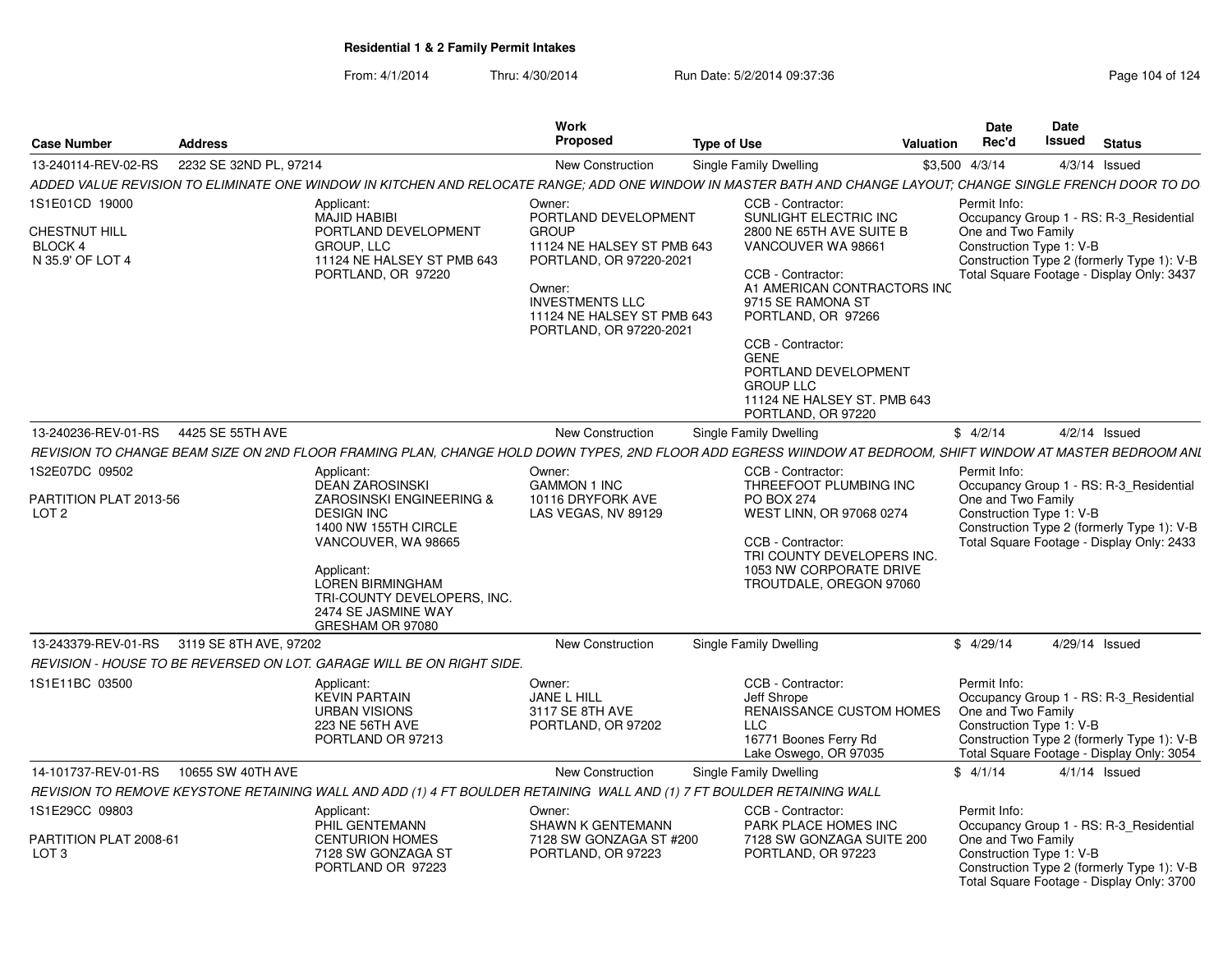From: 4/1/2014Thru: 4/30/2014 Run Date: 5/2/2014 09:37:36 Research 24

| <b>Case Number</b>                            | <b>Address</b>            |                                                                                                                 | Work<br>Proposed                                                                     | <b>Type of Use</b>                                                                                                                  | <b>Valuation</b> | <b>Date</b><br>Rec'd                                                                              | Date<br>Issued | <b>Status</b>                                                                                                                      |
|-----------------------------------------------|---------------------------|-----------------------------------------------------------------------------------------------------------------|--------------------------------------------------------------------------------------|-------------------------------------------------------------------------------------------------------------------------------------|------------------|---------------------------------------------------------------------------------------------------|----------------|------------------------------------------------------------------------------------------------------------------------------------|
| 14-102902-REV-01-RS                           | 5281 N SYRACUSE ST, 97203 |                                                                                                                 | New Construction                                                                     | Single Family Dwelling                                                                                                              |                  | \$4/15/14                                                                                         |                | 4/15/14 Issued                                                                                                                     |
|                                               |                           | REVISION TO CHANGE SEWER LOCATION FROM SYRACUSE TO ALLEY LOCATED EAST OF PROPOSED NSFR                          |                                                                                      |                                                                                                                                     |                  |                                                                                                   |                |                                                                                                                                    |
| 1N1E07DD 07800                                |                           | Applicant:<br><b>JEFF OVINGTON</b><br>METRO HOMES NW, LLC<br>211 NE WEIDLER ST<br>PORTLAND, OR 97232            | Owner:<br><b>TERESA M LIBERATOR</b><br>1466 NW 176TH PL<br>BEAVERTON, OR 97006       | CCB - Contractor:<br>AFFORDABLE NEW HOMES LLC<br>211 NE WEIDER<br>PORTLAND, OR 97232                                                |                  | Permit Info:<br>One and Two Family<br>Construction Type 1: V-B                                    |                | Occupancy Group 1 - RS: R-3_Residential<br>Construction Type 2 (formerly Type 1): V-B<br>Total Square Footage - Display Only: 3090 |
| 14-126392-DFS-01-RS<br><b>DFS FOR TRUSSES</b> | 7931 SE RHINE ST, 97206   |                                                                                                                 | <b>New Construction</b>                                                              | <b>Single Family Dwelling</b>                                                                                                       |                  | \$500 4/2/14                                                                                      |                | <b>Under Review</b>                                                                                                                |
| 1S2E08DA 01500                                |                           | Applicant:<br><b>KYM NGUYEN</b><br>CONCEPT DESIGN AND<br><b>ASSOCIATES</b><br>PO BOX 8464<br>PORTLAND, OR 97207 | Owner:<br>DK HOMES LLC<br>PO BOX 90277<br>PORTLAND, OR 97290-0277                    | CCB - Contractor:<br><b>DAMIR KARIN</b><br>DK HOMES LLC<br>PO BOX 90277<br>PORTLAND, OR 97290                                       |                  | Permit Info:<br>One and Two Family<br>Construction Type 1: V-B                                    |                | Occupancy Group 1 - RS: R-3_Residential<br>Construction Type 2 (formerly Type 1): V-B<br>Total Square Footage - Display Only: 1958 |
| 14-127229-DFS-01-RS                           | 7937 SE RHINE ST, 97206   |                                                                                                                 | New Construction                                                                     | <b>Single Family Dwelling</b>                                                                                                       |                  | \$500 4/2/14                                                                                      |                | <b>Under Review</b>                                                                                                                |
| <b>DFS FOR TRUSSES</b>                        |                           |                                                                                                                 |                                                                                      |                                                                                                                                     |                  |                                                                                                   |                |                                                                                                                                    |
| 1S2E08DA 01500                                |                           | Applicant:<br><b>KYM NGUYEN</b><br>CONCEPT DESIGN AND<br><b>ASSOCIATES</b><br>PO BOX 8464<br>PORTLAND, OR 97207 | Owner:<br>DK HOMES LLC<br>PO BOX 90277<br>PORTLAND, OR 97290-0277                    | CCB - Contractor:<br><b>DAMIR KARIN</b><br>DK HOMES LLC<br>PO BOX 90277<br>PORTLAND, OR 97290                                       |                  | Permit Info:<br>One and Two Family<br>Construction Type 1: V-B                                    |                | Occupancy Group 1 - RS: R-3_Residential<br>Construction Type 2 (formerly Type 1): V-B<br>Total Square Footage - Display Only: 1958 |
| 14-133524-000-00-RS                           | 6135 SE HAROLD ST, 97206  |                                                                                                                 | <b>New Construction</b>                                                              | Single Family Dwelling                                                                                                              |                  | \$275,174 4/1/14                                                                                  |                | <b>Under Review</b>                                                                                                                |
|                                               |                           | NEW SINGLE FAMILY RESIDENCE/2-STORY/DETACHED GARAGE/FLAT LOT/COMPLEX***detached garage 14-133532-rs***          |                                                                                      |                                                                                                                                     |                  |                                                                                                   |                |                                                                                                                                    |
| 1S2E18AD 08300                                |                           | Applicant:<br>MIKE COYLE<br><b>FASTER PERMITS</b><br>14334 NW EAGLERIDGE LANE<br>PORTLAND, OR 97229             | Owner:<br><b>JOHN M BACIGALUPI</b><br>400 CHAMBERS ST #7S<br>NEW YORK, NY 10282-1007 | CCB - Contractor:<br><b>BRIAN MCMILLEN LLC</b><br><b>15151 SE FRYE</b><br>HAPPY VALLEY, OR 97086                                    |                  | Permit Info:<br>One and Two Family<br>Construction Type 1: V-B<br>Number of New Dwelling Units: 1 |                | Occupancy Group 1 - RS: R-3 Residential<br>Construction Type 2 (formerly Type 1):<br>Total Square Footage - Display Only: 2495     |
| 14-133670-000-00-RS                           | 3717 SE OGDEN ST, 97202   |                                                                                                                 | New Construction                                                                     | Single Family Dwelling                                                                                                              |                  | \$294,550 4/1/14                                                                                  |                | <b>Under Review</b>                                                                                                                |
|                                               |                           | NEW SINGLE FAMILY RESIDENCE/2-STORY/ATTACHED GARAGE/FLAT LOT/SIMPLE                                             |                                                                                      |                                                                                                                                     |                  |                                                                                                   |                |                                                                                                                                    |
| 1S1E24AD 13900                                |                           | Applicant:<br><b>NATHAN KRAUSE</b><br>REAL VALUE HOMES LLC<br>PO BOX 463<br>GRESHAM OR 97030                    | Owner:<br><b>REAL VALUE HOMES LLC</b><br>PO BOX 463<br>GRESHAM, OR 97030-0091        | CCB - Contractor:<br><b>CHRIS FLURRY</b><br>EDELWEISS CONSTRUCTION LLC One and Two Family<br><b>PO BOX 463</b><br>GRESHAM, OR 97030 |                  | Permit Info:<br>Construction Type 1: V-B<br>Number of New Dwelling Units: 1                       |                | Occupancy Group 1 - RS: R-3_Residential<br>Construction Type 2 (formerly Type 1): V-B<br>Total Square Footage - Display Only: 2833 |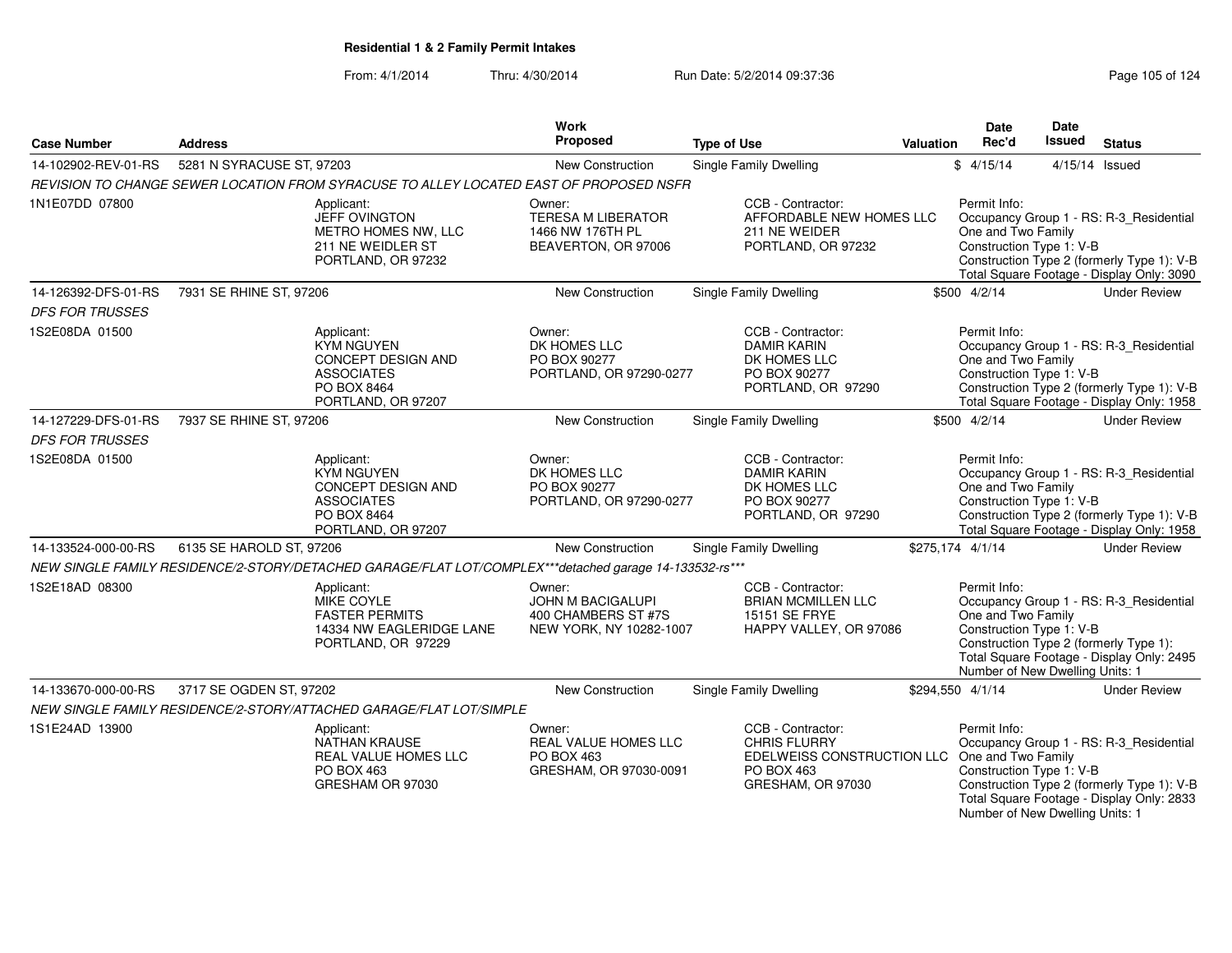|                     |                          | Work                                                                                                                                       |                                                                                |                    | <b>Date</b>                                                                                                                                                                                                                    | Date      |                                                                                                   |        |                                                                                                                                    |
|---------------------|--------------------------|--------------------------------------------------------------------------------------------------------------------------------------------|--------------------------------------------------------------------------------|--------------------|--------------------------------------------------------------------------------------------------------------------------------------------------------------------------------------------------------------------------------|-----------|---------------------------------------------------------------------------------------------------|--------|------------------------------------------------------------------------------------------------------------------------------------|
| <b>Case Number</b>  | <b>Address</b>           |                                                                                                                                            | Proposed                                                                       | <b>Type of Use</b> |                                                                                                                                                                                                                                | Valuation | Rec'd                                                                                             | Issued | <b>Status</b>                                                                                                                      |
| 14-133989-000-00-RS | 7305 N NEWELL AVE, 97203 |                                                                                                                                            | New Construction                                                               |                    | Single Family Dwelling                                                                                                                                                                                                         |           | \$251,241 4/2/14                                                                                  |        | <b>Under Review</b>                                                                                                                |
|                     |                          | NEW SINGLE FAMILY RESIDENCE/TWO STORY/DETACHED 200SF GARAGE/FLAT LOT***WITH DEMO 14-134120-RS AND ZONING PERMIT FOR GARAGE 14-134070-ZP*** |                                                                                |                    |                                                                                                                                                                                                                                |           |                                                                                                   |        |                                                                                                                                    |
| 1N1E07CA 02000      |                          | Applicant:<br><b>JEFF OVINGTON</b><br>METRO HOMES NW, LLC<br>211 NE WEIDLER ST<br>PORTLAND, OR 97232                                       | Owner:<br>211 NE WEIDLER ST<br>PORTLAND, OR 97232-1155                         |                    | CCB - Contractor:<br>METRO HOMES NORTHWEST LLC DBA WRIGHT 1 ELECTRIC and<br>THREE PHASE ELECTRIC<br>5618 SE 135TH<br>PORTLAND OR 97236<br>CCB - Contractor:<br>AFFORDABLE NEW HOMES LLC<br>211 NE WEIDER<br>PORTLAND, OR 97232 |           | Permit Info:<br>One and Two Family<br>Construction Type 1: V-B<br>Number of New Dwelling Units: 1 |        | Occupancy Group 1 - RS: R-3_Residential<br>Construction Type 2 (formerly Type 1):<br>Total Square Footage - Display Only: 2278     |
| 14-134100-000-00-RS | 7315 N NEWELL AVE, 97203 |                                                                                                                                            | New Construction                                                               |                    | Single Family Dwelling                                                                                                                                                                                                         |           | \$251,241 4/2/14                                                                                  |        | <b>Under Review</b>                                                                                                                |
|                     |                          | NEW SINGLE FAMILY RESIDENCE/TWO STORY/DETACHED 200SF GARAGE/FLAT LOT***WITH DEMO 14-134120-RS AND ZONING PERMIT FOR GARAGE 14-134113-ZP*** |                                                                                |                    |                                                                                                                                                                                                                                |           |                                                                                                   |        |                                                                                                                                    |
| 1N1E07CA 02000      |                          | Applicant:<br><b>JEFF OVINGTON</b><br>METRO HOMES NW, LLC<br>211 NE WEIDLER ST<br>PORTLAND, OR 97232                                       | Owner:<br>211 NE WEIDLER ST<br>PORTLAND, OR 97232-1155                         |                    | CCB - Contractor:<br>METRO HOMES NORTHWEST LLC AFFORDABLE NEW HOMES LLC<br>211 NE WEIDER<br>PORTLAND, OR 97232                                                                                                                 |           | Permit Info:<br>One and Two Family<br>Construction Type 1: V-B<br>Number of New Dwelling Units: 1 |        | Occupancy Group 1 - RS: R-3_Residential<br>Construction Type 2 (formerly Type 1):<br>Total Square Footage - Display Only: 2278     |
| 14-134291-000-00-RS | 6232 NE 17TH AVE, 97211  |                                                                                                                                            | New Construction                                                               |                    | Single Family Dwelling                                                                                                                                                                                                         |           | \$324,424 4/2/14                                                                                  |        | <b>Under Review</b>                                                                                                                |
|                     |                          | NEW SINGLE FAMILY RESIDENCE/TWO STORY WITH BASEMENT BEDROOM/TUCKUNDER GARAGE/FLAT LOT/COMPLEX                                              |                                                                                |                    |                                                                                                                                                                                                                                |           |                                                                                                   |        |                                                                                                                                    |
| 1N1E14DB 14000      |                          | Applicant:<br><b>MIKE COYLE</b><br><b>FASTER PERMITS</b><br>14334 NW EAGLERIDGE LANE<br>PORTLAND, OR 97229                                 | Owner:<br><b>GEORGE FUSSELL</b><br>1511 SW PARK AVE #501<br>PORTLAND, OR 97201 |                    | CCB - Contractor:<br><b>VIC REMMERS</b><br>EVERETT CUSTOM HOMES INC<br>735 SW 158TH AVE STE 180<br>BEAVERTON OR 97008                                                                                                          |           | Permit Info:<br>One and Two Family<br>Construction Type 1: V-B<br>Number of New Dwelling Units: 1 |        | Occupancy Group 1 - RS: R-3_Residential<br>Construction Type 2 (formerly Type 1): V-B<br>Total Square Footage - Display Only: 3300 |
| 14-134373-000-00-RS | 5021 NE 26TH AVE, 97211  |                                                                                                                                            | New Construction                                                               |                    | Single Family Dwelling                                                                                                                                                                                                         |           | \$299,734 4/2/14                                                                                  |        | <b>Under Review</b>                                                                                                                |
|                     |                          | NEW SINGLE FAMILY RESIDENCE/TWO STORY WITH BASEMENT/TUCKUNDER GARAGE/FLAT LOT/COMPLEXON TRACT 1                                            |                                                                                |                    |                                                                                                                                                                                                                                |           |                                                                                                   |        |                                                                                                                                    |
| 1N1E24BB 23300      |                          | Applicant:<br><b>KEVIN PARTAIN</b><br><b>URBAN VISIONS</b><br><b>223 NE 56TH AVE</b><br>PORTLAND, OR 97213                                 | Owner:<br><b>BYRON HARRISON</b><br>5011 NE 26TH AVE<br>PORTLAND, OR 97211-6322 |                    | CCB - Contractor:<br>Jeff Shrope<br>RENAISSANCE CUSTOM HOMES<br><b>LLC</b><br>16771 Boones Ferry Rd<br>Lake Oswego, OR 97035                                                                                                   |           | Permit Info:<br>One and Two Family<br>Construction Type 1: V-B<br>Number of New Dwelling Units: 1 |        | Occupancy Group 1 - RS: R-3 Residential<br>Construction Type 2 (formerly Type 1): V-B<br>Total Square Footage - Display Only: 3054 |
| 14-134384-000-00-RS | 5015 NE 26TH AVE, 97211  |                                                                                                                                            | New Construction                                                               |                    | Single Family Dwelling                                                                                                                                                                                                         |           | \$299,734 4/2/14                                                                                  |        | <b>Under Review</b>                                                                                                                |
|                     |                          | NEW SINGLE FAMILY RESIDENCE/TWO STORY WITH BASEMENT/TUCKUNDER GARAGE/FLAT LOT/COMPLEXON TRACT 2                                            |                                                                                |                    |                                                                                                                                                                                                                                |           |                                                                                                   |        |                                                                                                                                    |
| 1N1E24BB 23300      |                          | Applicant:<br><b>KEVIN PARTAIN</b><br><b>URBAN VISIONS</b><br>223 NE 56TH AVE<br>PORTLAND, OR 97213                                        | Owner:<br><b>BYRON HARRISON</b><br>5011 NE 26TH AVE<br>PORTLAND, OR 97211-6322 |                    | CCB - Contractor:<br>Jeff Shrope<br>RENAISSANCE CUSTOM HOMES<br>LLC<br>16771 Boones Ferry Rd<br>Lake Oswego, OR 97035                                                                                                          |           | Permit Info:<br>One and Two Family<br>Construction Type 1: V-B<br>Number of New Dwelling Units: 1 |        | Occupancy Group 1 - RS: R-3 Residential<br>Construction Type 2 (formerly Type 1): V-B<br>Total Square Footage - Display Only: 3054 |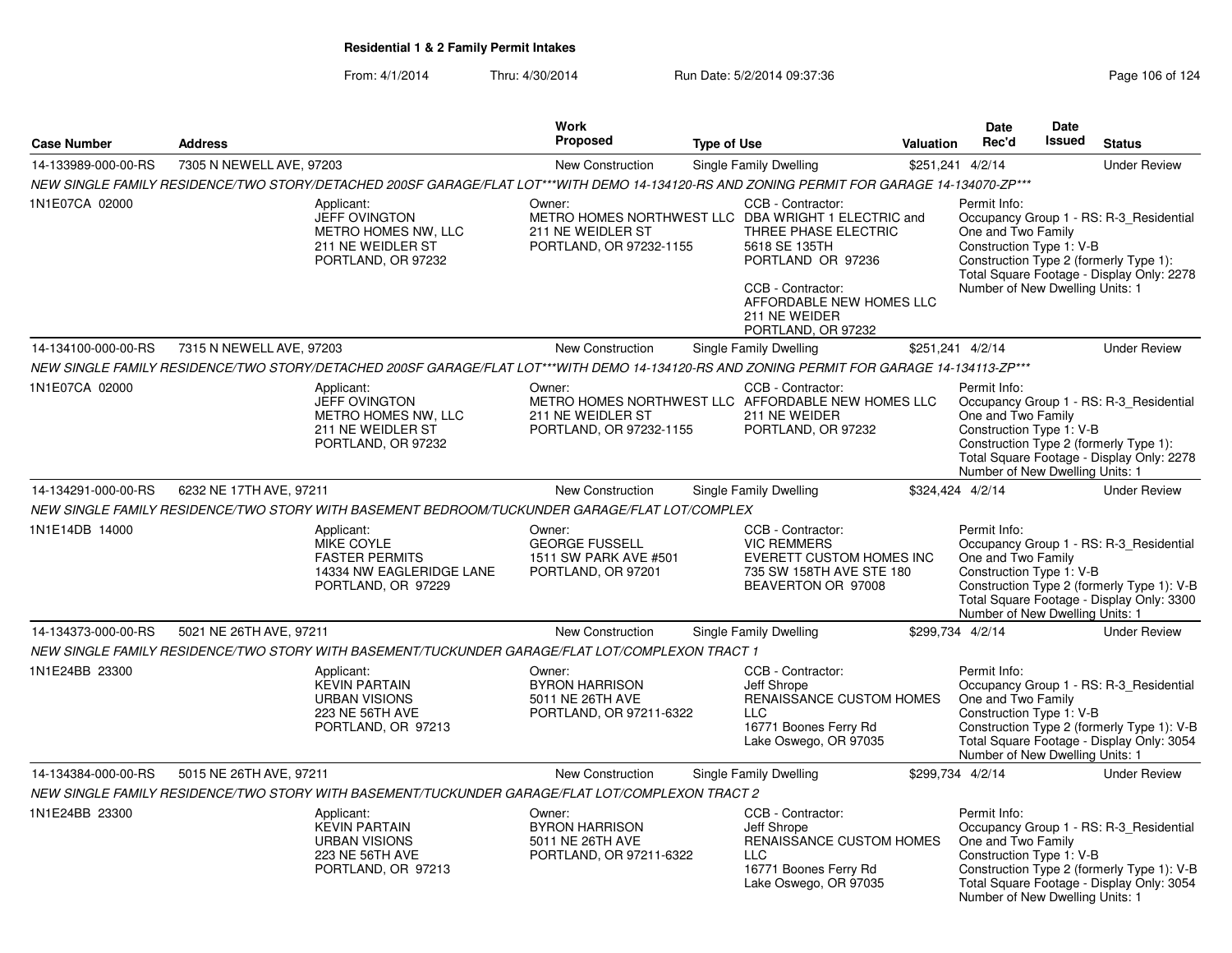|                                           |                         |                                                                                                                              | Work                                                                                                                                                |                    |                                                                                                                                     |           | <b>Date</b>                                                                                       | <b>Date</b>   |                                                                                                                                    |
|-------------------------------------------|-------------------------|------------------------------------------------------------------------------------------------------------------------------|-----------------------------------------------------------------------------------------------------------------------------------------------------|--------------------|-------------------------------------------------------------------------------------------------------------------------------------|-----------|---------------------------------------------------------------------------------------------------|---------------|------------------------------------------------------------------------------------------------------------------------------------|
| <b>Case Number</b>                        | <b>Address</b>          |                                                                                                                              | <b>Proposed</b>                                                                                                                                     | <b>Type of Use</b> |                                                                                                                                     | Valuation | Rec'd                                                                                             | <b>Issued</b> | <b>Status</b>                                                                                                                      |
| 14-134889-000-00-RS                       | 655 SE 68TH AVE, 97215  |                                                                                                                              | New Construction                                                                                                                                    |                    | Single Family Dwelling                                                                                                              |           | \$313,554 4/3/14                                                                                  |               | <b>Under Review</b>                                                                                                                |
|                                           |                         | NEW SINGLE FAMILY RESIDENCE/2-STORY WITH UNFINISHED ATTIC/DETACHED GARAGE/FLAT LOT/COMPLEX***DETACHED GARAGE 14-134905-RS*** |                                                                                                                                                     |                    |                                                                                                                                     |           |                                                                                                   |               |                                                                                                                                    |
| 1S2E05BA 08100                            |                         | Applicant:<br>MIKE COYLE<br><b>FASTER PERMITS</b><br>14334 NW EAGLERIDGE LANE<br>PORTLAND, OR 97229                          | Owner:<br>TTM DEVELOPMENT COMPANY<br>4438 SW CORBETT AVE<br>PORTLAND, OR 97239-4207                                                                 |                    | CCB - Contractor:<br>KLOH LLC<br>9700 SW CAPITOL HWY SUITE 100 One and Two Family<br>PORTLAND, OR 97219                             |           | Permit Info:<br>Construction Type 1: V-B<br>Number of New Dwelling Units: 1                       |               | Occupancy Group 1 - RS: R-3_Residential<br>Construction Type 2 (formerly Type 1):<br>Total Square Footage - Display Only: 2843     |
| 14-135060-000-00-RS                       | 8311 SW 39TH AVE, 97219 |                                                                                                                              | <b>New Construction</b>                                                                                                                             |                    | Single Family Dwelling                                                                                                              |           | \$325,903 4/3/14                                                                                  |               | <b>Under Review</b>                                                                                                                |
|                                           |                         | NEW SINGLE FAMILY RESIDENCE/2-STORY/ATTACHED GARAGE/FLAT LOT/COMPLEX                                                         |                                                                                                                                                     |                    |                                                                                                                                     |           |                                                                                                   |               |                                                                                                                                    |
| 1S1E20CD 07901                            |                         | Applicant:<br><b>KEVIN PARTAIN</b><br><b>URBAN VISIONS</b><br>223 NE 56TH AVE<br>PORTLAND, OR 97213                          | Owner:<br><b>GLENN H GREGG</b><br>PO BOX 2127<br>SPOKANE, WA 99210-2127<br>Owner:<br>DONALD E GREGG<br>PO BOX 2127<br>SPOKANE, WA 99210-2127        |                    | CCB - Contractor:<br>Jeff Shrope<br>RENAISSANCE CUSTOM HOMES<br><b>LLC</b><br>16771 Boones Ferry Rd<br>Lake Oswego, OR 97035        |           | Permit Info:<br>One and Two Family<br>Construction Type 1: V-B<br>Number of New Dwelling Units: 1 |               | Occupancy Group 1 - RS: R-3_Residential<br>Construction Type 2 (formerly Type 1): V-B<br>Total Square Footage - Display Only: 3255 |
| 14-135078-000-00-RS                       | 8321 SW 39TH AVE, 97219 |                                                                                                                              | New Construction                                                                                                                                    |                    | Single Family Dwelling                                                                                                              |           | \$285,373 4/3/14                                                                                  |               | <b>Under Review</b>                                                                                                                |
|                                           |                         | NEW SINGLE FAMILY RESIDENCE/2-STORY/ATTACHED GARAGE/FLAT LOT/COMPLEX                                                         |                                                                                                                                                     |                    |                                                                                                                                     |           |                                                                                                   |               |                                                                                                                                    |
| 1S1E20CD 07900                            |                         | Applicant:<br><b>KEVIN PARTAIN</b><br><b>URBAN VISIONS</b><br>223 NE 56TH AVE<br>PORTLAND, OR 97213                          | Owner:<br><b>GLENN H GREGG</b><br><b>PO BOX 2127</b><br>SPOKANE, WA 99210-2127<br>Owner:<br>DONALD E GREGG<br>PO BOX 2127<br>SPOKANE, WA 99210-2127 |                    | CCB - Contractor:<br>Jeff Shrope<br><b>RENAISSANCE CUSTOM HOMES</b><br><b>LLC</b><br>16771 Boones Ferry Rd<br>Lake Oswego, OR 97035 |           | Permit Info:<br>One and Two Family<br>Construction Type 1: V-B<br>Number of New Dwelling Units: 1 |               | Occupancy Group 1 - RS: R-3 Residential<br>Construction Type 2 (formerly Type 1): V-B<br>Total Square Footage - Display Only: 2866 |
| 14-136069-000-00-RS                       | 6615 SE 46TH AVE, 97206 |                                                                                                                              | <b>New Construction</b>                                                                                                                             |                    | Single Family Dwelling                                                                                                              |           | \$247,932 4/4/14                                                                                  |               | <b>Under Review</b>                                                                                                                |
|                                           |                         | NEW SINGLE FAMILY RESIDENCE/TWO STORY/DETACHED GARAGE/FLAT LOT/COMPLEX***WITH GARAGE PERMIT 14-136107-RS***                  |                                                                                                                                                     |                    |                                                                                                                                     |           |                                                                                                   |               |                                                                                                                                    |
| 1S2E19BB 00800                            |                         | Applicant:<br>MIKE COYLE<br><b>FASTER PERMITS</b><br>14334 NW EAGLERIDGE LANE<br>PORTLAND, OR 97229                          | Owner:<br>EVERETT CUSTOM HOMES INC<br>4234 SE NAEGLI CT<br>PORTLAND, OR 97236-9343                                                                  |                    | CCB - Contractor:<br><b>VIC REMMERS</b><br>EVERETT CUSTOM HOMES INC<br>735 SW 158TH AVE STE 180<br>BEAVERTON OR 97008               |           | Permit Info:<br>One and Two Family<br>Construction Type 1: V-B<br>Number of New Dwelling Units: 1 |               | Occupancy Group 1 - RS: R-3_Residential<br>Construction Type 2 (formerly Type 1):<br>Total Square Footage - Display Only: 2248     |
| 14-137307-000-00-RS                       |                         |                                                                                                                              | <b>New Construction</b>                                                                                                                             |                    | Single Family Dwelling                                                                                                              |           | \$221,021 4/8/14                                                                                  |               | <b>Under Review</b>                                                                                                                |
|                                           |                         | NEW SINGLE FAMILY RESIDENCE/2-STORY/ATTACHED GARAGE/FLAT LOT/COMPLEX                                                         |                                                                                                                                                     |                    |                                                                                                                                     |           |                                                                                                   |               |                                                                                                                                    |
| 1S2E08BD 06402                            |                         | Applicant:                                                                                                                   | Owner:                                                                                                                                              |                    | CCB - Contractor:                                                                                                                   |           | Permit Info:                                                                                      |               |                                                                                                                                    |
| PARTITION PLAT 2014-9<br>LOT <sub>2</sub> |                         | <b>KYM NGUYEN</b><br>CONCEPT DESIGN & ASSOCIATES LLC<br>PO BOX 8464<br>PORTLAND OR 97207                                     | <b>COUNTRY AIR CUSTOM HOMES</b><br>PO BOX 90160<br>PORTLAND, OR 97290                                                                               |                    | <b>COUNTRY AIR CUSTOM HOMES</b><br>LLC<br>4011 E BURNSIDE<br>PORTLAND, OR 97214                                                     |           | One and Two Family<br>Construction Type 1: V-B<br>Number of New Dwelling Units: 1                 |               | Occupancy Group 1 - RS: R-3_Residential<br>Construction Type 2 (formerly Type 1): V-B<br>Total Square Footage - Display Only: 2170 |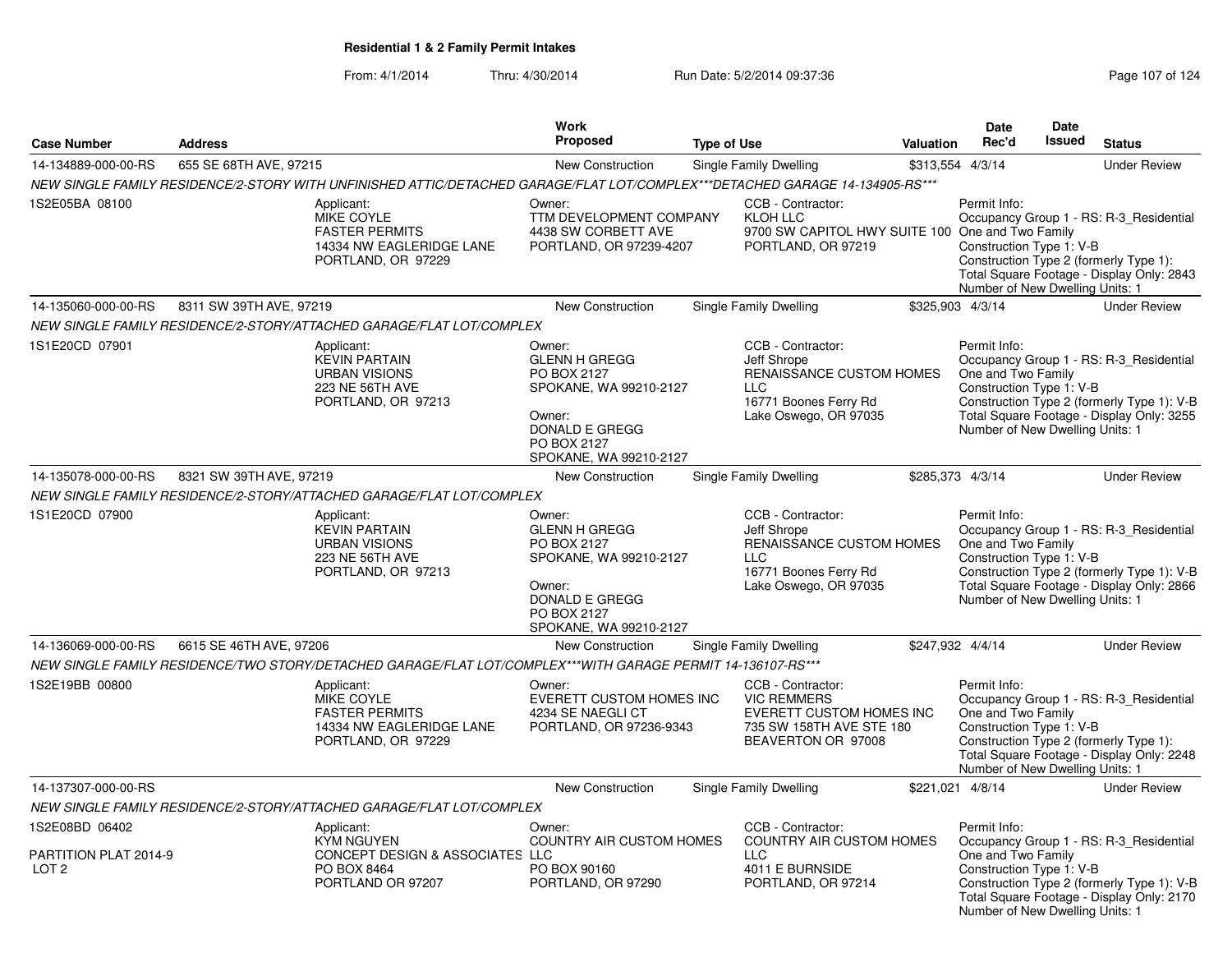|                                                                                   |                             |                                                                                                            | Work                                                                                                       |                    |                                                                                                                              |           | <b>Date</b>                                                                                       | Date          |                                                                                                                                    |
|-----------------------------------------------------------------------------------|-----------------------------|------------------------------------------------------------------------------------------------------------|------------------------------------------------------------------------------------------------------------|--------------------|------------------------------------------------------------------------------------------------------------------------------|-----------|---------------------------------------------------------------------------------------------------|---------------|------------------------------------------------------------------------------------------------------------------------------------|
| <b>Case Number</b>                                                                | <b>Address</b>              |                                                                                                            | <b>Proposed</b>                                                                                            | <b>Type of Use</b> |                                                                                                                              | Valuation | Rec'd                                                                                             | <b>Issued</b> | <b>Status</b>                                                                                                                      |
| 14-137342-000-00-RS                                                               | 6242 NE 17TH AVE, 97211     |                                                                                                            | <b>New Construction</b>                                                                                    |                    | <b>Single Family Dwelling</b>                                                                                                |           | \$324,424 4/8/14                                                                                  |               | <b>Under Review</b>                                                                                                                |
|                                                                                   |                             | NEW SINGLE FAMILY RESIDENCE/2-STORY WITH FINISHED BASEMENT/TUCK UNDER GARAGE/FLAT LOT/COMPLEX              |                                                                                                            |                    |                                                                                                                              |           |                                                                                                   |               |                                                                                                                                    |
| 1N1E14DB 14000                                                                    |                             | Applicant:<br><b>MIKE COYLE</b><br><b>FASTER PERMITS</b><br>14334 NW EAGLERIDGE LANE<br>PORTLAND, OR 97229 | Owner:<br>EVERETT CUSTOM HOMES INC<br>735 SW 158TH AVE #180<br>BEAVERTON, OR 97006-4952                    |                    | CCB - Contractor:<br><b>VIC REMMERS</b><br>EVERETT CUSTOM HOMES INC<br>735 SW 158TH AVE STE 180<br>BEAVERTON OR 97008        |           | Permit Info:<br>One and Two Family<br>Construction Type 1: V-B<br>Number of New Dwelling Units: 1 |               | Occupancy Group 1 - RS: R-3_Residential<br>Construction Type 2 (formerly Type 1): V-B<br>Total Square Footage - Display Only: 3300 |
| 14-137361-000-00-RS                                                               | 2139 SE TIBBETTS ST, 97202  |                                                                                                            | New Construction                                                                                           |                    | Single Family Dwelling                                                                                                       |           | \$324,424 4/8/14                                                                                  |               | <b>Under Review</b>                                                                                                                |
|                                                                                   |                             | NEW SINGLE FAMILY RESIDENCE/2-STORY WITH FINISHED BASEMENT/ATTACHED TUCK UNDER GARAGE/FLAT LOT/COMPLEX     |                                                                                                            |                    |                                                                                                                              |           |                                                                                                   |               |                                                                                                                                    |
| 1S1E11AD 03200<br><b>MOULTON &amp; SCOBEYS SUB</b><br>BLOCK 1<br>LOT <sub>6</sub> |                             | Applicant:<br><b>MIKE COYLE</b><br><b>FASTER PERMITS</b><br>14334 NW EAGLERIDGE LANE<br>PORTLAND, OR 97229 | Owner:<br><b>VIC REMMERS</b><br>EVERETT CUSTOM HOMES INC<br>735 SW 158TH AVE STE 180<br>BEAVERTON OR 97008 |                    | CCB - Contractor:<br><b>VIC REMMERS</b><br><b>EVERETT CUSTOM HOMES INC</b><br>735 SW 158TH AVE STE 180<br>BEAVERTON OR 97008 |           | Permit Info:<br>One and Two Family<br>Construction Type 1: V-B<br>Number of New Dwelling Units: 1 |               | Occupancy Group 1 - RS: R-3 Residential<br>Construction Type 2 (formerly Type 1): V-B<br>Total Square Footage - Display Only: 3300 |
| 14-137406-000-00-RS                                                               | 6117 NE 6TH AVE, 97211      |                                                                                                            | New Construction                                                                                           |                    | <b>Single Family Dwelling</b>                                                                                                |           | \$324,424 4/8/14                                                                                  |               | <b>Under Review</b>                                                                                                                |
|                                                                                   |                             | NEW SINGLE FAMILY RESIDENCE/2-STORY WITH FINISHED BASEMENT/TUCK UNDER GARAGE/FLAT LOT/COMPLEX              |                                                                                                            |                    |                                                                                                                              |           |                                                                                                   |               |                                                                                                                                    |
| 1N1E14CB 11900                                                                    |                             | Applicant:<br>MIKE COYLE<br><b>FASTER PERMITS</b><br>14334 NW EAGLERIDGE LANE<br>PORTLAND, OR 97229        | Owner:<br>EVERETT CUSTOM HOMES INC<br>735 SW 158TH AVE #180<br>BEAVERTON, OR 97006-4952                    |                    | CCB - Contractor:<br><b>VIC REMMERS</b><br><b>EVERETT CUSTOM HOMES INC</b><br>735 SW 158TH AVE STE 180<br>BEAVERTON OR 97008 |           | Permit Info:<br>One and Two Family<br>Construction Type 1: V-B<br>Number of New Dwelling Units: 1 |               | Occupancy Group 1 - RS: R-3_Residential<br>Construction Type 2 (formerly Type 1): V-B<br>Total Square Footage - Display Only: 3300 |
| 14-137908-000-00-RS                                                               | 2626 SE 16TH, 97202         |                                                                                                            | <b>New Construction</b>                                                                                    |                    | <b>Single Family Dwelling</b>                                                                                                |           | \$245,252 4/9/14                                                                                  |               | <b>Under Review</b>                                                                                                                |
|                                                                                   |                             | NEW SINGLE FAMILY RESIDENCE/THREE STORY/ATTACHED GARAGE/FLAT LOT COMPLEX*ON PARCEL 2*                      |                                                                                                            |                    |                                                                                                                              |           |                                                                                                   |               |                                                                                                                                    |
| 1S1E11AB 05000                                                                    |                             | Applicant:<br>MIKE COYLE<br><b>FASTER PERMITS</b><br>14334 NW EAGLERIDGE LANE<br>PORTLAND, OR 97229        |                                                                                                            |                    | CCB - Contractor:<br><b>DILUSSO RENOVATIONS LLC</b><br>4415 NE SANDY BLVD #201<br>PORTLAND, OR 97213                         |           | Permit Info:<br>One and Two Family<br>Construction Type 1: V-B<br>Number of New Dwelling Units: 1 |               | Occupancy Group 1 - RS: R-3_Residential<br>Construction Type 2 (formerly Type 1): V-B<br>Total Square Footage - Display Only: 2402 |
| 14-138144-000-00-RS                                                               | 4046 SE CARUTHERS ST, 97214 |                                                                                                            | <b>New Construction</b>                                                                                    |                    | <b>Single Family Dwelling</b>                                                                                                |           | \$279,806 4/9/14                                                                                  |               | <b>Under Review</b>                                                                                                                |
|                                                                                   |                             | NEW SINGLE FAMILY RESIDENCE/TWO STORY/FLAT LOT/COMPLEX - existing detached garage to remain                |                                                                                                            |                    |                                                                                                                              |           |                                                                                                   |               |                                                                                                                                    |
| 1S1E01DD 12200<br><b>HOWES ADD</b><br>BLOCK 5<br>LOT 5 TL 12200                   |                             | Applicant:<br><b>KEVIN PARTAIN</b><br><b>URBAN VISIONS</b><br>223 NE 56TH AVE<br>PORTLAND, OR 97213        | Owner:<br>CKW CONSTRUCTION LLC<br>8725 SE SPENCER DR<br>HAPPY VALLEY, OR 97086                             |                    | CCB - Contractor:<br><b>CKW CONSTRUCTION LLC</b><br>8725 SE SPENCER DR<br>HAPPY VALLEY, OR 97086                             |           | Permit Info:<br>One and Two Family<br>Construction Type 1: V-B<br>Number of New Dwelling Units: 1 |               | Occupancy Group 1 - RS: R-3_Residential<br>Construction Type 2 (formerly Type 1):<br>Total Square Footage - Display Only: 2537     |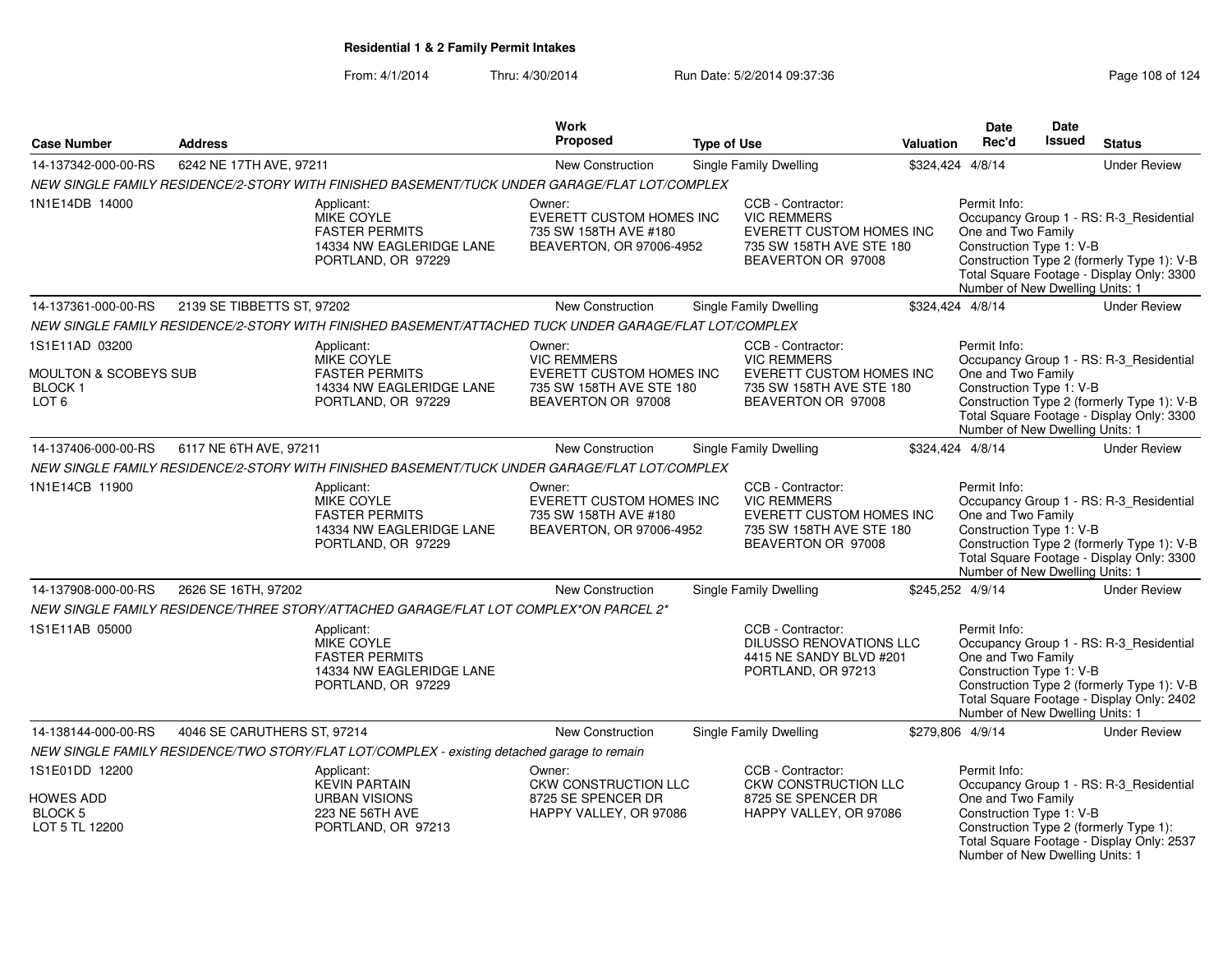| <b>Case Number</b>                                                    | <b>Address</b>                                                                                                             |                                                          | <b>Work</b><br>Proposed                                                                                                                                   | <b>Type of Use</b> |                                                                                                                       | Valuation | Date<br>Rec'd                                                                                     | <b>Date</b><br><b>Issued</b> | <b>Status</b>                                                                                                                      |
|-----------------------------------------------------------------------|----------------------------------------------------------------------------------------------------------------------------|----------------------------------------------------------|-----------------------------------------------------------------------------------------------------------------------------------------------------------|--------------------|-----------------------------------------------------------------------------------------------------------------------|-----------|---------------------------------------------------------------------------------------------------|------------------------------|------------------------------------------------------------------------------------------------------------------------------------|
| 14-139272-000-00-RS                                                   | 6426 NE 22ND AVE, 97211                                                                                                    |                                                          | <b>New Construction</b>                                                                                                                                   |                    | Single Family Dwelling                                                                                                |           | \$278,593 4/11/14                                                                                 |                              | <b>Under Review</b>                                                                                                                |
|                                                                       | NEW SINGLE FAMILY RESIDENCE/2-STORY/DETACHED 1-CAR GARAGE/SLIGHTLY SLOPED LOT/COMPLEX/****DETACHED GARAGE 14-139280 RS**** |                                                          |                                                                                                                                                           |                    |                                                                                                                       |           |                                                                                                   |                              |                                                                                                                                    |
| 1N1E14DA 02300<br><b>IRVINGTON PK</b><br>BLOCK 64<br>LOT <sub>7</sub> | Applicant:<br>Mike Coyle<br><b>Faster Permits</b><br>PORTLAND, OR 97229                                                    | 14334 NW EAGLERIDGE LANE                                 | Owner:<br><b>STEVEN C MOHR</b><br>6426 NE 22ND AVE<br>PORTLAND, OR 97211-5351                                                                             |                    | CCB - Contractor:<br><b>VIC REMMERS</b><br>EVERETT CUSTOM HOMES INC<br>735 SW 158TH AVE STE 180<br>BEAVERTON OR 97008 |           | Permit Info:<br>One and Two Family<br>Construction Type 1: V-B<br>Number of New Dwelling Units: 1 |                              | Occupancy Group 1 - RS: R-3 Residential<br>Construction Type 2 (formerly Type 1):<br>Total Square Footage - Display Only: 2526     |
| 14-139336-000-00-RS                                                   | 9030 SW 50TH AVE, 97219                                                                                                    |                                                          | <b>New Construction</b>                                                                                                                                   |                    | Single Family Dwelling                                                                                                |           | \$278,593 4/11/14                                                                                 |                              | <b>Under Review</b>                                                                                                                |
|                                                                       | NEW SINGLE FAMILY RESIDENCE/2-STORY/DETACHED GARAGE/FLAT LOT/COMPLEX***DETACHED GARAGE 14-139341-RS***                     |                                                          |                                                                                                                                                           |                    |                                                                                                                       |           |                                                                                                   |                              |                                                                                                                                    |
| 1S1E30AA 07200                                                        | Applicant:<br>MIKE COYLE<br><b>FASTER PERMITS</b><br>PORTLAND, OR 97229                                                    | 14334 NW EAGLERIDGE LANE                                 | Owner:<br><b>JOHN II BAUMGARDNER</b><br>9037 SW 49TH AVE<br>PORTLAND, OR 97219-5173                                                                       |                    | CCB - Contractor:<br><b>VIC REMMERS</b><br>EVERETT CUSTOM HOMES INC<br>735 SW 158TH AVE STE 180<br>BEAVERTON OR 97008 |           | Permit Info:<br>One and Two Family<br>Construction Type 1: V-B<br>Number of New Dwelling Units: 1 |                              | Occupancy Group 1 - RS: R-3_Residential<br>Construction Type 2 (formerly Type 1):<br>Total Square Footage - Display Only: 2526     |
| 14-139347-000-00-RS                                                   | 9020 SW 50TH AVE, 97219                                                                                                    |                                                          | <b>New Construction</b>                                                                                                                                   |                    | Single Family Dwelling                                                                                                |           | \$278,593 4/11/14                                                                                 |                              | <b>Under Review</b>                                                                                                                |
|                                                                       | NEW SINGLE FAMILY RESIDENCE/2-STORY/DETACHED GARAGE/FLAT LOT/COMPLEX***DETACHED GARAGE 14-139354-RS***                     |                                                          |                                                                                                                                                           |                    |                                                                                                                       |           |                                                                                                   |                              |                                                                                                                                    |
| 1S1E30AA 07201                                                        | Applicant:<br><b>MIKE COYLE</b><br><b>FASTER PERMITS</b><br>PORTLAND, OR 97229                                             | 14334 NW EAGLERIDGE LANE                                 | Owner:<br><b>DENIS P NORSTROM</b><br>8100 SW 9TH AVE<br>PORTLAND, OR 97219-4403                                                                           |                    | CCB - Contractor:<br><b>VIC REMMERS</b><br>EVERETT CUSTOM HOMES INC<br>735 SW 158TH AVE STE 180<br>BEAVERTON OR 97008 |           | Permit Info:<br>One and Two Family<br>Construction Type 1: V-B<br>Number of New Dwelling Units: 1 |                              | Occupancy Group 1 - RS: R-3_Residential<br>Construction Type 2 (formerly Type 1):<br>Total Square Footage - Display Only: 2526     |
| 14-139367-000-00-RS                                                   | 6020 SE RAYMOND ST, 97206                                                                                                  |                                                          | New Construction                                                                                                                                          |                    | <b>Single Family Dwelling</b>                                                                                         |           | \$235,741 4/11/14                                                                                 |                              | <b>Under Review</b>                                                                                                                |
|                                                                       | NEW SINGLE FAMILY RESIDENCE / 2 STORY / ATTACHED GARAGE / FLAT LOT / COMPLEX. see 14-141424-RS FOR DEMO.                   |                                                          |                                                                                                                                                           |                    |                                                                                                                       |           |                                                                                                   |                              |                                                                                                                                    |
| 1S2E18AD 01100<br><b>FORD ADD</b><br>LOT <sub>5</sub>                 | Applicant:<br><b>KEVIN PARTAIN</b><br><b>URBAN VISIONS</b><br>223 NE 56TH AVE<br>PORTLAND, OR 97213                        |                                                          | Owner:<br><b>HARRY A SCHUMACHER</b><br>PO BOX 66207<br>PORTLAND, OR 97290<br>Owner:<br><b>GEOFF SCHUMACHER</b><br>PO BOX 66207<br>PORTLAND, OR 97290      |                    | CCB - Contractor:<br>SCHUMACHER CUSTOM HOMES<br><b>INC</b><br>PO BOX 66207<br>PORTLAND, OR 97290                      |           | Permit Info:<br>One and Two Family<br>Construction Type 1: V-B<br>Number of New Dwelling Units: 1 |                              | Occupancy Group 1 - RS: R-3 Residential<br>Construction Type 2 (formerly Type 1): V-B<br>Total Square Footage - Display Only: 2317 |
| 14-139377-000-00-RS                                                   | 8120 SW 48TH AVE, 97219                                                                                                    |                                                          | <b>New Construction</b>                                                                                                                                   |                    | Single Family Dwelling                                                                                                |           | \$366,913 4/11/14                                                                                 |                              | <b>Under Review</b>                                                                                                                |
|                                                                       | NEW SINGLE FAMILY RESIDENCE/TWO STORY/ TWO CAR TUCK UNDER GARAGE/SLOPED LOT/COMPLEX                                        |                                                          |                                                                                                                                                           |                    |                                                                                                                       |           |                                                                                                   |                              |                                                                                                                                    |
| 1S1E19DA 07700                                                        | Applicant:<br>GROUP, LLC.<br>HILLSBORO, OR 97124                                                                           | <b>BAUHAUS CONSTRUCTION</b><br>PMB 330 2373 NW 185TH AVE | Owner:<br><b>MOSHE MENASHE</b><br>6026 SW JAN TREE CT<br>PORTLAND, OR 97219<br>Owner:<br><b>RINA MENASHE</b><br>6026 SW JAN TREE CT<br>PORTLAND, OR 97219 |                    | CCB - Contractor:<br><b>BAUHAUS CONSTRUCTION</b><br>GROUP, LLC.<br>PMB 330 2373 NW 185TH AVE<br>HILLSBORO, OR 97124   |           | Permit Info:<br>One and Two Family<br>Construction Type 1: V-B<br>Number of New Dwelling Units: 1 |                              | Occupancy Group 1 - RS: R-3_Residential<br>Construction Type 2 (formerly Type 1): V-B<br>Total Square Footage - Display Only: 3708 |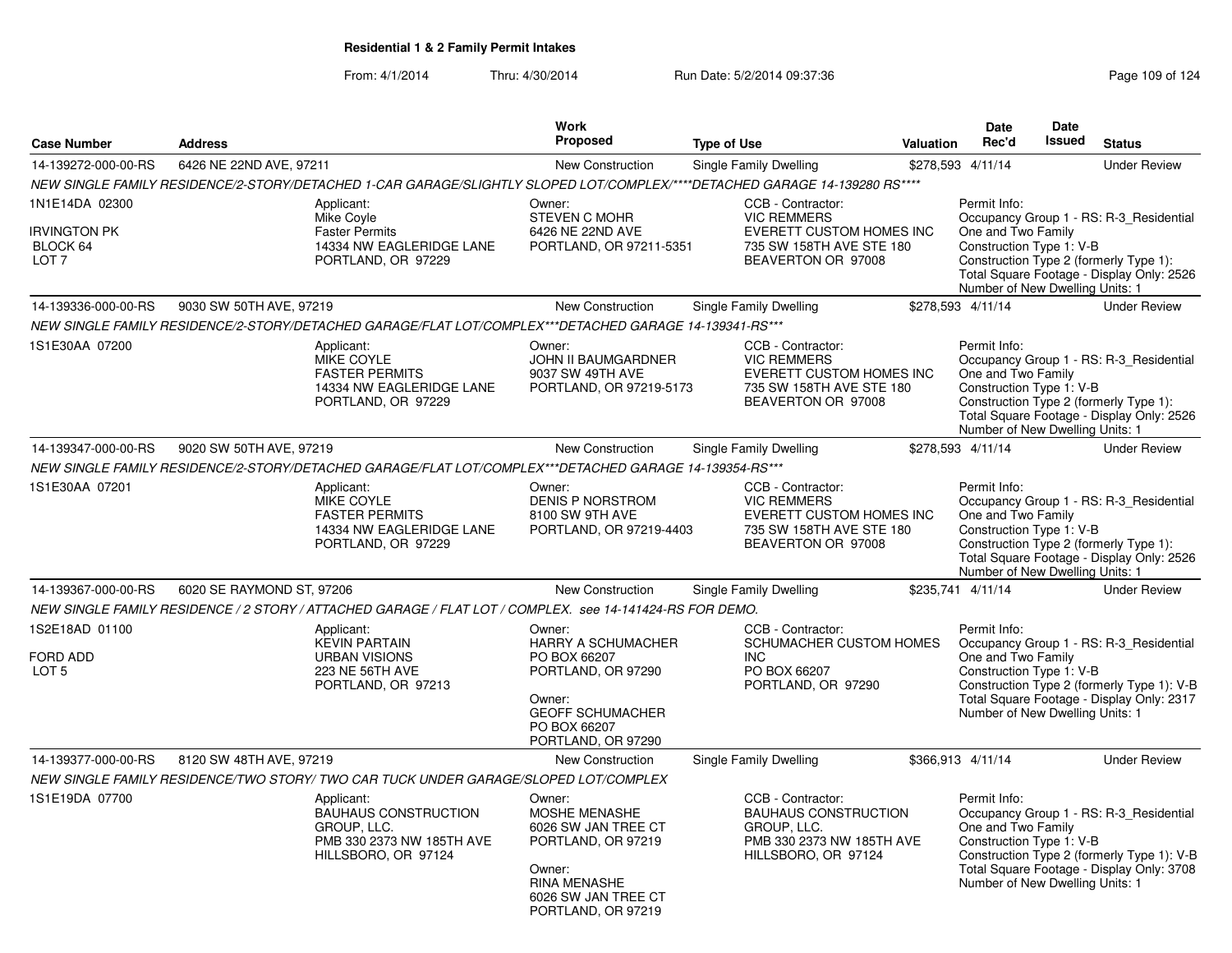From: 4/1/2014

Thru: 4/30/2014 Run Date: 5/2/2014 09:37:36 Run Date: 5/2/2014 09:37:36

Number of New Dwelling Units: 1

| <b>Case Number</b>  | <b>Address</b>              |                                                                                                                                                 | <b>Work</b><br>Proposed                                                                                                                                                                 | <b>Type of Use</b>                                                                                                                                                    | <b>Valuation</b> | <b>Date</b><br>Rec'd                                                                              | <b>Date</b><br>Issued | <b>Status</b>                                                                                                                      |
|---------------------|-----------------------------|-------------------------------------------------------------------------------------------------------------------------------------------------|-----------------------------------------------------------------------------------------------------------------------------------------------------------------------------------------|-----------------------------------------------------------------------------------------------------------------------------------------------------------------------|------------------|---------------------------------------------------------------------------------------------------|-----------------------|------------------------------------------------------------------------------------------------------------------------------------|
| 14-139384-000-00-RS | 6318 NE RODNEY AVE, 97211   |                                                                                                                                                 | New Construction                                                                                                                                                                        | Single Family Dwelling                                                                                                                                                |                  | \$278,593 4/11/14                                                                                 |                       | <b>Under Review</b>                                                                                                                |
|                     |                             | NEW SINGLE FAMILY RESIDENCE/TWO STORY/DETACHED GARAGE/FLAT LOT/COMPLEXON TRACT 2                                                                |                                                                                                                                                                                         | *** WITH GARAGE 14-139391-RS***                                                                                                                                       |                  |                                                                                                   |                       |                                                                                                                                    |
| 1N1E15DA 08200      |                             | Applicant:<br><b>KEVIN PARTAIN</b><br>Urban Visions Planning Services, Inc. 6308 NE RODNEY AVE<br>223 NE 56TH AVE<br>PORTLAND OR 97213          | Owner:<br>OLIVIA T WARFIELD<br>PORTLAND, OR 97211-2430                                                                                                                                  | CCB - Contractor:<br><b>VIC REMMERS</b><br>EVERETT CUSTOM HOMES INC<br>735 SW 158TH AVE STE 180<br>BEAVERTON OR 97008                                                 |                  | Permit Info:<br>One and Two Family<br>Construction Type 1: V-B<br>Number of New Dwelling Units: 1 |                       | Occupancy Group 1 - RS: R-3_Residential<br>Construction Type 2 (formerly Type 1):<br>Total Square Footage - Display Only: 2526     |
| 14-139387-000-00-RS | 8222 NW CRESAP LN. 97225    |                                                                                                                                                 | <b>New Construction</b>                                                                                                                                                                 | <b>Single Family Dwelling</b>                                                                                                                                         |                  | \$488.197 4/11/14                                                                                 |                       | <b>Under Review</b>                                                                                                                |
|                     |                             | NEW SINGLE FAMILY RESIDENCE/2-STORY/ATTACHED GARAGE/FLAT LOT/COMPLEX                                                                            |                                                                                                                                                                                         |                                                                                                                                                                       |                  |                                                                                                   |                       |                                                                                                                                    |
| 1N1W25BB 02000      |                             | Applicant:<br><b>MARK KOVALEV</b><br><b>GLOBAL HOUSING INC</b><br>6663 SW BEAVERTON HILLSDALE PO BOX 91235<br>HWY PMB 193<br>BEAVERTON OR 97225 | Owner:<br>HKR DEVELOPMENT COMPANY<br><b>LLC</b><br>PORTLAND, OR 97291-0004                                                                                                              | CCB - Contractor:<br><b>MARK V. KOVALEV</b><br><b>GLOBAL HOUSING INC</b><br>6663 SW BEAVERTON HILLSDALE Construction Type 1: V-B<br>HWY PMB 193<br>BEAVERTON OR 97225 |                  | Permit Info:<br>One and Two Family<br>Number of New Dwelling Units: 1                             |                       | Occupancy Group 1 - RS: R-3_Residential<br>Construction Type 2 (formerly Type 1): V-B<br>Total Square Footage - Display Only: 4970 |
| 14-139447-000-00-RS | 8006 SE 144TH DR, 97236     |                                                                                                                                                 | <b>New Construction</b>                                                                                                                                                                 | Single Family Dwelling                                                                                                                                                |                  | \$419,492 4/11/14                                                                                 |                       | <b>Under Review</b>                                                                                                                |
|                     |                             | NEW SINGLE FAMILY RESIDENCE/2-STORY/ATTACHED GARAGE/SLOPED LOT/COMPLEX                                                                          |                                                                                                                                                                                         |                                                                                                                                                                       |                  |                                                                                                   |                       |                                                                                                                                    |
| 1S2E24CB 01100      |                             | Applicant:<br><b>SHANNON MCDONALD</b><br>PAHLISCH HOMES INC<br>12725 SW 66TH AVE, SUITE 101<br>TIGARD OR 97223                                  | Owner:<br>FOOTHILLS PORTLAND LIMITED<br>6060 BLINK BONNIE RD<br>W VANCOUVER, BC V7W 1V8<br>CANADA<br>Owner:<br>PARTNERSHIP<br>6060 BLINK BONNIE RD<br>W VANCOUVER, BC V7W 1V8<br>CANADA | CCB - Contractor:<br>PAHLISCH HOMES INC<br>63088 NE 18TH ST STE 100<br>BEND, OR 97701-7102                                                                            |                  | Permit Info:<br>One and Two Family<br>Construction Type 1: V-B<br>Number of New Dwelling Units: 1 |                       | Occupancy Group 1 - RS: R-3_Residential<br>Construction Type 2 (formerly Type 1): V-B<br>Total Square Footage - Display Only: 4569 |
| 14-141811-000-00-RS | 7103 N GREENWICH AVE, 97217 |                                                                                                                                                 | <b>New Construction</b>                                                                                                                                                                 | Single Family Dwelling                                                                                                                                                |                  | \$183,523 4/15/14                                                                                 |                       | <b>Under Review</b>                                                                                                                |
|                     |                             | NEW SINGLE FAMILY RESIDENCE/2-STORY/NO GARAGE/FLAT LOT/COMPLEX                                                                                  |                                                                                                                                                                                         |                                                                                                                                                                       |                  |                                                                                                   |                       |                                                                                                                                    |
| 1N1E16AA 18700      |                             | Applicant:<br>MIKE COYLE<br><b>FASTER PERMITS</b><br>14334 NW EAGLERIDGE LANE<br>PORTLAND, OR 97229                                             | Owner:<br><b>EVERETT CUSTOM HOMES INC</b><br>735 SW 158TH AVE #180<br>BEAVERTON, OR 97006-4952                                                                                          | CCB - Contractor:<br><b>VIC REMMERS</b><br>EVERETT CUSTOM HOMES INC<br>735 SW 158TH AVE STE 180<br>BEAVERTON OR 97008                                                 |                  | Permit Info:<br>One and Two Family<br>Construction Type 1: V-B                                    |                       | Occupancy Group 1 - RS: R-3_Residential<br>Construction Type 2 (formerly Type 1):<br>Total Square Footage - Display Only: 1664     |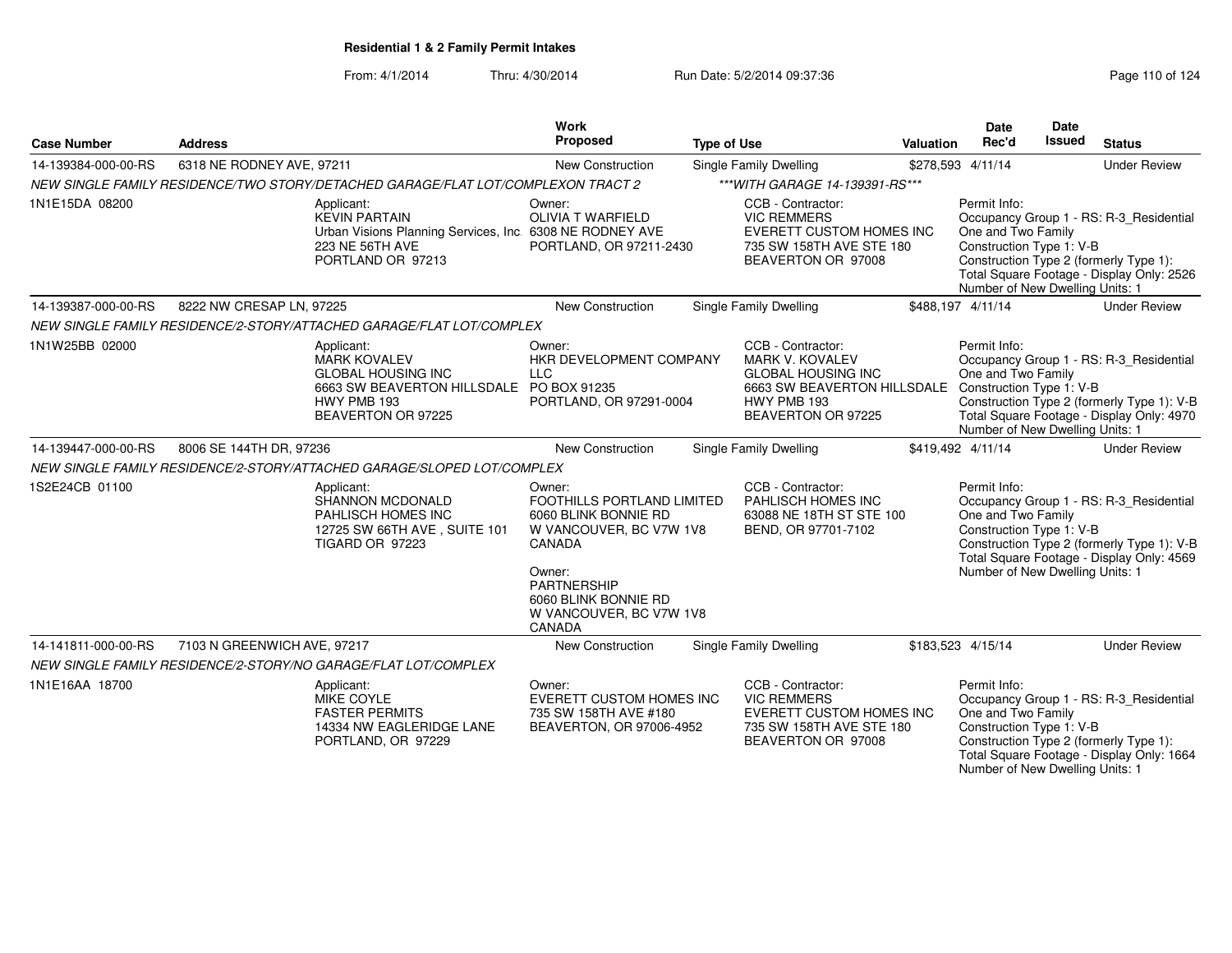| <b>Case Number</b>  | <b>Address</b>            |                                                                                                            | Work<br><b>Proposed</b>                                                                                                                                     | <b>Type of Use</b>                                                                                                                                                                                                                    | <b>Valuation</b> | <b>Date</b><br>Rec'd                                                                              | Date<br>Issued | <b>Status</b>                                                                                                                      |
|---------------------|---------------------------|------------------------------------------------------------------------------------------------------------|-------------------------------------------------------------------------------------------------------------------------------------------------------------|---------------------------------------------------------------------------------------------------------------------------------------------------------------------------------------------------------------------------------------|------------------|---------------------------------------------------------------------------------------------------|----------------|------------------------------------------------------------------------------------------------------------------------------------|
| 14-141881-000-00-RS | 7677 SE MADISON ST, 97215 |                                                                                                            | New Construction                                                                                                                                            | Single Family Dwelling                                                                                                                                                                                                                |                  | \$362,559 4/15/14                                                                                 |                | <b>Under Review</b>                                                                                                                |
|                     |                           | NEW SINGLE FAMILY RESIDENCE/2-STORY WITH BASEMENT/TUCK UNDER GARAGE/FLAT LOT/COMPLEX                       |                                                                                                                                                             |                                                                                                                                                                                                                                       |                  |                                                                                                   |                |                                                                                                                                    |
| 1S2E05AC 02200      |                           | Applicant:<br><b>MIKE COYLE</b><br><b>FASTER PERMITS</b><br>14334 NW EAGLERIDGE LANE<br>PORTLAND, OR 97229 | Owner:<br><b>JEFFREY ARMSTRONG</b><br>7701 SE MADISON ST<br>PORTLAND, OR 97215<br>Owner:<br><b>DAWN M MOWER</b><br>7701 SE MADISON ST<br>PORTLAND, OR 97215 | CCB - Contractor:<br>WILDE PROPERTIES INC<br>3735 SE CLAY STE 204<br>PORTLAND, OR 97214                                                                                                                                               |                  | Permit Info:<br>One and Two Family<br>Construction Type 1: V-B<br>Number of New Dwelling Units: 1 |                | Occupancy Group 1 - RS: R-3_Residential<br>Construction Type 2 (formerly Type 1): V-B<br>Total Square Footage - Display Only: 3564 |
| 14-143063-000-00-RS | 1045 NE ONEONTA ST, 97211 |                                                                                                            | New Construction                                                                                                                                            | Single Family Dwelling                                                                                                                                                                                                                |                  | \$265,061 4/17/14                                                                                 |                | <b>Under Review</b>                                                                                                                |
|                     |                           | NEW SINGLE FAMILY RESIDENCE/TWO STORY/ATTACHED GARAGE/FLAT LOT/COMPLEX                                     |                                                                                                                                                             |                                                                                                                                                                                                                                       |                  |                                                                                                   |                |                                                                                                                                    |
| 1N1E14BD 12805      |                           | Applicant:<br><b>KEVIN PARTAIN</b><br><b>URBAN VISIONS</b><br><b>223 NE 56TH AVE</b><br>PORTLAND, OR 97213 | Owner:<br>RONALD L VAN BEEK<br>1035 NE ONEONTA ST<br>PORTLAND, OR 97211-4073                                                                                | CCB - Contractor:<br><b>CRAFTWORK PLUMBING INC</b><br>7737 SW CIRRUS DR<br>BEAVERTON, OR 97008<br>CCB - Contractor:<br>Jeff Shrope<br><b>RENAISSANCE CUSTOM HOMES</b><br><b>LLC</b><br>16771 Boones Ferry Rd<br>Lake Oswego, OR 97035 |                  | Permit Info:<br>One and Two Family<br>Construction Type 1: V-B<br>Number of New Dwelling Units: 1 |                | Occupancy Group 1 - RS: R-3_Residential<br>Construction Type 2 (formerly Type 1): V-B<br>Total Square Footage - Display Only: 2573 |
| 14-143095-000-00-RS | 1934 SE 51ST AVE, 97215   |                                                                                                            | <b>New Construction</b>                                                                                                                                     | <b>Single Family Dwelling</b>                                                                                                                                                                                                         |                  | \$356,159 4/17/14                                                                                 |                | <b>Under Review</b>                                                                                                                |
|                     |                           |                                                                                                            |                                                                                                                                                             | NEW SINGLE FAMILY RESIDENCE/TWO STORY/LOWER LEVEL BASEMENT WITH BEDROOM/TUCKUNDER GARAGE/SLIGHTLY SLOPED LOT/COMPLEX                                                                                                                  |                  |                                                                                                   |                |                                                                                                                                    |
| 1S2E06DB 21600      |                           | Applicant:<br><b>KEVIN PARTAIN</b><br><b>URBAN VISIONS</b><br>223 NE 56TH AVE<br>PORTLAND OR 97213         | Owner:<br>JOHN W WALKER<br>1944 SE 51ST AVE<br>PORTLAND, OR 97215-3312<br>Owner:<br>SANDRA J WALKER<br>1944 SE 51ST AVE<br>PORTLAND, OR 97215-3312          | CCB - Contractor:<br><b>VIC REMMERS</b><br>EVERETT CUSTOM HOMES INC<br>735 SW 158TH AVE STE 180<br>BEAVERTON OR 97008                                                                                                                 |                  | Permit Info:<br>One and Two Family<br>Construction Type 1: V-B<br>Number of New Dwelling Units: 1 |                | Occupancy Group 1 - RS: R-3_Residential<br>Construction Type 2 (formerly Type 1): V-B<br>Total Square Footage - Display Only: 3648 |
| 14-143132-000-00-RS | 2006 SE 51ST AVE, 97215   |                                                                                                            | <b>New Construction</b>                                                                                                                                     | Single Family Dwelling                                                                                                                                                                                                                |                  | \$356,159 4/17/14                                                                                 |                | <b>Under Review</b>                                                                                                                |
|                     |                           |                                                                                                            |                                                                                                                                                             | NEW SINGLE FAMILY RESIDENCE/TWO STORY/LOWER LEVEL BASEMENT WITH BEDROOM/TUCKUNDER GARAGE/SLIGHTLY SLOPED LOT/COMPLEX                                                                                                                  |                  |                                                                                                   |                |                                                                                                                                    |
| 1S2E06DB 21600      |                           | Applicant:<br><b>KEVIN PARTAIN</b><br><b>URBAN VISIONS</b><br><b>223 NE 56TH AVE</b><br>PORTLAND OR 97213  | Owner:<br><b>JOHN W WALKER</b><br>1944 SE 51ST AVE<br>PORTLAND, OR 97215-3312<br>Owner:<br>SANDRA J WALKER<br>1944 SE 51ST AVE<br>PORTLAND, OR 97215-3312   | CCB - Contractor:<br><b>VIC REMMERS</b><br>EVERETT CUSTOM HOMES INC<br>735 SW 158TH AVE STE 180<br>BEAVERTON OR 97008                                                                                                                 |                  | Permit Info:<br>One and Two Family<br>Construction Type 1: V-B<br>Number of New Dwelling Units: 1 |                | Occupancy Group 1 - RS: R-3_Residential<br>Construction Type 2 (formerly Type 1): V-B<br>Total Square Footage - Display Only: 3648 |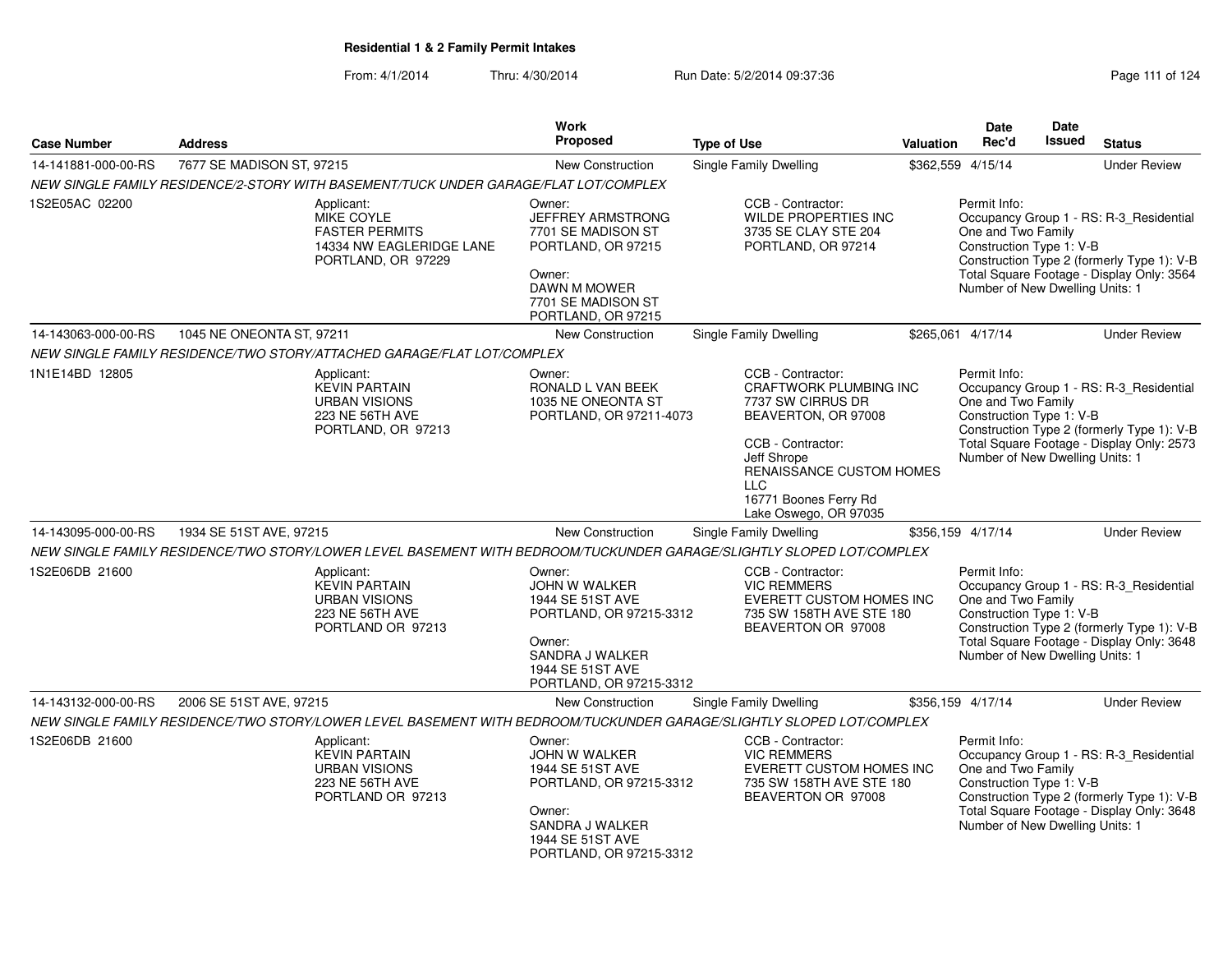|                                                                    |                            |                                                                                                                            | <b>Work</b>                                                                           |                                                                                                                                                                                                                         |           | Date                                                                                              | Date          |                                                                                                                                    |
|--------------------------------------------------------------------|----------------------------|----------------------------------------------------------------------------------------------------------------------------|---------------------------------------------------------------------------------------|-------------------------------------------------------------------------------------------------------------------------------------------------------------------------------------------------------------------------|-----------|---------------------------------------------------------------------------------------------------|---------------|------------------------------------------------------------------------------------------------------------------------------------|
| <b>Case Number</b>                                                 | <b>Address</b>             |                                                                                                                            | <b>Proposed</b>                                                                       | <b>Type of Use</b>                                                                                                                                                                                                      | Valuation | Rec'd                                                                                             | <b>Issued</b> | <b>Status</b>                                                                                                                      |
| 14-143186-000-00-RS                                                | 4810 NE 26TH AVE, 97211    |                                                                                                                            | New Construction                                                                      | Single Family Dwelling                                                                                                                                                                                                  |           | \$311,578 4/17/14                                                                                 |               | <b>Under Review</b>                                                                                                                |
|                                                                    |                            | NEW SINGLE FAMILY RESIDENCE/TWO STORY/TUCKUNDER GARAGE/LOWER LEVEL BASEMENT WITH RECROOM/ FLAT LOT/COMPLEX                 |                                                                                       |                                                                                                                                                                                                                         |           |                                                                                                   |               |                                                                                                                                    |
| 1N1E24BC 05000<br>LESTER PK<br>BLOCK <sub>3</sub><br><b>LOT 11</b> |                            | Applicant:<br><b>KEVIN PARTAIN</b><br><b>URBAN VISIONS</b><br>223 NE 56TH AVE<br>PORTLAND, OR 97213                        | Owner:<br><b>MERNA L RABETOY</b><br>4810 NE 26TH AVE<br>PORTLAND, OR 97211-6319       | CCB - Contractor:<br>CRAFTWORK PLUMBING INC<br>7737 SW CIRRUS DR<br>BEAVERTON, OR 97008<br>CCB - Contractor:<br>Jeff Shrope<br>RENAISSANCE CUSTOM HOMES<br><b>LLC</b><br>16771 Boones Ferry Rd<br>Lake Oswego, OR 97035 |           | Permit Info:<br>One and Two Family<br>Construction Type 1: V-B<br>Number of New Dwelling Units: 1 |               | Occupancy Group 1 - RS: R-3_Residential<br>Construction Type 2 (formerly Type 1): V-B<br>Total Square Footage - Display Only: 3087 |
| 14-143194-000-00-RS                                                | 9220 N TRUMBULL AVE, 97203 |                                                                                                                            | New Construction                                                                      | Single Family Dwelling                                                                                                                                                                                                  |           | \$198,463 4/17/14                                                                                 |               | <b>Under Review</b>                                                                                                                |
|                                                                    |                            | NEW SINGLE FAMILY RESIDENCE/2-STORY/ATTACHED GARAGE/FLAT LOT/COMPLEX+++SIGNED LIMITED STRUCTURAL ENGINEERING+++            |                                                                                       |                                                                                                                                                                                                                         |           |                                                                                                   |               |                                                                                                                                    |
| 1N1W01CA 04001                                                     |                            | Applicant:<br>Donna Keough<br><b>BW CONSTRUCTION</b><br>508 NW 44th Street<br>Vancouver, WA 98660                          | Owner:<br>JMT PROPERTIES INC<br><b>PO BOX 196</b><br>CLACKAMAS, OR 97015-0196         | CCB - Contractor:<br>KAY MACK HOMES LLC<br>13706 SE MARKET ST<br>PORTLAND, OR 97233                                                                                                                                     |           | Permit Info:<br>One and Two Family<br>Construction Type 1: V-B<br>Number of New Dwelling Units: 1 |               | Occupancy Group 1 - RS: R-3_Residential<br>Construction Type 2 (formerly Type 1): V-B<br>Total Square Footage - Display Only: 1971 |
| 14-144346-000-00-RS                                                | 2120 SW DOLPH CT           |                                                                                                                            | <b>New Construction</b>                                                               | Single Family Dwelling                                                                                                                                                                                                  |           | \$246,068 4/18/14                                                                                 |               | <b>Under Review</b>                                                                                                                |
|                                                                    |                            | NEW SINGLE FAMILY RESIDENCE/1 STORY/ATTACHED 2 GARAGE/SLIGHTLY SLOPED LOT/COMPLEX                                          |                                                                                       |                                                                                                                                                                                                                         |           |                                                                                                   |               |                                                                                                                                    |
| 1S1E28BB 01801                                                     |                            | Applicant:<br><b>JAY ORESTE CONTEMPORARY</b><br><b>HOMES INC</b><br>13599 SE 139TH AVE<br>CLACKAMAS OR 97015               |                                                                                       | CCB - Contractor:<br><b>JAY ORESTE CONTEMPORARY</b><br><b>HOMES INC</b><br>13599 SE 139TH AVE<br>CLACKAMAS OR 97015                                                                                                     |           | Permit Info:<br>One and Two Family<br>Construction Type 1: V-B<br>Number of New Dwelling Units: 1 |               | Occupancy Group 1 - RS: R-3_Residential<br>Construction Type 2 (formerly Type 1): V-B<br>Total Square Footage - Display Only: 2600 |
| 14-144370-000-00-RS                                                | 1623 SE 88TH AVE, 97216    |                                                                                                                            | <b>New Construction</b>                                                               | Single Family Dwelling                                                                                                                                                                                                  |           | \$262,980 4/18/14                                                                                 |               | <b>Under Review</b>                                                                                                                |
|                                                                    |                            | NEW SINGLE FAMILY RESIDENCE/2-STORY WITH LIVING SPACE IN ATTIC/ ATTACHED GARAGE/FLAT LOT/COMPLEX                           |                                                                                       |                                                                                                                                                                                                                         |           |                                                                                                   |               |                                                                                                                                    |
| 1S2E04CA 15300                                                     |                            | Applicant:<br><b>JEFF OVINGTON</b><br>METRO HOMES NW, LLC<br>211 NE WEIDLER ST<br>PORTLAND, OR 97232                       |                                                                                       | CCB - Contractor:<br>AFFORDABLE NEW HOMES LLC<br>211 NE WEIDER<br>PORTLAND, OR 97232                                                                                                                                    |           | Permit Info:<br>One and Two Family<br>Construction Type 1: V-B<br>Number of New Dwelling Units: 1 |               | Occupancy Group 1 - RS: R-3 Residential<br>Construction Type 2 (formerly Type 1): V-B<br>Total Square Footage - Display Only: 2532 |
| 14-144442-000-00-RS                                                | 4218 SW ALICE ST, 97219    |                                                                                                                            | <b>New Construction</b>                                                               | Single Family Dwelling                                                                                                                                                                                                  |           | \$326,512 4/18/14                                                                                 |               | <b>Under Review</b>                                                                                                                |
|                                                                    |                            | NEW SINGLE FAMILY RESIDENCE/2-STORY/ATTACHED GARAGE/FLAT LOT/COMPLEX(REF 14-146181 RS FOR DEMO / CESSPOOL DECOMMISSIONING) |                                                                                       |                                                                                                                                                                                                                         |           |                                                                                                   |               |                                                                                                                                    |
| 1S1E29BC 07102                                                     |                            | Applicant:<br><b>KEVIN PARTAIN</b><br><b>URBAN VISIONS</b><br>223 NE 56TH AVE<br>PORTLAND OR 97213                         | Owner:<br><b>EDEN ENTERPRISES LLC</b><br>5505 SW DELKER RD<br>TUALATIN, OR 97062-9710 | CCB - Contractor:<br><b>VIC REMMERS</b><br>EVERETT CUSTOM HOMES INC<br>735 SW 158TH AVE STE 180<br>BEAVERTON OR 97008                                                                                                   |           | Permit Info:<br>One and Two Family<br>Construction Type 1: V-B<br>Number of New Dwelling Units: 1 |               | Occupancy Group 1 - RS: R-3 Residential<br>Construction Type 2 (formerly Type 1): V-B<br>Total Square Footage - Display Only: 3247 |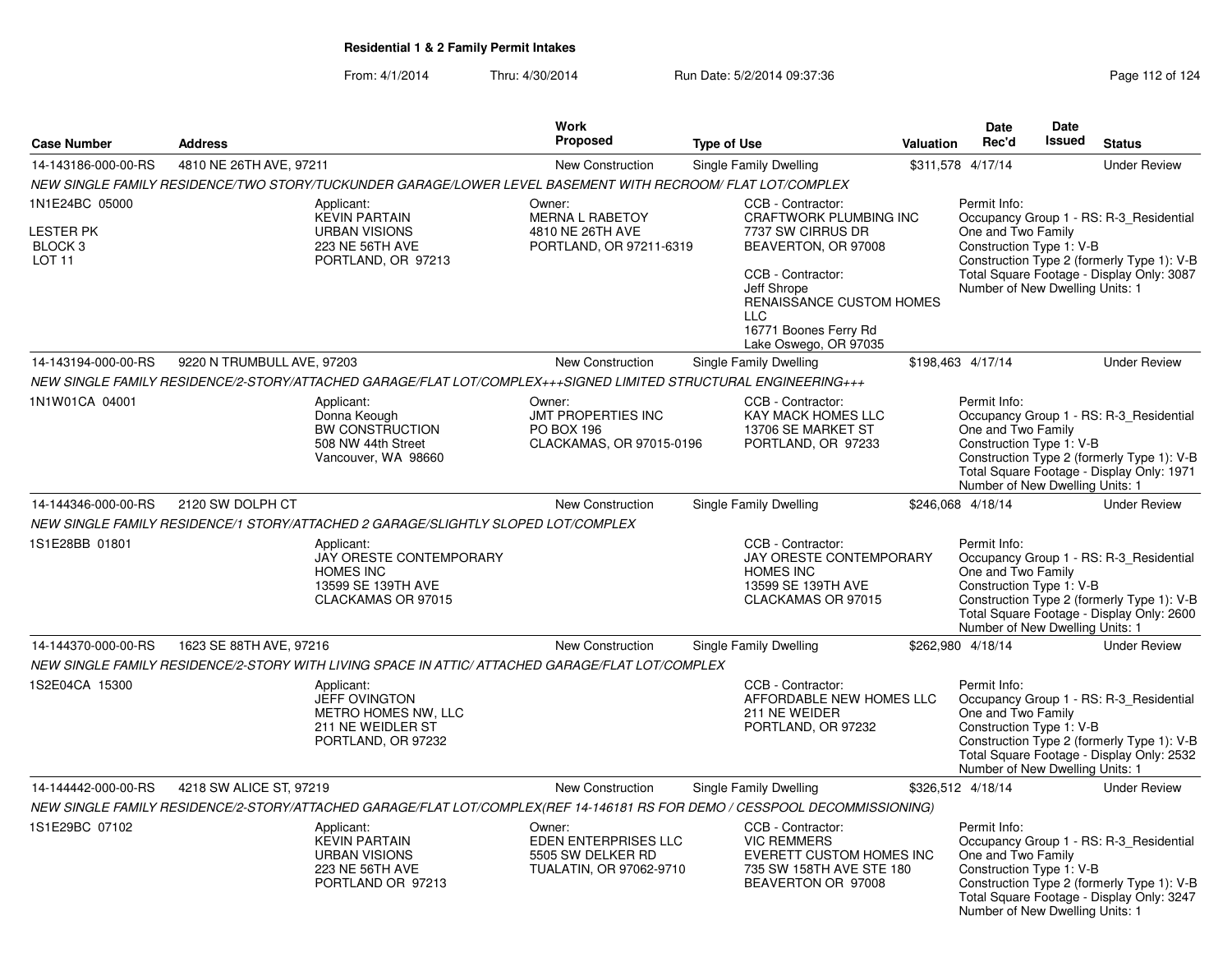| <b>Case Number</b>  | <b>Address</b>                  |                                                                                                                 | <b>Work</b><br>Proposed                                                                                                                                                                        | <b>Type of Use</b> |                                                                                                   | <b>Valuation</b> | Date<br>Rec'd                                                                                     | Date<br>Issued | <b>Status</b>                                                                                                                      |
|---------------------|---------------------------------|-----------------------------------------------------------------------------------------------------------------|------------------------------------------------------------------------------------------------------------------------------------------------------------------------------------------------|--------------------|---------------------------------------------------------------------------------------------------|------------------|---------------------------------------------------------------------------------------------------|----------------|------------------------------------------------------------------------------------------------------------------------------------|
| 14-144470-000-00-RS | 9147 NW MURDOCK ST, 97229       |                                                                                                                 | <b>New Construction</b>                                                                                                                                                                        |                    | <b>Single Family Dwelling</b>                                                                     |                  | \$442,742 4/18/14                                                                                 |                | <b>Under Review</b>                                                                                                                |
|                     |                                 | NEW SINGLE FAMILY RESIDENCE/2-STORY/ATTACHED GARAGE/SLOPED LOT/COMPLEX                                          |                                                                                                                                                                                                |                    |                                                                                                   |                  |                                                                                                   |                |                                                                                                                                    |
| 1N1W26AC 00900      |                                 | Applicant:<br><b>KEVIN PARTAIN</b><br><b>URBAN VISIONS</b><br>223 NE 56TH AVE<br>PORTLAND, OR 97213             |                                                                                                                                                                                                |                    | CCB - Contractor:<br>WESTWOOD HOMES LLC<br>12118 NW BLACKHAWK DRIVE<br>PORTLAND, OR 97229         |                  | Permit Info:<br>One and Two Family<br>Construction Type 1: V-B<br>Number of New Dwelling Units: 1 |                | Occupancy Group 1 - RS: R-3_Residential<br>Construction Type 2 (formerly Type 1): V-B<br>Total Square Footage - Display Only: 4398 |
| 14-144659-000-00-RS | 8117 SE 145TH AVE, 97236        |                                                                                                                 | New Construction                                                                                                                                                                               |                    | Single Family Dwelling                                                                            |                  | \$354.367 4/18/14                                                                                 |                | <b>Under Review</b>                                                                                                                |
|                     |                                 | NEW SINGLE FAMILY RESIDENCE/ONE STORY WITH LOWER LEVEL/ATTACHED GARAGE/20%SLOPED LOT/COMPLEX                    |                                                                                                                                                                                                |                    |                                                                                                   |                  |                                                                                                   |                |                                                                                                                                    |
| 1S2E24CC 07900      |                                 | Applicant:<br>SHANNON MCDONALD<br>PAHLISCH HOMES INC<br>12725 SW 66TH AVE, SUITE 101<br><b>TIGARD, OR 97223</b> | Owner:<br>FOOTHILLS PORTLAND LIMITED<br>6060 BLINK BONNIE RD<br>W VANCOUVER, BC V7W 1V8<br>CANADA<br>Owner:<br><b>PARTNERSHIP</b><br>6060 BLINK BONNIE RD<br>W VANCOUVER, BC V7W 1V8<br>CANADA |                    | CCB - Contractor:<br>PAHLISCH HOMES INC<br>63088 NE 18TH ST STE 100<br>BEND, OR 97701-7102        |                  | Permit Info:<br>One and Two Family<br>Construction Type 1: V-B<br>Number of New Dwelling Units: 1 |                | Occupancy Group 1 - RS: R-3_Residential<br>Construction Type 2 (formerly Type 1): V-B<br>Total Square Footage - Display Only: 3609 |
| 14-144740-000-00-RS | 8121 SE 145TH CT, 97236         |                                                                                                                 | New Construction                                                                                                                                                                               |                    | Single Family Dwelling                                                                            |                  | \$367,775 4/18/14                                                                                 |                | <b>Under Review</b>                                                                                                                |
|                     |                                 | NEW SINGLE FAMILY RESIDENCE/ONE STORY WITH LOWER LEVEL/ATTACHED GARAGE/20%SLOPED LOT/COMPLEX                    |                                                                                                                                                                                                |                    |                                                                                                   |                  |                                                                                                   |                |                                                                                                                                    |
| 1S2E24CC 07800      |                                 | Applicant:<br>SHANNON MCDONALD<br>PAHLISCH HOMES INC<br>12725 SW 66TH AVE, SUITE 101<br><b>TIGARD, OR 97223</b> | Owner:<br>FOOTHILLS PORTLAND LIMITED<br>6060 BLINK BONNIE RD<br>W VANCOUVER, BC V7W 1V8<br>CANADA<br>Owner:<br>PARTNERSHIP<br>6060 BLINK BONNIE RD<br>W VANCOUVER, BC V7W 1V8<br>CANADA        |                    | CCB - Contractor:<br><b>PAHLISCH HOMES INC</b><br>63088 NE 18TH ST STE 100<br>BEND, OR 97701-7102 |                  | Permit Info:<br>One and Two Family<br>Construction Type 1: V-B<br>Number of New Dwelling Units: 1 |                | Occupancy Group 1 - RS: R-3_Residential<br>Construction Type 2 (formerly Type 1): V-B<br>Total Square Footage - Display Only: 3599 |
| 14-146137-000-00-RS | 6136 SE DUKE ST - Unit A, 97266 |                                                                                                                 | <b>New Construction</b>                                                                                                                                                                        |                    | Single Family Dwelling                                                                            |                  | \$249.366 4/22/14                                                                                 |                | <b>Under Review</b>                                                                                                                |
|                     |                                 | NEW SINGLE FAMILY RESIDENCE W/ ACCESSORY DWELLING UNIT/ 2 STORY/ NO GARAGE/ FLAT LOT/ COMPLEX                   |                                                                                                                                                                                                |                    |                                                                                                   |                  |                                                                                                   |                |                                                                                                                                    |
| 1S2E19AA 00301      |                                 | Applicant:<br>MIKE COYLE<br><b>FASTER PERMITS</b><br>14334 NW EAGLERIDGE LANE<br>PORTLAND, OR 97229             | Owner:<br><b>RUTH B BENNETT</b><br>3315 SE RIVERWOOD LN<br>VANCOUVER, WA 98683-5404<br>Owner:<br>SAMUEL W BENNETT<br>3315 SE RIVERWOOD LN<br>VANCOUVER, WA 98683-5404                          |                    | CCB - Contractor:<br>THE CONIFER GROUP INC<br>3140 SE HAWTHORNE BLVD<br>PORTLAND, OR 972144195    |                  | Permit Info:<br>One and Two Family<br>Construction Type 1: V-B<br>Number of New Dwelling Units: 2 |                | Occupancy Group 1 - RS: R-3_Residential<br>Construction Type 2 (formerly Type 1): V-B<br>Total Square Footage - Display Only: 2261 |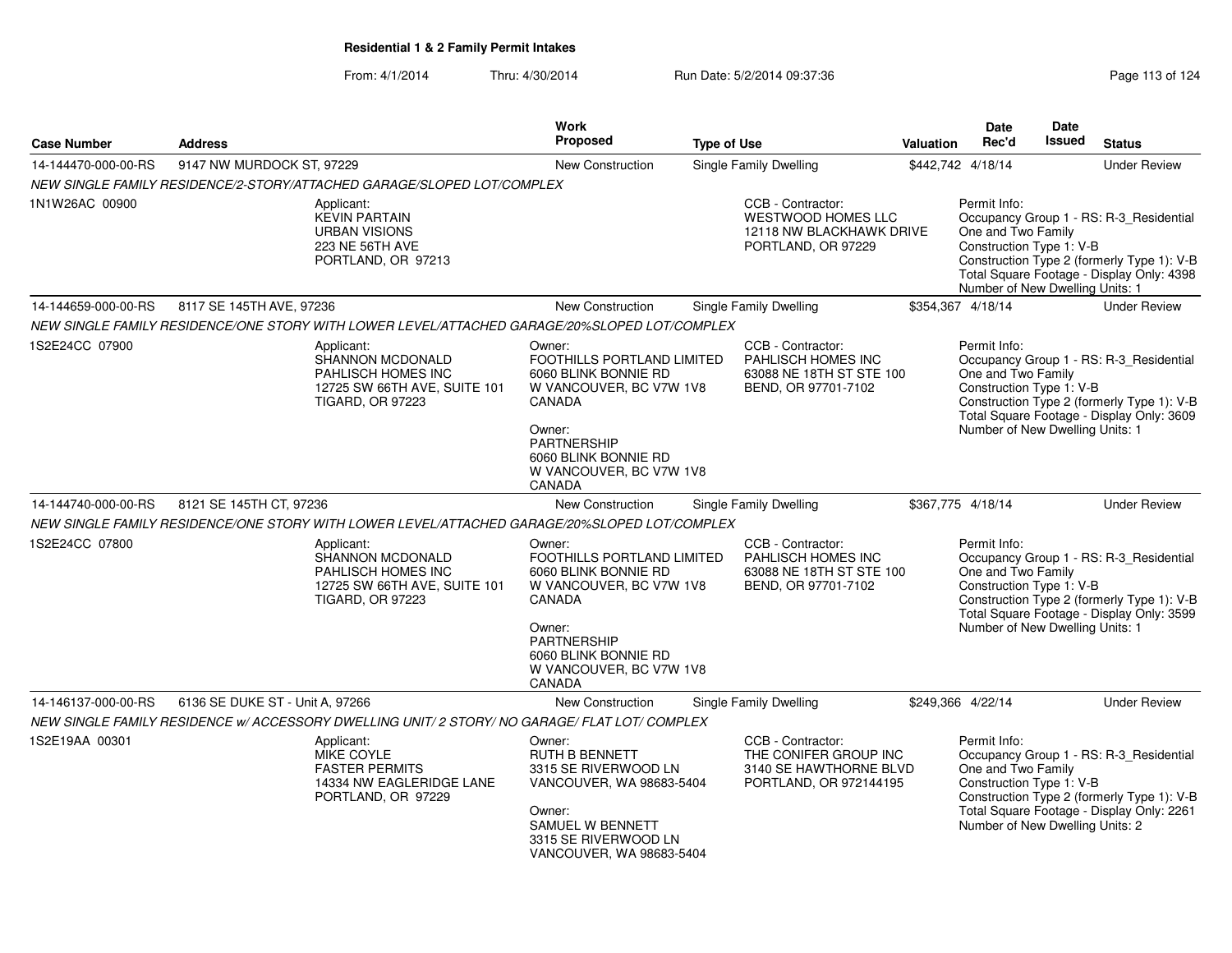|                     |                               |                                                                                                                                       | Work                                                                                                                                                      |                                                                                                                       |           | <b>Date</b>                                                                                       | Date   |                                                                                                                                    |
|---------------------|-------------------------------|---------------------------------------------------------------------------------------------------------------------------------------|-----------------------------------------------------------------------------------------------------------------------------------------------------------|-----------------------------------------------------------------------------------------------------------------------|-----------|---------------------------------------------------------------------------------------------------|--------|------------------------------------------------------------------------------------------------------------------------------------|
| <b>Case Number</b>  | <b>Address</b>                |                                                                                                                                       | <b>Proposed</b>                                                                                                                                           | <b>Type of Use</b>                                                                                                    | Valuation | Rec'd                                                                                             | Issued | <b>Status</b>                                                                                                                      |
| 14-146919-000-00-RS | 11422 SW 27TH AVE, 97219      |                                                                                                                                       | New Construction                                                                                                                                          | Single Family Dwelling                                                                                                |           | \$376,532 4/23/14                                                                                 |        | <b>Under Review</b>                                                                                                                |
|                     |                               | NEW SINGLE FAMILY RESIDENCE/TWO STORY WITH LOWER LEVEL/ATTACHED GARAGE/20% OR GREATER SLOPE LOT/COMPLEX                               |                                                                                                                                                           |                                                                                                                       |           |                                                                                                   |        |                                                                                                                                    |
| 1S1E32AD 01800      |                               | Applicant:<br><b>MIKE COYLE</b><br><b>FASTER PERMITS</b><br>14334 NW EAGLERIDGE LANE<br>PORTLAND, OR 97229                            | Owner:<br><b>DAVID EDER</b><br>9320 SW LEHMAN ST<br><b>TIGARD, OR 97223</b><br>Owner:<br><b>SARA EDER</b><br>9320 SW LEHMAN ST<br><b>TIGARD, OR 97223</b> | CCB - Contractor:<br>Jeremy Osterholm<br>OSTERCRAFT HOMES INC<br>PO BOX 66259<br>PORTLAND, OR 97290                   |           | Permit Info:<br>One and Two Family<br>Construction Type 1: V-B<br>Number of New Dwelling Units: 1 |        | Occupancy Group 1 - RS: R-3_Residential<br>Construction Type 2 (formerly Type 1): V-B<br>Total Square Footage - Display Only: 3778 |
| 14-147014-000-00-RS | 4224 SW ALICE ST, 97219       |                                                                                                                                       | <b>New Construction</b>                                                                                                                                   | Single Family Dwelling                                                                                                |           | \$439,399 4/23/14                                                                                 |        | <b>Under Review</b>                                                                                                                |
|                     |                               | NEW SINGLE FAMILY RESIDENCE/TWO STORY WITH LOWER LEVEL/ATTACHED GARAGE/FLAT LOT/COMPLEX                                               |                                                                                                                                                           |                                                                                                                       |           |                                                                                                   |        |                                                                                                                                    |
| 1S1E29BC 07102      |                               | Applicant:<br><b>KEVIN PARTAIN</b><br>Urban Visions Planning Services, Inc. 5505 SW DELKER RD<br>223 NE 56TH AVE<br>PORTLAND OR 97213 | Owner:<br><b>EDEN ENTERPRISES LLC</b><br>TUALATIN, OR 97062-9710                                                                                          | CCB - Contractor:<br><b>VIC REMMERS</b><br>EVERETT CUSTOM HOMES INC<br>735 SW 158TH AVE STE 180<br>BEAVERTON OR 97008 |           | Permit Info:<br>One and Two Family<br>Construction Type 1: V-B<br>Number of New Dwelling Units: 1 |        | Occupancy Group 1 - RS: R-3_Residential<br>Construction Type 2 (formerly Type 1): V-B<br>Total Square Footage - Display Only: 4281 |
| 14-147037-000-00-RS | 7212 N MACRUM AVE, 97203      |                                                                                                                                       | New Construction                                                                                                                                          | Single Family Dwelling                                                                                                |           | \$101,798 4/23/14                                                                                 |        | <b>Under Review</b>                                                                                                                |
|                     |                               | NEW SINGLE FAMILY RESIDENCE/1-STORY/NO GARAGE/FLAT LOT/COMPLEX                                                                        |                                                                                                                                                           |                                                                                                                       |           |                                                                                                   |        |                                                                                                                                    |
| 1N1E07CA 02600      |                               | Applicant:<br><b>KEVIN PARTAIN</b><br><b>URBAN VISIONS</b><br>223 NE 56TH AVENUE<br>PORTLAND, OR 97213                                | Owner:<br>KIMCO PROPERTIES LTD<br>PO BOX 1540<br>SANDY, OR 97055-1540                                                                                     | CCB - Contractor:<br>KIMCO PROPERTIES LTD<br>22060 SE 442ND<br><b>SANDY OR 97055</b>                                  |           | Permit Info:<br>One and Two Family<br>Construction Type 1: V-B<br>Number of New Dwelling Units: 1 |        | Occupancy Group 1 - RS: R-3_Residential<br>Construction Type 2 (formerly Type 1):<br>Total Square Footage - Display Only: 923      |
| 14-147125-000-00-RS | 8927 N WILLAMETTE BLVD, 97203 |                                                                                                                                       | <b>New Construction</b>                                                                                                                                   | <b>Single Family Dwelling</b>                                                                                         |           | \$249,917 4/23/14                                                                                 |        | <b>Under Review</b>                                                                                                                |
|                     |                               | NEW SINGLE FAMILY RESIDENCE/TWO STORY/DETACHED GARAGE/SLIGHTLY SLOPING LOT/COMPLEX***WITH GARAGE 14-147134-RS***                      |                                                                                                                                                           |                                                                                                                       |           |                                                                                                   |        |                                                                                                                                    |
| 1N1W12BA 12300      |                               | Applicant:<br><b>SCOTT ELLIOTT</b><br>EDGE DEVELOPMENT, INC<br>5440 SW WESTGATE DRIVE,<br><b>SUITE 105</b><br>PORTLAND, OR 97221      |                                                                                                                                                           | CCB - Contractor:<br><b>Scott Elliott</b><br>ELLIOTT PROPERTIES INC<br>5440 SW WESTGATE DR #105<br>PORTLAND OR 97221  |           | Permit Info:<br>One and Two Family<br>Construction Type 1: V-B<br>Number of New Dwelling Units: 1 |        | Occupancy Group 1 - RS: R-3_Residential<br>Construction Type 2 (formerly Type 1):<br>Total Square Footage - Display Only: 2266     |
| 14-147326-000-00-RS | 4117 SE LIEBE ST              |                                                                                                                                       | <b>New Construction</b>                                                                                                                                   | Single Family Dwelling                                                                                                |           | \$338,674 4/24/14                                                                                 |        | <b>Under Review</b>                                                                                                                |
|                     |                               | NEW SINGLE FAMILY RESIDENCE/3 STORY/ ATTACHED 1 CAR GARAGE/ FLAT LOT/ COMPLEX                                                         |                                                                                                                                                           |                                                                                                                       |           |                                                                                                   |        |                                                                                                                                    |
| 1S2E18BB 13502      |                               | Applicant:<br><b>TONY SANSERI</b><br>NEIGHBORHOOD HOMES<br>P O BOX 820181<br>PORTLAND, OR 97282                                       | Owner:<br>NEIGHBORHOOD HOMES INC<br>PO BOX 820181<br>PORTLAND, OR 97282-1181                                                                              | CCB - Contractor:<br>NEIGHBORHOOD HOMES INC<br>PO BOX 820181<br>PORTLAND, OR 97282                                    |           | Permit Info:<br>One and Two Family<br>Construction Type 1: V-B<br>Number of New Dwelling Units: 1 |        | Occupancy Group 1 - RS: R-3_Residential<br>Construction Type 2 (formerly Type 1): V-B<br>Total Square Footage - Display Only: 3321 |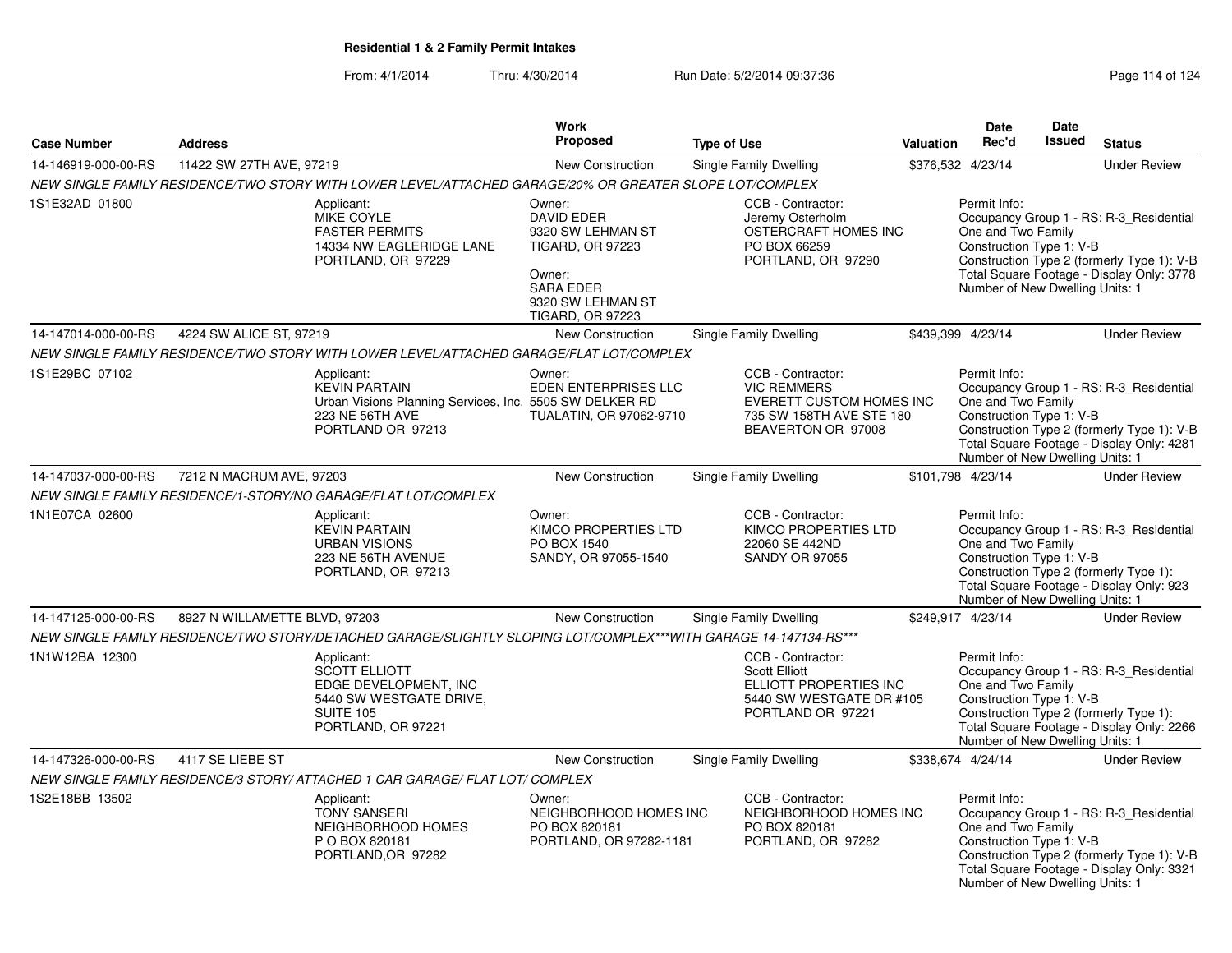| <b>Case Number</b>                                               | <b>Address</b>                  |                                                                                                                                              | <b>Work</b><br>Proposed                                                                                                                                      | <b>Type of Use</b>                                                                                         | <b>Valuation</b>                                                                             | Date<br>Rec'd                                                                                     | Date<br><b>Issued</b> | <b>Status</b>                                                                                                                      |
|------------------------------------------------------------------|---------------------------------|----------------------------------------------------------------------------------------------------------------------------------------------|--------------------------------------------------------------------------------------------------------------------------------------------------------------|------------------------------------------------------------------------------------------------------------|----------------------------------------------------------------------------------------------|---------------------------------------------------------------------------------------------------|-----------------------|------------------------------------------------------------------------------------------------------------------------------------|
| 14-147555-000-00-RS                                              | 3203 SW SPRING GARDEN ST, 97219 |                                                                                                                                              | New Construction                                                                                                                                             | Single Family Dwelling                                                                                     |                                                                                              | \$465,229 4/24/14                                                                                 |                       | <b>Under Review</b>                                                                                                                |
|                                                                  |                                 | NEW SINGLE FAMILY RESIDENCE/TWO STORY W/BASEMENT/TUCK UNDER GARAGE/SLOPED LOT/COMPLEX                                                        |                                                                                                                                                              |                                                                                                            |                                                                                              |                                                                                                   |                       |                                                                                                                                    |
| 1S1E20DC 02400<br>PRIMROSE AC<br>E 100' OF W 185' OF LOT 4       |                                 | Applicant:<br><b>JONATHAN THWAITES</b><br><b>EMERICK ARCHITECTS</b><br>208 SW FIRST AVE #320<br>PORTLAND, OR 97204                           | Owner:<br><b>MARK G MCDOUGAL</b><br>3203 SW SPRING GARDEN ST<br>PORTLAND, OR 97219-3825                                                                      | CCB - Contractor:<br>20126 S IMPALA LN                                                                     | RIGHT ANGLE CONSTRUCTION IN Occupancy Group 1 - RS: R-3 Residential<br>OREGON CITY, OR 97045 | Permit Info:<br>One and Two Family<br>Construction Type 1: V-B<br>Number of New Dwelling Units: 1 |                       | Construction Type 2 (formerly Type 1): V-B<br>Total Square Footage - Display Only: 4482                                            |
| 14-147697-000-00-RS                                              | 1325 SE CLATSOP ST              |                                                                                                                                              | New Construction                                                                                                                                             | Single Family Dwelling                                                                                     |                                                                                              | \$530,605 4/24/14                                                                                 |                       | <b>Under Review</b>                                                                                                                |
|                                                                  |                                 | NEW SINGLE FAMILY RESIDENCE, 2 STORY WITH ACCESSORY DWELLING UNIT IN BASEMENT, DETACHED GARAGE, FLAT LOT, COMPLEX*DETACHED GARAGE 14-147724* |                                                                                                                                                              |                                                                                                            |                                                                                              |                                                                                                   |                       |                                                                                                                                    |
| 1S1E26BA 01200<br>SELLWOOD<br>BLOCK 60<br>LOT <sub>9</sub>       |                                 | Applicant:<br><b>MIKE COYLE</b><br><b>FASTER PERMITS</b><br>14334 NW EAGLERIDGE LANE<br>PORTLAND, OR 97229                                   | Owner:<br><b>SAM AYLOR</b><br>1325 SE CLATSOP ST<br>PORTLAND, OR 97202-7142<br>Owner:<br><b>MEGAN AYLOR</b><br>1325 SE CLATSOP ST<br>PORTLAND, OR 97202-7142 | CCB - Contractor:<br>ADAM<br>A F HOESLEY INC<br>3731 SE LIEBE<br>PORTLAND, OR 97202                        |                                                                                              | Permit Info:<br>One and Two Family<br>Construction Type 1: V-B<br>Number of New Dwelling Units: 2 |                       | Occupancy Group 1 - RS: R-3_Residential<br>Construction Type 2 (formerly Type 1):<br>Total Square Footage - Display Only: 4811     |
| 14-148080-000-00-RS                                              | 3808 SE TIBBETTS ST, 97202      |                                                                                                                                              | <b>New Construction</b>                                                                                                                                      | Single Family Dwelling                                                                                     |                                                                                              | \$328,274 4/25/14                                                                                 |                       | <b>Under Review</b>                                                                                                                |
|                                                                  |                                 | NEW SINGLE FAMILY RESIDENCE/2 STORY WITH TUCKED UNDER 1 CAR GARAGE AND BASEMENT/FLAT LOT/COMPLEX                                             |                                                                                                                                                              |                                                                                                            |                                                                                              |                                                                                                   |                       |                                                                                                                                    |
| 1S1E12AD 10800                                                   |                                 | Applicant:<br><b>MIKE SLOAN</b><br><b>HOUSE MAGIC INC</b><br>6218 SE WOODWARD<br>PORTLAND, OR 97206                                          | Owner:<br><b>HOUSE MAGIC INC</b><br>6218 SE WOODWARD ST<br>PORTLAND, OR 97206-1918                                                                           | CCB - Contractor:<br><b>MIKE SLOAN</b><br><b>HOUSE MAGIC INC</b><br>6218 SE WOODWARD<br>PORTLAND, OR 97206 |                                                                                              | Permit Info:<br>One and Two Family<br>Construction Type 1: V-B<br>Number of New Dwelling Units: 1 |                       | Occupancy Group 1 - RS: R-3_Residential<br>Construction Type 2 (formerly Type 1): V-B<br>Total Square Footage - Display Only: 3148 |
| 14-148358-000-00-RS                                              | 6125 SE HAROLD ST, 97206        |                                                                                                                                              | New Construction                                                                                                                                             | Single Family Dwelling                                                                                     |                                                                                              | \$265,165 4/25/14                                                                                 |                       | <b>Under Review</b>                                                                                                                |
|                                                                  |                                 | NEW SINGLE FAMILY RESIDENCE, 2 STORY WITH TUCK UNDER GARAGE, FLAT LOT, COMPLEX                                                               |                                                                                                                                                              |                                                                                                            |                                                                                              |                                                                                                   |                       |                                                                                                                                    |
| 1S2E18AD 08300<br><b>TREMONT PK</b><br>BLOCK 21<br>LOT 12&13     |                                 | Applicant:<br>MIKE COYLE<br><b>FASTER PERMITS</b><br>14334 NW EAGLERIDGE LANE<br>PORTLAND, OR 97229                                          | Owner:<br>JOHN M BACIGALUPI<br>400 CHAMBERS ST #7S<br>NEW YORK, NY 10282-1007                                                                                | CCB - Contractor:<br><b>BRIAN MCMILLEN LLC</b><br>15151 SE FRYE                                            | HAPPY VALLEY, OR 97086                                                                       | Permit Info:<br>One and Two Family<br>Construction Type 1: V-B<br>Number of New Dwelling Units: 1 |                       | Occupancy Group 1 - RS: R-3_Residential<br>Construction Type 2 (formerly Type 1): V-B<br>Total Square Footage - Display Only: 2684 |
| 14-148377-000-00-RS                                              |                                 |                                                                                                                                              | <b>New Construction</b>                                                                                                                                      | Single Family Dwelling                                                                                     |                                                                                              | \$265,165 4/25/14                                                                                 |                       | <b>Under Review</b>                                                                                                                |
|                                                                  |                                 | NEW SINGLE FAMILY RESIDENCE, 2 STORY WITH TUCK UNDER GARAGE, FLAT LOT, COMPLEX                                                               |                                                                                                                                                              |                                                                                                            |                                                                                              |                                                                                                   |                       |                                                                                                                                    |
| 1S1E18AD 04101<br><b>FAIRVALE</b><br>BLOCK 10<br>LOT 6&7 TL 4101 |                                 | Applicant:<br>MIKE COYLE<br><b>FASTER PERMITS</b><br>14334 NW EAGLERIDGE LANE<br>PORTLAND, OR 97229                                          | Owner:<br>ROBERT BONNAH<br>5220 SW 50TH AVE<br>PORTLAND, OR 97221<br>Owner:<br><b>SHANA LARSEN</b><br>5220 SW 50TH AVE<br>PORTLAND, OR 97221                 | CCB - Contractor:<br><b>BRIAN MCMILLEN LLC</b><br>15151 SE FRYE                                            | HAPPY VALLEY, OR 97086                                                                       | Permit Info:<br>One and Two Family<br>Construction Type 1: V-B<br>Number of New Dwelling Units: 1 |                       | Occupancy Group 1 - RS: R-3_Residential<br>Construction Type 2 (formerly Type 1): V-B<br>Total Square Footage - Display Only: 2684 |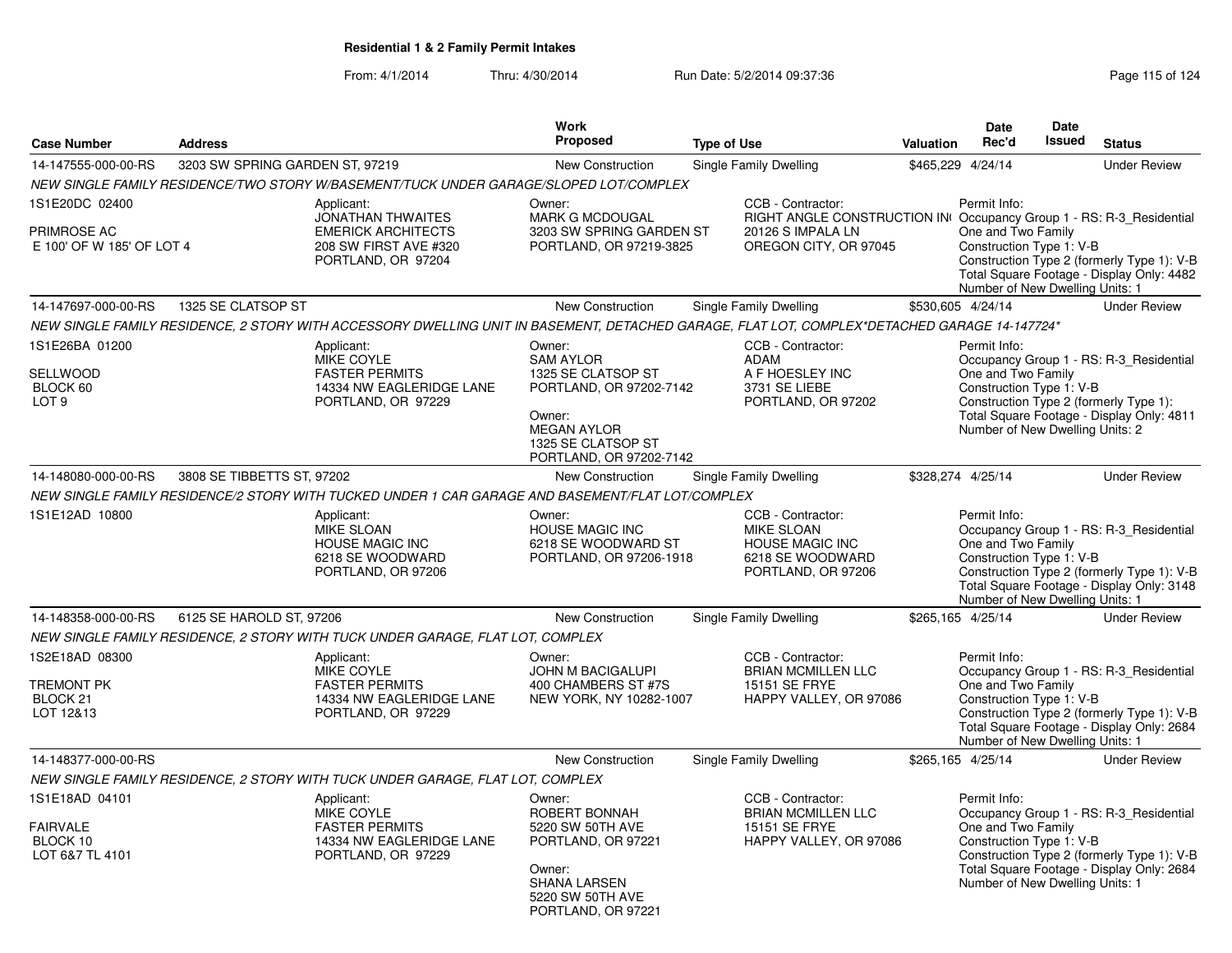| <b>Case Number</b>                                                     | <b>Address</b>                  |                                                                                                                                                  | Work<br>Proposed                                                                  | <b>Type of Use</b>                                                                      | Valuation                       | Date<br>Rec'd                                                                                                                                                                                     | Date<br>Issued | <b>Status</b>                                                                           |
|------------------------------------------------------------------------|---------------------------------|--------------------------------------------------------------------------------------------------------------------------------------------------|-----------------------------------------------------------------------------------|-----------------------------------------------------------------------------------------|---------------------------------|---------------------------------------------------------------------------------------------------------------------------------------------------------------------------------------------------|----------------|-----------------------------------------------------------------------------------------|
| 14-148900-000-00-RS                                                    | 8958 N COURTENAY AVE, 97203     |                                                                                                                                                  | New Construction                                                                  | Single Family Dwelling                                                                  |                                 | \$150,655 4/28/14                                                                                                                                                                                 |                | <b>Under Review</b>                                                                     |
|                                                                        |                                 | NEW SINGLE FAMILY RESIDENCE/ ONE STORY/ ATTACHED 1 CAR GARAGE/ FLAT LOT/ PRESCRIPTIVE see 14-149405-RS for Demo permit                           |                                                                                   |                                                                                         |                                 |                                                                                                                                                                                                   |                |                                                                                         |
| 1N1E08BC 01400                                                         |                                 | Applicant:<br><b>KEVIN PARTAIN</b>                                                                                                               | Owner:<br><b>GROUND BREAKERS</b>                                                  | CCB - Contractor:<br><b>CLINT WEILER</b>                                                |                                 | Permit Info:                                                                                                                                                                                      |                | Occupancy Group 1 - RS: R-3_Residential                                                 |
| PORTSMOUTH VILLA ANX 3-4<br>BLOCK 16<br>LOT 9&10                       |                                 | <b>URBAN VISIONS</b><br>223 NE 56TH AVENUE<br>PORTLAND, OR 97213                                                                                 | <b>CONSTRUCTION</b><br>11124 NE HALSEY ST PMB 612<br>PORTLAND, OR 97220<br>Owner: | <b>GROUND BREAKERS CONST &amp;</b><br>DEV INC<br>6045 SE STARK ST<br>PORTLAND, OR 97215 |                                 | One and Two Family<br>Construction Type 1: V-B<br>Construction Type 2 (formerly Type 1): V-B<br>Total Square Footage - Display Only: 1524<br>Number of New Dwelling Units: 1<br>\$263,710 4/29/14 |                |                                                                                         |
|                                                                        |                                 |                                                                                                                                                  | DEVELOPMENT INC<br>11124 NE HALSEY ST PMB 612<br>PORTLAND, OR 97220               |                                                                                         |                                 |                                                                                                                                                                                                   |                |                                                                                         |
| 14-149631-000-00-RS                                                    | 1936 SE MILLER ST, 97202        |                                                                                                                                                  | New Construction                                                                  | Single Family Dwelling                                                                  |                                 |                                                                                                                                                                                                   |                | <b>Under Review</b>                                                                     |
|                                                                        |                                 | NEW SINGLE FAMILY RESIDENCE/TWO STORY/ATTACHED GARAGE/FLAT LOT/COMPLEX                                                                           |                                                                                   |                                                                                         |                                 |                                                                                                                                                                                                   |                |                                                                                         |
| 1S1E23DA 06400                                                         |                                 | Applicant:<br><b>MIKE COYLE</b>                                                                                                                  | Owner:<br>JAMES D STEVENSON                                                       | CCB - Contractor:<br>Jeremy Osterholm                                                   |                                 | Permit Info:                                                                                                                                                                                      |                | Occupancy Group 1 - RS: R-3 Residential                                                 |
| <b>MOSELEY ADD</b><br>BLOCK 6<br>LOT <sub>5</sub>                      |                                 | <b>FASTER PERMITS</b><br>14334 NW EAGLERIDGE LANE<br>PORTLAND, OR 97229                                                                          | 1550 SE 20TH AVE #302<br>PORTLAND, OR 97214                                       | OSTERCRAFT HOMES INC<br>PO BOX 66259<br>PORTLAND, OR 97290                              |                                 | One and Two Family<br>Construction Type 1: V-B<br>Construction Type 2 (formerly Type 1): V-B                                                                                                      |                |                                                                                         |
|                                                                        |                                 |                                                                                                                                                  | Owner:<br>PATRICIA A STEVENSON<br>1550 SE 20TH AVE #302<br>PORTLAND, OR 97214     |                                                                                         | Number of New Dwelling Units: 1 |                                                                                                                                                                                                   |                | Total Square Footage - Display Only: 2712                                               |
| 14-150319-000-00-RS                                                    | 2503 NE KILLINGSWORTH ST, 97211 |                                                                                                                                                  | New Construction                                                                  | <b>Single Family Dwelling</b>                                                           | \$177,787 4/29/14               |                                                                                                                                                                                                   |                | <b>Under Review</b>                                                                     |
|                                                                        |                                 | NEW SINGLE FAMILY RESIDENCE/TWO STORY/UNFINSHED BASEMENT/DETACHED 195SF GARAGE/FLAT LOT/PRESCRIPTIVE***WITH GARAGE ZONING PERMIT 14-150343-ZP*** |                                                                                   |                                                                                         |                                 |                                                                                                                                                                                                   |                |                                                                                         |
| 1N1E13CC 11500                                                         |                                 | Applicant:<br>JENNIFER FARMER                                                                                                                    | Owner:<br><b>GEZA DEVELOPMENT LLC</b>                                             | CCB - Contractor:<br>DOZER CONSTRUCTION LLC                                             |                                 | Permit Info:                                                                                                                                                                                      |                | Occupancy Group 1 - RS: R-3_Residential                                                 |
| <b>IRVINGTON PK</b><br>BLOCK <sub>22</sub><br>W 50' OF LOT 39&41&43&45 |                                 | DOZER CONSTRUCTION LLC<br>126 NE ALBERTA ST. SUITE 206<br>PORTLAND OR 97211                                                                      | 5324 NE 28TH AVE<br>PORTLAND, OR 97211-6235                                       | 5324 NE 28TH AVE<br>PORTLAND, OR 97211                                                  |                                 | One and Two Family<br>Construction Type 1: V-B                                                                                                                                                    |                | Construction Type 2 (formerly Type 1):<br>Total Square Footage - Display Only: 1612     |
|                                                                        |                                 | Applicant:<br>MERON ALEMSEGHED<br>DOZER CONSTRUCTION<br>126 NE ALBERTA ST, STE 206<br>PORTLAND OR 97211                                          |                                                                                   |                                                                                         |                                 | Number of New Dwelling Units: 1                                                                                                                                                                   |                |                                                                                         |
| 14-150878-000-00-RS                                                    | 4304 SE 16TH AVE, 97202         |                                                                                                                                                  | New Construction                                                                  | <b>Single Family Dwelling</b>                                                           |                                 | \$299,937 4/30/14                                                                                                                                                                                 |                | <b>Under Review</b>                                                                     |
|                                                                        |                                 | NEW SINGLE FAMILY RESIDENCE/2 STORY WITH TUCKED UNDER 1 CAR GARAGE AND BASEMENT/FLAT LOT/COMPLEX                                                 |                                                                                   |                                                                                         |                                 |                                                                                                                                                                                                   |                |                                                                                         |
| 1S1E11DC 08000                                                         |                                 | Applicant:<br>MIKE COYLE                                                                                                                         | Owner:<br>WILDE PROPERTIES INC                                                    | CCB - Contractor:<br>WILDE PROPERTIES INC                                               |                                 | Permit Info:                                                                                                                                                                                      |                | Occupancy Group 1 - RS: R-3_Residential                                                 |
| <b>BOISES ADD</b><br>BLOCK <sub>8</sub><br>LOT 11&12                   |                                 | <b>FASTER PERMITS</b><br>14334 NW EAGLERIDGE LANE<br>PORTLAND, OR 97229                                                                          | 3735 SE CLAY ST #204<br>PORTLAND, OR 97214                                        | 3735 SE CLAY STE 204<br>PORTLAND, OR 97214                                              |                                 | One and Two Family<br>Construction Type 1: V-B<br>Number of New Dwelling Units: 1                                                                                                                 |                | Construction Type 2 (formerly Type 1): V-B<br>Total Square Footage - Display Only: 2963 |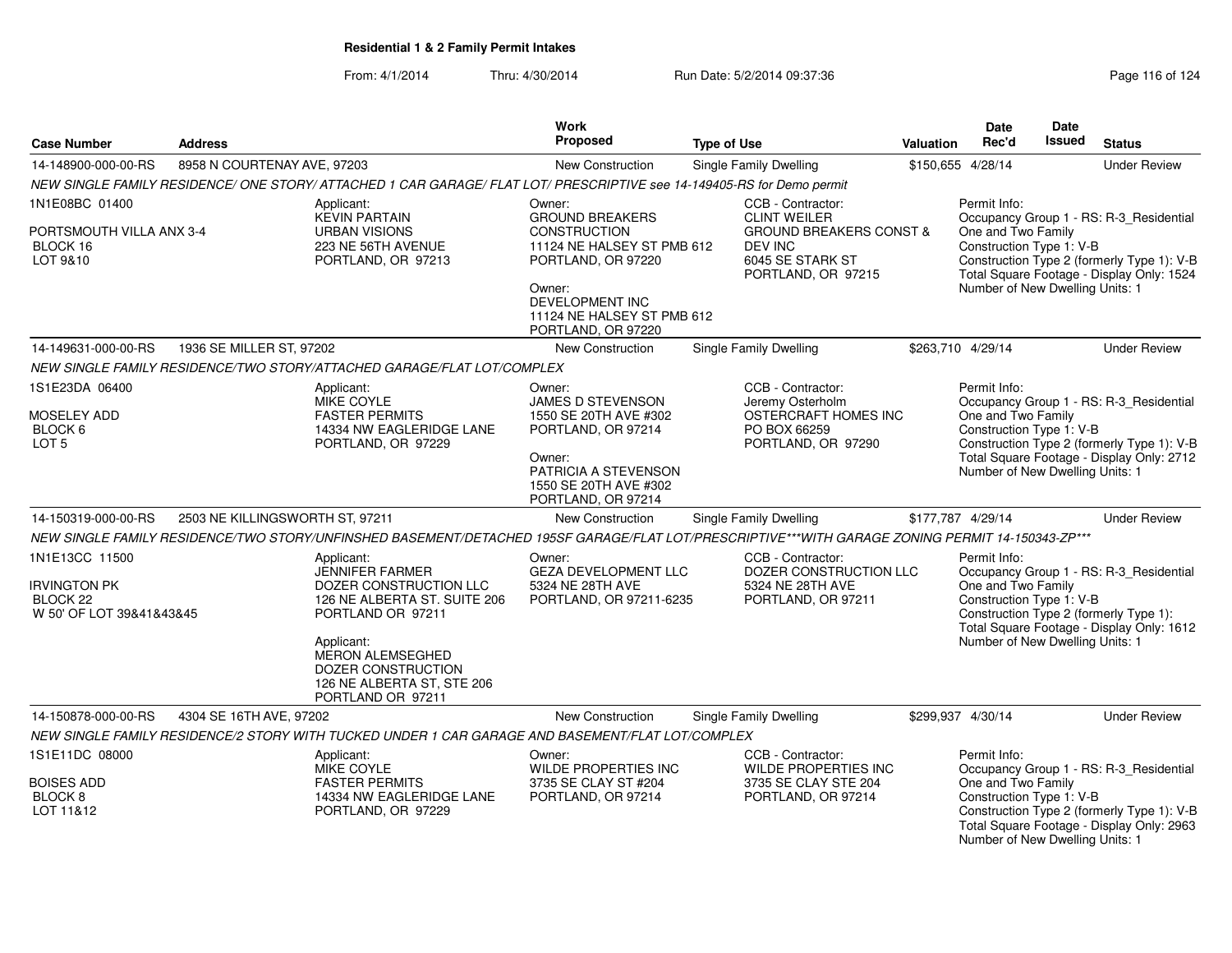| <b>Case Number</b>                                                       | <b>Address</b>                                                                                                             | <b>Work</b><br>Proposed                                                                                                                                                              | <b>Type of Use</b>                                                                                                    | <b>Valuation</b> | <b>Date</b><br>Rec'd                                                                              | Date<br><b>Issued</b> | <b>Status</b>                                                                                                                      |
|--------------------------------------------------------------------------|----------------------------------------------------------------------------------------------------------------------------|--------------------------------------------------------------------------------------------------------------------------------------------------------------------------------------|-----------------------------------------------------------------------------------------------------------------------|------------------|---------------------------------------------------------------------------------------------------|-----------------------|------------------------------------------------------------------------------------------------------------------------------------|
|                                                                          |                                                                                                                            |                                                                                                                                                                                      |                                                                                                                       |                  |                                                                                                   |                       |                                                                                                                                    |
| 14-150896-000-00-RS                                                      | 6031 NE 27TH AVE, 97211                                                                                                    | New Construction                                                                                                                                                                     | Single Family Dwelling                                                                                                |                  | \$183,523 4/30/14                                                                                 |                       | <b>Under Review</b>                                                                                                                |
|                                                                          | NEW SINGLE FAMILY RESIDENCE/2 STORY/FLAT LOT/COMPLEX                                                                       |                                                                                                                                                                                      |                                                                                                                       |                  |                                                                                                   |                       |                                                                                                                                    |
| 1N1E13CB 11200<br><b>IRVINGTON PK</b><br><b>BLOCK 25</b><br>LOT 10&12&14 | Applicant:<br>MIKE COYLE<br><b>FASTER PERMITS</b><br>14334 NW EAGLERIDGE LANE<br>PORTLAND, OR 97229                        | Owner:<br><b>EDEN ENTERPRISES LLC</b><br>5505 SW DELKER RD<br>TUALATIN, OR 97062-9710                                                                                                | CCB - Contractor:<br><b>VIC REMMERS</b><br>EVERETT CUSTOM HOMES INC<br>735 SW 158TH AVE STE 180<br>BEAVERTON OR 97008 |                  | Permit Info:<br>One and Two Family<br>Construction Type 1: V-B<br>Number of New Dwelling Units: 1 |                       | Occupancy Group 1 - RS: R-3 Residential<br>Construction Type 2 (formerly Type 1):<br>Total Square Footage - Display Only: 1664     |
| 13-130321-REV-01-RS                                                      | 1787 N AINSWORTH ST - Unit A, 97217                                                                                        | New Construction                                                                                                                                                                     | Townhouse (2 Units)                                                                                                   |                  | \$4/24/14                                                                                         |                       | 4/24/14 Issued                                                                                                                     |
|                                                                          | REVISION TO CHANGE TRUSS LAYOUT AND CHANGE TO ENERGY EFFICIENCY MEASURES TO #3 HIGH EFFICIENCY CEILING.                    |                                                                                                                                                                                      |                                                                                                                       |                  |                                                                                                   |                       |                                                                                                                                    |
| 1N1E16DA 16100                                                           | Applicant:<br>Garner Moody<br>LLOYD DEVELOPMENT LLC<br>PO BOX 11560<br>PORTLAND OR 97211                                   | Owner:<br>NIELSEN LLOYD DEVELOPMENT<br><b>LLC</b><br>PO BOX 11560<br>PORTLAND, OR 97211-0560                                                                                         | CCB - Contractor:<br>Garner Moody<br>LLOYD DEVELOPMENT LLC<br>PO BOX 11560<br>PORTLAND OR 97211                       |                  | Permit Info:<br>One and Two Family<br>Construction Type 1: V-B                                    |                       | Occupancy Group 1 - RS: R-3_Residential<br>Construction Type 2 (formerly Type 1): V-B<br>Total Square Footage - Display Only: 2292 |
| 14-136999-000-00-RS                                                      | 6889 SW CAPITOL HILL RD, 97219                                                                                             | New Construction                                                                                                                                                                     | Townhouse (2 Units)                                                                                                   | \$141,171 4/8/14 |                                                                                                   |                       | <b>Under Review</b>                                                                                                                |
|                                                                          | BUILDING 2 OF 3 ON ONE TAX LOT/UNIT 1 OF 2/ONE STORY WITH LOWER LEVEL/NO GARAGE/SLIGHTLY SLOPED LOT/COMPLEX                |                                                                                                                                                                                      |                                                                                                                       |                  |                                                                                                   |                       |                                                                                                                                    |
| 1S1E21BA 09800                                                           | Applicant:<br><b>DAVID BONN</b><br><b>HABITAT FOR HUMANITY</b><br>PORTLAND METRO EAST<br>PO BOX 11527<br>PORTLAND OR 97211 | Owner:<br><b>HABITAT FOR HUMANITY</b><br>1478 NE KILLINGSWORTH ST<br>PORTLAND, OR 97211-4981<br>Owner:<br>PORTLAND/METRO EAST<br>1478 NE KILLINGSWORTH ST<br>PORTLAND, OR 97211-4981 | CCB - Contractor:<br>HABITAT FOR HUMANITY<br>PO BOX 11527<br>PORTLAND OR 97211                                        |                  | Permit Info:<br>One and Two Family<br>Construction Type 1: V-B<br>Number of New Dwelling Units: 1 |                       | Occupancy Group 1 - RS: R-3_Residential<br>Construction Type 2 (formerly Type 1):<br>Total Square Footage - Display Only: 1280     |
| 14-137002-000-00-RS                                                      | 6893 SW CAPITOL HILL RD, 97219                                                                                             | <b>New Construction</b>                                                                                                                                                              | Townhouse (2 Units)                                                                                                   | \$119.775 4/8/14 |                                                                                                   |                       | <b>Under Review</b>                                                                                                                |
|                                                                          | BUILDING 2 OF 3 ON ONE TAX LOT/UNIT 2 OF 2/ONE STORY WITH LOWER LEVEL/NO GARAGE/SLIGHTLY SLOPED LOT/COMPLEX                |                                                                                                                                                                                      |                                                                                                                       |                  |                                                                                                   |                       |                                                                                                                                    |
| 1S1E21BA 09800                                                           | Applicant:<br><b>DAVID BONN</b><br><b>HABITAT FOR HUMANITY</b><br>PORTLAND METRO EAST<br>PO BOX 11527<br>PORTLAND OR 97211 | Owner:<br><b>HABITAT FOR HUMANITY</b><br>1478 NE KILLINGSWORTH ST<br>PORTLAND, OR 97211-4981<br>Owner:<br>PORTLAND/METRO EAST<br>1478 NE KILLINGSWORTH ST<br>PORTLAND, OR 97211-4981 | CCB - Contractor:<br><b>HABITAT FOR HUMANITY</b><br>PO BOX 11527<br>PORTLAND OR 97211                                 |                  | Permit Info:<br>One and Two Family<br>Construction Type 1: V-B<br>Number of New Dwelling Units: 1 |                       | Occupancy Group 1 - RS: R-3_Residential<br>Construction Type 2 (formerly Type 1):<br>Total Square Footage - Display Only: 1086     |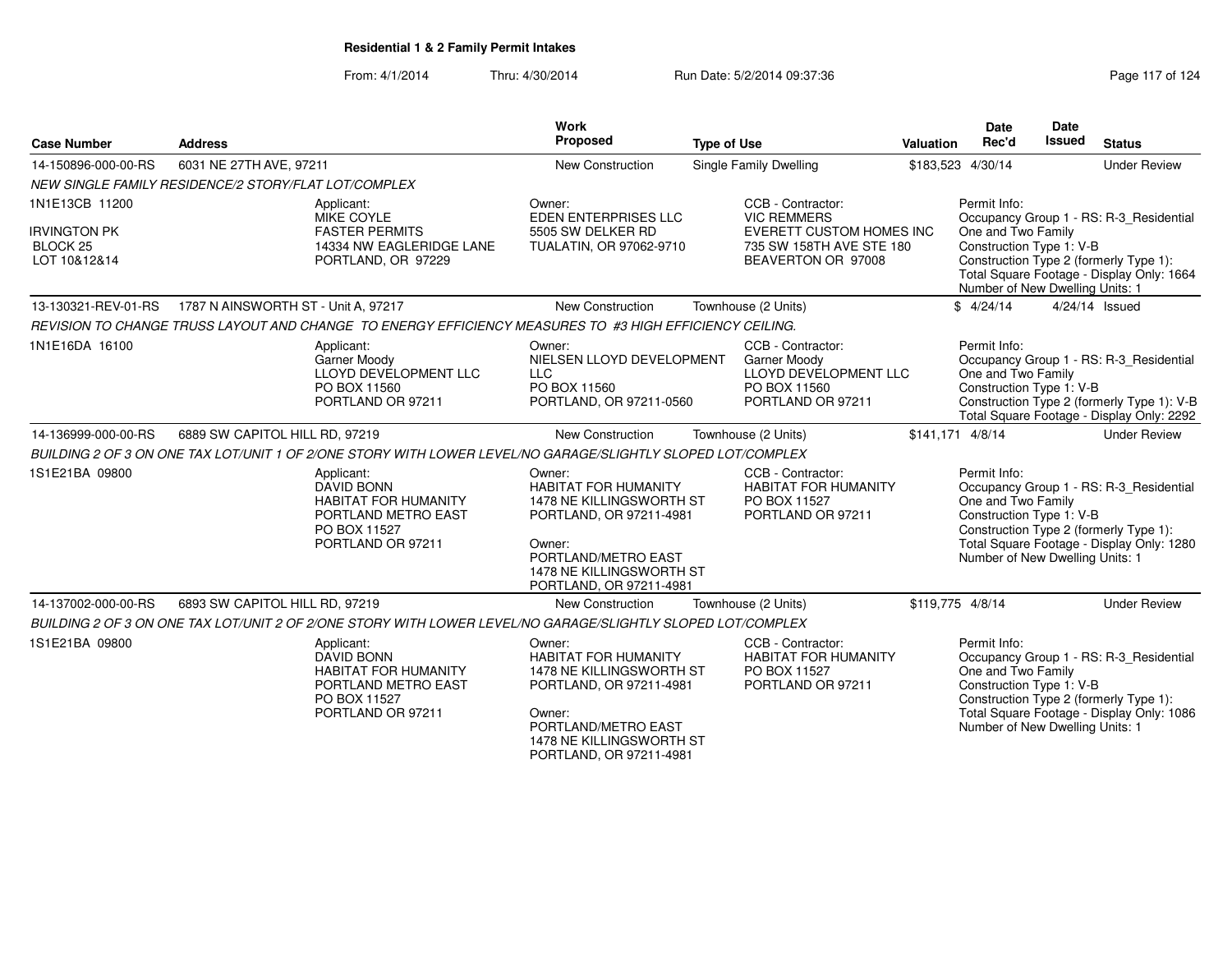|                     |                                                                                                                            | <b>Work</b>                                                                                                                                                                          |                                                                                                         | <b>Date</b>                                                    | Date                                                                                                                                                                  |
|---------------------|----------------------------------------------------------------------------------------------------------------------------|--------------------------------------------------------------------------------------------------------------------------------------------------------------------------------------|---------------------------------------------------------------------------------------------------------|----------------------------------------------------------------|-----------------------------------------------------------------------------------------------------------------------------------------------------------------------|
| <b>Case Number</b>  | <b>Address</b>                                                                                                             | <b>Proposed</b>                                                                                                                                                                      | <b>Type of Use</b>                                                                                      | Rec'd<br><b>Valuation</b>                                      | <b>Issued</b><br><b>Status</b>                                                                                                                                        |
| 14-137004-000-00-RS | 6897 SW CAPITOL HILL RD, 97219                                                                                             | <b>New Construction</b>                                                                                                                                                              | Townhouse (2 Units)                                                                                     | \$124,297 4/8/14                                               | <b>Under Review</b>                                                                                                                                                   |
|                     | BUILDING 3 OF 3 ON ONE TAX LOT/UNIT 1 OF 2/ONE STORY WITH LOWER LEVEL/NO GARAGE/SLIGHTLY SLOPED LOT/COMPLEX                |                                                                                                                                                                                      |                                                                                                         |                                                                |                                                                                                                                                                       |
| 1S1E21BA 09800      | Applicant:<br>DAVID BONN<br><b>HABITAT FOR HUMANITY</b><br>PORTLAND METRO EAST<br>PO BOX 11527<br>PORTLAND OR 97211        | Owner:<br><b>HABITAT FOR HUMANITY</b><br>1478 NE KILLINGSWORTH ST<br>PORTLAND, OR 97211-4981<br>Owner:<br>PORTLAND/METRO EAST<br>1478 NE KILLINGSWORTH ST<br>PORTLAND, OR 97211-4981 | CCB - Contractor:<br><b>HABITAT FOR HUMANITY</b><br>PO BOX 11527<br>PORTLAND OR 97211                   | Permit Info:<br>One and Two Family<br>Construction Type 1: V-B | Occupancy Group 1 - RS: R-3_Residential<br>Construction Type 2 (formerly Type 1):<br>Total Square Footage - Display Only: 1127<br>Number of New Dwelling Units: 1     |
| 14-137005-000-00-RS | 6901 SW CAPITOL HILL RD, 97219                                                                                             | <b>New Construction</b>                                                                                                                                                              | Townhouse (2 Units)                                                                                     | \$142,605 4/8/14                                               | <b>Under Review</b>                                                                                                                                                   |
|                     | BUILDING 3 OF 3 ON ONE TAX LOT/UNIT 2 OF 2/ONE STORY WITH LOWER LEVEL/NO GARAGE/SLIGHTLY SLOPED LOT/COMPLEX                |                                                                                                                                                                                      |                                                                                                         |                                                                |                                                                                                                                                                       |
| 1S1E21BA 09800      | Applicant:<br><b>DAVID BONN</b><br><b>HABITAT FOR HUMANITY</b><br>PORTLAND METRO EAST<br>PO BOX 11527<br>PORTLAND OR 97211 | Owner:<br><b>HABITAT FOR HUMANITY</b><br>1478 NE KILLINGSWORTH ST<br>PORTLAND, OR 97211-4981<br>Owner:<br>PORTLAND/METRO EAST<br>1478 NE KILLINGSWORTH ST<br>PORTLAND, OR 97211-4981 | CCB - Contractor:<br><b>HABITAT FOR HUMANITY</b><br>PO BOX 11527<br>PORTLAND OR 97211                   | Permit Info:<br>One and Two Family<br>Construction Type 1: V-B | Occupancy Group 1 - RS: R-3_Residential<br>Construction Type 2 (formerly Type 1):<br>Total Square Footage - Display Only: 1293<br>Number of New Dwelling Units: 1     |
| 14-141758-000-00-RS | 5025 NE 31ST AVE, 97211                                                                                                    | <b>New Construction</b>                                                                                                                                                              | Townhouse (2 Units)                                                                                     | \$294,259 4/15/14                                              | <b>Under Review</b>                                                                                                                                                   |
|                     | NEW ROWHOUSE - UNIT 1 OF 2 UNIT ROWHOUSE / 3-STORY/ATTACHED GARAGE/FLAT LOT/COMPLEX                                        |                                                                                                                                                                                      |                                                                                                         |                                                                |                                                                                                                                                                       |
| 1N1E24BA 19400      | Applicant:<br><b>KEVIN PARTAIN</b><br><b>URBAN VISIONS</b><br>223 NE 56TH AVENUE<br>PORTLAND, OR 97213                     | Owner:<br>PO BOX 11778<br>PORTLAND, OR 97211-0778                                                                                                                                    | CCB - Contractor:<br>PORTLAND REDEVELOPMENT LLC CORNICE GROUP LLC<br>PO BOX 11778<br>PORTLAND, OR 97211 | Permit Info:<br>One and Two Family<br>Construction Type 1: V-B | Occupancy Group 1 - RS: R-3_Residential<br>Construction Type 2 (formerly Type 1): V-B<br>Total Square Footage - Display Only: 3238<br>Number of New Dwelling Units: 1 |
| 14-141777-000-00-RS | 5029 NE 31ST AVE, 97211                                                                                                    | <b>New Construction</b>                                                                                                                                                              | Townhouse (2 Units)                                                                                     | \$294,259 4/15/14                                              | <b>Under Review</b>                                                                                                                                                   |
|                     | NEW ROWHOUSE - UNIT 2 OF 2 UNIT ROWHOUSE / 3-STORY/ATTACHED GARAGE/FLAT LOT/COMPLEX                                        |                                                                                                                                                                                      |                                                                                                         |                                                                |                                                                                                                                                                       |
| 1N1E24BA 19400      | Applicant:<br><b>KEVIN PARTAIN</b><br><b>URBAN VISIONS</b><br>223 NE 56TH AVENUE<br>PORTLAND, OR 97213                     | Owner:<br>PO BOX 11778<br>PORTLAND, OR 97211-0778                                                                                                                                    | CCB - Contractor:<br>PORTLAND REDEVELOPMENT LLC CORNICE GROUP LLC<br>PO BOX 11778<br>PORTLAND, OR 97211 | Permit Info:<br>One and Two Family<br>Construction Type 1: V-B | Occupancy Group 1 - RS: R-3_Residential<br>Construction Type 2 (formerly Type 1): V-B<br>Total Square Footage - Display Only: 3238<br>Number of New Dwelling Units: 1 |
| 14-146059-000-00-RS | 2407 NW QUIMBY ST, 97210                                                                                                   | <b>New Construction</b>                                                                                                                                                              | Townhouse (2 Units)                                                                                     | \$214,050 4/22/14                                              | <b>Under Review</b>                                                                                                                                                   |
|                     | BLDG (B); 2 OF 3 ON 2 TAX LOTS - UNIT 1 OF 2 UNIT TOWNHOUSE / 3-STORY / ATTACHED GARAGE / SLOPED LOT / COMPLEX             |                                                                                                                                                                                      |                                                                                                         |                                                                |                                                                                                                                                                       |
| 1N1E28CC 15800      | Applicant:<br><b>GABE DOMINEK</b><br>DOMINEK ARCHITECTURE<br>330 SE MLK BLVD #350<br>PORTLAND, OR 97214                    | Owner:<br>PORTLAND LEEDS LIVING LLC<br>PO BOX 69501<br>PORTLAND, OR 97239                                                                                                            | Primary Contractor:<br><b>TO BID</b>                                                                    | Permit Info:<br>One and Two Family<br>Construction Type 1: V-B | Occupancy Group 1 - RS: R-3 Residential<br>Construction Type 2 (formerly Type 1): V-B<br>Total Square Footage - Display Only: 2210<br>Number of New Dwelling Units: 1 |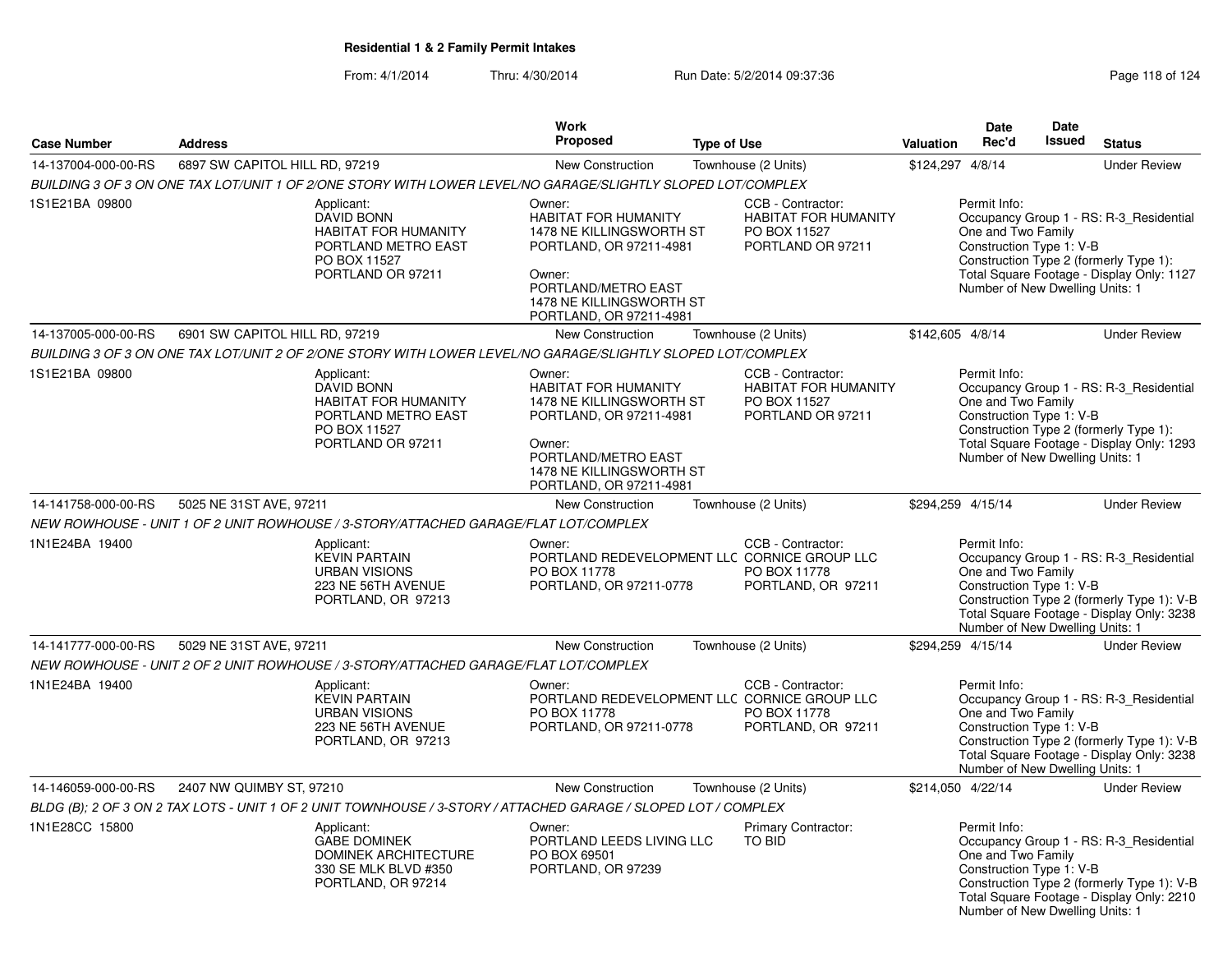|                                                                            |                          |                                                                                                                | <b>Work</b>                                                                                               |                    |                                                                                                  |           | <b>Date</b>                                                                                       | Date          |                                                                                                                                    |
|----------------------------------------------------------------------------|--------------------------|----------------------------------------------------------------------------------------------------------------|-----------------------------------------------------------------------------------------------------------|--------------------|--------------------------------------------------------------------------------------------------|-----------|---------------------------------------------------------------------------------------------------|---------------|------------------------------------------------------------------------------------------------------------------------------------|
| <b>Case Number</b>                                                         | <b>Address</b>           |                                                                                                                | Proposed                                                                                                  | <b>Type of Use</b> |                                                                                                  | Valuation | Rec'd                                                                                             | <b>Issued</b> | <b>Status</b>                                                                                                                      |
| 14-146060-000-00-RS                                                        | 2403 NW QUIMBY ST, 97210 |                                                                                                                | New Construction                                                                                          |                    | Townhouse (2 Units)                                                                              |           | \$214,050 4/22/14                                                                                 |               | <b>Under Review</b>                                                                                                                |
|                                                                            |                          | BLDG (B); 2 OF 3 ON 2 TAX LOTS - UNIT 2 OF 2 UNIT TOWNHOUSE / 3-STORY / ATTACHED GARAGE / SLOPED LOT / COMPLEX |                                                                                                           |                    |                                                                                                  |           |                                                                                                   |               |                                                                                                                                    |
| 1N1E28CC 15800                                                             |                          | Applicant:<br><b>GABE DOMINEK</b><br><b>DOMINEK ARCHITECTURE</b><br>330 SE MLK BLVD #350<br>PORTLAND, OR 97214 | Owner:<br>PORTLAND LEEDS LIVING LLC<br>PO BOX 69501<br>PORTLAND, OR 97239                                 |                    | Primary Contractor:<br>TO BID                                                                    |           | Permit Info:<br>One and Two Family<br>Construction Type 1: V-B<br>Number of New Dwelling Units: 1 |               | Occupancy Group 1 - RS: R-3 Residential<br>Construction Type 2 (formerly Type 1): V-B<br>Total Square Footage - Display Only: 2210 |
| 14-146062-000-00-RS                                                        | 2419 NW QUIMBY ST, 97210 |                                                                                                                | New Construction                                                                                          |                    | Townhouse (2 Units)                                                                              |           | \$214,050 4/22/14                                                                                 |               | <b>Under Review</b>                                                                                                                |
|                                                                            |                          | BLDG (C); 3 OF 3 ON 2 TAX LOTS - UNIT 1 OF 2 UNIT TOWNHOUSE / 3-STORY / ATTACHED GARAGE / SLOPED LOT / COMPLEX |                                                                                                           |                    |                                                                                                  |           |                                                                                                   |               |                                                                                                                                    |
| 1N1E28CC 15800                                                             |                          | Applicant:<br><b>GABE DOMINEK</b><br><b>DOMINEK ARCHITECTURE</b><br>330 SE MLK BLVD #350<br>PORTLAND, OR 97214 | Owner:<br>PORTLAND LEEDS LIVING LLC<br>PO BOX 69501<br>PORTLAND, OR 97239                                 |                    | Primary Contractor:<br>TO BID                                                                    |           | Permit Info:<br>One and Two Family<br>Construction Type 1: V-B<br>Number of New Dwelling Units: 1 |               | Occupancy Group 1 - RS: R-3_Residential<br>Construction Type 2 (formerly Type 1): V-B<br>Total Square Footage - Display Only: 2210 |
| 14-146064-000-00-RS                                                        | 2411 NW QUIMBY ST, 97210 |                                                                                                                | <b>New Construction</b>                                                                                   |                    | Townhouse (2 Units)                                                                              |           | \$214,050 4/22/14                                                                                 |               | <b>Under Review</b>                                                                                                                |
|                                                                            |                          | BLDG (C); 3 OF 3 ON 2 TAX LOTS - UNIT 2 OF 2 UNIT TOWNHOUSE / 3-STORY / ATTACHED GARAGE / SLOPED LOT / COMPLEX |                                                                                                           |                    |                                                                                                  |           |                                                                                                   |               |                                                                                                                                    |
| 1N1E28CC 15800                                                             |                          | Applicant:<br><b>GABE DOMINEK</b><br>DOMINEK ARCHITECTURE<br>330 SE MLK BLVD #350<br>PORTLAND, OR 97214        | Owner:<br>PORTLAND LEEDS LIVING LLC<br>PO BOX 69501<br>PORTLAND, OR 97239                                 |                    | Primary Contractor:<br><b>TO BID</b>                                                             |           | Permit Info:<br>One and Two Family<br>Construction Type 1: V-B<br>Number of New Dwelling Units: 1 |               | Occupancy Group 1 - RS: R-3_Residential<br>Construction Type 2 (formerly Type 1): V-B<br>Total Square Footage - Display Only: 2210 |
| 14-147979-000-00-RS                                                        | 1806 SE 50TH AVE, 97215  |                                                                                                                | New Construction                                                                                          |                    | Townhouse (2 Units)                                                                              |           | \$152,457 4/29/14                                                                                 |               | <b>Under Review</b>                                                                                                                |
|                                                                            |                          | BLDG 1 OF 4 ON 3 TAX LOTS - UNIT 1 OF 2 UNIT TOWNHOUSE / 3 STORY / ATTACHED GARAGE / FLAT LOT / COMPLEX        |                                                                                                           |                    |                                                                                                  |           |                                                                                                   |               |                                                                                                                                    |
| 1S2E06CA 04500<br><b>HAWTHORNE PL</b><br><b>BLOCK7</b><br>LOT <sub>1</sub> |                          | Applicant:<br><b>KEVIN PARTAIN</b><br><b>URBAN VISIONS</b><br>223 NE 56TH AVE<br>PORTLAND, OR 97213            | Owner:<br><b>JSM EQUITIES LLC</b><br>4110 SE HAWTHORNE BLVD #166 CALIBER HOMES<br>PORTLAND, OR 97214-5246 |                    | CCB - Contractor:<br><b>STEVE MELKERSON</b><br>4110 SE HAWTHORNE BLVD #166<br>PORTLAND, OR 97214 |           | Permit Info:<br>One and Two Family<br>Construction Type 1: V-B<br>Number of New Dwelling Units: 1 |               | Occupancy Group 1 - RS: R-3_Residential<br>Construction Type 2 (formerly Type 1): V-B<br>Total Square Footage - Display Only: 1551 |
| 14-147984-000-00-RS                                                        | 1806 SE 50TH AVE, 97215  |                                                                                                                | New Construction                                                                                          |                    | Townhouse (2 Units)                                                                              |           | \$152,457 4/29/14                                                                                 |               | <b>Under Review</b>                                                                                                                |
|                                                                            |                          | BLDG 1 OF 4 ON 3 TAX LOTS - UNIT2 OF 2 UNIT TOWNHOUSE / 3 STORY / ATTACHED GARAGE / FLAT LOT / COMPLEX         |                                                                                                           |                    |                                                                                                  |           |                                                                                                   |               |                                                                                                                                    |
| 1S2E06CA 04500<br><b>HAWTHORNE PL</b><br><b>BLOCK7</b><br>LOT <sub>1</sub> |                          | Applicant:<br><b>KEVIN PARTAIN</b><br><b>URBAN VISIONS</b><br>223 NE 56TH AVE<br>PORTLAND, OR 97213            | Owner:<br><b>JSM EQUITIES LLC</b><br>4110 SE HAWTHORNE BLVD #166 CALIBER HOMES<br>PORTLAND, OR 97214-5246 |                    | CCB - Contractor:<br><b>STEVE MELKERSON</b><br>4110 SE HAWTHORNE BLVD #166<br>PORTLAND, OR 97214 |           | Permit Info:<br>One and Two Family<br>Construction Type 1: V-B<br>Number of New Dwelling Units: 1 |               | Occupancy Group 1 - RS: R-3_Residential<br>Construction Type 2 (formerly Type 1): V-B<br>Total Square Footage - Display Only: 1551 |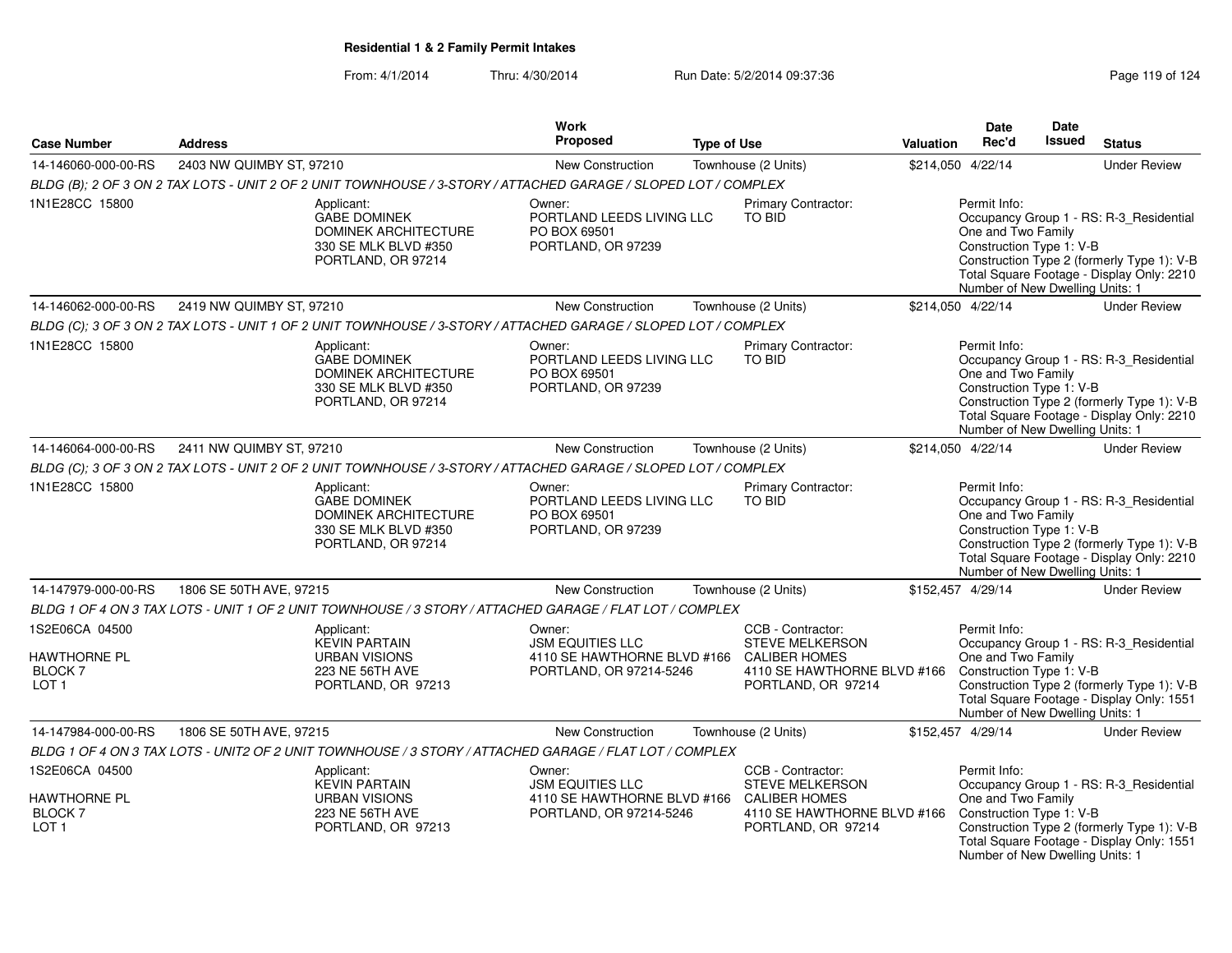From: 4/1/2014Thru: 4/30/2014 Run Date: 5/2/2014 09:37:36 Research 20 of 124

| <b>Case Number</b>                                            | <b>Address</b>                                      |                                                                                                         | Work<br><b>Proposed</b>                                                           | <b>Type of Use</b> |                                                                                                                              | Valuation | Date<br>Rec'd                                                                     | Date<br><b>Issued</b> | <b>Status</b>                                                                                                                      |
|---------------------------------------------------------------|-----------------------------------------------------|---------------------------------------------------------------------------------------------------------|-----------------------------------------------------------------------------------|--------------------|------------------------------------------------------------------------------------------------------------------------------|-----------|-----------------------------------------------------------------------------------|-----------------------|------------------------------------------------------------------------------------------------------------------------------------|
| 14-147998-000-00-RS                                           | 1806 SE 50TH AVE, 97215                             |                                                                                                         | New Construction                                                                  |                    | Townhouse (2 Units)                                                                                                          |           | \$145,390 4/29/14                                                                 |                       | <b>Under Review</b>                                                                                                                |
|                                                               |                                                     | BLDG 2 OF 4 ON 3 TAX LOTS - UNIT 1 OF 2 UNIT TOWNHOUSE / 3 STORY / ATTACHED GARAGE / FLAT LOT / COMPLEX |                                                                                   |                    |                                                                                                                              |           |                                                                                   |                       |                                                                                                                                    |
| 1S2E06CA 04500                                                |                                                     | Applicant:<br><b>KEVIN PARTAIN</b>                                                                      | Owner:<br><b>JSM EQUITIES LLC</b>                                                 |                    | CCB - Contractor:<br><b>STEVE MELKERSON</b>                                                                                  |           | Permit Info:                                                                      |                       | Occupancy Group 1 - RS: R-3 Residential                                                                                            |
| <b>HAWTHORNE PL</b><br><b>BLOCK7</b><br>LOT <sub>1</sub>      |                                                     | <b>URBAN VISIONS</b><br>223 NE 56TH AVE<br>PORTLAND, OR 97213                                           | 4110 SE HAWTHORNE BLVD #166<br>PORTLAND, OR 97214-5246                            |                    | <b>CALIBER HOMES</b><br>4110 SE HAWTHORNE BLVD #166<br>PORTLAND, OR 97214                                                    |           | One and Two Family<br>Construction Type 1: V-B<br>Number of New Dwelling Units: 1 |                       | Construction Type 2 (formerly Type 1): V-B<br>Total Square Footage - Display Only: 1485                                            |
| 14-147999-000-00-RS                                           | 1806 SE 50TH AVE, 97215                             |                                                                                                         | New Construction                                                                  |                    | Townhouse (2 Units)                                                                                                          |           | \$145,390 4/29/14                                                                 |                       | <b>Under Review</b>                                                                                                                |
|                                                               |                                                     | BLDG 2 OF 4 ON 3 TAX LOTS - UNIT 2 OF 2 UNIT TOWNHOUSE / 3 STORY / ATTACHED GARAGE / FLAT LOT / COMPLEX |                                                                                   |                    |                                                                                                                              |           |                                                                                   |                       |                                                                                                                                    |
| 1S2E06CA 04500                                                |                                                     | Applicant:                                                                                              | Owner:                                                                            |                    | CCB - Contractor:                                                                                                            |           | Permit Info:                                                                      |                       |                                                                                                                                    |
| <b>HAWTHORNE PL</b><br>BLOCK <sub>7</sub><br>LOT <sub>1</sub> |                                                     | <b>KEVIN PARTAIN</b><br><b>URBAN VISIONS</b><br>223 NE 56TH AVE<br>PORTLAND, OR 97213                   | <b>JSM EQUITIES LLC</b><br>4110 SE HAWTHORNE BLVD #166<br>PORTLAND, OR 97214-5246 |                    | <b>STEVE MELKERSON</b><br><b>CALIBER HOMES</b><br>4110 SE HAWTHORNE BLVD #166 Construction Type 1: V-B<br>PORTLAND, OR 97214 |           | One and Two Family<br>Number of New Dwelling Units: 1                             |                       | Occupancy Group 1 - RS: R-3_Residential<br>Construction Type 2 (formerly Type 1): V-B<br>Total Square Footage - Display Only: 1485 |
| 13-199280-REV-02-RS                                           | 5720 N GREELEY AVE, 97217                           |                                                                                                         | New Construction                                                                  |                    | Townhouse (3 or more units)                                                                                                  |           | \$3,000 4/2/14                                                                    |                       | $4/2/14$ Issued                                                                                                                    |
|                                                               | VALUE ADDED REVISION TO ADD BATHROOM TO FIRST FLOOR |                                                                                                         |                                                                                   |                    |                                                                                                                              |           |                                                                                   |                       |                                                                                                                                    |
| 1N1E16CD 05700                                                |                                                     | Applicant:<br><b>TERRY HELLEM</b><br>PROJECTIVE BUILDING DESIGNS<br>PO BOX 6542<br>BEAVERTON OR 97007   | Owner:<br>WILLBALL DEVELOPMENT LLC<br>PO BOX 16967<br>PORTLAND, OR 97292          |                    | CCB - Contractor:<br>JEFF WILLEMSEN<br><b>WNB DEVELOPMENT</b><br>P0 BOX 16967<br>PORTLAND OR 97292                           |           | Permit Info:<br>One and Two Family<br>Construction Type 1: V-B                    |                       | Occupancy Group 1 - RS: R-3_Residential<br>Construction Type 2 (formerly Type 1): V-B<br>Total Square Footage - Display Only: 864  |
|                                                               |                                                     |                                                                                                         |                                                                                   |                    | CCB - Contractor:<br><b>BOGER SERVICES LLC</b><br>711 JEFFERY CT<br>NEWBERG, OR 97132                                        |           |                                                                                   |                       |                                                                                                                                    |
| 13-199283-REV-02-RS                                           | 5718 N GREELEY AVE, 97217                           |                                                                                                         | New Construction                                                                  |                    | Townhouse (3 or more units)                                                                                                  |           | \$3,000 4/2/14                                                                    |                       | $4/2/14$ Issued                                                                                                                    |
| VALUE ADDED REVISION TO ADD BATHROOM TO FIRST FLOOR           |                                                     |                                                                                                         |                                                                                   |                    |                                                                                                                              |           |                                                                                   |                       |                                                                                                                                    |
| 1N1E16CD 05700                                                |                                                     | Applicant:<br>JEFF WILLEMSEN<br>WNB DEVELOPMENT<br>P0 BOX 16967<br>PORTLAND OR 97292                    | Owner:<br>WILLBALL DEVELOPMENT LLC<br>PO BOX 16967<br>PORTLAND, OR 97292          |                    | CCB - Contractor:<br><b>JEFF WILLEMSEN</b><br><b>WNB DEVELOPMENT</b><br>P0 BOX 16967<br>PORTLAND OR 97292                    |           | Permit Info:<br>One and Two Family<br>Construction Type 1: V-B                    |                       | Occupancy Group 1 - RS: R-3_Residential<br>Construction Type 2 (formerly Type 1): V-B<br>Total Square Footage - Display Only: 885  |
|                                                               |                                                     | Applicant:<br><b>TERRY HELLEM</b><br>PROJECTIVE BUILDING DESIGNS<br>PO BOX 6542<br>BEAVERTON OR 97007   |                                                                                   |                    | CCB - Contractor:<br><b>BOGER SERVICES LLC</b><br>711 JEFFERY CT<br>NEWBERG, OR 97132                                        |           |                                                                                   |                       |                                                                                                                                    |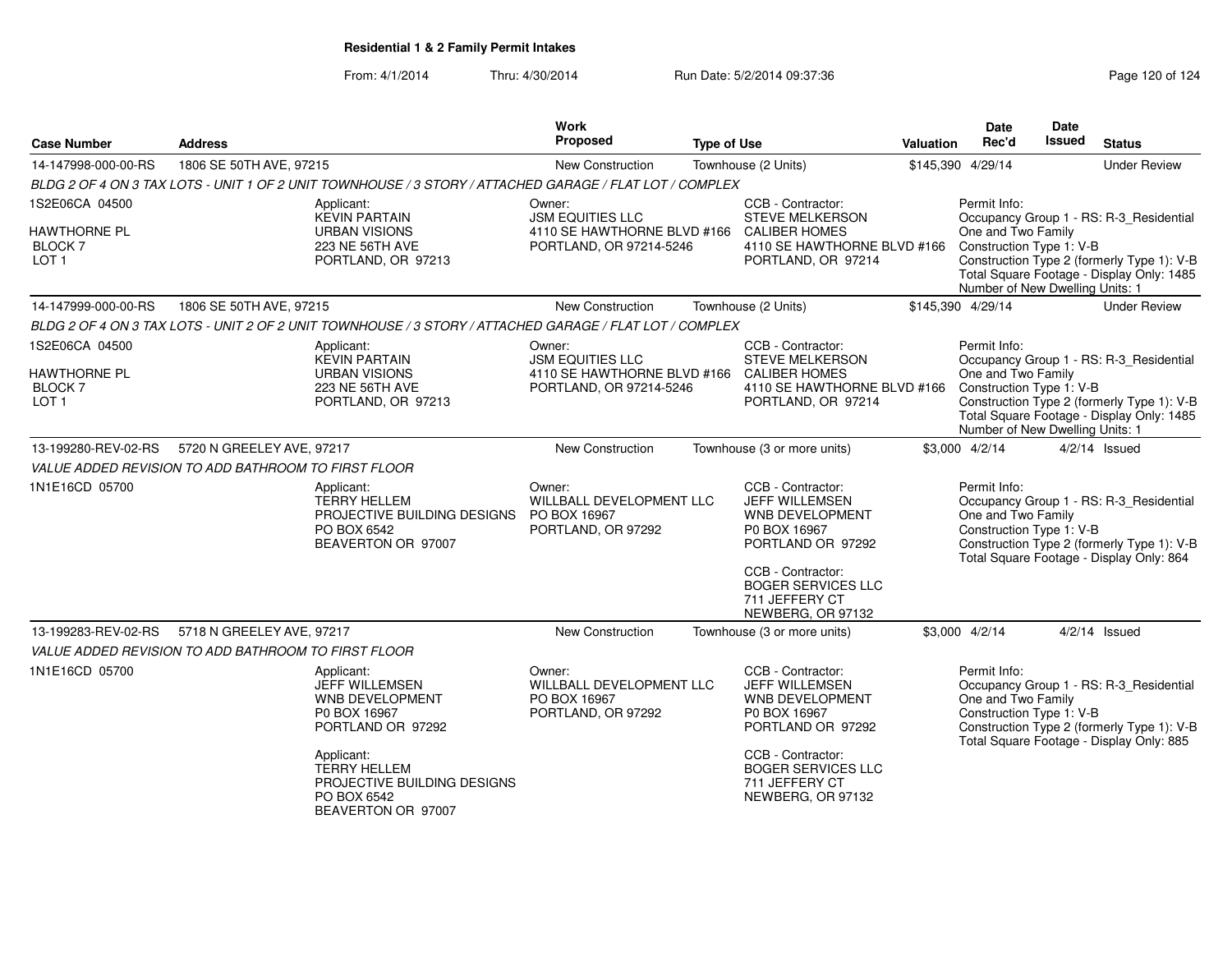|                     |                                                                                                                                                                                                                              | <b>Work</b>                                                                                                                                                                          |                                                                                       |                                                                                                                                                                                                                                     | Date                                                                                              | Date   |                                                                                                                                    |
|---------------------|------------------------------------------------------------------------------------------------------------------------------------------------------------------------------------------------------------------------------|--------------------------------------------------------------------------------------------------------------------------------------------------------------------------------------|---------------------------------------------------------------------------------------|-------------------------------------------------------------------------------------------------------------------------------------------------------------------------------------------------------------------------------------|---------------------------------------------------------------------------------------------------|--------|------------------------------------------------------------------------------------------------------------------------------------|
| <b>Case Number</b>  | <b>Address</b>                                                                                                                                                                                                               | <b>Proposed</b>                                                                                                                                                                      | <b>Type of Use</b>                                                                    | <b>Valuation</b>                                                                                                                                                                                                                    | Rec'd                                                                                             | Issued | <b>Status</b>                                                                                                                      |
| 14-136982-000-00-RS | 6877 SW CAPITOL HILL RD, 97219                                                                                                                                                                                               | <b>New Construction</b>                                                                                                                                                              | Townhouse (3 or more units)                                                           | \$143,928 4/8/14                                                                                                                                                                                                                    |                                                                                                   |        | <b>Under Review</b>                                                                                                                |
|                     | BUILDING 1 OF 3 ON ONE TAX LOT/UNIT 1 OF 3 TOWNHOUSES/ONE STORY WITH LOWER LEVEL/NO GARAGE/SLIGHTLY SLOPED LOT/COMPLEX                                                                                                       |                                                                                                                                                                                      |                                                                                       |                                                                                                                                                                                                                                     |                                                                                                   |        |                                                                                                                                    |
| 1S1E21BA 09800      | Applicant:<br>DAVID BONN<br><b>HABITAT FOR HUMANITY</b><br>PORTLAND METRO EAST<br>PO BOX 11527<br>PORTLAND OR 97211                                                                                                          | Owner:<br><b>HABITAT FOR HUMANITY</b><br>1478 NE KILLINGSWORTH ST<br>PORTLAND, OR 97211-4981<br>Owner:<br>PORTLAND/METRO EAST<br>1478 NE KILLINGSWORTH ST<br>PORTLAND, OR 97211-4981 | CCB - Contractor:<br><b>HABITAT FOR HUMANITY</b><br>PO BOX 11527<br>PORTLAND OR 97211 | Permit Info:<br>Occupancy Group 1 - RS: R-3 Residential<br>One and Two Family<br>Construction Type 1: V-B<br>Construction Type 2 (formerly Type 1):<br>Total Square Footage - Display Only: 1305<br>Number of New Dwelling Units: 1 |                                                                                                   |        |                                                                                                                                    |
| 14-136988-000-00-RS | 6881 SW CAPITOL HILL RD, 97219                                                                                                                                                                                               | <b>New Construction</b>                                                                                                                                                              | Townhouse (3 or more units)                                                           | \$95.732 4/8/14                                                                                                                                                                                                                     |                                                                                                   |        | <b>Under Review</b>                                                                                                                |
|                     | BUILDING 1 OF 3 ON ONE TAX LOT/UNIT 2 OF 3 TOWNHOUSES/ONE STORY WITH LOWER LEVEL/NO GARAGE/SLIGHTLY SLOPED LOT/COMPLEX                                                                                                       |                                                                                                                                                                                      |                                                                                       |                                                                                                                                                                                                                                     |                                                                                                   |        |                                                                                                                                    |
| 1S1E21BA 09800      | Applicant:<br><b>DAVID BONN</b><br><b>HABITAT FOR HUMANITY</b><br>PORTLAND METRO EAST<br>PO BOX 11527<br>PORTLAND OR 97211                                                                                                   | Owner:<br><b>HABITAT FOR HUMANITY</b><br>1478 NE KILLINGSWORTH ST<br>PORTLAND, OR 97211-4981<br>Owner:<br>PORTLAND/METRO EAST<br>1478 NE KILLINGSWORTH ST<br>PORTLAND, OR 97211-4981 | CCB - Contractor:<br><b>HABITAT FOR HUMANITY</b><br>PO BOX 11527<br>PORTLAND OR 97211 |                                                                                                                                                                                                                                     | Permit Info:<br>One and Two Family<br>Construction Type 1: V-B<br>Number of New Dwelling Units: 1 |        | Occupancy Group 1 - RS: R-3_Residential<br>Construction Type 2 (formerly Type 1):<br>Total Square Footage - Display Only: 868      |
| 14-136991-000-00-RS | 6885 SW CAPITOL HILL RD, 97219                                                                                                                                                                                               | New Construction                                                                                                                                                                     | Townhouse (3 or more units)                                                           | \$178,118 4/8/14                                                                                                                                                                                                                    |                                                                                                   |        | <b>Under Review</b>                                                                                                                |
|                     | BUILDING 1 OF 3 ON ONE TAX LOT/UNIT 3 OF 3 TOWNHOUSES/ONE STORY WITH LOWER LEVEL/NO GARAGE/SLIGHTLY SLOPED LOT/COMPLEX                                                                                                       |                                                                                                                                                                                      |                                                                                       |                                                                                                                                                                                                                                     |                                                                                                   |        |                                                                                                                                    |
| 1S1E21BA 09800      | Applicant:<br><b>DAVID BONN</b><br><b>HABITAT FOR HUMANITY</b><br>PORTLAND METRO EAST<br>PO BOX 11527<br>PORTLAND OR 97211                                                                                                   | Owner:<br><b>HABITAT FOR HUMANITY</b><br>1478 NE KILLINGSWORTH ST<br>PORTLAND, OR 97211-4981<br>Owner:<br>PORTLAND/METRO EAST<br>1478 NE KILLINGSWORTH ST<br>PORTLAND, OR 97211-4981 | CCB - Contractor:<br><b>HABITAT FOR HUMANITY</b><br>PO BOX 11527<br>PORTLAND OR 97211 | Permit Info:<br>Occupancy Group 1 - RS: R-3_Residential<br>One and Two Family<br>Construction Type 1: V-B<br>Construction Type 2 (formerly Type 1):<br>Total Square Footage - Display Only: 1615<br>Number of New Dwelling Units: 1 |                                                                                                   |        |                                                                                                                                    |
| 14-146055-000-00-RS | 1519 NW 24TH AVE, 97210                                                                                                                                                                                                      | New Construction                                                                                                                                                                     | Townhouse (3 or more units)                                                           | \$244,295 4/22/14                                                                                                                                                                                                                   |                                                                                                   |        | <b>Under Review</b>                                                                                                                |
|                     | BLDG(A); 1 OF 3 ON 2 TAX LOTS - UNIT 2 OF 3 UNIT TOWNHOUSE / 3-STORY / ATTACHED GARAGE / SLOPED LOT / COMPLEX                                                                                                                |                                                                                                                                                                                      |                                                                                       |                                                                                                                                                                                                                                     |                                                                                                   |        |                                                                                                                                    |
| 1N1E28CC 15700      | Applicant:<br><b>GABE DOMINEK</b><br><b>DOMINEK ARCHITECTURE</b><br>330 SE MLK BLVD #350<br>PORTLAND, OR 97214<br>Applicant:<br><b>MARTY KEHOE</b><br>PORTLAND LEEDS LIVING LLC<br>1200 SW MAIN STREET<br>PORTLAND, OR 97205 | Owner:<br>PORTLAND LEEDS LIVING LLC<br>PO BOX 69501<br>PORTLAND, OR 97239                                                                                                            | Primary Contractor:<br>TO BID                                                         |                                                                                                                                                                                                                                     | Permit Info:<br>One and Two Family<br>Construction Type 1: V-B<br>Number of New Dwelling Units: 1 |        | Occupancy Group 1 - RS: R-3_Residential<br>Construction Type 2 (formerly Type 1): V-B<br>Total Square Footage - Display Only: 2539 |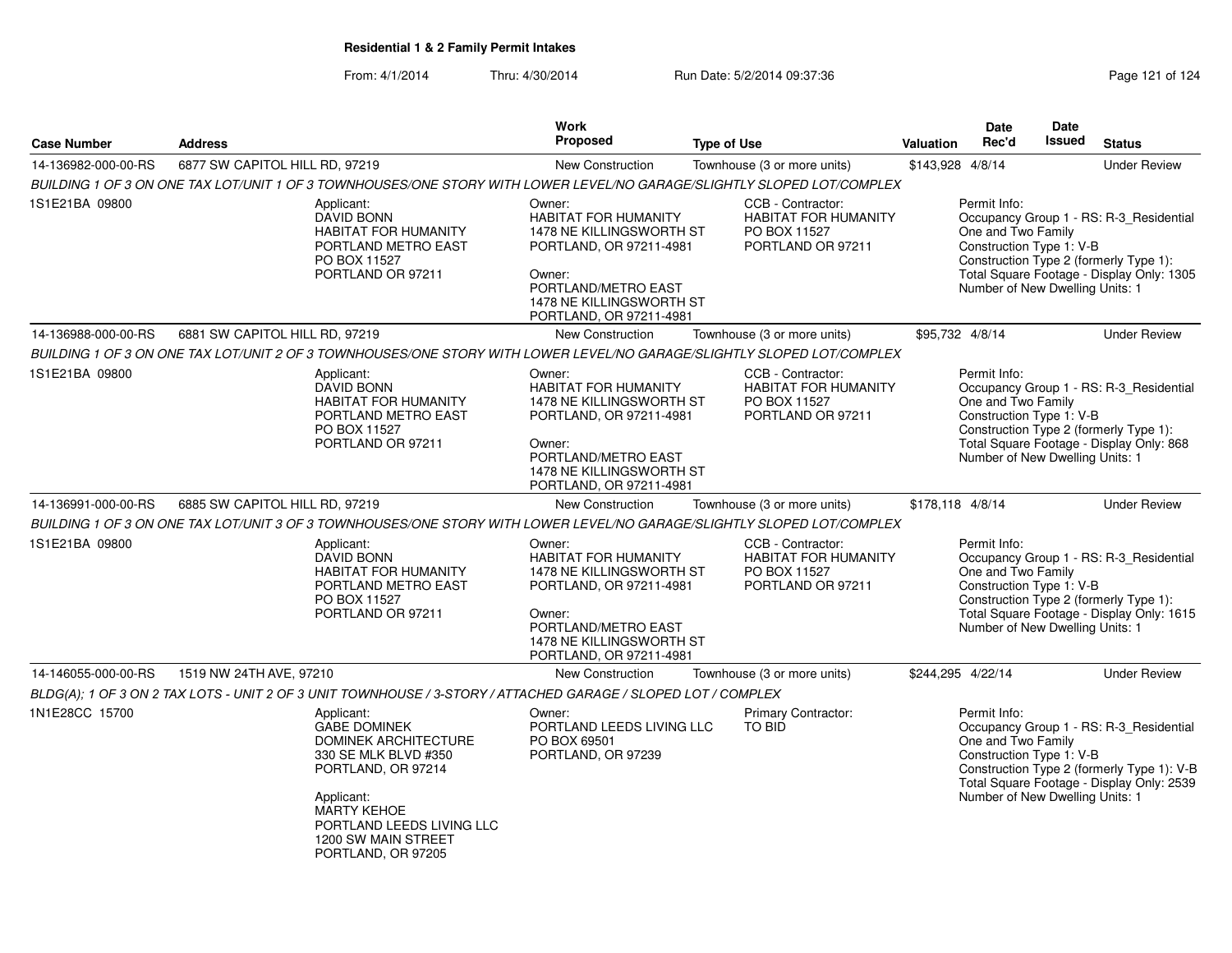|                                                                            |                                                                                                                                                                                                                              | <b>Work</b>                                                                                 |                                                                                                                                                   |                  | Date                                                                                              | Date          |                                                                                                                                    |
|----------------------------------------------------------------------------|------------------------------------------------------------------------------------------------------------------------------------------------------------------------------------------------------------------------------|---------------------------------------------------------------------------------------------|---------------------------------------------------------------------------------------------------------------------------------------------------|------------------|---------------------------------------------------------------------------------------------------|---------------|------------------------------------------------------------------------------------------------------------------------------------|
| <b>Case Number</b>                                                         | <b>Address</b>                                                                                                                                                                                                               | <b>Proposed</b>                                                                             | <b>Type of Use</b>                                                                                                                                | <b>Valuation</b> | Rec'd                                                                                             | <b>Issued</b> | <b>Status</b>                                                                                                                      |
| 14-146056-000-00-RS                                                        | 1529 NW 24TH AVE, 97210                                                                                                                                                                                                      | New Construction                                                                            | Townhouse (3 or more units)                                                                                                                       |                  | \$244,295 4/22/14                                                                                 |               | <b>Under Review</b>                                                                                                                |
|                                                                            | BLDG (A): 1 OF 3 ON 2 TAX LOTS - UNIT 3 OF 3 UNIT TOWNHOUSE / 3-STORY / ATTACHED GARAGE / SLOPED LOT / COMPLEX                                                                                                               |                                                                                             |                                                                                                                                                   |                  |                                                                                                   |               |                                                                                                                                    |
| 1N1E28CC 15700                                                             | Applicant:<br><b>GABE DOMINEK</b><br><b>DOMINEK ARCHITECTURE</b><br>330 SE MLK BLVD #350<br>PORTLAND, OR 97214<br>Applicant:<br><b>MARTY KEHOE</b><br>PORTLAND LEEDS LIVING LLC<br>1200 SW MAIN STREET<br>PORTLAND, OR 97205 | Owner:<br>PORTLAND LEEDS LIVING LLC<br>PO BOX 69501<br>PORTLAND, OR 97239                   | <b>Primary Contractor:</b><br>TO BID                                                                                                              |                  | Permit Info:<br>One and Two Family<br>Construction Type 1: V-B<br>Number of New Dwelling Units: 1 |               | Occupancy Group 1 - RS: R-3 Residential<br>Construction Type 2 (formerly Type 1): V-B<br>Total Square Footage - Display Only: 2539 |
| 14-148000-000-00-RS                                                        | 1802 SE 50TH AVE, 97215                                                                                                                                                                                                      | New Construction                                                                            | Townhouse (3 or more units)                                                                                                                       |                  | \$117,549 4/29/14                                                                                 |               | <b>Under Review</b>                                                                                                                |
|                                                                            | BLDG 3 OF 4 ON 3 TAX LOTS - UNIT 1 OF 4 UNIT TOWNHOUSE / 3 STORY / ATTACHED GARAGE / FLAT LOT / COMPLEX                                                                                                                      |                                                                                             |                                                                                                                                                   |                  |                                                                                                   |               |                                                                                                                                    |
| 1S2E06CA 04500                                                             | Applicant:<br><b>KEVIN PARTAIN</b><br><b>URBAN VISIONS</b><br>223 NE 56TH AVE<br>PORTLAND, OR 97213                                                                                                                          | Owner:<br><b>JSM EQUITIES LLC</b><br>4110 SE HAWTHORNE BLVD #166<br>PORTLAND, OR 97214-5246 | CCB - Contractor:<br><b>STEVE MELKERSON</b><br><b>CALIBER HOMES</b><br>4110 SE HAWTHORNE BLVD #166 Construction Type 1: V-B<br>PORTLAND, OR 97214 |                  | Permit Info:<br>One and Two Family<br>Number of New Dwelling Units: 1                             |               | Occupancy Group 1 - RS: R-3 Residential<br>Construction Type 2 (formerly Type 1): V-B<br>Total Square Footage - Display Only: 1243 |
| 14-148001-000-00-RS                                                        | 1806 SE 50TH AVE, 97215                                                                                                                                                                                                      | New Construction                                                                            | Townhouse (3 or more units)                                                                                                                       |                  | \$146,032 4/29/14                                                                                 |               | <b>Under Review</b>                                                                                                                |
|                                                                            | BLDG 3 OF 4 ON 3 TAX LOTS - UNIT 2 OF 4 UNIT TOWNHOUSE / 3 STORY / ATTACHED GARAGE / FLAT LOT / COMPLEX                                                                                                                      |                                                                                             |                                                                                                                                                   |                  |                                                                                                   |               |                                                                                                                                    |
| 1S2E06CA 04500<br>HAWTHORNE PL<br>BLOCK <sub>7</sub><br>LOT 1              | Applicant:<br><b>KEVIN PARTAIN</b><br><b>URBAN VISIONS</b><br>223 NE 56TH AVE<br>PORTLAND, OR 97213                                                                                                                          | Owner:<br><b>JSM EQUITIES LLC</b><br>4110 SE HAWTHORNE BLVD #166<br>PORTLAND, OR 97214-5246 | CCB - Contractor:<br><b>STEVE MELKERSON</b><br><b>CALIBER HOMES</b><br>4110 SE HAWTHORNE BLVD #166<br>PORTLAND, OR 97214                          |                  | Permit Info:<br>One and Two Family<br>Construction Type 1: V-B<br>Number of New Dwelling Units: 1 |               | Occupancy Group 1 - RS: R-3_Residential<br>Construction Type 2 (formerly Type 1): V-B<br>Total Square Footage - Display Only: 1509 |
| 14-148003-000-00-RS                                                        | 1806 SE 50TH AVE, 97215                                                                                                                                                                                                      | <b>New Construction</b>                                                                     | Townhouse (3 or more units)                                                                                                                       |                  | \$146,032 4/29/14                                                                                 |               | <b>Under Review</b>                                                                                                                |
|                                                                            | BLDG 3 OF 4 ON 3 TAX LOTS - UNIT 3 OF 4 UNIT TOWNHOUSE / 3 STORY / ATTACHED GARAGE / FLAT LOT / COMPLEX                                                                                                                      |                                                                                             |                                                                                                                                                   |                  |                                                                                                   |               |                                                                                                                                    |
| 1S2E06CA 04500<br><b>HAWTHORNE PL</b><br><b>BLOCK7</b><br>LOT <sub>1</sub> | Applicant:<br><b>KEVIN PARTAIN</b><br><b>URBAN VISIONS</b><br>223 NE 56TH AVE<br>PORTLAND, OR 97213                                                                                                                          | Owner:<br><b>JSM EQUITIES LLC</b><br>4110 SE HAWTHORNE BLVD #166<br>PORTLAND, OR 97214-5246 | CCB - Contractor:<br><b>STEVE MELKERSON</b><br><b>CALIBER HOMES</b><br>4110 SE HAWTHORNE BLVD #166<br>PORTLAND, OR 97214                          |                  | Permit Info:<br>One and Two Family<br>Construction Type 1: V-B<br>Number of New Dwelling Units: 1 |               | Occupancy Group 1 - RS: R-3_Residential<br>Construction Type 2 (formerly Type 1): V-B<br>Total Square Footage - Display Only: 1509 |
| 14-148004-000-00-RS                                                        | 1806 SE 50TH AVE, 97215                                                                                                                                                                                                      | New Construction                                                                            | Townhouse (3 or more units)                                                                                                                       |                  | \$146,032 4/29/14                                                                                 |               | <b>Under Review</b>                                                                                                                |
|                                                                            | BLDG 3 OF 4 ON 3 TAX LOTS - UNIT 4 OF 4 UNIT TOWNHOUSE / 3 STORY / ATTACHED GARAGE / FLAT LOT / COMPLEX                                                                                                                      |                                                                                             |                                                                                                                                                   |                  |                                                                                                   |               |                                                                                                                                    |
| 1S2E06CA 04500<br>HAWTHORNE PL<br>BLOCK 7<br>LOT <sub>1</sub>              | Applicant:<br><b>KEVIN PARTAIN</b><br><b>URBAN VISIONS</b><br>223 NE 56TH AVE<br>PORTLAND, OR 97213                                                                                                                          | Owner:<br><b>JSM EQUITIES LLC</b><br>4110 SE HAWTHORNE BLVD #166<br>PORTLAND, OR 97214-5246 | CCB - Contractor:<br><b>STEVE MELKERSON</b><br><b>CALIBER HOMES</b><br>4110 SE HAWTHORNE BLVD #166<br>PORTLAND, OR 97214                          |                  | Permit Info:<br>One and Two Family<br>Construction Type 1: V-B<br>Number of New Dwelling Units: 1 |               | Occupancy Group 1 - RS: R-3_Residential<br>Construction Type 2 (formerly Type 1): V-B<br>Total Square Footage - Display Only: 1509 |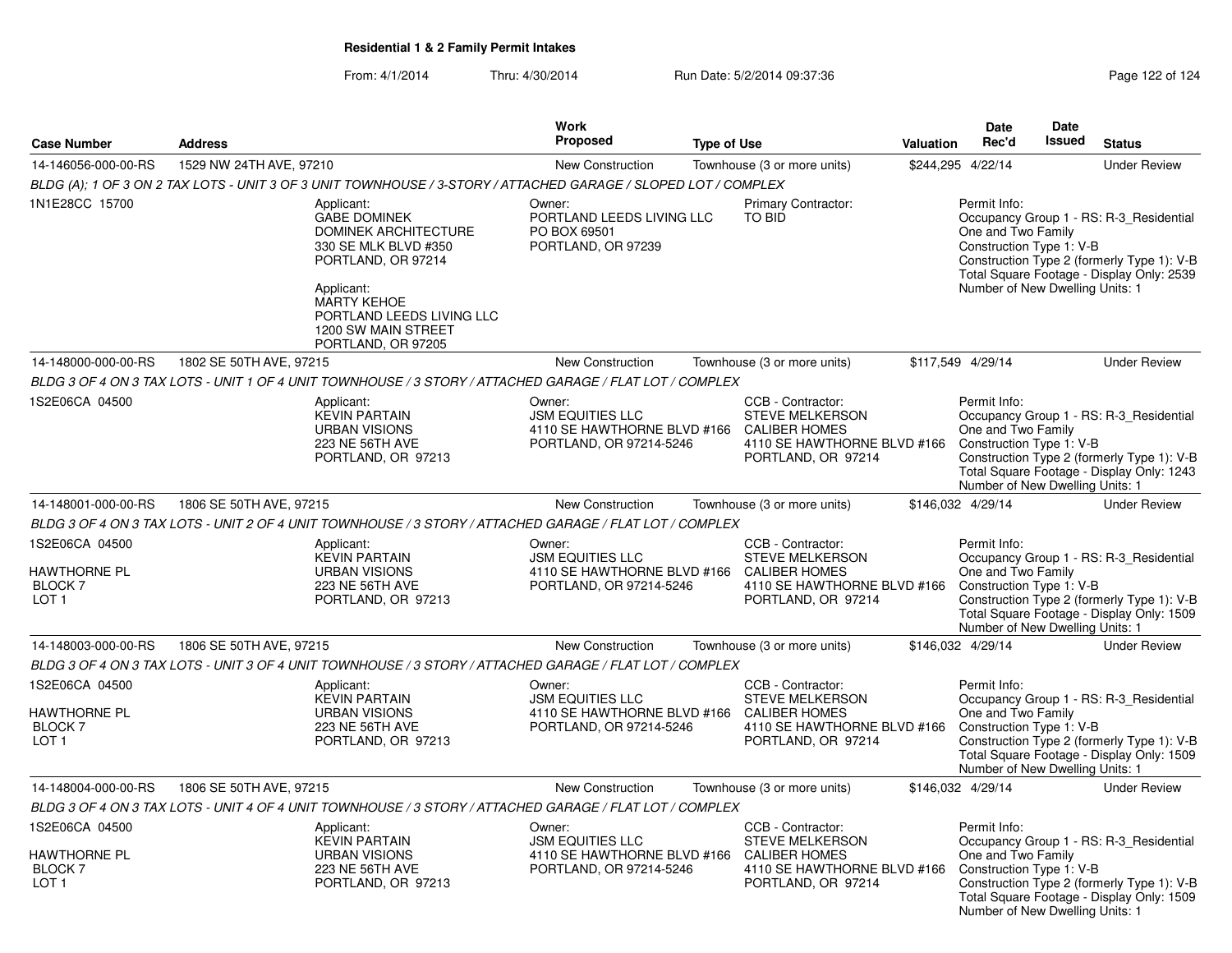|                                                                             |                         |                                                                                                                                                    | <b>Work</b>                                                                                                                                 |                    |                                                                                                                                   |           | <b>Date</b>                                                                                       | <b>Date</b>   |                                                                                                                                    |
|-----------------------------------------------------------------------------|-------------------------|----------------------------------------------------------------------------------------------------------------------------------------------------|---------------------------------------------------------------------------------------------------------------------------------------------|--------------------|-----------------------------------------------------------------------------------------------------------------------------------|-----------|---------------------------------------------------------------------------------------------------|---------------|------------------------------------------------------------------------------------------------------------------------------------|
| <b>Case Number</b>                                                          | <b>Address</b>          |                                                                                                                                                    | <b>Proposed</b>                                                                                                                             | <b>Type of Use</b> |                                                                                                                                   | Valuation | Rec'd                                                                                             | <b>Issued</b> | <b>Status</b>                                                                                                                      |
| 14-148005-000-00-RS                                                         | 1806 SE 50TH AVE, 97215 |                                                                                                                                                    | <b>New Construction</b>                                                                                                                     |                    | Townhouse (3 or more units)                                                                                                       |           | \$146,032 4/29/14                                                                                 |               | <b>Under Review</b>                                                                                                                |
|                                                                             |                         | BLDG 4 OF 4 ON 3 TAX LOTS - UNIT 1 OF 4 UNIT TOWNHOUSE / 3 STORY / ATTACHED GARAGE / FLAT LOT / COMPLEX                                            |                                                                                                                                             |                    |                                                                                                                                   |           |                                                                                                   |               |                                                                                                                                    |
| 1S2E06CA 04500<br><b>HAWTHORNE PL</b><br><b>BLOCK7</b><br>LOT <sub>1</sub>  |                         | Applicant:<br><b>KEVIN PARTAIN</b><br><b>URBAN VISIONS</b><br>223 NE 56TH AVE<br>PORTLAND, OR 97213                                                | Owner:<br><b>JSM EQUITIES LLC</b><br>4110 SE HAWTHORNE BLVD #166 CALIBER HOMES<br>PORTLAND, OR 97214-5246                                   |                    | CCB - Contractor:<br><b>STEVE MELKERSON</b><br>4110 SE HAWTHORNE BLVD #166<br>PORTLAND, OR 97214                                  |           | Permit Info:<br>One and Two Family<br>Construction Type 1: V-B<br>Number of New Dwelling Units: 1 |               | Occupancy Group 1 - RS: R-3 Residential<br>Construction Type 2 (formerly Type 1): V-B<br>Total Square Footage - Display Only: 1509 |
| 14-148006-000-00-RS                                                         | 1806 SE 50TH AVE, 97215 |                                                                                                                                                    | New Construction                                                                                                                            |                    | Townhouse (3 or more units)                                                                                                       |           | \$146,032 4/29/14                                                                                 |               | <b>Under Review</b>                                                                                                                |
|                                                                             |                         | BLDG 4 OF 4 ON 3 TAX LOTS - UNIT 2 OF 4 UNIT TOWNHOUSE / 3 STORY / ATTACHED GARAGE / FLAT LOT / COMPLEX                                            |                                                                                                                                             |                    |                                                                                                                                   |           |                                                                                                   |               |                                                                                                                                    |
| 1S2E06CA 04500<br>HAWTHORNE PL<br>BLOCK 7<br>LOT 1                          |                         | Applicant:<br><b>KEVIN PARTAIN</b><br><b>URBAN VISIONS</b><br>223 NE 56TH AVE<br>PORTLAND, OR 97213                                                | Owner:<br><b>JSM EQUITIES LLC</b><br>4110 SE HAWTHORNE BLVD #166<br>PORTLAND, OR 97214-5246                                                 |                    | CCB - Contractor:<br><b>STEVE MELKERSON</b><br><b>CALIBER HOMES</b><br>4110 SE HAWTHORNE BLVD #166<br>PORTLAND, OR 97214          |           | Permit Info:<br>One and Two Family<br>Construction Type 1: V-B<br>Number of New Dwelling Units: 1 |               | Occupancy Group 1 - RS: R-3_Residential<br>Construction Type 2 (formerly Type 1): V-B<br>Total Square Footage - Display Only: 1509 |
| 14-148009-000-00-RS                                                         | 1806 SE 50TH AVE, 97215 |                                                                                                                                                    | <b>New Construction</b>                                                                                                                     |                    | Townhouse (3 or more units)                                                                                                       |           | \$146,032 4/29/14                                                                                 |               | <b>Under Review</b>                                                                                                                |
|                                                                             |                         | BLDG 4 OF 4 ON 3 TAX LOTS - UNIT 3 OF 4 UNIT TOWNHOUSE / 3 STORY / ATTACHED GARAGE / FLAT LOT / COMPLEX                                            |                                                                                                                                             |                    |                                                                                                                                   |           |                                                                                                   |               |                                                                                                                                    |
| 1S2E06CA 04500<br><b>HAWTHORNE PL</b><br><b>BLOCK 7</b><br>LOT <sub>1</sub> |                         | Applicant:<br><b>KEVIN PARTAIN</b><br><b>URBAN VISIONS</b><br>223 NE 56TH AVE<br>PORTLAND, OR 97213                                                | Owner:<br><b>JSM EQUITIES LLC</b><br>4110 SE HAWTHORNE BLVD #166<br>PORTLAND, OR 97214-5246                                                 |                    | CCB - Contractor:<br><b>STEVE MELKERSON</b><br><b>CALIBER HOMES</b><br>4110 SE HAWTHORNE BLVD #166<br>PORTLAND, OR 97214          |           | Permit Info:<br>One and Two Family<br>Construction Type 1: V-B<br>Number of New Dwelling Units: 1 |               | Occupancy Group 1 - RS: R-3_Residential<br>Construction Type 2 (formerly Type 1): V-B<br>Total Square Footage - Display Only: 1509 |
| 14-148010-000-00-RS                                                         | 1806 SE 50TH AVE, 97215 |                                                                                                                                                    | <b>New Construction</b>                                                                                                                     |                    | Townhouse (3 or more units)                                                                                                       |           | \$146,032 4/29/14                                                                                 |               | <b>Under Review</b>                                                                                                                |
|                                                                             |                         | BLDG 4 OF 4 ON 3 TAX LOTS - UNIT 4 OF 4 UNIT TOWNHOUSE / 3 STORY / ATTACHED GARAGE / FLAT LOT / COMPLEX                                            |                                                                                                                                             |                    |                                                                                                                                   |           |                                                                                                   |               |                                                                                                                                    |
| 1S2E06CA 04500<br>HAWTHORNE PL<br>BLOCK 7<br>LOT <sub>1</sub>               |                         | Applicant:<br><b>KEVIN PARTAIN</b><br><b>URBAN VISIONS</b><br>223 NE 56TH AVE<br>PORTLAND, OR 97213                                                | Owner:<br><b>JSM EQUITIES LLC</b><br>4110 SE HAWTHORNE BLVD #166 CALIBER HOMES<br>PORTLAND, OR 97214-5246                                   |                    | CCB - Contractor:<br><b>STEVE MELKERSON</b><br>4110 SE HAWTHORNE BLVD #166<br>PORTLAND, OR 97214                                  |           | Permit Info:<br>One and Two Family<br>Construction Type 1: V-B<br>Number of New Dwelling Units: 1 |               | Occupancy Group 1 - RS: R-3 Residential<br>Construction Type 2 (formerly Type 1): V-B<br>Total Square Footage - Display Only: 1509 |
| Total # of RS New Construction permit intakes: 161                          |                         |                                                                                                                                                    |                                                                                                                                             |                    |                                                                                                                                   |           |                                                                                                   |               | Total valuation of RS New Construction permit intakes: \$22,724,052                                                                |
| 14-148773-000-00-RS                                                         | 22 SE 133RD AVE, 97233  |                                                                                                                                                    | Repair Fire Damage                                                                                                                          | Duplex             |                                                                                                                                   |           | \$75,000 4/28/14                                                                                  |               | 4/28/14 Issued                                                                                                                     |
|                                                                             |                         | REPAIRS THROUGHOUT DUPLEX DUE TO FIRE, REPAIR TRUSSES, WALL FRAMING AND FLOOR FRAMING, UPGRADE FIREWALLS (TRADE PERMITS TO BE OBTAINED SEPARATELY) |                                                                                                                                             |                    |                                                                                                                                   |           |                                                                                                   |               |                                                                                                                                    |
| 1N2E35DC 05100                                                              |                         | Applicant:<br><b>DAVE SANDAHL</b><br><b>WEST COAST FORENSICS</b><br>3825 SW KELLY AVE<br>PORTLAND OR 97239                                         | Owner:<br><b>BRIAN MC DONALD</b><br>PO BOX 33735<br>PORTLAND, OR 97292<br>Owner:<br>DOUGLAS MC DONALD<br>PO BOX 33735<br>PORTLAND, OR 97292 |                    | CCB - Contractor:<br>PAC RESTORATION SERVICES INC Occupancy Group 1 - RS: R-3_Residential<br>PO BOX 2517<br>OREGON CITY, OR 97045 |           | Permit Info:<br>One and Two Family<br>Construction Type 1: V-B                                    |               | Construction Type 2 (formerly Type 1):                                                                                             |